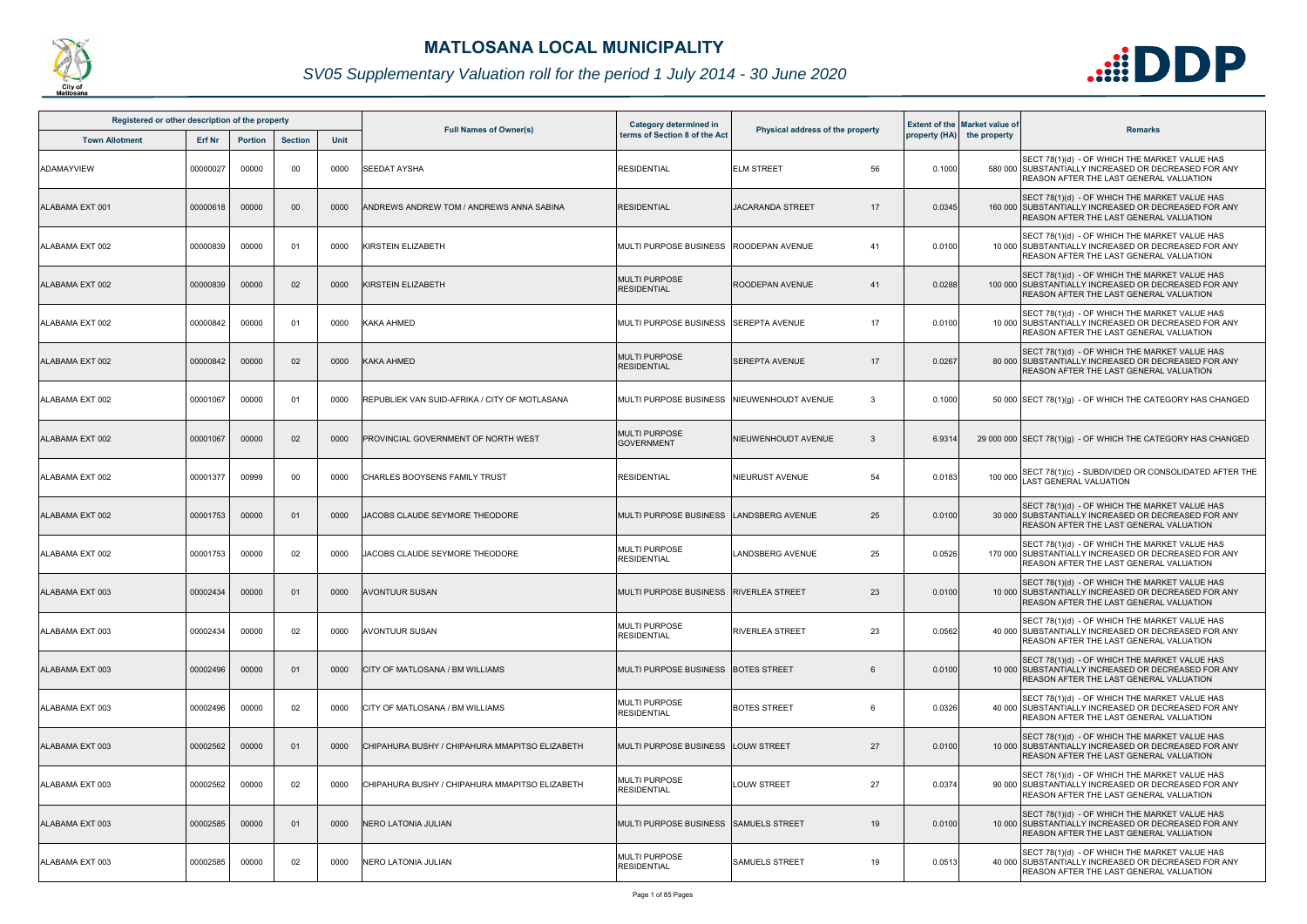

| Registered or other description of the property |               |                |                 |             |                                      | <b>Category determined in</b>              |                                  |        | <b>Extent of the Market value of</b> |                                                                                                                                                 |
|-------------------------------------------------|---------------|----------------|-----------------|-------------|--------------------------------------|--------------------------------------------|----------------------------------|--------|--------------------------------------|-------------------------------------------------------------------------------------------------------------------------------------------------|
| <b>Town Allotment</b>                           | <b>Erf Nr</b> | <b>Portion</b> | <b>Section</b>  | <b>Unit</b> | <b>Full Names of Owner(s)</b>        | terms of Section 8 of the Act              | Physical address of the property |        | property (HA) the property           | <b>Remarks</b>                                                                                                                                  |
| ALABAMA EXT 003                                 | 00002587      | 00000          | $00\,$          | 0000        | <b>CITY OF MATLOSANA / JH MOSWEU</b> | <b>RESIDENTIAL</b>                         | 79<br><b>KREELING STREET</b>     | 0.0528 |                                      | SECT 78(1)(d) - OF WHICH THE MARKET VALUE HAS<br>60 000 SUBSTANTIALLY INCREASED OR DECREASED FOR ANY<br>REASON AFTER THE LAST GENERAL VALUATION |
| ALABAMA EXT 003                                 | 00003231      | 00000          | -01             | 0000        | CITY OF MATLOSANA / TG SILENT        | MULTI PURPOSE BUSINESS                     | 49<br><b>DESMOND TUTU</b>        | 0.0100 |                                      | SECT 78(1)(d) - OF WHICH THE MARKET VALUE HAS<br>10 000 SUBSTANTIALLY INCREASED OR DECREASED FOR ANY<br>REASON AFTER THE LAST GENERAL VALUATION |
| ALABAMA EXT 003                                 | 00003231      | 00000          | 02              | 0000        | CITY OF MATLOSANA / TG SILENT        | <b>MULTI PURPOSE</b><br><b>RESIDENTIAL</b> | <b>DESMOND TUTU</b><br>49        | 0.0293 |                                      | SECT 78(1)(d) - OF WHICH THE MARKET VALUE HAS<br>40 000 SUBSTANTIALLY INCREASED OR DECREASED FOR ANY<br>REASON AFTER THE LAST GENERAL VALUATION |
| ALABAMA EXT 004                                 | 00004076      | 00000          | 00              | 0000        | <b>CITY OF MATLOSANA</b>             | <b>RESIDENTIAL</b>                         | 4076<br><b>ALABAMA X 4</b>       | 0.0598 | 24 000                               | SECT 78(1)(c) - SUBDIVIDED OR CONSOLIDATED AFTER THE LAST GENERAL VALUATION                                                                     |
| ALABAMA EXT 004                                 | 00004077      | 00000          | 00 <sub>o</sub> | 0000        | <b>CITY OF MATLOSANA</b>             | <b>RESIDENTIAL</b>                         | 4077<br><b>ALABAMA X 4</b>       | 0.0400 |                                      | 16 000 SECT 78(1)(c) - SUBDIVIDED OR CONSOLIDATED AFTER THE<br>LAST GENERAL VALUATION                                                           |
| ALABAMA EXT 004                                 | 00004078      | 00000          | 00              | 0000        | <b>CITY OF MATLOSANA</b>             | <b>RESIDENTIAL</b>                         | 4078<br>ALABAMA X 4              | 0.0400 |                                      | 16 000 SECT 78(1)(c) - SUBDIVIDED OR CONSOLIDATED AFTER THE<br>LAST GENERAL VALUATION                                                           |
| ALABAMA EXT 004                                 | 00004079      | 00000          | $00\,$          | 0000        | <b>CITY OF MATLOSANA</b>             | <b>RESIDENTIAL</b>                         | <b>ALABAMA X 4</b><br>4079       | 0.0558 |                                      | 22 000 SECT 78(1)(c) - SUBDIVIDED OR CONSOLIDATED AFTER THE<br>LAST GENERAL VALUATION                                                           |
| ALABAMA EXT 004                                 | 00004080      | 00000          | 00              | 0000        | <b>CITY OF MATLOSANA</b>             | <b>RESIDENTIAL</b>                         | 4080<br><b>ALABAMA X 4</b>       | 0.0400 |                                      | 16 000 SECT 78(1)(c) - SUBDIVIDED OR CONSOLIDATED AFTER THE<br>AST GENERAL VALUATION                                                            |
| ALABAMA EXT 004                                 | 00004081      | 00000          | 00 <sub>o</sub> | 0000        | <b>CITY OF MATLOSANA</b>             | <b>RESIDENTIAL</b>                         | <b>ALABAMA X 4</b><br>4081       | 0.0400 | 16 000                               | SECT 78(1)(c) - SUBDIVIDED OR CONSOLIDATED AFTER THE<br>AST GENERAL VALUATION                                                                   |
| ALABAMA EXT 004                                 | 00004082      | 00000          | 00              | 0000        | <b>CITY OF MATLOSANA</b>             | <b>RESIDENTIAL</b>                         | <b>ALABAMA X 4</b><br>4082       | 0.0400 |                                      | 16 000 SECT 78(1)(c) - SUBDIVIDED OR CONSOLIDATED AFTER THE<br>LAST GENERAL VALUATION                                                           |
| ALABAMA EXT 004                                 | 00004083      | 00000          | $00\,$          | 0000        | <b>CITY OF MATLOSANA</b>             | <b>RESIDENTIAL</b>                         | <b>ALABAMA X 4</b><br>4083       | 0.0400 |                                      | 16 000 SECT 78(1)(c) - SUBDIVIDED OR CONSOLIDATED AFTER THE<br>LAST GENERAL VALUATION                                                           |
| ALABAMA EXT 004                                 | 00004084      | 00000          | 00              | 0000        | <b>CITY OF MATLOSANA</b>             | <b>RESIDENTIAL</b>                         | <b>ALABAMA X 4</b><br>4084       | 0.0400 |                                      | 16 000 SECT 78(1)(c) - SUBDIVIDED OR CONSOLIDATED AFTER THE<br>LAST GENERAL VALUATION                                                           |
| ALABAMA EXT 004                                 | 00004085      | 00000          | $00\,$          | 0000        | <b>CITY OF MATLOSANA</b>             | <b>RESIDENTIAL</b>                         | 4085<br><b>ALABAMA X 4</b>       | 0.0487 |                                      | 19 000 SECT 78(1)(c) - SUBDIVIDED OR CONSOLIDATED AFTER THE<br><b>LAST GENERAL VALUATION</b>                                                    |
| ALABAMA EXT 004                                 | 00004086      | 00000          | 00              | 0000        | <b>CITY OF MATLOSANA</b>             | <b>RESIDENTIAL</b>                         | 4086<br><b>ALABAMA X 4</b>       | 0.0406 | 16 000                               | SECT 78(1)(c) - SUBDIVIDED OR CONSOLIDATED AFTER THE<br><b>AST GENERAL VALUATION</b>                                                            |
| ALABAMA EXT 004                                 | 00004087      | 00000          | 00 <sub>o</sub> | 0000        | <b>CITY OF MATLOSANA</b>             | <b>RESIDENTIAL</b>                         | 4087<br><b>ALABAMA X 4</b>       | 0.0400 | 16 000                               | SECT 78(1)(c) - SUBDIVIDED OR CONSOLIDATED AFTER THE<br><b>AST GENERAL VALUATION</b>                                                            |
| ALABAMA EXT 004                                 | 00004088      | 00000          | 00              | 0000        | <b>CITY OF MATLOSANA</b>             | <b>RESIDENTIAL</b>                         | 4088<br>ALABAMA X 4              | 0.0400 |                                      | 16 000 SECT 78(1)(c) - SUBDIVIDED OR CONSOLIDATED AFTER THE<br>LAST GENERAL VALUATION                                                           |
| ALABAMA EXT 004                                 | 00004089      | 00000          | 00 <sub>o</sub> | 0000        | <b>CITY OF MATLOSANA</b>             | <b>RESIDENTIAL</b>                         | <b>ALABAMA X 4</b><br>4089       | 0.0493 |                                      | 20 000 SECT 78(1)(c) - SUBDIVIDED OR CONSOLIDATED AFTER THE<br>LAST GENERAL VALUATION                                                           |
| ALABAMA EXT 004                                 | 00004090      | 00000          | 00              | 0000        | <b>CITY OF MATLOSANA</b>             | <b>RESIDENTIAL</b>                         | 4090<br><b>ALABAMA X 4</b>       | 0.0412 |                                      | 16 000 SECT 78(1)(c) - SUBDIVIDED OR CONSOLIDATED AFTER THE<br>LAST GENERAL VALUATION                                                           |
| ALABAMA EXT 004                                 | 00004091      | 00000          | 00 <sub>o</sub> | 0000        | <b>CITY OF MATLOSANA</b>             | <b>RESIDENTIAL</b>                         | <b>ALABAMA X 4</b><br>4091       | 0.0506 | 20 000                               | SECT 78(1)(c) - SUBDIVIDED OR CONSOLIDATED AFTER THE<br>AST GENERAL VALUATION                                                                   |

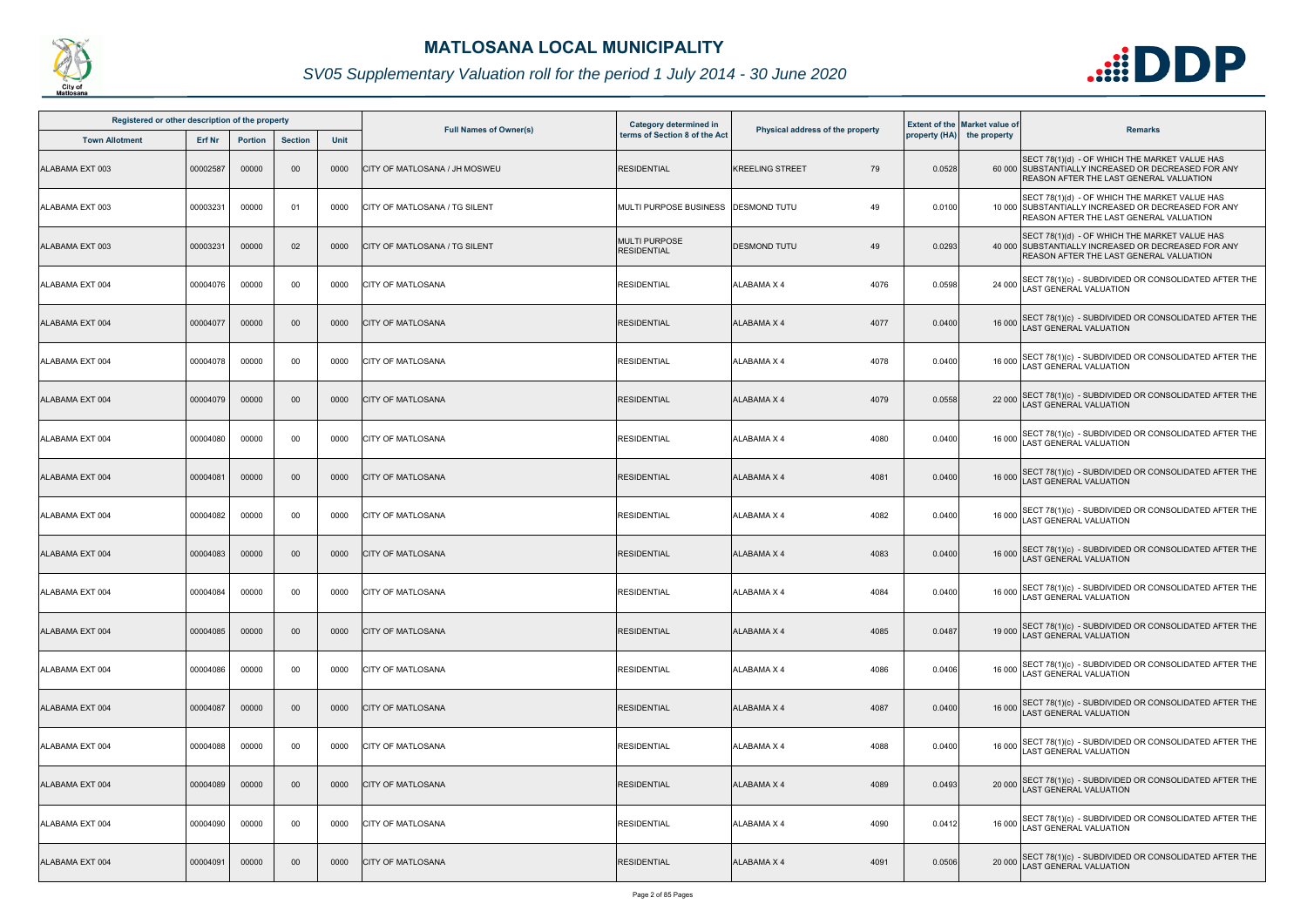

| Registered or other description of the property |          |                |                |      |                               | Category determined in        |                                  |        | <b>Extent of the Market value of</b> |                                                                                              |
|-------------------------------------------------|----------|----------------|----------------|------|-------------------------------|-------------------------------|----------------------------------|--------|--------------------------------------|----------------------------------------------------------------------------------------------|
| <b>Town Allotment</b>                           | Erf Nr   | <b>Portion</b> | <b>Section</b> | Unit | <b>Full Names of Owner(s)</b> | terms of Section 8 of the Act | Physical address of the property |        | property (HA) the property           | <b>Remarks</b>                                                                               |
| ALABAMA EXT 004                                 | 00004092 | 00000          | 00             | 0000 | <b>CITY OF MATLOSANA</b>      | <b>RESIDENTIAL</b>            | 4092<br><b>ALABAMA X 4</b>       | 0.0467 |                                      | 19 000 SECT 78(1)(c) - SUBDIVIDED OR CONSOLIDATED AFTER THE<br>LAST GENERAL VALUATION        |
| ALABAMA EXT 004                                 | 00004093 | 00000          | 00             | 0000 | <b>CITY OF MATLOSANA</b>      | <b>RESIDENTIAL</b>            | <b>ALABAMA X 4</b><br>4093       | 0.0430 |                                      | 17 000 SECT 78(1)(c) - SUBDIVIDED OR CONSOLIDATED AFTER THE<br>LAST GENERAL VALUATION        |
| ALABAMA EXT 004                                 | 00004094 | 00000          | 00             | 0000 | <b>CITY OF MATLOSANA</b>      | <b>RESIDENTIAL</b>            | <b>ALABAMA X 4</b><br>4094       | 0.0401 |                                      | 16 000 SECT 78(1)(c) - SUBDIVIDED OR CONSOLIDATED AFTER THE<br>LAST GENERAL VALUATION        |
| ALABAMA EXT 004                                 | 00004095 | 00000          | 00             | 0000 | <b>CITY OF MATLOSANA</b>      | <b>RESIDENTIAL</b>            | 4095<br><b>ALABAMA X 4</b>       | 0.0400 |                                      | 16 000 SECT 78(1)(c) - SUBDIVIDED OR CONSOLIDATED AFTER THE<br>LAST GENERAL VALUATION        |
| ALABAMA EXT 004                                 | 00004096 | 00000          | 00             | 0000 | <b>CITY OF MATLOSANA</b>      | <b>RESIDENTIAL</b>            | 4096<br><b>ALABAMA X 4</b>       | 0.0400 |                                      | 16 000 SECT 78(1)(c) - SUBDIVIDED OR CONSOLIDATED AFTER THE<br>LAST GENERAL VALUATION        |
| ALABAMA EXT 004                                 | 00004097 | 00000          | 00             | 0000 | <b>CITY OF MATLOSANA</b>      | <b>RESIDENTIAL</b>            | <b>ALABAMA X 4</b><br>4097       | 0.0400 |                                      | 16 000 SECT 78(1)(c) - SUBDIVIDED OR CONSOLIDATED AFTER THE<br>LAST GENERAL VALUATION        |
| ALABAMA EXT 004                                 | 00004098 | 00000          | 00             | 0000 | <b>CITY OF MATLOSANA</b>      | <b>RESIDENTIAL</b>            | <b>ALABAMA X 4</b><br>4098       | 0.0400 |                                      | 16 000 SECT 78(1)(c) - SUBDIVIDED OR CONSOLIDATED AFTER THE<br>LAST GENERAL VALUATION        |
| ALABAMA EXT 004                                 | 00004099 | 00000          | $00\,$         | 0000 | <b>CITY OF MATLOSANA</b>      | <b>RESIDENTIAL</b>            | <b>ALABAMA X 4</b><br>4099       | 0.0690 |                                      | 28 000 SECT 78(1)(c) - SUBDIVIDED OR CONSOLIDATED AFTER THE<br>LAST GENERAL VALUATION        |
| ALABAMA EXT 004                                 | 00004100 | 00000          | 00             | 0000 | <b>CITY OF MATLOSANA</b>      | <b>RESIDENTIAL</b>            | <b>ALABAMA X 4</b><br>4100       | 0.0402 |                                      | 16 000 SECT 78(1)(c) - SUBDIVIDED OR CONSOLIDATED AFTER THE<br>LAST GENERAL VALUATION        |
| ALABAMA EXT 004                                 | 00004101 | 00000          | 00             | 0000 | <b>CITY OF MATLOSANA</b>      | <b>RESIDENTIAL</b>            | <b>ALABAMA X 4</b><br>4101       | 0.0400 |                                      | 16 000 SECT 78(1)(c) - SUBDIVIDED OR CONSOLIDATED AFTER THE<br>LAST GENERAL VALUATION        |
| ALABAMA EXT 004                                 | 00004102 | 00000          | 00             | 0000 | <b>CITY OF MATLOSANA</b>      | <b>RESIDENTIAL</b>            | 4102<br><b>ALABAMA X 4</b>       | 0.0400 |                                      | 16 000 SECT 78(1)(c) - SUBDIVIDED OR CONSOLIDATED AFTER THE<br>LAST GENERAL VALUATION        |
| ALABAMA EXT 004                                 | 00004103 | 00000          | $00\,$         | 0000 | <b>CITY OF MATLOSANA</b>      | <b>RESIDENTIAL</b>            | <b>ALABAMA X 4</b><br>4103       | 0.0458 |                                      | 18 000 SECT 78(1)(c) - SUBDIVIDED OR CONSOLIDATED AFTER THE<br>18 000 LAST GENERAL VALUATION |
| ALABAMA EXT 004                                 | 00004104 | 00000          | 00             | 0000 | <b>ICITY OF MATLOSANA</b>     | <b>RESIDENTIAL</b>            | <b>ALABAMA X 4</b><br>4104       | 0.0459 |                                      | 18 000 SECT 78(1)(c) - SUBDIVIDED OR CONSOLIDATED AFTER THE<br><b>LAST GENERAL VALUATION</b> |
| ALABAMA EXT 004                                 | 00004105 | 00000          | 00             | 0000 | <b>CITY OF MATLOSANA</b>      | <b>RESIDENTIAL</b>            | <b>ALABAMA X 4</b><br>4105       | 0.0405 |                                      | 16 000 SECT 78(1)(c) - SUBDIVIDED OR CONSOLIDATED AFTER THE<br><b>AST GENERAL VALUATION</b>  |
| ALABAMA EXT 004                                 | 00004106 | 00000          | 00             | 0000 | <b>CITY OF MATLOSANA</b>      | <b>RESIDENTIAL</b>            | <b>ALABAMA X 4</b><br>4106       | 0.0400 |                                      | 16 000 SECT 78(1)(c) - SUBDIVIDED OR CONSOLIDATED AFTER THE<br>LAST GENERAL VALUATION        |
| ALABAMA EXT 004                                 | 00004107 | 00000          | 00             | 0000 | <b>CITY OF MATLOSANA</b>      | <b>RESIDENTIAL</b>            | <b>ALABAMA X 4</b><br>4107       | 0.0400 |                                      | 16 000 SECT 78(1)(c) - SUBDIVIDED OR CONSOLIDATED AFTER THE<br>LAST GENERAL VALUATION        |
| ALABAMA EXT 004                                 | 00004108 | 00000          | 00             | 0000 | <b>CITY OF MATLOSANA</b>      | <b>RESIDENTIAL</b>            | <b>ALABAMA X 4</b><br>4108       | 0.0400 |                                      | 16 000 SECT 78(1)(c) - SUBDIVIDED OR CONSOLIDATED AFTER THE<br>LAST GENERAL VALUATION        |
| ALABAMA EXT 004                                 | 00004109 | 00000          | $00\,$         | 0000 | <b>CITY OF MATLOSANA</b>      | <b>RESIDENTIAL</b>            | <b>ALABAMA X 4</b><br>4109       | 0.0400 |                                      | 16 000 SECT 78(1)(c) - SUBDIVIDED OR CONSOLIDATED AFTER THE<br>AST GENERAL VALUATION         |
| ALABAMA EXT 004                                 | 00004110 | 00000          | 00             | 0000 | <b>CITY OF MATLOSANA</b>      | <b>RESIDENTIAL</b>            | ALABAMA X 4<br>4110              | 0.0400 |                                      | 16 000 SECT 78(1)(c) - SUBDIVIDED OR CONSOLIDATED AFTER THE<br>LAST GENERAL VALUATION        |

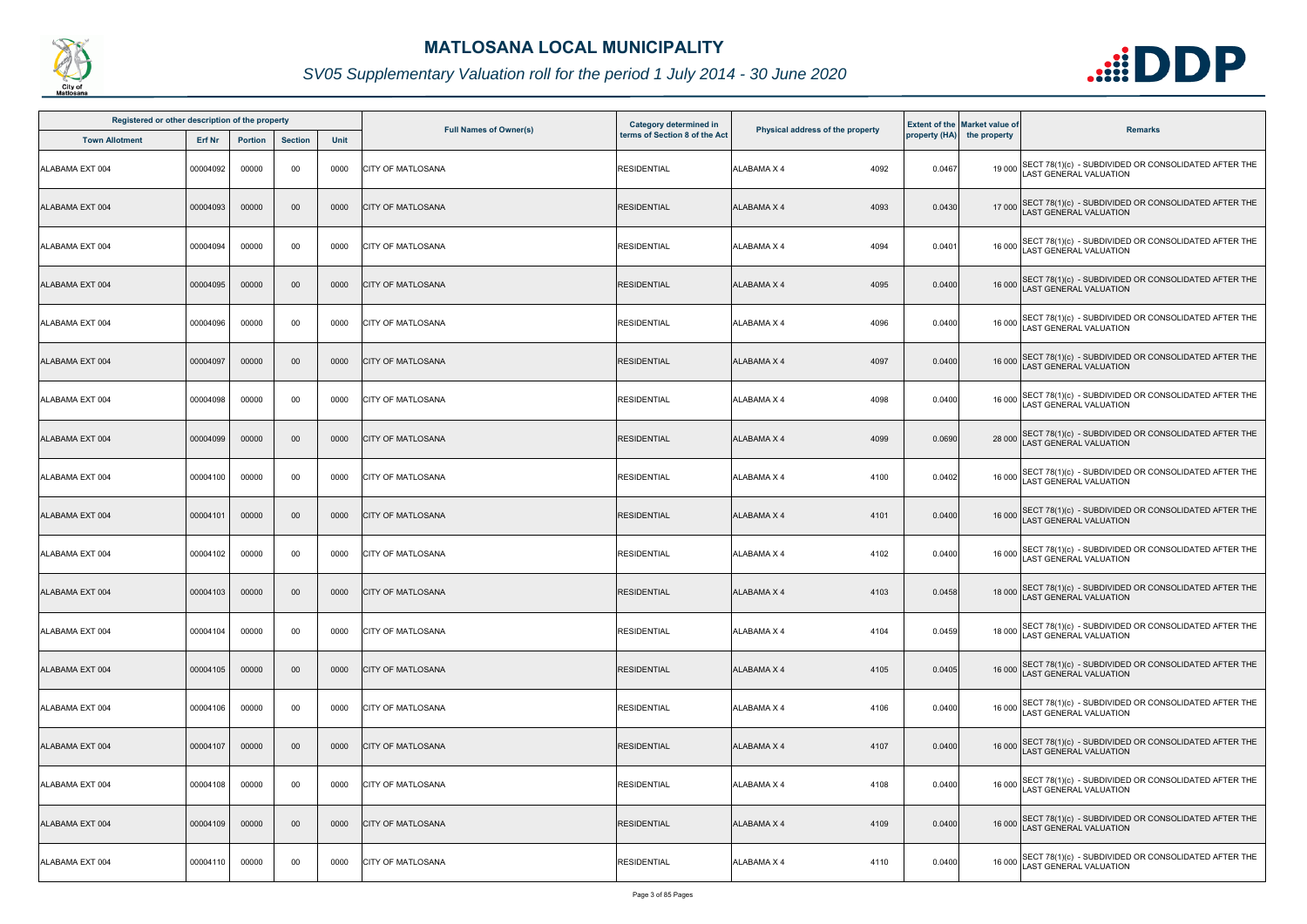

| Registered or other description of the property |          |                |                |      |                               | Category determined in        |                                  |        | <b>Extent of the Market value of</b> |                                                                                       |
|-------------------------------------------------|----------|----------------|----------------|------|-------------------------------|-------------------------------|----------------------------------|--------|--------------------------------------|---------------------------------------------------------------------------------------|
| <b>Town Allotment</b>                           | Erf Nr   | <b>Portion</b> | <b>Section</b> | Unit | <b>Full Names of Owner(s)</b> | terms of Section 8 of the Act | Physical address of the property |        | property (HA) the property           | <b>Remarks</b>                                                                        |
| ALABAMA EXT 004                                 | 00004111 | 00000          | 00             | 0000 | <b>CITY OF MATLOSANA</b>      | <b>RESIDENTIAL</b>            | <b>ALABAMA X 4</b><br>4111       | 0.0415 |                                      | 17 000 SECT 78(1)(c) - SUBDIVIDED OR CONSOLIDATED AFTER THE<br>LAST GENERAL VALUATION |
| ALABAMA EXT 004                                 | 00004112 | 00000          | 00             | 0000 | <b>CITY OF MATLOSANA</b>      | <b>RESIDENTIAL</b>            | <b>ALABAMA X 4</b><br>4112       | 0.0446 |                                      | 18 000 SECT 78(1)(c) - SUBDIVIDED OR CONSOLIDATED AFTER THE<br>LAST GENERAL VALUATION |
| ALABAMA EXT 004                                 | 00004113 | 00000          | $00\,$         | 0000 | <b>CITY OF MATLOSANA</b>      | <b>RESIDENTIAL</b>            | <b>ALABAMA X 4</b><br>4113       | 0.0476 |                                      | 19 000 SECT 78(1)(c) - SUBDIVIDED OR CONSOLIDATED AFTER THE<br>LAST GENERAL VALUATION |
| ALABAMA EXT 004                                 | 00004114 | 00000          | 00             | 0000 | <b>CITY OF MATLOSANA</b>      | <b>RESIDENTIAL</b>            | <b>ALABAMA X 4</b><br>4114       | 0.0507 |                                      | 20 000 SECT 78(1)(c) - SUBDIVIDED OR CONSOLIDATED AFTER THE<br>LAST GENERAL VALUATION |
| ALABAMA EXT 004                                 | 00004115 | 00000          | $00\,$         | 0000 | <b>CITY OF MATLOSANA</b>      | <b>RESIDENTIAL</b>            | <b>ALABAMA X 4</b><br>4115       | 0.0594 |                                      | 24 000 SECT 78(1)(c) - SUBDIVIDED OR CONSOLIDATED AFTER THE<br>LAST GENERAL VALUATION |
| ALABAMA EXT 004                                 | 00004116 | 00000          | 00             | 0000 | <b>CITY OF MATLOSANA</b>      | <b>RESIDENTIAL</b>            | <b>ALABAMA X 4</b><br>4116       | 0.0499 |                                      | 20 000 SECT 78(1)(c) - SUBDIVIDED OR CONSOLIDATED AFTER THE<br>LAST GENERAL VALUATION |
| ALABAMA EXT 004                                 | 00004117 | 00000          | $00\,$         | 0000 | <b>CITY OF MATLOSANA</b>      | <b>RESIDENTIAL</b>            | <b>ALABAMA X 4</b><br>4117       | 0.0440 |                                      | 18 000 SECT 78(1)(c) - SUBDIVIDED OR CONSOLIDATED AFTER THE<br>LAST GENERAL VALUATION |
| ALABAMA EXT 004                                 | 00004118 | 00000          | 00             | 0000 | <b>CITY OF MATLOSANA</b>      | <b>RESIDENTIAL</b>            | <b>ALABAMA X 4</b><br>4118       | 0.0425 | 17 000                               | SECT 78(1)(c) - SUBDIVIDED OR CONSOLIDATED AFTER THE<br>AST GENERAL VALUATION         |
| ALABAMA EXT 004                                 | 00004119 | 00000          | 00             | 0000 | <b>CITY OF MATLOSANA</b>      | <b>RESIDENTIAL</b>            | <b>ALABAMA X 4</b><br>4119       | 0.0425 |                                      | 17 000 SECT 78(1)(c) - SUBDIVIDED OR CONSOLIDATED AFTER THE<br>LAST GENERAL VALUATION |
| ALABAMA EXT 004                                 | 00004120 | 00000          | 00             | 0000 | <b>CITY OF MATLOSANA</b>      | <b>RESIDENTIAL</b>            | <b>ALABAMA X 4</b><br>4120       | 0.0425 |                                      | 17 000 SECT 78(1)(c) - SUBDIVIDED OR CONSOLIDATED AFTER THE<br>LAST GENERAL VALUATION |
| ALABAMA EXT 004                                 | 00004121 | 00000          | 00             | 0000 | <b>CITY OF MATLOSANA</b>      | <b>RESIDENTIAL</b>            | <b>ALABAMA X 4</b><br>4121       | 0.0425 |                                      | 17 000 SECT 78(1)(c) - SUBDIVIDED OR CONSOLIDATED AFTER THE<br>LAST GENERAL VALUATION |
| ALABAMA EXT 004                                 | 00004122 | 00000          | 00             | 0000 | <b>CITY OF MATLOSANA</b>      | <b>RESIDENTIAL</b>            | <b>ALABAMA X 4</b><br>4122       | 0.0425 |                                      | 17 000 SECT 78(1)(c) - SUBDIVIDED OR CONSOLIDATED AFTER THE<br>LAST GENERAL VALUATION |
| ALABAMA EXT 004                                 | 00004123 | 00000          | $00\,$         | 0000 | <b>CITY OF MATLOSANA</b>      | <b>RESIDENTIAL</b>            | <b>ALABAMA X 4</b><br>4123       | 0.0425 |                                      | 17 000 SECT 78(1)(c) - SUBDIVIDED OR CONSOLIDATED AFTER THE<br>LAST GENERAL VALUATION |
| ALABAMA EXT 004                                 | 00004124 | 00000          | 00             | 0000 | <b>CITY OF MATLOSANA</b>      | <b>RESIDENTIAL</b>            | <b>ALABAMA X 4</b><br>4124       | 0.0425 |                                      | 17 000 SECT 78(1)(c) - SUBDIVIDED OR CONSOLIDATED AFTER THE<br>AST GENERAL VALUATION  |
| ALABAMA EXT 004                                 | 00004125 | 00000          | $00\,$         | 0000 | <b>CITY OF MATLOSANA</b>      | <b>RESIDENTIAL</b>            | <b>ALABAMA X 4</b><br>4125       | 0.0425 |                                      | 17 000 SECT 78(1)(c) - SUBDIVIDED OR CONSOLIDATED AFTER THE<br>LAST GENERAL VALUATION |
| ALABAMA EXT 004                                 | 00004126 | 00000          | 00             | 0000 | <b>CITY OF MATLOSANA</b>      | <b>RESIDENTIAL</b>            | <b>ALABAMA X 4</b><br>4126       | 0.0440 |                                      | 18 000 SECT 78(1)(c) - SUBDIVIDED OR CONSOLIDATED AFTER THE<br>LAST GENERAL VALUATION |
| ALABAMA EXT 004                                 | 00004127 | 00000          | 00             | 0000 | <b>CITY OF MATLOSANA</b>      | <b>RESIDENTIAL</b>            | <b>ALABAMA X 4</b><br>4127       | 0.0440 |                                      | 18 000 SECT 78(1)(c) - SUBDIVIDED OR CONSOLIDATED AFTER THE<br>LAST GENERAL VALUATION |
| ALABAMA EXT 004                                 | 00004128 | 00000          | 00             | 0000 | <b>CITY OF MATLOSANA</b>      | <b>RESIDENTIAL</b>            | 4128<br><b>ALABAMA X 4</b>       | 0.0425 |                                      | 17 000 SECT 78(1)(c) - SUBDIVIDED OR CONSOLIDATED AFTER THE<br>LAST GENERAL VALUATION |
| ALABAMA EXT 004                                 | 00004129 | 00000          | $00\,$         | 0000 | <b>CITY OF MATLOSANA</b>      | <b>RESIDENTIAL</b>            | <b>ALABAMA X 4</b><br>4129       | 0.0425 |                                      | 17 000 SECT 78(1)(c) - SUBDIVIDED OR CONSOLIDATED AFTER THE<br>LAST GENERAL VALUATION |

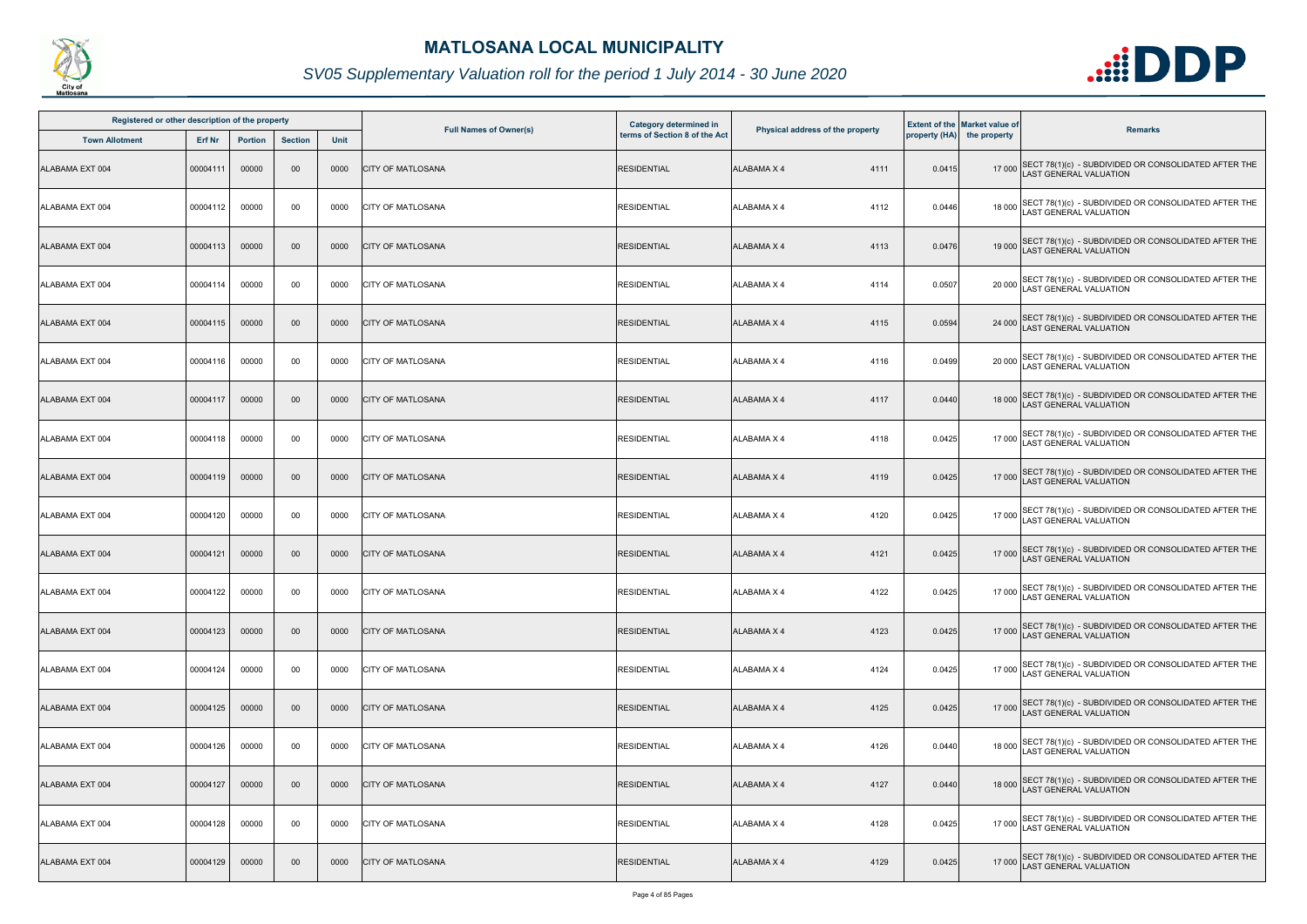

| Registered or other description of the property |          |                |                |      |                               | Category determined in        |                                  |        | <b>Extent of the Market value of</b> |                                                                                              |
|-------------------------------------------------|----------|----------------|----------------|------|-------------------------------|-------------------------------|----------------------------------|--------|--------------------------------------|----------------------------------------------------------------------------------------------|
| <b>Town Allotment</b>                           | Erf Nr   | <b>Portion</b> | <b>Section</b> | Unit | <b>Full Names of Owner(s)</b> | terms of Section 8 of the Act | Physical address of the property |        | property (HA) the property           | <b>Remarks</b>                                                                               |
| <b>ALABAMA EXT 004</b>                          | 00004130 | 00000          | 00             | 0000 | <b>CITY OF MATLOSANA</b>      | <b>RESIDENTIAL</b>            | <b>ALABAMA X 4</b><br>4130       | 0.0425 |                                      | 17 000 SECT 78(1)(c) - SUBDIVIDED OR CONSOLIDATED AFTER THE<br>LAST GENERAL VALUATION        |
| ALABAMA EXT 004                                 | 00004131 | 00000          | $00\,$         | 0000 | <b>CITY OF MATLOSANA</b>      | <b>RESIDENTIAL</b>            | <b>ALABAMA X 4</b><br>4131       | 0.0503 | 20 000                               | SECT 78(1)(c) - SUBDIVIDED OR CONSOLIDATED AFTER THE LAST GENERAL VALUATION                  |
| ALABAMA EXT 004                                 | 00004132 | 00000          | 00             | 0000 | <b>CITY OF MATLOSANA</b>      | <b>RESIDENTIAL</b>            | <b>ALABAMA X 4</b><br>4132       | 0.0500 |                                      | 20 000 SECT 78(1)(c) - SUBDIVIDED OR CONSOLIDATED AFTER THE<br>LAST GENERAL VALUATION        |
| ALABAMA EXT 004                                 | 00004133 | 00000          | 00             | 0000 | <b>CITY OF MATLOSANA</b>      | <b>RESIDENTIAL</b>            | 4133<br><b>ALABAMA X 4</b>       | 0.0400 |                                      | 16 000 SECT 78(1)(c) - SUBDIVIDED OR CONSOLIDATED AFTER THE<br>LAST GENERAL VALUATION        |
| ALABAMA EXT 004                                 | 00004134 | 00000          | 00             | 0000 | <b>CITY OF MATLOSANA</b>      | <b>RESIDENTIAL</b>            | <b>ALABAMA X 4</b><br>4134       | 0.0400 |                                      | 16 000 SECT 78(1)(c) - SUBDIVIDED OR CONSOLIDATED AFTER THE<br>LAST GENERAL VALUATION        |
| ALABAMA EXT 004                                 | 00004135 | 00000          | 00             | 0000 | <b>CITY OF MATLOSANA</b>      | <b>RESIDENTIAL</b>            | <b>ALABAMA X 4</b><br>4135       | 0.0400 |                                      | 16 000 SECT 78(1)(c) - SUBDIVIDED OR CONSOLIDATED AFTER THE<br>LAST GENERAL VALUATION        |
| ALABAMA EXT 004                                 | 00004136 | 00000          | 00             | 0000 | <b>CITY OF MATLOSANA</b>      | <b>RESIDENTIAL</b>            | <b>ALABAMA X 4</b><br>4136       | 0.0400 |                                      | 16 000 SECT 78(1)(c) - SUBDIVIDED OR CONSOLIDATED AFTER THE<br>LAST GENERAL VALUATION        |
| ALABAMA EXT 004                                 | 00004137 | 00000          | $00\,$         | 0000 | <b>CITY OF MATLOSANA</b>      | <b>RESIDENTIAL</b>            | <b>ALABAMA X 4</b><br>4137       | 0.0400 |                                      | 16 000 SECT 78(1)(c) - SUBDIVIDED OR CONSOLIDATED AFTER THE<br>LAST GENERAL VALUATION        |
| ALABAMA EXT 004                                 | 00004138 | 00000          | 00             | 0000 | <b>CITY OF MATLOSANA</b>      | <b>RESIDENTIAL</b>            | <b>ALABAMA X 4</b><br>4138       | 0.0400 |                                      | 16 000 SECT 78(1)(c) - SUBDIVIDED OR CONSOLIDATED AFTER THE<br>LAST GENERAL VALUATION        |
| ALABAMA EXT 004                                 | 00004139 | 00000          | 00             | 0000 | <b>CITY OF MATLOSANA</b>      | <b>RESIDENTIAL</b>            | <b>ALABAMA X 4</b><br>4139       | 0.0400 |                                      | 16 000 SECT 78(1)(c) - SUBDIVIDED OR CONSOLIDATED AFTER THE<br>LAST GENERAL VALUATION        |
| ALABAMA EXT 004                                 | 00004140 | 00000          | 00             | 0000 | <b>CITY OF MATLOSANA</b>      | <b>RESIDENTIAL</b>            | <b>ALABAMA X 4</b><br>4140       | 0.0400 |                                      | 16 000 SECT 78(1)(c) - SUBDIVIDED OR CONSOLIDATED AFTER THE<br>LAST GENERAL VALUATION        |
| ALABAMA EXT 004                                 | 00004141 | 00000          | $00\,$         | 0000 | <b>CITY OF MATLOSANA</b>      | <b>RESIDENTIAL</b>            | <b>ALABAMA X 4</b><br>4141       | 0.0400 |                                      | 16 000 SECT 78(1)(c) - SUBDIVIDED OR CONSOLIDATED AFTER THE<br>LAST GENERAL VALUATION        |
| ALABAMA EXT 004                                 | 00004142 | 00000          | 00             | 0000 | <b>ICITY OF MATLOSANA</b>     | <b>RESIDENTIAL</b>            | <b>ALABAMA X 4</b><br>4142       | 0.0400 |                                      | 16 000 SECT 78(1)(c) - SUBDIVIDED OR CONSOLIDATED AFTER THE<br><b>LAST GENERAL VALUATION</b> |
| ALABAMA EXT 004                                 | 00004143 | 00000          | 00             | 0000 | <b>CITY OF MATLOSANA</b>      | <b>RESIDENTIAL</b>            | <b>ALABAMA X 4</b><br>4143       | 0.0433 |                                      | 17 000 SECT 78(1)(c) - SUBDIVIDED OR CONSOLIDATED AFTER THE<br><b>AST GENERAL VALUATION</b>  |
| ALABAMA EXT 004                                 | 00004144 | 00000          | 00             | 0000 | <b>ICITY OF MATLOSANA</b>     | <b>RESIDENTIAL</b>            | <b>ALABAMA X 4</b><br>4144       | 0.0570 |                                      | 23 000 SECT 78(1)(c) - SUBDIVIDED OR CONSOLIDATED AFTER THE<br>LAST GENERAL VALUATION        |
| ALABAMA EXT 004                                 | 00004145 | 00000          | 00             | 0000 | <b>CITY OF MATLOSANA</b>      | <b>RESIDENTIAL</b>            | <b>ALABAMA X 4</b><br>4145       | 0.0465 |                                      | 19 000 SECT 78(1)(c) - SUBDIVIDED OR CONSOLIDATED AFTER THE<br>LAST GENERAL VALUATION        |
| ALABAMA EXT 004                                 | 00004146 | 00000          | 00             | 0000 | <b>CITY OF MATLOSANA</b>      | <b>RESIDENTIAL</b>            | <b>ALABAMA X 4</b><br>4146       | 0.0400 |                                      | 16 000 SECT 78(1)(c) - SUBDIVIDED OR CONSOLIDATED AFTER THE<br>LAST GENERAL VALUATION        |
| ALABAMA EXT 004                                 | 00004147 | 00000          | $00\,$         | 0000 | <b>CITY OF MATLOSANA</b>      | <b>RESIDENTIAL</b>            | <b>ALABAMA X 4</b><br>4147       | 0.0400 |                                      | 16 000 SECT 78(1)(c) - SUBDIVIDED OR CONSOLIDATED AFTER THE<br>AST GENERAL VALUATION         |
| ALABAMA EXT 004                                 | 00004148 | 00000          | 00             | 0000 | <b>CITY OF MATLOSANA</b>      | <b>RESIDENTIAL</b>            | ALABAMA X 4<br>4148              | 0.0400 |                                      | 16 000 SECT 78(1)(c) - SUBDIVIDED OR CONSOLIDATED AFTER THE<br>LAST GENERAL VALUATION        |

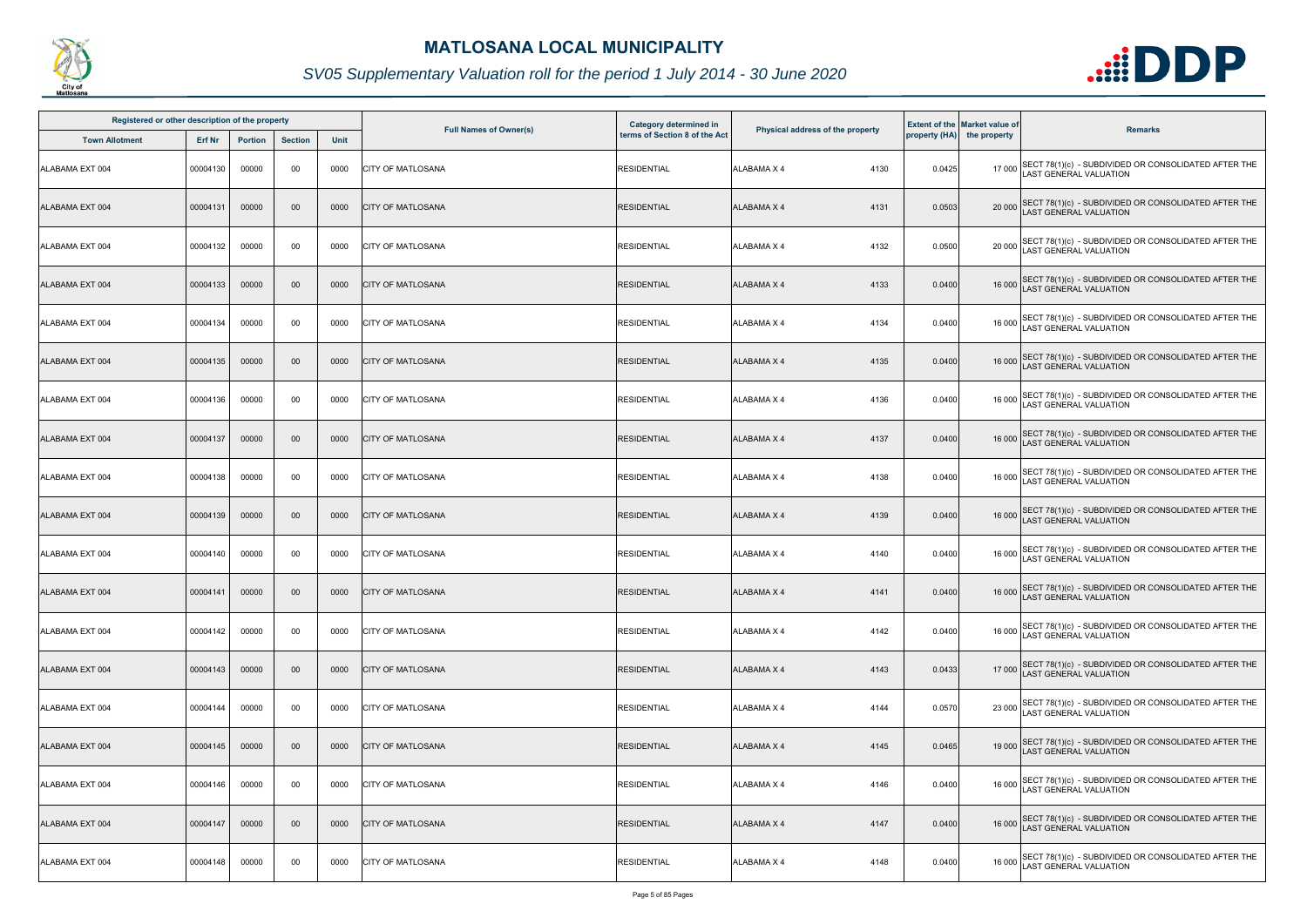

| Registered or other description of the property |          |                |                |      |                               | Category determined in        |                                  |        | <b>Extent of the Market value of</b> |                                                                                       |
|-------------------------------------------------|----------|----------------|----------------|------|-------------------------------|-------------------------------|----------------------------------|--------|--------------------------------------|---------------------------------------------------------------------------------------|
| <b>Town Allotment</b>                           | Erf Nr   | <b>Portion</b> | <b>Section</b> | Unit | <b>Full Names of Owner(s)</b> | terms of Section 8 of the Act | Physical address of the property |        | property (HA) the property           | <b>Remarks</b>                                                                        |
| ALABAMA EXT 004                                 | 00004149 | 00000          | 00             | 0000 | <b>CITY OF MATLOSANA</b>      | <b>RESIDENTIAL</b>            | <b>ALABAMA X 4</b><br>4149       | 0.0400 |                                      | 16 000 SECT 78(1)(c) - SUBDIVIDED OR CONSOLIDATED AFTER THE<br>LAST GENERAL VALUATION |
| ALABAMA EXT 004                                 | 00004150 | 00000          | 00             | 0000 | <b>CITY OF MATLOSANA</b>      | <b>RESIDENTIAL</b>            | <b>ALABAMA X 4</b><br>4150       | 0.0400 |                                      | 16 000 SECT 78(1)(c) - SUBDIVIDED OR CONSOLIDATED AFTER THE<br>LAST GENERAL VALUATION |
| ALABAMA EXT 004                                 | 00004151 | 00000          | $00\,$         | 0000 | <b>CITY OF MATLOSANA</b>      | <b>RESIDENTIAL</b>            | <b>ALABAMA X 4</b><br>4151       | 0.0400 |                                      | 16 000 SECT 78(1)(c) - SUBDIVIDED OR CONSOLIDATED AFTER THE<br>LAST GENERAL VALUATION |
| ALABAMA EXT 004                                 | 00004152 | 00000          | 00             | 0000 | <b>CITY OF MATLOSANA</b>      | <b>RESIDENTIAL</b>            | 4152<br><b>ALABAMA X 4</b>       | 0.0400 |                                      | 16 000 SECT 78(1)(c) - SUBDIVIDED OR CONSOLIDATED AFTER THE<br>LAST GENERAL VALUATION |
| ALABAMA EXT 004                                 | 00004153 | 00000          | $00\,$         | 0000 | <b>CITY OF MATLOSANA</b>      | <b>RESIDENTIAL</b>            | <b>ALABAMA X 4</b><br>4153       | 0.0400 |                                      | 16 000 SECT 78(1)(c) - SUBDIVIDED OR CONSOLIDATED AFTER THE<br>LAST GENERAL VALUATION |
| ALABAMA EXT 004                                 | 00004154 | 00000          | 00             | 0000 | <b>CITY OF MATLOSANA</b>      | <b>RESIDENTIAL</b>            | <b>ALABAMA X 4</b><br>4154       | 0.0401 |                                      | 16 000 SECT 78(1)(c) - SUBDIVIDED OR CONSOLIDATED AFTER THE<br>LAST GENERAL VALUATION |
| ALABAMA EXT 004                                 | 00004155 | 00000          | $00\,$         | 0000 | <b>CITY OF MATLOSANA</b>      | <b>RESIDENTIAL</b>            | 4155<br><b>ALABAMA X 4</b>       | 0.0499 |                                      | 20 000 SECT 78(1)(c) - SUBDIVIDED OR CONSOLIDATED AFTER THE<br>LAST GENERAL VALUATION |
| ALABAMA EXT 004                                 | 00004156 | 00000          | 00             | 0000 | <b>CITY OF MATLOSANA</b>      | <b>RESIDENTIAL</b>            | <b>ALABAMA X 4</b><br>4156       | 0.0425 | 17 000                               | SECT 78(1)(c) - SUBDIVIDED OR CONSOLIDATED AFTER THE<br>AST GENERAL VALUATION         |
| ALABAMA EXT 004                                 | 00004157 | 00000          | 00             | 0000 | <b>CITY OF MATLOSANA</b>      | <b>RESIDENTIAL</b>            | <b>ALABAMA X 4</b><br>4157       | 0.0425 |                                      | 17 000 SECT 78(1)(c) - SUBDIVIDED OR CONSOLIDATED AFTER THE<br>LAST GENERAL VALUATION |
| ALABAMA EXT 004                                 | 00004158 | 00000          | 00             | 0000 | <b>CITY OF MATLOSANA</b>      | <b>RESIDENTIAL</b>            | <b>ALABAMA X 4</b><br>4158       | 0.0425 |                                      | 17 000 SECT 78(1)(c) - SUBDIVIDED OR CONSOLIDATED AFTER THE<br>LAST GENERAL VALUATION |
| ALABAMA EXT 004                                 | 00004159 | 00000          | 00             | 0000 | <b>CITY OF MATLOSANA</b>      | <b>RESIDENTIAL</b>            | <b>ALABAMA X 4</b><br>4159       | 0.0440 |                                      | 18 000 SECT 78(1)(c) - SUBDIVIDED OR CONSOLIDATED AFTER THE<br>LAST GENERAL VALUATION |
| ALABAMA EXT 004                                 | 00004160 | 00000          | 00             | 0000 | <b>CITY OF MATLOSANA</b>      | <b>RESIDENTIAL</b>            | <b>ALABAMA X 4</b><br>4160       | 0.0426 |                                      | 17 000 SECT 78(1)(c) - SUBDIVIDED OR CONSOLIDATED AFTER THE<br>LAST GENERAL VALUATION |
| ALABAMA EXT 004                                 | 00004161 | 00000          | $00\,$         | 0000 | <b>CITY OF MATLOSANA</b>      | <b>RESIDENTIAL</b>            | <b>ALABAMA X 4</b><br>4161       | 0.0524 |                                      | SECT 78(1)(c) - SUBDIVIDED OR CONSOLIDATED AFTER THE<br>LAST GENERAL VALUATION        |
| ALABAMA EXT 004                                 | 00004162 | 00000          | 00             | 0000 | <b>CITY OF MATLOSANA</b>      | <b>RESIDENTIAL</b>            | <b>ALABAMA X 4</b><br>4162       | 0.0425 |                                      | 17 000 SECT 78(1)(c) - SUBDIVIDED OR CONSOLIDATED AFTER THE<br>AST GENERAL VALUATION  |
| ALABAMA EXT 004                                 | 00004163 | 00000          | $00\,$         | 0000 | <b>CITY OF MATLOSANA</b>      | <b>RESIDENTIAL</b>            | ALABAMA X 4<br>4163              | 0.0425 |                                      | 17 000 SECT 78(1)(c) - SUBDIVIDED OR CONSOLIDATED AFTER THE<br>LAST GENERAL VALUATION |
| ALABAMA EXT 004                                 | 00004164 | 00000          | 00             | 0000 | <b>CITY OF MATLOSANA</b>      | <b>RESIDENTIAL</b>            | <b>ALABAMA X 4</b><br>4164       | 0.0425 |                                      | 17 000 SECT 78(1)(c) - SUBDIVIDED OR CONSOLIDATED AFTER THE<br>LAST GENERAL VALUATION |
| ALABAMA EXT 004                                 | 00004165 | 00000          | 00             | 0000 | <b>CITY OF MATLOSANA</b>      | <b>RESIDENTIAL</b>            | <b>ALABAMA X 4</b><br>4165       | 0.0425 |                                      | 17 000 SECT 78(1)(c) - SUBDIVIDED OR CONSOLIDATED AFTER THE<br>LAST GENERAL VALUATION |
| ALABAMA EXT 004                                 | 00004166 | 00000          | 00             | 0000 | <b>CITY OF MATLOSANA</b>      | <b>RESIDENTIAL</b>            | <b>ALABAMA X 4</b><br>4166       | 0.0425 |                                      | 17 000 SECT 78(1)(c) - SUBDIVIDED OR CONSOLIDATED AFTER THE<br>LAST GENERAL VALUATION |
| ALABAMA EXT 004                                 | 00004167 | 00000          | $00\,$         | 0000 | <b>CITY OF MATLOSANA</b>      | <b>RESIDENTIAL</b>            | <b>ALABAMA X 4</b><br>4167       | 0.0425 |                                      | 17 000 SECT 78(1)(c) - SUBDIVIDED OR CONSOLIDATED AFTER THE<br>LAST GENERAL VALUATION |

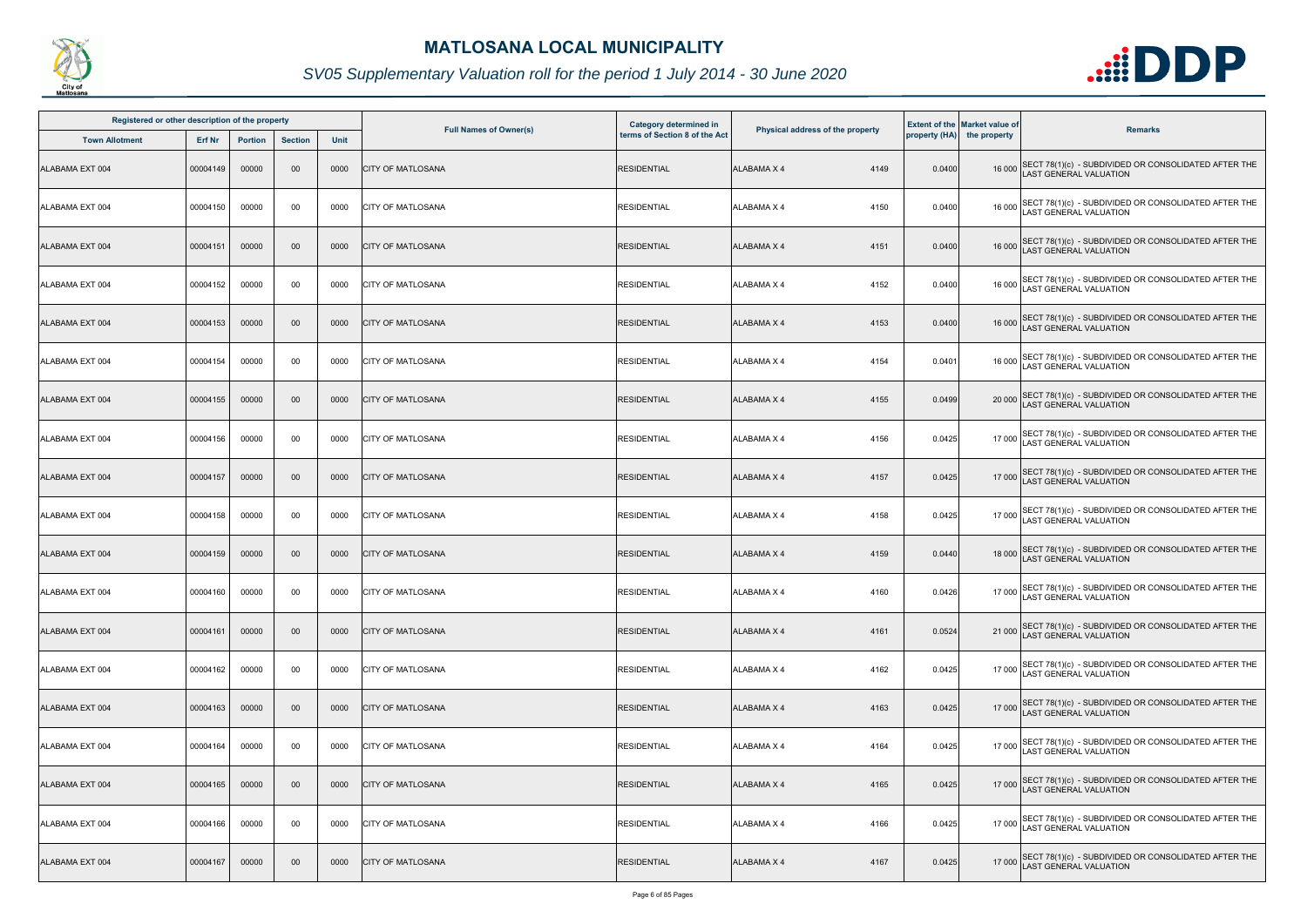

| Registered or other description of the property |          |                |                |      |                               | Category determined in        |                                  |        | <b>Extent of the Market value of</b> |                                                                                             |
|-------------------------------------------------|----------|----------------|----------------|------|-------------------------------|-------------------------------|----------------------------------|--------|--------------------------------------|---------------------------------------------------------------------------------------------|
| <b>Town Allotment</b>                           | Erf Nr   | <b>Portion</b> | <b>Section</b> | Unit | <b>Full Names of Owner(s)</b> | terms of Section 8 of the Act | Physical address of the property |        | property (HA) the property           | <b>Remarks</b>                                                                              |
| <b>ALABAMA EXT 004</b>                          | 00004168 | 00000          | 00             | 0000 | <b>CITY OF MATLOSANA</b>      | <b>RESIDENTIAL</b>            | <b>ALABAMA X 4</b><br>4168       | 0.0466 |                                      | 19 000 SECT 78(1)(c) - SUBDIVIDED OR CONSOLIDATED AFTER THE<br>LAST GENERAL VALUATION       |
| ALABAMA EXT 004                                 | 00004169 | 00000          | $00\,$         | 0000 | <b>CITY OF MATLOSANA</b>      | <b>RESIDENTIAL</b>            | <b>ALABAMA X 4</b><br>4169       | 0.0425 |                                      | 17 000 SECT 78(1)(c) - SUBDIVIDED OR CONSOLIDATED AFTER THE<br>LAST GENERAL VALUATION       |
| ALABAMA EXT 004                                 | 00004170 | 00000          | 00             | 0000 | <b>CITY OF MATLOSANA</b>      | <b>RESIDENTIAL</b>            | <b>ALABAMA X 4</b><br>4170       | 0.0425 |                                      | 17 000 SECT 78(1)(c) - SUBDIVIDED OR CONSOLIDATED AFTER THE<br>LAST GENERAL VALUATION       |
| ALABAMA EXT 004                                 | 00004171 | 00000          | 00             | 0000 | <b>CITY OF MATLOSANA</b>      | <b>RESIDENTIAL</b>            | <b>ALABAMA X 4</b><br>4171       | 0.0425 |                                      | 17 000 SECT 78(1)(c) - SUBDIVIDED OR CONSOLIDATED AFTER THE<br>LAST GENERAL VALUATION       |
| ALABAMA EXT 004                                 | 00004172 | 00000          | 00             | 0000 | <b>CITY OF MATLOSANA</b>      | <b>RESIDENTIAL</b>            | 4172<br><b>ALABAMA X 4</b>       | 0.0453 |                                      | 18 000 SECT 78(1)(c) - SUBDIVIDED OR CONSOLIDATED AFTER THE<br>LAST GENERAL VALUATION       |
| ALABAMA EXT 004                                 | 00004173 | 00000          | 00             | 0000 | <b>CITY OF MATLOSANA</b>      | <b>RESIDENTIAL</b>            | <b>ALABAMA X 4</b><br>4173       | 0.0452 |                                      | 18 000 SECT 78(1)(c) - SUBDIVIDED OR CONSOLIDATED AFTER THE<br>LAST GENERAL VALUATION       |
| ALABAMA EXT 004                                 | 00004174 | 00000          | 00             | 0000 | <b>CITY OF MATLOSANA</b>      | <b>RESIDENTIAL</b>            | <b>ALABAMA X 4</b><br>4174       | 0.0452 |                                      | 18 000 SECT 78(1)(c) - SUBDIVIDED OR CONSOLIDATED AFTER THE<br>LAST GENERAL VALUATION       |
| ALABAMA EXT 004                                 | 00004175 | 00000          | $00\,$         | 0000 | <b>CITY OF MATLOSANA</b>      | <b>RESIDENTIAL</b>            | <b>ALABAMA X 4</b><br>4175       | 0.0615 |                                      | 25 000 SECT 78(1)(c) - SUBDIVIDED OR CONSOLIDATED AFTER THE<br>LAST GENERAL VALUATION       |
| ALABAMA EXT 004                                 | 00004176 | 00000          | 00             | 0000 | <b>CITY OF MATLOSANA</b>      | <b>RESIDENTIAL</b>            | <b>ALABAMA X 4</b><br>4176       | 0.0425 |                                      | 17 000 SECT 78(1)(c) - SUBDIVIDED OR CONSOLIDATED AFTER THE<br>LAST GENERAL VALUATION       |
| ALABAMA EXT 004                                 | 00004177 | 00000          | 00             | 0000 | <b>CITY OF MATLOSANA</b>      | <b>RESIDENTIAL</b>            | <b>ALABAMA X 4</b><br>4177       | 0.0425 |                                      | 17 000 SECT 78(1)(c) - SUBDIVIDED OR CONSOLIDATED AFTER THE<br>LAST GENERAL VALUATION       |
| ALABAMA EXT 004                                 | 00004178 | 00000          | 00             | 0000 | <b>CITY OF MATLOSANA</b>      | <b>RESIDENTIAL</b>            | <b>ALABAMA X 4</b><br>4178       | 0.0425 |                                      | 17 000 SECT 78(1)(c) - SUBDIVIDED OR CONSOLIDATED AFTER THE<br>LAST GENERAL VALUATION       |
| ALABAMA EXT 004                                 | 00004179 | 00000          | $00\,$         | 0000 | <b>CITY OF MATLOSANA</b>      | <b>RESIDENTIAL</b>            | <b>ALABAMA X 4</b><br>4179       | 0.0425 |                                      | 17 000 SECT 78(1)(c) - SUBDIVIDED OR CONSOLIDATED AFTER THE<br>LAST GENERAL VALUATION       |
| ALABAMA EXT 004                                 | 00004180 | 00000          | 00             | 0000 | <b>ICITY OF MATLOSANA</b>     | <b>RESIDENTIAL</b>            | <b>ALABAMA X 4</b><br>4180       | 0.0425 |                                      | 17 000 SECT 78(1)(c) - SUBDIVIDED OR CONSOLIDATED AFTER THE<br>LAST GENERAL VALUATION       |
| ALABAMA EXT 004                                 | 00004181 | 00000          | 00             | 0000 | <b>CITY OF MATLOSANA</b>      | <b>RESIDENTIAL</b>            | <b>ALABAMA X 4</b><br>4181       | 0.0425 |                                      | 17 000 SECT 78(1)(c) - SUBDIVIDED OR CONSOLIDATED AFTER THE<br><b>AST GENERAL VALUATION</b> |
| ALABAMA EXT 004                                 | 00004182 | 00000          | 00             | 0000 | <b>CITY OF MATLOSANA</b>      | <b>RESIDENTIAL</b>            | <b>ALABAMA X 4</b><br>4182       | 0.0416 |                                      | 17 000 SECT 78(1)(c) - SUBDIVIDED OR CONSOLIDATED AFTER THE<br>LAST GENERAL VALUATION       |
| ALABAMA EXT 004                                 | 00004183 | 00000          | 00             | 0000 | <b>CITY OF MATLOSANA</b>      | <b>RESIDENTIAL</b>            | <b>ALABAMA X 4</b><br>4183       | 0.0513 |                                      | 21 000 SECT 78(1)(c) - SUBDIVIDED OR CONSOLIDATED AFTER THE<br>LAST GENERAL VALUATION       |
| ALABAMA EXT 004                                 | 00004184 | 00000          | 00             | 0000 | <b>CITY OF MATLOSANA</b>      | <b>RESIDENTIAL</b>            | <b>ALABAMA X 4</b><br>4184       | 0.0410 |                                      | 16 000 SECT 78(1)(c) - SUBDIVIDED OR CONSOLIDATED AFTER THE<br>LAST GENERAL VALUATION       |
| ALABAMA EXT 004                                 | 00004185 | 00000          | $00\,$         | 0000 | <b>CITY OF MATLOSANA</b>      | <b>RESIDENTIAL</b>            | <b>ALABAMA X 4</b><br>4185       | 0.0410 |                                      | 16 000 SECT 78(1)(c) - SUBDIVIDED OR CONSOLIDATED AFTER THE<br>AST GENERAL VALUATION        |
| ALABAMA EXT 004                                 | 00004186 | 00000          | 00             | 0000 | <b>CITY OF MATLOSANA</b>      | <b>RESIDENTIAL</b>            | ALABAMA X 4<br>4186              | 0.0410 |                                      | 16 000 SECT 78(1)(c) - SUBDIVIDED OR CONSOLIDATED AFTER THE<br>LAST GENERAL VALUATION       |

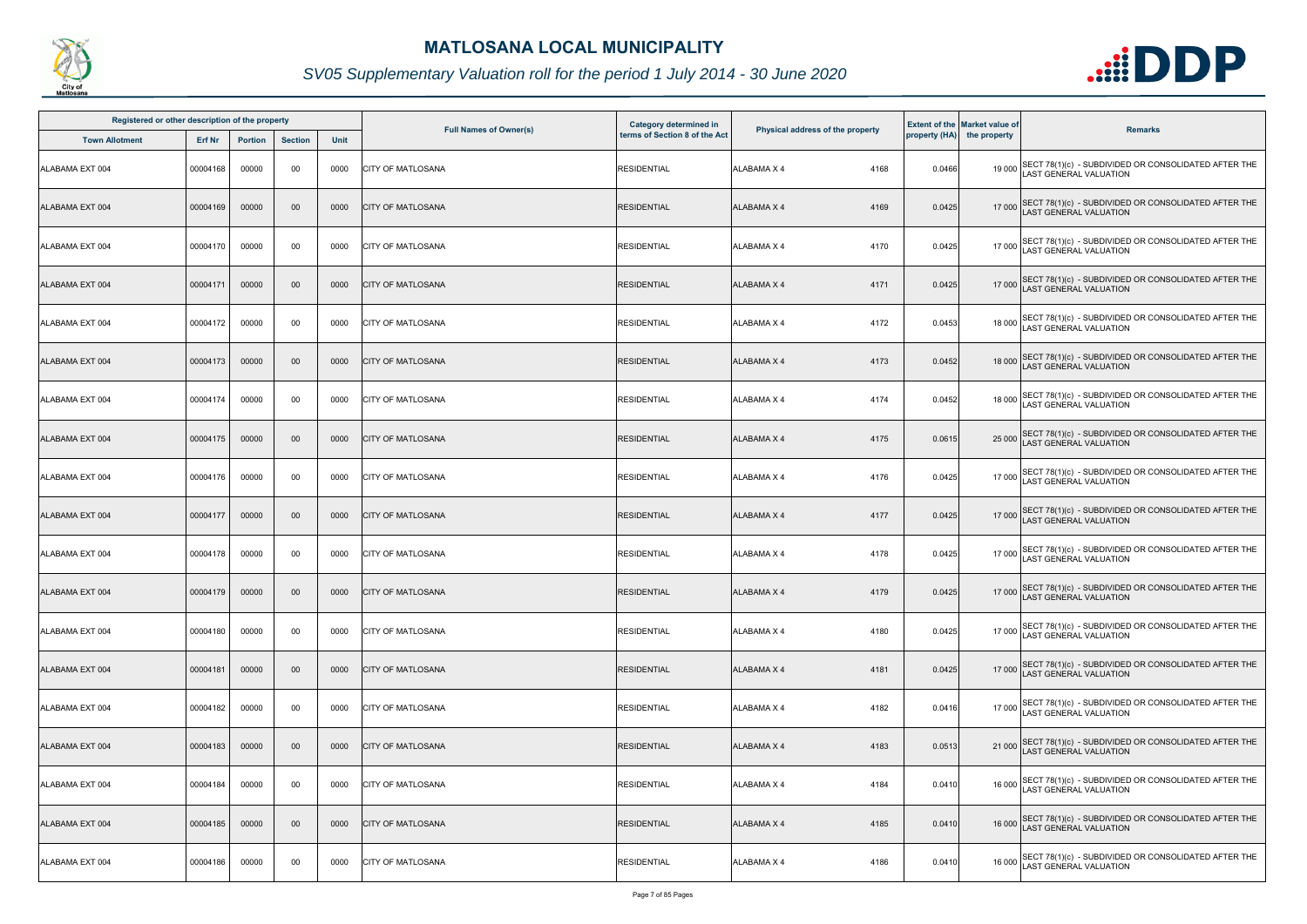

| Registered or other description of the property |          |                |                |      |                               | Category determined in        |                                  |        | <b>Extent of the Market value of</b> |                                                                                       |
|-------------------------------------------------|----------|----------------|----------------|------|-------------------------------|-------------------------------|----------------------------------|--------|--------------------------------------|---------------------------------------------------------------------------------------|
| <b>Town Allotment</b>                           | Erf Nr   | <b>Portion</b> | <b>Section</b> | Unit | <b>Full Names of Owner(s)</b> | terms of Section 8 of the Act | Physical address of the property |        | property (HA) the property           | <b>Remarks</b>                                                                        |
| ALABAMA EXT 004                                 | 00004187 | 00000          | 00             | 0000 | <b>CITY OF MATLOSANA</b>      | <b>RESIDENTIAL</b>            | <b>ALABAMA X 4</b><br>4187       | 0.0410 |                                      | 16 000 SECT 78(1)(c) - SUBDIVIDED OR CONSOLIDATED AFTER THE<br>LAST GENERAL VALUATION |
| ALABAMA EXT 004                                 | 00004188 | 00000          | 00             | 0000 | <b>CITY OF MATLOSANA</b>      | <b>RESIDENTIAL</b>            | <b>ALABAMA X 4</b><br>4188       | 0.0410 |                                      | 16 000 SECT 78(1)(c) - SUBDIVIDED OR CONSOLIDATED AFTER THE<br>LAST GENERAL VALUATION |
| ALABAMA EXT 004                                 | 00004189 | 00000          | $00\,$         | 0000 | <b>CITY OF MATLOSANA</b>      | <b>RESIDENTIAL</b>            | <b>ALABAMA X 4</b><br>4189       | 0.0410 |                                      | 16 000 SECT 78(1)(c) - SUBDIVIDED OR CONSOLIDATED AFTER THE<br>LAST GENERAL VALUATION |
| ALABAMA EXT 004                                 | 00004190 | 00000          | 00             | 0000 | <b>CITY OF MATLOSANA</b>      | <b>RESIDENTIAL</b>            | <b>ALABAMA X 4</b><br>4190       | 0.0422 |                                      | 17 000 SECT 78(1)(c) - SUBDIVIDED OR CONSOLIDATED AFTER THE<br>LAST GENERAL VALUATION |
| ALABAMA EXT 004                                 | 00004191 | 00000          | $00\,$         | 0000 | <b>CITY OF MATLOSANA</b>      | <b>RESIDENTIAL</b>            | <b>ALABAMA X 4</b><br>4191       | 0.0411 |                                      | 16 000 SECT 78(1)(c) - SUBDIVIDED OR CONSOLIDATED AFTER THE<br>LAST GENERAL VALUATION |
| ALABAMA EXT 004                                 | 00004192 | 00000          | 00             | 0000 | <b>CITY OF MATLOSANA</b>      | <b>RESIDENTIAL</b>            | <b>ALABAMA X 4</b><br>4192       | 0.0410 |                                      | 16 000 SECT 78(1)(c) - SUBDIVIDED OR CONSOLIDATED AFTER THE<br>LAST GENERAL VALUATION |
| ALABAMA EXT 004                                 | 00004193 | 00000          | $00\,$         | 0000 | <b>CITY OF MATLOSANA</b>      | <b>RESIDENTIAL</b>            | 4193<br><b>ALABAMA X 4</b>       | 0.0410 |                                      | 16 000 SECT 78(1)(c) - SUBDIVIDED OR CONSOLIDATED AFTER THE<br>LAST GENERAL VALUATION |
| ALABAMA EXT 004                                 | 00004194 | 00000          | 00             | 0000 | <b>CITY OF MATLOSANA</b>      | <b>RESIDENTIAL</b>            | <b>ALABAMA X 4</b><br>4194       | 0.0410 | 16 000                               | SECT 78(1)(c) - SUBDIVIDED OR CONSOLIDATED AFTER THE<br>AST GENERAL VALUATION         |
| ALABAMA EXT 004                                 | 00004195 | 00000          | 00             | 0000 | <b>CITY OF MATLOSANA</b>      | <b>RESIDENTIAL</b>            | <b>ALABAMA X 4</b><br>4195       | 0.0410 |                                      | 16 000 SECT 78(1)(c) - SUBDIVIDED OR CONSOLIDATED AFTER THE<br>LAST GENERAL VALUATION |
| ALABAMA EXT 004                                 | 00004196 | 00000          | 00             | 0000 | <b>CITY OF MATLOSANA</b>      | <b>RESIDENTIAL</b>            | <b>ALABAMA X 4</b><br>4196       | 0.0410 |                                      | 16 000 SECT 78(1)(c) - SUBDIVIDED OR CONSOLIDATED AFTER THE<br>LAST GENERAL VALUATION |
| ALABAMA EXT 004                                 | 00004197 | 00000          | 00             | 0000 | <b>CITY OF MATLOSANA</b>      | <b>RESIDENTIAL</b>            | <b>ALABAMA X 4</b><br>4197       | 0.0410 |                                      | 16 000 SECT 78(1)(c) - SUBDIVIDED OR CONSOLIDATED AFTER THE<br>LAST GENERAL VALUATION |
| ALABAMA EXT 004                                 | 00004198 | 00000          | 00             | 0000 | <b>CITY OF MATLOSANA</b>      | <b>RESIDENTIAL</b>            | <b>ALABAMA X 4</b><br>4198       | 0.0425 |                                      | 17 000 SECT 78(1)(c) - SUBDIVIDED OR CONSOLIDATED AFTER THE<br>LAST GENERAL VALUATION |
| ALABAMA EXT 004                                 | 00004199 | 00000          | $00\,$         | 0000 | <b>CITY OF MATLOSANA</b>      | <b>RESIDENTIAL</b>            | <b>ALABAMA X 4</b><br>4199       | 0.0425 |                                      | 17 000 SECT 78(1)(c) - SUBDIVIDED OR CONSOLIDATED AFTER THE<br>LAST GENERAL VALUATION |
| ALABAMA EXT 004                                 | 00004200 | 00000          | 00             | 0000 | <b>CITY OF MATLOSANA</b>      | <b>RESIDENTIAL</b>            | <b>ALABAMA X 4</b><br>4200       | 0.0425 |                                      | 17 000 SECT 78(1)(c) - SUBDIVIDED OR CONSOLIDATED AFTER THE<br>AST GENERAL VALUATION  |
| ALABAMA EXT 004                                 | 00004201 | 00000          | $00\,$         | 0000 | <b>CITY OF MATLOSANA</b>      | <b>RESIDENTIAL</b>            | 4201<br>ALABAMA X 4              | 0.0425 |                                      | 17 000 SECT 78(1)(c) - SUBDIVIDED OR CONSOLIDATED AFTER THE<br>LAST GENERAL VALUATION |
| ALABAMA EXT 004                                 | 00004202 | 00000          | 00             | 0000 | <b>CITY OF MATLOSANA</b>      | <b>RESIDENTIAL</b>            | <b>ALABAMA X 4</b><br>4202       | 0.0425 |                                      | 17 000 SECT 78(1)(c) - SUBDIVIDED OR CONSOLIDATED AFTER THE<br>LAST GENERAL VALUATION |
| ALABAMA EXT 004                                 | 00004203 | 00000          | 00             | 0000 | <b>CITY OF MATLOSANA</b>      | <b>RESIDENTIAL</b>            | <b>ALABAMA X 4</b><br>4203       | 0.0449 |                                      | 18 000 SECT 78(1)(c) - SUBDIVIDED OR CONSOLIDATED AFTER THE<br>LAST GENERAL VALUATION |
| ALABAMA EXT 004                                 | 00004204 | 00000          | 00             | 0000 | <b>CITY OF MATLOSANA</b>      | <b>RESIDENTIAL</b>            | 4204<br><b>ALABAMA X 4</b>       | 0.0449 |                                      | 18 000 SECT 78(1)(c) - SUBDIVIDED OR CONSOLIDATED AFTER THE<br>LAST GENERAL VALUATION |
| ALABAMA EXT 004                                 | 00004205 | 00000          | $00\,$         | 0000 | <b>CITY OF MATLOSANA</b>      | <b>RESIDENTIAL</b>            | <b>ALABAMA X 4</b><br>4205       | 0.0425 |                                      | 17 000 SECT 78(1)(c) - SUBDIVIDED OR CONSOLIDATED AFTER THE<br>LAST GENERAL VALUATION |

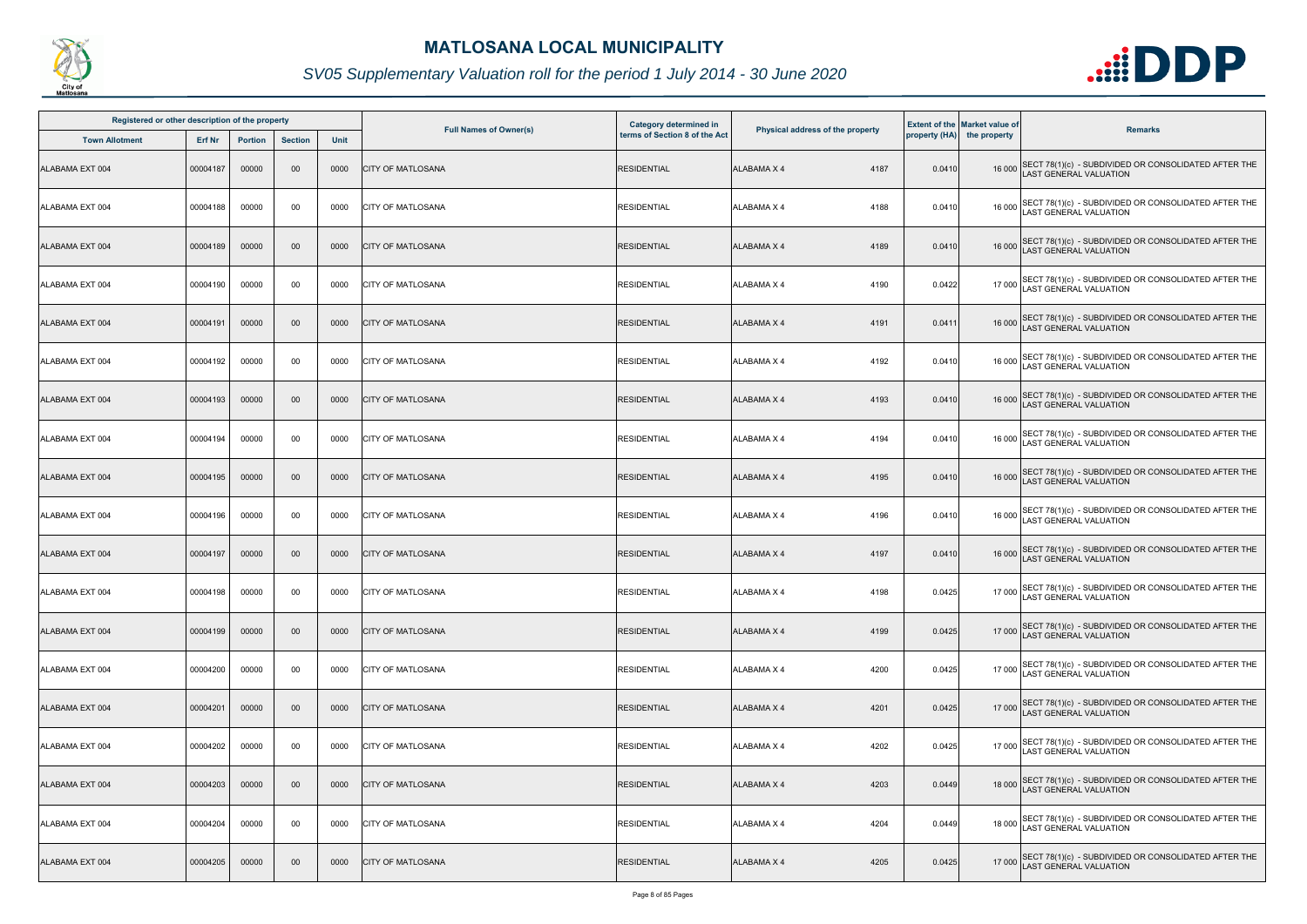

| Registered or other description of the property |          |                |                |      |                               | Category determined in        |                                  |        | <b>Extent of the Market value of</b> |                                                                                              |
|-------------------------------------------------|----------|----------------|----------------|------|-------------------------------|-------------------------------|----------------------------------|--------|--------------------------------------|----------------------------------------------------------------------------------------------|
| <b>Town Allotment</b>                           | Erf Nr   | <b>Portion</b> | <b>Section</b> | Unit | <b>Full Names of Owner(s)</b> | terms of Section 8 of the Act | Physical address of the property |        | property (HA) the property           | <b>Remarks</b>                                                                               |
| <b>ALABAMA EXT 004</b>                          | 00004206 | 00000          | 00             | 0000 | <b>CITY OF MATLOSANA</b>      | <b>RESIDENTIAL</b>            | 4206<br><b>ALABAMA X 4</b>       | 0.0425 |                                      | 17 000 SECT 78(1)(c) - SUBDIVIDED OR CONSOLIDATED AFTER THE<br>LAST GENERAL VALUATION        |
| ALABAMA EXT 004                                 | 00004207 | 00000          | $00\,$         | 0000 | <b>CITY OF MATLOSANA</b>      | <b>RESIDENTIAL</b>            | <b>ALABAMA X 4</b><br>4207       | 0.0418 |                                      | 17 000 SECT 78(1)(c) - SUBDIVIDED OR CONSOLIDATED AFTER THE<br>LAST GENERAL VALUATION        |
| ALABAMA EXT 004                                 | 00004208 | 00000          | 00             | 0000 | <b>CITY OF MATLOSANA</b>      | <b>RESIDENTIAL</b>            | <b>ALABAMA X 4</b><br>4208       | 0.0457 |                                      | 18 000 SECT 78(1)(c) - SUBDIVIDED OR CONSOLIDATED AFTER THE<br>LAST GENERAL VALUATION        |
| ALABAMA EXT 004                                 | 00004209 | 00000          | 00             | 0000 | <b>CITY OF MATLOSANA</b>      | <b>RESIDENTIAL</b>            | 4209<br><b>ALABAMA X 4</b>       | 0.0474 |                                      | 19 000 SECT 78(1)(c) - SUBDIVIDED OR CONSOLIDATED AFTER THE<br>LAST GENERAL VALUATION        |
| ALABAMA EXT 004                                 | 00004210 | 00000          | 00             | 0000 | <b>CITY OF MATLOSANA</b>      | <b>RESIDENTIAL</b>            | 4210<br><b>ALABAMA X 4</b>       | 0.0400 |                                      | 16 000 SECT 78(1)(c) - SUBDIVIDED OR CONSOLIDATED AFTER THE<br>LAST GENERAL VALUATION        |
| ALABAMA EXT 004                                 | 00004211 | 00000          | 00             | 0000 | <b>CITY OF MATLOSANA</b>      | <b>RESIDENTIAL</b>            | <b>ALABAMA X 4</b><br>4211       | 0.0400 |                                      | 16 000 SECT 78(1)(c) - SUBDIVIDED OR CONSOLIDATED AFTER THE<br>LAST GENERAL VALUATION        |
| ALABAMA EXT 004                                 | 00004212 | 00000          | 00             | 0000 | <b>CITY OF MATLOSANA</b>      | <b>RESIDENTIAL</b>            | <b>ALABAMA X 4</b><br>4212       | 0.0400 |                                      | 16 000 SECT 78(1)(c) - SUBDIVIDED OR CONSOLIDATED AFTER THE<br>LAST GENERAL VALUATION        |
| ALABAMA EXT 004                                 | 00004213 | 00000          | $00\,$         | 0000 | <b>CITY OF MATLOSANA</b>      | <b>RESIDENTIAL</b>            | <b>ALABAMA X 4</b><br>4213       | 0.0400 |                                      | 16 000 SECT 78(1)(c) - SUBDIVIDED OR CONSOLIDATED AFTER THE<br>LAST GENERAL VALUATION        |
| ALABAMA EXT 004                                 | 00004214 | 00000          | 00             | 0000 | <b>CITY OF MATLOSANA</b>      | <b>RESIDENTIAL</b>            | <b>ALABAMA X 4</b><br>4214       | 0.0400 |                                      | 16 000 SECT 78(1)(c) - SUBDIVIDED OR CONSOLIDATED AFTER THE<br>LAST GENERAL VALUATION        |
| ALABAMA EXT 004                                 | 00004215 | 00000          | 00             | 0000 | <b>CITY OF MATLOSANA</b>      | <b>RESIDENTIAL</b>            | <b>ALABAMA X 4</b><br>4215       | 0.0400 |                                      | 16 000 SECT 78(1)(c) - SUBDIVIDED OR CONSOLIDATED AFTER THE<br>LAST GENERAL VALUATION        |
| ALABAMA EXT 004                                 | 00004216 | 00000          | 00             | 0000 | <b>CITY OF MATLOSANA</b>      | <b>RESIDENTIAL</b>            | 4216<br><b>ALABAMA X 4</b>       | 0.0400 |                                      | 16 000 SECT 78(1)(c) - SUBDIVIDED OR CONSOLIDATED AFTER THE<br>LAST GENERAL VALUATION        |
| ALABAMA EXT 004                                 | 00004217 | 00000          | $00\,$         | 0000 | <b>CITY OF MATLOSANA</b>      | <b>RESIDENTIAL</b>            | <b>ALABAMA X 4</b><br>4217       | 0.0400 |                                      | 16 000 SECT 78(1)(c) - SUBDIVIDED OR CONSOLIDATED AFTER THE<br>LAST GENERAL VALUATION        |
| ALABAMA EXT 004                                 | 00004218 | 00000          | 00             | 0000 | <b>ICITY OF MATLOSANA</b>     | <b>RESIDENTIAL</b>            | <b>ALABAMA X 4</b><br>4218       | 0.0400 |                                      | 16 000 SECT 78(1)(c) - SUBDIVIDED OR CONSOLIDATED AFTER THE<br><b>LAST GENERAL VALUATION</b> |
| ALABAMA EXT 004                                 | 00004219 | 00000          | 00             | 0000 | <b>CITY OF MATLOSANA</b>      | <b>RESIDENTIAL</b>            | <b>ALABAMA X 4</b><br>4219       | 0.0454 |                                      | 18 000 SECT 78(1)(c) - SUBDIVIDED OR CONSOLIDATED AFTER THE<br><b>AST GENERAL VALUATION</b>  |
| ALABAMA EXT 004                                 | 00004220 | 00000          | 00             | 0000 | <b>CITY OF MATLOSANA</b>      | <b>RESIDENTIAL</b>            | ALABAMA X 4<br>4220              | 0.0438 |                                      | 18 000 SECT 78(1)(c) - SUBDIVIDED OR CONSOLIDATED AFTER THE<br>LAST GENERAL VALUATION        |
| ALABAMA EXT 004                                 | 00004221 | 00000          | 00             | 0000 | <b>CITY OF MATLOSANA</b>      | <b>RESIDENTIAL</b>            | <b>ALABAMA X 4</b><br>4221       | 0.0438 |                                      | 18 000 SECT 78(1)(c) - SUBDIVIDED OR CONSOLIDATED AFTER THE<br>LAST GENERAL VALUATION        |
| ALABAMA EXT 004                                 | 00004222 | 00000          | 00             | 0000 | <b>CITY OF MATLOSANA</b>      | <b>RESIDENTIAL</b>            | <b>ALABAMA X 4</b><br>4222       | 0.0425 |                                      | 17 000 SECT 78(1)(c) - SUBDIVIDED OR CONSOLIDATED AFTER THE<br>LAST GENERAL VALUATION        |
| ALABAMA EXT 004                                 | 00004223 | 00000          | $00\,$         | 0000 | <b>CITY OF MATLOSANA</b>      | <b>RESIDENTIAL</b>            | 4223<br><b>ALABAMA X 4</b>       | 0.0420 |                                      | 17 000 SECT 78(1)(c) - SUBDIVIDED OR CONSOLIDATED AFTER THE<br>LAST GENERAL VALUATION        |
| ALABAMA EXT 004                                 | 00004224 | 00000          | 00             | 0000 | <b>CITY OF MATLOSANA</b>      | <b>RESIDENTIAL</b>            | 4224<br>ALABAMA X 4              | 0.0420 |                                      | 17 000 SECT 78(1)(c) - SUBDIVIDED OR CONSOLIDATED AFTER THE<br>LAST GENERAL VALUATION        |

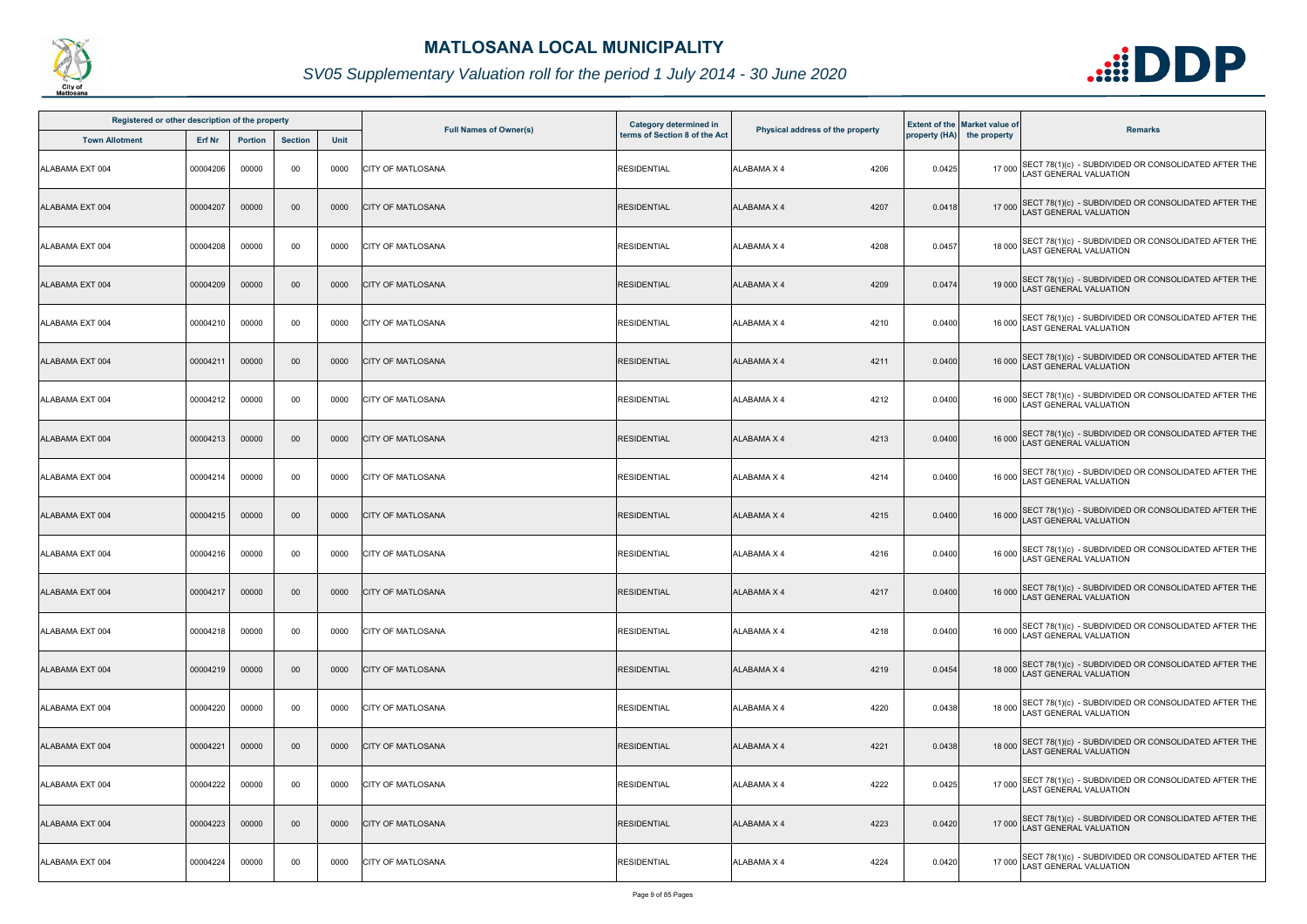

| Registered or other description of the property |          |                |                |      |                               | Category determined in        |                                  |        | <b>Extent of the Market value of</b> |                                                                                              |
|-------------------------------------------------|----------|----------------|----------------|------|-------------------------------|-------------------------------|----------------------------------|--------|--------------------------------------|----------------------------------------------------------------------------------------------|
| <b>Town Allotment</b>                           | Erf Nr   | <b>Portion</b> | <b>Section</b> | Unit | <b>Full Names of Owner(s)</b> | terms of Section 8 of the Act | Physical address of the property |        | property (HA) the property           | <b>Remarks</b>                                                                               |
| ALABAMA EXT 004                                 | 00004225 | 00000          | 00             | 0000 | <b>CITY OF MATLOSANA</b>      | <b>RESIDENTIAL</b>            | 4225<br><b>ALABAMA X 4</b>       | 0.0420 |                                      | 17 000 SECT 78(1)(c) - SUBDIVIDED OR CONSOLIDATED AFTER THE<br>LAST GENERAL VALUATION        |
| ALABAMA EXT 004                                 | 00004226 | 00000          | 00             | 0000 | <b>CITY OF MATLOSANA</b>      | <b>RESIDENTIAL</b>            | ALABAMA X 4<br>4226              | 0.0428 |                                      | 17 000 SECT 78(1)(c) - SUBDIVIDED OR CONSOLIDATED AFTER THE<br>LAST GENERAL VALUATION        |
| ALABAMA EXT 004                                 | 00004227 | 00000          | $00\,$         | 0000 | <b>CITY OF MATLOSANA</b>      | <b>RESIDENTIAL</b>            | <b>ALABAMA X 4</b><br>4227       | 0.0438 |                                      | 18 000 SECT 78(1)(c) - SUBDIVIDED OR CONSOLIDATED AFTER THE<br>LAST GENERAL VALUATION        |
| ALABAMA EXT 004                                 | 00004228 | 00000          | 00             | 0000 | <b>CITY OF MATLOSANA</b>      | <b>RESIDENTIAL</b>            | 4228<br><b>ALABAMA X 4</b>       | 0.0420 |                                      | 17 000 SECT 78(1)(c) - SUBDIVIDED OR CONSOLIDATED AFTER THE<br>LAST GENERAL VALUATION        |
| ALABAMA EXT 004                                 | 00004229 | 00000          | 00             | 0000 | <b>CITY OF MATLOSANA</b>      | <b>RESIDENTIAL</b>            | 4229<br><b>ALABAMA X 4</b>       | 0.0420 |                                      | 17 000 SECT 78(1)(c) - SUBDIVIDED OR CONSOLIDATED AFTER THE<br>LAST GENERAL VALUATION        |
| ALABAMA EXT 004                                 | 00004230 | 00000          | 00             | 0000 | <b>CITY OF MATLOSANA</b>      | <b>RESIDENTIAL</b>            | <b>ALABAMA X 4</b><br>4230       | 0.0420 |                                      | 17 000 SECT 78(1)(c) - SUBDIVIDED OR CONSOLIDATED AFTER THE<br>LAST GENERAL VALUATION        |
| ALABAMA EXT 004                                 | 00004231 | 00000          | 00             | 0000 | <b>CITY OF MATLOSANA</b>      | <b>RESIDENTIAL</b>            | 4231<br><b>ALABAMA X 4</b>       | 0.0495 |                                      | 20 000 SECT 78(1)(c) - SUBDIVIDED OR CONSOLIDATED AFTER THE<br>LAST GENERAL VALUATION        |
| ALABAMA EXT 004                                 | 00004232 | 00000          | 00             | 0000 | <b>CITY OF MATLOSANA</b>      | <b>RESIDENTIAL</b>            | 4232<br><b>ALABAMA X 4</b>       | 0.0400 | 16 000                               | SECT 78(1)(c) - SUBDIVIDED OR CONSOLIDATED AFTER THE<br>AST GENERAL VALUATION                |
| ALABAMA EXT 004                                 | 00004233 | 00000          | $00\,$         | 0000 | <b>CITY OF MATLOSANA</b>      | <b>RESIDENTIAL</b>            | ALABAMA X 4<br>4233              | 0.0400 |                                      | 16 000 SECT 78(1)(c) - SUBDIVIDED OR CONSOLIDATED AFTER THE<br>LAST GENERAL VALUATION        |
| ALABAMA EXT 004                                 | 00004234 | 00000          | 00             | 0000 | <b>CITY OF MATLOSANA</b>      | <b>RESIDENTIAL</b>            | 4234<br><b>ALABAMA X 4</b>       | 0.0400 |                                      | 16 000 SECT 78(1)(c) - SUBDIVIDED OR CONSOLIDATED AFTER THE<br>LAST GENERAL VALUATION        |
| ALABAMA EXT 004                                 | 00004235 | 00000          | 00             | 0000 | <b>CITY OF MATLOSANA</b>      | <b>RESIDENTIAL</b>            | <b>ALABAMA X 4</b><br>4235       | 0.0400 |                                      | 16 000 SECT 78(1)(c) - SUBDIVIDED OR CONSOLIDATED AFTER THE<br>LAST GENERAL VALUATION        |
| ALABAMA EXT 004                                 | 00004236 | 00000          | 00             | 0000 | <b>CITY OF MATLOSANA</b>      | <b>RESIDENTIAL</b>            | 4236<br>ALABAMA X 4              | 0.0400 |                                      | 16 000 SECT 78(1)(c) - SUBDIVIDED OR CONSOLIDATED AFTER THE<br>16 000 LAST GENERAL VALUATION |
| ALABAMA EXT 004                                 | 00004237 | 00000          | 00             | 0000 | <b>CITY OF MATLOSANA</b>      | <b>RESIDENTIAL</b>            | <b>ALABAMA X 4</b><br>4237       | 0.0400 |                                      | 16 000 SECT 78(1)(c) - SUBDIVIDED OR CONSOLIDATED AFTER THE<br>LAST GENERAL VALUATION        |
| ALABAMA EXT 004                                 | 00004238 | 00000          | 00             | 0000 | <b>CITY OF MATLOSANA</b>      | <b>RESIDENTIAL</b>            | <b>ALABAMA X 4</b><br>4238       | 0.0400 | 16 000                               | SECT 78(1)(c) - SUBDIVIDED OR CONSOLIDATED AFTER THE<br><b>AST GENERAL VALUATION</b>         |
| ALABAMA EXT 004                                 | 00004239 | 00000          | 00             | 0000 | <b>CITY OF MATLOSANA</b>      | <b>RESIDENTIAL</b>            | 4239<br>ALABAMA X 4              | 0.0400 |                                      | 16 000 SECT 78(1)(c) - SUBDIVIDED OR CONSOLIDATED AFTER THE<br>LAST GENERAL VALUATION        |
| ALABAMA EXT 004                                 | 00004240 | 00000          | 00             | 0000 | <b>CITY OF MATLOSANA</b>      | <b>RESIDENTIAL</b>            | ALABAMA X 4<br>4240              | 0.0400 | 16 000                               | SECT 78(1)(c) - SUBDIVIDED OR CONSOLIDATED AFTER THE LAST GENERAL VALUATION                  |
| ALABAMA EXT 004                                 | 00004241 | 00000          | $00\,$         | 0000 | <b>CITY OF MATLOSANA</b>      | <b>RESIDENTIAL</b>            | <b>ALABAMA X 4</b><br>4241       | 0.0422 |                                      | 17 000 SECT 78(1)(c) - SUBDIVIDED OR CONSOLIDATED AFTER THE<br>LAST GENERAL VALUATION        |
| ALABAMA EXT 004                                 | 00004242 | 00000          | 00             | 0000 | <b>CITY OF MATLOSANA</b>      | <b>RESIDENTIAL</b>            | 4242<br>ALABAMA X 4              | 0.0400 |                                      | 16 000 SECT 78(1)(c) - SUBDIVIDED OR CONSOLIDATED AFTER THE<br>LAST GENERAL VALUATION        |
| ALABAMA EXT 004                                 | 00004243 | 00000          | 00             | 0000 | <b>CITY OF MATLOSANA</b>      | <b>RESIDENTIAL</b>            | <b>ALABAMA X 4</b><br>4243       | 0.0400 |                                      | 16 000 SECT 78(1)(c) - SUBDIVIDED OR CONSOLIDATED AFTER THE<br>AST GENERAL VALUATION         |

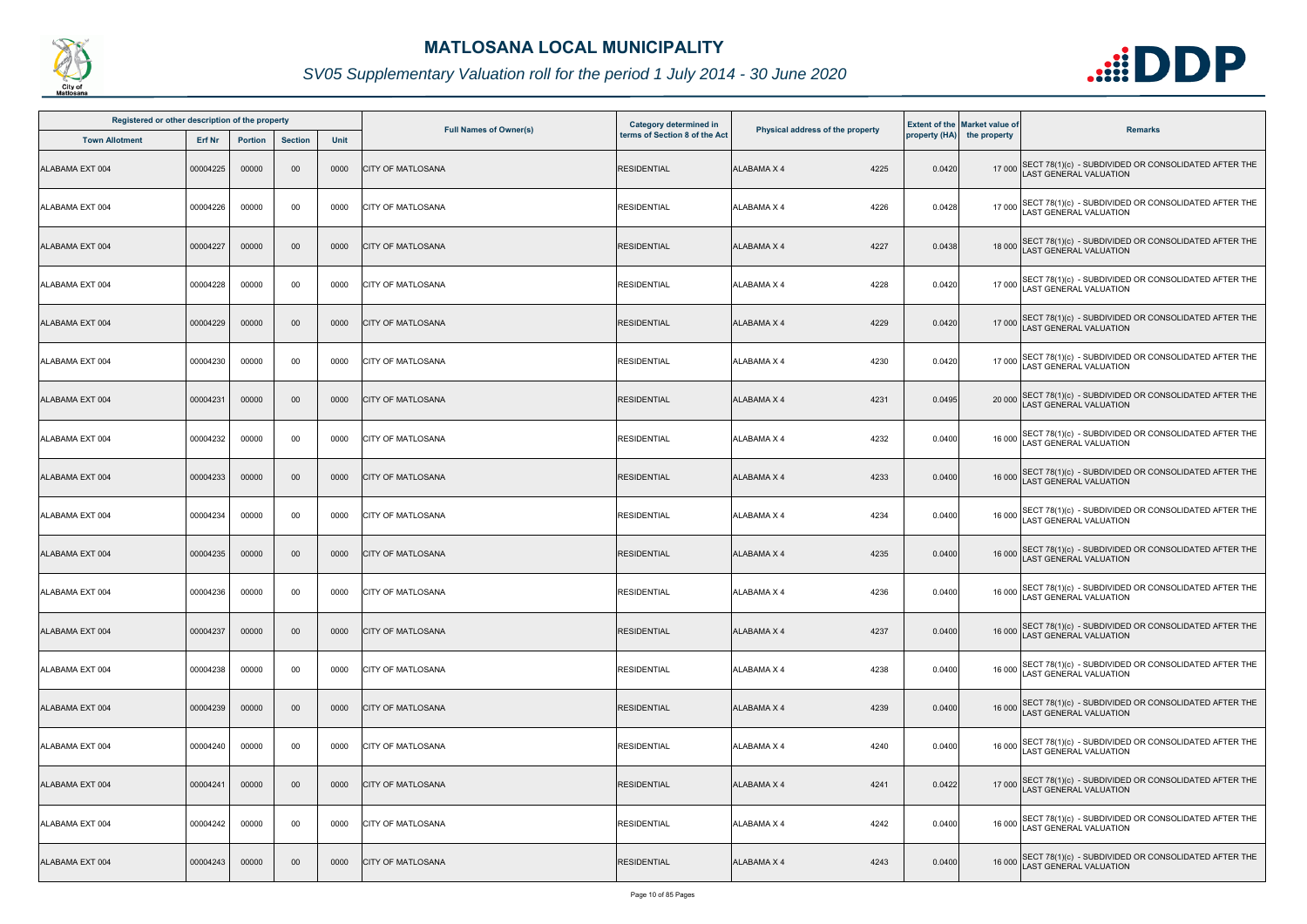

| Registered or other description of the property |          |                |                |      |                               | Category determined in        |                                  |        | <b>Extent of the Market value of</b> |                                                                                             |
|-------------------------------------------------|----------|----------------|----------------|------|-------------------------------|-------------------------------|----------------------------------|--------|--------------------------------------|---------------------------------------------------------------------------------------------|
| <b>Town Allotment</b>                           | Erf Nr   | <b>Portion</b> | <b>Section</b> | Unit | <b>Full Names of Owner(s)</b> | terms of Section 8 of the Act | Physical address of the property |        | property (HA) the property           | <b>Remarks</b>                                                                              |
| <b>ALABAMA EXT 004</b>                          | 00004244 | 00000          | 00             | 0000 | <b>CITY OF MATLOSANA</b>      | <b>RESIDENTIAL</b>            | 4244<br><b>ALABAMA X 4</b>       | 0.0429 |                                      | 17 000 SECT 78(1)(c) - SUBDIVIDED OR CONSOLIDATED AFTER THE<br>LAST GENERAL VALUATION       |
| ALABAMA EXT 004                                 | 00004245 | 00000          | 00             | 0000 | <b>CITY OF MATLOSANA</b>      | <b>RESIDENTIAL</b>            | <b>ALABAMA X 4</b><br>4245       | 0.0527 |                                      | 21 000 SECT 78(1)(c) - SUBDIVIDED OR CONSOLIDATED AFTER THE<br>LAST GENERAL VALUATION       |
| ALABAMA EXT 004                                 | 00004246 | 00000          | 00             | 0000 | <b>CITY OF MATLOSANA</b>      | <b>RESIDENTIAL</b>            | <b>ALABAMA X 4</b><br>4246       | 0.0423 |                                      | 17 000 SECT 78(1)(c) - SUBDIVIDED OR CONSOLIDATED AFTER THE<br>LAST GENERAL VALUATION       |
| ALABAMA EXT 004                                 | 00004247 | 00000          | 00             | 0000 | <b>CITY OF MATLOSANA</b>      | <b>RESIDENTIAL</b>            | 4247<br><b>ALABAMA X 4</b>       | 0.0423 |                                      | 17 000 SECT 78(1)(c) - SUBDIVIDED OR CONSOLIDATED AFTER THE<br>LAST GENERAL VALUATION       |
| ALABAMA EXT 004                                 | 00004248 | 00000          | 00             | 0000 | <b>CITY OF MATLOSANA</b>      | <b>RESIDENTIAL</b>            | 4248<br><b>ALABAMA X 4</b>       | 0.0423 |                                      | 17 000 SECT 78(1)(c) - SUBDIVIDED OR CONSOLIDATED AFTER THE<br>LAST GENERAL VALUATION       |
| ALABAMA EXT 004                                 | 00004249 | 00000          | 00             | 0000 | <b>CITY OF MATLOSANA</b>      | <b>RESIDENTIAL</b>            | <b>ALABAMA X 4</b><br>4249       | 0.0423 |                                      | 17 000 SECT 78(1)(c) - SUBDIVIDED OR CONSOLIDATED AFTER THE<br>LAST GENERAL VALUATION       |
| ALABAMA EXT 004                                 | 00004250 | 00000          | 00             | 0000 | <b>CITY OF MATLOSANA</b>      | <b>RESIDENTIAL</b>            | <b>ALABAMA X 4</b><br>4250       | 0.0423 |                                      | 17 000 SECT 78(1)(c) - SUBDIVIDED OR CONSOLIDATED AFTER THE<br>LAST GENERAL VALUATION       |
| ALABAMA EXT 004                                 | 00004251 | 00000          | $00\,$         | 0000 | <b>CITY OF MATLOSANA</b>      | <b>RESIDENTIAL</b>            | <b>ALABAMA X 4</b><br>4251       | 0.0423 |                                      | 17 000 SECT 78(1)(c) - SUBDIVIDED OR CONSOLIDATED AFTER THE<br>LAST GENERAL VALUATION       |
| ALABAMA EXT 004                                 | 00004252 | 00000          | 00             | 0000 | <b>CITY OF MATLOSANA</b>      | <b>RESIDENTIAL</b>            | <b>ALABAMA X 4</b><br>4252       | 0.0423 |                                      | 17 000 SECT 78(1)(c) - SUBDIVIDED OR CONSOLIDATED AFTER THE<br>LAST GENERAL VALUATION       |
| ALABAMA EXT 004                                 | 00004253 | 00000          | 00             | 0000 | <b>CITY OF MATLOSANA</b>      | <b>RESIDENTIAL</b>            | <b>ALABAMA X 4</b><br>4253       | 0.0433 |                                      | 17 000 SECT 78(1)(c) - SUBDIVIDED OR CONSOLIDATED AFTER THE<br>LAST GENERAL VALUATION       |
| ALABAMA EXT 004                                 | 00004254 | 00000          | 00             | 0000 | <b>CITY OF MATLOSANA</b>      | <b>RESIDENTIAL</b>            | 4254<br><b>ALABAMA X 4</b>       | 0.0423 |                                      | 17 000 SECT 78(1)(c) - SUBDIVIDED OR CONSOLIDATED AFTER THE<br>LAST GENERAL VALUATION       |
| ALABAMA EXT 004                                 | 00004255 | 00000          | $00\,$         | 0000 | <b>CITY OF MATLOSANA</b>      | <b>RESIDENTIAL</b>            | <b>ALABAMA X 4</b><br>4255       | 0.0423 |                                      | 17 000 SECT 78(1)(c) - SUBDIVIDED OR CONSOLIDATED AFTER THE<br>LAST GENERAL VALUATION       |
| ALABAMA EXT 004                                 | 00004256 | 00000          | 00             | 0000 | <b>ICITY OF MATLOSANA</b>     | <b>RESIDENTIAL</b>            | <b>ALABAMA X 4</b><br>4256       | 0.0423 |                                      | 17 000 SECT 78(1)(c) - SUBDIVIDED OR CONSOLIDATED AFTER THE<br>LAST GENERAL VALUATION       |
| ALABAMA EXT 004                                 | 00004257 | 00000          | 00             | 0000 | <b>CITY OF MATLOSANA</b>      | <b>RESIDENTIAL</b>            | <b>ALABAMA X 4</b><br>4257       | 0.0423 |                                      | 17 000 SECT 78(1)(c) - SUBDIVIDED OR CONSOLIDATED AFTER THE<br><b>AST GENERAL VALUATION</b> |
| ALABAMA EXT 004                                 | 00004258 | 00000          | 00             | 0000 | <b>CITY OF MATLOSANA</b>      | <b>RESIDENTIAL</b>            | 4258<br><b>ALABAMA X 4</b>       | 0.0423 |                                      | 17 000 SECT 78(1)(c) - SUBDIVIDED OR CONSOLIDATED AFTER THE<br>LAST GENERAL VALUATION       |
| ALABAMA EXT 004                                 | 00004259 | 00000          | 00             | 0000 | <b>CITY OF MATLOSANA</b>      | <b>RESIDENTIAL</b>            | <b>ALABAMA X 4</b><br>4259       | 0.0423 |                                      | 17 000 SECT 78(1)(c) - SUBDIVIDED OR CONSOLIDATED AFTER THE<br>LAST GENERAL VALUATION       |
| ALABAMA EXT 004                                 | 00004260 | 00000          | 00             | 0000 | <b>CITY OF MATLOSANA</b>      | <b>RESIDENTIAL</b>            | <b>ALABAMA X 4</b><br>4260       | 0.0423 |                                      | 17 000 SECT 78(1)(c) - SUBDIVIDED OR CONSOLIDATED AFTER THE<br>LAST GENERAL VALUATION       |
| ALABAMA EXT 004                                 | 00004261 | 00000          | $00\,$         | 0000 | <b>CITY OF MATLOSANA</b>      | <b>RESIDENTIAL</b>            | 4261<br><b>ALABAMA X 4</b>       | 0.0423 |                                      | 17 000 SECT 78(1)(c) - SUBDIVIDED OR CONSOLIDATED AFTER THE<br>LAST GENERAL VALUATION       |
| ALABAMA EXT 004                                 | 00004262 | 00000          | 00             | 0000 | <b>CITY OF MATLOSANA</b>      | <b>RESIDENTIAL</b>            | 4262<br>ALABAMA X 4              | 0.0441 |                                      | 18 000 SECT 78(1)(c) - SUBDIVIDED OR CONSOLIDATED AFTER THE<br>LAST GENERAL VALUATION       |

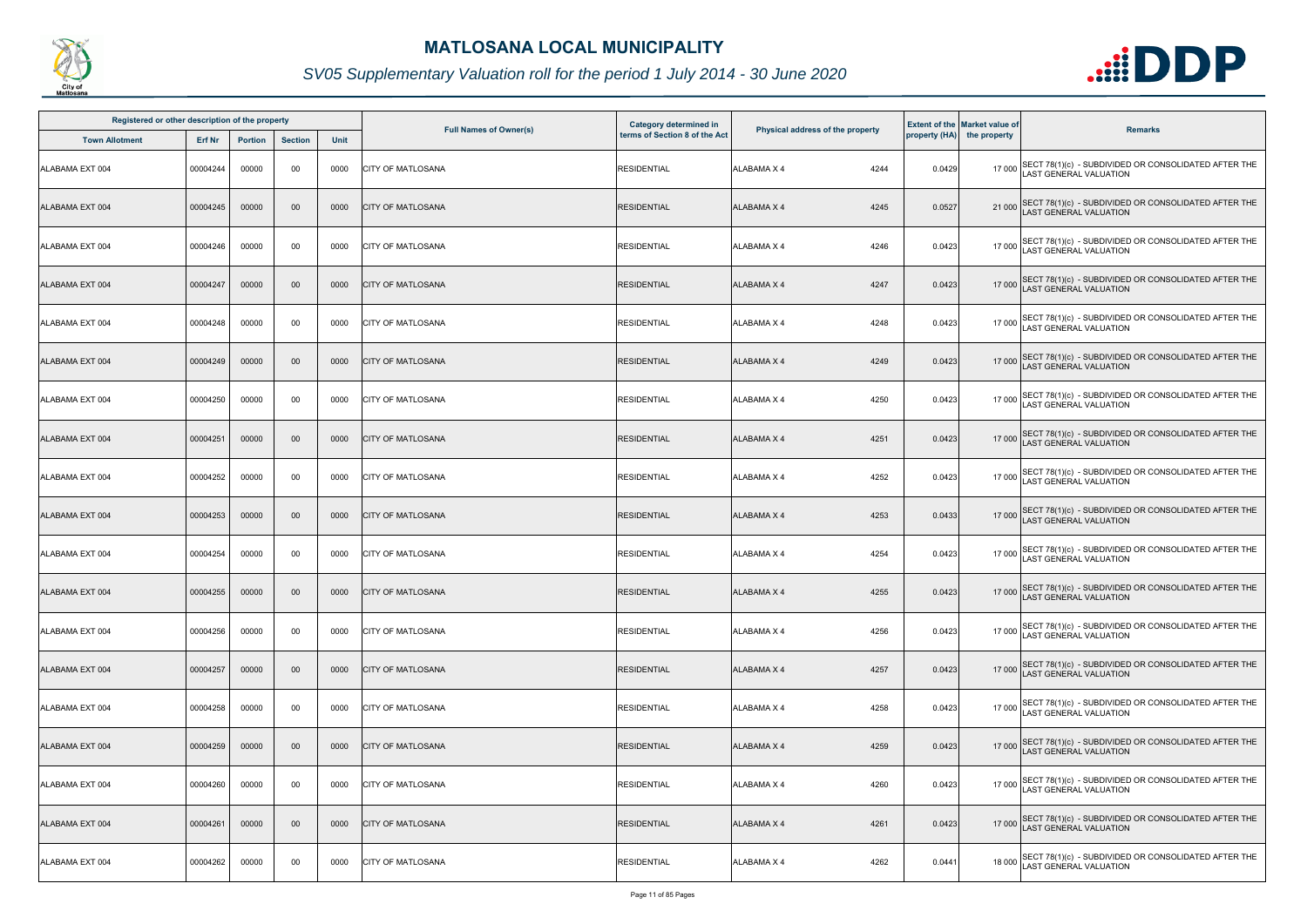

| Registered or other description of the property |          |                |                |      |                                             | Category determined in        |                                  |        | <b>Extent of the Market value of</b> |                                                                                       |
|-------------------------------------------------|----------|----------------|----------------|------|---------------------------------------------|-------------------------------|----------------------------------|--------|--------------------------------------|---------------------------------------------------------------------------------------|
| <b>Town Allotment</b>                           | Erf Nr   | <b>Portion</b> | <b>Section</b> | Unit | <b>Full Names of Owner(s)</b>               | terms of Section 8 of the Act | Physical address of the property |        | property (HA) the property           | <b>Remarks</b>                                                                        |
| ALABAMA EXT 004                                 | 00004263 | 00000          | 00             | 0000 | <b>CITY OF MATLOSANA</b>                    | <b>RESIDENTIAL</b>            | <b>ALABAMA X 4</b><br>4263       | 0.0455 |                                      | 18 000 SECT 78(1)(c) - SUBDIVIDED OR CONSOLIDATED AFTER THE<br>LAST GENERAL VALUATION |
| ALABAMA EXT 004                                 | 00004264 | 00000          | 00             | 0000 | <b>CITY OF MATLOSANA</b>                    | <b>RESIDENTIAL</b>            | <b>ALABAMA X 4</b><br>4264       | 0.0434 |                                      | 17 000 SECT 78(1)(c) - SUBDIVIDED OR CONSOLIDATED AFTER THE<br>LAST GENERAL VALUATION |
| ALABAMA EXT 004                                 | 00004265 | 00000          | 00             | 0000 | <b>CITY OF MATLOSANA</b>                    | <b>RESIDENTIAL</b>            | <b>ALABAMA X 4</b><br>4265       | 0.0415 |                                      | 17 000 SECT 78(1)(c) - SUBDIVIDED OR CONSOLIDATED AFTER THE<br>LAST GENERAL VALUATION |
| ALABAMA EXT 004                                 | 00004266 | 00000          | 00             | 0000 | <b>CITY OF MATLOSANA</b>                    | <b>RESIDENTIAL</b>            | 4266<br><b>ALABAMA X 4</b>       | 0.0413 |                                      | 17 000 SECT 78(1)(c) - SUBDIVIDED OR CONSOLIDATED AFTER THE<br>LAST GENERAL VALUATION |
| ALABAMA EXT 004                                 | 00004267 | 00000          | 00             | 0000 | KALI SELLOANE / MOLEFE STOMPI TUENS         | <b>RESIDENTIAL</b>            | 4267<br><b>ALABAMA X 4</b>       | 0.0413 |                                      | 17 000 SECT 78(1)(c) - SUBDIVIDED OR CONSOLIDATED AFTER THE<br>LAST GENERAL VALUATION |
| ALABAMA EXT 004                                 | 00004268 | 00000          | 00             | 0000 | LEBA SIPHO GODFREY / NORKEE GRITA           | <b>RESIDENTIAL</b>            | <b>ALABAMA X 4</b><br>4268       | 0.0413 |                                      | 17 000 SECT 78(1)(c) - SUBDIVIDED OR CONSOLIDATED AFTER THE<br>LAST GENERAL VALUATION |
| ALABAMA EXT 004                                 | 00004269 | 00000          | $00\,$         | 0000 | <b>CITY OF MATLOSANA</b>                    | <b>RESIDENTIAL</b>            | 4269<br><b>ALABAMA X 4</b>       | 0.0413 |                                      | 17 000 SECT 78(1)(c) - SUBDIVIDED OR CONSOLIDATED AFTER THE<br>LAST GENERAL VALUATION |
| ALABAMA EXT 004                                 | 00004270 | 00000          | 00             | 0000 | MODISADIFE MEDUPE JIM                       | <b>RESIDENTIAL</b>            | <b>ALABAMA X 4</b><br>4270       | 0.0413 |                                      | 17 000 SECT 78(1)(c) - SUBDIVIDED OR CONSOLIDATED AFTER THE<br>AST GENERAL VALUATION  |
| ALABAMA EXT 004                                 | 00004271 | 00000          | 00             | 0000 | <b>CITY OF MATLOSANA</b>                    | <b>RESIDENTIAL</b>            | <b>ALABAMA X 4</b><br>4271       | 0.0413 |                                      | 17 000 SECT 78(1)(c) - SUBDIVIDED OR CONSOLIDATED AFTER THE<br>LAST GENERAL VALUATION |
| ALABAMA EXT 004                                 | 00004272 | 00000          | 00             | 0000 | MASINDWA LEBOHANG SILVERSTER                | <b>RESIDENTIAL</b>            | ALABAMA X 4<br>4272              | 0.0413 |                                      | 17 000 SECT 78(1)(c) - SUBDIVIDED OR CONSOLIDATED AFTER THE<br>LAST GENERAL VALUATION |
| ALABAMA EXT 004                                 | 00004273 | 00000          | 00             | 0000 | <b>CITY OF MATLOSANA</b>                    | <b>RESIDENTIAL</b>            | 4273<br><b>ALABAMA X 4</b>       | 0.0413 |                                      | 17 000 SECT 78(1)(c) - SUBDIVIDED OR CONSOLIDATED AFTER THE<br>LAST GENERAL VALUATION |
| ALABAMA EXT 004                                 | 00004274 | 00000          | 00             | 0000 | <b>CITY OF MATLOSANA</b>                    | <b>RESIDENTIAL</b>            | <b>ALABAMA X 4</b><br>4274       | 0.0413 |                                      | 17 000 SECT 78(1)(c) - SUBDIVIDED OR CONSOLIDATED AFTER THE<br>LAST GENERAL VALUATION |
| ALABAMA EXT 004                                 | 00004275 | 00000          | $00\,$         | 0000 | <b>MARUPING GALEBOE FRANS</b>               | <b>RESIDENTIAL</b>            | 4275<br><b>ALABAMA X 4</b>       | 0.0413 |                                      | 17 000 SECT 78(1)(c) - SUBDIVIDED OR CONSOLIDATED AFTER THE<br>LAST GENERAL VALUATION |
| ALABAMA EXT 004                                 | 00004276 | 00000          | 00             | 0000 | <b>CITY OF MATLOSANA</b>                    | <b>RESIDENTIAL</b>            | <b>ALABAMA X 4</b><br>4276       | 0.0495 | 20 000                               | SECT 78(1)(c) - SUBDIVIDED OR CONSOLIDATED AFTER THE<br><b>AST GENERAL VALUATION</b>  |
| ALABAMA EXT 004                                 | 00004277 | 00000          | $00\,$         | 0000 | <b>MEDUPE DINTLE MARCIA</b>                 | <b>RESIDENTIAL</b>            | <b>ALABAMA X 4</b><br>4277       | 0.0420 |                                      | 17 000 SECT 78(1)(c) - SUBDIVIDED OR CONSOLIDATED AFTER THE<br>LAST GENERAL VALUATION |
| ALABAMA EXT 004                                 | 00004278 | 00000          | 00             | 0000 | LEKATE LEHLOHONOLO GEORGE / PAI KEDISALETSE | <b>RESIDENTIAL</b>            | <b>ALABAMA X 4</b><br>4278       | 0.0420 |                                      | 17 000 SECT 78(1)(c) - SUBDIVIDED OR CONSOLIDATED AFTER THE<br>LAST GENERAL VALUATION |
| ALABAMA EXT 004                                 | 00004279 | 00000          | 00             | 0000 | <b>CITY OF MATLOSANA</b>                    | <b>RESIDENTIAL</b>            | <b>ALABAMA X 4</b><br>4279       | 0.0420 |                                      | 17 000 SECT 78(1)(c) - SUBDIVIDED OR CONSOLIDATED AFTER THE<br>LAST GENERAL VALUATION |
| ALABAMA EXT 004                                 | 00004280 | 00000          | 00             | 0000 | <b>CITY OF MATLOSANA</b>                    | <b>RESIDENTIAL</b>            | 4280<br><b>ALABAMA X 4</b>       | 0.0438 |                                      | 18 000 SECT 78(1)(c) - SUBDIVIDED OR CONSOLIDATED AFTER THE<br>LAST GENERAL VALUATION |
| ALABAMA EXT 004                                 | 00004281 | 00000          | $00\,$         | 0000 | MOGALIFI PAPALAGAE PAULINE                  | <b>RESIDENTIAL</b>            | <b>ALABAMA X 4</b><br>4281       | 0.0428 |                                      | 17 000 SECT 78(1)(c) - SUBDIVIDED OR CONSOLIDATED AFTER THE<br>LAST GENERAL VALUATION |

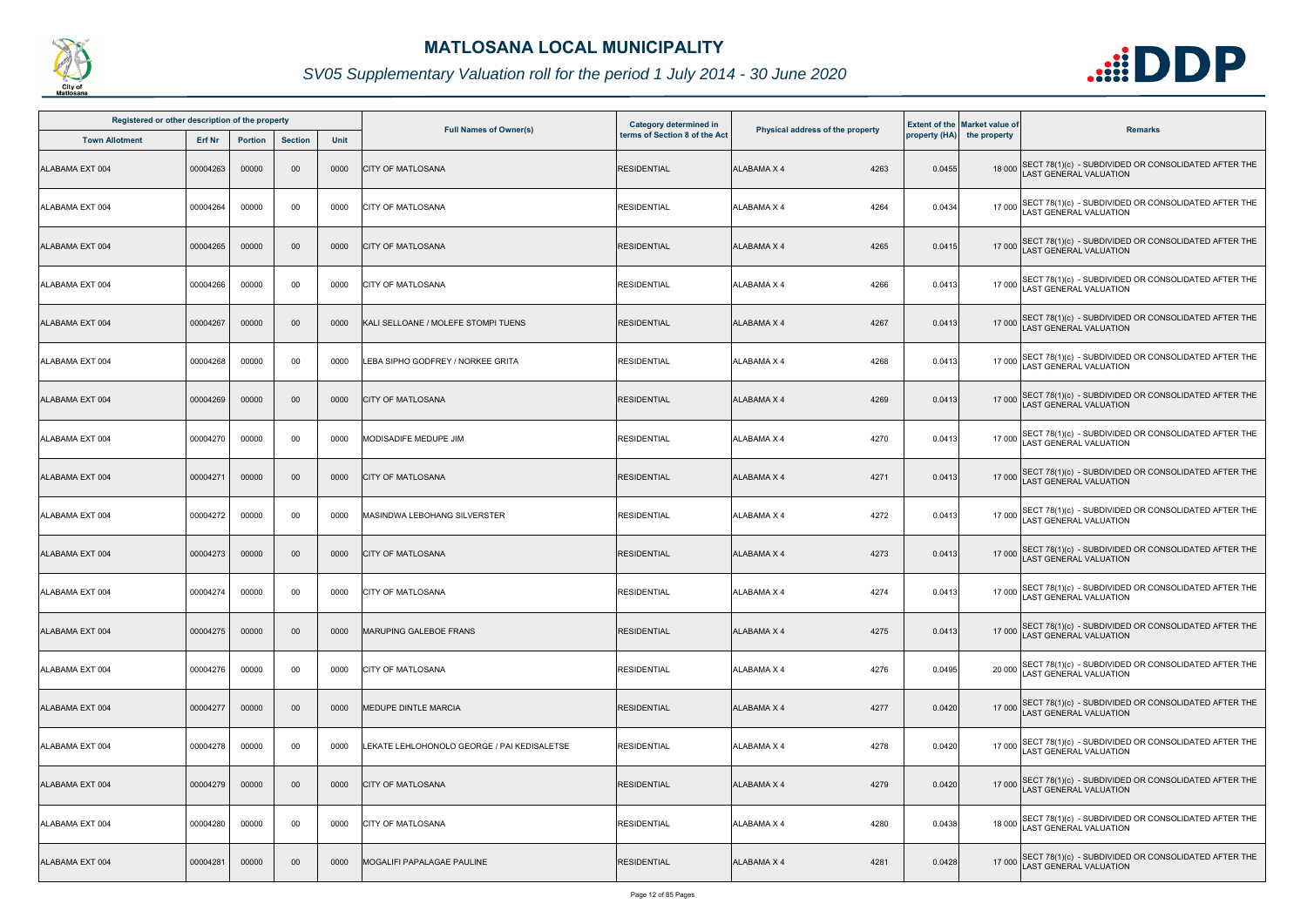

| Registered or other description of the property |               |                |                |             |                                                             | <b>Category determined in</b> |                                  |        | <b>Extent of the Market value of</b> |                                                                                              |
|-------------------------------------------------|---------------|----------------|----------------|-------------|-------------------------------------------------------------|-------------------------------|----------------------------------|--------|--------------------------------------|----------------------------------------------------------------------------------------------|
| <b>Town Allotment</b>                           | <b>Erf Nr</b> | <b>Portion</b> | <b>Section</b> | <b>Unit</b> | <b>Full Names of Owner(s)</b>                               | terms of Section 8 of the Act | Physical address of the property |        | property (HA) the property           | <b>Remarks</b>                                                                               |
| ALABAMA EXT 004                                 | 00004282      | 00000          | 00             | 0000        | KUBEDI BRIAN ITUMELENG                                      | <b>RESIDENTIAL</b>            | ALABAMA X 4<br>4282              | 0.0420 |                                      | 17 000 SECT 78(1)(c) - SUBDIVIDED OR CONSOLIDATED AFTER THE<br>LAST GENERAL VALUATION        |
| ALABAMA EXT 004                                 | 00004283      | 00000          | $00\,$         | 0000        | <b>XHASA ISAAC FIKILE</b>                                   | <b>RESIDENTIAL</b>            | ALABAMA X 4<br>4283              | 0.0420 |                                      | 17 000 SECT 78(1)(c) - SUBDIVIDED OR CONSOLIDATED AFTER THE<br>LAST GENERAL VALUATION        |
| ALABAMA EXT 004                                 | 00004284      | 00000          | 00             | 0000        | <b>BOOYSENS WAYLENE DILLY ADILAH</b>                        | <b>RESIDENTIAL</b>            | 4284<br>ALABAMA X 4              | 0.0420 |                                      | 17 000 SECT 78(1)(c) - SUBDIVIDED OR CONSOLIDATED AFTER THE<br>LAST GENERAL VALUATION        |
| ALABAMA EXT 004                                 | 00004285      | 00000          | $00\,$         | 0000        | <b>SENGOMBE SUZAN MERCY</b>                                 | <b>RESIDENTIAL</b>            | <b>ALABAMA X 4</b><br>4285       | 0.0413 |                                      | 17 000 SECT 78(1)(c) - SUBDIVIDED OR CONSOLIDATED AFTER THE<br>LAST GENERAL VALUATION        |
| ALABAMA EXT 004                                 | 00004286      | 00000          | 00             | 0000        | <b>CITY OF MATLOSANA</b>                                    | <b>RESIDENTIAL</b>            | 4286<br>ALABAMA X 4              | 0.0575 |                                      | 23 000 SECT 78(1)(c) - SUBDIVIDED OR CONSOLIDATED AFTER THE<br>LAST GENERAL VALUATION        |
| ALABAMA EXT 004                                 | 00004287      | 00000          | $00\,$         | 0000        | <b>GAOBAPE KEITUMETSE CONELIA</b>                           | <b>RESIDENTIAL</b>            | 4287<br>ALABAMA X 4              | 0.0431 |                                      | 17 000 SECT 78(1)(c) - SUBDIVIDED OR CONSOLIDATED AFTER THE<br>LAST GENERAL VALUATION        |
| ALABAMA EXT 004                                 | 00004288      | 00000          | 00             | 0000        | <b>CITY OF MATLOSANA</b>                                    | <b>RESIDENTIAL</b>            | ALABAMA X 4<br>4288              | 0.0400 |                                      | 16 000 SECT 78(1)(c) - SUBDIVIDED OR CONSOLIDATED AFTER THE<br>LAST GENERAL VALUATION        |
| ALABAMA EXT 004                                 | 00004289      | 00000          | $00\,$         | 0000        | <b>BADENHORST KARLIEN VERDA</b>                             | <b>RESIDENTIAL</b>            | 4289<br><b>ALABAMA X 4</b>       | 0.0400 |                                      | 16 000 SECT 78(1)(c) - SUBDIVIDED OR CONSOLIDATED AFTER THE<br>LAST GENERAL VALUATION        |
| ALABAMA EXT 004                                 | 00004290      | 00000          | 00             | 0000        | <b>JACKSON RICARDO RIAAN</b>                                | <b>RESIDENTIAL</b>            | 4290<br>ALABAMA X 4              | 0.0400 |                                      | 16 000 SECT 78(1)(c) - SUBDIVIDED OR CONSOLIDATED AFTER THE<br><b>LAST GENERAL VALUATION</b> |
| ALABAMA EXT 004                                 | 00004291      | 00000          | $00\,$         | 0000        | <b>CITY OF MATLOSANA</b>                                    | <b>RESIDENTIAL</b>            | <b>ALABAMA X 4</b><br>4291       | 0.0400 |                                      | 16 000 SECT 78(1)(c) - SUBDIVIDED OR CONSOLIDATED AFTER THE<br>LAST GENERAL VALUATION        |
| ALABAMA EXT 004                                 | 00004292      | 00000          | 00             | 0000        | NTHAUDI MODUTSWANE LAZARUS / MOJAKGOMO<br><b>MOLEBOGENG</b> | <b>RESIDENTIAL</b>            | ALABAMA X 4<br>4292              | 0.0400 |                                      | 16 000 SECT 78(1)(c) - SUBDIVIDED OR CONSOLIDATED AFTER THE<br>LAST GENERAL VALUATION        |
| ALABAMA EXT 004                                 | 00004293      | 00000          | $00 \,$        | 0000        | PHOLOHOLO SANKIE LERATO                                     | <b>RESIDENTIAL</b>            | ALABAMA X 4<br>4293              | 0.0400 |                                      | 16 000 SECT 78(1)(c) - SUBDIVIDED OR CONSOLIDATED AFTER THE<br>LAST GENERAL VALUATION        |
| ALABAMA EXT 004                                 | 00004294      | 00000          | 00             | 0000        | CHOJANE NOMSA / MOTSWAGAE MOTHUSIEMANG                      | <b>RESIDENTIAL</b>            | 4294<br>ALABAMA X 4              | 0.0425 |                                      | 17 000 SECT 78(1)(c) - SUBDIVIDED OR CONSOLIDATED AFTER THE<br>LAST GENERAL VALUATION        |
| ALABAMA EXT 004                                 | 00004295      | 00000          | $00\,$         | 0000        | <b>MAANO THAPEDI DAVID</b>                                  | <b>RESIDENTIAL</b>            | ALABAMA X 4<br>4295              | 0.0522 |                                      | 21 000 SECT 78(1)(c) - SUBDIVIDED OR CONSOLIDATED AFTER THE<br>LAST GENERAL VALUATION        |
| ALABAMA EXT 004                                 | 00004296      | 00000          | 00             | 0000        | <b>TSOLO MATSHEPO MARIA</b>                                 | <b>RESIDENTIAL</b>            | 4296<br>ALABAMA X 4              | 0.0425 |                                      | 17 000 SECT 78(1)(c) - SUBDIVIDED OR CONSOLIDATED AFTER THE<br>LAST GENERAL VALUATION        |
| ALABAMA EXT 004                                 | 00004297      | 00000          | $00\,$         | 0000        | <b>CITY OF MATLOSANA</b>                                    | <b>RESIDENTIAL</b>            | 4297<br>ALABAMA X 4              | 0.0400 |                                      | 16 000 SECT 78(1)(c) - SUBDIVIDED OR CONSOLIDATED AFTER THE<br>LAST GENERAL VALUATION        |
| ALABAMA EXT 004                                 | 00004298      | 00000          | 00             | 0000        | <b>CITY OF MATLOSANA</b>                                    | <b>RESIDENTIAL</b>            | ALABAMA X 4<br>4298              | 0.0400 |                                      | 16 000 SECT 78(1)(c) - SUBDIVIDED OR CONSOLIDATED AFTER THE<br>LAST GENERAL VALUATION        |
| ALABAMA EXT 004                                 | 00004299      | 00000          | $00\,$         | 0000        | <b>CITY OF MATLOSANA</b>                                    | <b>RESIDENTIAL</b>            | 4299<br><b>ALABAMA X 4</b>       | 0.0400 |                                      | 16 000 SECT 78(1)(c) - SUBDIVIDED OR CONSOLIDATED AFTER THE<br>LAST GENERAL VALUATION        |
| ALABAMA EXT 004                                 | 00004300      | 00000          | 00             | 0000        | <b>MAANO THABISO JOHNY</b>                                  | <b>RESIDENTIAL</b>            | ALABAMA X 4<br>4300              | 0.0400 | 16 000                               | SECT 78(1)(c) - SUBDIVIDED OR CONSOLIDATED AFTER THE<br>LAST GENERAL VALUATION               |

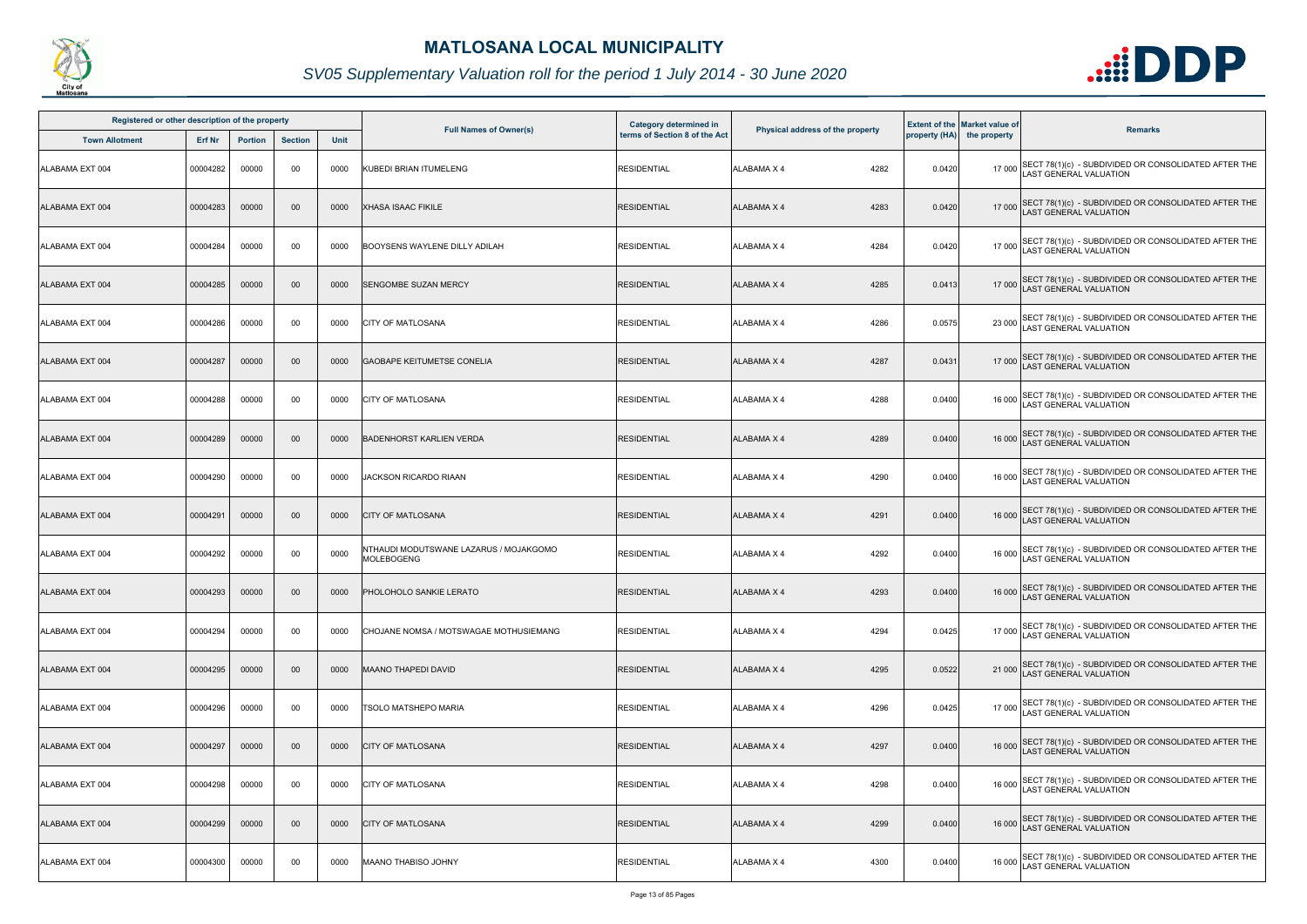

| Registered or other description of the property |               |                |                |             |                                         | <b>Category determined in</b> |                                  |        | <b>Extent of the Market value of</b> |                                                                                              |
|-------------------------------------------------|---------------|----------------|----------------|-------------|-----------------------------------------|-------------------------------|----------------------------------|--------|--------------------------------------|----------------------------------------------------------------------------------------------|
| <b>Town Allotment</b>                           | <b>Erf Nr</b> | <b>Portion</b> | <b>Section</b> | <b>Unit</b> | <b>Full Names of Owner(s)</b>           | terms of Section 8 of the Act | Physical address of the property |        | property (HA) the property           | <b>Remarks</b>                                                                               |
| ALABAMA EXT 004                                 | 00004301      | 00000          | $00\,$         | 0000        | TSHWANE TSHEPO PETRUS / MOTHOPI PAULINA | <b>RESIDENTIAL</b>            | <b>ALABAMA X 4</b><br>4301       | 0.0400 |                                      | 16 000 SECT 78(1)(c) - SUBDIVIDED OR CONSOLIDATED AFTER THE<br>LAST GENERAL VALUATION        |
| ALABAMA EXT 004                                 | 00004302      | 00000          | 00             | 0000        | <b>CITY OF MATLOSANA</b>                | <b>RESIDENTIAL</b>            | 4302<br>ALABAMA X 4              | 0.0515 |                                      | 21 000 SECT 78(1)(c) - SUBDIVIDED OR CONSOLIDATED AFTER THE<br>LAST GENERAL VALUATION        |
| ALABAMA EXT 004                                 | 00004303      | 00000          | $00\,$         | 0000        | <b>CITY OF MATLOSANA</b>                | <b>RESIDENTIAL</b>            | 4303<br>ALABAMA X 4              | 0.0430 |                                      | 17 000 SECT 78(1)(c) - SUBDIVIDED OR CONSOLIDATED AFTER THE<br>LAST GENERAL VALUATION        |
| ALABAMA EXT 004                                 | 00004304      | 00000          | 00             | 0000        | <b>MATSHENG PALESA VIOLET</b>           | <b>RESIDENTIAL</b>            | 4304<br>ALABAMA X 4              | 0.0400 |                                      | 16 000 SECT 78(1)(c) - SUBDIVIDED OR CONSOLIDATED AFTER THE<br>16 000 LAST GENERAL VALUATION |
| ALABAMA EXT 004                                 | 00004305      | 00000          | $00\,$         | 0000        | <b>CITY OF MATLOSANA</b>                | <b>RESIDENTIAL</b>            | 4305<br><b>ALABAMA X 4</b>       | 0.0400 |                                      | 16 000 SECT 78(1)(c) - SUBDIVIDED OR CONSOLIDATED AFTER THE<br>LAST GENERAL VALUATION        |
| ALABAMA EXT 004                                 | 00004306      | 00000          | 00             | 0000        | MNISI NONQAPUANE MIMIE                  | <b>RESIDENTIAL</b>            | 4306<br>ALABAMA X 4              | 0.0400 |                                      | 16 000 SECT 78(1)(c) - SUBDIVIDED OR CONSOLIDATED AFTER THE<br>LAST GENERAL VALUATION        |
| ALABAMA EXT 004                                 | 00004307      | 00000          | $00\,$         | 0000        | <b>CITY OF MATLOSANA</b>                | <b>RESIDENTIAL</b>            | <b>ALABAMA X 4</b><br>4307       | 0.0400 |                                      | 16 000 SECT 78(1)(c) - SUBDIVIDED OR CONSOLIDATED AFTER THE<br>LAST GENERAL VALUATION        |
| ALABAMA EXT 004                                 | 00004308      | 00000          | 00             | 0000        | MABANKWE TSHOLOFELO JULIET              | <b>RESIDENTIAL</b>            | 4308<br>ALABAMA X 4              | 0.0401 |                                      | 16 000 SECT 78(1)(c) - SUBDIVIDED OR CONSOLIDATED AFTER THE<br>LAST GENERAL VALUATION        |
| ALABAMA EXT 004                                 | 00004309      | 00000          | $00\,$         | 0000        | NTANGA THEMBA KOOS / THAMAGA MAGDELINE  | <b>RESIDENTIAL</b>            | ALABAMA X 4<br>4309              | 0.0401 |                                      | 16 000 SECT 78(1)(c) - SUBDIVIDED OR CONSOLIDATED AFTER THE<br>LAST GENERAL VALUATION        |
| ALABAMA EXT 004                                 | 00004310      | 00000          | 00             | 0000        | <b>CITY OF MATLOSANA</b>                | <b>RESIDENTIAL</b>            | <b>ALABAMA X 4</b><br>4310       | 0.0400 |                                      | 16 000 SECT 78(1)(c) - SUBDIVIDED OR CONSOLIDATED AFTER THE<br>LAST GENERAL VALUATION        |
| ALABAMA EXT 004                                 | 00004311      | 00000          | $00\,$         | 0000        | MOKOTO KGOSIEMANG DAVID                 | <b>RESIDENTIAL</b>            | <b>ALABAMA X 4</b><br>4311       | 0.0400 |                                      | 16 000 SECT 78(1)(c) - SUBDIVIDED OR CONSOLIDATED AFTER THE<br>LAST GENERAL VALUATION        |
| ALABAMA EXT 004                                 | 00004312      | 00000          | 00             | 0000        | <b>CITY OF MATLOSANA</b>                | <b>RESIDENTIAL</b>            | ALABAMA X 4<br>4312              | 0.0400 |                                      | 16 000 SECT 78(1)(c) - SUBDIVIDED OR CONSOLIDATED AFTER THE<br>16 000 LAST GENERAL VALUATION |
| ALABAMA EXT 004                                 | 00004313      | 00000          | $00\,$         | 0000        | <b>DLAMINI BUSISIWE PATRICIA</b>        | <b>RESIDENTIAL</b>            | 4313<br>ALABAMA X 4              | 0.0400 |                                      | 16 000 SECT 78(1)(c) - SUBDIVIDED OR CONSOLIDATED AFTER THE<br><b>LAST GENERAL VALUATION</b> |
| ALABAMA EXT 004                                 | 00004314      | 00000          | 00             | 0000        | <b>CITY OF MATLOSANA</b>                | <b>RESIDENTIAL</b>            | ALABAMA X 4<br>4314              | 0.0400 |                                      | 16 000 SECT 78(1)(c) - SUBDIVIDED OR CONSOLIDATED AFTER THE<br>LAST GENERAL VALUATION        |
| ALABAMA EXT 004                                 | 00004315      | 00000          | $00\,$         | 0000        | <b>MOTLHAOLA NORMA MARIA</b>            | <b>RESIDENTIAL</b>            | ALABAMA X 4<br>4315              | 0.0401 |                                      | 16 000 SECT 78(1)(c) - SUBDIVIDED OR CONSOLIDATED AFTER THE<br>LAST GENERAL VALUATION        |
| ALABAMA EXT 004                                 | 00004316      | 00000          | 00             | 0000        | MOKONE KENNETH TEBOGO                   | <b>RESIDENTIAL</b>            | 4316<br>ALABAMA X 4              | 0.0401 |                                      | 16 000 SECT 78(1)(c) - SUBDIVIDED OR CONSOLIDATED AFTER THE<br>LAST GENERAL VALUATION        |
| ALABAMA EXT 004                                 | 00004317      | 00000          | $00\,$         | 0000        | <b>DLOMO PETUNIA VUYELWA</b>            | <b>RESIDENTIAL</b>            | <b>ALABAMA X 4</b><br>4317       | 0.0400 |                                      | 16 000 SECT 78(1)(c) - SUBDIVIDED OR CONSOLIDATED AFTER THE<br>LAST GENERAL VALUATION        |
| ALABAMA EXT 004                                 | 00004318      | 00000          | 00             | 0000        | <b>CITY OF MATLOSANA</b>                | <b>RESIDENTIAL</b>            | ALABAMA X 4<br>4318              | 0.0400 |                                      | 16 000 SECT 78(1)(c) - SUBDIVIDED OR CONSOLIDATED AFTER THE<br>LAST GENERAL VALUATION        |
| ALABAMA EXT 004                                 | 00004319      | 00000          | $00\,$         | 0000        | <b>CITY OF MATLOSANA</b>                | <b>RESIDENTIAL</b>            | ALABAMA X 4<br>4319              | 0.0400 | 16 000                               | SECT 78(1)(c) - SUBDIVIDED OR CONSOLIDATED AFTER THE<br>AST GENERAL VALUATION                |

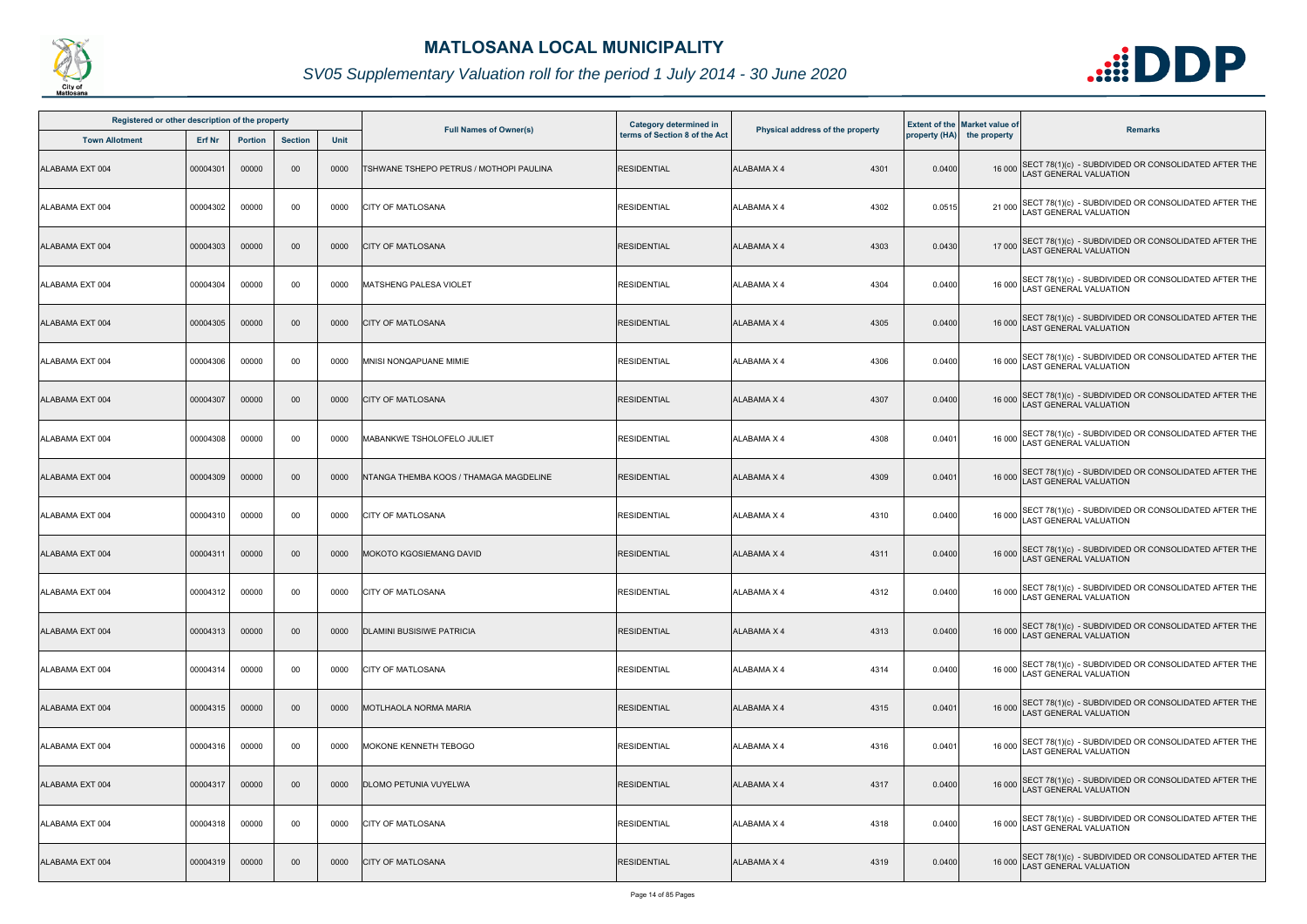

| Registered or other description of the property |               |                |                |             |                                   | <b>Category determined in</b> |                                  |        | <b>Extent of the Market value of</b> |                                                                                              |
|-------------------------------------------------|---------------|----------------|----------------|-------------|-----------------------------------|-------------------------------|----------------------------------|--------|--------------------------------------|----------------------------------------------------------------------------------------------|
| <b>Town Allotment</b>                           | <b>Erf Nr</b> | <b>Portion</b> | <b>Section</b> | <b>Unit</b> | <b>Full Names of Owner(s)</b>     | terms of Section 8 of the Act | Physical address of the property |        | property (HA) the property           | <b>Remarks</b>                                                                               |
| ALABAMA EXT 004                                 | 00004320      | 00000          | 00             | 0000        | MOTLHAOLWA MMANARE SARAH          | <b>RESIDENTIAL</b>            | ALABAMA X 4<br>4320              | 0.0400 |                                      | 16 000 SECT 78(1)(c) - SUBDIVIDED OR CONSOLIDATED AFTER THE<br>LAST GENERAL VALUATION        |
| ALABAMA EXT 004                                 | 00004321      | 00000          | $00\,$         | 0000        | <b>CITY OF MATLOSANA</b>          | <b>RESIDENTIAL</b>            | ALABAMA X 4<br>4321              | 0.0400 |                                      | 16 000 SECT 78(1)(c) - SUBDIVIDED OR CONSOLIDATED AFTER THE<br>LAST GENERAL VALUATION        |
| ALABAMA EXT 004                                 | 00004322      | 00000          | 00             | 0000        | <b>MTHOMBENI ALFRED</b>           | <b>RESIDENTIAL</b>            | 4322<br>ALABAMA X 4              | 0.0400 |                                      | 16 000 SECT 78(1)(c) - SUBDIVIDED OR CONSOLIDATED AFTER THE<br>LAST GENERAL VALUATION        |
| ALABAMA EXT 004                                 | 00004323      | 00000          | $00\,$         | 0000        | LEKATE MAGAUTA LIESBETH           | <b>RESIDENTIAL</b>            | <b>ALABAMA X 4</b><br>4323       | 0.0400 |                                      | 16 000 SECT 78(1)(c) - SUBDIVIDED OR CONSOLIDATED AFTER THE<br>LAST GENERAL VALUATION        |
| ALABAMA EXT 004                                 | 00004324      | 00000          | 00             | 0000        | MNGAULANE BOITUMELO VICTORIA      | <b>RESIDENTIAL</b>            | 4324<br>ALABAMA X 4              | 0.0408 |                                      | 16 000 SECT 78(1)(c) - SUBDIVIDED OR CONSOLIDATED AFTER THE<br>LAST GENERAL VALUATION        |
| ALABAMA EXT 004                                 | 00004325      | 00000          | $00\,$         | 0000        | <b>CITY OF MATLOSANA</b>          | <b>RESIDENTIAL</b>            | 4325<br>ALABAMA X 4              | 0.0425 |                                      | 17 000 SECT 78(1)(c) - SUBDIVIDED OR CONSOLIDATED AFTER THE<br>LAST GENERAL VALUATION        |
| ALABAMA EXT 004                                 | 00004326      | 00000          | 00             | 0000        | <b>CITY OF MATLOSANA</b>          | <b>RESIDENTIAL</b>            | ALABAMA X 4<br>4326              | 0.0425 |                                      | 17 000 SECT 78(1)(c) - SUBDIVIDED OR CONSOLIDATED AFTER THE<br>LAST GENERAL VALUATION        |
| ALABAMA EXT 004                                 | 00004327      | 00000          | $00\,$         | 0000        | NQIZA JABULANE CLEMENT            | <b>RESIDENTIAL</b>            | 4327<br><b>ALABAMA X 4</b>       | 0.0437 |                                      | 17 000 SECT 78(1)(c) - SUBDIVIDED OR CONSOLIDATED AFTER THE<br>LAST GENERAL VALUATION        |
| ALABAMA EXT 004                                 | 00004328      | 00000          | 00             | 0000        | <b>DINTWE STEPHEN</b>             | <b>RESIDENTIAL</b>            | 4328<br>ALABAMA X 4              | 0.0535 |                                      | 21 000 SECT 78(1)(c) - SUBDIVIDED OR CONSOLIDATED AFTER THE<br>LAST GENERAL VALUATION        |
| ALABAMA EXT 004                                 | 00004329      | 00000          | 00             | 0000        | <b>BALENI SUZAN</b>               | <b>RESIDENTIAL</b>            | <b>ALABAMA X 4</b><br>4329       | 0.0519 |                                      | 21 000 SECT 78(1)(c) - SUBDIVIDED OR CONSOLIDATED AFTER THE<br>LAST GENERAL VALUATION        |
| ALABAMA EXT 004                                 | 00004330      | 00000          | 00             | 0000        | SEBENDOANE PALESANONTIBI JEANETTE | <b>RESIDENTIAL</b>            | ALABAMA X 4<br>4330              | 0.0459 |                                      | 18 000 SECT 78(1)(c) - SUBDIVIDED OR CONSOLIDATED AFTER THE<br>LAST GENERAL VALUATION        |
| ALABAMA EXT 004                                 | 00004331      | 00000          | $00\,$         | 0000        | MARETLWA GABAHELE SOLUCIA         | <b>RESIDENTIAL</b>            | ALABAMA X 4<br>4331              | 0.0689 |                                      | 28 000 SECT 78(1)(c) - SUBDIVIDED OR CONSOLIDATED AFTER THE<br>LAST GENERAL VALUATION        |
| ALABAMA EXT 004                                 | 00004332      | 00000          | 00             | 0000        | <b>RADEBE CONFIDENCE REFILOE</b>  | <b>RESIDENTIAL</b>            | 4332<br>ALABAMA X 4              | 0.0488 |                                      | 20 000 SECT 78(1)(c) - SUBDIVIDED OR CONSOLIDATED AFTER THE<br>LAST GENERAL VALUATION        |
| ALABAMA EXT 004                                 | 00004333      | 00000          | $00\,$         | 0000        | MOLOKO DAVID MOSIMANEGAPE         | <b>RESIDENTIAL</b>            | ALABAMA X 4<br>4333              | 0.0463 |                                      | 19 000 SECT 78(1)(c) - SUBDIVIDED OR CONSOLIDATED AFTER THE<br>LAST GENERAL VALUATION        |
| ALABAMA EXT 004                                 | 00004334      | 00000          | 00             | 0000        | MEDUPE KEETSAMANG CONFIDENCE      | <b>RESIDENTIAL</b>            | 4334<br>ALABAMA X 4              | 0.0483 |                                      | 19 000 SECT 78(1)(c) - SUBDIVIDED OR CONSOLIDATED AFTER THE<br><b>LAST GENERAL VALUATION</b> |
| ALABAMA EXT 004                                 | 00004335      | 00000          | $00\,$         | 0000        | MATHABATHA SABETSWE SANAH         | <b>RESIDENTIAL</b>            | 4335<br>ALABAMA X 4              | 0.0463 |                                      | 19 000 SECT 78(1)(c) - SUBDIVIDED OR CONSOLIDATED AFTER THE<br>LAST GENERAL VALUATION        |
| ALABAMA EXT 004                                 | 00004336      | 00000          | 00             | 0000        | LANDE TSAKANI GLADYS              | <b>RESIDENTIAL</b>            | <b>ALABAMA X 4</b><br>4336       | 0.0458 |                                      | 18 000 SECT 78(1)(c) - SUBDIVIDED OR CONSOLIDATED AFTER THE<br>LAST GENERAL VALUATION        |
| ALABAMA EXT 004                                 | 00004337      | 00000          | $00\,$         | 0000        | <b>MBALULA BONISILE JAMES</b>     | <b>RESIDENTIAL</b>            | 4337<br><b>ALABAMA X 4</b>       | 0.0451 |                                      | 18 000 SECT 78(1)(c) - SUBDIVIDED OR CONSOLIDATED AFTER THE<br>LAST GENERAL VALUATION        |
| ALABAMA EXT 004                                 | 00004338      | 00000          | 00             | 0000        | <b>KOLOTI MOTSENG LIZZY</b>       | <b>RESIDENTIAL</b>            | 4338<br>ALABAMA X 4              | 0.0567 | 23 000                               | SECT 78(1)(c) - SUBDIVIDED OR CONSOLIDATED AFTER THE<br>LAST GENERAL VALUATION               |

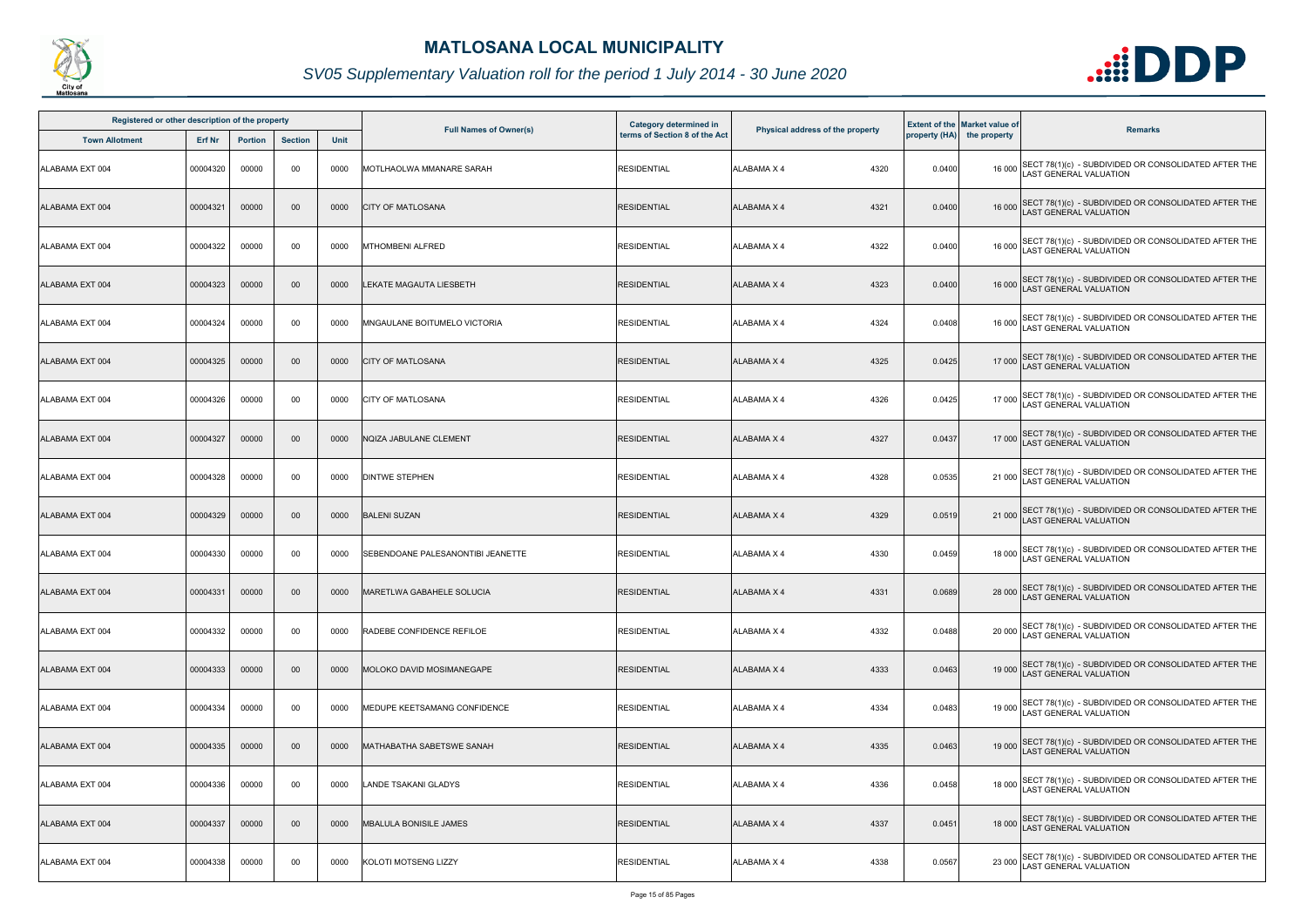

| Registered or other description of the property |          |                |                |      |                                             |                                                         |                                  |        |                                                                    |                                                                                              |
|-------------------------------------------------|----------|----------------|----------------|------|---------------------------------------------|---------------------------------------------------------|----------------------------------|--------|--------------------------------------------------------------------|----------------------------------------------------------------------------------------------|
| <b>Town Allotment</b>                           | Erf Nr   | <b>Portion</b> | <b>Section</b> | Unit | <b>Full Names of Owner(s)</b>               | Category determined in<br>terms of Section 8 of the Act | Physical address of the property |        | <b>Extent of the Market value of</b><br>property (HA) the property | <b>Remarks</b>                                                                               |
| ALABAMA EXT 004                                 | 00004339 | 00000          | 00             | 0000 | MNYAMENI DELLA ISRAEL / NTEYANE VUISWA JANE | <b>RESIDENTIAL</b>                                      | <b>ALABAMA X 4</b><br>4339       | 0.0425 |                                                                    | 17 000 SECT 78(1)(c) - SUBDIVIDED OR CONSOLIDATED AFTER THE<br>LAST GENERAL VALUATION        |
| ALABAMA EXT 004                                 | 00004340 | 00000          | 00             | 0000 | <b>MNYAMENI VUSI MICHAEL</b>                | <b>RESIDENTIAL</b>                                      | 4340<br>ALABAMA X 4              | 0.0425 | 17 000                                                             | SECT 78(1)(c) - SUBDIVIDED OR CONSOLIDATED AFTER THE<br>LAST GENERAL VALUATION               |
| ALABAMA EXT 004                                 | 00004341 | 00000          | 00             | 0000 | <b>CITY OF MATLOSANA</b>                    | <b>RESIDENTIAL</b>                                      | 4341<br><b>ALABAMA X 4</b>       | 0.0425 |                                                                    | 17 000 SECT 78(1)(c) - SUBDIVIDED OR CONSOLIDATED AFTER THE<br>LAST GENERAL VALUATION        |
| ALABAMA EXT 004                                 | 00004342 | 00000          | 00             | 0000 | <b>CITY OF MATLOSANA</b>                    | MUNICIPAL                                               | 4342<br>ALABAMA X 4              | 0.2915 |                                                                    | 120 000 SECT 78(1)(c) - SUBDIVIDED OR CONSOLIDATED AFTER THE<br>LAST GENERAL VALUATION       |
| ALABAMA EXT 004                                 | 00004343 | 00000          | 00             | 0000 | NGWENYA GLADYS                              | <b>RESIDENTIAL</b>                                      | 4343<br><b>ALABAMA X 4</b>       | 0.0400 |                                                                    | 16 000 SECT 78(1)(c) - SUBDIVIDED OR CONSOLIDATED AFTER THE<br>LAST GENERAL VALUATION        |
| ALABAMA EXT 004                                 | 00004344 | 00000          | 00             | 0000 | <b>SMOUS MODISAOTSILE ERNEST</b>            | <b>RESIDENTIAL</b>                                      | 4344<br><b>ALABAMA X 4</b>       | 0.0544 |                                                                    | 22 000 SECT 78(1)(c) - SUBDIVIDED OR CONSOLIDATED AFTER THE<br>LAST GENERAL VALUATION        |
| ALABAMA EXT 004                                 | 00004345 | 00000          | 00             | 0000 | <b>CITY OF MATLOSANA</b>                    | <b>RESIDENTIAL</b>                                      | 4345<br><b>ALABAMA X 4</b>       | 0.0400 |                                                                    | 16 000 SECT 78(1)(c) - SUBDIVIDED OR CONSOLIDATED AFTER THE<br>LAST GENERAL VALUATION        |
| ALABAMA EXT 004                                 | 00004346 | 00000          | 00             | 0000 | JORDAAN DOROTHEA / JORDAAN NZIMAPHE STEPHEN | <b>RESIDENTIAL</b>                                      | 4346<br>ALABAMA X 4              | 0.0400 |                                                                    | 16 000 SECT 78(1)(c) - SUBDIVIDED OR CONSOLIDATED AFTER THE<br>LAST GENERAL VALUATION        |
| ALABAMA EXT 004                                 | 00004347 | 00000          | 00             | 0000 | <b>GENEKE MOSES / TOM LORATO EDITH</b>      | <b>RESIDENTIAL</b>                                      | <b>ALABAMA X 4</b><br>4347       | 0.0400 |                                                                    | 16 000 SECT 78(1)(c) - SUBDIVIDED OR CONSOLIDATED AFTER THE<br>LAST GENERAL VALUATION        |
| ALABAMA EXT 004                                 | 00004348 | 00000          | 00             | 0000 | JORDAN SUZAN / JORDAN PHETHENZIMA MATTHEWS  | <b>RESIDENTIAL</b>                                      | ALABAMA X 4<br>4348              | 0.0400 |                                                                    | 16 000 SECT 78(1)(c) - SUBDIVIDED OR CONSOLIDATED AFTER THE<br>LAST GENERAL VALUATION        |
| ALABAMA EXT 004                                 | 00004349 | 00000          | 00             | 0000 | <b>CITY OF MATLOSANA</b>                    | <b>RESIDENTIAL</b>                                      | <b>ALABAMA X 4</b><br>4349       | 0.0400 |                                                                    | 16 000 SECT 78(1)(c) - SUBDIVIDED OR CONSOLIDATED AFTER THE<br>AST GENERAL VALUATION         |
| ALABAMA EXT 004                                 | 00004350 | 00000          | 00             | 0000 | <b>IMATLHATSE MARTHA KELEBOGILE</b>         | <b>RESIDENTIAL</b>                                      | <b>ALABAMA X 4</b><br>4350       | 0.0400 |                                                                    | 16 000 SECT 78(1)(c) - SUBDIVIDED OR CONSOLIDATED AFTER THE<br>16 000 LAST GENERAL VALUATION |
| ALABAMA EXT 004                                 | 00004351 | 00000          | $00\,$         | 0000 | <b>CITY OF MATLOSANA</b>                    | <b>RESIDENTIAL</b>                                      | 4351<br>ALABAMA X 4              | 0.0400 |                                                                    | 16 000 SECT 78(1)(c) - SUBDIVIDED OR CONSOLIDATED AFTER THE<br><b>AST GENERAL VALUATION</b>  |
| ALABAMA EXT 004                                 | 00004352 | 00000          | 00             | 0000 | MAITLAND JOHANNA                            | <b>RESIDENTIAL</b>                                      | <b>ALABAMA X 4</b><br>4352       | 0.0400 | 16 000                                                             | SECT 78(1)(c) - SUBDIVIDED OR CONSOLIDATED AFTER THE<br><b>AST GENERAL VALUATION</b>         |
| ALABAMA EXT 004                                 | 00004353 | 00000          | 00             | 0000 | TAUNYANE MCDONALD SEISO                     | <b>RESIDENTIAL</b>                                      | <b>ALABAMA X 4</b><br>4353       | 0.0400 |                                                                    | 16 000 SECT 78(1)(c) - SUBDIVIDED OR CONSOLIDATED AFTER THE<br>LAST GENERAL VALUATION        |
| ALABAMA EXT 004                                 | 00004354 | 00000          | 00             | 0000 | FAKUDE NONKULULEKO / TETO MALEBO KENNY      | <b>RESIDENTIAL</b>                                      | 4354<br>ALABAMA X 4              | 0.0400 | 16 000                                                             | SECT 78(1)(c) - SUBDIVIDED OR CONSOLIDATED AFTER THE<br>LAST GENERAL VALUATION               |
| ALABAMA EXT 004                                 | 00004355 | 00000          | 00             | 0000 | <b>KGAJE THAPELO WAGENG</b>                 | <b>RESIDENTIAL</b>                                      | <b>ALABAMA X 4</b><br>4355       | 0.0400 |                                                                    | 16 000 SECT 78(1)(c) - SUBDIVIDED OR CONSOLIDATED AFTER THE<br>LAST GENERAL VALUATION        |
| ALABAMA EXT 004                                 | 00004356 | 00000          | 00             | 0000 | <b>CITY OF MATLOSANA</b>                    | <b>RESIDENTIAL</b>                                      | 4356<br>ALABAMA X 4              | 0.0407 |                                                                    | 16 000 SECT 78(1)(c) - SUBDIVIDED OR CONSOLIDATED AFTER THE<br>LAST GENERAL VALUATION        |
| ALABAMA EXT 004                                 | 00004357 | 00000          | 00             | 0000 | <b>MOLATUDI OARABILE ELSIE</b>              | <b>RESIDENTIAL</b>                                      | ALABAMA X 4<br>4357              | 0.0407 |                                                                    | 16 000 SECT 78(1)(c) - SUBDIVIDED OR CONSOLIDATED AFTER THE<br>LAST GENERAL VALUATION        |

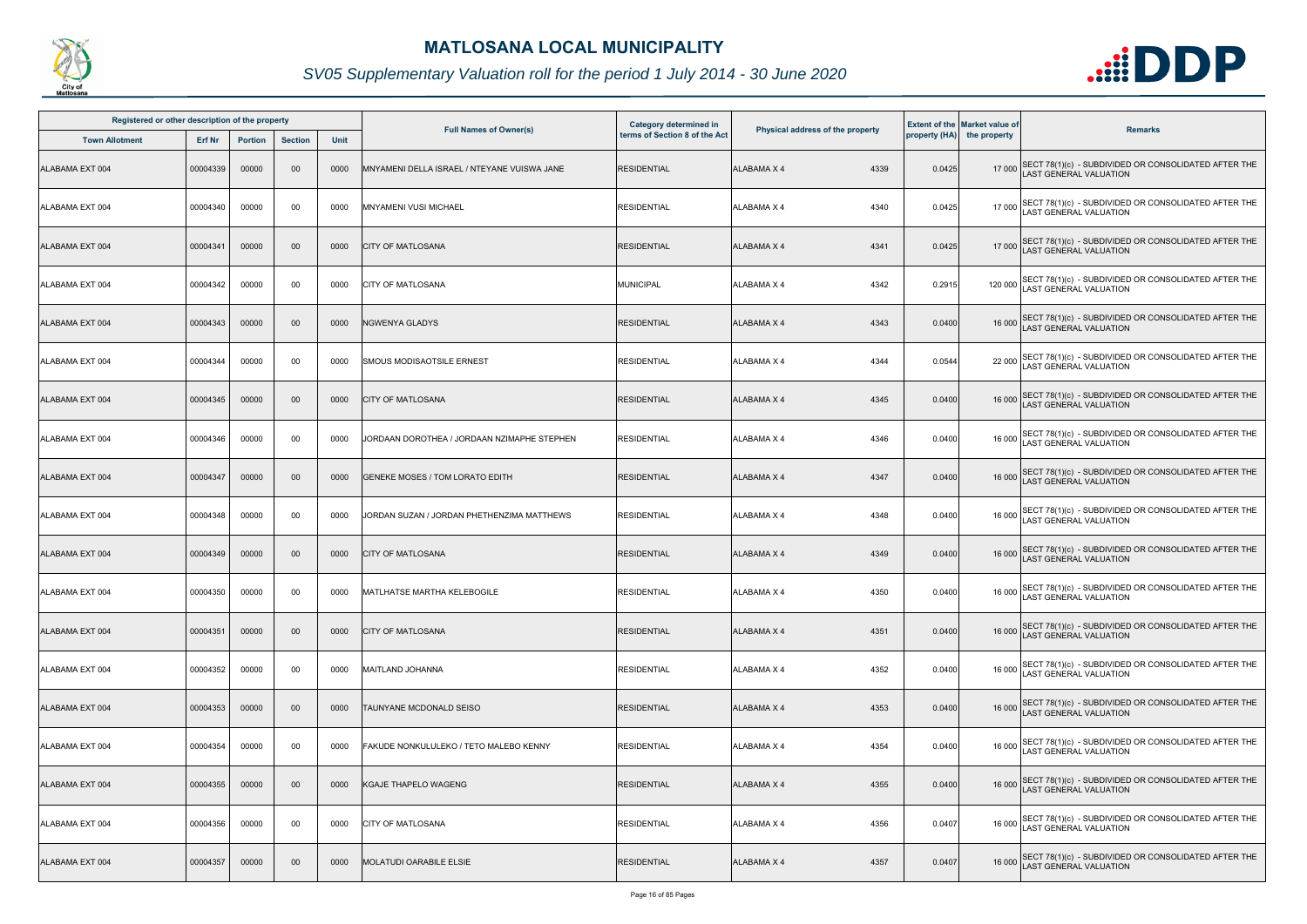

| Registered or other description of the property |          |                |                |      |                                                                | Category determined in        |                                  |        | <b>Extent of the Market value of</b> |                                                                                             |
|-------------------------------------------------|----------|----------------|----------------|------|----------------------------------------------------------------|-------------------------------|----------------------------------|--------|--------------------------------------|---------------------------------------------------------------------------------------------|
| <b>Town Allotment</b>                           | Erf Nr   | <b>Portion</b> | <b>Section</b> | Unit | <b>Full Names of Owner(s)</b>                                  | terms of Section 8 of the Act | Physical address of the property |        | property (HA) the property           | <b>Remarks</b>                                                                              |
| ALABAMA EXT 004                                 | 00004358 | 00000          | 00             | 0000 | <b>SELOMA MOIPONE MARIA</b>                                    | <b>RESIDENTIAL</b>            | <b>ALABAMA X 4</b><br>4358       | 0.0442 |                                      | 18 000 SECT 78(1)(c) - SUBDIVIDED OR CONSOLIDATED AFTER THE<br>LAST GENERAL VALUATION       |
| ALABAMA EXT 004                                 | 00004359 | 00000          | 00             | 0000 | <b>CITY OF MATLOSANA</b>                                       | <b>RESIDENTIAL</b>            | <b>ALABAMA X 4</b><br>4359       | 0.0419 |                                      | 17 000 SECT 78(1)(c) - SUBDIVIDED OR CONSOLIDATED AFTER THE<br>LAST GENERAL VALUATION       |
| ALABAMA EXT 004                                 | 00004360 | 00000          | 00             | 0000 | <b>CITY OF MATLOSANA</b>                                       | <b>RESIDENTIAL</b>            | <b>ALABAMA X 4</b><br>4360       | 0.0480 |                                      | 19 000 SECT 78(1)(c) - SUBDIVIDED OR CONSOLIDATED AFTER THE<br>LAST GENERAL VALUATION       |
| ALABAMA EXT 004                                 | 00004361 | 00000          | 00             | 0000 | <b>CITY OF MATLOSANA</b>                                       | <b>RESIDENTIAL</b>            | 4361<br><b>ALABAMA X 4</b>       | 0.0521 |                                      | 21 000 SECT 78(1)(c) - SUBDIVIDED OR CONSOLIDATED AFTER THE<br>LAST GENERAL VALUATION       |
| ALABAMA EXT 004                                 | 00004362 | 00000          | 00             | 0000 | <b>CITY OF MATLOSANA</b>                                       | <b>RESIDENTIAL</b>            | 4362<br><b>ALABAMA X 4</b>       | 0.0400 |                                      | 16 000 SECT 78(1)(c) - SUBDIVIDED OR CONSOLIDATED AFTER THE<br>LAST GENERAL VALUATION       |
| ALABAMA EXT 004                                 | 00004363 | 00000          | 00             | 0000 | <b>CITY OF MATLOSANA</b>                                       | <b>RESIDENTIAL</b>            | <b>ALABAMA X 4</b><br>4363       | 0.0400 |                                      | 16 000 SECT 78(1)(c) - SUBDIVIDED OR CONSOLIDATED AFTER THE<br>LAST GENERAL VALUATION       |
| ALABAMA EXT 004                                 | 00004364 | 00000          | 00             | 0000 | <b>CITY OF MATLOSANA</b>                                       | <b>RESIDENTIAL</b>            | <b>ALABAMA X 4</b><br>4364       | 0.0400 |                                      | 16 000 SECT 78(1)(c) - SUBDIVIDED OR CONSOLIDATED AFTER THE<br>LAST GENERAL VALUATION       |
| ALABAMA EXT 004                                 | 00004365 | 00000          | $00\,$         | 0000 | SEMAU PELOSERA MICHAEL                                         | <b>RESIDENTIAL</b>            | <b>ALABAMA X 4</b><br>4365       | 0.0400 |                                      | 16 000 SECT 78(1)(c) - SUBDIVIDED OR CONSOLIDATED AFTER THE<br>LAST GENERAL VALUATION       |
| ALABAMA EXT 004                                 | 00004366 | 00000          | 00             | 0000 | <b>CITY OF MATLOSANA</b>                                       | <b>RESIDENTIAL</b>            | <b>ALABAMA X 4</b><br>4366       | 0.0400 |                                      | 16 000 SECT 78(1)(c) - SUBDIVIDED OR CONSOLIDATED AFTER THE<br>LAST GENERAL VALUATION       |
| ALABAMA EXT 004                                 | 00004367 | 00000          | 00             | 0000 | <b>BADENHORST VILLA WELHEMINAH</b>                             | <b>RESIDENTIAL</b>            | <b>ALABAMA X 4</b><br>4367       | 0.0400 |                                      | 16 000 SECT 78(1)(c) - SUBDIVIDED OR CONSOLIDATED AFTER THE<br>LAST GENERAL VALUATION       |
| ALABAMA EXT 004                                 | 00004368 | 00000          | 00             | 0000 | NGUBENKOMO THOMAS MMONI / MOGALE BOITSHWARELO<br><b>MARTHA</b> | <b>RESIDENTIAL</b>            | 4368<br>ALABAMA X 4              | 0.0400 |                                      | 16 000 SECT 78(1)(c) - SUBDIVIDED OR CONSOLIDATED AFTER THE<br>LAST GENERAL VALUATION       |
| ALABAMA EXT 004                                 | 00004369 | 00000          | $00\,$         | 0000 | <b>MARAFE BOIKETLO DORIS</b>                                   | <b>RESIDENTIAL</b>            | <b>ALABAMA X 4</b><br>4369       | 0.0400 |                                      | 16 000 SECT 78(1)(c) - SUBDIVIDED OR CONSOLIDATED AFTER THE<br>LAST GENERAL VALUATION       |
| ALABAMA EXT 004                                 | 00004370 | 00000          | 00             | 0000 | <b>ICITY OF MATLOSANA</b>                                      | <b>RESIDENTIAL</b>            | <b>ALABAMA X 4</b><br>4370       | 0.0400 |                                      | 16 000 SECT 78(1)(c) - SUBDIVIDED OR CONSOLIDATED AFTER THE<br>LAST GENERAL VALUATION       |
| ALABAMA EXT 004                                 | 00004371 | 00000          | 00             | 0000 | <b>CITY OF MATLOSANA</b>                                       | <b>RESIDENTIAL</b>            | <b>ALABAMA X 4</b><br>4371       | 0.0400 |                                      | 16 000 SECT 78(1)(c) - SUBDIVIDED OR CONSOLIDATED AFTER THE<br><b>AST GENERAL VALUATION</b> |
| ALABAMA EXT 004                                 | 00004372 | 00000          | 00             | 0000 | RAMAKATANE GEORGE MATATASE                                     | <b>RESIDENTIAL</b>            | ALABAMA X 4<br>4372              | 0.0400 |                                      | 16 000 SECT 78(1)(c) - SUBDIVIDED OR CONSOLIDATED AFTER THE<br>LAST GENERAL VALUATION       |
| ALABAMA EXT 004                                 | 00004373 | 00000          | $00\,$         | 0000 | LEBEKO KENEWANG MAGDELINE                                      | <b>RESIDENTIAL</b>            | <b>ALABAMA X 4</b><br>4373       | 0.0415 |                                      | 17 000 SECT 78(1)(c) - SUBDIVIDED OR CONSOLIDATED AFTER THE<br>LAST GENERAL VALUATION       |
| ALABAMA EXT 004                                 | 00004374 | 00000          | 00             | 0000 | <b>CITY OF MATLOSANA</b>                                       | <b>RESIDENTIAL</b>            | <b>ALABAMA X 4</b><br>4374       | 0.0405 |                                      | 16 000 SECT 78(1)(c) - SUBDIVIDED OR CONSOLIDATED AFTER THE<br>LAST GENERAL VALUATION       |
| ALABAMA EXT 004                                 | 00004375 | 00000          | $00\,$         | 0000 | LESHOMO SANAH KESIBONE                                         | <b>RESIDENTIAL</b>            | <b>ALABAMA X 4</b><br>4375       | 0.0413 |                                      | 17 000 SECT 78(1)(c) - SUBDIVIDED OR CONSOLIDATED AFTER THE<br>LAST GENERAL VALUATION       |
| ALABAMA EXT 004                                 | 00004376 | 00000          | 00             | 0000 | <b>CITY OF MATLOSANA</b>                                       | <b>RESIDENTIAL</b>            | 4376<br>ALABAMA X 4              | 0.0413 |                                      | 17 000 SECT 78(1)(c) - SUBDIVIDED OR CONSOLIDATED AFTER THE<br>LAST GENERAL VALUATION       |

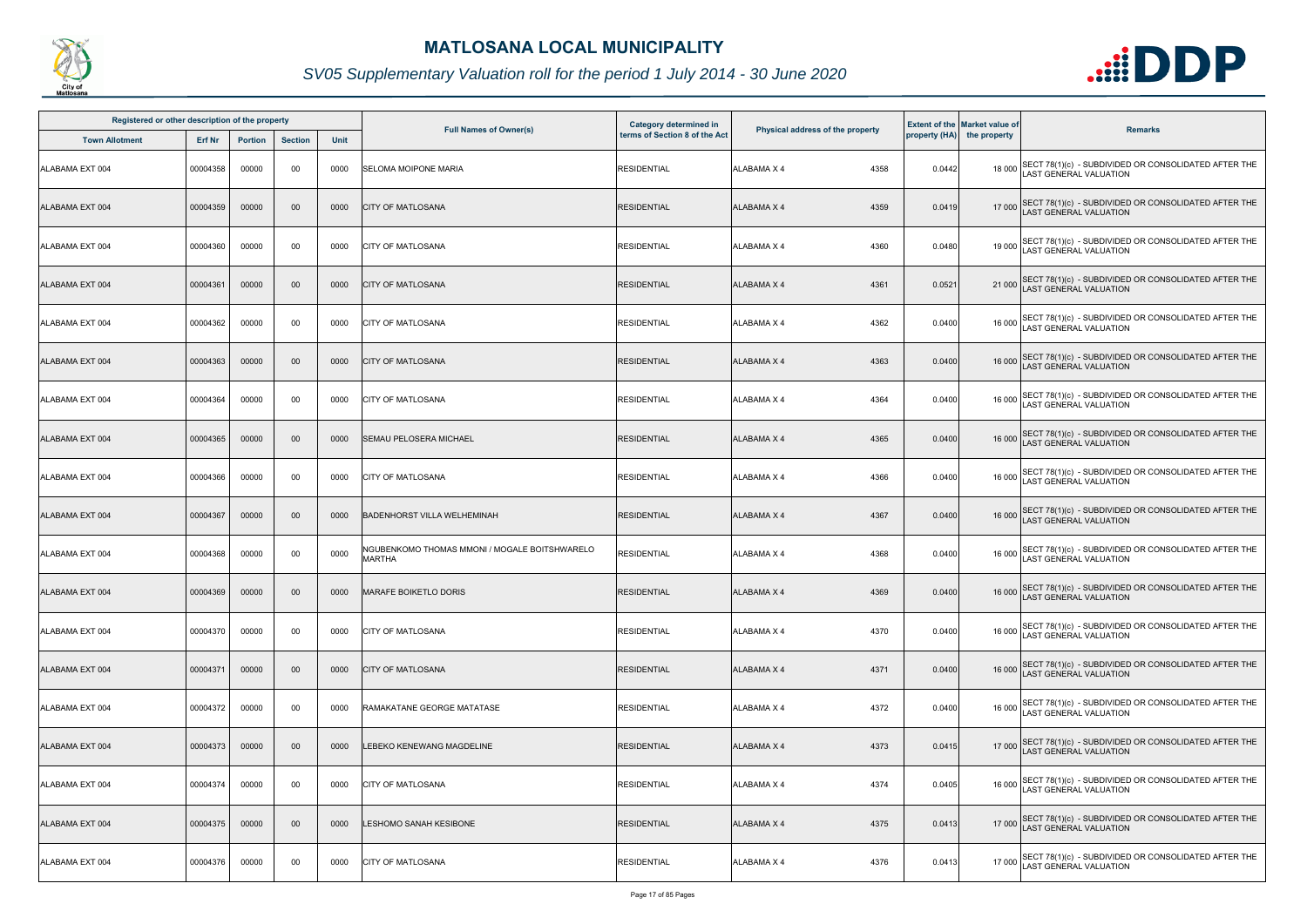

| Registered or other description of the property |          |                |                |      |                                        |                                                         |                                  |        |                                                                    |                                                                                             |
|-------------------------------------------------|----------|----------------|----------------|------|----------------------------------------|---------------------------------------------------------|----------------------------------|--------|--------------------------------------------------------------------|---------------------------------------------------------------------------------------------|
| <b>Town Allotment</b>                           | Erf Nr   | <b>Portion</b> | <b>Section</b> | Unit | <b>Full Names of Owner(s)</b>          | Category determined in<br>terms of Section 8 of the Act | Physical address of the property |        | <b>Extent of the Market value of</b><br>property (HA) the property | <b>Remarks</b>                                                                              |
| ALABAMA EXT 004                                 | 00004377 | 00000          | 00             | 0000 | <b>CITY OF MATLOSANA</b>               | <b>RESIDENTIAL</b>                                      | <b>ALABAMA X 4</b><br>4377       | 0.0413 |                                                                    | 17 000 SECT 78(1)(c) - SUBDIVIDED OR CONSOLIDATED AFTER THE<br>LAST GENERAL VALUATION       |
| ALABAMA EXT 004                                 | 00004378 | 00000          | 00             | 0000 | MOTINGWE BEAUTY DINEWO                 | <b>RESIDENTIAL</b>                                      | <b>ALABAMA X 4</b><br>4378       | 0.0413 | 17 000                                                             | SECT 78(1)(c) - SUBDIVIDED OR CONSOLIDATED AFTER THE LAST GENERAL VALUATION                 |
| ALABAMA EXT 004                                 | 00004379 | 00000          | $00\,$         | 0000 | MASELELA MMENYANE HILDA                | <b>RESIDENTIAL</b>                                      | 4379<br><b>ALABAMA X 4</b>       | 0.0413 |                                                                    | 17 000 SECT 78(1)(c) - SUBDIVIDED OR CONSOLIDATED AFTER THE<br>LAST GENERAL VALUATION       |
| ALABAMA EXT 004                                 | 00004380 | 00000          | 00             | 0000 | <b>SETHIBE ORETETSE SINAH</b>          | <b>RESIDENTIAL</b>                                      | 4380<br><b>ALABAMA X 4</b>       | 0.0413 |                                                                    | 17 000 SECT 78(1)(c) - SUBDIVIDED OR CONSOLIDATED AFTER THE<br>LAST GENERAL VALUATION       |
| ALABAMA EXT 004                                 | 00004381 | 00000          | 00             | 0000 | <b>MATSHENG KENSALETSE SARAH</b>       | <b>RESIDENTIAL</b>                                      | 4381<br>ALABAMA X 4              | 0.0413 |                                                                    | 17 000 SECT 78(1)(c) - SUBDIVIDED OR CONSOLIDATED AFTER THE<br>LAST GENERAL VALUATION       |
| ALABAMA EXT 004                                 | 00004382 | 00000          | 00             | 0000 | MATITI PUSELETSO / MATITI MOETI EDWARD | <b>RESIDENTIAL</b>                                      | 4382<br><b>ALABAMA X 4</b>       | 0.0413 |                                                                    | 17 000 SECT 78(1)(c) - SUBDIVIDED OR CONSOLIDATED AFTER THE<br>AST GENERAL VALUATION        |
| ALABAMA EXT 004                                 | 00004383 | 00000          | 00             | 0000 | MASIU MOEKETSI SIMON / MONGALE MANTSHO | <b>RESIDENTIAL</b>                                      | 4383<br><b>ALABAMA X 4</b>       | 0.0413 |                                                                    | 17 000 SECT 78(1)(c) - SUBDIVIDED OR CONSOLIDATED AFTER THE<br>LAST GENERAL VALUATION       |
| ALABAMA EXT 004                                 | 00004384 | 00000          | 00             | 0000 | HANDA MASOKA JOSEPH                    | <b>RESIDENTIAL</b>                                      | 4384<br><b>ALABAMA X 4</b>       | 0.0413 |                                                                    | 17 000 SECT 78(1)(c) - SUBDIVIDED OR CONSOLIDATED AFTER THE<br>LAST GENERAL VALUATION       |
| ALABAMA EXT 004                                 | 00004385 | 00000          | 00             | 0000 | KHENI NXAKE STEFAANS                   | <b>RESIDENTIAL</b>                                      | <b>ALABAMA X 4</b><br>4385       | 0.0413 |                                                                    | 17 000 SECT 78(1)(c) - SUBDIVIDED OR CONSOLIDATED AFTER THE<br>LAST GENERAL VALUATION       |
| ALABAMA EXT 004                                 | 00004386 | 00000          | 00             | 0000 | PHOLOHOLO MONOPI SOPHY                 | <b>RESIDENTIAL</b>                                      | ALABAMA X 4<br>4386              | 0.0416 |                                                                    | 17 000 SECT 78(1)(c) - SUBDIVIDED OR CONSOLIDATED AFTER THE<br>LAST GENERAL VALUATION       |
| ALABAMA EXT 004                                 | 00004387 | 00000          | 00             | 0000 | SEBENDOANE MATJITJANA SARAH            | <b>RESIDENTIAL</b>                                      | 4387<br><b>ALABAMA X 4</b>       | 0.0405 |                                                                    | 16 000 SECT 78(1)(c) - SUBDIVIDED OR CONSOLIDATED AFTER THE<br>LAST GENERAL VALUATION       |
| ALABAMA EXT 004                                 | 00004388 | 00000          | 00             | 0000 | <b>CITY OF MATLOSANA</b>               | <b>RESIDENTIAL</b>                                      | ALABAMA X 4<br>4388              | 0.0413 |                                                                    | 17 000 SECT 78(1)(c) - SUBDIVIDED OR CONSOLIDATED AFTER THE<br>LAST GENERAL VALUATION       |
| ALABAMA EXT 004                                 | 00004389 | 00000          | $00\,$         | 0000 | <b>CITY OF MATLOSANA</b>               | <b>RESIDENTIAL</b>                                      | 4389<br><b>ALABAMA X 4</b>       | 0.0413 |                                                                    | 17 000 SECT 78(1)(c) - SUBDIVIDED OR CONSOLIDATED AFTER THE<br><b>AST GENERAL VALUATION</b> |
| ALABAMA EXT 004                                 | 00004390 | 00000          | 00             | 0000 | MOROLA VIRGINIA MONYANA                | <b>RESIDENTIAL</b>                                      | <b>ALABAMA X 4</b><br>4390       | 0.0413 | 17 000                                                             | SECT 78(1)(c) - SUBDIVIDED OR CONSOLIDATED AFTER THE<br><b>AST GENERAL VALUATION</b>        |
| ALABAMA EXT 004                                 | 00004391 | 00000          | $00\,$         | 0000 | <b>CITY OF MATLOSANA</b>               | <b>RESIDENTIAL</b>                                      | <b>ALABAMA X 4</b><br>4391       | 0.0413 |                                                                    | 17 000 SECT 78(1)(c) - SUBDIVIDED OR CONSOLIDATED AFTER THE<br>LAST GENERAL VALUATION       |
| ALABAMA EXT 004                                 | 00004392 | 00000          | 00             | 0000 | <b>XHASA DUMISANI PATRIC</b>           | <b>RESIDENTIAL</b>                                      | ALABAMA X 4<br>4392              | 0.0413 |                                                                    | 17 000 SECT 78(1)(c) - SUBDIVIDED OR CONSOLIDATED AFTER THE<br>LAST GENERAL VALUATION       |
| ALABAMA EXT 004                                 | 00004393 | 00000          | 00             | 0000 | <b>QANGASA NONTETHO NELLIE</b>         | <b>RESIDENTIAL</b>                                      | <b>ALABAMA X 4</b><br>4393       | 0.0413 |                                                                    | 17 000 SECT 78(1)(c) - SUBDIVIDED OR CONSOLIDATED AFTER THE<br>LAST GENERAL VALUATION       |
| ALABAMA EXT 004                                 | 00004394 | 00000          | 00             | 0000 | <b>MATIKA BUTI JOHANNES</b>            | <b>RESIDENTIAL</b>                                      | 4394<br>ALABAMA X 4              | 0.0413 |                                                                    | 17 000 SECT 78(1)(c) - SUBDIVIDED OR CONSOLIDATED AFTER THE<br>LAST GENERAL VALUATION       |
| ALABAMA EXT 004                                 | 00004395 | 00000          | 00             | 0000 | <b>CITY OF MATLOSANA</b>               | <b>RESIDENTIAL</b>                                      | ALABAMA X 4<br>4395              | 0.0413 |                                                                    | 17 000 SECT 78(1)(c) - SUBDIVIDED OR CONSOLIDATED AFTER THE<br>LAST GENERAL VALUATION       |

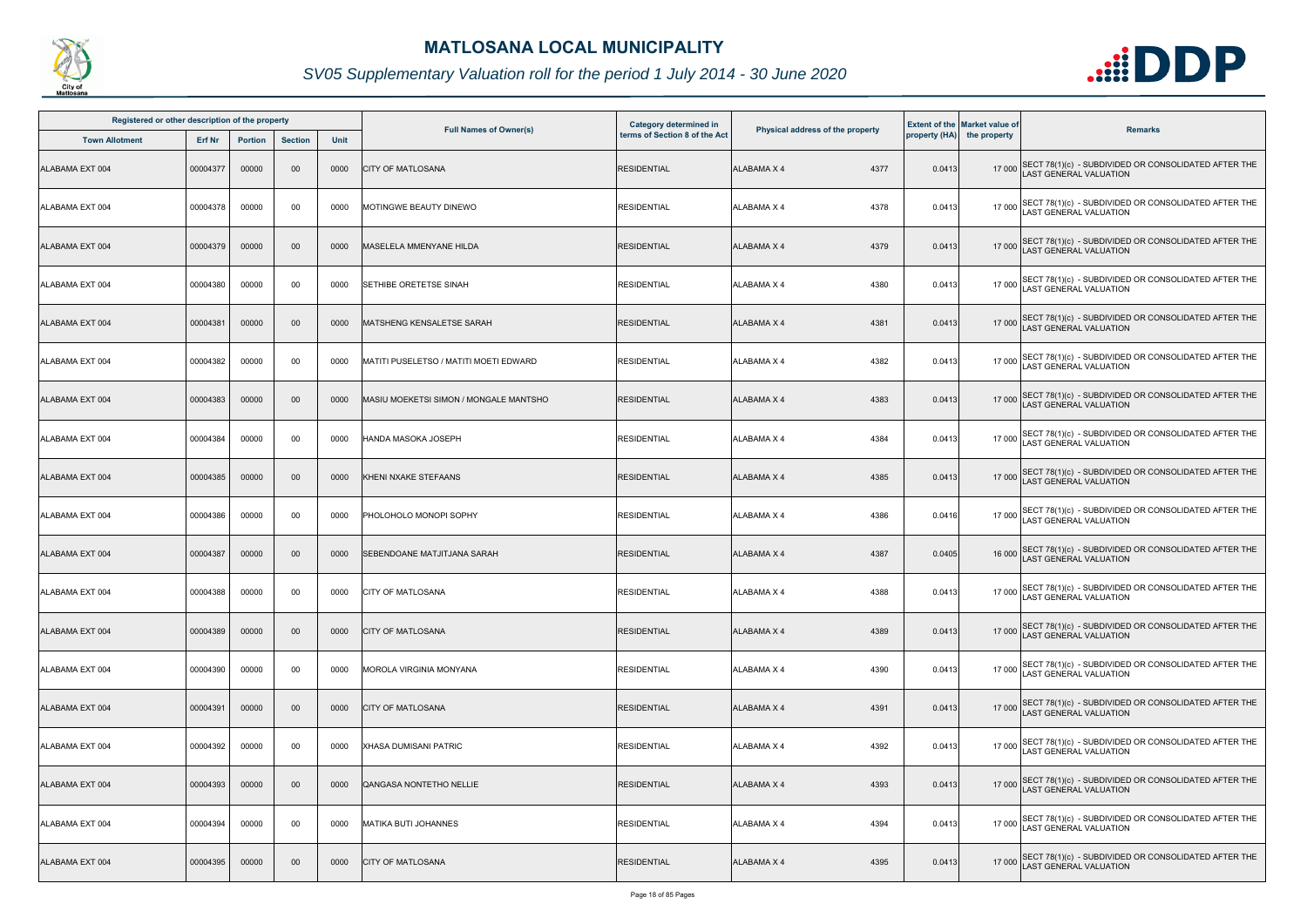

| Registered or other description of the property |               |                |                |             |                                        | <b>Category determined in</b> |                                  |        | <b>Extent of the Market value of</b> |                                                                                              |
|-------------------------------------------------|---------------|----------------|----------------|-------------|----------------------------------------|-------------------------------|----------------------------------|--------|--------------------------------------|----------------------------------------------------------------------------------------------|
| <b>Town Allotment</b>                           | <b>Erf Nr</b> | <b>Portion</b> | <b>Section</b> | <b>Unit</b> | <b>Full Names of Owner(s)</b>          | terms of Section 8 of the Act | Physical address of the property |        | property (HA) the property           | <b>Remarks</b>                                                                               |
| ALABAMA EXT 004                                 | 00004396      | 00000          | 00             | 0000        | LEMAO DELIA KELEBOHILE                 | <b>RESIDENTIAL</b>            | ALABAMA X 4<br>4396              | 0.0413 |                                      | 17 000 SECT 78(1)(c) - SUBDIVIDED OR CONSOLIDATED AFTER THE<br>LAST GENERAL VALUATION        |
| ALABAMA EXT 004                                 | 00004397      | 00000          | $00\,$         | 0000        | <b>CITY OF MATLOSANA</b>               | <b>RESIDENTIAL</b>            | ALABAMA X 4<br>4397              | 0.0413 |                                      | 17 000 SECT 78(1)(c) - SUBDIVIDED OR CONSOLIDATED AFTER THE<br>LAST GENERAL VALUATION        |
| ALABAMA EXT 004                                 | 00004398      | 00000          | 00             | 0000        | PHELE MASEBOKANE ANGELINE              | <b>RESIDENTIAL</b>            | 4398<br>ALABAMA X 4              | 0.0413 |                                      | 17 000 SECT 78(1)(c) - SUBDIVIDED OR CONSOLIDATED AFTER THE<br>LAST GENERAL VALUATION        |
| ALABAMA EXT 004                                 | 00004399      | 00000          | $00\,$         | 0000        | <b>CITY OF MATLOSANA</b>               | <b>RESIDENTIAL</b>            | <b>ALABAMA X 4</b><br>4399       | 0.0444 |                                      | 18 000 SECT 78(1)(c) - SUBDIVIDED OR CONSOLIDATED AFTER THE<br>18 000 LAST GENERAL VALUATION |
| ALABAMA EXT 004                                 | 00004400      | 00000          | 00             | 0000        | <b>BOOI GRACE LAHLIWE</b>              | <b>RESIDENTIAL</b>            | 4400<br>ALABAMA X 4              | 0.0425 |                                      | 17 000 SECT 78(1)(c) - SUBDIVIDED OR CONSOLIDATED AFTER THE<br>LAST GENERAL VALUATION        |
| ALABAMA EXT 004                                 | 00004401      | 00000          | $00\,$         | 0000        | <b>CITY OF MATLOSANA</b>               | <b>RESIDENTIAL</b>            | 4401<br>ALABAMA X 4              | 0.0420 |                                      | 17 000 SECT 78(1)(c) - SUBDIVIDED OR CONSOLIDATED AFTER THE<br>LAST GENERAL VALUATION        |
| ALABAMA EXT 004                                 | 00004402      | 00000          | 00             | 0000        | <b>ABRAHAMS MAGDELINE</b>              | <b>RESIDENTIAL</b>            | ALABAMA X 4<br>4402              | 0.0420 |                                      | 17 000 SECT 78(1)(c) - SUBDIVIDED OR CONSOLIDATED AFTER THE<br>LAST GENERAL VALUATION        |
| ALABAMA EXT 004                                 | 00004403      | 00000          | $00\,$         | 0000        | RASENYALO LEBOHANG GOODWELL            | <b>RESIDENTIAL</b>            | 4403<br><b>ALABAMA X 4</b>       | 0.0420 |                                      | 17 000 SECT 78(1)(c) - SUBDIVIDED OR CONSOLIDATED AFTER THE<br>LAST GENERAL VALUATION        |
| ALABAMA EXT 004                                 | 00004404      | 00000          | 00             | 0000        | <b>NKATE MONKI JANE</b>                | <b>RESIDENTIAL</b>            | 4404<br>ALABAMA X 4              | 0.0427 |                                      | 17 000 SECT 78(1)(c) - SUBDIVIDED OR CONSOLIDATED AFTER THE<br>LAST GENERAL VALUATION        |
| ALABAMA EXT 004                                 | 00004405      | 00000          | $00\,$         | 0000        | <b>MAAMOGWA DINTSHALETSE ELIZABETH</b> | <b>RESIDENTIAL</b>            | 4405<br><b>ALABAMA X 4</b>       | 0.0438 |                                      | 18 000 SECT 78(1)(c) - SUBDIVIDED OR CONSOLIDATED AFTER THE<br>LAST GENERAL VALUATION        |
| ALABAMA EXT 004                                 | 00004406      | 00000          | 00             | 0000        | <b>CITY OF MATLOSANA</b>               | <b>RESIDENTIAL</b>            | ALABAMA X 4<br>4406              | 0.0420 |                                      | 17 000 SECT 78(1)(c) - SUBDIVIDED OR CONSOLIDATED AFTER THE<br>LAST GENERAL VALUATION        |
| ALABAMA EXT 004                                 | 00004407      | 00000          | $00\,$         | 0000        | MOGAPI TSHIDI JEANNY                   | <b>RESIDENTIAL</b>            | ALABAMA X 4<br>4407              | 0.0420 |                                      | 17 000 SECT 78(1)(c) - SUBDIVIDED OR CONSOLIDATED AFTER THE<br>LAST GENERAL VALUATION        |
| ALABAMA EXT 004                                 | 00004408      | 00000          | 00             | 0000        | <b>CITY OF MATLOSANA</b>               | <b>RESIDENTIAL</b>            | 4408<br>ALABAMA X 4              | 0.0420 |                                      | 17 000 SECT 78(1)(c) - SUBDIVIDED OR CONSOLIDATED AFTER THE<br>LAST GENERAL VALUATION        |
| ALABAMA EXT 004                                 | 00004409      | 00000          | $00\,$         | 0000        | GALETLHOBOGE MMALETSATSI MARTHA        | <b>RESIDENTIAL</b>            | ALABAMA X 4<br>4409              | 0.0495 |                                      | 20 000 SECT 78(1)(c) - SUBDIVIDED OR CONSOLIDATED AFTER THE<br><b>LAST GENERAL VALUATION</b> |
| ALABAMA EXT 004                                 | 00004410      | 00000          | 00             | 0000        | <b>CITY OF MATLOSANA</b>               | <b>RESIDENTIAL</b>            | 4410<br>ALABAMA X 4              | 0.0408 |                                      | 16 000 SECT 78(1)(c) - SUBDIVIDED OR CONSOLIDATED AFTER THE<br>LAST GENERAL VALUATION        |
| ALABAMA EXT 004                                 | 00004411      | 00000          | $00\,$         | 0000        | SIBI TEBOHO JOSEPH                     | <b>RESIDENTIAL</b>            | ALABAMA X 4<br>4411              | 0.0408 |                                      | 16 000 SECT 78(1)(c) - SUBDIVIDED OR CONSOLIDATED AFTER THE<br>LAST GENERAL VALUATION        |
| ALABAMA EXT 004                                 | 00004412      | 00000          | 00             | 0000        | <b>CITY OF MATLOSANA</b>               | <b>RESIDENTIAL</b>            | ALABAMA X 4<br>4412              | 0.0408 |                                      | 16 000 SECT 78(1)(c) - SUBDIVIDED OR CONSOLIDATED AFTER THE<br>LAST GENERAL VALUATION        |
| ALABAMA EXT 004                                 | 00004413      | 00000          | $00\,$         | 0000        | KOKI ISHMAEL MOTSEMME                  | <b>RESIDENTIAL</b>            | 4413<br><b>ALABAMA X 4</b>       | 0.0408 |                                      | 16 000 SECT 78(1)(c) - SUBDIVIDED OR CONSOLIDATED AFTER THE<br>LAST GENERAL VALUATION        |
| ALABAMA EXT 004                                 | 00004414      | 00000          | 00             | 0000        | MERAHE KEDUMETSE JOYCE                 | <b>RESIDENTIAL</b>            | ALABAMA X 4<br>4414              | 0.0408 | 16 000                               | SECT 78(1)(c) - SUBDIVIDED OR CONSOLIDATED AFTER THE<br>LAST GENERAL VALUATION               |

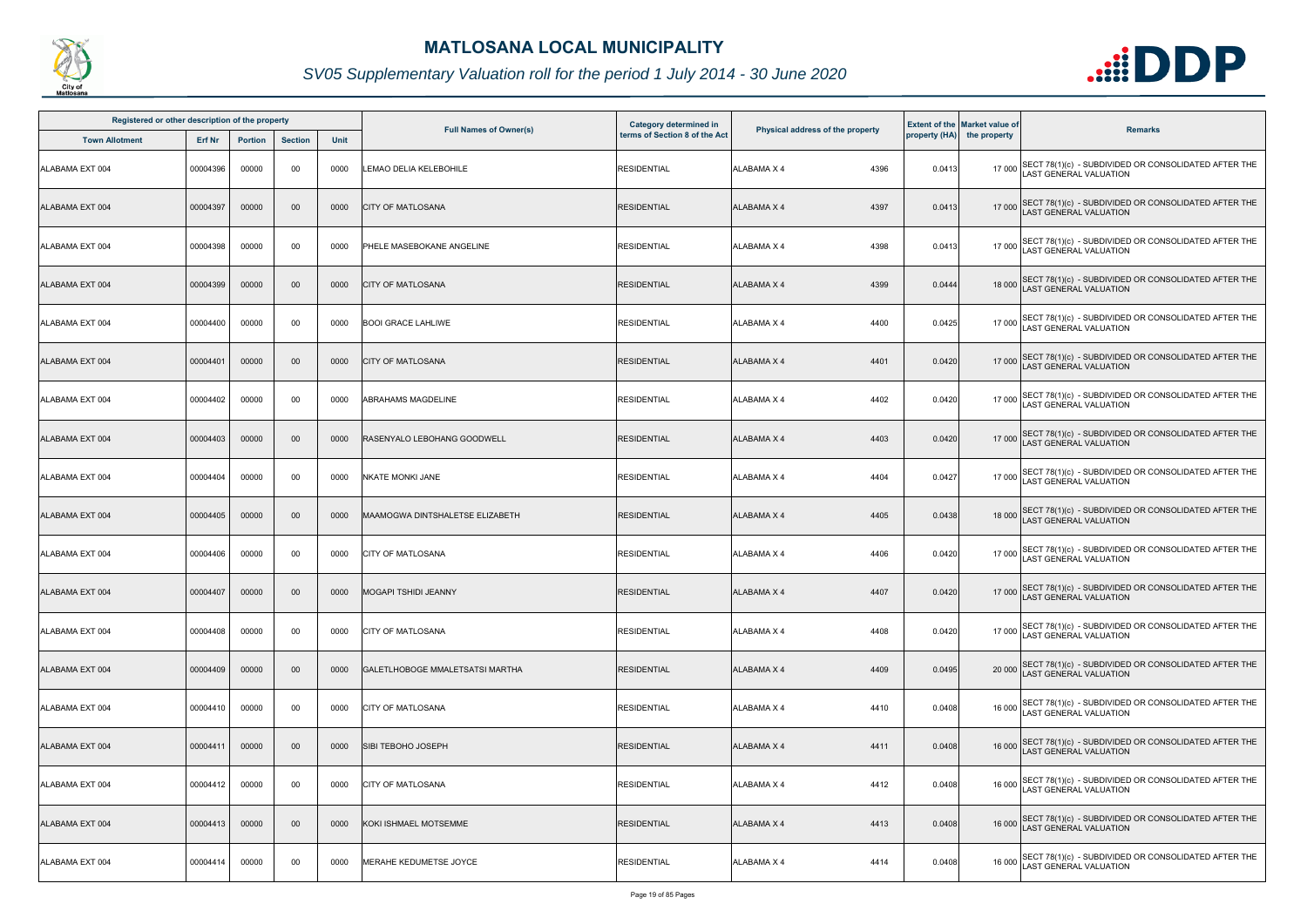

| Registered or other description of the property |          |                |                |      |                                                  | Category determined in        |                                  |        | <b>Extent of the Market value of</b> |                                                                                              |
|-------------------------------------------------|----------|----------------|----------------|------|--------------------------------------------------|-------------------------------|----------------------------------|--------|--------------------------------------|----------------------------------------------------------------------------------------------|
| <b>Town Allotment</b>                           | Erf Nr   | <b>Portion</b> | <b>Section</b> | Unit | <b>Full Names of Owner(s)</b>                    | terms of Section 8 of the Act | Physical address of the property |        | property (HA) the property           | <b>Remarks</b>                                                                               |
| ALABAMA EXT 004                                 | 00004415 | 00000          | 00             | 0000 | <b>CITY OF MATLOSANA</b>                         | <b>RESIDENTIAL</b>            | <b>ALABAMA X 4</b><br>4415       | 0.0408 |                                      | 16 000 SECT 78(1)(c) - SUBDIVIDED OR CONSOLIDATED AFTER THE<br>LAST GENERAL VALUATION        |
| ALABAMA EXT 004                                 | 00004416 | 00000          | 00             | 0000 | <b>CITY OF MATLOSANA</b>                         | <b>RESIDENTIAL</b>            | <b>ALABAMA X 4</b><br>4416       | 0.0408 | 16 000                               | SECT 78(1)(c) - SUBDIVIDED OR CONSOLIDATED AFTER THE<br>LAST GENERAL VALUATION               |
| ALABAMA EXT 004                                 | 00004417 | 00000          | $00\,$         | 0000 | SEDISO TSHEPISO JOHN / MONCHUSI JOSEPHINE        | <b>RESIDENTIAL</b>            | <b>ALABAMA X 4</b><br>4417       | 0.0408 |                                      | 16 000 SECT 78(1)(c) - SUBDIVIDED OR CONSOLIDATED AFTER THE<br>LAST GENERAL VALUATION        |
| ALABAMA EXT 004                                 | 00004418 | 00000          | 00             | 0000 | KOKI YOLANDA WAITSI                              | <b>RESIDENTIAL</b>            | 4418<br>ALABAMA X 4              | 0.0408 |                                      | 16 000 SECT 78(1)(c) - SUBDIVIDED OR CONSOLIDATED AFTER THE<br>LAST GENERAL VALUATION        |
| ALABAMA EXT 004                                 | 00004419 | 00000          | $00\,$         | 0000 | IMOLEFE THABISO CHARLES                          | <b>RESIDENTIAL</b>            | <b>ALABAMA X 4</b><br>4419       | 0.0408 |                                      | 16 000 SECT 78(1)(c) - SUBDIVIDED OR CONSOLIDATED AFTER THE<br>LAST GENERAL VALUATION        |
| ALABAMA EXT 004                                 | 00004420 | 00000          | 00             | 0000 | TWABILE GOITSEMODIMO BAKANG                      | RESIDENTIAL                   | <b>ALABAMA X 4</b><br>4420       | 0.0408 |                                      | 16 000 SECT 78(1)(c) - SUBDIVIDED OR CONSOLIDATED AFTER THE<br>LAST GENERAL VALUATION        |
| ALABAMA EXT 004                                 | 00004421 | 00000          | 00             | 0000 | <b>CITY OF MATLOSANA</b>                         | <b>RESIDENTIAL</b>            | 4421<br><b>ALABAMA X 4</b>       | 0.0408 |                                      | 16 000 SECT 78(1)(c) - SUBDIVIDED OR CONSOLIDATED AFTER THE<br>LAST GENERAL VALUATION        |
| ALABAMA EXT 004                                 | 00004422 | 00000          | 00             | 0000 | MOTHIBEDI MADODA GEORGE                          | <b>RESIDENTIAL</b>            | 4422<br><b>ALABAMA X 4</b>       | 0.0408 | 16 000                               | SECT 78(1)(c) - SUBDIVIDED OR CONSOLIDATED AFTER THE<br>AST GENERAL VALUATION                |
| ALABAMA EXT 004                                 | 00004423 | 00000          | 00             | 0000 | <b>MARUPING CYNTHIA KEBONYE</b>                  | <b>RESIDENTIAL</b>            | <b>ALABAMA X 4</b><br>4423       | 0.0407 |                                      | 16 000 SECT 78(1)(c) - SUBDIVIDED OR CONSOLIDATED AFTER THE<br>LAST GENERAL VALUATION        |
| ALABAMA EXT 004                                 | 00004424 | 00000          | 00             | 0000 | <b>CITY OF MATLOSANA</b>                         | <b>RESIDENTIAL</b>            | <b>ALABAMA X 4</b><br>4424       | 0.0443 |                                      | 18 000 SECT 78(1)(c) - SUBDIVIDED OR CONSOLIDATED AFTER THE<br>LAST GENERAL VALUATION        |
| ALABAMA EXT 004                                 | 00004425 | 00000          | 00             | 0000 | <b>SENKWETSE MAPULE</b>                          | <b>RESIDENTIAL</b>            | 4425<br><b>ALABAMA X 4</b>       | 0.0443 |                                      | 18 000 SECT 78(1)(c) - SUBDIVIDED OR CONSOLIDATED AFTER THE<br>LAST GENERAL VALUATION        |
| ALABAMA EXT 004                                 | 00004426 | 00000          | 00             | 0000 | <b>ESAU NTEBALENG REGINA</b>                     | <b>RESIDENTIAL</b>            | <b>ALABAMA X 4</b><br>4426       | 0.0444 |                                      | 18 000 SECT 78(1)(c) - SUBDIVIDED OR CONSOLIDATED AFTER THE<br>18 000 LAST GENERAL VALUATION |
| ALABAMA EXT 004                                 | 00004427 | 00000          | $00\,$         | 0000 | <b>CITY OF MATLOSANA</b>                         | <b>RESIDENTIAL</b>            | 4427<br><b>ALABAMA X 4</b>       | 0.0438 |                                      | 18 000 SECT 78(1)(c) - SUBDIVIDED OR CONSOLIDATED AFTER THE<br>LAST GENERAL VALUATION        |
| ALABAMA EXT 004                                 | 00004428 | 00000          | 00             | 0000 | MOLAKENG MOTLALETOA / MOSIA MPHELANE JANOROSE    | <b>RESIDENTIAL</b>            | <b>ALABAMA X 4</b><br>4428       | 0.0433 |                                      | 17 000 SECT 78(1)(c) - SUBDIVIDED OR CONSOLIDATED AFTER THE<br><b>AST GENERAL VALUATION</b>  |
| ALABAMA EXT 004                                 | 00004429 | 00000          | $00\,$         | 0000 | <b>CITY OF MATLOSANA</b>                         | <b>RESIDENTIAL</b>            | 4429<br>ALABAMA X 4              | 0.0433 |                                      | 17 000 SECT 78(1)(c) - SUBDIVIDED OR CONSOLIDATED AFTER THE<br>LAST GENERAL VALUATION        |
| ALABAMA EXT 004                                 | 00004430 | 00000          | 00             | 0000 | <b>CITY OF MATLOSANA</b>                         | <b>RESIDENTIAL</b>            | <b>ALABAMA X 4</b><br>4430       | 0.0433 |                                      | 17 000 SECT 78(1)(c) - SUBDIVIDED OR CONSOLIDATED AFTER THE<br>LAST GENERAL VALUATION        |
| ALABAMA EXT 004                                 | 00004431 | 00000          | 00             | 0000 | <b>CITY OF MATLOSANA</b>                         | <b>RESIDENTIAL</b>            | <b>ALABAMA X 4</b><br>4431       | 0.0433 |                                      | 17 000 SECT 78(1)(c) - SUBDIVIDED OR CONSOLIDATED AFTER THE<br>LAST GENERAL VALUATION        |
| ALABAMA EXT 004                                 | 00004432 | 00000          | 00             | 0000 | <b>CITY OF MATLOSANA</b>                         | <b>RESIDENTIAL</b>            | 4432<br><b>ALABAMA X 4</b>       | 0.0436 |                                      | 17 000 SECT 78(1)(c) - SUBDIVIDED OR CONSOLIDATED AFTER THE<br>LAST GENERAL VALUATION        |
| ALABAMA EXT 004                                 | 00004433 | 00000          | 00             | 0000 | SEKHONYANE THABO BENJAMIN / SEKHONYANE SIBONGILE | <b>RESIDENTIAL</b>            | 4433<br>ALABAMA X 4              | 0.0532 |                                      | 21 000 SECT 78(1)(c) - SUBDIVIDED OR CONSOLIDATED AFTER THE<br>LAST GENERAL VALUATION        |

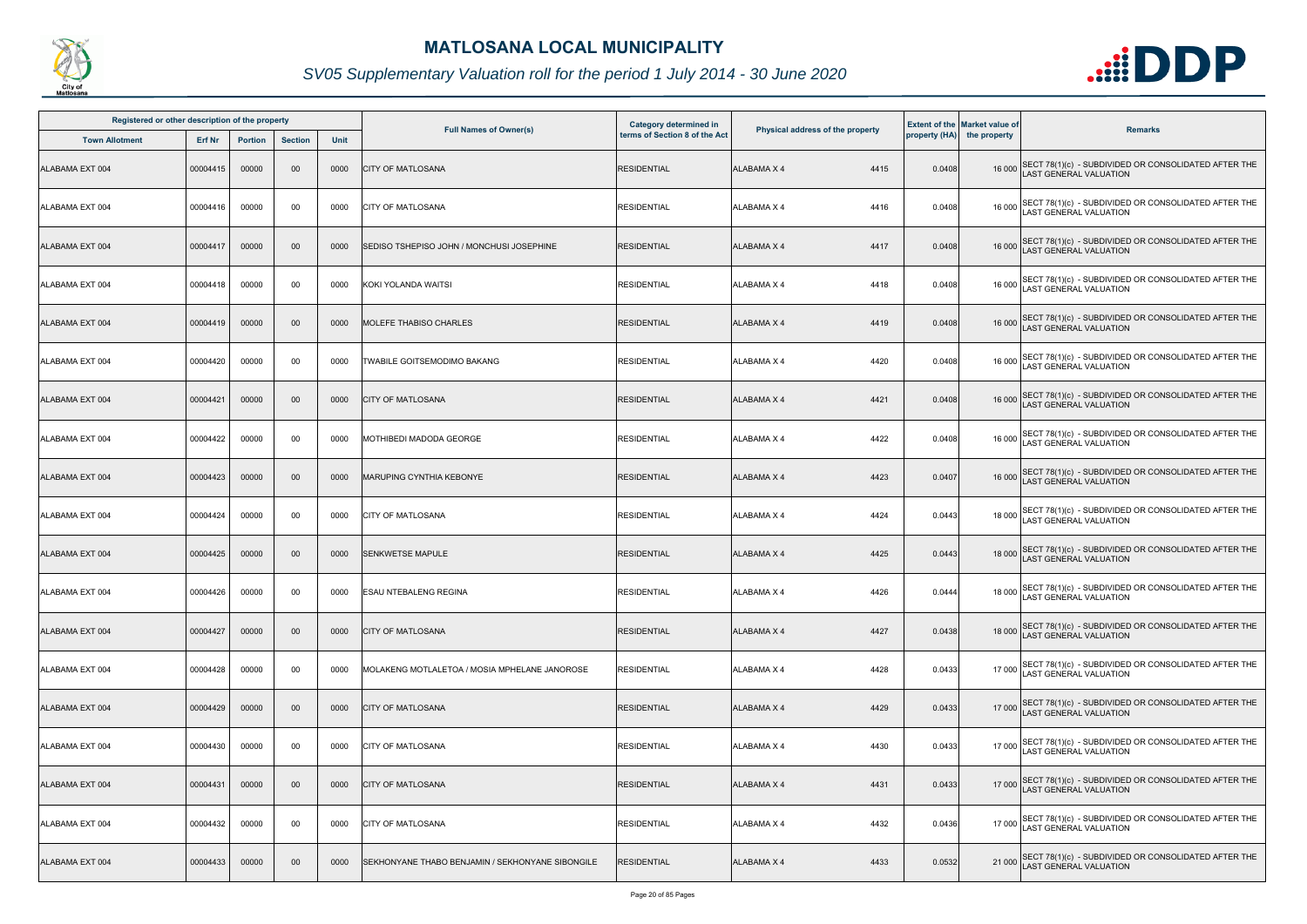

| Registered or other description of the property |          |                |                |      |                                              | Category determined in        |                                  |        | <b>Extent of the Market value of</b> |                                                                                              |
|-------------------------------------------------|----------|----------------|----------------|------|----------------------------------------------|-------------------------------|----------------------------------|--------|--------------------------------------|----------------------------------------------------------------------------------------------|
| <b>Town Allotment</b>                           | Erf Nr   | <b>Portion</b> | <b>Section</b> | Unit | <b>Full Names of Owner(s)</b>                | terms of Section 8 of the Act | Physical address of the property |        | property (HA) the property           | <b>Remarks</b>                                                                               |
| ALABAMA EXT 004                                 | 00004434 | 00000          | 00             | 0000 | <b>CITY OF MATLOSANA</b>                     | <b>RESIDENTIAL</b>            | ALABAMA X 4<br>4434              | 0.0433 |                                      | 17 000 SECT 78(1)(c) - SUBDIVIDED OR CONSOLIDATED AFTER THE<br>LAST GENERAL VALUATION        |
| ALABAMA EXT 004                                 | 00004435 | 00000          | $00\,$         | 0000 | MOCHWARI ITUMELENG JOSEPH / MOCHWARI YVONNE  | <b>RESIDENTIAL</b>            | <b>ALABAMA X 4</b><br>4435       | 0.0433 |                                      | 17 000 SECT 78(1)(c) - SUBDIVIDED OR CONSOLIDATED AFTER THE<br>LAST GENERAL VALUATION        |
| ALABAMA EXT 004                                 | 00004436 | 00000          | 00             | 0000 | SELEBALO ESTHER MMAKHUDUGA                   | <b>RESIDENTIAL</b>            | 4436<br>ALABAMA X 4              | 0.0433 |                                      | 17 000 SECT 78(1)(c) - SUBDIVIDED OR CONSOLIDATED AFTER THE<br>LAST GENERAL VALUATION        |
| ALABAMA EXT 004                                 | 00004437 | 00000          | 00             | 0000 | <b>SELEBALO OUMA ANNA</b>                    | <b>RESIDENTIAL</b>            | 4437<br><b>ALABAMA X 4</b>       | 0.0507 |                                      | 20 000 SECT 78(1)(c) - SUBDIVIDED OR CONSOLIDATED AFTER THE<br>LAST GENERAL VALUATION        |
| ALABAMA EXT 004                                 | 00004438 | 00000          | 00             | 0000 | <b>SERATHI BOITUMELO BRENDA</b>              | <b>RESIDENTIAL</b>            | 4438<br>ALABAMA X 4              | 0.0407 |                                      | 16 000 SECT 78(1)(c) - SUBDIVIDED OR CONSOLIDATED AFTER THE<br>LAST GENERAL VALUATION        |
| ALABAMA EXT 004                                 | 00004439 | 00000          | 00             | 0000 | NDZELENI NOMATHEMBA ANTONIA                  | RESIDENTIAL                   | <b>ALABAMA X 4</b><br>4439       | 0.0408 |                                      | 16 000 SECT 78(1)(c) - SUBDIVIDED OR CONSOLIDATED AFTER THE<br>LAST GENERAL VALUATION        |
| ALABAMA EXT 004                                 | 00004440 | 00000          | 00             | 0000 | <b>CITY OF MATLOSANA</b>                     | <b>RESIDENTIAL</b>            | <b>ALABAMA X 4</b><br>4440       | 0.0408 |                                      | 16 000 SECT 78(1)(c) - SUBDIVIDED OR CONSOLIDATED AFTER THE<br>LAST GENERAL VALUATION        |
| ALABAMA EXT 004                                 | 00004441 | 00000          | 00             | 0000 | TURE SARIE DIKELEDI                          | <b>RESIDENTIAL</b>            | <b>ALABAMA X 4</b><br>4441       | 0.0408 | 16 000                               | SECT 78(1)(c) - SUBDIVIDED OR CONSOLIDATED AFTER THE LAST GENERAL VALUATION                  |
| ALABAMA EXT 004                                 | 00004442 | 00000          | 00             | 0000 | BONTES DORCAS MAMANE VAN / BONTES JOSEPH VAN | <b>RESIDENTIAL</b>            | <b>ALABAMA X 4</b><br>4442       | 0.0408 |                                      | 16 000 SECT 78(1)(c) - SUBDIVIDED OR CONSOLIDATED AFTER THE<br>LAST GENERAL VALUATION        |
| ALABAMA EXT 004                                 | 00004443 | 00000          | $00\,$         | 0000 | MAKOBA ANNA MAKHOKOLOTSO                     | <b>RESIDENTIAL</b>            | <b>ALABAMA X 4</b><br>4443       | 0.0408 |                                      | 16 000 SECT 78(1)(c) - SUBDIVIDED OR CONSOLIDATED AFTER THE<br>LAST GENERAL VALUATION        |
| ALABAMA EXT 004                                 | 00004444 | 00000          | 00             | 0000 | <b>CITY OF MATLOSANA</b>                     | <b>RESIDENTIAL</b>            | ALABAMA X 4<br>4444              | 0.0408 |                                      | 16 000 SECT 78(1)(c) - SUBDIVIDED OR CONSOLIDATED AFTER THE<br>LAST GENERAL VALUATION        |
| ALABAMA EXT 004                                 | 00004445 | 00000          | $00\,$         | 0000 | KWATLHAE KEALEBOGA BEAUTY                    | <b>RESIDENTIAL</b>            | ALABAMA X 4<br>4445              | 0.0408 |                                      | 16 000 SECT 78(1)(c) - SUBDIVIDED OR CONSOLIDATED AFTER THE<br>LAST GENERAL VALUATION        |
| ALABAMA EXT 004                                 | 00004446 | 00000          | 00             | 0000 | <b>CITY OF MATLOSANA</b>                     | <b>RESIDENTIAL</b>            | ALABAMA X 4<br>4446              | 0.0408 | 16 000                               | SECT 78(1)(c) - SUBDIVIDED OR CONSOLIDATED AFTER THE<br><b>LAST GENERAL VALUATION</b>        |
| ALABAMA EXT 004                                 | 00004447 | 00000          | 00             | 0000 | <b>MAKUNGA NNATU BOITUMELO</b>               | <b>RESIDENTIAL</b>            | <b>ALABAMA X 4</b><br>4447       | 0.0408 |                                      | 16 000 SECT 78(1)(c) - SUBDIVIDED OR CONSOLIDATED AFTER THE<br><b>AST GENERAL VALUATION</b>  |
| ALABAMA EXT 004                                 | 00004448 | 00000          | 00             | 0000 | <b>MARU.MAGAE CHRISTINA</b>                  | <b>RESIDENTIAL</b>            | <b>ALABAMA X 4</b><br>4448       | 0.0408 | 16 000                               | SECT 78(1)(c) - SUBDIVIDED OR CONSOLIDATED AFTER THE<br>LAST GENERAL VALUATION               |
| ALABAMA EXT 004                                 | 00004449 | 00000          | 00             | 0000 | NOTYABAZA MNCEDISI JPOSEPH                   | <b>RESIDENTIAL</b>            | <b>ALABAMA X 4</b><br>4449       | 0.0408 |                                      | 16 000 SECT 78(1)(c) - SUBDIVIDED OR CONSOLIDATED AFTER THE<br>LAST GENERAL VALUATION        |
| ALABAMA EXT 004                                 | 00004450 | 00000          | 00             | 0000 | SELEKE TEBOGO / SELEKE SEABI ROSE            | <b>RESIDENTIAL</b>            | ALABAMA X 4<br>4450              | 0.0408 |                                      | 16 000 SECT 78(1)(c) - SUBDIVIDED OR CONSOLIDATED AFTER THE<br><b>LAST GENERAL VALUATION</b> |
| ALABAMA EXT 004                                 | 00004451 | 00000          | 00             | 0000 | MOAHLODI CONSTANCE / MOAHLODI COMSTANCE      | <b>RESIDENTIAL</b>            | ALABAMA X 4<br>4451              | 0.0408 |                                      | 16 000 SECT 78(1)(c) - SUBDIVIDED OR CONSOLIDATED AFTER THE<br>AST GENERAL VALUATION         |
| ALABAMA EXT 004                                 | 00004452 | 00000          | 00             | 0000 | MONNAMONTSHO KARLINA KERILENG                | <b>RESIDENTIAL</b>            | 4452<br>ALABAMA X 4              | 0.0443 |                                      | 18 000 SECT 78(1)(c) - SUBDIVIDED OR CONSOLIDATED AFTER THE<br>LAST GENERAL VALUATION        |

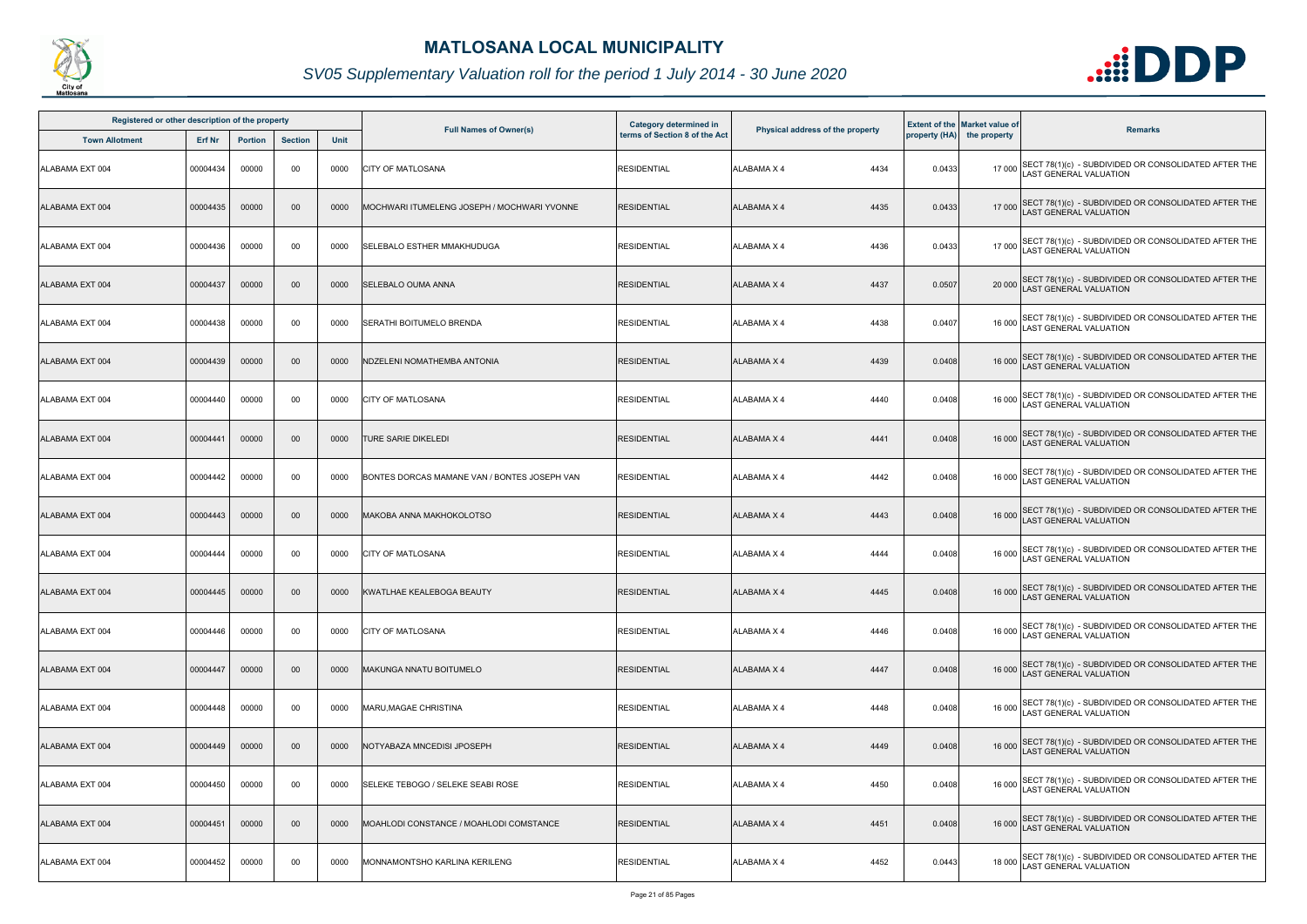

| Registered or other description of the property |               |                |                |             |                                  | <b>Category determined in</b> |                                  |        | <b>Extent of the Market value of</b> |                                                                                              |
|-------------------------------------------------|---------------|----------------|----------------|-------------|----------------------------------|-------------------------------|----------------------------------|--------|--------------------------------------|----------------------------------------------------------------------------------------------|
| <b>Town Allotment</b>                           | <b>Erf Nr</b> | <b>Portion</b> | <b>Section</b> | <b>Unit</b> | <b>Full Names of Owner(s)</b>    | terms of Section 8 of the Act | Physical address of the property |        | property (HA) the property           | <b>Remarks</b>                                                                               |
| ALABAMA EXT 004                                 | 00004453      | 00000          | 00             | 0000        | <b>MOTHOBI MASEBUSANG DORCAS</b> | <b>RESIDENTIAL</b>            | 4453<br><b>ALABAMA X 4</b>       | 0.0443 |                                      | 18 000 SECT 78(1)(c) - SUBDIVIDED OR CONSOLIDATED AFTER THE<br>LAST GENERAL VALUATION        |
| ALABAMA EXT 004                                 | 00004454      | 00000          | 00             | 0000        | <b>CITY OF MATLOSANA</b>         | <b>RESIDENTIAL</b>            | 4454<br>ALABAMA X 4              | 0.0429 |                                      | 17 000 SECT 78(1)(c) - SUBDIVIDED OR CONSOLIDATED AFTER THE<br>LAST GENERAL VALUATION        |
| ALABAMA EXT 004                                 | 00004455      | 00000          | $00\,$         | 0000        | <b>CITY OF MATLOSANA</b>         | <b>RESIDENTIAL</b>            | 4455<br>ALABAMA X 4              | 0.0418 |                                      | 17 000 SECT 78(1)(c) - SUBDIVIDED OR CONSOLIDATED AFTER THE<br>LAST GENERAL VALUATION        |
| ALABAMA EXT 004                                 | 00004456      | 00000          | 00             | 0000        | <b>CITY OF MATLOSANA</b>         | <b>RESIDENTIAL</b>            | 4456<br>ALABAMA X 4              | 0.0410 |                                      | 16 000 SECT 78(1)(c) - SUBDIVIDED OR CONSOLIDATED AFTER THE<br>16 000 LAST GENERAL VALUATION |
| ALABAMA EXT 004                                 | 00004457      | 00000          | $00\,$         | 0000        | <b>SEGWELE ZULUTHILE AUDREY</b>  | <b>RESIDENTIAL</b>            | 4457<br>ALABAMA X 4              | 0.0410 |                                      | 16 000 SECT 78(1)(c) - SUBDIVIDED OR CONSOLIDATED AFTER THE<br>LAST GENERAL VALUATION        |
| ALABAMA EXT 004                                 | 00004458      | 00000          | 00             | 0000        | <b>CITY OF MATLOSANA</b>         | <b>RESIDENTIAL</b>            | 4458<br>ALABAMA X 4              | 0.0410 |                                      | 16 000 SECT 78(1)(c) - SUBDIVIDED OR CONSOLIDATED AFTER THE<br>LAST GENERAL VALUATION        |
| ALABAMA EXT 004                                 | 00004459      | 00000          | $00\,$         | 0000        | HINA NONHLUPHEKO MARTHA          | <b>RESIDENTIAL</b>            | <b>ALABAMA X 4</b><br>4459       | 0.0410 |                                      | 16 000 SECT 78(1)(c) - SUBDIVIDED OR CONSOLIDATED AFTER THE<br>LAST GENERAL VALUATION        |
| ALABAMA EXT 004                                 | 00004460      | 00000          | 00             | 0000        | MATSHISHO MANGI ELIZABETH        | <b>RESIDENTIAL</b>            | 4460<br>ALABAMA X 4              | 0.0410 |                                      | 16 000 SECT 78(1)(c) - SUBDIVIDED OR CONSOLIDATED AFTER THE<br>LAST GENERAL VALUATION        |
| ALABAMA EXT 004                                 | 00004461      | 00000          | $00\,$         | 0000        | MOSHOESHOE DINEO ELIZABETH       | <b>RESIDENTIAL</b>            | ALABAMA X 4<br>4461              | 0.0410 |                                      | 16 000 SECT 78(1)(c) - SUBDIVIDED OR CONSOLIDATED AFTER THE<br>LAST GENERAL VALUATION        |
| ALABAMA EXT 004                                 | 00004462      | 00000          | 00             | 0000        | <b>DAVIDS WELEMINAH</b>          | <b>RESIDENTIAL</b>            | <b>ALABAMA X 4</b><br>4462       | 0.0410 |                                      | 16 000 SECT 78(1)(c) - SUBDIVIDED OR CONSOLIDATED AFTER THE<br>LAST GENERAL VALUATION        |
| ALABAMA EXT 004                                 | 00004463      | 00000          | $00\,$         | 0000        | <b>MADIE ABSALM OUJAPI</b>       | <b>RESIDENTIAL</b>            | <b>ALABAMA X 4</b><br>4463       | 0.0410 |                                      | 16 000 SECT 78(1)(c) - SUBDIVIDED OR CONSOLIDATED AFTER THE<br>LAST GENERAL VALUATION        |
| ALABAMA EXT 004                                 | 00004464      | 00000          | 00             | 0000        | <b>LETSAPA AUBREY THABO</b>      | <b>RESIDENTIAL</b>            | ALABAMA X 4<br>4464              | 0.0410 |                                      | 16 000 SECT 78(1)(c) - SUBDIVIDED OR CONSOLIDATED AFTER THE<br>16 000 LAST GENERAL VALUATION |
| ALABAMA EXT 004                                 | 00004465      | 00000          | $00\,$         | 0000        | <b>MOTHEI KEBOGILE FLORENCE</b>  | <b>RESIDENTIAL</b>            | 4465<br>ALABAMA X 4              | 0.0410 |                                      | 16 000 SECT 78(1)(c) - SUBDIVIDED OR CONSOLIDATED AFTER THE<br><b>LAST GENERAL VALUATION</b> |
| ALABAMA EXT 004                                 | 00004466      | 00000          | 00             | 0000        | <b>MATSI RETHABILE</b>           | <b>RESIDENTIAL</b>            | 4466<br>ALABAMA X 4              | 0.0410 |                                      | 16 000 SECT 78(1)(c) - SUBDIVIDED OR CONSOLIDATED AFTER THE<br>LAST GENERAL VALUATION        |
| ALABAMA EXT 004                                 | 00004467      | 00000          | $00\,$         | 0000        | <b>MATSI BAITSHEPI LINDA</b>     | <b>RESIDENTIAL</b>            | ALABAMA X 4<br>4467              | 0.0429 |                                      | 17 000 SECT 78(1)(c) - SUBDIVIDED OR CONSOLIDATED AFTER THE<br>LAST GENERAL VALUATION        |
| ALABAMA EXT 004                                 | 00004468      | 00000          | 00             | 0000        | KALANKO JOSIA MANOTSI            | <b>RESIDENTIAL</b>            | 4468<br>ALABAMA X 4              | 0.0416 |                                      | 17 000 SECT 78(1)(c) - SUBDIVIDED OR CONSOLIDATED AFTER THE<br>LAST GENERAL VALUATION        |
| ALABAMA EXT 004                                 | 00004469      | 00000          | $00\,$         | 0000        | <b>NDEBELE NYARI MELUBAH</b>     | <b>RESIDENTIAL</b>            | <b>ALABAMA X 4</b><br>4469       | 0.0410 |                                      | 16 000 SECT 78(1)(c) - SUBDIVIDED OR CONSOLIDATED AFTER THE<br>LAST GENERAL VALUATION        |
| ALABAMA EXT 004                                 | 00004470      | 00000          | 00             | 0000        | <b>MOKOAI LERATO NICLASS</b>     | <b>RESIDENTIAL</b>            | 4470<br>ALABAMA X 4              | 0.0410 |                                      | 16 000 SECT 78(1)(c) - SUBDIVIDED OR CONSOLIDATED AFTER THE<br>LAST GENERAL VALUATION        |
| ALABAMA EXT 004                                 | 00004471      | 00000          | $00\,$         | 0000        | <b>CITY OF MATLOSANA</b>         | <b>RESIDENTIAL</b>            | ALABAMA X 4<br>4471              | 0.0410 | 16 000                               | SECT 78(1)(c) - SUBDIVIDED OR CONSOLIDATED AFTER THE<br>AST GENERAL VALUATION                |

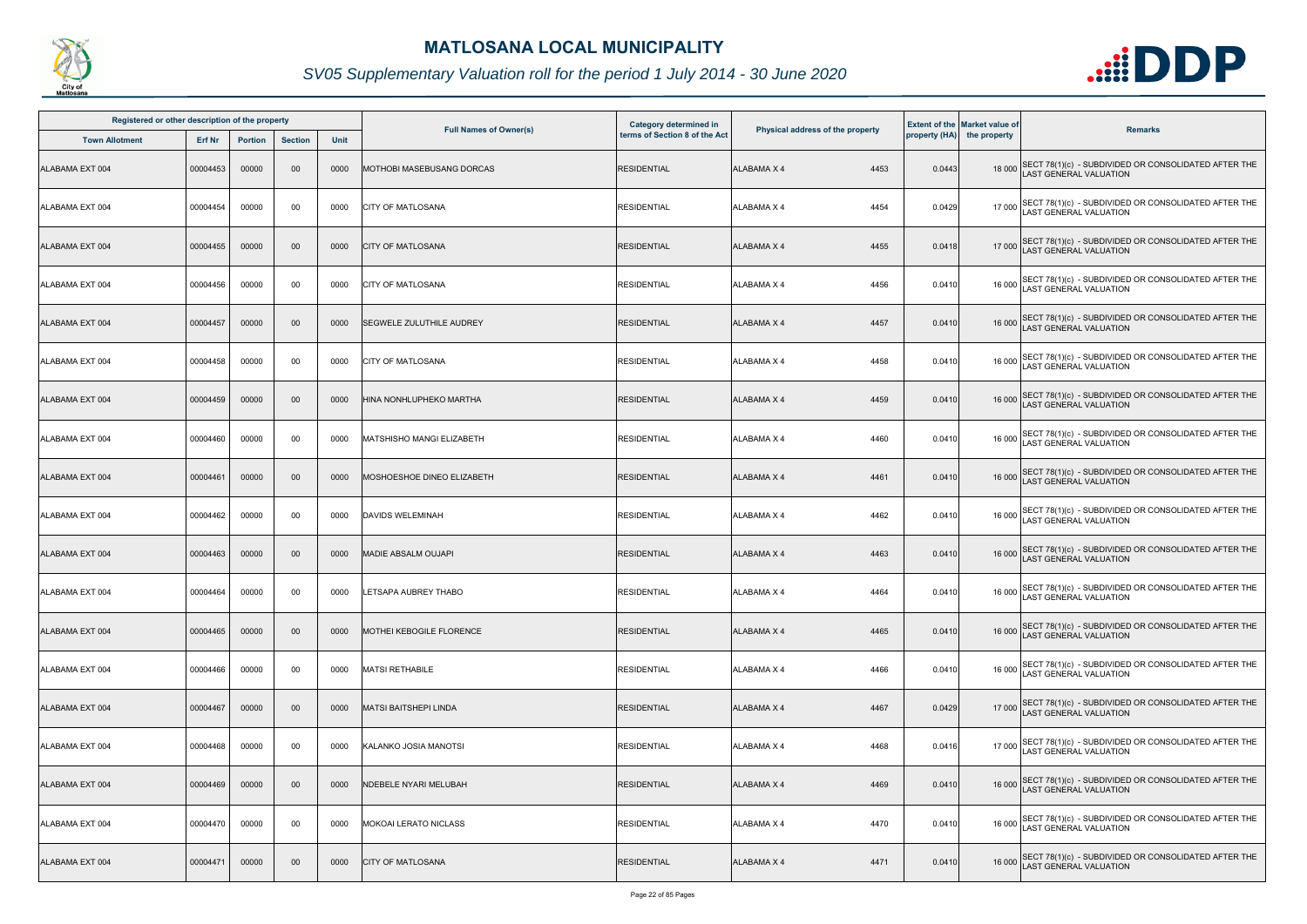

|                 | Registered or other description of the property<br><b>Section</b><br><b>Town Allotment</b><br><b>Erf Nr</b><br><b>Portion</b> |       |                 |             | Category determined in                    |                               |                                  | <b>Extent of the Market value of</b> |                            |                                                                                              |
|-----------------|-------------------------------------------------------------------------------------------------------------------------------|-------|-----------------|-------------|-------------------------------------------|-------------------------------|----------------------------------|--------------------------------------|----------------------------|----------------------------------------------------------------------------------------------|
|                 |                                                                                                                               |       |                 | <b>Unit</b> | <b>Full Names of Owner(s)</b>             | terms of Section 8 of the Act | Physical address of the property |                                      | property (HA) the property | <b>Remarks</b>                                                                               |
| ALABAMA EXT 004 | 00004472                                                                                                                      | 00000 | 00              | 0000        | LENTSWE THUSOETSILE / LENTSWE SADE EUNICE | <b>RESIDENTIAL</b>            | <b>ALABAMA X 4</b><br>4472       | 0.0410                               |                            | 16 000 SECT 78(1)(c) - SUBDIVIDED OR CONSOLIDATED AFTER THE<br>LAST GENERAL VALUATION        |
| ALABAMA EXT 004 | 00004473                                                                                                                      | 00000 | $00\,$          | 0000        | <b>CITY OF MATLOSANA</b>                  | <b>RESIDENTIAL</b>            | <b>ALABAMA X 4</b><br>4473       | 0.0410                               |                            | 16 000 SECT 78(1)(c) - SUBDIVIDED OR CONSOLIDATED AFTER THE<br>LAST GENERAL VALUATION        |
| ALABAMA EXT 004 | 00004474                                                                                                                      | 00000 | 00              | 0000        | <b>CITY OF MATLOSANA</b>                  | <b>RESIDENTIAL</b>            | 4474<br><b>ALABAMA X 4</b>       | 0.0410                               |                            | 16 000 SECT 78(1)(c) - SUBDIVIDED OR CONSOLIDATED AFTER THE<br>LAST GENERAL VALUATION        |
| ALABAMA EXT 004 | 00004475                                                                                                                      | 00000 | $00\,$          | 0000        | MENZE DORA FALIWE / KOKI TERAL LENTEN     | <b>RESIDENTIAL</b>            | 4475<br><b>ALABAMA X 4</b>       | 0.0410                               |                            | 16 000 SECT 78(1)(c) - SUBDIVIDED OR CONSOLIDATED AFTER THE<br>16 000 LAST GENERAL VALUATION |
| ALABAMA EXT 004 | 00004476                                                                                                                      | 00000 | 00              | 0000        | <b>SEFALI MAKGALA ANGY</b>                | <b>RESIDENTIAL</b>            | <b>ALABAMA X 4</b><br>4476       | 0.0410                               |                            | 16 000 SECT 78(1)(c) - SUBDIVIDED OR CONSOLIDATED AFTER THE<br>LAST GENERAL VALUATION        |
| ALABAMA EXT 004 | 00004477                                                                                                                      | 00000 | $00\,$          | 0000        | PAI NONO JOYCE                            | <b>RESIDENTIAL</b>            | 4477<br>ALABAMA X 4              | 0.0410                               |                            | 16 000 SECT 78(1)(c) - SUBDIVIDED OR CONSOLIDATED AFTER THE<br>LAST GENERAL VALUATION        |
| ALABAMA EXT 004 | 00004478                                                                                                                      | 00000 | 00              | 0000        | <b>MOTHIBEDI TAU JAN</b>                  | <b>RESIDENTIAL</b>            | <b>ALABAMA X 4</b><br>4478       | 0.0410                               |                            | 16 000 SECT 78(1)(c) - SUBDIVIDED OR CONSOLIDATED AFTER THE<br>LAST GENERAL VALUATION        |
| ALABAMA EXT 004 | 00004479                                                                                                                      | 00000 | $00\,$          | 0000        | <b>MODIPA TUMELO ANDRIES</b>              | <b>RESIDENTIAL</b>            | 4479<br><b>ALABAMA X 4</b>       | 0.0410                               |                            | 16 000 SECT 78(1)(c) - SUBDIVIDED OR CONSOLIDATED AFTER THE<br>LAST GENERAL VALUATION        |
| ALABAMA EXT 004 | 00004480                                                                                                                      | 00000 | 00              | 0000        | SEBENDOANE LIZER MAKGOPANE                | <b>RESIDENTIAL</b>            | <b>ALABAMA X 4</b><br>4480       | 0.0428                               |                            | 17 000 SECT 78(1)(c) - SUBDIVIDED OR CONSOLIDATED AFTER THE<br>LAST GENERAL VALUATION        |
| ALABAMA EXT 004 | 0000448                                                                                                                       | 00000 | $00\,$          | 0000        | NTHIBOGELANG LETLHOGONOLO ERIC            | <b>RESIDENTIAL</b>            | <b>ALABAMA X 4</b><br>4481       | 0.0413                               |                            | 17 000 SECT 78(1)(c) - SUBDIVIDED OR CONSOLIDATED AFTER THE<br>LAST GENERAL VALUATION        |
| ALABAMA EXT 004 | 00004482                                                                                                                      | 00000 | 00              | 0000        | <b>MODISANE TSITSANA ONICCA</b>           | <b>RESIDENTIAL</b>            | ALABAMA X 4<br>4482              | 0.0413                               |                            | 17 000 SECT 78(1)(c) - SUBDIVIDED OR CONSOLIDATED AFTER THE<br>LAST GENERAL VALUATION        |
| ALABAMA EXT 004 | 00004483                                                                                                                      | 00000 | 00 <sub>o</sub> | 0000        | MOGAPI MATSHEDISO JEANETTE                | <b>RESIDENTIAL</b>            | ALABAMA X 4<br>4483              | 0.0413                               |                            | 17 000 SECT 78(1)(c) - SUBDIVIDED OR CONSOLIDATED AFTER THE<br>LAST GENERAL VALUATION        |
| ALABAMA EXT 004 | 00004484                                                                                                                      | 00000 | 00              | 0000        | <b>CITY OF MATLOSANA</b>                  | <b>RESIDENTIAL</b>            | 4484<br><b>ALABAMA X 4</b>       | 0.0413                               |                            | 17 000 SECT 78(1)(c) - SUBDIVIDED OR CONSOLIDATED AFTER THE<br>LAST GENERAL VALUATION        |
| ALABAMA EXT 004 | 00004485                                                                                                                      | 00000 | $00\,$          | 0000        | <b>MBUKE PHELI PETRUS</b>                 | <b>RESIDENTIAL</b>            | <b>ALABAMA X 4</b><br>4485       | 0.0413                               |                            | 17 000 SECT 78(1)(c) - SUBDIVIDED OR CONSOLIDATED AFTER THE<br>LAST GENERAL VALUATION        |
| ALABAMA EXT 004 | 00004486                                                                                                                      | 00000 | 00              | 0000        | <b>CITY OF MATLOSANA</b>                  | <b>RESIDENTIAL</b>            | 4486<br>ALABAMA X 4              | 0.0413                               |                            | 17 000 SECT 78(1)(c) - SUBDIVIDED OR CONSOLIDATED AFTER THE<br>LAST GENERAL VALUATION        |
| ALABAMA EXT 004 | 00004487                                                                                                                      | 00000 | $00\,$          | 0000        | PAAI MEITE JULIA                          | <b>RESIDENTIAL</b>            | 4487<br><b>ALABAMA X 4</b>       | 0.0413                               |                            | 17 000 SECT 78(1)(c) - SUBDIVIDED OR CONSOLIDATED AFTER THE<br>LAST GENERAL VALUATION        |
| ALABAMA EXT 004 | 00004488                                                                                                                      | 00000 | 00              | 0000        | <b>CITY OF MATLOSANA</b>                  | <b>RESIDENTIAL</b>            | <b>ALABAMA X 4</b><br>4488       | 0.0413                               |                            | 17 000 SECT 78(1)(c) - SUBDIVIDED OR CONSOLIDATED AFTER THE<br>LAST GENERAL VALUATION        |
| ALABAMA EXT 004 | 00004489                                                                                                                      | 00000 | $00\,$          | 0000        | NGUBENI ELISAH MOTSHEGWA                  | <b>RESIDENTIAL</b>            | 4489<br><b>ALABAMA X 4</b>       | 0.0413                               |                            | 17 000 SECT 78(1)(c) - SUBDIVIDED OR CONSOLIDATED AFTER THE<br>LAST GENERAL VALUATION        |
| ALABAMA EXT 004 | 00004490                                                                                                                      | 00000 | 00              | 0000        | TSHWAEDI ANNA NDILI                       | <b>RESIDENTIAL</b>            | ALABAMA X 4<br>4490              | 0.0413                               | 17 000                     | SECT 78(1)(c) - SUBDIVIDED OR CONSOLIDATED AFTER THE<br><b>AST GENERAL VALUATION</b>         |

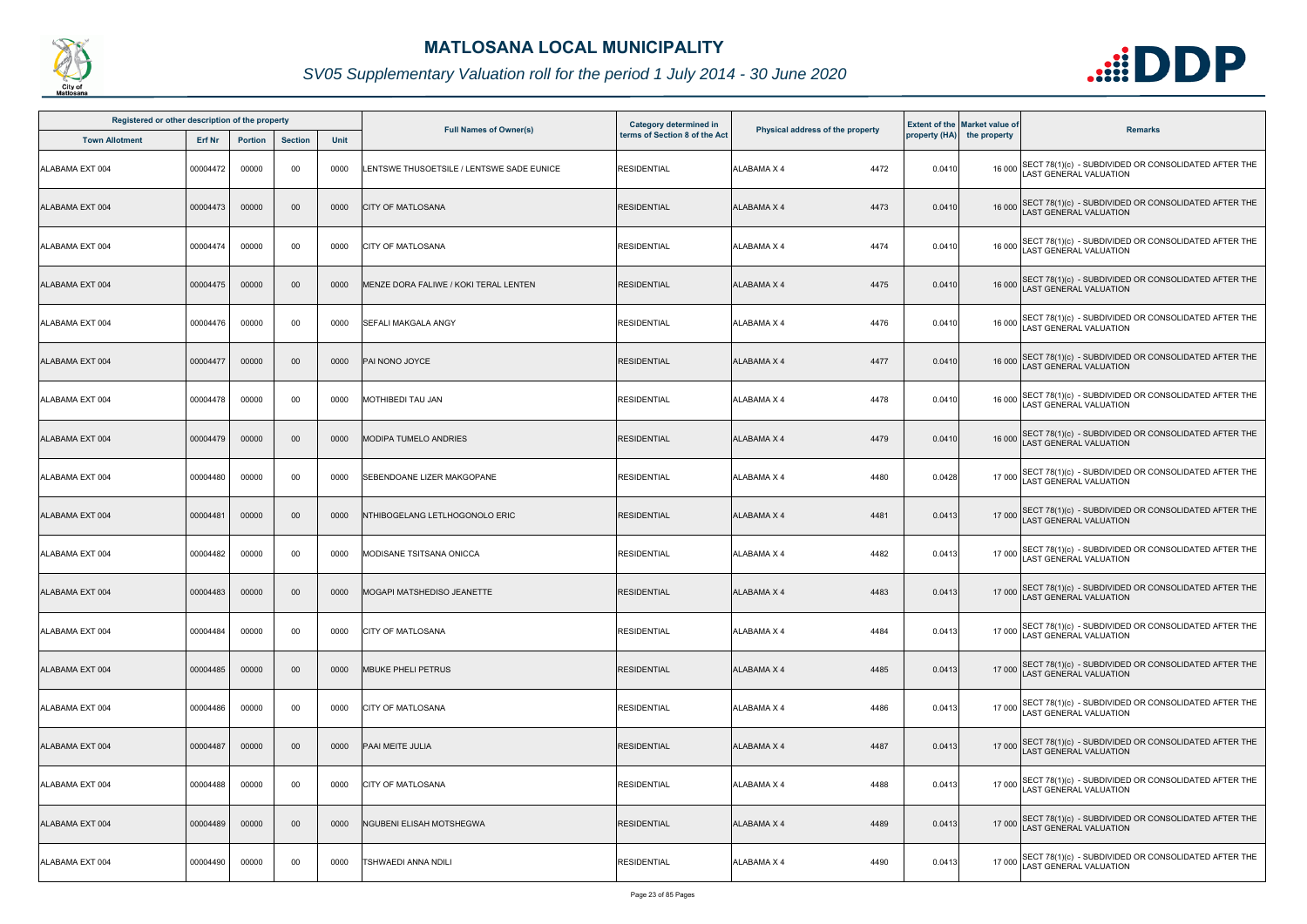

| Registered or other description of the property |          |                |                |             |                                                                 | <b>Category determined in</b> |                                  |        | <b>Extent of the Market value of</b> |                                                                                       |
|-------------------------------------------------|----------|----------------|----------------|-------------|-----------------------------------------------------------------|-------------------------------|----------------------------------|--------|--------------------------------------|---------------------------------------------------------------------------------------|
| <b>Town Allotment</b>                           | Erf Nr   | <b>Portion</b> | <b>Section</b> | <b>Unit</b> | <b>Full Names of Owner(s)</b>                                   | terms of Section 8 of the Act | Physical address of the property |        | property (HA) the property           | <b>Remarks</b>                                                                        |
| ALABAMA EXT 004                                 | 00004491 | 00000          | 00             | 0000        | MOKOPANELA GAARATWE JULIA                                       | <b>RESIDENTIAL</b>            | <b>ALABAMA X 4</b><br>4491       | 0.0413 |                                      | 17 000 SECT 78(1)(c) - SUBDIVIDED OR CONSOLIDATED AFTER THE<br>LAST GENERAL VALUATION |
| ALABAMA EXT 004                                 | 00004492 | 00000          | 00             | 0000        | <b>CITY OF MATLOSANA</b>                                        | <b>RESIDENTIAL</b>            | 4492<br>ALABAMA X 4              | 0.0413 |                                      | 17 000 SECT 78(1)(c) - SUBDIVIDED OR CONSOLIDATED AFTER THE<br>LAST GENERAL VALUATION |
| ALABAMA EXT 004                                 | 00004493 | 00000          | 00             | 0000        | NGAKE KEROMAMANG / NGAKE SAMUEL                                 | <b>RESIDENTIAL</b>            | 4493<br><b>ALABAMA X 4</b>       | 0.0413 |                                      | 17 000 SECT 78(1)(c) - SUBDIVIDED OR CONSOLIDATED AFTER THE<br>LAST GENERAL VALUATION |
| ALABAMA EXT 004                                 | 00004494 | 00000          | 00             | 0000        | MATLHAKU TEBOGO JOSEPH / SAYITI NONTOMBI                        | <b>RESIDENTIAL</b>            | 4494<br>ALABAMA X 4              | 0.0413 |                                      | 17 000 SECT 78(1)(c) - SUBDIVIDED OR CONSOLIDATED AFTER THE<br>LAST GENERAL VALUATION |
| ALABAMA EXT 004                                 | 00004495 | 00000          | $00\,$         | 0000        | <b>SESING MOJANKU BETTY</b>                                     | <b>RESIDENTIAL</b>            | <b>ALABAMA X 4</b><br>4495       | 0.0413 |                                      | 17 000 SECT 78(1)(c) - SUBDIVIDED OR CONSOLIDATED AFTER THE<br>LAST GENERAL VALUATION |
| ALABAMA EXT 004                                 | 00004496 | 00000          | 00             | 0000        | NDGESHANE KHOLIWE JULIA                                         | <b>RESIDENTIAL</b>            | 4496<br>ALABAMA X 4              | 0.0413 |                                      | 17 000 SECT 78(1)(c) - SUBDIVIDED OR CONSOLIDATED AFTER THE<br>LAST GENERAL VALUATION |
| ALABAMA EXT 004                                 | 00004497 | 00000          | $00\,$         | 0000        | MOSIMANYANA MAMMY JOHANNA / KOKI WILLIAM<br><b>KGOSILENTSWE</b> | <b>RESIDENTIAL</b>            | <b>ALABAMA X 4</b><br>4497       | 0.0495 |                                      | 20 000 SECT 78(1)(c) - SUBDIVIDED OR CONSOLIDATED AFTER THE<br>LAST GENERAL VALUATION |
| ALABAMA EXT 004                                 | 00004498 | 00000          | 00             | 0000        | MABELENG MADITERENE THABITHA                                    | <b>RESIDENTIAL</b>            | ALABAMA X 4<br>4498              | 0.0420 |                                      | 17 000 SECT 78(1)(c) - SUBDIVIDED OR CONSOLIDATED AFTER THE<br>LAST GENERAL VALUATION |
| ALABAMA EXT 004                                 | 00004499 | 00000          | $00\,$         | 0000        | <b>CITY OF MATLOSANA</b>                                        | <b>RESIDENTIAL</b>            | 4499<br><b>ALABAMA X 4</b>       | 0.0420 |                                      | 17 000 SECT 78(1)(c) - SUBDIVIDED OR CONSOLIDATED AFTER THE<br>LAST GENERAL VALUATION |
| ALABAMA EXT 004                                 | 00004500 | 00000          | 00             | 0000        | MODIKWA TEBOGO EDWIN / WANA NONHLANHLA                          | <b>RESIDENTIAL</b>            | <b>ALABAMA X 4</b><br>4500       | 0.0420 |                                      | 17 000 SECT 78(1)(c) - SUBDIVIDED OR CONSOLIDATED AFTER THE<br>LAST GENERAL VALUATION |
| ALABAMA EXT 004                                 | 00004501 | 00000          | $00\,$         | 0000        | <b>CITY OF MATLOSANA</b>                                        | <b>RESIDENTIAL</b>            | <b>ALABAMA X 4</b><br>4501       | 0.0438 |                                      | 18 000 SECT 78(1)(c) - SUBDIVIDED OR CONSOLIDATED AFTER THE<br>LAST GENERAL VALUATION |
| ALABAMA EXT 004                                 | 00004502 | 00000          | 00             | 0000        | <b>CITY OF MATLOSANA</b>                                        | <b>RESIDENTIAL</b>            | ALABAMA X 4<br>4502              | 0.0428 |                                      | 17 000 SECT 78(1)(c) - SUBDIVIDED OR CONSOLIDATED AFTER THE<br>LAST GENERAL VALUATION |
| ALABAMA EXT 004                                 | 00004503 | 00000          | $00\,$         | 0000        | <b>IMATLHATSI MATEBALO ANNA</b>                                 | <b>RESIDENTIAL</b>            | 4503<br>ALABAMA X 4              | 0.0420 |                                      | 17 000 SECT 78(1)(c) - SUBDIVIDED OR CONSOLIDATED AFTER THE<br>LAST GENERAL VALUATION |
| ALABAMA EXT 004                                 | 00004504 | 00000          | 00             | 0000        | <b>RODERICK REBECCA</b>                                         | <b>RESIDENTIAL</b>            | 4504<br>ALABAMA X 4              | 0.0420 |                                      | 17 000 SECT 78(1)(c) - SUBDIVIDED OR CONSOLIDATED AFTER THE<br>LAST GENERAL VALUATION |
| ALABAMA EXT 004                                 | 00004505 | 00000          | $00\,$         | 0000        | <b>MOFOKENG MAMOKETE MARIA</b>                                  | <b>RESIDENTIAL</b>            | 4505<br>ALABAMA X 4              | 0.0420 |                                      | 17 000 SECT 78(1)(c) - SUBDIVIDED OR CONSOLIDATED AFTER THE<br>LAST GENERAL VALUATION |
| ALABAMA EXT 004                                 | 00004506 | 00000          | 00             | 0000        | <b>ICITY OF MATLOSANA</b>                                       | <b>RESIDENTIAL</b>            | <b>ALABAMA X 4</b><br>4506       | 0.0413 |                                      | 17 000 SECT 78(1)(c) - SUBDIVIDED OR CONSOLIDATED AFTER THE<br>LAST GENERAL VALUATION |
| ALABAMA EXT 004                                 | 00004507 | 00000          | $00\,$         | 0000        | MOKOPANELE BANKISI JOHN                                         | <b>RESIDENTIAL</b>            | 4507<br><b>ALABAMA X 4</b>       | 0.0443 |                                      | 18 000 SECT 78(1)(c) - SUBDIVIDED OR CONSOLIDATED AFTER THE<br>LAST GENERAL VALUATION |
| ALABAMA EXT 004                                 | 00004508 | 00000          | 00             | 0000        | SEMELA MOLEBOGENG ELIZABETH                                     | <b>RESIDENTIAL</b>            | ALABAMA X 4<br>4508              | 0.0400 |                                      | 16 000 SECT 78(1)(c) - SUBDIVIDED OR CONSOLIDATED AFTER THE<br>LAST GENERAL VALUATION |
| ALABAMA EXT 004                                 | 00004509 | 00000          | $00\,$         | 0000        | SEBENDOANE SUSAN MAAI                                           | <b>RESIDENTIAL</b>            | 4509<br>ALABAMA X 4              | 0.0412 |                                      | 16 000 SECT 78(1)(c) - SUBDIVIDED OR CONSOLIDATED AFTER THE<br>LAST GENERAL VALUATION |

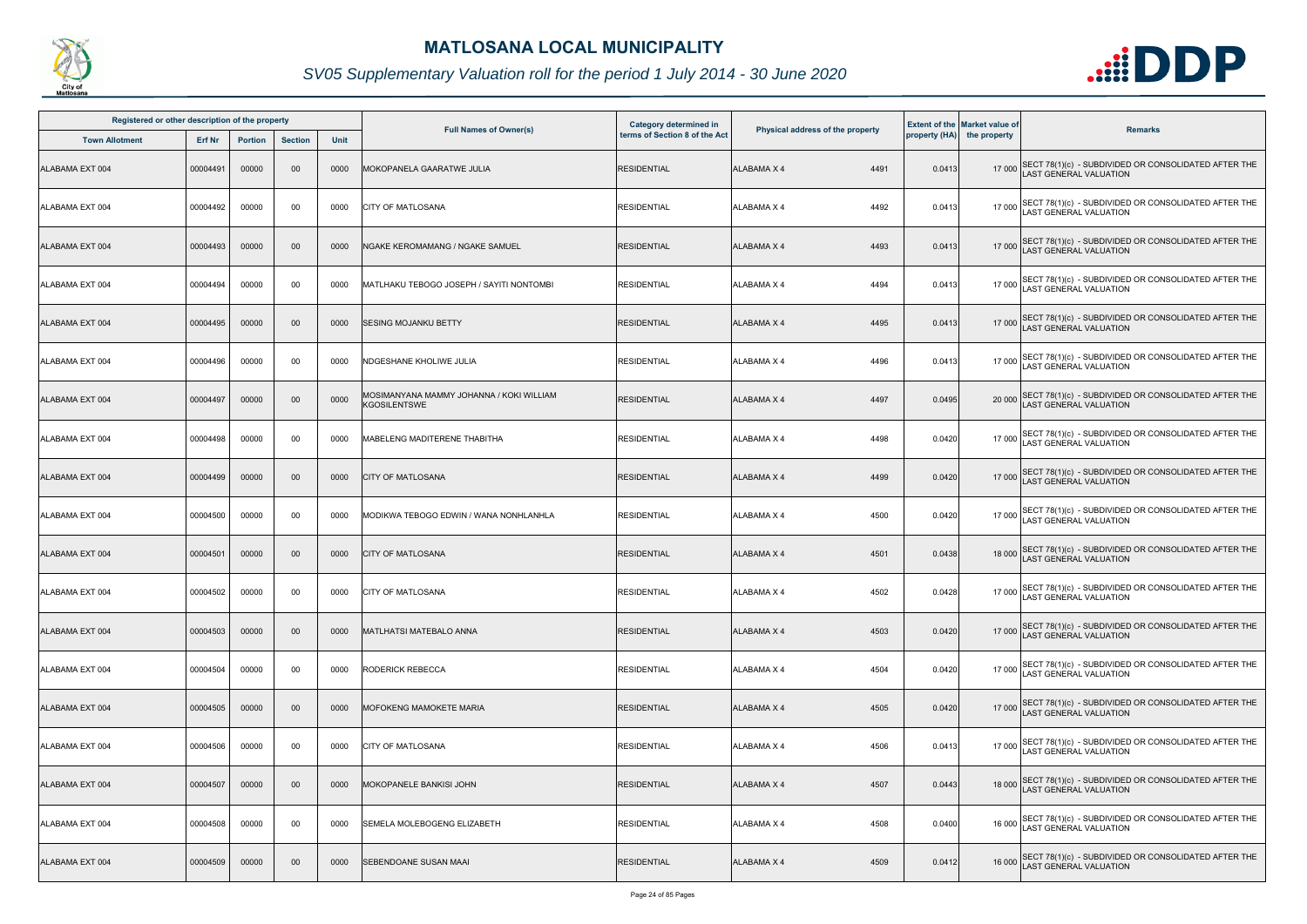

| Registered or other description of the property |               |                |                |             |                                                | <b>Category determined in</b> |                                  |        | <b>Extent of the Market value of</b> |                                                                                       |
|-------------------------------------------------|---------------|----------------|----------------|-------------|------------------------------------------------|-------------------------------|----------------------------------|--------|--------------------------------------|---------------------------------------------------------------------------------------|
| <b>Town Allotment</b>                           | <b>Erf Nr</b> | <b>Portion</b> | <b>Section</b> | <b>Unit</b> | <b>Full Names of Owner(s)</b>                  | terms of Section 8 of the Act | Physical address of the property |        | property (HA) the property           | <b>Remarks</b>                                                                        |
| ALABAMA EXT 004                                 | 00004510      | 00000          | 00             | 0000        | <b>CITY OF MATLOSANA</b>                       | <b>RESIDENTIAL</b>            | ALABAMA X 4<br>4510              | 0.0400 |                                      | 16 000 SECT 78(1)(c) - SUBDIVIDED OR CONSOLIDATED AFTER THE<br>LAST GENERAL VALUATION |
| ALABAMA EXT 004                                 | 00004511      | 00000          | $00\,$         | 0000        | <b>CITY OF MATLOSANA</b>                       | <b>RESIDENTIAL</b>            | ALABAMA X 4<br>4511              | 0.1505 |                                      | 60 000 SECT 78(1)(c) - SUBDIVIDED OR CONSOLIDATED AFTER THE<br>LAST GENERAL VALUATION |
| ALABAMA EXT 004                                 | 00004512      | 00000          | 00             | 0000        | <b>CITY OF MATLOSANA</b>                       | <b>RESIDENTIAL</b>            | 4512<br>ALABAMA X 4              | 0.0400 |                                      | 16 000 SECT 78(1)(c) - SUBDIVIDED OR CONSOLIDATED AFTER THE<br>LAST GENERAL VALUATION |
| ALABAMA EXT 004                                 | 00004513      | 00000          | $00\,$         | 0000        | <b>CITY OF MATLOSANA</b>                       | <b>RESIDENTIAL</b>            | 4513<br><b>ALABAMA X 4</b>       | 0.0518 |                                      | 21 000 SECT 78(1)(c) - SUBDIVIDED OR CONSOLIDATED AFTER THE<br>LAST GENERAL VALUATION |
| ALABAMA EXT 004                                 | 00004514      | 00000          | 00             | 0000        | ROOYEN SELESTINE TOYNETTE VAN                  | <b>RESIDENTIAL</b>            | 4514<br>ALABAMA X 4              | 0.0486 |                                      | 19 000 SECT 78(1)(c) - SUBDIVIDED OR CONSOLIDATED AFTER THE<br>LAST GENERAL VALUATION |
| ALABAMA EXT 004                                 | 00004515      | 00000          | $00\,$         | 0000        | WYK HENDRINA ANNE VAN                          | <b>RESIDENTIAL</b>            | 4515<br>ALABAMA X 4              | 0.0400 |                                      | 16 000 SECT 78(1)(c) - SUBDIVIDED OR CONSOLIDATED AFTER THE<br>LAST GENERAL VALUATION |
| ALABAMA EXT 004                                 | 00004516      | 00000          | 00             | 0000        | KHUMALO WILLIAM DICHABA                        | <b>RESIDENTIAL</b>            | ALABAMA X 4<br>4516              | 0.0400 |                                      | 16 000 SECT 78(1)(c) - SUBDIVIDED OR CONSOLIDATED AFTER THE<br>LAST GENERAL VALUATION |
| ALABAMA EXT 004                                 | 00004517      | 00000          | $00\,$         | 0000        | GENECK DIANE SOLOMON / MODISANA MMANE KARLINAH | <b>RESIDENTIAL</b>            | 4517<br><b>ALABAMA X 4</b>       | 0.0400 |                                      | 16 000 SECT 78(1)(c) - SUBDIVIDED OR CONSOLIDATED AFTER THE<br>LAST GENERAL VALUATION |
| ALABAMA EXT 004                                 | 00004518      | 00000          | 00             | 0000        | <b>WYK KLAAS VAN</b>                           | <b>RESIDENTIAL</b>            | 4518<br>ALABAMA X 4              | 0.0400 |                                      | 16 000 SECT 78(1)(c) - SUBDIVIDED OR CONSOLIDATED AFTER THE<br>LAST GENERAL VALUATION |
| ALABAMA EXT 004                                 | 00004519      | 00000          | $00\,$         | 0000        | <b>CITY OF MATLOSANA</b>                       | <b>RESIDENTIAL</b>            | <b>ALABAMA X 4</b><br>4519       | 0.0400 |                                      | 16 000 SECT 78(1)(c) - SUBDIVIDED OR CONSOLIDATED AFTER THE<br>LAST GENERAL VALUATION |
| ALABAMA EXT 004                                 | 00004520      | 00000          | 00             | 0000        | KGOSIYABORWA RAMOLATUDI SAM                    | <b>RESIDENTIAL</b>            | ALABAMA X 4<br>4520              | 0.0400 |                                      | 16 000 SECT 78(1)(c) - SUBDIVIDED OR CONSOLIDATED AFTER THE<br>LAST GENERAL VALUATION |
| ALABAMA EXT 004                                 | 00004521      | 00000          | $00\,$         | 0000        | <b>CITY OF MATLOSANA</b>                       | <b>RESIDENTIAL</b>            | ALABAMA X 4<br>4521              | 0.0400 |                                      | 16 000 SECT 78(1)(c) - SUBDIVIDED OR CONSOLIDATED AFTER THE<br>LAST GENERAL VALUATION |
| ALABAMA EXT 004                                 | 00004522      | 00000          | 00             | 0000        | <b>ZENANI EUNICE NOMSA</b>                     | <b>RESIDENTIAL</b>            | 4522<br>ALABAMA X 4              | 0.0410 |                                      | 16 000 SECT 78(1)(c) - SUBDIVIDED OR CONSOLIDATED AFTER THE<br>LAST GENERAL VALUATION |
| ALABAMA EXT 004                                 | 00004523      | 00000          | $00\,$         | 0000        | MATJOI GEORGE LESAWANA                         | <b>RESIDENTIAL</b>            | ALABAMA X 4<br>4523              | 0.0410 |                                      | 16 000 SECT 78(1)(c) - SUBDIVIDED OR CONSOLIDATED AFTER THE<br>LAST GENERAL VALUATION |
| ALABAMA EXT 004                                 | 00004524      | 00000          | 00             | 0000        | <b>SEILANE DINEO MARTHA</b>                    | <b>RESIDENTIAL</b>            | 4524<br>ALABAMA X 4              | 0.0400 |                                      | 16 000 SECT 78(1)(c) - SUBDIVIDED OR CONSOLIDATED AFTER THE<br>LAST GENERAL VALUATION |
| ALABAMA EXT 004                                 | 00004525      | 00000          | $00\,$         | 0000        | <b>MAFA KEDILATILE PRUDENCE</b>                | <b>RESIDENTIAL</b>            | 4525<br>ALABAMA X 4              | 0.0400 |                                      | 16 000 SECT 78(1)(c) - SUBDIVIDED OR CONSOLIDATED AFTER THE<br>LAST GENERAL VALUATION |
| ALABAMA EXT 004                                 | 00004526      | 00000          | 00             | 0000        | MOTABOGO KEFILWE HESTER / MOTABOGO THAKADU JAN | <b>RESIDENTIAL</b>            | <b>ALABAMA X 4</b><br>4526       | 0.0400 |                                      | 16 000 SECT 78(1)(c) - SUBDIVIDED OR CONSOLIDATED AFTER THE<br>LAST GENERAL VALUATION |
| ALABAMA EXT 004                                 | 00004527      | 00000          | $00\,$         | 0000        | <b>TAU DIMAKATSO MARTHA</b>                    | <b>RESIDENTIAL</b>            | 4527<br><b>ALABAMA X 4</b>       | 0.0400 |                                      | 16 000 SECT 78(1)(c) - SUBDIVIDED OR CONSOLIDATED AFTER THE<br>LAST GENERAL VALUATION |
| ALABAMA EXT 004                                 | 00004528      | 00000          | 00             | 0000        | <b>KINGI SEANE MERRIAM</b>                     | <b>RESIDENTIAL</b>            | 4528<br>ALABAMA X 4              | 0.0400 | 16 000                               | SECT 78(1)(c) - SUBDIVIDED OR CONSOLIDATED AFTER THE<br>LAST GENERAL VALUATION        |

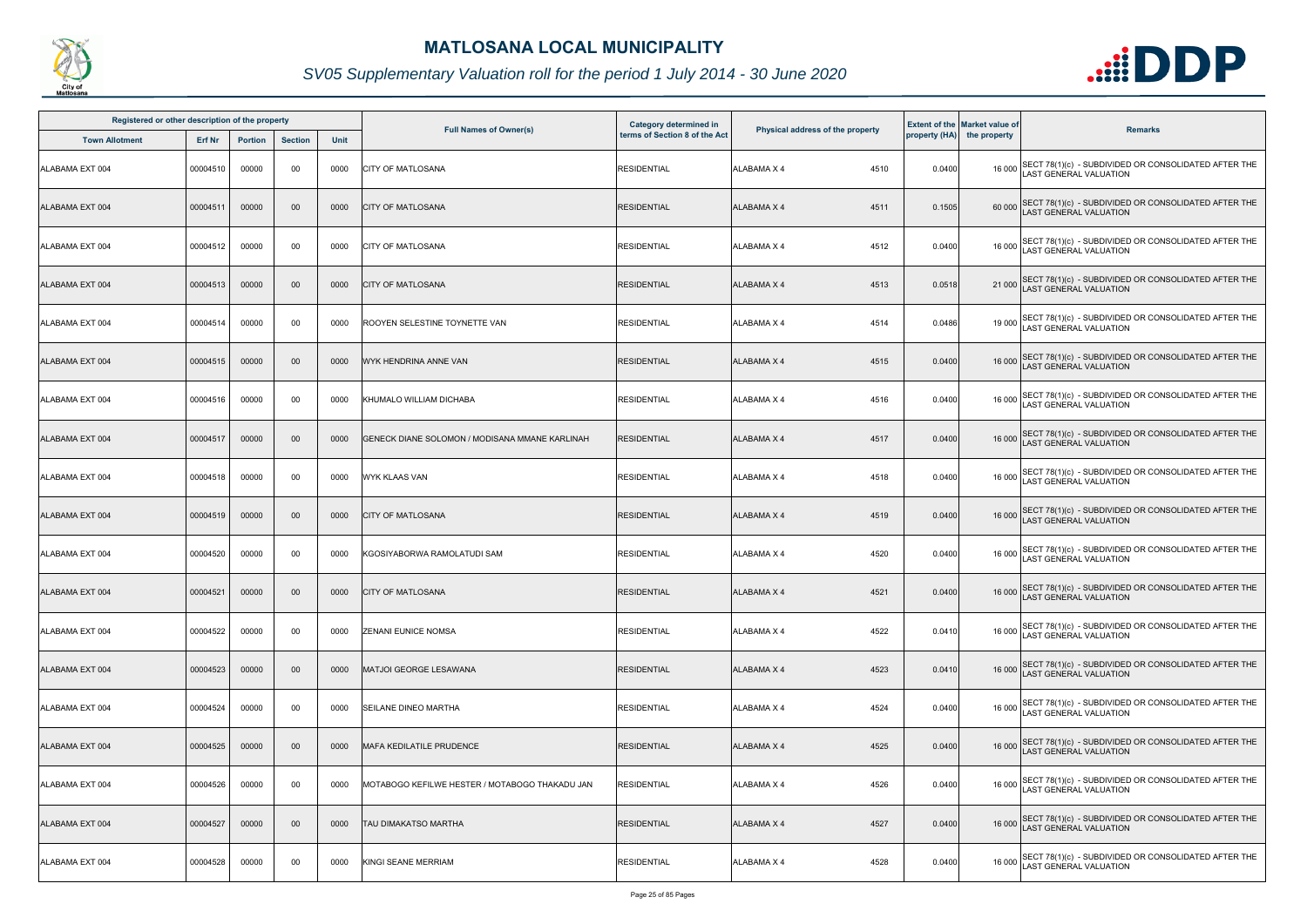

| Registered or other description of the property |          |                |                |             |                                                    | Category determined in        |                                  |        | <b>Extent of the Market value of</b> |                                                                                              |
|-------------------------------------------------|----------|----------------|----------------|-------------|----------------------------------------------------|-------------------------------|----------------------------------|--------|--------------------------------------|----------------------------------------------------------------------------------------------|
| <b>Town Allotment</b>                           | Erf Nr   | <b>Portion</b> | <b>Section</b> | <b>Unit</b> | <b>Full Names of Owner(s)</b>                      | terms of Section 8 of the Act | Physical address of the property |        | property (HA) the property           | <b>Remarks</b>                                                                               |
| ALABAMA EXT 004                                 | 00004529 | 00000          | 00             | 0000        | MOLEMA MXOLISI SAMUEL                              | <b>RESIDENTIAL</b>            | <b>ALABAMA X 4</b><br>4529       | 0.0400 |                                      | 16 000 SECT 78(1)(c) - SUBDIVIDED OR CONSOLIDATED AFTER THE<br>LAST GENERAL VALUATION        |
| ALABAMA EXT 004                                 | 00004530 | 00000          | 00             | 0000        | <b>CITY OF MATLOSANA</b>                           | <b>RESIDENTIAL</b>            | <b>ALABAMA X 4</b><br>4530       | 0.0400 |                                      | 16 000 SECT 78(1)(c) - SUBDIVIDED OR CONSOLIDATED AFTER THE<br>LAST GENERAL VALUATION        |
| ALABAMA EXT 004                                 | 00004531 | 00000          | 00             | 0000        | <b>CITY OF MATLOSANA</b>                           | <b>RESIDENTIAL</b>            | <b>ALABAMA X 4</b><br>4531       | 0.0444 |                                      | 18 000 SECT 78(1)(c) - SUBDIVIDED OR CONSOLIDATED AFTER THE<br>LAST GENERAL VALUATION        |
| ALABAMA EXT 004                                 | 00004532 | 00000          | 00             | 0000        | MTSHAMBA KHANYELWA JOYCE / LEREFOLO SEOLE STEPHEN  | <b>RESIDENTIAL</b>            | 4532<br><b>ALABAMA X 4</b>       | 0.0444 |                                      | 18 000 SECT 78(1)(c) - SUBDIVIDED OR CONSOLIDATED AFTER THE<br>18 000 LAST GENERAL VALUATION |
| ALABAMA EXT 004                                 | 00004533 | 00000          | 00             | 0000        | <b>CITY OF MATLOSANA</b>                           | <b>RESIDENTIAL</b>            | <b>ALABAMA X 4</b><br>4533       | 0.0446 |                                      | 18 000 SECT 78(1)(c) - SUBDIVIDED OR CONSOLIDATED AFTER THE<br>LAST GENERAL VALUATION        |
| ALABAMA EXT 004                                 | 00004534 | 00000          | 00             | 0000        | SELEBALO LESEGO JOSEPHINE                          | <b>RESIDENTIAL</b>            | 4534<br><b>ALABAMA X 4</b>       | 0.0544 |                                      | 22 000 SECT 78(1)(c) - SUBDIVIDED OR CONSOLIDATED AFTER THE<br>LAST GENERAL VALUATION        |
| ALABAMA EXT 004                                 | 00004535 | 00000          | 00             | 0000        | <b>CITY OF MATLOSANA</b>                           | <b>RESIDENTIAL</b>            | 4535<br><b>ALABAMA X 4</b>       | 0.0444 |                                      | 18 000 SECT 78(1)(c) - SUBDIVIDED OR CONSOLIDATED AFTER THE<br>LAST GENERAL VALUATION        |
| ALABAMA EXT 004                                 | 00004536 | 00000          | 00             | 0000        | <b>CITY OF MATLOSANA</b>                           | <b>RESIDENTIAL</b>            | <b>ALABAMA X 4</b><br>4536       | 0.0444 | 18 000                               | SECT 78(1)(c) - SUBDIVIDED OR CONSOLIDATED AFTER THE<br><b>AST GENERAL VALUATION</b>         |
| ALABAMA EXT 004                                 | 00004537 | 00000          | $00\,$         | 0000        | <b>CITY OF MATLOSANA</b>                           | <b>RESIDENTIAL</b>            | <b>ALABAMA X 4</b><br>4537       | 0.0444 |                                      | 18 000 SECT 78(1)(c) - SUBDIVIDED OR CONSOLIDATED AFTER THE<br>LAST GENERAL VALUATION        |
| ALABAMA EXT 004                                 | 00004538 | 00000          | 00             | 0000        | <b>CITY OF MATLOSANA</b>                           | <b>RESIDENTIAL</b>            | ALABAMA X 4<br>4538              | 0.0444 |                                      | 18 000 SECT 78(1)(c) - SUBDIVIDED OR CONSOLIDATED AFTER THE<br>LAST GENERAL VALUATION        |
| ALABAMA EXT 004                                 | 00004539 | 00000          | 00             | 0000        | MOKGATLA KELEBOGILE GLOTILDA                       | <b>RESIDENTIAL</b>            | <b>ALABAMA X 4</b><br>4539       | 0.0444 |                                      | 18 000 SECT 78(1)(c) - SUBDIVIDED OR CONSOLIDATED AFTER THE<br>LAST GENERAL VALUATION        |
| ALABAMA EXT 004                                 | 00004540 | 00000          | 00             | 0000        | <b>CITY OF MATLOSANA</b>                           | <b>RESIDENTIAL</b>            | <b>ALABAMA X 4</b><br>4540       | 0.0444 |                                      | 18 000 SECT 78(1)(c) - SUBDIVIDED OR CONSOLIDATED AFTER THE<br>LAST GENERAL VALUATION        |
| ALABAMA EXT 004                                 | 00004541 | 00000          | $00\,$         | 0000        | KHUMALO ALINAH HLUPHEKHILE                         | <b>RESIDENTIAL</b>            | <b>ALABAMA X 4</b><br>4541       | 0.0444 |                                      | 18 000 SECT 78(1)(c) - SUBDIVIDED OR CONSOLIDATED AFTER THE<br><b>LAST GENERAL VALUATION</b> |
| ALABAMA EXT 004                                 | 00004542 | 00000          | 00             | 0000        | <b>CITY OF MATLOSANA</b>                           | <b>RESIDENTIAL</b>            | <b>ALABAMA X 4</b><br>4542       | 0.0444 | 18 000                               | SECT 78(1)(c) - SUBDIVIDED OR CONSOLIDATED AFTER THE<br>AST GENERAL VALUATION                |
| ALABAMA EXT 004                                 | 00004543 | 00000          | $00\,$         | 0000        | SEBETLELE LENYATSO ANDRIES / SEBOLAO BONOLO MAVIS  | <b>RESIDENTIAL</b>            | 4543<br>ALABAMA X 4              | 0.0444 |                                      | 18 000 SECT 78(1)(c) - SUBDIVIDED OR CONSOLIDATED AFTER THE<br>LAST GENERAL VALUATION        |
| ALABAMA EXT 004                                 | 00004544 | 00000          | 00             | 0000        | THAKADU ALUCIOUS ONKEMETSE / SETSUMI SELLO DEPHNEY | <b>RESIDENTIAL</b>            | 4544<br><b>ALABAMA X 4</b>       | 0.0444 | 18 000                               | SECT 78(1)(c) - SUBDIVIDED OR CONSOLIDATED AFTER THE LAST GENERAL VALUATION                  |
| ALABAMA EXT 004                                 | 00004545 | 00000          | $00\,$         | 0000        | <b>CITY OF MATLOSANA</b>                           | <b>RESIDENTIAL</b>            | <b>ALABAMA X 4</b><br>4545       | 0.0444 |                                      | 18 000 SECT 78(1)(c) - SUBDIVIDED OR CONSOLIDATED AFTER THE<br>LAST GENERAL VALUATION        |
| ALABAMA EXT 004                                 | 00004546 | 00000          | 00             | 0000        | KOLWANE BARRETE CAROSTINE KGOMOTSO                 | <b>RESIDENTIAL</b>            | <b>ALABAMA X 4</b><br>4546       | 0.0444 |                                      | 18 000 SECT 78(1)(c) - SUBDIVIDED OR CONSOLIDATED AFTER THE<br>LAST GENERAL VALUATION        |
| ALABAMA EXT 004                                 | 00004547 | 00000          | 00             | 0000        | <b>CITY OF MATLOSANA</b>                           | <b>RESIDENTIAL</b>            | 4547<br>ALABAMA X 4              | 2.8905 | 1 156 000                            | SECT 78(1)(c) - SUBDIVIDED OR CONSOLIDATED AFTER THE<br><b>AST GENERAL VALUATION</b>         |

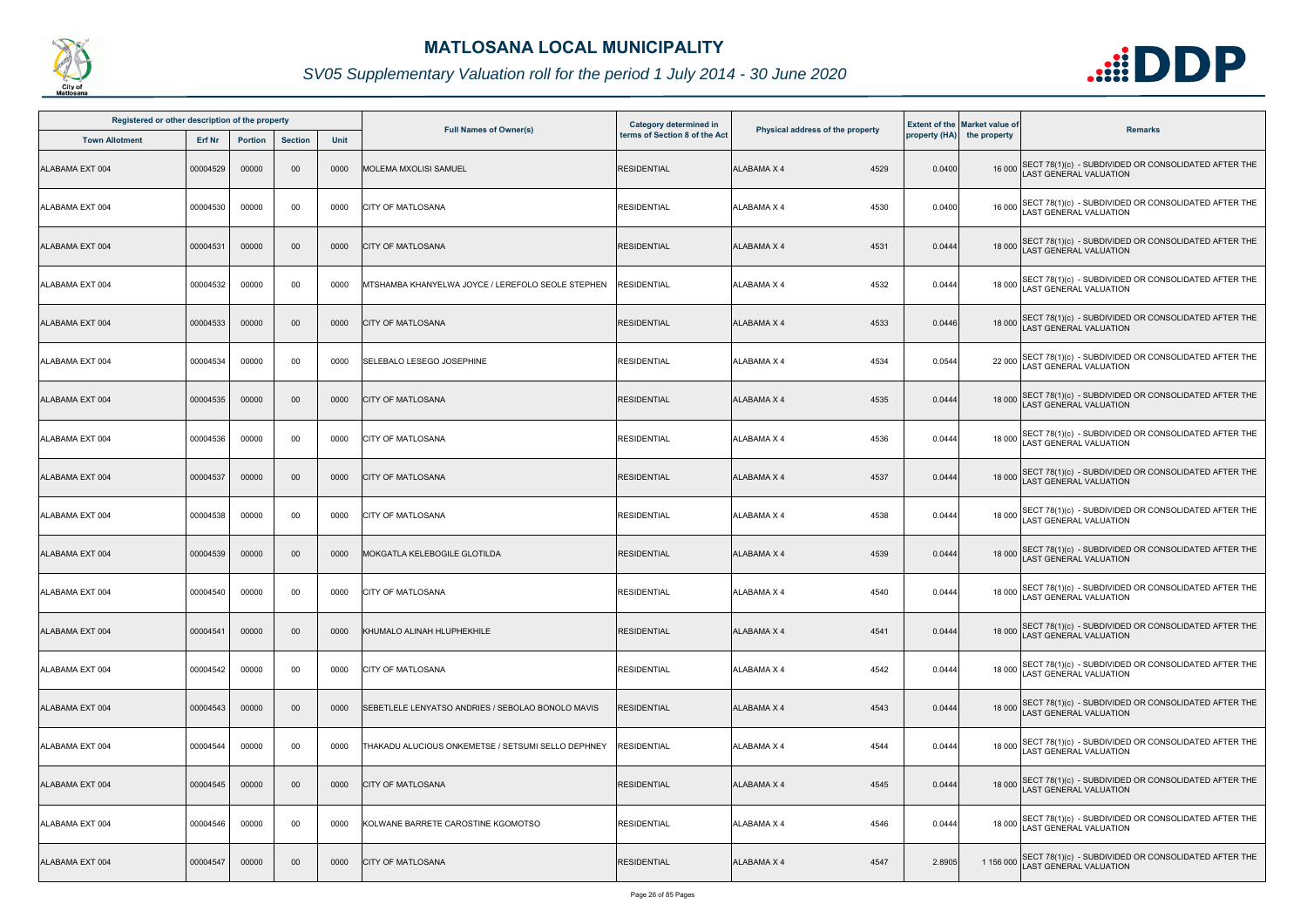

| Registered or other description of the property |          |                |                |      |                                                    | Category determined in        |                                  |        | <b>Extent of the Market value of</b> |                                                                                             |
|-------------------------------------------------|----------|----------------|----------------|------|----------------------------------------------------|-------------------------------|----------------------------------|--------|--------------------------------------|---------------------------------------------------------------------------------------------|
| <b>Town Allotment</b>                           | Erf Nr   | <b>Portion</b> | <b>Section</b> | Unit | <b>Full Names of Owner(s)</b>                      | terms of Section 8 of the Act | Physical address of the property |        | property (HA) the property           | <b>Remarks</b>                                                                              |
| <b>ALABAMA EXT 004</b>                          | 00004548 | 00000          | 00             | 0000 | <b>CITY OF MATLOSANA</b>                           | <b>RESIDENTIAL</b>            | <b>ALABAMA X 4</b><br>4548       | 0.0438 |                                      | 18 000 SECT 78(1)(c) - SUBDIVIDED OR CONSOLIDATED AFTER THE<br>LAST GENERAL VALUATION       |
| ALABAMA EXT 004                                 | 00004549 | 00000          | 00             | 0000 | DIKWEDI KEDIEMETSE MAREEM                          | <b>RESIDENTIAL</b>            | <b>ALABAMA X 4</b><br>4549       | 0.0400 |                                      | 16 000 SECT 78(1)(c) - SUBDIVIDED OR CONSOLIDATED AFTER THE<br>LAST GENERAL VALUATION       |
| ALABAMA EXT 004                                 | 00004550 | 00000          | 00             | 0000 | <b>CITY OF MATLOSANA</b>                           | <b>RESIDENTIAL</b>            | 4550<br><b>ALABAMA X 4</b>       | 0.0400 |                                      | 16 000 SECT 78(1)(c) - SUBDIVIDED OR CONSOLIDATED AFTER THE<br>LAST GENERAL VALUATION       |
| ALABAMA EXT 004                                 | 00004551 | 00000          | 00             | 0000 | <b>MOJE AOBAKWE VINCENT</b>                        | <b>RESIDENTIAL</b>            | 4551<br><b>ALABAMA X 4</b>       | 0.0400 |                                      | 16 000 SECT 78(1)(c) - SUBDIVIDED OR CONSOLIDATED AFTER THE<br>LAST GENERAL VALUATION       |
| ALABAMA EXT 004                                 | 00004552 | 00000          | 00             | 0000 | MOGOJE ELIZABETH MAMOTSHEHOA                       | <b>RESIDENTIAL</b>            | 4552<br><b>ALABAMA X 4</b>       | 0.0400 |                                      | 16 000 SECT 78(1)(c) - SUBDIVIDED OR CONSOLIDATED AFTER THE<br>LAST GENERAL VALUATION       |
| ALABAMA EXT 004                                 | 00004553 | 00000          | 00             | 0000 | DODOVU DANILE JOB                                  | <b>RESIDENTIAL</b>            | <b>ALABAMA X 4</b><br>4553       | 0.0400 |                                      | 16 000 SECT 78(1)(c) - SUBDIVIDED OR CONSOLIDATED AFTER THE<br>LAST GENERAL VALUATION       |
| ALABAMA EXT 004                                 | 00004554 | 00000          | 00             | 0000 | <b>MOLAUDI SHADRACK MODIKO</b>                     | <b>RESIDENTIAL</b>            | <b>ALABAMA X 4</b><br>4554       | 0.0400 |                                      | 16 000 SECT 78(1)(c) - SUBDIVIDED OR CONSOLIDATED AFTER THE<br>LAST GENERAL VALUATION       |
| ALABAMA EXT 004                                 | 00004555 | 00000          | $00\,$         | 0000 | <b>CITY OF MATLOSANA</b>                           | <b>RESIDENTIAL</b>            | <b>ALABAMA X 4</b><br>4555       | 0.0400 |                                      | 16 000 SECT 78(1)(c) - SUBDIVIDED OR CONSOLIDATED AFTER THE<br>LAST GENERAL VALUATION       |
| ALABAMA EXT 004                                 | 00004556 | 00000          | 00             | 0000 | SEKELE TSHEPO ARONE                                | <b>RESIDENTIAL</b>            | ALABAMA X 4<br>4556              | 0.0400 |                                      | 16 000 SECT 78(1)(c) - SUBDIVIDED OR CONSOLIDATED AFTER THE<br>LAST GENERAL VALUATION       |
| ALABAMA EXT 004                                 | 00004557 | 00000          | 00             | 0000 | <b>CITY OF MATLOSANA</b>                           | <b>RESIDENTIAL</b>            | <b>ALABAMA X 4</b><br>4557       | 0.0400 |                                      | 16 000 SECT 78(1)(c) - SUBDIVIDED OR CONSOLIDATED AFTER THE<br>LAST GENERAL VALUATION       |
| ALABAMA EXT 004                                 | 00004558 | 00000          | 00             | 0000 | MOLOFANE DIPOGISO ISAAC / MOSIGI KELEBOGILE GLADYS | <b>RESIDENTIAL</b>            | 4558<br><b>ALABAMA X 4</b>       | 0.0405 |                                      | 16 000 SECT 78(1)(c) - SUBDIVIDED OR CONSOLIDATED AFTER THE<br>LAST GENERAL VALUATION       |
| ALABAMA EXT 004                                 | 00004559 | 00000          | $00\,$         | 0000 | <b>MOLAOLOA MARIA KOKOSI</b>                       | <b>RESIDENTIAL</b>            | <b>ALABAMA X 4</b><br>4559       | 0.0464 |                                      | 19 000 SECT 78(1)(c) - SUBDIVIDED OR CONSOLIDATED AFTER THE<br>LAST GENERAL VALUATION       |
| ALABAMA EXT 004                                 | 00004560 | 00000          | 00             | 0000 | <b>ICITY OF MATLOSANA</b>                          | <b>RESIDENTIAL</b>            | <b>ALABAMA X 4</b><br>4560       | 0.0450 |                                      | 18 000 SECT 78(1)(c) - SUBDIVIDED OR CONSOLIDATED AFTER THE<br>LAST GENERAL VALUATION       |
| ALABAMA EXT 004                                 | 00004561 | 00000          | 00             | 0000 | <b>MOLEME MASEGO REGINAH</b>                       | <b>RESIDENTIAL</b>            | 4561<br><b>ALABAMA X 4</b>       | 0.0450 |                                      | 18 000 SECT 78(1)(c) - SUBDIVIDED OR CONSOLIDATED AFTER THE<br><b>AST GENERAL VALUATION</b> |
| ALABAMA EXT 004                                 | 00004562 | 00000          | 00             | 0000 | SEBOLAO REUBEN MOTSIENG                            | <b>RESIDENTIAL</b>            | ALABAMA X 4<br>4562              | 0.0450 |                                      | 18 000 SECT 78(1)(c) - SUBDIVIDED OR CONSOLIDATED AFTER THE<br>LAST GENERAL VALUATION       |
| ALABAMA EXT 004                                 | 00004563 | 00000          | 00             | 0000 | LETSHELEHA MESHACK THABO                           | <b>RESIDENTIAL</b>            | <b>ALABAMA X 4</b><br>4563       | 0.0450 |                                      | 18 000 SECT 78(1)(c) - SUBDIVIDED OR CONSOLIDATED AFTER THE<br>LAST GENERAL VALUATION       |
| ALABAMA EXT 004                                 | 00004564 | 00000          | 00             | 0000 | PETENI MANDLA THEODOCIUS                           | <b>RESIDENTIAL</b>            | <b>ALABAMA X 4</b><br>4564       | 0.0450 |                                      | 18 000 SECT 78(1)(c) - SUBDIVIDED OR CONSOLIDATED AFTER THE<br>LAST GENERAL VALUATION       |
| ALABAMA EXT 004                                 | 00004565 | 00000          | $00\,$         | 0000 | <b>OLIFANT NEO CLEMENT</b>                         | <b>RESIDENTIAL</b>            | 4565<br><b>ALABAMA X 4</b>       | 0.0450 |                                      | 18 000 SECT 78(1)(c) - SUBDIVIDED OR CONSOLIDATED AFTER THE<br>AST GENERAL VALUATION        |
| ALABAMA EXT 004                                 | 00004566 | 00000          | 00             | 0000 | MOJAPELE MOLEHE AARON / MAINE MMAMURE LETTY        | <b>RESIDENTIAL</b>            | 4566<br>ALABAMA X 4              | 0.0658 |                                      | 26 000 SECT 78(1)(c) - SUBDIVIDED OR CONSOLIDATED AFTER THE<br>LAST GENERAL VALUATION       |

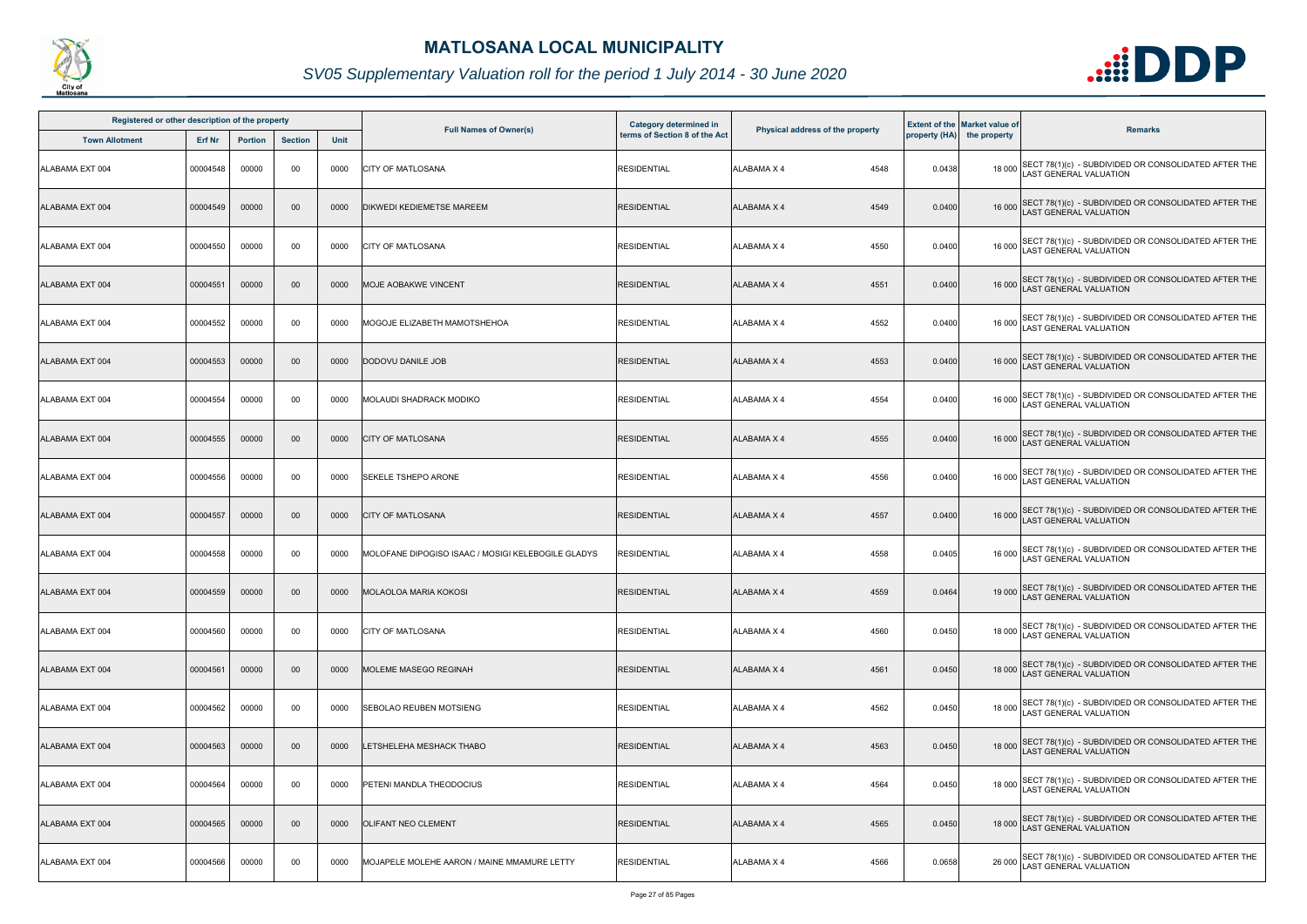

| Registered or other description of the property |               |                |                |             |                                               | <b>Category determined in</b> |                                  |        | <b>Extent of the Market value of</b> |                                                                                              |
|-------------------------------------------------|---------------|----------------|----------------|-------------|-----------------------------------------------|-------------------------------|----------------------------------|--------|--------------------------------------|----------------------------------------------------------------------------------------------|
| <b>Town Allotment</b>                           | <b>Erf Nr</b> | <b>Portion</b> | <b>Section</b> | <b>Unit</b> | <b>Full Names of Owner(s)</b>                 | terms of Section 8 of the Act | Physical address of the property |        | property (HA) the property           | <b>Remarks</b>                                                                               |
| ALABAMA EXT 004                                 | 00004567      | 00000          | $00\,$         | 0000        | KOTOYI NOBOMVU LYDIA / SEKGONYANE DITABA JOHN | <b>RESIDENTIAL</b>            | ALABAMA X 4<br>4567              | 0.0400 |                                      | 16 000 SECT 78(1)(c) - SUBDIVIDED OR CONSOLIDATED AFTER THE<br>LAST GENERAL VALUATION        |
| ALABAMA EXT 004                                 | 00004568      | 00000          | 00             | 0000        | SEHERE BOITUMELO RUTH                         | <b>RESIDENTIAL</b>            | 4568<br>ALABAMA X 4              | 0.0400 |                                      | 16 000 SECT 78(1)(c) - SUBDIVIDED OR CONSOLIDATED AFTER THE<br>LAST GENERAL VALUATION        |
| ALABAMA EXT 004                                 | 00004569      | 00000          | $00\,$         | 0000        | <b>CITY OF MATLOSANA</b>                      | <b>RESIDENTIAL</b>            | 4569<br><b>ALABAMA X 4</b>       | 0.0400 |                                      | 16 000 SECT 78(1)(c) - SUBDIVIDED OR CONSOLIDATED AFTER THE<br>LAST GENERAL VALUATION        |
| ALABAMA EXT 004                                 | 00004570      | 00000          | 00             | 0000        | NOGE SEUNTJIE ISREAL / MOABI PHILICIA MABLE   | <b>RESIDENTIAL</b>            | 4570<br>ALABAMA X 4              | 0.0400 |                                      | 16 000 SECT 78(1)(c) - SUBDIVIDED OR CONSOLIDATED AFTER THE<br>16 000 LAST GENERAL VALUATION |
| ALABAMA EXT 004                                 | 00004571      | 00000          | $00\,$         | 0000        | <b>MASIE PELONOMI IRENE</b>                   | <b>RESIDENTIAL</b>            | <b>ALABAMA X 4</b><br>4571       | 0.0400 |                                      | 16 000 SECT 78(1)(c) - SUBDIVIDED OR CONSOLIDATED AFTER THE<br>LAST GENERAL VALUATION        |
| ALABAMA EXT 004                                 | 00004572      | 00000          | 00             | 0000        | <b>CITY OF MATLOSANA</b>                      | <b>RESIDENTIAL</b>            | 4572<br>ALABAMA X 4              | 0.0400 |                                      | 16 000 SECT 78(1)(c) - SUBDIVIDED OR CONSOLIDATED AFTER THE<br>LAST GENERAL VALUATION        |
| ALABAMA EXT 004                                 | 00004573      | 00000          | $00\,$         | 0000        | <b>CITY OF MATLOSANA</b>                      | <b>RESIDENTIAL</b>            | <b>ALABAMA X 4</b><br>4573       | 0.0400 |                                      | 16 000 SECT 78(1)(c) - SUBDIVIDED OR CONSOLIDATED AFTER THE<br>LAST GENERAL VALUATION        |
| ALABAMA EXT 004                                 | 00004574      | 00000          | 00             | 0000        | MOKGELE CONDOLENCES MATSHIDISO                | <b>RESIDENTIAL</b>            | 4574<br>ALABAMA X 4              | 0.0400 |                                      | 16 000 SECT 78(1)(c) - SUBDIVIDED OR CONSOLIDATED AFTER THE<br>LAST GENERAL VALUATION        |
| ALABAMA EXT 004                                 | 00004575      | 00000          | $00\,$         | 0000        | <b>RADEBE KIDIEMETSE SOPHY</b>                | <b>RESIDENTIAL</b>            | 4575<br>ALABAMA X 4              | 0.0475 |                                      | 19 000 SECT 78(1)(c) - SUBDIVIDED OR CONSOLIDATED AFTER THE<br>LAST GENERAL VALUATION        |
| ALABAMA EXT 004                                 | 00004576      | 00000          | 00             | 0000        | MALESELO KANAPI MARIA                         | <b>RESIDENTIAL</b>            | <b>ALABAMA X 4</b><br>4576       | 0.0425 |                                      | 17 000 SECT 78(1)(c) - SUBDIVIDED OR CONSOLIDATED AFTER THE<br>LAST GENERAL VALUATION        |
| ALABAMA EXT 004                                 | 00004577      | 00000          | $00\,$         | 0000        | <b>TAU KIKANTSENG LIZZY</b>                   | <b>RESIDENTIAL</b>            | <b>ALABAMA X 4</b><br>4577       | 0.0425 |                                      | 17 000 SECT 78(1)(c) - SUBDIVIDED OR CONSOLIDATED AFTER THE<br>LAST GENERAL VALUATION        |
| ALABAMA EXT 004                                 | 00004578      | 00000          | 00             | 0000        | <b>CITY OF MATLOSANA</b>                      | <b>RESIDENTIAL</b>            | ALABAMA X 4<br>4578              | 0.0425 |                                      | 17 000 SECT 78(1)(c) - SUBDIVIDED OR CONSOLIDATED AFTER THE<br>LAST GENERAL VALUATION        |
| ALABAMA EXT 004                                 | 00004579      | 00000          | $00\,$         | 0000        | <b>CITY OF MATLOSANA</b>                      | <b>RESIDENTIAL</b>            | 4579<br>ALABAMA X 4              | 0.0428 |                                      | 17 000 SECT 78(1)(c) - SUBDIVIDED OR CONSOLIDATED AFTER THE<br><b>LAST GENERAL VALUATION</b> |
| ALABAMA EXT 004                                 | 00004580      | 00000          | 00             | 0000        | <b>MTHEMBU GEORGE</b>                         | <b>RESIDENTIAL</b>            | 4580<br>ALABAMA X 4              | 0.0425 |                                      | 17 000 SECT 78(1)(c) - SUBDIVIDED OR CONSOLIDATED AFTER THE<br>LAST GENERAL VALUATION        |
| ALABAMA EXT 004                                 | 00004581      | 00000          | $00\,$         | 0000        | <b>KGAJE NNINI WILHEMINA</b>                  | <b>RESIDENTIAL</b>            | ALABAMA X 4<br>4581              | 0.0425 |                                      | 17 000 SECT 78(1)(c) - SUBDIVIDED OR CONSOLIDATED AFTER THE<br>LAST GENERAL VALUATION        |
| ALABAMA EXT 004                                 | 00004582      | 00000          | 00             | 0000        | FINI MANANA ANNA / KGOLOMONYANE THOLE SAMUEL  | <b>RESIDENTIAL</b>            | 4582<br>ALABAMA X 4              | 0.0438 |                                      | 18 000 SECT 78(1)(c) - SUBDIVIDED OR CONSOLIDATED AFTER THE<br>LAST GENERAL VALUATION        |
| ALABAMA EXT 004                                 | 00004583      | 00000          | $00\,$         | 0000        | <b>BANDA THABANG JOSEPH</b>                   | <b>RESIDENTIAL</b>            | <b>ALABAMA X 4</b><br>4583       | 0.0438 |                                      | 18 000 SECT 78(1)(c) - SUBDIVIDED OR CONSOLIDATED AFTER THE<br>LAST GENERAL VALUATION        |
| ALABAMA EXT 004                                 | 00004584      | 00000          | 00             | 0000        | SEDITI SAMUEL ODIRELENG                       | <b>RESIDENTIAL</b>            | <b>ALABAMA X 4</b><br>4584       | 0.0425 |                                      | 17 000 SECT 78(1)(c) - SUBDIVIDED OR CONSOLIDATED AFTER THE<br>LAST GENERAL VALUATION        |
| ALABAMA EXT 004                                 | 00004585      | 00000          | $00\,$         | 0000        | <b>CITY OF MATLOSANA</b>                      | <b>RESIDENTIAL</b>            | 4585<br>ALABAMA X 4              | 0.0425 | 17 000                               | SECT 78(1)(c) - SUBDIVIDED OR CONSOLIDATED AFTER THE<br>LAST GENERAL VALUATION               |

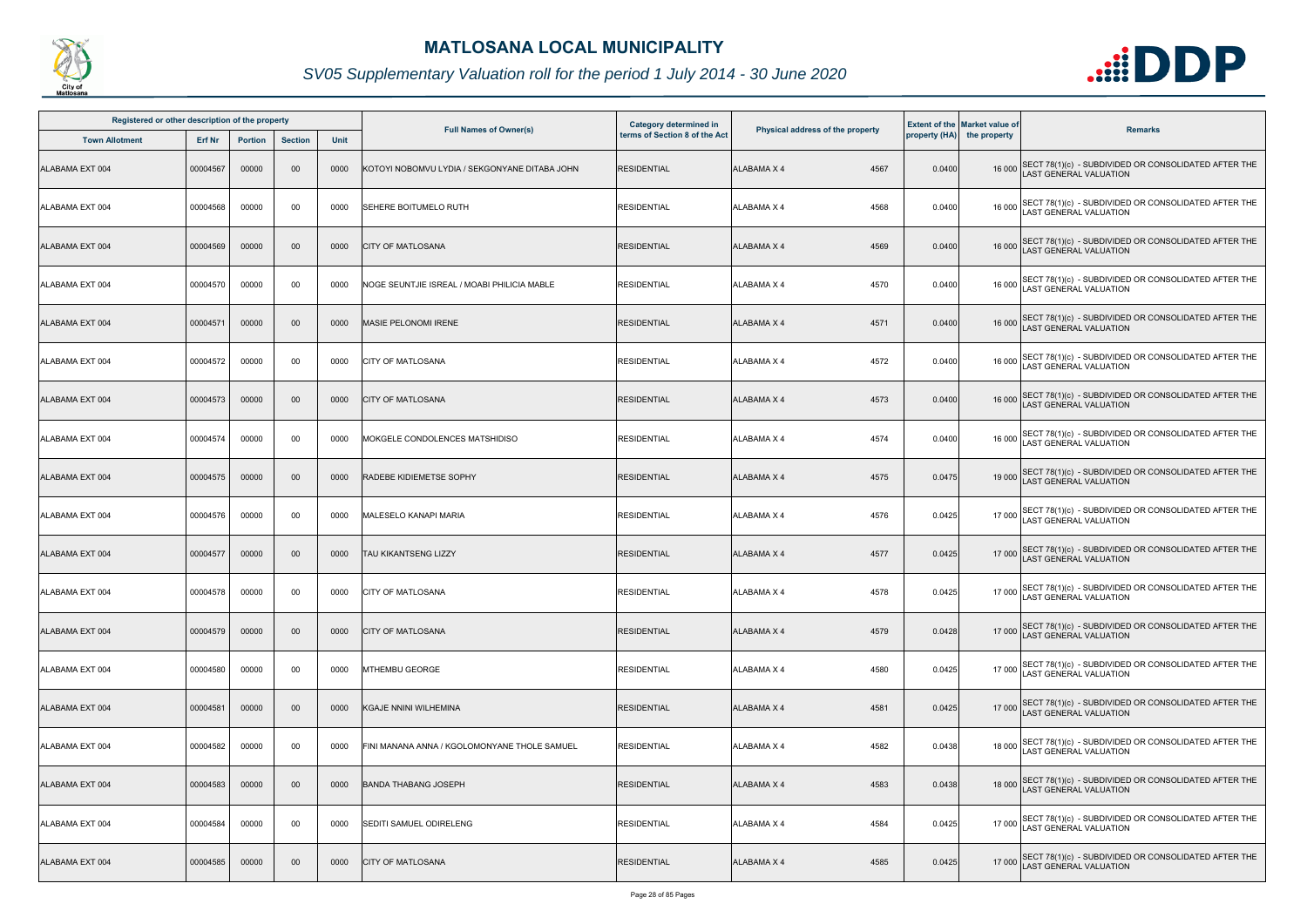

| Registered or other description of the property |          |                |                |      |                                                     |                                                         |                                  |        |                                                                    |                                                                                              |
|-------------------------------------------------|----------|----------------|----------------|------|-----------------------------------------------------|---------------------------------------------------------|----------------------------------|--------|--------------------------------------------------------------------|----------------------------------------------------------------------------------------------|
| <b>Town Allotment</b>                           | Erf Nr   | <b>Portion</b> | <b>Section</b> | Unit | <b>Full Names of Owner(s)</b>                       | Category determined in<br>terms of Section 8 of the Act | Physical address of the property |        | <b>Extent of the Market value of</b><br>property (HA) the property | <b>Remarks</b>                                                                               |
| ALABAMA EXT 004                                 | 00004586 | 00000          | 00             | 0000 | ALEXANDER EDWARD                                    | <b>RESIDENTIAL</b>                                      | 4586<br>ALABAMA X 4              | 0.0425 | 17 000                                                             | SECT 78(1)(c) - SUBDIVIDED OR CONSOLIDATED AFTER THE<br>LAST GENERAL VALUATION               |
| ALABAMA EXT 004                                 | 00004587 | 00000          | 00             | 0000 | <b>DISWANE ITUMELENG ABRAM</b>                      | <b>RESIDENTIAL</b>                                      | <b>ALABAMA X 4</b><br>4587       | 0.0425 |                                                                    | 17 000 SECT 78(1)(c) - SUBDIVIDED OR CONSOLIDATED AFTER THE<br>LAST GENERAL VALUATION        |
| ALABAMA EXT 004                                 | 00004588 | 00000          | 00             | 0000 | MACHWISA LOUISA KEDIBONE                            | <b>RESIDENTIAL</b>                                      | 4588<br>ALABAMA X 4              | 0.0425 |                                                                    | 17 000 SECT 78(1)(c) - SUBDIVIDED OR CONSOLIDATED AFTER THE<br>LAST GENERAL VALUATION        |
| ALABAMA EXT 004                                 | 00004589 | 00000          | 00             | 0000 | <b>MDLULI LENAH SARAH</b>                           | <b>RESIDENTIAL</b>                                      | 4589<br><b>ALABAMA X 4</b>       | 0.0425 |                                                                    | 17 000 SECT 78(1)(c) - SUBDIVIDED OR CONSOLIDATED AFTER THE<br>LAST GENERAL VALUATION        |
| ALABAMA EXT 004                                 | 00004590 | 00000          | 00             | 0000 | MVALA BOTTI PATRIC / MODISANE MOITERI SARAH         | <b>RESIDENTIAL</b>                                      | 4590<br>ALABAMA X 4              | 0.0438 |                                                                    | 18 000 SECT 78(1)(c) - SUBDIVIDED OR CONSOLIDATED AFTER THE<br>LAST GENERAL VALUATION        |
| ALABAMA EXT 004                                 | 00004591 | 00000          | 00             | 0000 | MOTATA MAKURUFELE HENDRICK / MOTSUMI BARATANG       | <b>RESIDENTIAL</b>                                      | <b>ALABAMA X 4</b><br>4591       | 0.0438 |                                                                    | 18 000 SECT 78(1)(c) - SUBDIVIDED OR CONSOLIDATED AFTER THE<br>AST GENERAL VALUATION         |
| ALABAMA EXT 004                                 | 00004592 | 00000          | 00             | 0000 | LETEBELE KEDIBONE ALINA                             | <b>RESIDENTIAL</b>                                      | ALABAMA X 4<br>4592              | 0.0400 | 16 000                                                             | SECT 78(1)(c) - SUBDIVIDED OR CONSOLIDATED AFTER THE<br>LAST GENERAL VALUATION               |
| ALABAMA EXT 004                                 | 00004593 | 00000          | 00             | 0000 | <b>CITY OF MATLOSANA</b>                            | <b>RESIDENTIAL</b>                                      | 4593<br><b>ALABAMA X 4</b>       | 0.0400 |                                                                    | 16 000 SECT 78(1)(c) - SUBDIVIDED OR CONSOLIDATED AFTER THE<br>LAST GENERAL VALUATION        |
| ALABAMA EXT 004                                 | 00004594 | 00000          | 00             | 0000 | SELEKE GAEBETSE JACOB / SELEKE TUMELO GRACE         | <b>RESIDENTIAL</b>                                      | <b>ALABAMA X 4</b><br>4594       | 0.0400 |                                                                    | 16 000 SECT 78(1)(c) - SUBDIVIDED OR CONSOLIDATED AFTER THE<br>LAST GENERAL VALUATION        |
| ALABAMA EXT 004                                 | 00004595 | 00000          | 00             | 0000 | <b>CITY OF MATLOSANA</b>                            | <b>RESIDENTIAL</b>                                      | <b>ALABAMA X 4</b><br>4595       | 0.0400 |                                                                    | 16 000 SECT 78(1)(c) - SUBDIVIDED OR CONSOLIDATED AFTER THE<br>LAST GENERAL VALUATION        |
| ALABAMA EXT 004                                 | 00004596 | 00000          | 00             | 0000 | <b>CITY OF MATLOSANA</b>                            | <b>RESIDENTIAL</b>                                      | 4596<br><b>ALABAMA X 4</b>       | 0.0400 |                                                                    | 16 000 SECT 78(1)(c) - SUBDIVIDED OR CONSOLIDATED AFTER THE<br>LAST GENERAL VALUATION        |
| ALABAMA EXT 004                                 | 00004597 | 00000          | $00\,$         | 0000 | <b>CITY OF MATLOSANA</b>                            | <b>RESIDENTIAL</b>                                      | <b>ALABAMA X 4</b><br>4597       | 0.0400 |                                                                    | 16 000 SECT 78(1)(c) - SUBDIVIDED OR CONSOLIDATED AFTER THE<br>LAST GENERAL VALUATION        |
| ALABAMA EXT 004                                 | 00004598 | 00000          | 00             | 0000 | <b>CITY OF MATLOSANA</b>                            | <b>RESIDENTIAL</b>                                      | 4598<br>ALABAMA X 4              | 0.0400 |                                                                    | 16 000 SECT 78(1)(c) - SUBDIVIDED OR CONSOLIDATED AFTER THE<br><b>AST GENERAL VALUATION</b>  |
| ALABAMA EXT 004                                 | 00004599 | 00000          | $00\,$         | 0000 | MOKHUTSANE ELIAS                                    | <b>RESIDENTIAL</b>                                      | <b>ALABAMA X 4</b><br>4599       | 0.0400 | 16 000                                                             | SECT 78(1)(c) - SUBDIVIDED OR CONSOLIDATED AFTER THE<br><b>AST GENERAL VALUATION</b>         |
| ALABAMA EXT 004                                 | 00004600 | 00000          | 00             | 0000 | <b>CITY OF MATLOSANA</b>                            | <b>RESIDENTIAL</b>                                      | ALABAMA X 4<br>4600              | 0.0400 |                                                                    | 16 000 SECT 78(1)(c) - SUBDIVIDED OR CONSOLIDATED AFTER THE<br>LAST GENERAL VALUATION        |
| ALABAMA EXT 004                                 | 00004601 | 00000          | $00\,$         | 0000 | <b>CITY OF MATLOSANA</b>                            | <b>RESIDENTIAL</b>                                      | <b>ALABAMA X 4</b><br>4601       | 0.0400 |                                                                    | 16 000 SECT 78(1)(c) - SUBDIVIDED OR CONSOLIDATED AFTER THE<br>LAST GENERAL VALUATION        |
| ALABAMA EXT 004                                 | 00004602 | 00000          | 00             | 0000 | MOLETSANE GADIBEPE JANE / MOLETSANE SEKGOPISO ELIAS | <b>RESIDENTIAL</b>                                      | 4602<br>ALABAMA X 4              | 0.0400 |                                                                    | 16 000 SECT 78(1)(c) - SUBDIVIDED OR CONSOLIDATED AFTER THE<br><b>LAST GENERAL VALUATION</b> |
| ALABAMA EXT 004                                 | 00004603 | 00000          | 00             | 0000 | <b>DASTILE SILVIA</b>                               | <b>RESIDENTIAL</b>                                      | 4603<br>ALABAMA X 4              | 0.0400 |                                                                    | 16 000 SECT 78(1)(c) - SUBDIVIDED OR CONSOLIDATED AFTER THE<br>LAST GENERAL VALUATION        |
| ALABAMA EXT 004                                 | 00004604 | 00000          | 00             | 0000 | TOKOANA MAWENI JOHANNES                             | <b>RESIDENTIAL</b>                                      | ALABAMA X 4<br>4604              | 0.0400 |                                                                    | 16 000 SECT 78(1)(c) - SUBDIVIDED OR CONSOLIDATED AFTER THE<br>LAST GENERAL VALUATION        |

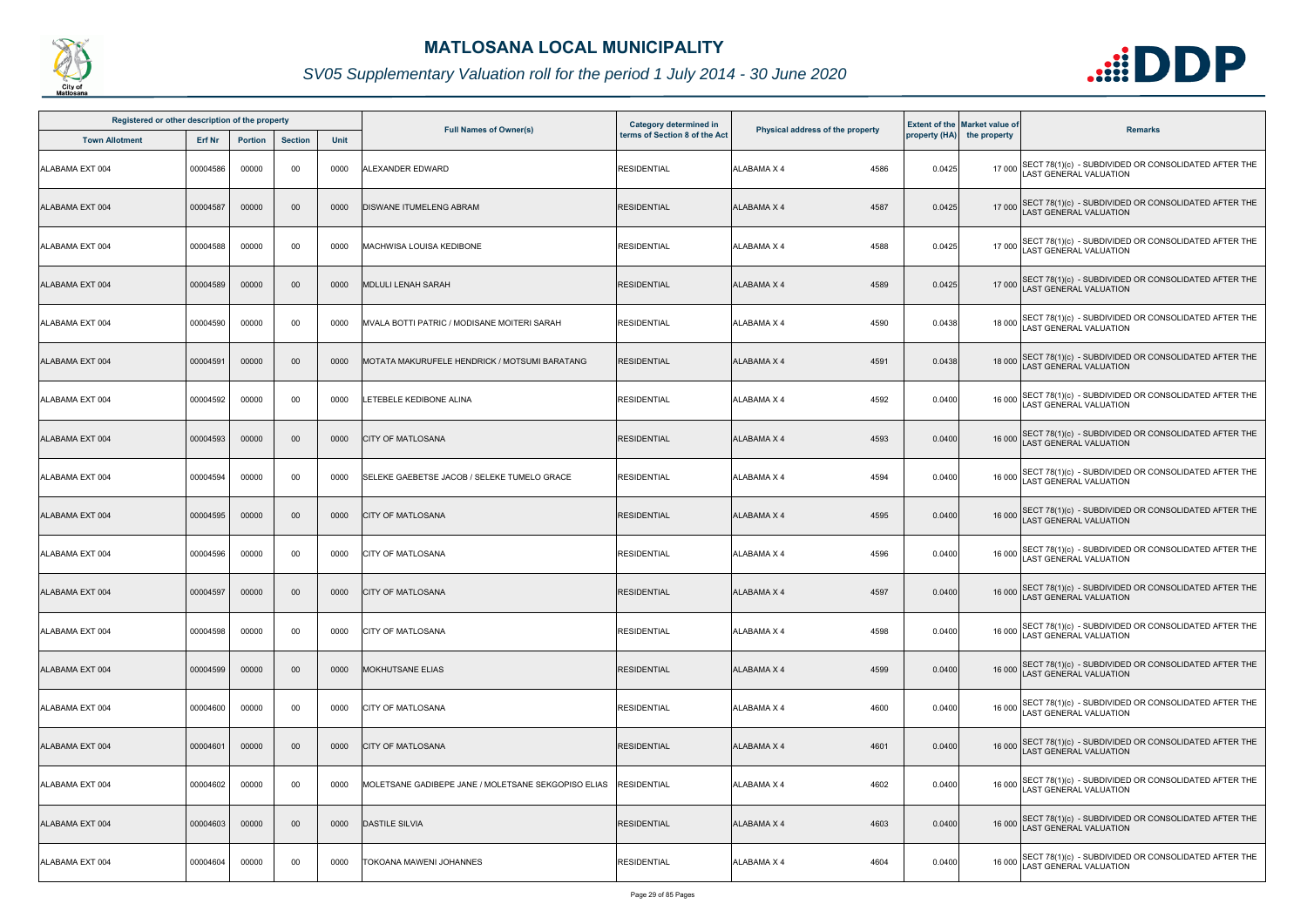

| Registered or other description of the property |          |                |                |      |                                                 | Category determined in        |                                  |        | <b>Extent of the Market value of</b> |                                                                                              |
|-------------------------------------------------|----------|----------------|----------------|------|-------------------------------------------------|-------------------------------|----------------------------------|--------|--------------------------------------|----------------------------------------------------------------------------------------------|
| <b>Town Allotment</b>                           | Erf Nr   | <b>Portion</b> | <b>Section</b> | Unit | <b>Full Names of Owner(s)</b>                   | terms of Section 8 of the Act | Physical address of the property |        | property (HA) the property           | <b>Remarks</b>                                                                               |
| ALABAMA EXT 004                                 | 00004605 | 00000          | 00             | 0000 | <b>CITY OF MATLOSANA</b>                        | <b>RESIDENTIAL</b>            | <b>ALABAMA X 4</b><br>4605       | 0.0400 |                                      | 16 000 SECT 78(1)(c) - SUBDIVIDED OR CONSOLIDATED AFTER THE<br>LAST GENERAL VALUATION        |
| ALABAMA EXT 004                                 | 00004606 | 00000          | 00             | 0000 | MOKAEDI MOKOENA EVIDENCE                        | <b>RESIDENTIAL</b>            | ALABAMA X 4<br>4606              | 0.0400 | 16 000                               | SECT 78(1)(c) - SUBDIVIDED OR CONSOLIDATED AFTER THE<br>LAST GENERAL VALUATION               |
| ALABAMA EXT 004                                 | 00004607 | 00000          | $00\,$         | 0000 | <b>CITY OF MATLOSANA</b>                        | <b>RESIDENTIAL</b>            | <b>ALABAMA X 4</b><br>4607       | 0.0400 |                                      | 16 000 SECT 78(1)(c) - SUBDIVIDED OR CONSOLIDATED AFTER THE<br>LAST GENERAL VALUATION        |
| ALABAMA EXT 004                                 | 00004608 | 00000          | 00             | 0000 | <b>MZIMA THEMBENI VICTOR</b>                    | <b>RESIDENTIAL</b>            | 4608<br>ALABAMA X 4              | 0.0400 |                                      | 16 000 SECT 78(1)(c) - SUBDIVIDED OR CONSOLIDATED AFTER THE<br>LAST GENERAL VALUATION        |
| ALABAMA EXT 004                                 | 00004609 | 00000          | 00             | 0000 | <b>CITY OF MATLOSANA</b>                        | <b>RESIDENTIAL</b>            | <b>ALABAMA X 4</b><br>4609       | 0.0400 |                                      | 16 000 SECT 78(1)(c) - SUBDIVIDED OR CONSOLIDATED AFTER THE<br>LAST GENERAL VALUATION        |
| ALABAMA EXT 004                                 | 00004610 | 00000          | 00             | 0000 | <b>CITY OF MATLOSANA</b>                        | <b>RESIDENTIAL</b>            | <b>ALABAMA X 4</b><br>4610       | 0.0400 |                                      | 16 000 SECT 78(1)(c) - SUBDIVIDED OR CONSOLIDATED AFTER THE<br>LAST GENERAL VALUATION        |
| ALABAMA EXT 004                                 | 00004611 | 00000          | 00             | 0000 | <b>MASEFU ANASTINAH KEABETSOE</b>               | <b>RESIDENTIAL</b>            | 4611<br><b>ALABAMA X 4</b>       | 0.0400 |                                      | 16 000 SECT 78(1)(c) - SUBDIVIDED OR CONSOLIDATED AFTER THE<br>LAST GENERAL VALUATION        |
| ALABAMA EXT 004                                 | 00004612 | 00000          | 00             | 0000 | <b>CITY OF MATLOSANA</b>                        | <b>RESIDENTIAL</b>            | <b>ALABAMA X 4</b><br>4612       | 0.0400 | 16 000                               | SECT 78(1)(c) - SUBDIVIDED OR CONSOLIDATED AFTER THE<br>AST GENERAL VALUATION                |
| ALABAMA EXT 004                                 | 00004613 | 00000          | $00\,$         | 0000 | <b>CITY OF MATLOSANA</b>                        | <b>RESIDENTIAL</b>            | <b>ALABAMA X 4</b><br>4613       | 0.0400 |                                      | 16 000 SECT 78(1)(c) - SUBDIVIDED OR CONSOLIDATED AFTER THE<br>LAST GENERAL VALUATION        |
| ALABAMA EXT 004                                 | 00004614 | 00000          | 00             | 0000 | <b>CITY OF MATLOSANA</b>                        | <b>RESIDENTIAL</b>            | <b>ALABAMA X 4</b><br>4614       | 0.0400 |                                      | 16 000 SECT 78(1)(c) - SUBDIVIDED OR CONSOLIDATED AFTER THE<br>LAST GENERAL VALUATION        |
| ALABAMA EXT 004                                 | 00004615 | 00000          | 00             | 0000 | <b>CITY OF MATLOSANA</b>                        | <b>RESIDENTIAL</b>            | <b>ALABAMA X 4</b><br>4615       | 0.0400 |                                      | 16 000 SECT 78(1)(c) - SUBDIVIDED OR CONSOLIDATED AFTER THE<br>LAST GENERAL VALUATION        |
| ALABAMA EXT 004                                 | 00004616 | 00000          | 00             | 0000 | MALEHO GOITSEMANG LETTY                         | <b>RESIDENTIAL</b>            | ALABAMA X 4<br>4616              | 0.0400 |                                      | 16 000 SECT 78(1)(c) - SUBDIVIDED OR CONSOLIDATED AFTER THE<br>16 000 LAST GENERAL VALUATION |
| ALABAMA EXT 004                                 | 00004617 | 00000          | $00\,$         | 0000 | <b>CITY OF MATLOSANA</b>                        | <b>RESIDENTIAL</b>            | <b>ALABAMA X 4</b><br>4617       | 0.0400 |                                      | 16 000 SECT 78(1)(c) - SUBDIVIDED OR CONSOLIDATED AFTER THE<br>LAST GENERAL VALUATION        |
| ALABAMA EXT 004                                 | 00004618 | 00000          | 00             | 0000 | <b>CITY OF MATLOSANA</b>                        | <b>RESIDENTIAL</b>            | <b>ALABAMA X 4</b><br>4618       | 0.0400 | 16 000                               | SECT 78(1)(c) - SUBDIVIDED OR CONSOLIDATED AFTER THE<br><b>AST GENERAL VALUATION</b>         |
| ALABAMA EXT 004                                 | 00004619 | 00000          | $00\,$         | 0000 | <b>CITY OF MATLOSANA</b>                        | <b>RESIDENTIAL</b>            | 4619<br><b>ALABAMA X 4</b>       | 0.0400 | 16 000                               | SECT 78(1)(c) - SUBDIVIDED OR CONSOLIDATED AFTER THE LAST GENERAL VALUATION                  |
| ALABAMA EXT 004                                 | 00004620 | 00000          | 00             | 0000 | <b>CITY OF MATLOSANA</b>                        | <b>RESIDENTIAL</b>            | ALABAMA X 4<br>4620              | 0.0400 | 16 000                               | SECT 78(1)(c) - SUBDIVIDED OR CONSOLIDATED AFTER THE<br>LAST GENERAL VALUATION               |
| ALABAMA EXT 004                                 | 00004621 | 00000          | $00\,$         | 0000 | TWALA DANIEL GABRIEL                            | <b>RESIDENTIAL</b>            | <b>ALABAMA X 4</b><br>4621       | 0.0400 |                                      | 16 000 SECT 78(1)(c) - SUBDIVIDED OR CONSOLIDATED AFTER THE<br>LAST GENERAL VALUATION        |
| ALABAMA EXT 004                                 | 00004622 | 00000          | 00             | 0000 | <b>CITY OF MATLOSANA</b>                        | <b>RESIDENTIAL</b>            | 4622<br>ALABAMA X 4              | 0.0400 |                                      | 16 000 SECT 78(1)(c) - SUBDIVIDED OR CONSOLIDATED AFTER THE<br>LAST GENERAL VALUATION        |
| ALABAMA EXT 004                                 | 00004623 | 00000          | 00             | 0000 | POTSANE DIMAKATSO / POTSANE SIAMISANG PHILLEMON | <b>RESIDENTIAL</b>            | ALABAMA X 4<br>4623              | 0.0400 |                                      | 16 000 SECT 78(1)(c) - SUBDIVIDED OR CONSOLIDATED AFTER THE<br>AST GENERAL VALUATION         |

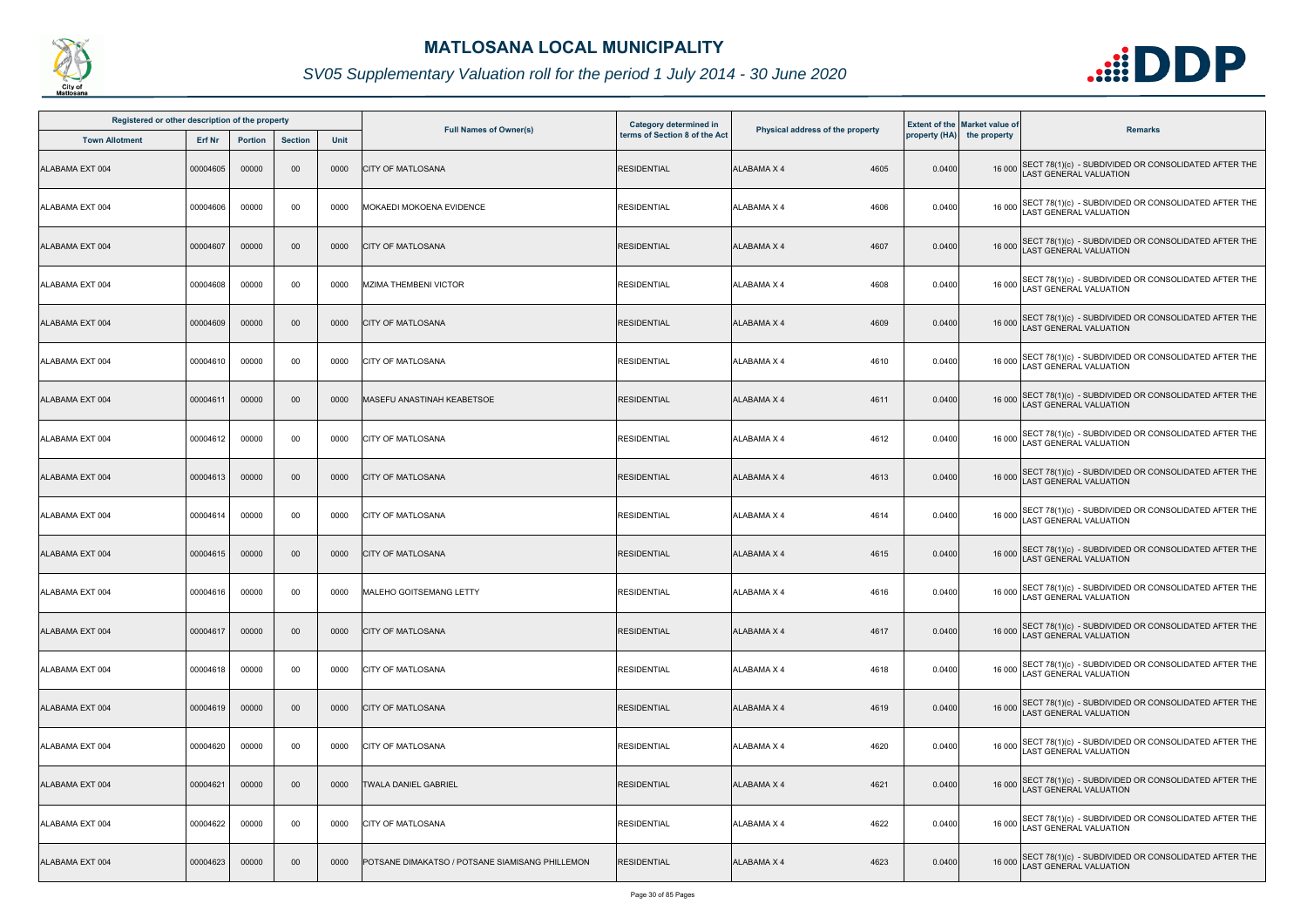

| Registered or other description of the property |               |                |                |             |                                                   | <b>Category determined in</b> |                                  |        | <b>Extent of the Market value of</b> |                                                                                              |
|-------------------------------------------------|---------------|----------------|----------------|-------------|---------------------------------------------------|-------------------------------|----------------------------------|--------|--------------------------------------|----------------------------------------------------------------------------------------------|
| <b>Town Allotment</b>                           | <b>Erf Nr</b> | <b>Portion</b> | <b>Section</b> | <b>Unit</b> | <b>Full Names of Owner(s)</b>                     | terms of Section 8 of the Act | Physical address of the property |        | property (HA) the property           | <b>Remarks</b>                                                                               |
| ALABAMA EXT 004                                 | 00004624      | 00000          | 00             | 0000        | VAALTYN WILLIE BOIYUMELO                          | <b>RESIDENTIAL</b>            | ALABAMA X 4<br>4624              | 0.0400 |                                      | 16 000 SECT 78(1)(c) - SUBDIVIDED OR CONSOLIDATED AFTER THE<br>LAST GENERAL VALUATION        |
| ALABAMA EXT 004                                 | 00004625      | 00000          | $00\,$         | 0000        | <b>CITY OF MATLOSANA</b>                          | <b>RESIDENTIAL</b>            | ALABAMA X 4<br>4625              | 0.0400 |                                      | 16 000 SECT 78(1)(c) - SUBDIVIDED OR CONSOLIDATED AFTER THE<br>LAST GENERAL VALUATION        |
| ALABAMA EXT 004                                 | 00004626      | 00000          | 00             | 0000        | <b>CITY OF MATLOSANA</b>                          | <b>RESIDENTIAL</b>            | 4626<br>ALABAMA X 4              | 0.0400 |                                      | 16 000 SECT 78(1)(c) - SUBDIVIDED OR CONSOLIDATED AFTER THE<br>LAST GENERAL VALUATION        |
| ALABAMA EXT 004                                 | 00004627      | 00000          | $00\,$         | 0000        | <b>CITY OF MATLOSANA</b>                          | <b>RESIDENTIAL</b>            | 4627<br><b>ALABAMA X 4</b>       | 0.0400 |                                      | 16 000 SECT 78(1)(c) - SUBDIVIDED OR CONSOLIDATED AFTER THE<br>16 000 LAST GENERAL VALUATION |
| ALABAMA EXT 004                                 | 00004628      | 00000          | 00             | 0000        | MOGOJE MOLATLHIWA ANNA                            | <b>RESIDENTIAL</b>            | 4628<br>ALABAMA X 4              | 0.0400 |                                      | 16 000 SECT 78(1)(c) - SUBDIVIDED OR CONSOLIDATED AFTER THE<br>LAST GENERAL VALUATION        |
| ALABAMA EXT 004                                 | 00004629      | 00000          | $00\,$         | 0000        | MOETLO MOSIMANE / MOSEKI KERILENG                 | <b>RESIDENTIAL</b>            | 4629<br>ALABAMA X 4              | 0.0400 |                                      | 16 000 SECT 78(1)(c) - SUBDIVIDED OR CONSOLIDATED AFTER THE<br>LAST GENERAL VALUATION        |
| ALABAMA EXT 004                                 | 00004630      | 00000          | 00             | 0000        | RADEBE NOZAMELE / MOSIBI RASETLHOKO ISAAC         | <b>RESIDENTIAL</b>            | ALABAMA X 4<br>4630              | 0.0400 |                                      | 16 000 SECT 78(1)(c) - SUBDIVIDED OR CONSOLIDATED AFTER THE<br>LAST GENERAL VALUATION        |
| ALABAMA EXT 004                                 | 00004631      | 00000          | $00\,$         | 0000        | PATOSE JABULANI PAUL                              | <b>RESIDENTIAL</b>            | <b>ALABAMA X 4</b><br>4631       | 0.0400 |                                      | 16 000 SECT 78(1)(c) - SUBDIVIDED OR CONSOLIDATED AFTER THE<br>LAST GENERAL VALUATION        |
| ALABAMA EXT 004                                 | 00004632      | 00000          | 00             | 0000        | <b>RODERICK RENNETA</b>                           | <b>RESIDENTIAL</b>            | 4632<br>ALABAMA X 4              | 0.0400 |                                      | 16 000 SECT 78(1)(c) - SUBDIVIDED OR CONSOLIDATED AFTER THE<br>LAST GENERAL VALUATION        |
| ALABAMA EXT 004                                 | 00004633      | 00000          | $00\,$         | 0000        | <b>CITY OF MATLOSANA</b>                          | <b>RESIDENTIAL</b>            | <b>ALABAMA X 4</b><br>4633       | 0.0400 |                                      | 16 000 SECT 78(1)(c) - SUBDIVIDED OR CONSOLIDATED AFTER THE<br>LAST GENERAL VALUATION        |
| ALABAMA EXT 004                                 | 00004634      | 00000          | 00             | 0000        | <b>MOJANAGA EMILY MOTSHEWA</b>                    | <b>RESIDENTIAL</b>            | ALABAMA X 4<br>4634              | 0.0400 |                                      | 16 000 SECT 78(1)(c) - SUBDIVIDED OR CONSOLIDATED AFTER THE<br>LAST GENERAL VALUATION        |
| ALABAMA EXT 004                                 | 00004635      | 00000          | $00\,$         | 0000        | MALEFANE MATSEBETSEBE ISHMAEL                     | <b>RESIDENTIAL</b>            | ALABAMA X 4<br>4635              | 0.0400 |                                      | 16 000 SECT 78(1)(c) - SUBDIVIDED OR CONSOLIDATED AFTER THE<br>LAST GENERAL VALUATION        |
| ALABAMA EXT 004                                 | 00004636      | 00000          | 00             | 0000        | <b>CITY OF MATLOSANA</b>                          | <b>RESIDENTIAL</b>            | 4636<br>ALABAMA X 4              | 0.0400 |                                      | 16 000 SECT 78(1)(c) - SUBDIVIDED OR CONSOLIDATED AFTER THE<br>LAST GENERAL VALUATION        |
| ALABAMA EXT 004                                 | 00004637      | 00000          | $00\,$         | 0000        | NTANGA SISTER KATRINA                             | <b>RESIDENTIAL</b>            | ALABAMA X 4<br>4637              | 0.0400 |                                      | 16 000 SECT 78(1)(c) - SUBDIVIDED OR CONSOLIDATED AFTER THE<br>LAST GENERAL VALUATION        |
| ALABAMA EXT 004                                 | 00004638      | 00000          | 00             | 0000        | RAMABODU SHERLY                                   | <b>RESIDENTIAL</b>            | 4638<br>ALABAMA X 4              | 0.0400 |                                      | 16 000 SECT 78(1)(c) - SUBDIVIDED OR CONSOLIDATED AFTER THE<br><b>LAST GENERAL VALUATION</b> |
| ALABAMA EXT 004                                 | 00004639      | 00000          | $00\,$         | 0000        | <b>MAKGETHE WELHEMINA MMAMY</b>                   | <b>RESIDENTIAL</b>            | ALABAMA X 4<br>4639              | 0.0402 |                                      | 16 000 SECT 78(1)(c) - SUBDIVIDED OR CONSOLIDATED AFTER THE<br>LAST GENERAL VALUATION        |
| ALABAMA EXT 004                                 | 00004640      | 00000          | 00             | 0000        | <b>CITY OF MATLOSANA</b>                          | <b>RESIDENTIAL</b>            | ALABAMA X 4<br>4640              | 0.0405 |                                      | 16 000 SECT 78(1)(c) - SUBDIVIDED OR CONSOLIDATED AFTER THE<br>LAST GENERAL VALUATION        |
| ALABAMA EXT 004                                 | 00004641      | 00000          | $00\,$         | 0000        | PHOLOHOLO PULANE EMELY / MONGALE SIENKI SAMSON    | <b>RESIDENTIAL</b>            | 4641<br><b>ALABAMA X 4</b>       | 0.0416 |                                      | 17 000 SECT 78(1)(c) - SUBDIVIDED OR CONSOLIDATED AFTER THE<br>LAST GENERAL VALUATION        |
| ALABAMA EXT 004                                 | 00004642      | 00000          | 00             | 0000        | KHEMISI MASABATA LYDIA / SEBOCO MATLHOPELA PETRUS | <b>RESIDENTIAL</b>            | 4642<br>ALABAMA X 4              | 0.0519 | 21 000                               | SECT 78(1)(c) - SUBDIVIDED OR CONSOLIDATED AFTER THE<br>LAST GENERAL VALUATION               |

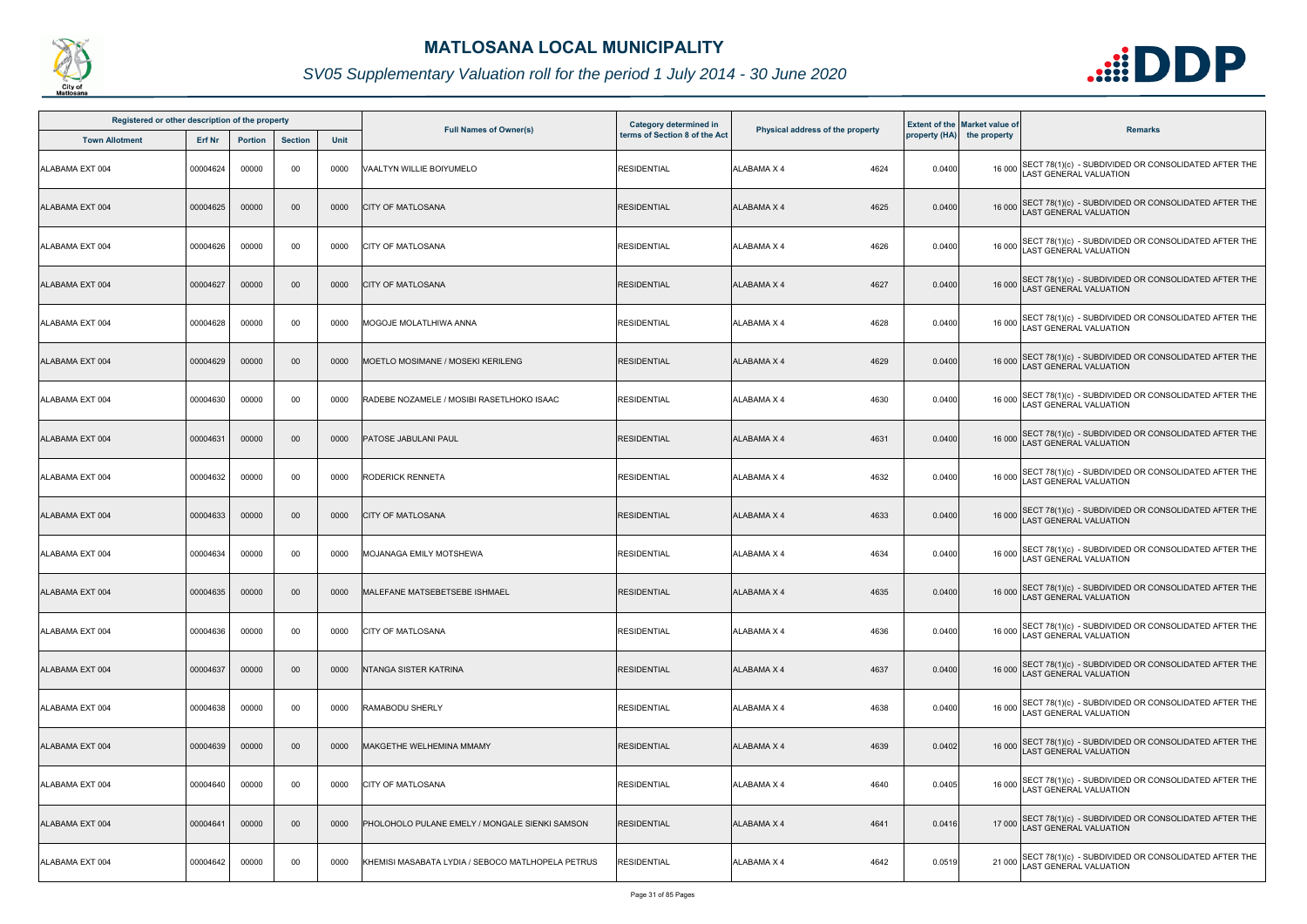

| Registered or other description of the property |          |                |                |      |                                         | Category determined in        |                                  |        | <b>Extent of the Market value of</b> |                                                                                              |
|-------------------------------------------------|----------|----------------|----------------|------|-----------------------------------------|-------------------------------|----------------------------------|--------|--------------------------------------|----------------------------------------------------------------------------------------------|
| <b>Town Allotment</b>                           | Erf Nr   | <b>Portion</b> | <b>Section</b> | Unit | <b>Full Names of Owner(s)</b>           | terms of Section 8 of the Act | Physical address of the property |        | property (HA) the property           | <b>Remarks</b>                                                                               |
| ALABAMA EXT 004                                 | 00004643 | 00000          | 00             | 0000 | <b>CITY OF MATLOSANA</b>                | <b>RESIDENTIAL</b>            | <b>ALABAMA X 4</b><br>4643       | 0.0400 |                                      | 16 000 SECT 78(1)(c) - SUBDIVIDED OR CONSOLIDATED AFTER THE<br>LAST GENERAL VALUATION        |
| ALABAMA EXT 004                                 | 00004644 | 00000          | 00             | 0000 | <b>CITY OF MATLOSANA</b>                | <b>RESIDENTIAL</b>            | ALABAMA X 4<br>4644              | 0.0400 | 16 000                               | SECT 78(1)(c) - SUBDIVIDED OR CONSOLIDATED AFTER THE<br>LAST GENERAL VALUATION               |
| ALABAMA EXT 004                                 | 00004645 | 00000          | $00\,$         | 0000 | NTELEKI MMALEFU LUCIA                   | <b>RESIDENTIAL</b>            | 4645<br><b>ALABAMA X 4</b>       | 0.0400 |                                      | 16 000 SECT 78(1)(c) - SUBDIVIDED OR CONSOLIDATED AFTER THE<br>LAST GENERAL VALUATION        |
| ALABAMA EXT 004                                 | 00004646 | 00000          | 00             | 0000 | TSHWANE ELISA                           | <b>RESIDENTIAL</b>            | 4646<br>ALABAMA X 4              | 0.0400 |                                      | 16 000 SECT 78(1)(c) - SUBDIVIDED OR CONSOLIDATED AFTER THE<br>LAST GENERAL VALUATION        |
| ALABAMA EXT 004                                 | 00004647 | 00000          | 00             | 0000 | <b>CITY OF MATLOSANA</b>                | <b>RESIDENTIAL</b>            | 4647<br><b>ALABAMA X 4</b>       | 0.0400 |                                      | 16 000 SECT 78(1)(c) - SUBDIVIDED OR CONSOLIDATED AFTER THE<br>LAST GENERAL VALUATION        |
| ALABAMA EXT 004                                 | 00004648 | 00000          | 00             | 0000 | <b>CITY OF MATLOSANA</b>                | <b>RESIDENTIAL</b>            | 4648<br><b>ALABAMA X 4</b>       | 0.0400 |                                      | 16 000 SECT 78(1)(c) - SUBDIVIDED OR CONSOLIDATED AFTER THE<br>LAST GENERAL VALUATION        |
| ALABAMA EXT 004                                 | 00004649 | 00000          | 00             | 0000 | <b>CITY OF MATLOSANA</b>                | <b>RESIDENTIAL</b>            | 4649<br><b>ALABAMA X 4</b>       | 0.0400 |                                      | 16 000 SECT 78(1)(c) - SUBDIVIDED OR CONSOLIDATED AFTER THE<br>LAST GENERAL VALUATION        |
| ALABAMA EXT 004                                 | 00004650 | 00000          | 00             | 0000 | MOENG LETSHANE MONICA                   | <b>RESIDENTIAL</b>            | 4650<br><b>ALABAMA X 4</b>       | 0.0400 | 16 000                               | SECT 78(1)(c) - SUBDIVIDED OR CONSOLIDATED AFTER THE<br>AST GENERAL VALUATION                |
| ALABAMA EXT 004                                 | 00004651 | 00000          | 00             | 0000 | THULO ISRAEL MOKAU                      | <b>RESIDENTIAL</b>            | <b>ALABAMA X 4</b><br>4651       | 0.0400 |                                      | 16 000 SECT 78(1)(c) - SUBDIVIDED OR CONSOLIDATED AFTER THE<br>LAST GENERAL VALUATION        |
| ALABAMA EXT 004                                 | 00004652 | 00000          | 00             | 0000 | <b>CITY OF MATLOSANA</b>                | <b>RESIDENTIAL</b>            | 4652<br><b>ALABAMA X 4</b>       | 0.0400 |                                      | 16 000 SECT 78(1)(c) - SUBDIVIDED OR CONSOLIDATED AFTER THE<br>LAST GENERAL VALUATION        |
| ALABAMA EXT 004                                 | 00004653 | 00000          | 00             | 0000 | SEKHUNI GOBUSAMANG ISRAEL / MMUSI SINAH | <b>RESIDENTIAL</b>            | <b>ALABAMA X 4</b><br>4653       | 0.0400 |                                      | 16 000 SECT 78(1)(c) - SUBDIVIDED OR CONSOLIDATED AFTER THE<br>LAST GENERAL VALUATION        |
| ALABAMA EXT 004                                 | 00004654 | 00000          | 00             | 0000 | <b>CITY OF MATLOSANA</b>                | <b>RESIDENTIAL</b>            | ALABAMA X 4<br>4654              | 0.0400 |                                      | 16 000 SECT 78(1)(c) - SUBDIVIDED OR CONSOLIDATED AFTER THE<br>16 000 LAST GENERAL VALUATION |
| ALABAMA EXT 004                                 | 00004655 | 00000          | 00             | 0000 | <b>MOPHIRING OOMPIE HERMAN</b>          | RESIDENTIAL                   | 4655<br>ALABAMA X 4              | 0.0400 |                                      | 16 000 SECT 78(1)(c) - SUBDIVIDED OR CONSOLIDATED AFTER THE<br><b>LAST GENERAL VALUATION</b> |
| ALABAMA EXT 004                                 | 00004656 | 00000          | 00             | 0000 | <b>SELEPE TUMELO PATRICK</b>            | <b>RESIDENTIAL</b>            | <b>ALABAMA X 4</b><br>4656       | 0.0400 | 16 000                               | SECT 78(1)(c) - SUBDIVIDED OR CONSOLIDATED AFTER THE<br><b>AST GENERAL VALUATION</b>         |
| ALABAMA EXT 004                                 | 00004657 | 00000          | 00             | 0000 | <b>SEBOTANYANE MPHO LUCIA</b>           | <b>RESIDENTIAL</b>            | 4657<br>ALABAMA X 4              | 0.0400 |                                      | 16 000 SECT 78(1)(c) - SUBDIVIDED OR CONSOLIDATED AFTER THE<br>LAST GENERAL VALUATION        |
| ALABAMA EXT 004                                 | 00004658 | 00000          | 00             | 0000 | MARETELA OABONA BEAUTY                  | <b>RESIDENTIAL</b>            | ALABAMA X 4<br>4658              | 0.0400 | 16 000                               | SECT 78(1)(c) - SUBDIVIDED OR CONSOLIDATED AFTER THE<br>LAST GENERAL VALUATION               |
| ALABAMA EXT 004                                 | 00004659 | 00000          | $00\,$         | 0000 | <b>NKOLISA EUNICE THANDIWE</b>          | <b>RESIDENTIAL</b>            | <b>ALABAMA X 4</b><br>4659       | 0.0400 |                                      | 16 000 SECT 78(1)(c) - SUBDIVIDED OR CONSOLIDATED AFTER THE<br>LAST GENERAL VALUATION        |
| ALABAMA EXT 004                                 | 00004660 | 00000          | 00             | 0000 | <b>MAKORO SEPHIRI RUBEN</b>             | <b>RESIDENTIAL</b>            | 4660<br>ALABAMA X 4              | 0.0400 |                                      | 16 000 SECT 78(1)(c) - SUBDIVIDED OR CONSOLIDATED AFTER THE<br>LAST GENERAL VALUATION        |
| ALABAMA EXT 004                                 | 00004661 | 00000          | 00             | 0000 | <b>HLOYI KEABETSWE REBECCA</b>          | <b>RESIDENTIAL</b>            | <b>ALABAMA X 4</b><br>4661       | 0.0400 |                                      | 16 000 SECT 78(1)(c) - SUBDIVIDED OR CONSOLIDATED AFTER THE<br>AST GENERAL VALUATION         |

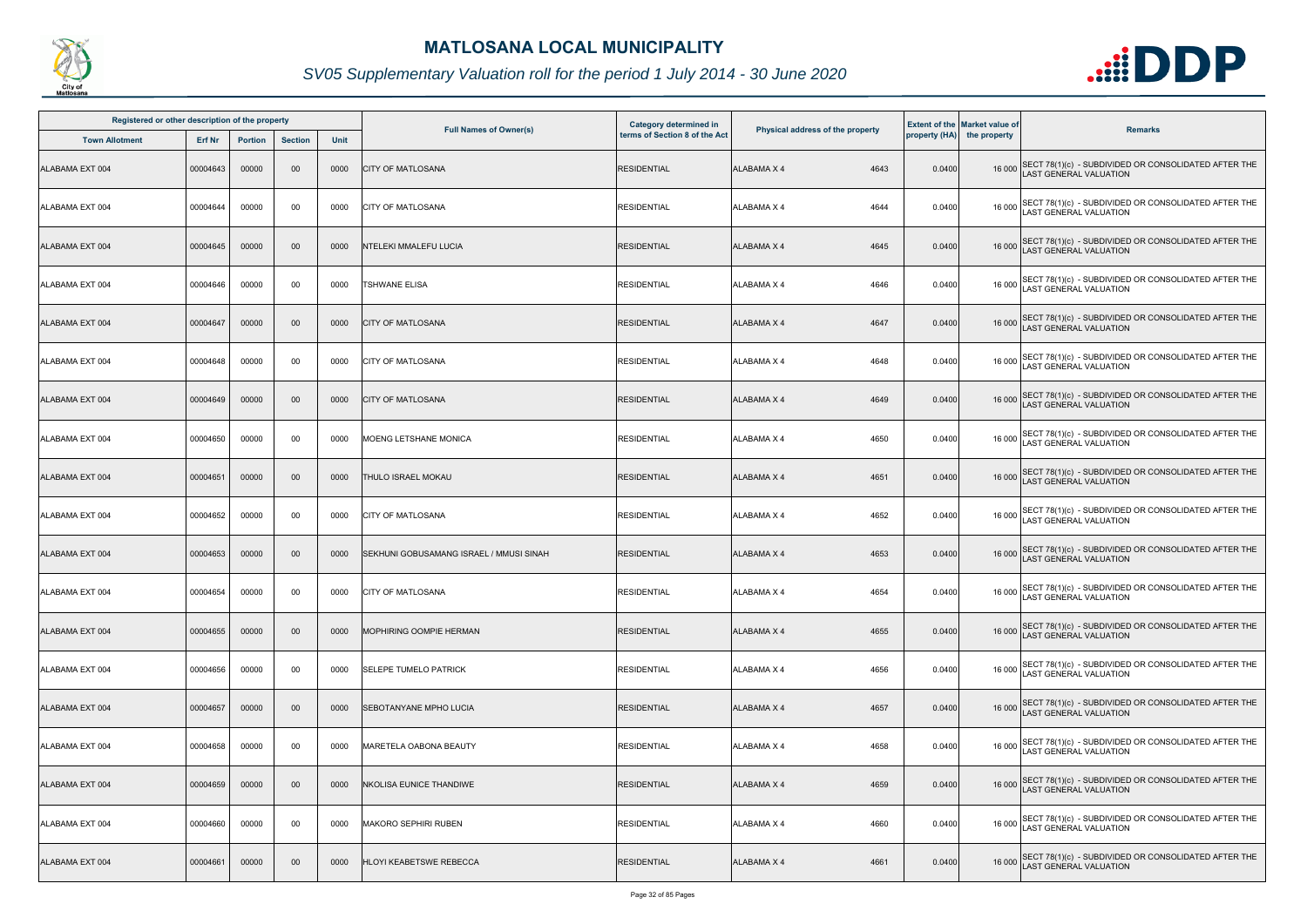

| Registered or other description of the property |          |                |                |      |                                                   | <b>Category determined in</b> |                                  |        | <b>Extent of the Market value of</b> |                                                                                              |
|-------------------------------------------------|----------|----------------|----------------|------|---------------------------------------------------|-------------------------------|----------------------------------|--------|--------------------------------------|----------------------------------------------------------------------------------------------|
| <b>Town Allotment</b>                           | Erf Nr   | <b>Portion</b> | <b>Section</b> | Unit | <b>Full Names of Owner(s)</b>                     | terms of Section 8 of the Act | Physical address of the property |        | property (HA) the property           | <b>Remarks</b>                                                                               |
| ALABAMA EXT 004                                 | 00004662 | 00000          | 00             | 0000 | <b>CITY OF MATLOSANA</b>                          | <b>RESIDENTIAL</b>            | 4662<br><b>ALABAMA X 4</b>       | 0.0413 |                                      | 17 000 SECT 78(1)(c) - SUBDIVIDED OR CONSOLIDATED AFTER THE<br>AST GENERAL VALUATION         |
| ALABAMA EXT 004                                 | 00004663 | 00000          | 00             | 0000 | KEKANA KEITUMETSE / STUURMAN TEBOGO JOHANNES      | <b>RESIDENTIAL</b>            | ALABAMA X 4<br>4663              | 0.0604 | 24 000                               | SECT 78(1)(c) - SUBDIVIDED OR CONSOLIDATED AFTER THE<br>LAST GENERAL VALUATION               |
| ALABAMA EXT 004                                 | 00004664 | 00000          | 00             | 0000 | <b>MAMOGA DORCAS</b>                              | <b>RESIDENTIAL</b>            | <b>ALABAMA X 4</b><br>4664       | 0.0483 | 19 000                               | SECT 78(1)(c) - SUBDIVIDED OR CONSOLIDATED AFTER THE<br>LAST GENERAL VALUATION               |
| ALABAMA EXT 004                                 | 00004665 | 00000          | 00             | 0000 | KHANDANISO LORAINE THEMBEKA                       | <b>RESIDENTIAL</b>            | <b>ALABAMA X 4</b><br>4665       | 0.0415 |                                      | 17 000 SECT 78(1)(c) - SUBDIVIDED OR CONSOLIDATED AFTER THE<br>17 000 LAST GENERAL VALUATION |
| ALABAMA EXT 004                                 | 00004666 | 00000          | 00             | 0000 | <b>CITY OF MATLOSANA</b>                          | <b>RESIDENTIAL</b>            | 4666<br>ALABAMA X 4              | 0.0415 |                                      | 17 000 SECT 78(1)(c) - SUBDIVIDED OR CONSOLIDATED AFTER THE<br>LAST GENERAL VALUATION        |
| ALABAMA EXT 004                                 | 00004667 | 00000          | 00             | 0000 | <b>CITY OF MATLOSANA</b>                          | <b>RESIDENTIAL</b>            | 4667<br>ALABAMA X 4              | 0.0415 |                                      | 17 000 SECT 78(1)(c) - SUBDIVIDED OR CONSOLIDATED AFTER THE<br>LAST GENERAL VALUATION        |
| ALABAMA EXT 004                                 | 00004668 | 00000          | 00             | 0000 | <b>CITY OF MATLOSANA</b>                          | <b>RESIDENTIAL</b>            | 4668<br>ALABAMA X 4              | 0.0415 |                                      | 17 000 SECT 78(1)(c) - SUBDIVIDED OR CONSOLIDATED AFTER THE<br>LAST GENERAL VALUATION        |
| ALABAMA EXT 004                                 | 00004669 | 00000          | 00             | 0000 | <b>CITY OF MATLOSANA</b>                          | <b>RESIDENTIAL</b>            | 4669<br><b>ALABAMA X 4</b>       | 0.0416 |                                      | 17 000 SECT 78(1)(c) - SUBDIVIDED OR CONSOLIDATED AFTER THE<br>LAST GENERAL VALUATION        |
| ALABAMA EXT 004                                 | 00004670 | 00000          | 00             | 0000 | <b>CITY OF MATLOSANA</b>                          | <b>RESIDENTIAL</b>            | <b>ALABAMA X 4</b><br>4670       | 0.0415 | 17 000                               | SECT 78(1)(c) - SUBDIVIDED OR CONSOLIDATED AFTER THE<br><b>AST GENERAL VALUATION</b>         |
| ALABAMA EXT 004                                 | 0000467  | 00000          | 00             | 0000 | <b>CITY OF MATLOSANA</b>                          | <b>RESIDENTIAL</b>            | <b>ALABAMA X 4</b><br>4671       | 0.0415 |                                      | 17 000 SECT 78(1)(c) - SUBDIVIDED OR CONSOLIDATED AFTER THE<br>LAST GENERAL VALUATION        |
| ALABAMA EXT 004                                 | 00004672 | 00000          | 00             | 0000 | CITY OF MATLOSANA                                 | <b>RESIDENTIAL</b>            | ALABAMA X 4<br>4672              | 0.0415 |                                      | 17 000 SECT 78(1)(c) - SUBDIVIDED OR CONSOLIDATED AFTER THE<br>LAST GENERAL VALUATION        |
| ALABAMA EXT 004                                 | 00004673 | 00000          | 00             | 0000 | <b>DIKUPE NOMVULA REBECCA</b>                     | <b>RESIDENTIAL</b>            | ALABAMA X 4<br>4673              | 0.0415 |                                      | 17 000 SECT 78(1)(c) - SUBDIVIDED OR CONSOLIDATED AFTER THE<br>LAST GENERAL VALUATION        |
| ALABAMA EXT 004                                 | 00004674 | 00000          | 00             | 0000 | TSHEOLE PAULINA TSHOLOFELO                        | <b>RESIDENTIAL</b>            | 4674<br>ALABAMA X 4              | 0.0415 |                                      | 17 000 SECT 78(1)(c) - SUBDIVIDED OR CONSOLIDATED AFTER THE<br>LAST GENERAL VALUATION        |
| ALABAMA EXT 004                                 | 00004675 | 00000          | 00             | 0000 | SEBOPELO KERENG BELINA / PAKWE MONNAPULE JOHANNES | <b>RESIDENTIAL</b>            | 4675<br>ALABAMA X 4              | 0.0415 |                                      | 17 000 SECT 78(1)(c) - SUBDIVIDED OR CONSOLIDATED AFTER THE<br>AST GENERAL VALUATION         |
| ALABAMA EXT 004                                 | 00004676 | 00000          | 00             | 0000 | <b>KROM KELEBOGILE LEAH</b>                       | <b>RESIDENTIAL</b>            | <b>ALABAMA X 4</b><br>4676       | 0.0415 |                                      | 17 000 SECT 78(1)(c) - SUBDIVIDED OR CONSOLIDATED AFTER THE<br>AST GENERAL VALUATION         |
| ALABAMA EXT 004                                 | 00004677 | 00000          | 00             | 0000 | <b>CITY OF MATLOSANA</b>                          | <b>RESIDENTIAL</b>            | 4677<br>ALABAMA X 4              | 0.0415 |                                      | 17 000 SECT 78(1)(c) - SUBDIVIDED OR CONSOLIDATED AFTER THE<br>LAST GENERAL VALUATION        |
| ALABAMA EXT 004                                 | 00004678 | 00000          | 00             | 0000 | LIEMBERG KATRIENA                                 | <b>RESIDENTIAL</b>            | ALABAMA X 4<br>4678              | 0.0415 |                                      | 17 000 SECT 78(1)(c) - SUBDIVIDED OR CONSOLIDATED AFTER THE<br>LAST GENERAL VALUATION        |
| ALABAMA EXT 004                                 | 00004679 | 00000          | 00             | 0000 | <b>CITY OF MATLOSANA</b>                          | <b>RESIDENTIAL</b>            | <b>ALABAMA X 4</b><br>4679       | 0.0415 |                                      | 17 000 SECT 78(1)(c) - SUBDIVIDED OR CONSOLIDATED AFTER THE<br>LAST GENERAL VALUATION        |
| ALABAMA EXT 004                                 | 00004680 | 00000          | 00             | 0000 | CHOANE LENAH MMAPHEFO                             | <b>RESIDENTIAL</b>            | 4680<br>ALABAMA X 4              | 0.0415 | 17 000                               | SECT 78(1)(c) - SUBDIVIDED OR CONSOLIDATED AFTER THE<br><b>AST GENERAL VALUATION</b>         |

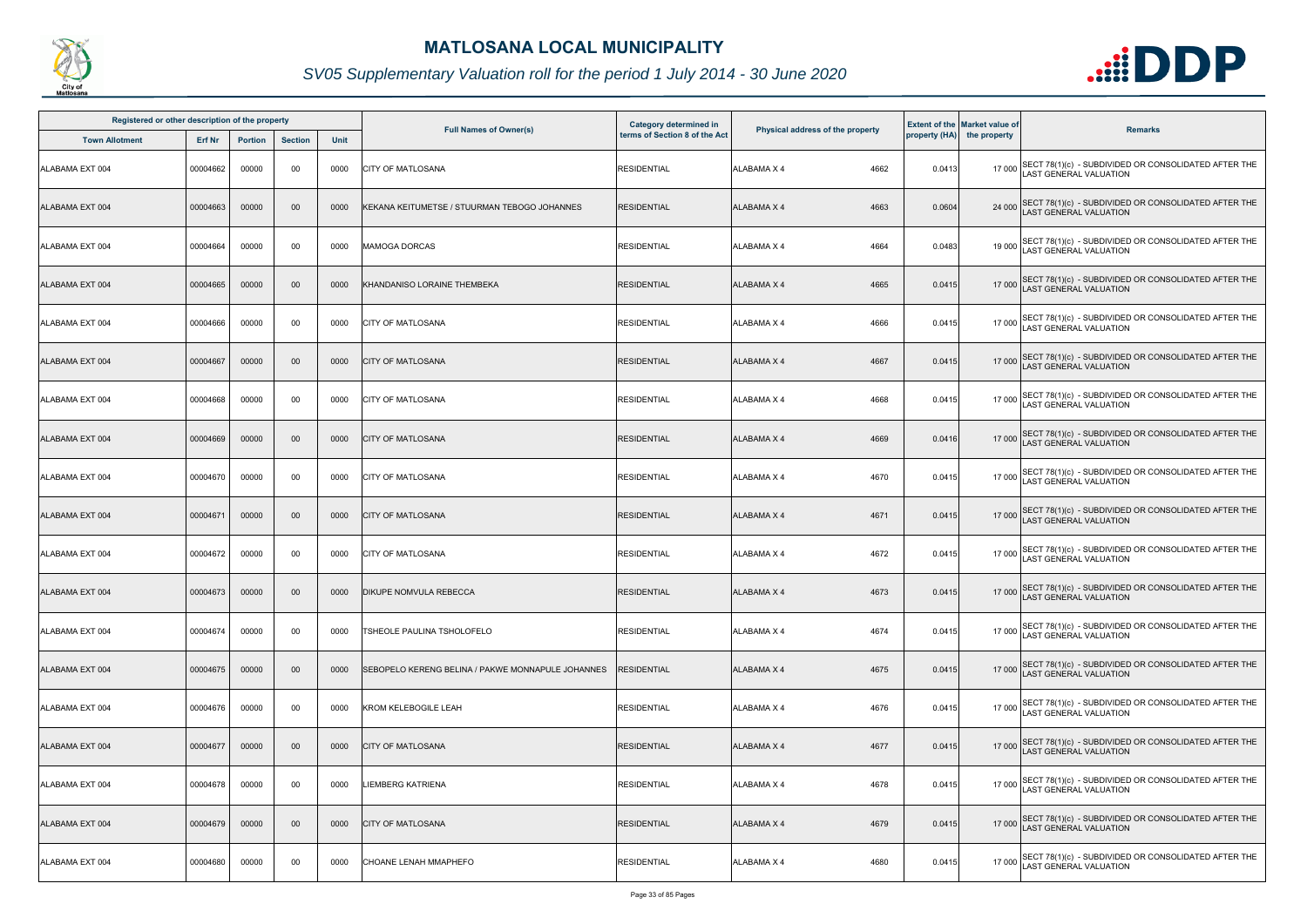

| Registered or other description of the property |          |                |                |      |                                                  | Category determined in        |                                  |        | <b>Extent of the Market value of</b> |                                                                                             |
|-------------------------------------------------|----------|----------------|----------------|------|--------------------------------------------------|-------------------------------|----------------------------------|--------|--------------------------------------|---------------------------------------------------------------------------------------------|
| <b>Town Allotment</b>                           | Erf Nr   | <b>Portion</b> | <b>Section</b> | Unit | <b>Full Names of Owner(s)</b>                    | terms of Section 8 of the Act | Physical address of the property |        | property (HA) the property           | <b>Remarks</b>                                                                              |
| ALABAMA EXT 004                                 | 00004681 | 00000          | 00             | 0000 | <b>CITY OF MATLOSANA</b>                         | <b>RESIDENTIAL</b>            | <b>ALABAMA X 4</b><br>4681       | 0.0428 |                                      | 17 000 SECT 78(1)(c) - SUBDIVIDED OR CONSOLIDATED AFTER THE<br>LAST GENERAL VALUATION       |
| ALABAMA EXT 004                                 | 00004682 | 00000          | 00             | 0000 | SEKHONYANA BONGANI JAYCEE                        | <b>RESIDENTIAL</b>            | <b>ALABAMA X 4</b><br>4682       | 0.0430 |                                      | 17 000 SECT 78(1)(c) - SUBDIVIDED OR CONSOLIDATED AFTER THE<br>LAST GENERAL VALUATION       |
| ALABAMA EXT 004                                 | 00004683 | 00000          | 00             | 0000 | <b>CITY OF MATLOSANA</b>                         | <b>RESIDENTIAL</b>            | <b>ALABAMA X 4</b><br>4683       | 0.0415 |                                      | 17 000 SECT 78(1)(c) - SUBDIVIDED OR CONSOLIDATED AFTER THE<br>LAST GENERAL VALUATION       |
| ALABAMA EXT 004                                 | 00004684 | 00000          | 00             | 0000 | <b>CITY OF MATLOSANA</b>                         | <b>RESIDENTIAL</b>            | 4684<br><b>ALABAMA X 4</b>       | 0.0415 |                                      | 17 000 SECT 78(1)(c) - SUBDIVIDED OR CONSOLIDATED AFTER THE<br>LAST GENERAL VALUATION       |
| ALABAMA EXT 004                                 | 00004685 | 00000          | $00\,$         | 0000 | <b>CITY OF MATLOSANA</b>                         | <b>RESIDENTIAL</b>            | <b>ALABAMA X 4</b><br>4685       | 0.0415 |                                      | 17 000 SECT 78(1)(c) - SUBDIVIDED OR CONSOLIDATED AFTER THE<br>LAST GENERAL VALUATION       |
| ALABAMA EXT 004                                 | 00004686 | 00000          | 00             | 0000 | LEBURU MARTHA KETLHOTSENG                        | <b>RESIDENTIAL</b>            | 4686<br><b>ALABAMA X 4</b>       | 0.0415 |                                      | 17 000 SECT 78(1)(c) - SUBDIVIDED OR CONSOLIDATED AFTER THE<br>LAST GENERAL VALUATION       |
| ALABAMA EXT 004                                 | 00004687 | 00000          | 00             | 0000 | MOTHUBATSE MOLATLHWANE MARIA                     | <b>RESIDENTIAL</b>            | 4687<br>ALABAMA X 4              | 0.0415 |                                      | 17 000 SECT 78(1)(c) - SUBDIVIDED OR CONSOLIDATED AFTER THE<br>LAST GENERAL VALUATION       |
| ALABAMA EXT 004                                 | 00004688 | 00000          | 00             | 0000 | MOSOLE AGUSTINA MAKHALA                          | <b>RESIDENTIAL</b>            | <b>ALABAMA X 4</b><br>4688       | 0.0415 |                                      | 17 000 SECT 78(1)(c) - SUBDIVIDED OR CONSOLIDATED AFTER THE<br>AST GENERAL VALUATION        |
| ALABAMA EXT 004                                 | 00004689 | 00000          | 00             | 0000 | MOLETSANE PULENG SUSAN                           | <b>RESIDENTIAL</b>            | <b>ALABAMA X 4</b><br>4689       | 0.0415 |                                      | 17 000 SECT 78(1)(c) - SUBDIVIDED OR CONSOLIDATED AFTER THE<br>LAST GENERAL VALUATION       |
| ALABAMA EXT 004                                 | 00004690 | 00000          | 00             | 0000 | <b>CITY OF MATLOSANA</b>                         | <b>RESIDENTIAL</b>            | <b>ALABAMA X 4</b><br>4690       | 0.0415 |                                      | 17 000 SECT 78(1)(c) - SUBDIVIDED OR CONSOLIDATED AFTER THE<br>LAST GENERAL VALUATION       |
| ALABAMA EXT 004                                 | 00004691 | 00000          | 00             | 0000 | KGORELETSO MASABATA ELIZABETH                    | <b>RESIDENTIAL</b>            | 4691<br><b>ALABAMA X 4</b>       | 0.0415 |                                      | 17 000 SECT 78(1)(c) - SUBDIVIDED OR CONSOLIDATED AFTER THE<br>LAST GENERAL VALUATION       |
| ALABAMA EXT 004                                 | 00004692 | 00000          | 00             | 0000 | <b>ICITY OF MATLOSANA</b>                        | <b>RESIDENTIAL</b>            | <b>ALABAMA X 4</b><br>4692       | 0.0415 |                                      | 17 000 SECT 78(1)(c) - SUBDIVIDED OR CONSOLIDATED AFTER THE<br>LAST GENERAL VALUATION       |
| ALABAMA EXT 004                                 | 00004693 | 00000          | 00             | 0000 | MOLEFI MALEKGETHO MARTHA                         | <b>RESIDENTIAL</b>            | <b>ALABAMA X 4</b><br>4693       | 0.0415 |                                      | 17 000 SECT 78(1)(c) - SUBDIVIDED OR CONSOLIDATED AFTER THE<br>LAST GENERAL VALUATION       |
| ALABAMA EXT 004                                 | 00004694 | 00000          | 00             | 0000 | SETLHAUNO DINAH IPOPENG                          | <b>RESIDENTIAL</b>            | ALABAMA X 4<br>4694              | 0.0415 |                                      | 17 000 SECT 78(1)(c) - SUBDIVIDED OR CONSOLIDATED AFTER THE<br><b>AST GENERAL VALUATION</b> |
| ALABAMA EXT 004                                 | 00004695 | 00000          | $00\,$         | 0000 | MOKGABI MATSHIDISO MONIKA                        | <b>RESIDENTIAL</b>            | 4695<br><b>ALABAMA X 4</b>       | 0.0415 |                                      | 17 000 SECT 78(1)(c) - SUBDIVIDED OR CONSOLIDATED AFTER THE<br>LAST GENERAL VALUATION       |
| ALABAMA EXT 004                                 | 00004696 | 00000          | 00             | 0000 | <b>GAGOITSIWE TLHABA FREDDY</b>                  | <b>RESIDENTIAL</b>            | <b>ALABAMA X 4</b><br>4696       | 0.0415 |                                      | 17 000 SECT 78(1)(c) - SUBDIVIDED OR CONSOLIDATED AFTER THE<br>LAST GENERAL VALUATION       |
| ALABAMA EXT 004                                 | 00004697 | 00000          | 00             | 0000 | MATWA LEKIKI ONICA / MOYOLINAGAE STEPHANS TSAMAI | <b>RESIDENTIAL</b>            | <b>ALABAMA X 4</b><br>4697       | 0.0415 |                                      | 17 000 SECT 78(1)(c) - SUBDIVIDED OR CONSOLIDATED AFTER THE<br>LAST GENERAL VALUATION       |
| ALABAMA EXT 004                                 | 00004698 | 00000          | 00             | 0000 | MANGOEJANE MMALEBURU MERRIAM                     | <b>RESIDENTIAL</b>            | ALABAMA X 4<br>4698              | 0.0415 |                                      | 17 000 SECT 78(1)(c) - SUBDIVIDED OR CONSOLIDATED AFTER THE<br>LAST GENERAL VALUATION       |
| ALABAMA EXT 004                                 | 00004699 | 00000          | $00\,$         | 0000 | <b>CITY OF MATLOSANA</b>                         | <b>RESIDENTIAL</b>            | 4699<br>ALABAMA X 4              | 0.0415 |                                      | 17 000 SECT 78(1)(c) - SUBDIVIDED OR CONSOLIDATED AFTER THE<br>LAST GENERAL VALUATION       |

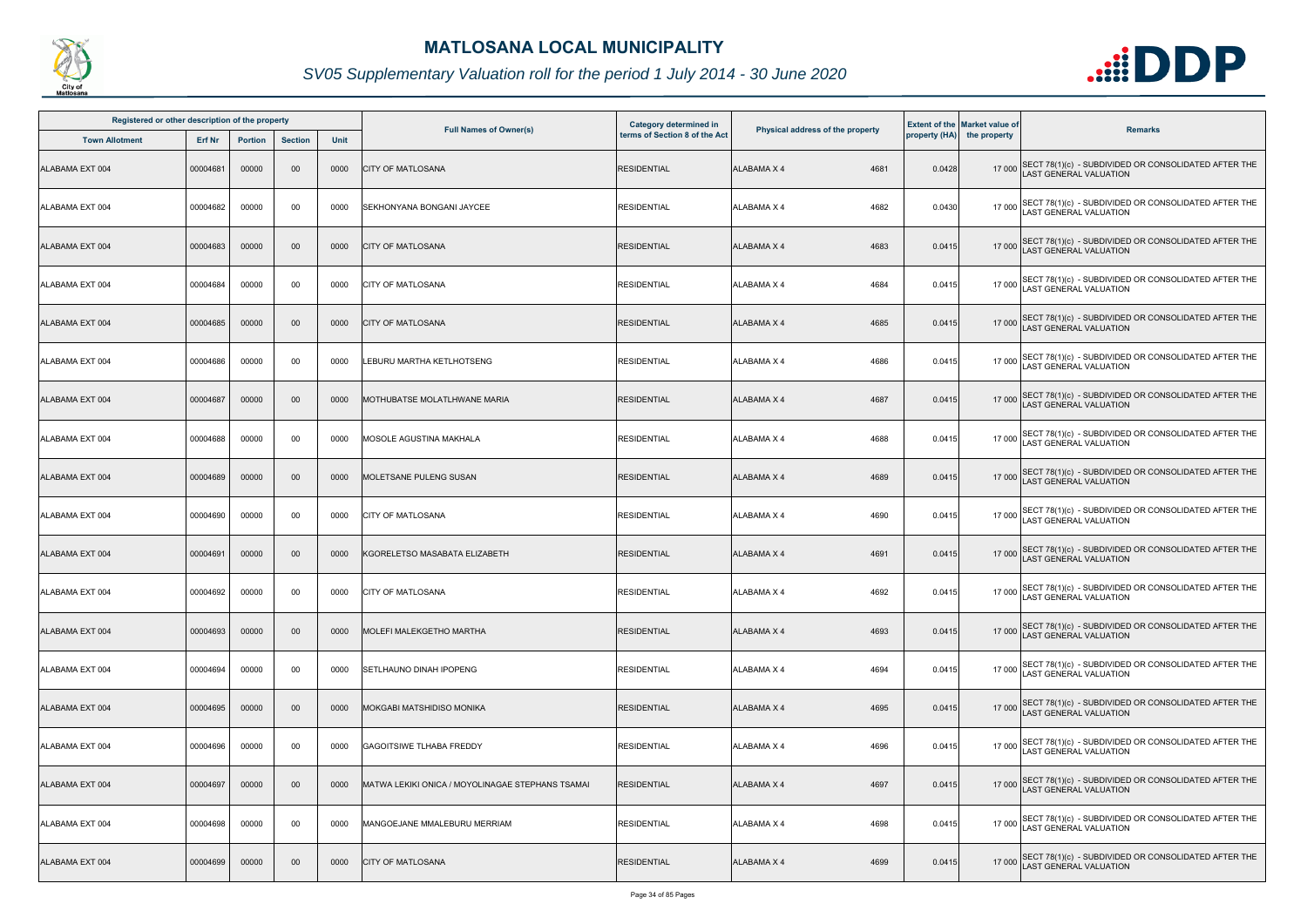

| Registered or other description of the property |               |                |                |      |                                                 |                                                                |                                  |               |                                                      |                                                                                              |
|-------------------------------------------------|---------------|----------------|----------------|------|-------------------------------------------------|----------------------------------------------------------------|----------------------------------|---------------|------------------------------------------------------|----------------------------------------------------------------------------------------------|
| <b>Town Allotment</b>                           | <b>Erf Nr</b> | <b>Portion</b> | <b>Section</b> | Unit | <b>Full Names of Owner(s)</b>                   | <b>Category determined in</b><br>terms of Section 8 of the Act | Physical address of the property | property (HA) | <b>Extent of the Market value of</b><br>the property | <b>Remarks</b>                                                                               |
| ALABAMA EXT 004                                 | 00004700      | 00000          | 00             | 0000 | <b>CITY OF MATLOSANA</b>                        | <b>RESIDENTIAL</b>                                             | ALABAMA X 4<br>4700              | 0.3753        |                                                      | 150 000 SECT 78(1)(c) - SUBDIVIDED OR CONSOLIDATED AFTER THE<br>LAST GENERAL VALUATION       |
| ALABAMA EXT 004                                 | 00004701      | 00000          | $00\,$         | 0000 | <b>CITY OF MATLOSANA</b>                        | <b>RESIDENTIAL</b>                                             | 4701<br>ALABAMA X 4              | 0.0402        |                                                      | 16 000 SECT 78(1)(c) - SUBDIVIDED OR CONSOLIDATED AFTER THE<br>LAST GENERAL VALUATION        |
| ALABAMA EXT 004                                 | 00004702      | 00000          | 00             | 0000 | <b>CITY OF MATLOSANA</b>                        | <b>RESIDENTIAL</b>                                             | 4702<br>ALABAMA X 4              | 0.0400        |                                                      | 16 000 SECT 78(1)(c) - SUBDIVIDED OR CONSOLIDATED AFTER THE<br>LAST GENERAL VALUATION        |
| ALABAMA EXT 004                                 | 00004703      | 00000          | $00\,$         | 0000 | SIZA WONDERA / MOKOTO MARY TSHENOLO             | <b>RESIDENTIAL</b>                                             | <b>ALABAMA X 4</b><br>4703       | 0.0400        |                                                      | 16 000 SECT 78(1)(c) - SUBDIVIDED OR CONSOLIDATED AFTER THE<br>16 000 LAST GENERAL VALUATION |
| ALABAMA EXT 004                                 | 00004704      | 00000          | 00             | 0000 | MOLIKOE SELLO MANUEL / MOLIKOE MALEHUANE        | <b>RESIDENTIAL</b>                                             | 4704<br>ALABAMA X 4              | 0.0400        |                                                      | 16 000 SECT 78(1)(c) - SUBDIVIDED OR CONSOLIDATED AFTER THE<br>LAST GENERAL VALUATION        |
| ALABAMA EXT 004                                 | 00004705      | 00000          | $00\,$         | 0000 | <b>CITY OF MATLOSANA</b>                        | <b>RESIDENTIAL</b>                                             | ALABAMA X 4<br>4705              | 0.0400        |                                                      | 16 000 SECT 78(1)(c) - SUBDIVIDED OR CONSOLIDATED AFTER THE<br>LAST GENERAL VALUATION        |
| ALABAMA EXT 004                                 | 00004706      | 00000          | 00             | 0000 | MAANO KENYADITSWE EMELY / BINNGWA OLEBOGENG     | <b>RESIDENTIAL</b>                                             | 4706<br>ALABAMA X 4              | 0.0405        |                                                      | 16 000 SECT 78(1)(c) - SUBDIVIDED OR CONSOLIDATED AFTER THE<br>LAST GENERAL VALUATION        |
| ALABAMA EXT 004                                 | 00004707      | 00000          | $00\,$         | 0000 | <b>CITY OF MATLOSANA</b>                        | <b>RESIDENTIAL</b>                                             | <b>ALABAMA X 4</b><br>4707       | 0.0409        |                                                      | 16 000 SECT 78(1)(c) - SUBDIVIDED OR CONSOLIDATED AFTER THE<br>LAST GENERAL VALUATION        |
| ALABAMA EXT 004                                 | 00004708      | 00000          | 00             | 0000 | KALAOTE TEKO LAZARUS / KALAOTE STOKINYANA ANNAH | <b>RESIDENTIAL</b>                                             | 4708<br>ALABAMA X 4              | 0.0400        |                                                      | 16 000 SECT 78(1)(c) - SUBDIVIDED OR CONSOLIDATED AFTER THE<br>LAST GENERAL VALUATION        |
| ALABAMA EXT 004                                 | 00004709      | 00000          | $00\,$         | 0000 | <b>CITY OF MATLOSANA</b>                        | <b>RESIDENTIAL</b>                                             | <b>ALABAMA X 4</b><br>4709       | 0.0400        |                                                      | 16 000 SECT 78(1)(c) - SUBDIVIDED OR CONSOLIDATED AFTER THE<br>LAST GENERAL VALUATION        |
| ALABAMA EXT 004                                 | 00004710      | 00000          | 00             | 0000 | MOLELEKI KEDIBONE / MOLELEKI GABOLEKANE HERMAN  | <b>RESIDENTIAL</b>                                             | <b>ALABAMA X 4</b><br>4710       | 0.0400        |                                                      | 16 000 SECT 78(1)(c) - SUBDIVIDED OR CONSOLIDATED AFTER THE<br>LAST GENERAL VALUATION        |
| ALABAMA EXT 004                                 | 00004711      | 00000          | $00\,$         | 0000 | MADIKANE BETHUEL / MOKOBANE AGNES               | <b>RESIDENTIAL</b>                                             | ALABAMA X 4<br>4711              | 0.0400        |                                                      | 16 000 SECT 78(1)(c) - SUBDIVIDED OR CONSOLIDATED AFTER THE<br>LAST GENERAL VALUATION        |
| ALABAMA EXT 004                                 | 00004712      | 00000          | 00             | 0000 | <b>SALOMANE NOMSA FAITH</b>                     | <b>RESIDENTIAL</b>                                             | 4712<br>ALABAMA X 4              | 0.0400        |                                                      | 16 000 SECT 78(1)(c) - SUBDIVIDED OR CONSOLIDATED AFTER THE<br>LAST GENERAL VALUATION        |
| ALABAMA EXT 004                                 | 00004713      | 00000          | $00\,$         | 0000 | <b> PHOKELA JULIUS TSIETSI</b>                  | <b>RESIDENTIAL</b>                                             | ALABAMA X 4<br>4713              | 0.0400        |                                                      | 16 000 SECT 78(1)(c) - SUBDIVIDED OR CONSOLIDATED AFTER THE<br>LAST GENERAL VALUATION        |
| ALABAMA EXT 004                                 | 00004714      | 00000          | 00             | 0000 | <b>CITY OF MATLOSANA</b>                        | <b>RESIDENTIAL</b>                                             | <b>ALABAMA X 4</b><br>4714       | 0.0400        |                                                      | 16 000 SECT 78(1)(c) - SUBDIVIDED OR CONSOLIDATED AFTER THE<br>LAST GENERAL VALUATION        |
| ALABAMA EXT 004                                 | 00004715      | 00000          | $00\,$         | 0000 | <b>CITY OF MATLOSANA</b>                        | <b>RESIDENTIAL</b>                                             | ALABAMA X 4<br>4715              | 0.0512        |                                                      | 20 000 SECT 78(1)(c) - SUBDIVIDED OR CONSOLIDATED AFTER THE<br>LAST GENERAL VALUATION        |
| ALABAMA EXT 004                                 | 00004716      | 00000          | 00             | 0000 | <b>MPHEHLO ELLEN MATSOKENG</b>                  | <b>RESIDENTIAL</b>                                             | ALABAMA X 4<br>4716              | 0.0412        |                                                      | 16 000 SECT 78(1)(c) - SUBDIVIDED OR CONSOLIDATED AFTER THE<br>LAST GENERAL VALUATION        |
| ALABAMA EXT 004                                 | 00004717      | 00000          | $00\,$         | 0000 | NGALO JESSICA CONSTANTIA                        | <b>RESIDENTIAL</b>                                             | <b>ALABAMA X 4</b><br>4717       | 0.0400        |                                                      | 16 000 SECT 78(1)(c) - SUBDIVIDED OR CONSOLIDATED AFTER THE<br>LAST GENERAL VALUATION        |
| ALABAMA EXT 004                                 | 00004718      | 00000          | 00             | 0000 | <b>MOHAPI MOTSIDISI ELISA</b>                   | <b>RESIDENTIAL</b>                                             | 4718<br>ALABAMA X 4              | 0.0400        | 16 000                                               | SECT 78(1)(c) - SUBDIVIDED OR CONSOLIDATED AFTER THE<br>LAST GENERAL VALUATION               |

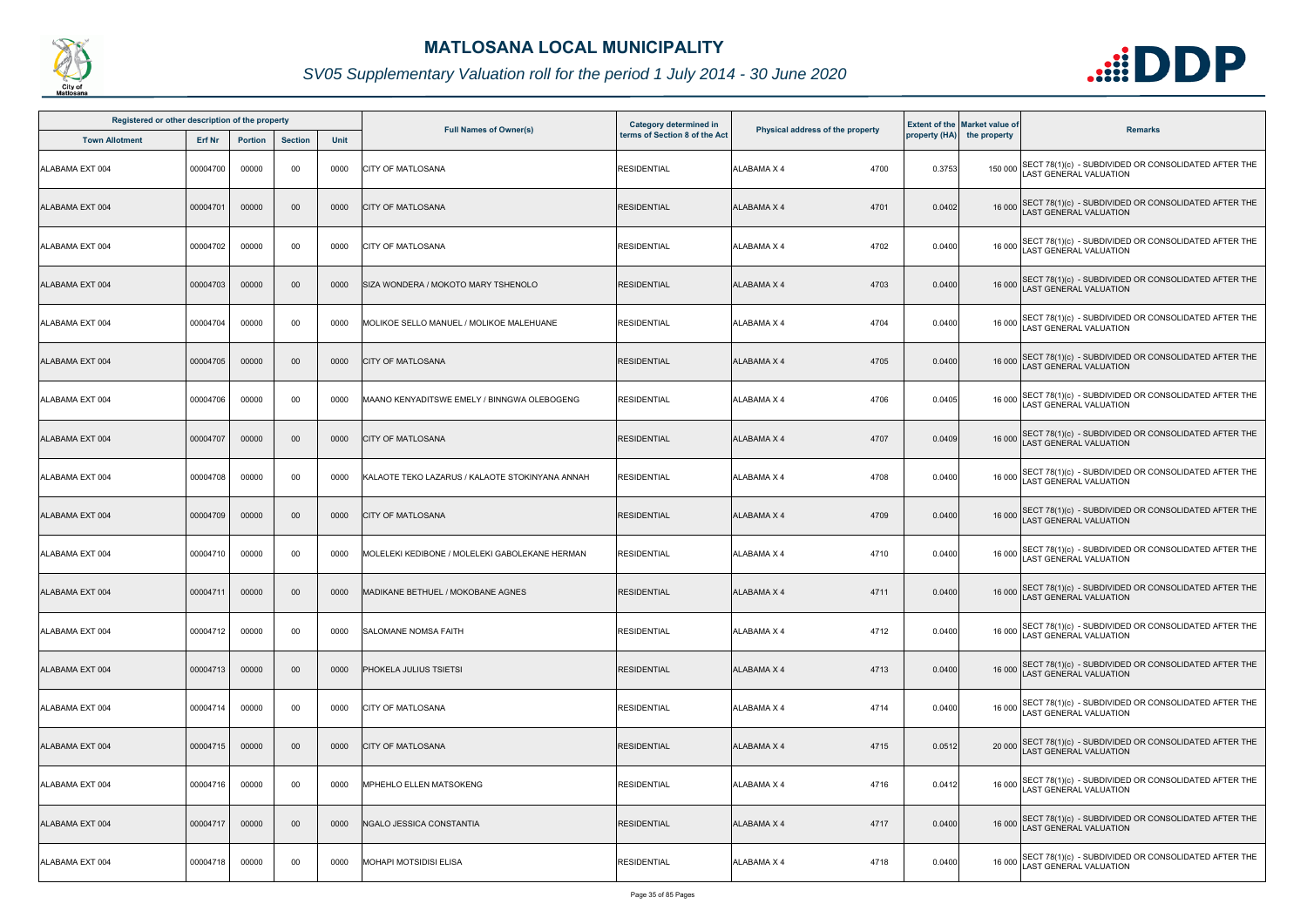

| Registered or other description of the property<br><b>Town Allotment</b><br><b>Section</b><br><b>Erf Nr</b><br><b>Portion</b> |          |       |        |             |                                                     | <b>Category determined in</b> |                                  |        | <b>Extent of the Market value of</b> |                                                                                              |
|-------------------------------------------------------------------------------------------------------------------------------|----------|-------|--------|-------------|-----------------------------------------------------|-------------------------------|----------------------------------|--------|--------------------------------------|----------------------------------------------------------------------------------------------|
|                                                                                                                               |          |       |        | <b>Unit</b> | <b>Full Names of Owner(s)</b>                       | terms of Section 8 of the Act | Physical address of the property |        | property (HA) the property           | <b>Remarks</b>                                                                               |
| ALABAMA EXT 004                                                                                                               | 00004719 | 00000 | 00     | 0000        | MOGOPUDI GOSEGO MOSES / MOTSANANA TEBOGO            | <b>RESIDENTIAL</b>            | <b>ALABAMA X 4</b><br>4719       | 0.0400 |                                      | 16 000 SECT 78(1)(c) - SUBDIVIDED OR CONSOLIDATED AFTER THE<br>LAST GENERAL VALUATION        |
| ALABAMA EXT 004                                                                                                               | 00004720 | 00000 | 00     | 0000        | MBALULA NONTSOKOLO MARTHA                           | <b>RESIDENTIAL</b>            | ALABAMA X 4<br>4720              | 0.0400 |                                      | 16 000 SECT 78(1)(c) - SUBDIVIDED OR CONSOLIDATED AFTER THE<br>LAST GENERAL VALUATION        |
| ALABAMA EXT 004                                                                                                               | 00004721 | 00000 | $00\,$ | 0000        | MAHIOA RAMONCHO ISAK                                | <b>RESIDENTIAL</b>            | 4721<br><b>ALABAMA X 4</b>       | 0.0400 |                                      | 16 000 SECT 78(1)(c) - SUBDIVIDED OR CONSOLIDATED AFTER THE<br>LAST GENERAL VALUATION        |
| ALABAMA EXT 004                                                                                                               | 00004722 | 00000 | 00     | 0000        | KOPELA THUTO                                        | <b>RESIDENTIAL</b>            | 4722<br><b>ALABAMA X 4</b>       | 0.0400 |                                      | 16 000 SECT 78(1)(c) - SUBDIVIDED OR CONSOLIDATED AFTER THE<br>16 000 LAST GENERAL VALUATION |
| ALABAMA EXT 004                                                                                                               | 00004723 | 00000 | $00\,$ | 0000        | <b>SABASABA JULIA MATUMELO</b>                      | <b>RESIDENTIAL</b>            | 4723<br><b>ALABAMA X 4</b>       | 0.0400 |                                      | 16 000 SECT 78(1)(c) - SUBDIVIDED OR CONSOLIDATED AFTER THE<br>LAST GENERAL VALUATION        |
| ALABAMA EXT 004                                                                                                               | 00004724 | 00000 | 00     | 0000        | <b>MOLIFI MANIELE EMELY</b>                         | <b>RESIDENTIAL</b>            | 4724<br>ALABAMA X 4              | 0.0400 |                                      | 16 000 SECT 78(1)(c) - SUBDIVIDED OR CONSOLIDATED AFTER THE<br>LAST GENERAL VALUATION        |
| ALABAMA EXT 004                                                                                                               | 00004725 | 00000 | $00\,$ | 0000        | <b>MQABA SEUN PETRUS</b>                            | <b>RESIDENTIAL</b>            | <b>ALABAMA X 4</b><br>4725       | 0.0400 |                                      | 16 000 SECT 78(1)(c) - SUBDIVIDED OR CONSOLIDATED AFTER THE<br>LAST GENERAL VALUATION        |
| ALABAMA EXT 004                                                                                                               | 00004726 | 00000 | 00     | 0000        | <b>CITY OF MATLOSANA</b>                            | <b>RESIDENTIAL</b>            | 4726<br><b>ALABAMA X 4</b>       | 0.0400 |                                      | 16 000 SECT 78(1)(c) - SUBDIVIDED OR CONSOLIDATED AFTER THE<br>LAST GENERAL VALUATION        |
| ALABAMA EXT 004                                                                                                               | 00004727 | 00000 | $00\,$ | 0000        | <b>CITY OF MATLOSANA</b>                            | <b>RESIDENTIAL</b>            | <b>ALABAMA X 4</b><br>4727       | 0.0400 |                                      | 16 000 SECT 78(1)(c) - SUBDIVIDED OR CONSOLIDATED AFTER THE<br>LAST GENERAL VALUATION        |
| ALABAMA EXT 004                                                                                                               | 00004728 | 00000 | 00     | 0000        | <b>CITY OF MATLOSANA</b>                            | <b>RESIDENTIAL</b>            | <b>ALABAMA X 4</b><br>4728       | 0.0400 |                                      | 16 000 SECT 78(1)(c) - SUBDIVIDED OR CONSOLIDATED AFTER THE<br>LAST GENERAL VALUATION        |
| ALABAMA EXT 004                                                                                                               | 00004729 | 00000 | $00\,$ | 0000        | <b>CITY OF MATLOSANA</b>                            | <b>RESIDENTIAL</b>            | 4729<br><b>ALABAMA X 4</b>       | 0.0400 |                                      | 16 000 SECT 78(1)(c) - SUBDIVIDED OR CONSOLIDATED AFTER THE<br>LAST GENERAL VALUATION        |
| ALABAMA EXT 004                                                                                                               | 00004730 | 00000 | 00     | 0000        | <b>CITY OF MATLOSANA</b>                            | <b>RESIDENTIAL</b>            | <b>ALABAMA X 4</b><br>4730       | 0.0400 |                                      | 16 000 SECT 78(1)(c) - SUBDIVIDED OR CONSOLIDATED AFTER THE<br>16 000 LAST GENERAL VALUATION |
| ALABAMA EXT 004                                                                                                               | 00004731 | 00000 | $00\,$ | 0000        | <b>CITY OF MATLOSANA</b>                            | <b>RESIDENTIAL</b>            | 4731<br>ALABAMA X 4              | 0.0400 |                                      | 16 000 SECT 78(1)(c) - SUBDIVIDED OR CONSOLIDATED AFTER THE<br><b>LAST GENERAL VALUATION</b> |
| ALABAMA EXT 004                                                                                                               | 00004732 | 00000 | 00     | 0000        | <b>BERENG THABO FIRBRISH</b>                        | <b>RESIDENTIAL</b>            | 4732<br><b>ALABAMA X 4</b>       | 0.0400 |                                      | 16 000 SECT 78(1)(c) - SUBDIVIDED OR CONSOLIDATED AFTER THE<br><b>LAST GENERAL VALUATION</b> |
| ALABAMA EXT 004                                                                                                               | 00004733 | 00000 | $00\,$ | 0000        | MOHAPI MONTSHIWA GLADYS                             | <b>RESIDENTIAL</b>            | <b>ALABAMA X 4</b><br>4733       | 0.0400 |                                      | 16 000 SECT 78(1)(c) - SUBDIVIDED OR CONSOLIDATED AFTER THE<br>LAST GENERAL VALUATION        |
| ALABAMA EXT 004                                                                                                               | 00004734 | 00000 | 00     | 0000        | <b>CITY OF MATLOSANA</b>                            | <b>RESIDENTIAL</b>            | 4734<br>ALABAMA X 4              | 0.0400 |                                      | 16 000 SECT 78(1)(c) - SUBDIVIDED OR CONSOLIDATED AFTER THE<br>LAST GENERAL VALUATION        |
| ALABAMA EXT 004                                                                                                               | 00004735 | 00000 | $00\,$ | 0000        | CHRISTIE MADIKELEDI CAROLINE / CHRISTIE TREVOR LEON | <b>RESIDENTIAL</b>            | <b>ALABAMA X 4</b><br>4735       | 0.0400 |                                      | 16 000 SECT 78(1)(c) - SUBDIVIDED OR CONSOLIDATED AFTER THE<br>LAST GENERAL VALUATION        |
| ALABAMA EXT 004                                                                                                               | 00004736 | 00000 | 00     | 0000        | <b>NCHAUPE MOKGWASE JEREMIA</b>                     | <b>RESIDENTIAL</b>            | 4736<br><b>ALABAMA X 4</b>       | 0.0400 |                                      | 16 000 SECT 78(1)(c) - SUBDIVIDED OR CONSOLIDATED AFTER THE<br>LAST GENERAL VALUATION        |
| ALABAMA EXT 004                                                                                                               | 00004737 | 00000 | $00\,$ | 0000        | <b>CITY OF MATLOSANA</b>                            | <b>RESIDENTIAL</b>            | 4737<br><b>ALABAMA X 4</b>       | 0.0400 | 16 000                               | SECT 78(1)(c) - SUBDIVIDED OR CONSOLIDATED AFTER THE<br>AST GENERAL VALUATION                |

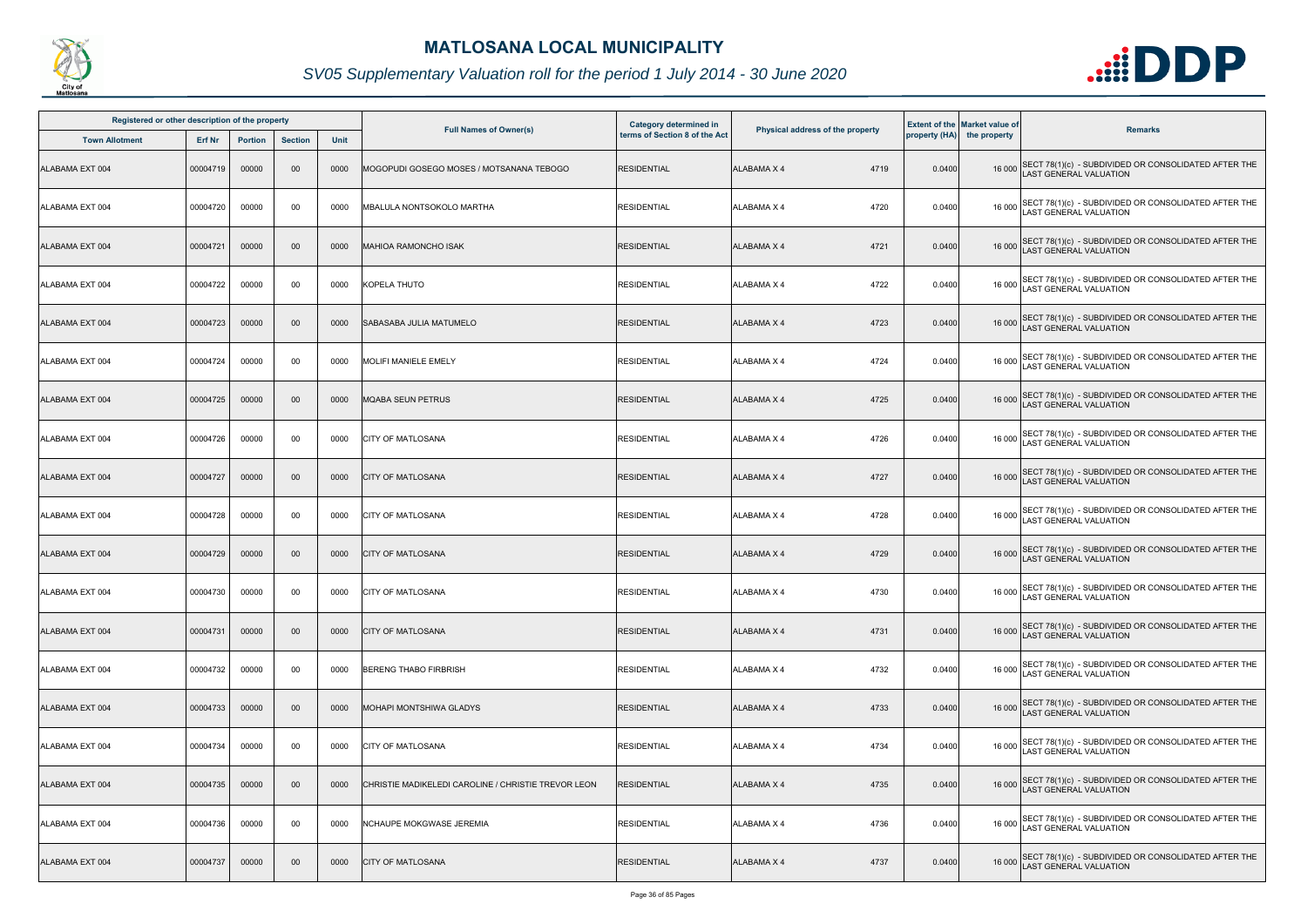

| Registered or other description of the property |               |                |                |             |                                | <b>Category determined in</b> |                                  |        | <b>Extent of the Market value of</b> |                                                                                              |
|-------------------------------------------------|---------------|----------------|----------------|-------------|--------------------------------|-------------------------------|----------------------------------|--------|--------------------------------------|----------------------------------------------------------------------------------------------|
| <b>Town Allotment</b>                           | <b>Erf Nr</b> | <b>Portion</b> | <b>Section</b> | <b>Unit</b> | <b>Full Names of Owner(s)</b>  | terms of Section 8 of the Act | Physical address of the property |        | property (HA) the property           | <b>Remarks</b>                                                                               |
| ALABAMA EXT 004                                 | 00004738      | 00000          | 00             | 0000        | PULE BETHUEL SAMSON            | <b>RESIDENTIAL</b>            | ALABAMA X 4<br>4738              | 0.0400 |                                      | 16 000 SECT 78(1)(c) - SUBDIVIDED OR CONSOLIDATED AFTER THE<br>LAST GENERAL VALUATION        |
| ALABAMA EXT 004                                 | 00004739      | 00000          | $00\,$         | 0000        | <b>NOBATHANE THOKI VIOLET</b>  | <b>RESIDENTIAL</b>            | ALABAMA X 4<br>4739              | 0.0400 |                                      | 16 000 SECT 78(1)(c) - SUBDIVIDED OR CONSOLIDATED AFTER THE<br>LAST GENERAL VALUATION        |
| ALABAMA EXT 004                                 | 00004740      | 00000          | 00             | 0000        | <b>CITY OF MATLOSANA</b>       | <b>RESIDENTIAL</b>            | 4740<br>ALABAMA X 4              | 0.0400 |                                      | 16 000 SECT 78(1)(c) - SUBDIVIDED OR CONSOLIDATED AFTER THE<br>LAST GENERAL VALUATION        |
| ALABAMA EXT 004                                 | 00004741      | 00000          | $00\,$         | 0000        | <b>CITY OF MATLOSANA</b>       | <b>RESIDENTIAL</b>            | 4741<br><b>ALABAMA X 4</b>       | 0.0449 |                                      | 18 000 SECT 78(1)(c) - SUBDIVIDED OR CONSOLIDATED AFTER THE<br>18 000 LAST GENERAL VALUATION |
| ALABAMA EXT 004                                 | 00004742      | 00000          | 00             | 0000        | <b>CITY OF MATLOSANA</b>       | <b>RESIDENTIAL</b>            | 4742<br>ALABAMA X 4              | 0.0509 |                                      | 20 000 SECT 78(1)(c) - SUBDIVIDED OR CONSOLIDATED AFTER THE<br>LAST GENERAL VALUATION        |
| ALABAMA EXT 004                                 | 00004743      | 00000          | $00\,$         | 0000        | <b>CITY OF MATLOSANA</b>       | <b>RESIDENTIAL</b>            | 4743<br>ALABAMA X 4              | 0.0568 |                                      | 23 000 SECT 78(1)(c) - SUBDIVIDED OR CONSOLIDATED AFTER THE<br>LAST GENERAL VALUATION        |
| ALABAMA EXT 004                                 | 00004744      | 00000          | 00             | 0000        | <b>CITY OF MATLOSANA</b>       | <b>RESIDENTIAL</b>            | 4744<br>ALABAMA X 4              | 0.0434 |                                      | 17 000 SECT 78(1)(c) - SUBDIVIDED OR CONSOLIDATED AFTER THE<br>LAST GENERAL VALUATION        |
| ALABAMA EXT 004                                 | 00004745      | 00000          | $00\,$         | 0000        | <b>CITY OF MATLOSANA</b>       | <b>RESIDENTIAL</b>            | 4745<br><b>ALABAMA X 4</b>       | 0.0425 |                                      | 17 000 SECT 78(1)(c) - SUBDIVIDED OR CONSOLIDATED AFTER THE<br>LAST GENERAL VALUATION        |
| ALABAMA EXT 004                                 | 00004746      | 00000          | 00             | 0000        | <b>CITY OF MATLOSANA</b>       | <b>RESIDENTIAL</b>            | 4746<br>ALABAMA X 4              | 0.0425 |                                      | 17 000 SECT 78(1)(c) - SUBDIVIDED OR CONSOLIDATED AFTER THE<br>LAST GENERAL VALUATION        |
| ALABAMA EXT 004                                 | 00004747      | 00000          | $00\,$         | 0000        | <b>CITY OF MATLOSANA</b>       | <b>RESIDENTIAL</b>            | <b>ALABAMA X 4</b><br>4747       | 0.0434 |                                      | 17 000 SECT 78(1)(c) - SUBDIVIDED OR CONSOLIDATED AFTER THE<br>LAST GENERAL VALUATION        |
| ALABAMA EXT 004                                 | 00004748      | 00000          | 00             | 0000        | GAGOITSIWE MAGDELINE DIBOLELO  | <b>RESIDENTIAL</b>            | ALABAMA X 4<br>4748              | 0.0653 |                                      | 26 000 SECT 78(1)(c) - SUBDIVIDED OR CONSOLIDATED AFTER THE<br>LAST GENERAL VALUATION        |
| ALABAMA EXT 004                                 | 00004749      | 00000          | $00\,$         | 0000        | JUMAR JANEY MAGRIETA           | <b>RESIDENTIAL</b>            | ALABAMA X 4<br>4749              | 0.0597 |                                      | 24 000 SECT 78(1)(c) - SUBDIVIDED OR CONSOLIDATED AFTER THE<br>LAST GENERAL VALUATION        |
| ALABAMA EXT 004                                 | 00004750      | 00000          | 00             | 0000        | MONAMANE JOHANNES SELLO        | <b>RESIDENTIAL</b>            | 4750<br>ALABAMA X 4              | 0.0541 |                                      | 22 000 SECT 78(1)(c) - SUBDIVIDED OR CONSOLIDATED AFTER THE<br>LAST GENERAL VALUATION        |
| ALABAMA EXT 004                                 | 00004751      | 00000          | $00\,$         | 0000        | <b>CITY OF MATLOSANA</b>       | <b>RESIDENTIAL</b>            | ALABAMA X 4<br>4751              | 0.0400 |                                      | 16 000 SECT 78(1)(c) - SUBDIVIDED OR CONSOLIDATED AFTER THE<br>LAST GENERAL VALUATION        |
| ALABAMA EXT 004                                 | 00004752      | 00000          | 00             | 0000        | <b>SEBOPELO MAKGOBI SELINA</b> | <b>RESIDENTIAL</b>            | 4752<br>ALABAMA X 4              | 0.0400 |                                      | 16 000 SECT 78(1)(c) - SUBDIVIDED OR CONSOLIDATED AFTER THE<br>LAST GENERAL VALUATION        |
| ALABAMA EXT 004                                 | 00004753      | 00000          | $00\,$         | 0000        | SABASABA LUCIA LISEBO          | <b>RESIDENTIAL</b>            | 4753<br>ALABAMA X 4              | 0.0400 |                                      | 16 000 SECT 78(1)(c) - SUBDIVIDED OR CONSOLIDATED AFTER THE<br>LAST GENERAL VALUATION        |
| ALABAMA EXT 004                                 | 00004754      | 00000          | 00             | 0000        | <b>LEPHADI ANNAH KEBOILENG</b> | <b>RESIDENTIAL</b>            | 4754<br>ALABAMA X 4              | 0.0400 |                                      | 16 000 SECT 78(1)(c) - SUBDIVIDED OR CONSOLIDATED AFTER THE<br>LAST GENERAL VALUATION        |
| ALABAMA EXT 004                                 | 00004755      | 00000          | $00\,$         | 0000        | <b>CITY OF MATLOSANA</b>       | <b>RESIDENTIAL</b>            | 4755<br><b>ALABAMA X 4</b>       | 0.1404 |                                      | 56 000 SECT 78(1)(c) - SUBDIVIDED OR CONSOLIDATED AFTER THE<br>LAST GENERAL VALUATION        |
| ALABAMA EXT 004                                 | 00004756      | 00000          | 00             | 0000        | MASILO DAVID MOSHOESHOE        | <b>RESIDENTIAL</b>            | 4756<br>ALABAMA X 4              | 0.0400 | 16 000                               | SECT 78(1)(c) - SUBDIVIDED OR CONSOLIDATED AFTER THE<br>LAST GENERAL VALUATION               |

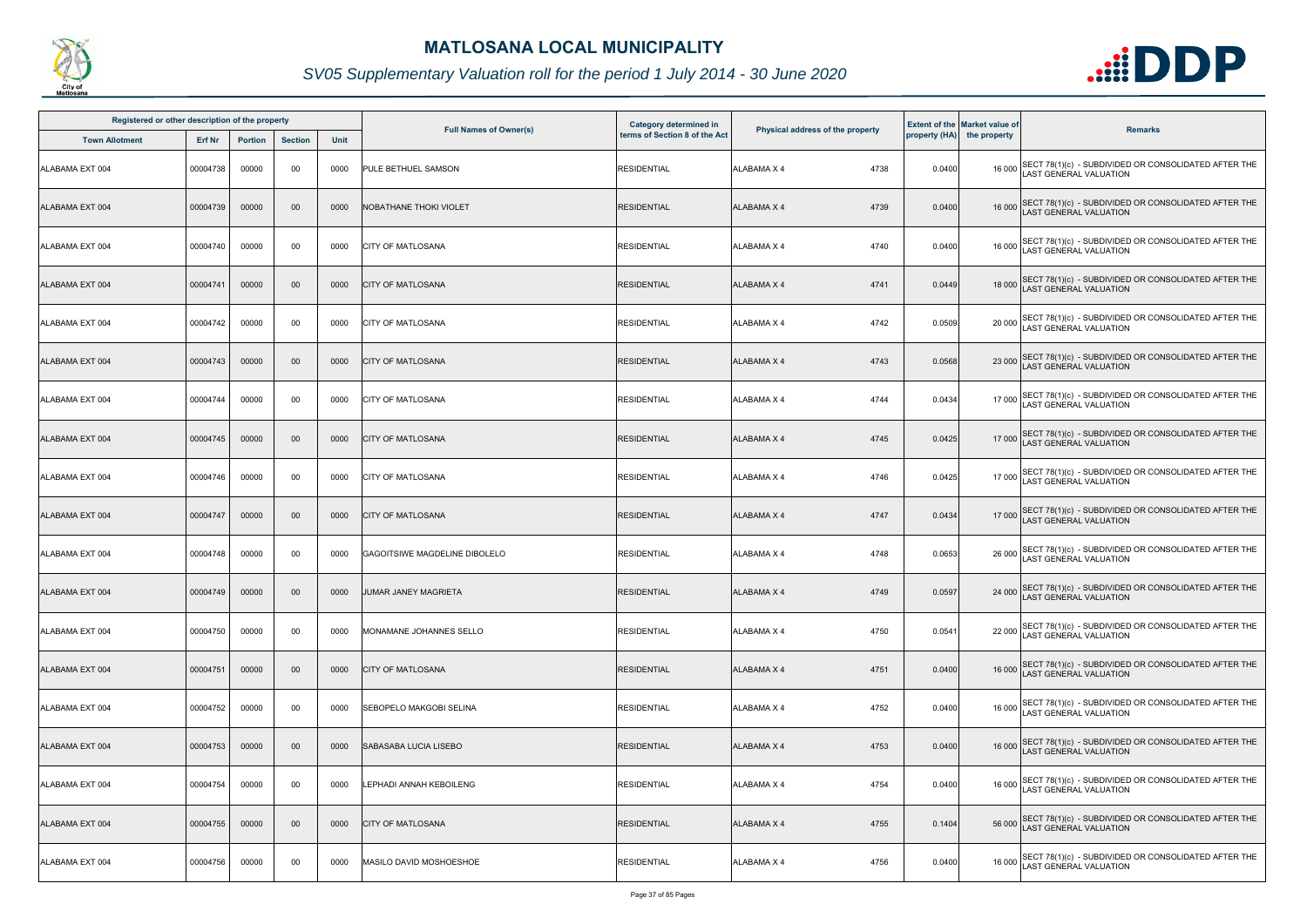

| Registered or other description of the property |          |                |                |             |                                                  | <b>Category determined in</b> |                                  |        | <b>Extent of the Market value of</b> |                                                                                              |
|-------------------------------------------------|----------|----------------|----------------|-------------|--------------------------------------------------|-------------------------------|----------------------------------|--------|--------------------------------------|----------------------------------------------------------------------------------------------|
| <b>Town Allotment</b>                           | Erf Nr   | <b>Portion</b> | <b>Section</b> | <b>Unit</b> | <b>Full Names of Owner(s)</b>                    | terms of Section 8 of the Act | Physical address of the property |        | property (HA) the property           | <b>Remarks</b>                                                                               |
| ALABAMA EXT 004                                 | 00004757 | 00000          | $00\,$         | 0000        | MOSHOU MOTHIBI WILLIAM / MOSHOU MOKHUDUGA        | <b>RESIDENTIAL</b>            | 4757<br><b>ALABAMA X 4</b>       | 0.0400 |                                      | 16 000 SECT 78(1)(c) - SUBDIVIDED OR CONSOLIDATED AFTER THE<br>LAST GENERAL VALUATION        |
| ALABAMA EXT 004                                 | 00004758 | 00000          | 00             | 0000        | MOKGALAGADI MODISAOTSILE ERIC                    | <b>RESIDENTIAL</b>            | 4758<br>ALABAMA X 4              | 0.0400 |                                      | 16 000 SECT 78(1)(c) - SUBDIVIDED OR CONSOLIDATED AFTER THE<br>LAST GENERAL VALUATION        |
| ALABAMA EXT 004                                 | 00004759 | 00000          | $00\,$         | 0000        | <b>MOTHIBEDI WELHEMINAH MODIEGI</b>              | <b>RESIDENTIAL</b>            | 4759<br>ALABAMA X 4              | 0.0400 |                                      | 16 000 SECT 78(1)(c) - SUBDIVIDED OR CONSOLIDATED AFTER THE<br>LAST GENERAL VALUATION        |
| ALABAMA EXT 004                                 | 00004760 | 00000          | 00             | 0000        | <b>CITY OF MATLOSANA</b>                         | <b>RESIDENTIAL</b>            | 4760<br>ALABAMA X 4              | 0.0400 |                                      | 16 000 SECT 78(1)(c) - SUBDIVIDED OR CONSOLIDATED AFTER THE<br>16 000 LAST GENERAL VALUATION |
| ALABAMA EXT 004                                 | 00004761 | 00000          | $00\,$         | 0000        | <b>CITY OF MATLOSANA</b>                         | <b>RESIDENTIAL</b>            | 4761<br>ALABAMA X 4              | 0.0400 |                                      | 16 000 SECT 78(1)(c) - SUBDIVIDED OR CONSOLIDATED AFTER THE<br>LAST GENERAL VALUATION        |
| ALABAMA EXT 004                                 | 00004762 | 00000          | 00             | 0000        | <b>CITY OF MATLOSANA</b>                         | <b>RESIDENTIAL</b>            | 4762<br>ALABAMA X 4              | 0.0400 |                                      | 16 000 SECT 78(1)(c) - SUBDIVIDED OR CONSOLIDATED AFTER THE<br>LAST GENERAL VALUATION        |
| ALABAMA EXT 004                                 | 00004763 | 00000          | $00\,$         | 0000        | <b>CITY OF MATLOSANA</b>                         | <b>RESIDENTIAL</b>            | <b>ALABAMA X 4</b><br>4763       | 0.0400 |                                      | 16 000 SECT 78(1)(c) - SUBDIVIDED OR CONSOLIDATED AFTER THE<br>LAST GENERAL VALUATION        |
| ALABAMA EXT 004                                 | 00004764 | 00000          | 00             | 0000        | MONGALE PETRUS GAOPALELWE / MONGALE NTITLE LETTY | <b>RESIDENTIAL</b>            | ALABAMA X 4<br>4764              | 0.0400 |                                      | 16 000 SECT 78(1)(c) - SUBDIVIDED OR CONSOLIDATED AFTER THE<br>LAST GENERAL VALUATION        |
| ALABAMA EXT 004                                 | 00004765 | 00000          | $00\,$         | 0000        | <b>CITY OF MATLOSANA</b>                         | <b>RESIDENTIAL</b>            | 4765<br>ALABAMA X 4              | 0.0400 |                                      | 16 000 SECT 78(1)(c) - SUBDIVIDED OR CONSOLIDATED AFTER THE<br>LAST GENERAL VALUATION        |
| ALABAMA EXT 004                                 | 00004766 | 00000          | 00             | 0000        | TABE KEBOGILE GRANNY                             | <b>RESIDENTIAL</b>            | <b>ALABAMA X 4</b><br>4766       | 0.0400 |                                      | 16 000 SECT 78(1)(c) - SUBDIVIDED OR CONSOLIDATED AFTER THE<br>LAST GENERAL VALUATION        |
| ALABAMA EXT 004                                 | 00004767 | 00000          | $00\,$         | 0000        | <b>CITY OF MATLOSANA</b>                         | <b>RESIDENTIAL</b>            | <b>ALABAMA X 4</b><br>4767       | 0.0400 |                                      | 16 000 SECT 78(1)(c) - SUBDIVIDED OR CONSOLIDATED AFTER THE<br>LAST GENERAL VALUATION        |
| ALABAMA EXT 004                                 | 00004768 | 00000          | 00             | 0000        | <b>POLORI STOMPIE ANNAH</b>                      | <b>RESIDENTIAL</b>            | ALABAMA X 4<br>4768              | 0.0500 |                                      | 20 000 SECT 78(1)(c) - SUBDIVIDED OR CONSOLIDATED AFTER THE<br>LAST GENERAL VALUATION        |
| ALABAMA EXT 004                                 | 00004769 | 00000          | $00\,$         | 0000        | <b>CITY OF MATLOSANA</b>                         | <b>RESIDENTIAL</b>            | 4769<br>ALABAMA X 4              | 0.0567 |                                      | 23 000 SECT 78(1)(c) - SUBDIVIDED OR CONSOLIDATED AFTER THE<br><b>LAST GENERAL VALUATION</b> |
| ALABAMA EXT 004                                 | 00004770 | 00000          | 00             | 0000        | DAVIDS BOITUMELO ELISA / BOMELA ZENZILE ISRAEL   | <b>RESIDENTIAL</b>            | <b>ALABAMA X 4</b><br>4770       | 0.0420 |                                      | 17 000 SECT 78(1)(c) - SUBDIVIDED OR CONSOLIDATED AFTER THE<br>LAST GENERAL VALUATION        |
| ALABAMA EXT 004                                 | 00004771 | 00000          | $00\,$         | 0000        | <b>CITY OF MATLOSANA</b>                         | <b>RESIDENTIAL</b>            | 4771<br>ALABAMA X 4              | 0.0420 |                                      | 17 000 SECT 78(1)(c) - SUBDIVIDED OR CONSOLIDATED AFTER THE<br>LAST GENERAL VALUATION        |
| ALABAMA EXT 004                                 | 00004772 | 00000          | 00             | 0000        | PILANE JOSEPH OTHUSITSE / MAFOLA KELEBOGILE      | <b>RESIDENTIAL</b>            | ALABAMA X 4<br>4772              | 0.0420 |                                      | 17 000 SECT 78(1)(c) - SUBDIVIDED OR CONSOLIDATED AFTER THE<br>LAST GENERAL VALUATION        |
| ALABAMA EXT 004                                 | 00004773 | 00000          | $00\,$         | 0000        | <b>CITY OF MATLOSANA</b>                         | <b>RESIDENTIAL</b>            | <b>ALABAMA X 4</b><br>4773       | 0.0416 |                                      | 17 000 SECT 78(1)(c) - SUBDIVIDED OR CONSOLIDATED AFTER THE<br>LAST GENERAL VALUATION        |
| ALABAMA EXT 004                                 | 00004774 | 00000          | 00             | 0000        | MOTSOANYANE LUCKEY JOHANNES                      | <b>RESIDENTIAL</b>            | ALABAMA X 4<br>4774              | 0.0426 |                                      | 17 000 SECT 78(1)(c) - SUBDIVIDED OR CONSOLIDATED AFTER THE<br>LAST GENERAL VALUATION        |
| ALABAMA EXT 004                                 | 00004775 | 00000          | $00\,$         | 0000        | NAGE KEDISALETSE LYDIA                           | <b>RESIDENTIAL</b>            | 4775<br>ALABAMA X 4              | 0.0420 |                                      | 17 000 SECT 78(1)(c) - SUBDIVIDED OR CONSOLIDATED AFTER THE<br>LAST GENERAL VALUATION        |

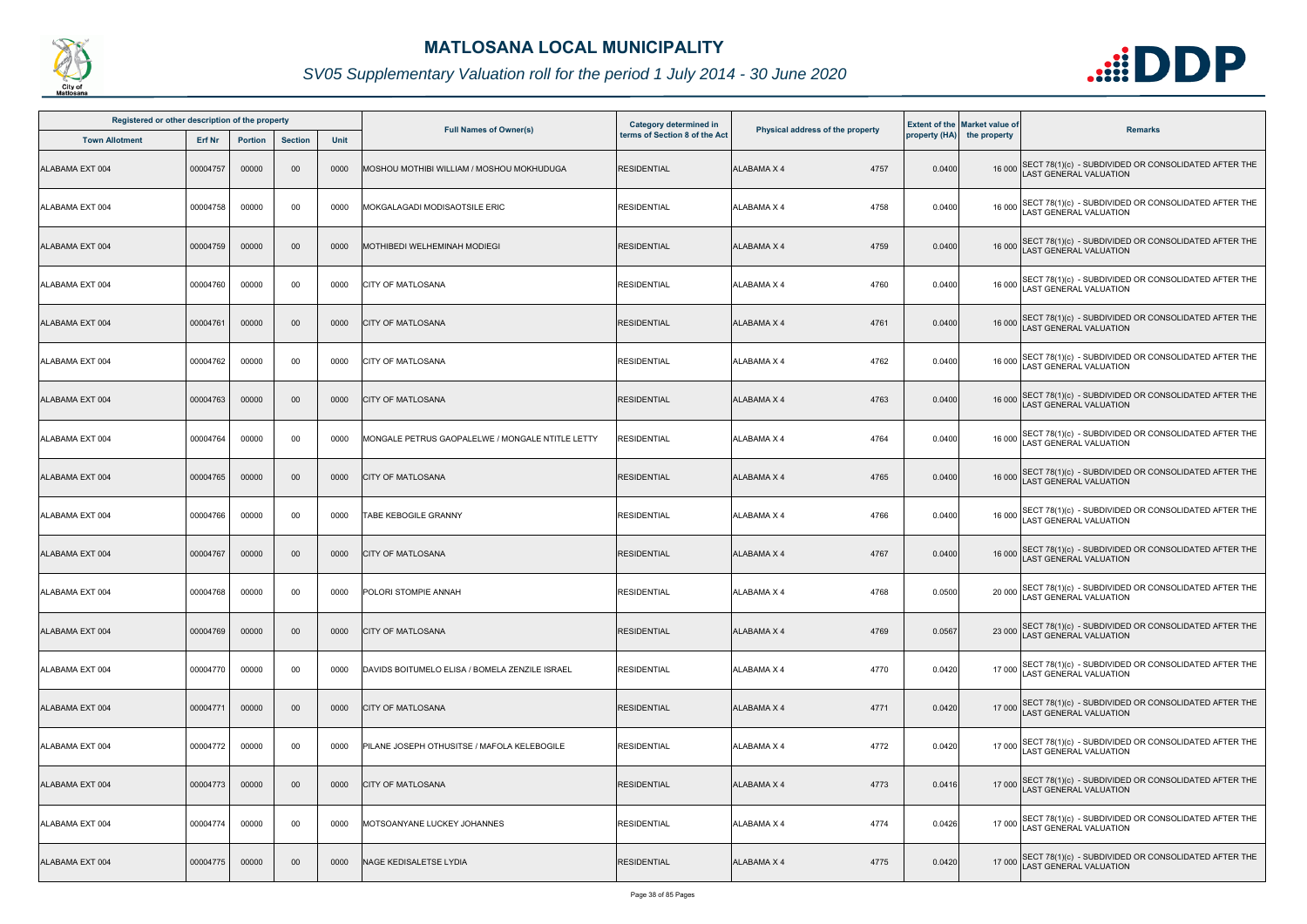

| Registered or other description of the property |               |                |                |             |                                                   | <b>Category determined in</b> |                                  |        | <b>Extent of the Market value of</b> |                                                                                              |
|-------------------------------------------------|---------------|----------------|----------------|-------------|---------------------------------------------------|-------------------------------|----------------------------------|--------|--------------------------------------|----------------------------------------------------------------------------------------------|
| <b>Town Allotment</b>                           | <b>Erf Nr</b> | <b>Portion</b> | <b>Section</b> | <b>Unit</b> | <b>Full Names of Owner(s)</b>                     | terms of Section 8 of the Act | Physical address of the property |        | property (HA) the property           | <b>Remarks</b>                                                                               |
| ALABAMA EXT 004                                 | 00004776      | 00000          | 00             | 0000        | TOKO TLALENG ANTOINETTE                           | <b>RESIDENTIAL</b>            | ALABAMA X 4<br>4776              | 0.0420 |                                      | 17 000 SECT 78(1)(c) - SUBDIVIDED OR CONSOLIDATED AFTER THE<br>LAST GENERAL VALUATION        |
| ALABAMA EXT 004                                 | 00004777      | 00000          | $00\,$         | 0000        | KOLOBE KGOTHATSO LUZEL                            | <b>RESIDENTIAL</b>            | ALABAMA X 4<br>4777              | 0.0420 |                                      | 17 000 SECT 78(1)(c) - SUBDIVIDED OR CONSOLIDATED AFTER THE<br>LAST GENERAL VALUATION        |
| ALABAMA EXT 004                                 | 00004778      | 00000          | 00             | 0000        | MABASO BANDLAKAZI OLGA / MALIE MELEKO DAVID       | <b>RESIDENTIAL</b>            | 4778<br>ALABAMA X 4              | 0.0507 |                                      | 20 000 SECT 78(1)(c) - SUBDIVIDED OR CONSOLIDATED AFTER THE<br>LAST GENERAL VALUATION        |
| ALABAMA EXT 004                                 | 00004779      | 00000          | $00\,$         | 0000        | MOHAPI PHUKUTLE ANDRIES / MOJANAGA JOHANA         | <b>RESIDENTIAL</b>            | 4779<br><b>ALABAMA X 4</b>       | 0.0400 |                                      | 16 000 SECT 78(1)(c) - SUBDIVIDED OR CONSOLIDATED AFTER THE<br>16 000 LAST GENERAL VALUATION |
| ALABAMA EXT 004                                 | 00004780      | 00000          | 00             | 0000        | <b>CITY OF MATLOSANA</b>                          | <b>RESIDENTIAL</b>            | 4780<br>ALABAMA X 4              | 0.0400 |                                      | 16 000 SECT 78(1)(c) - SUBDIVIDED OR CONSOLIDATED AFTER THE<br>LAST GENERAL VALUATION        |
| ALABAMA EXT 004                                 | 00004781      | 00000          | $00\,$         | 0000        | <b>BOGATSU MMABATHO ELIZABETH</b>                 | <b>RESIDENTIAL</b>            | 4781<br>ALABAMA X 4              | 0.0400 |                                      | 16 000 SECT 78(1)(c) - SUBDIVIDED OR CONSOLIDATED AFTER THE<br>LAST GENERAL VALUATION        |
| ALABAMA EXT 004                                 | 00004782      | 00000          | 00             | 0000        | CHEZI THAMSANQA VINCENT                           | <b>RESIDENTIAL</b>            | ALABAMA X 4<br>4782              | 0.0400 |                                      | 16 000 SECT 78(1)(c) - SUBDIVIDED OR CONSOLIDATED AFTER THE<br>LAST GENERAL VALUATION        |
| ALABAMA EXT 004                                 | 00004783      | 00000          | $00\,$         | 0000        | <b>MAEKO ANNA MALESEGO</b>                        | <b>RESIDENTIAL</b>            | 4783<br><b>ALABAMA X 4</b>       | 0.0400 |                                      | 16 000 SECT 78(1)(c) - SUBDIVIDED OR CONSOLIDATED AFTER THE<br>LAST GENERAL VALUATION        |
| ALABAMA EXT 004                                 | 00004784      | 00000          | 00             | 0000        | MOTINGWA THABANG MEIKIE                           | <b>RESIDENTIAL</b>            | 4784<br>ALABAMA X 4              | 0.0400 |                                      | 16 000 SECT 78(1)(c) - SUBDIVIDED OR CONSOLIDATED AFTER THE<br>LAST GENERAL VALUATION        |
| ALABAMA EXT 004                                 | 00004785      | 00000          | 00             | 0000        | <b>MOTAUNG EZEKIEL THAPELO</b>                    | <b>RESIDENTIAL</b>            | <b>ALABAMA X 4</b><br>4785       | 0.0400 |                                      | 16 000 SECT 78(1)(c) - SUBDIVIDED OR CONSOLIDATED AFTER THE<br>LAST GENERAL VALUATION        |
| ALABAMA EXT 004                                 | 00004786      | 00000          | 00             | 0000        | <b>CITY OF MATLOSANA</b>                          | <b>RESIDENTIAL</b>            | ALABAMA X 4<br>4786              | 0.0400 |                                      | 16 000 SECT 78(1)(c) - SUBDIVIDED OR CONSOLIDATED AFTER THE<br>LAST GENERAL VALUATION        |
| ALABAMA EXT 004                                 | 00004787      | 00000          | $00\,$         | 0000        | MOTLHABI LESEGO LIZA                              | <b>RESIDENTIAL</b>            | ALABAMA X 4<br>4787              | 0.0782 |                                      | 31 000 SECT 78(1)(c) - SUBDIVIDED OR CONSOLIDATED AFTER THE<br>LAST GENERAL VALUATION        |
| ALABAMA EXT 004                                 | 00004788      | 00000          | 00             | 0000        | NTANGA MICHAEL MAXIWENI / XHANTIBE LINGIWE SOPHIE | <b>RESIDENTIAL</b>            | 4788<br>ALABAMA X 4              | 0.0473 |                                      | 19 000 SECT 78(1)(c) - SUBDIVIDED OR CONSOLIDATED AFTER THE<br>LAST GENERAL VALUATION        |
| ALABAMA EXT 004                                 | 00004789      | 00000          | $00\,$         | 0000        | <b>CITY OF MATLOSANA</b>                          | <b>RESIDENTIAL</b>            | ALABAMA X 4<br>4789              | 0.0400 |                                      | 16 000 SECT 78(1)(c) - SUBDIVIDED OR CONSOLIDATED AFTER THE<br>LAST GENERAL VALUATION        |
| ALABAMA EXT 004                                 | 00004790      | 00000          | 00             | 0000        | PULE LEBOGANG TIMOTHY / BISO SOPHY                | <b>RESIDENTIAL</b>            | ALABAMA X 4<br>4790              | 0.0400 |                                      | 16 000 SECT 78(1)(c) - SUBDIVIDED OR CONSOLIDATED AFTER THE<br><b>AST GENERAL VALUATION</b>  |
| ALABAMA EXT 004                                 | 00004791      | 00000          | $00\,$         | 0000        | QANKASE MOSES MZIMA / MOGOROSI KEDISALETSE        | <b>RESIDENTIAL</b>            | 4791<br>ALABAMA X 4              | 0.0400 |                                      | 16 000 SECT 78(1)(c) - SUBDIVIDED OR CONSOLIDATED AFTER THE<br>LAST GENERAL VALUATION        |
| ALABAMA EXT 004                                 | 00004792      | 00000          | 00             | 0000        | MOTSWENYANE THABISO PETRUS                        | <b>RESIDENTIAL</b>            | <b>ALABAMA X 4</b><br>4792       | 0.0400 |                                      | 16 000 SECT 78(1)(c) - SUBDIVIDED OR CONSOLIDATED AFTER THE<br>LAST GENERAL VALUATION        |
| ALABAMA EXT 004                                 | 00004793      | 00000          | 00             | 0000        | KHOZA BONGANI NYAKUKOMA                           | <b>RESIDENTIAL</b>            | 4793<br><b>ALABAMA X 4</b>       | 0.0400 |                                      | 16 000 SECT 78(1)(c) - SUBDIVIDED OR CONSOLIDATED AFTER THE<br>LAST GENERAL VALUATION        |
| ALABAMA EXT 004                                 | 00004794      | 00000          | 00             | 0000        | SHASHAPE NONTOMBI ANNIE                           | <b>RESIDENTIAL</b>            | 4794<br>ALABAMA X 4              | 0.0400 | 16 000                               | SECT 78(1)(c) - SUBDIVIDED OR CONSOLIDATED AFTER THE<br>LAST GENERAL VALUATION               |

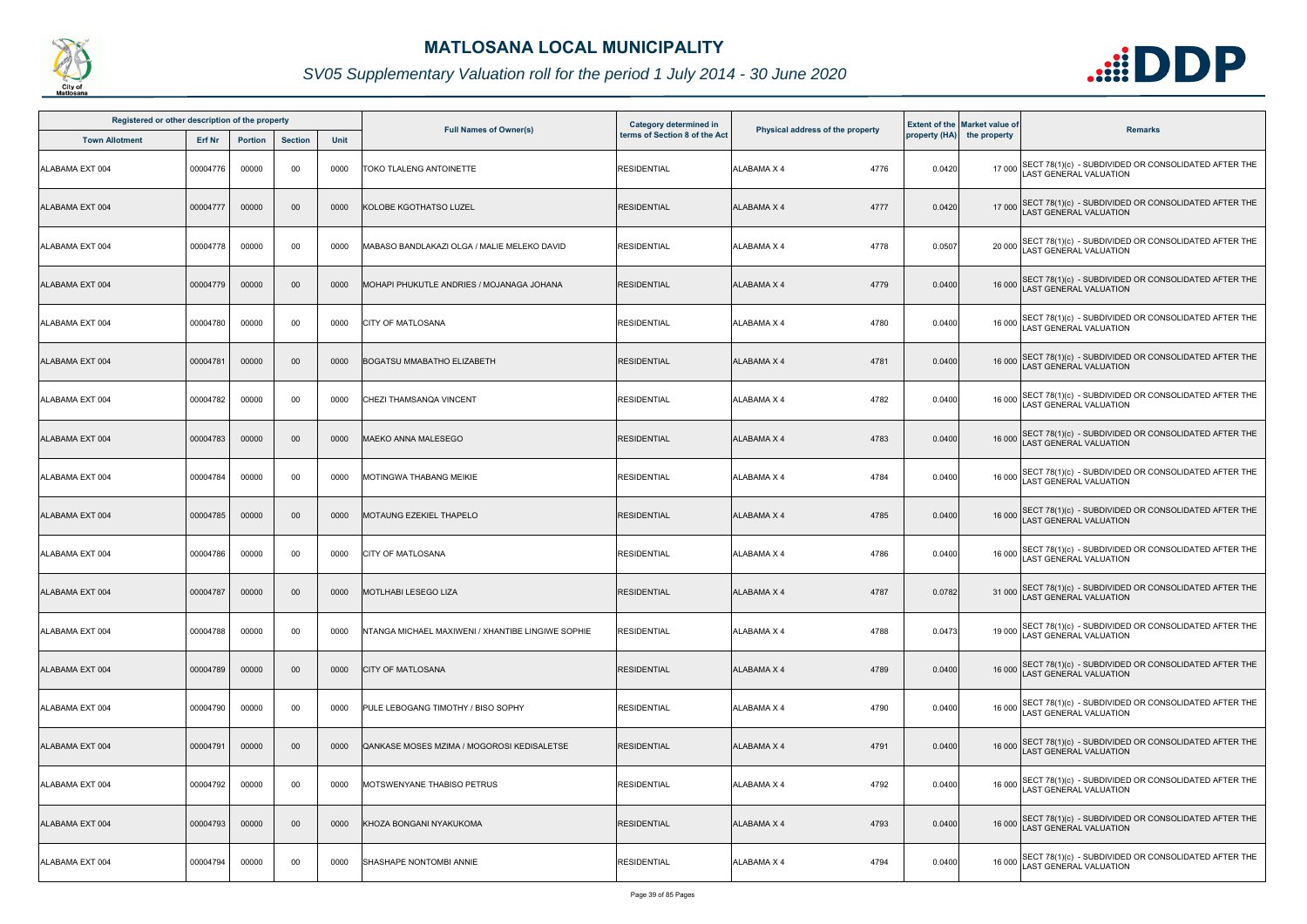

| Registered or other description of the property |               |                |                |      |                                                |                                                                |                                  |        |                                                                    |                                                                                              |
|-------------------------------------------------|---------------|----------------|----------------|------|------------------------------------------------|----------------------------------------------------------------|----------------------------------|--------|--------------------------------------------------------------------|----------------------------------------------------------------------------------------------|
| <b>Town Allotment</b>                           | <b>Erf Nr</b> | <b>Portion</b> | <b>Section</b> | Unit | <b>Full Names of Owner(s)</b>                  | <b>Category determined in</b><br>terms of Section 8 of the Act | Physical address of the property |        | <b>Extent of the Market value of</b><br>property (HA) the property | <b>Remarks</b>                                                                               |
| ALABAMA EXT 004                                 | 00004795      | 00000          | 00             | 0000 | WANYANE LESLY / SELELO JOSIAH TSHEPO           | <b>RESIDENTIAL</b>                                             | <b>ALABAMA X 4</b><br>4795       | 0.0400 |                                                                    | 16 000 SECT 78(1)(c) - SUBDIVIDED OR CONSOLIDATED AFTER THE<br>LAST GENERAL VALUATION        |
| ALABAMA EXT 004                                 | 00004796      | 00000          | 00             | 0000 | SEREETSI DANIEL MOJALEFA                       | <b>RESIDENTIAL</b>                                             | 4796<br>ALABAMA X 4              | 0.0400 |                                                                    | 16 000 SECT 78(1)(c) - SUBDIVIDED OR CONSOLIDATED AFTER THE<br>LAST GENERAL VALUATION        |
| ALABAMA EXT 004                                 | 00004797      | 00000          | $00\,$         | 0000 | MOHLALISI MANEO MASEPHAKELA CATHRINE           | <b>RESIDENTIAL</b>                                             | 4797<br>ALABAMA X 4              | 0.0400 |                                                                    | 16 000 SECT 78(1)(c) - SUBDIVIDED OR CONSOLIDATED AFTER THE<br>LAST GENERAL VALUATION        |
| ALABAMA EXT 004                                 | 00004798      | 00000          | 00             | 0000 | KHWAZA MZWANDILE ISAAC                         | <b>RESIDENTIAL</b>                                             | 4798<br>ALABAMA X 4              | 0.0564 |                                                                    | 23 000 SECT 78(1)(c) - SUBDIVIDED OR CONSOLIDATED AFTER THE<br>LAST GENERAL VALUATION        |
| ALABAMA EXT 004                                 | 00004799      | 00000          | $00\,$         | 0000 | <b>CITY OF MATLOSANA</b>                       | <b>RESIDENTIAL</b>                                             | 4799<br><b>ALABAMA X 4</b>       | 0.0653 |                                                                    | 26 000 SECT 78(1)(c) - SUBDIVIDED OR CONSOLIDATED AFTER THE<br>LAST GENERAL VALUATION        |
| ALABAMA EXT 004                                 | 00004800      | 00000          | 00             | 0000 | <b>MAGWACA SHERON KATLEGO</b>                  | <b>RESIDENTIAL</b>                                             | ALABAMA X 4<br>4800              | 0.0400 |                                                                    | 16 000 SECT 78(1)(c) - SUBDIVIDED OR CONSOLIDATED AFTER THE<br>LAST GENERAL VALUATION        |
| ALABAMA EXT 004                                 | 00004801      | 00000          | 00             | 0000 | <b>GWAI LORRAINE MATSHIDISO</b>                | <b>RESIDENTIAL</b>                                             | ALABAMA X 4<br>4801              | 0.0400 |                                                                    | 16 000 SECT 78(1)(c) - SUBDIVIDED OR CONSOLIDATED AFTER THE<br>LAST GENERAL VALUATION        |
| ALABAMA EXT 004                                 | 00004802      | 00000          | 00             | 0000 | <b>CITY OF MATLOSANA</b>                       | <b>RESIDENTIAL</b>                                             | 4802<br>ALABAMA X 4              | 0.0400 |                                                                    | 16 000 SECT 78(1)(c) - SUBDIVIDED OR CONSOLIDATED AFTER THE<br>LAST GENERAL VALUATION        |
| ALABAMA EXT 004                                 | 00004803      | 00000          | 00             | 0000 | <b>SEETELO DIPUO GLADYS</b>                    | <b>RESIDENTIAL</b>                                             | ALABAMA X 4<br>4803              | 0.0400 |                                                                    | 16 000 SECT 78(1)(c) - SUBDIVIDED OR CONSOLIDATED AFTER THE<br>LAST GENERAL VALUATION        |
| ALABAMA EXT 004                                 | 00004804      | 00000          | 00             | 0000 | LOLOMBA WAITSE OLGA                            | <b>RESIDENTIAL</b>                                             | ALABAMA X 4<br>4804              | 0.0400 |                                                                    | 16 000 SECT 78(1)(c) - SUBDIVIDED OR CONSOLIDATED AFTER THE<br>LAST GENERAL VALUATION        |
| ALABAMA EXT 004                                 | 00004805      | 00000          | $00\,$         | 0000 | <b>DWAYI JOHN MVULENI</b>                      | <b>RESIDENTIAL</b>                                             | <b>ALABAMA X 4</b><br>4805       | 0.0400 |                                                                    | 16 000 SECT 78(1)(c) - SUBDIVIDED OR CONSOLIDATED AFTER THE<br>LAST GENERAL VALUATION        |
| ALABAMA EXT 004                                 | 00004806      | 00000          | 00             |      | 0000 KATU OUPANYANA SIMON                      | <b>RESIDENTIAL</b>                                             | ALABAMA X 4<br>4806              | 0.0400 |                                                                    | 16 000 SECT 78(1)(c) - SUBDIVIDED OR CONSOLIDATED AFTER THE<br>LAST GENERAL VALUATION        |
| ALABAMA EXT 004                                 | 00004807      | 00000          | $00\,$         | 0000 | <b>CITY OF MATLOSANA</b>                       | <b>RESIDENTIAL</b>                                             | 4807<br>ALABAMA X 4              | 0.0400 |                                                                    | 16 000 SECT 78(1)(c) - SUBDIVIDED OR CONSOLIDATED AFTER THE<br>LAST GENERAL VALUATION        |
| ALABAMA EXT 004                                 | 00004808      | 00000          | 00             | 0000 | <b>CITY OF MATLOSANA</b>                       | <b>RESIDENTIAL</b>                                             | ALABAMA X 4<br>4808              | 0.0400 |                                                                    | 16 000 SECT 78(1)(c) - SUBDIVIDED OR CONSOLIDATED AFTER THE<br>LAST GENERAL VALUATION        |
| ALABAMA EXT 004                                 | 00004809      | 00000          | 00             | 0000 | NCOPHILEE AGNES NOKUTHULA                      | <b>RESIDENTIAL</b>                                             | 4809<br>ALABAMA X 4              | 0.0400 |                                                                    | 16 000 SECT 78(1)(c) - SUBDIVIDED OR CONSOLIDATED AFTER THE<br>LAST GENERAL VALUATION        |
| ALABAMA EXT 004                                 | 00004810      | 00000          | 00             | 0000 | <b>CITY OF MATLOSANA</b>                       | <b>RESIDENTIAL</b>                                             | 4810<br>ALABAMA X 4              | 0.0400 |                                                                    | 16 000 SECT 78(1)(c) - SUBDIVIDED OR CONSOLIDATED AFTER THE<br><b>LAST GENERAL VALUATION</b> |
| ALABAMA EXT 004                                 | 00004811      | 00000          | $00\,$         | 0000 | <b>IMATSAPOLA GOITSEMANG DAVID</b>             | <b>RESIDENTIAL</b>                                             | ALABAMA X 4<br>4811              | 0.0402 |                                                                    | 16 000 SECT 78(1)(c) - SUBDIVIDED OR CONSOLIDATED AFTER THE<br>LAST GENERAL VALUATION        |
| ALABAMA EXT 004                                 | 00004812      | 00000          | 00             | 0000 | MALUKELA MMUSO MOSES / MALULEKA MARIA RATANANG | <b>RESIDENTIAL</b>                                             | <b>ALABAMA X 4</b><br>4812       | 0.0482 |                                                                    | 19 000 SECT 78(1)(c) - SUBDIVIDED OR CONSOLIDATED AFTER THE<br>LAST GENERAL VALUATION        |
| ALABAMA EXT 004                                 | 00004813      | 00000          | $00\,$         | 0000 | <b>CITY OF MATLOSANA</b>                       | <b>RESIDENTIAL</b>                                             | 4813<br>ALABAMA X 4              | 0.0465 | 19 000                                                             | SECT 78(1)(c) - SUBDIVIDED OR CONSOLIDATED AFTER THE LAST GENERAL VALUATION                  |

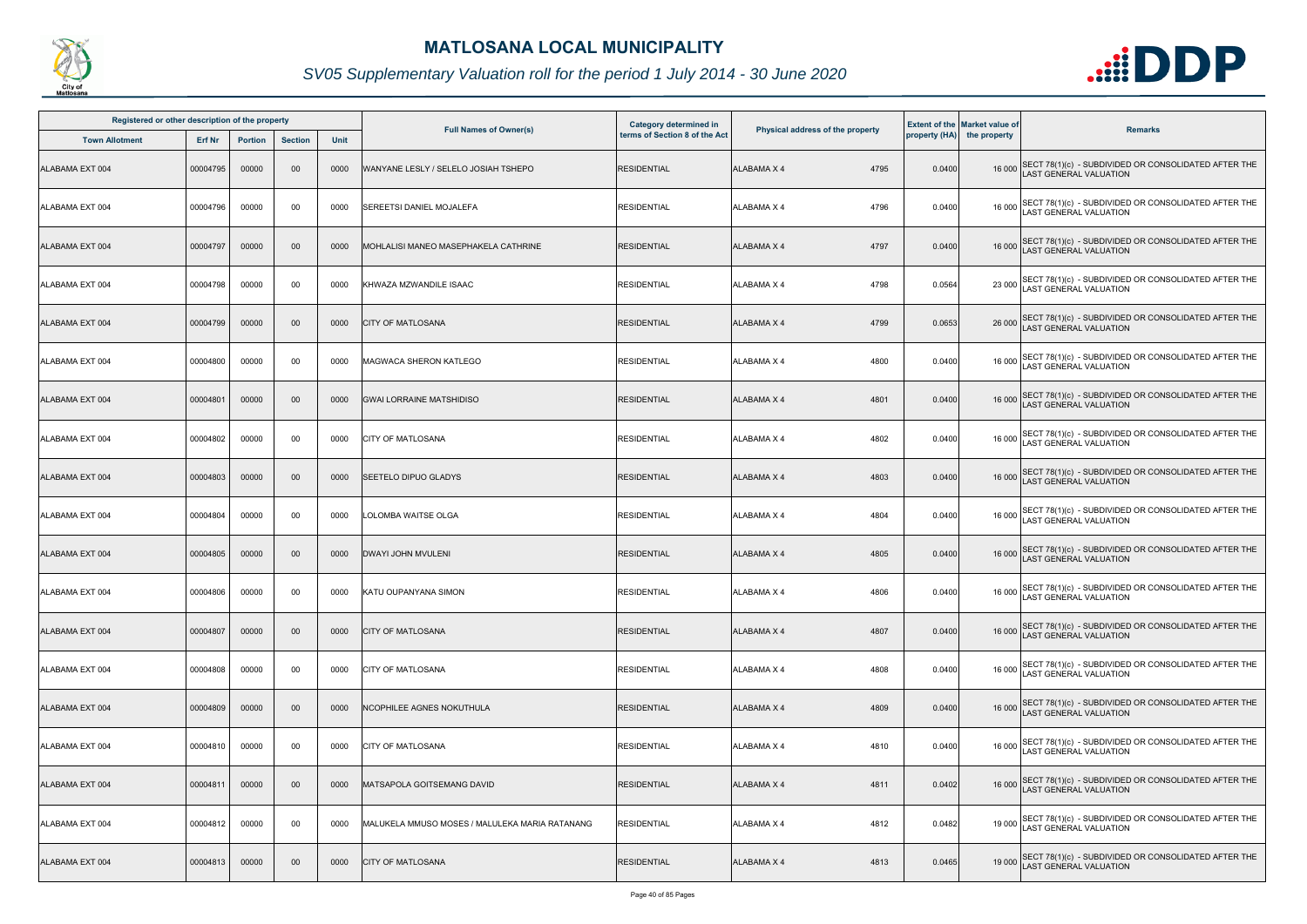

| Registered or other description of the property |          |                |                |      |                                                | Category determined in        |                                  |        | <b>Extent of the Market value of</b> |                                                                                             |
|-------------------------------------------------|----------|----------------|----------------|------|------------------------------------------------|-------------------------------|----------------------------------|--------|--------------------------------------|---------------------------------------------------------------------------------------------|
| <b>Town Allotment</b>                           | Erf Nr   | <b>Portion</b> | <b>Section</b> | Unit | <b>Full Names of Owner(s)</b>                  | terms of Section 8 of the Act | Physical address of the property |        | property (HA) the property           | <b>Remarks</b>                                                                              |
| ALABAMA EXT 004                                 | 00004814 | 00000          | 00             | 0000 | <b>CITY OF MATLOSANA</b>                       | <b>RESIDENTIAL</b>            | 4814<br><b>ALABAMA X 4</b>       | 0.0436 |                                      | 17 000 SECT 78(1)(c) - SUBDIVIDED OR CONSOLIDATED AFTER THE<br>LAST GENERAL VALUATION       |
| ALABAMA EXT 004                                 | 00004815 | 00000          | 00             | 0000 | KHIBA MARUMO JACK / MOKOANE TABA MARIA         | <b>RESIDENTIAL</b>            | <b>ALABAMA X 4</b><br>4815       | 0.0410 |                                      | 16 000 SECT 78(1)(c) - SUBDIVIDED OR CONSOLIDATED AFTER THE<br>LAST GENERAL VALUATION       |
| ALABAMA EXT 004                                 | 00004816 | 00000          | 00             | 0000 | <b>CITY OF MATLOSANA</b>                       | <b>RESIDENTIAL</b>            | <b>ALABAMA X 4</b><br>4816       | 0.0410 |                                      | 16 000 SECT 78(1)(c) - SUBDIVIDED OR CONSOLIDATED AFTER THE<br>LAST GENERAL VALUATION       |
| ALABAMA EXT 004                                 | 00004817 | 00000          | $00\,$         | 0000 | <b>CITY OF MATLOSANA</b>                       | <b>RESIDENTIAL</b>            | 4817<br><b>ALABAMA X 4</b>       | 0.0410 |                                      | 16 000 SECT 78(1)(c) - SUBDIVIDED OR CONSOLIDATED AFTER THE<br>LAST GENERAL VALUATION       |
| ALABAMA EXT 004                                 | 00004818 | 00000          | 00             | 0000 | BOKOLO HENDRIEK ZWELINZIMA / BOKOLO KEFUWE     | <b>RESIDENTIAL</b>            | 4818<br><b>ALABAMA X 4</b>       | 0.0489 |                                      | 20 000 SECT 78(1)(c) - SUBDIVIDED OR CONSOLIDATED AFTER THE<br>LAST GENERAL VALUATION       |
| ALABAMA EXT 004                                 | 00004819 | 00000          | 00             | 0000 | <b>CITY OF MATLOSANA</b>                       | <b>RESIDENTIAL</b>            | <b>ALABAMA X 4</b><br>4819       | 0.0410 |                                      | 16 000 SECT 78(1)(c) - SUBDIVIDED OR CONSOLIDATED AFTER THE<br>LAST GENERAL VALUATION       |
| ALABAMA EXT 004                                 | 00004820 | 00000          | 00             | 0000 | <b>CITY OF MATLOSANA</b>                       | <b>RESIDENTIAL</b>            | <b>ALABAMA X 4</b><br>4820       | 0.0410 |                                      | 16 000 SECT 78(1)(c) - SUBDIVIDED OR CONSOLIDATED AFTER THE<br>LAST GENERAL VALUATION       |
| ALABAMA EXT 004                                 | 00004821 | 00000          | $00\,$         | 0000 | <b>CITY OF MATLOSANA</b>                       | <b>RESIDENTIAL</b>            | <b>ALABAMA X 4</b><br>4821       | 0.0410 |                                      | 16 000 SECT 78(1)(c) - SUBDIVIDED OR CONSOLIDATED AFTER THE<br>LAST GENERAL VALUATION       |
| ALABAMA EXT 004                                 | 00004822 | 00000          | 00             | 0000 | <b>CITY OF MATLOSANA</b>                       | <b>RESIDENTIAL</b>            | <b>ALABAMA X 4</b><br>4822       | 0.0410 |                                      | 16 000 SECT 78(1)(c) - SUBDIVIDED OR CONSOLIDATED AFTER THE<br>LAST GENERAL VALUATION       |
| ALABAMA EXT 004                                 | 00004823 | 00000          | 00             | 0000 | <b>CITY OF MATLOSANA</b>                       | <b>RESIDENTIAL</b>            | <b>ALABAMA X 4</b><br>4823       | 0.0410 |                                      | 16 000 SECT 78(1)(c) - SUBDIVIDED OR CONSOLIDATED AFTER THE<br>LAST GENERAL VALUATION       |
| ALABAMA EXT 004                                 | 00004824 | 00000          | 00             | 0000 | MAHIOA LENKALETSE MARTHAR                      | <b>RESIDENTIAL</b>            | 4824<br>ALABAMA X 4              | 0.0410 |                                      | 16 000 SECT 78(1)(c) - SUBDIVIDED OR CONSOLIDATED AFTER THE<br>LAST GENERAL VALUATION       |
| ALABAMA EXT 004                                 | 00004825 | 00000          | $00\,$         | 0000 | <b>TAU SEMAKALENG / MALEFO MONNATLALA JOEL</b> | <b>RESIDENTIAL</b>            | <b>ALABAMA X 4</b><br>4825       | 0.0410 |                                      | 16 000 SECT 78(1)(c) - SUBDIVIDED OR CONSOLIDATED AFTER THE<br>LAST GENERAL VALUATION       |
| ALABAMA EXT 004                                 | 00004826 | 00000          | 00             | 0000 | THATHO MALEWA CECILA / LETHIBELA KEMELO JOSEPH | <b>RESIDENTIAL</b>            | <b>ALABAMA X 4</b><br>4826       | 0.0410 | 16 000                               | SECT 78(1)(c) - SUBDIVIDED OR CONSOLIDATED AFTER THE<br><b>LAST GENERAL VALUATION</b>       |
| ALABAMA EXT 004                                 | 00004827 | 00000          | 00             | 0000 | <b>CITY OF MATLOSANA</b>                       | <b>RESIDENTIAL</b>            | <b>ALABAMA X 4</b><br>4827       | 0.0410 |                                      | 16 000 SECT 78(1)(c) - SUBDIVIDED OR CONSOLIDATED AFTER THE<br><b>AST GENERAL VALUATION</b> |
| ALABAMA EXT 004                                 | 00004828 | 00000          | 00             | 0000 | NOBATHANA NTOMBIZODWA GLADYS                   | <b>RESIDENTIAL</b>            | <b>ALABAMA X 4</b><br>4828       | 0.0410 |                                      | 16 000 SECT 78(1)(c) - SUBDIVIDED OR CONSOLIDATED AFTER THE<br>LAST GENERAL VALUATION       |
| ALABAMA EXT 004                                 | 00004829 | 00000          | 00             | 0000 | <b>CITY OF MATLOSANA</b>                       | <b>RESIDENTIAL</b>            | <b>ALABAMA X 4</b><br>4829       | 0.0410 |                                      | 16 000 SECT 78(1)(c) - SUBDIVIDED OR CONSOLIDATED AFTER THE<br>LAST GENERAL VALUATION       |
| ALABAMA EXT 004                                 | 00004830 | 00000          | 00             | 0000 | <b>RAMOKHELE MPATI LIZZY</b>                   | <b>RESIDENTIAL</b>            | <b>ALABAMA X 4</b><br>4830       | 0.0411 |                                      | 16 000 SECT 78(1)(c) - SUBDIVIDED OR CONSOLIDATED AFTER THE<br>LAST GENERAL VALUATION       |
| ALABAMA EXT 004                                 | 00004831 | 00000          | $00\,$         | 0000 | <b>CITY OF MATLOSANA</b>                       | <b>RESIDENTIAL</b>            | 4831<br><b>ALABAMA X 4</b>       | 0.0418 |                                      | 17 000 SECT 78(1)(c) - SUBDIVIDED OR CONSOLIDATED AFTER THE<br>LAST GENERAL VALUATION       |
| ALABAMA EXT 004                                 | 00004832 | 00000          | 00             | 0000 | MOTSAMAI SELINA SEBINA                         | <b>RESIDENTIAL</b>            | 4832<br>ALABAMA X 4              | 0.0452 |                                      | 18 000 SECT 78(1)(c) - SUBDIVIDED OR CONSOLIDATED AFTER THE<br>LAST GENERAL VALUATION       |

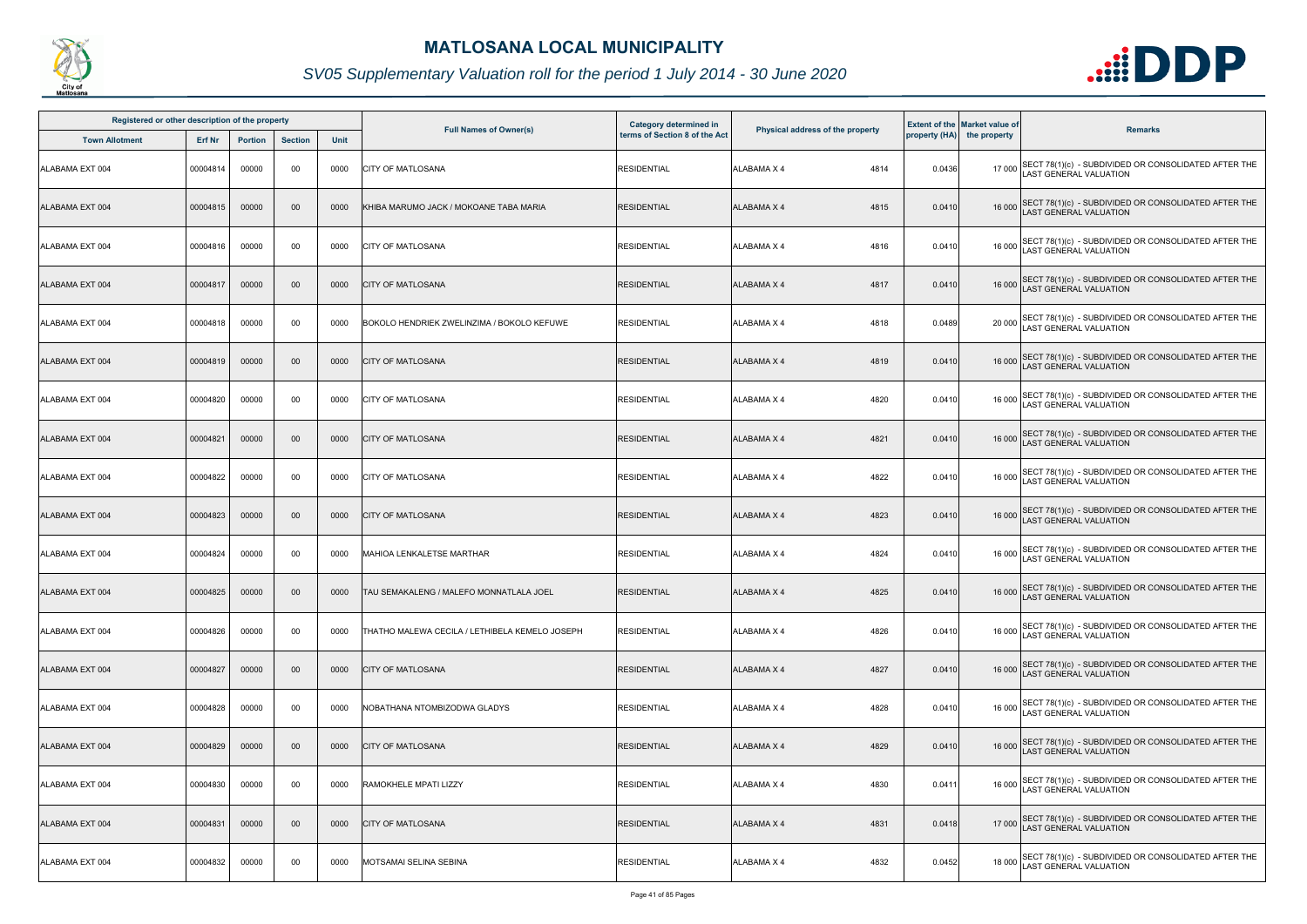

| Registered or other description of the property |          |                |                |      |                                          | Category determined in        |                                  |        | <b>Extent of the Market value of</b> |                                                                                       |
|-------------------------------------------------|----------|----------------|----------------|------|------------------------------------------|-------------------------------|----------------------------------|--------|--------------------------------------|---------------------------------------------------------------------------------------|
| <b>Town Allotment</b>                           | Erf Nr   | <b>Portion</b> | <b>Section</b> | Unit | <b>Full Names of Owner(s)</b>            | terms of Section 8 of the Act | Physical address of the property |        | property (HA) the property           | <b>Remarks</b>                                                                        |
| ALABAMA EXT 004                                 | 00004833 | 00000          | 00             | 0000 | <b>CITY OF MATLOSANA</b>                 | <b>RESIDENTIAL</b>            | 4833<br><b>ALABAMA X 4</b>       | 0.0537 |                                      | 21 000 SECT 78(1)(c) - SUBDIVIDED OR CONSOLIDATED AFTER THE<br>LAST GENERAL VALUATION |
| ALABAMA EXT 004                                 | 00004834 | 00000          | 00             | 0000 | <b>CITY OF MATLOSANA</b>                 | <b>RESIDENTIAL</b>            | ALABAMA X 4<br>4834              | 0.0410 | 16 000                               | SECT 78(1)(c) - SUBDIVIDED OR CONSOLIDATED AFTER THE<br>LAST GENERAL VALUATION        |
| ALABAMA EXT 004                                 | 00004835 | 00000          | $00\,$         | 0000 | <b>CITY OF MATLOSANA</b>                 | <b>RESIDENTIAL</b>            | <b>ALABAMA X 4</b><br>4835       | 0.0410 |                                      | 16 000 SECT 78(1)(c) - SUBDIVIDED OR CONSOLIDATED AFTER THE<br>LAST GENERAL VALUATION |
| ALABAMA EXT 004                                 | 00004836 | 00000          | 00             | 0000 | <b>MASILO DIMPHO</b>                     | <b>RESIDENTIAL</b>            | 4836<br>ALABAMA X 4              | 0.0410 |                                      | 16 000 SECT 78(1)(c) - SUBDIVIDED OR CONSOLIDATED AFTER THE<br>LAST GENERAL VALUATION |
| ALABAMA EXT 004                                 | 00004837 | 00000          | 00             | 0000 | <b>MOHALE DIKELEDI KRESIE</b>            | <b>RESIDENTIAL</b>            | 4837<br><b>ALABAMA X 4</b>       | 0.0410 |                                      | 16 000 SECT 78(1)(c) - SUBDIVIDED OR CONSOLIDATED AFTER THE<br>LAST GENERAL VALUATION |
| ALABAMA EXT 004                                 | 00004838 | 00000          | 00             | 0000 | MOSEKE CALVIN / SELWANE MAJENG           | RESIDENTIAL                   | 4838<br>ALABAMA X 4              | 0.0410 |                                      | 16 000 SECT 78(1)(c) - SUBDIVIDED OR CONSOLIDATED AFTER THE<br>LAST GENERAL VALUATION |
| ALABAMA EXT 004                                 | 00004839 | 00000          | 00             | 0000 | MOSIWANE PRICILLA KESETSELEMANG          | <b>RESIDENTIAL</b>            | <b>ALABAMA X 4</b><br>4839       | 0.0410 |                                      | 16 000 SECT 78(1)(c) - SUBDIVIDED OR CONSOLIDATED AFTER THE<br>LAST GENERAL VALUATION |
| ALABAMA EXT 004                                 | 00004840 | 00000          | 00             | 0000 | <b>CITY OF MATLOSANA</b>                 | <b>RESIDENTIAL</b>            | <b>ALABAMA X 4</b><br>4840       | 0.0410 | 16 000                               | SECT 78(1)(c) - SUBDIVIDED OR CONSOLIDATED AFTER THE<br>AST GENERAL VALUATION         |
| ALABAMA EXT 004                                 | 00004841 | 00000          | 00             | 0000 | <b>NDEZI NONTSEZE JOYCE</b>              | <b>RESIDENTIAL</b>            | <b>ALABAMA X 4</b><br>4841       | 0.0410 |                                      | 16 000 SECT 78(1)(c) - SUBDIVIDED OR CONSOLIDATED AFTER THE<br>LAST GENERAL VALUATION |
| ALABAMA EXT 004                                 | 00004842 | 00000          | 00             | 0000 | MOLEFE KEDISALETSE                       | <b>RESIDENTIAL</b>            | ALABAMA X 4<br>4842              | 0.0410 |                                      | 16 000 SECT 78(1)(c) - SUBDIVIDED OR CONSOLIDATED AFTER THE<br>LAST GENERAL VALUATION |
| ALABAMA EXT 004                                 | 00004843 | 00000          | 00             | 0000 | <b>CITY OF MATLOSANA</b>                 | <b>RESIDENTIAL</b>            | <b>ALABAMA X 4</b><br>4843       | 0.0410 |                                      | 16 000 SECT 78(1)(c) - SUBDIVIDED OR CONSOLIDATED AFTER THE<br>LAST GENERAL VALUATION |
| ALABAMA EXT 004                                 | 00004844 | 00000          | 00             | 0000 | MASHABA GOITSEMANG ELLEN                 | <b>RESIDENTIAL</b>            | ALABAMA X 4<br>4844              | 0.0410 |                                      | 16 000 SECT 78(1)(c) - SUBDIVIDED OR CONSOLIDATED AFTER THE<br>LAST GENERAL VALUATION |
| ALABAMA EXT 004                                 | 00004845 | 00000          | $00\,$         | 0000 | <b>CITY OF MATLOSANA</b>                 | <b>RESIDENTIAL</b>            | 4845<br><b>ALABAMA X 4</b>       | 0.0410 |                                      | 16 000 SECT 78(1)(c) - SUBDIVIDED OR CONSOLIDATED AFTER THE<br>LAST GENERAL VALUATION |
| ALABAMA EXT 004                                 | 00004846 | 00000          | 00             | 0000 | <b>CITY OF MATLOSANA</b>                 | <b>RESIDENTIAL</b>            | <b>ALABAMA X 4</b><br>4846       | 0.0410 | 16 000                               | SECT 78(1)(c) - SUBDIVIDED OR CONSOLIDATED AFTER THE<br><b>AST GENERAL VALUATION</b>  |
| ALABAMA EXT 004                                 | 00004847 | 00000          | $00\,$         | 0000 | <b>MATSHOGO KEAKANTSE MARIA</b>          | <b>RESIDENTIAL</b>            | <b>ALABAMA X 4</b><br>4847       | 0.0400 | 16 000                               | SECT 78(1)(c) - SUBDIVIDED OR CONSOLIDATED AFTER THE LAST GENERAL VALUATION           |
| ALABAMA EXT 004                                 | 00004848 | 00000          | 00             | 0000 | <b>CITY OF MATLOSANA</b>                 | <b>RESIDENTIAL</b>            | ALABAMA X 4<br>4848              | 0.0400 | 16 000                               | SECT 78(1)(c) - SUBDIVIDED OR CONSOLIDATED AFTER THE<br>LAST GENERAL VALUATION        |
| ALABAMA EXT 004                                 | 00004849 | 00000          | $00\,$         | 0000 | <b>CITY OF MATLOSANA</b>                 | <b>RESIDENTIAL</b>            | <b>ALABAMA X 4</b><br>4849       | 0.0410 |                                      | 16 000 SECT 78(1)(c) - SUBDIVIDED OR CONSOLIDATED AFTER THE<br>LAST GENERAL VALUATION |
| ALABAMA EXT 004                                 | 00004850 | 00000          | 00             | 0000 | TSHABALALA OUPA JOHN / TSHABALALA BELINA | <b>RESIDENTIAL</b>            | 4850<br>ALABAMA X 4              | 0.0410 |                                      | 16 000 SECT 78(1)(c) - SUBDIVIDED OR CONSOLIDATED AFTER THE<br>LAST GENERAL VALUATION |
| ALABAMA EXT 004                                 | 00004851 | 00000          | 00             | 0000 | <b>CITY OF MATLOSANA</b>                 | <b>RESIDENTIAL</b>            | <b>ALABAMA X 4</b><br>4851       | 0.0410 |                                      | 16 000 SECT 78(1)(c) - SUBDIVIDED OR CONSOLIDATED AFTER THE<br>AST GENERAL VALUATION  |

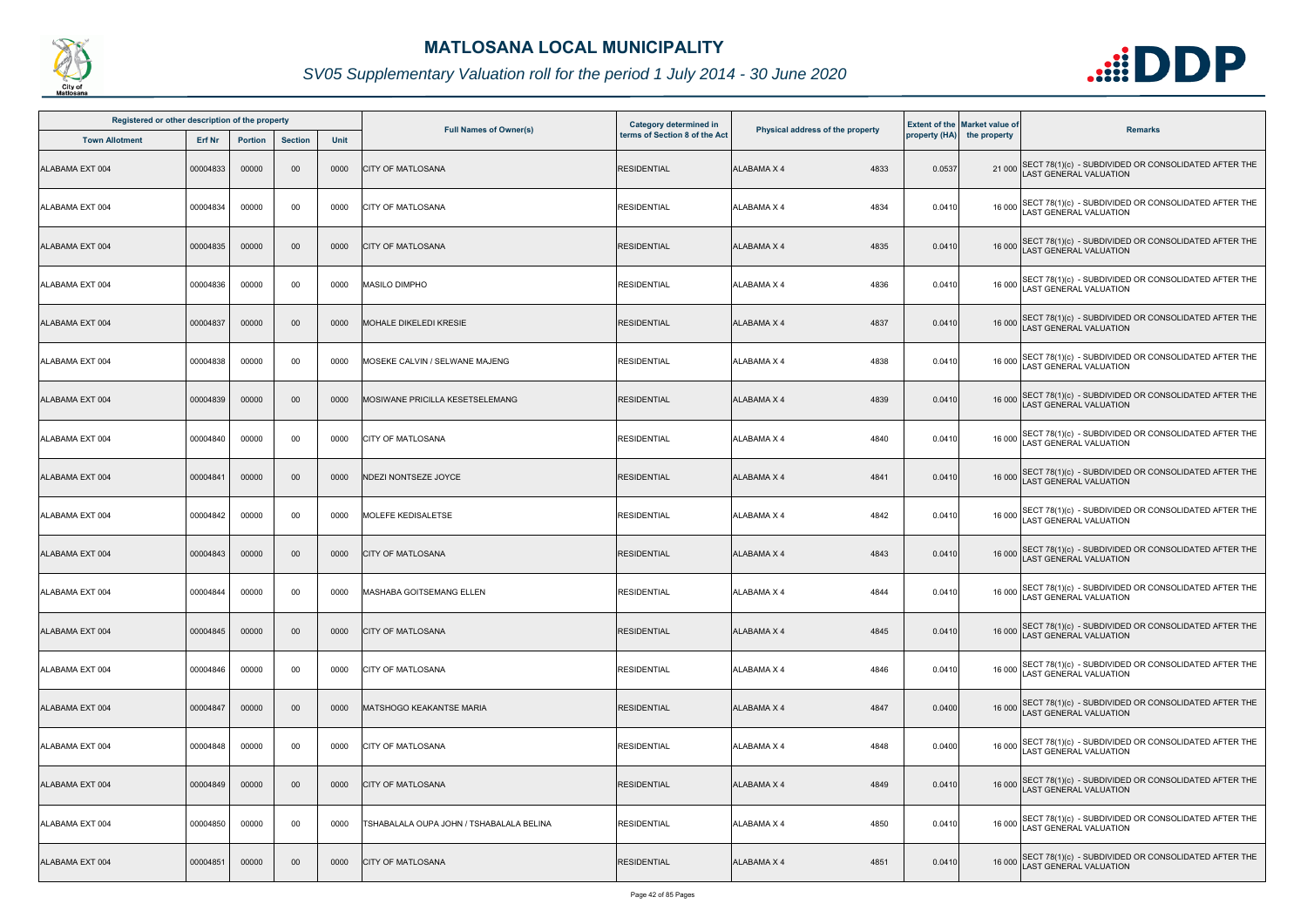

| Registered or other description of the property |          |                |                |      |                                                    | Category determined in        |                                  |        | <b>Extent of the Market value of</b> |                                                                                             |
|-------------------------------------------------|----------|----------------|----------------|------|----------------------------------------------------|-------------------------------|----------------------------------|--------|--------------------------------------|---------------------------------------------------------------------------------------------|
| <b>Town Allotment</b>                           | Erf Nr   | <b>Portion</b> | <b>Section</b> | Unit | <b>Full Names of Owner(s)</b>                      | terms of Section 8 of the Act | Physical address of the property |        | property (HA) the property           | <b>Remarks</b>                                                                              |
| ALABAMA EXT 004                                 | 00004852 | 00000          | 00             | 0000 | MALEKA SELEKE EMMANUEL                             | <b>RESIDENTIAL</b>            | 4852<br><b>ALABAMA X 4</b>       | 0.0410 | 16 000                               | SECT 78(1)(c) - SUBDIVIDED OR CONSOLIDATED AFTER THE<br>LAST GENERAL VALUATION              |
| ALABAMA EXT 004                                 | 00004853 | 00000          | 00             | 0000 | <b>CITY OF MATLOSANA</b>                           | <b>RESIDENTIAL</b>            | <b>ALABAMA X 4</b><br>4853       | 0.0430 |                                      | 17 000 SECT 78(1)(c) - SUBDIVIDED OR CONSOLIDATED AFTER THE<br>LAST GENERAL VALUATION       |
| ALABAMA EXT 004                                 | 00004854 | 00000          | 00             | 0000 | <b>MOKONE PERSEUS TIISETSO</b>                     | <b>RESIDENTIAL</b>            | 4854<br>ALABAMA X 4              | 0.0430 |                                      | 17 000 SECT 78(1)(c) - SUBDIVIDED OR CONSOLIDATED AFTER THE<br>LAST GENERAL VALUATION       |
| ALABAMA EXT 004                                 | 00004855 | 00000          | 00             | 0000 | <b>WANYANE SHIRLEY</b>                             | <b>RESIDENTIAL</b>            | 4855<br><b>ALABAMA X 4</b>       | 0.0539 |                                      | 22 000 SECT 78(1)(c) - SUBDIVIDED OR CONSOLIDATED AFTER THE<br>LAST GENERAL VALUATION       |
| ALABAMA EXT 004                                 | 00004856 | 00000          | 00             | 0000 | MONAGENG DORAH PULANE                              | <b>RESIDENTIAL</b>            | 4856<br>ALABAMA X 4              | 0.0400 |                                      | 16 000 SECT 78(1)(c) - SUBDIVIDED OR CONSOLIDATED AFTER THE<br>LAST GENERAL VALUATION       |
| ALABAMA EXT 004                                 | 00004857 | 00000          | 00             | 0000 | MALETSOE GEORGE RABAJI                             | RESIDENTIAL                   | 4857<br><b>ALABAMA X 4</b>       | 0.0490 |                                      | 20 000 SECT 78(1)(c) - SUBDIVIDED OR CONSOLIDATED AFTER THE<br>LAST GENERAL VALUATION       |
| ALABAMA EXT 004                                 | 00004858 | 00000          | 00             | 0000 | MOKGATLA KEDINNETSE MAGDELINE                      | <b>RESIDENTIAL</b>            | 4858<br>ALABAMA X 4              | 0.0400 | 16 000                               | SECT 78(1)(c) - SUBDIVIDED OR CONSOLIDATED AFTER THE LAST GENERAL VALUATION                 |
| ALABAMA EXT 004                                 | 00004859 | 00000          | 00             | 0000 | PAI GAOPALELWE SARAH                               | <b>RESIDENTIAL</b>            | 4859<br><b>ALABAMA X 4</b>       | 0.0400 |                                      | 16 000 SECT 78(1)(c) - SUBDIVIDED OR CONSOLIDATED AFTER THE<br>LAST GENERAL VALUATION       |
| ALABAMA EXT 004                                 | 00004860 | 00000          | 00             | 0000 | <b>MAILA PHUMLA PORTIA</b>                         | <b>RESIDENTIAL</b>            | <b>ALABAMA X 4</b><br>4860       | 0.0400 |                                      | 16 000 SECT 78(1)(c) - SUBDIVIDED OR CONSOLIDATED AFTER THE<br>LAST GENERAL VALUATION       |
| ALABAMA EXT 004                                 | 00004861 | 00000          | 00             | 0000 | SEPTEMBER NEO PRECIOUS                             | <b>RESIDENTIAL</b>            | <b>ALABAMA X 4</b><br>4861       | 0.0400 |                                      | 16 000 SECT 78(1)(c) - SUBDIVIDED OR CONSOLIDATED AFTER THE<br>LAST GENERAL VALUATION       |
| ALABAMA EXT 004                                 | 00004862 | 00000          | 00             | 0000 | MODISE DIKELEDI SARAH / NKWE TUMELO DANIEL         | <b>RESIDENTIAL</b>            | 4862<br><b>ALABAMA X 4</b>       | 0.0400 |                                      | 16 000 SECT 78(1)(c) - SUBDIVIDED OR CONSOLIDATED AFTER THE<br>LAST GENERAL VALUATION       |
| ALABAMA EXT 004                                 | 00004863 | 00000          | 00             | 0000 | MAGAGE SEAKGOLWANE PAULINAH                        | <b>RESIDENTIAL</b>            | <b>ALABAMA X 4</b><br>4863       | 0.0400 |                                      | 16 000 SECT 78(1)(c) - SUBDIVIDED OR CONSOLIDATED AFTER THE<br>LAST GENERAL VALUATION       |
| ALABAMA EXT 004                                 | 00004864 | 00000          | 00             | 0000 | <b>PHONELA LLOYD</b>                               | <b>RESIDENTIAL</b>            | <b>ALABAMA X 4</b><br>4864       | 0.0400 |                                      | 16 000 SECT 78(1)(c) - SUBDIVIDED OR CONSOLIDATED AFTER THE<br><b>AST GENERAL VALUATION</b> |
| ALABAMA EXT 004                                 | 00004865 | 00000          | $00\,$         | 0000 | NCOPHILE LERATO / NCOPHILE THAMSANQA               | <b>RESIDENTIAL</b>            | <b>ALABAMA X 4</b><br>4865       | 0.0400 | 16 000                               | SECT 78(1)(c) - SUBDIVIDED OR CONSOLIDATED AFTER THE<br><b>AST GENERAL VALUATION</b>        |
| ALABAMA EXT 004                                 | 00004866 | 00000          | 00             | 0000 | MOHLAKOANE HANSIE ANKIE / TLHOBANE BOITUMELO SIMON | <b>RESIDENTIAL</b>            | ALABAMA X 4<br>4866              | 0.0400 |                                      | 16 000 SECT 78(1)(c) - SUBDIVIDED OR CONSOLIDATED AFTER THE<br>LAST GENERAL VALUATION       |
| ALABAMA EXT 004                                 | 00004867 | 00000          | 00             | 0000 | <b>CITY OF MATLOSANA</b>                           | <b>RESIDENTIAL</b>            | <b>ALABAMA X 4</b><br>4867       | 0.0588 |                                      | 24 000 SECT 78(1)(c) - SUBDIVIDED OR CONSOLIDATED AFTER THE<br>LAST GENERAL VALUATION       |
| ALABAMA EXT 004                                 | 00004868 | 00000          | 00             | 0000 | CITY OF MATLOSANA                                  | <b>RESIDENTIAL</b>            | 4868<br><b>ALABAMA X 4</b>       | 0.0404 |                                      | 16 000 SECT 78(1)(c) - SUBDIVIDED OR CONSOLIDATED AFTER THE<br>LAST GENERAL VALUATION       |
| ALABAMA EXT 004                                 | 00004869 | 00000          | 00             | 0000 | <b>CITY OF MATLOSANA</b>                           | <b>RESIDENTIAL</b>            | 4869<br>ALABAMA X 4              | 0.0404 |                                      | 16 000 SECT 78(1)(c) - SUBDIVIDED OR CONSOLIDATED AFTER THE<br>LAST GENERAL VALUATION       |
| ALABAMA EXT 004                                 | 00004870 | 00000          | 00             | 0000 | <b>CITY OF MATLOSANA</b>                           | <b>RESIDENTIAL</b>            | <b>ALABAMA X 4</b><br>4870       | 0.0402 |                                      | 16 000 SECT 78(1)(c) - SUBDIVIDED OR CONSOLIDATED AFTER THE<br>LAST GENERAL VALUATION       |

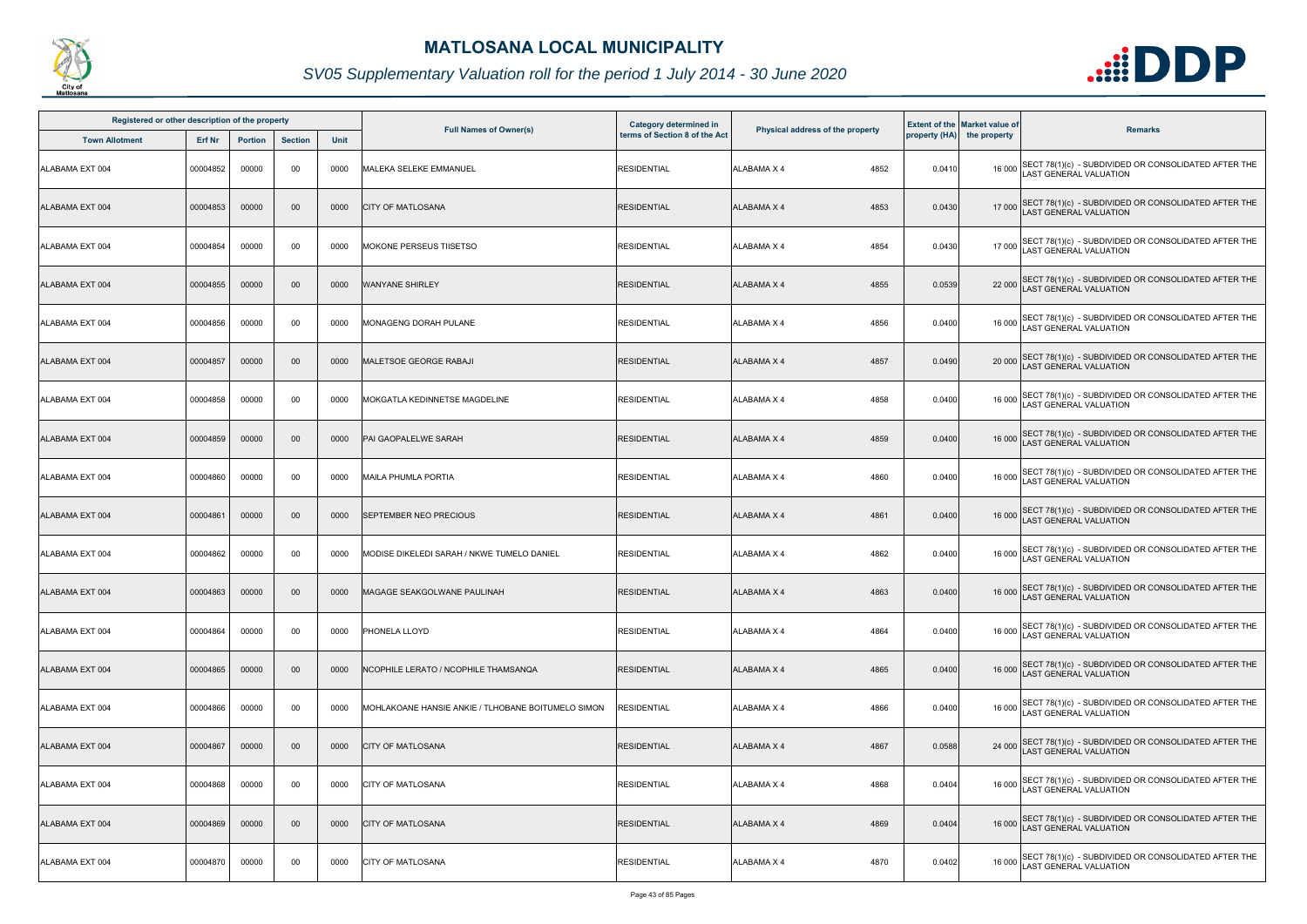

| Registered or other description of the property |          |                |                |             |                                                   | <b>Category determined in</b> |                                  |        | <b>Extent of the Market value of</b> |                                                                                              |
|-------------------------------------------------|----------|----------------|----------------|-------------|---------------------------------------------------|-------------------------------|----------------------------------|--------|--------------------------------------|----------------------------------------------------------------------------------------------|
| <b>Town Allotment</b>                           | Erf Nr   | <b>Portion</b> | <b>Section</b> | <b>Unit</b> | <b>Full Names of Owner(s)</b>                     | terms of Section 8 of the Act | Physical address of the property |        | property (HA) the property           | <b>Remarks</b>                                                                               |
| ALABAMA EXT 004                                 | 00004871 | 00000          | 00             | 0000        | <b>KEEGA MARIA KESENTSENG</b>                     | <b>RESIDENTIAL</b>            | 4871<br><b>ALABAMA X 4</b>       | 0.0400 |                                      | 16 000 SECT 78(1)(c) - SUBDIVIDED OR CONSOLIDATED AFTER THE<br>LAST GENERAL VALUATION        |
| ALABAMA EXT 004                                 | 00004872 | 00000          | 00             | 0000        | <b>SESING AUNOOI SANAH</b>                        | <b>RESIDENTIAL</b>            | 4872<br>ALABAMA X 4              | 0.0400 |                                      | 16 000 SECT 78(1)(c) - SUBDIVIDED OR CONSOLIDATED AFTER THE<br>LAST GENERAL VALUATION        |
| ALABAMA EXT 004                                 | 00004873 | 00000          | $00\,$         | 0000        | <b>CITY OF MATLOSANA</b>                          | <b>RESIDENTIAL</b>            | 4873<br><b>ALABAMA X 4</b>       | 0.0400 |                                      | 16 000 SECT 78(1)(c) - SUBDIVIDED OR CONSOLIDATED AFTER THE<br>LAST GENERAL VALUATION        |
| ALABAMA EXT 004                                 | 00004874 | 00000          | 00             | 0000        | MATHIBA KENYADITSWE CHARLOTTE                     | <b>RESIDENTIAL</b>            | 4874<br>ALABAMA X 4              | 0.0400 |                                      | 16 000 SECT 78(1)(c) - SUBDIVIDED OR CONSOLIDATED AFTER THE<br>16 000 LAST GENERAL VALUATION |
| ALABAMA EXT 004                                 | 00004875 | 00000          | $00\,$         | 0000        | <b>NCOPHILE SINDISWA MAGY</b>                     | <b>RESIDENTIAL</b>            | ALABAMA X 4<br>4875              | 0.0400 |                                      | 16 000 SECT 78(1)(c) - SUBDIVIDED OR CONSOLIDATED AFTER THE<br>LAST GENERAL VALUATION        |
| ALABAMA EXT 004                                 | 00004876 | 00000          | 00             | 0000        | MONNANYANA ONTHABISITSE VEVELY                    | <b>RESIDENTIAL</b>            | 4876<br>ALABAMA X 4              | 0.0400 |                                      | 16 000 SECT 78(1)(c) - SUBDIVIDED OR CONSOLIDATED AFTER THE<br>LAST GENERAL VALUATION        |
| ALABAMA EXT 004                                 | 00004877 | 00000          | $00\,$         | 0000        | <b>CITY OF MATLOSANA</b>                          | <b>RESIDENTIAL</b>            | <b>ALABAMA X 4</b><br>4877       | 0.0400 |                                      | 16 000 SECT 78(1)(c) - SUBDIVIDED OR CONSOLIDATED AFTER THE<br>LAST GENERAL VALUATION        |
| ALABAMA EXT 004                                 | 00004878 | 00000          | 00             | 0000        | MOTSIMA NTHABISENG TRESINAH                       | <b>RESIDENTIAL</b>            | ALABAMA X 4<br>4878              | 0.0400 |                                      | 16 000 SECT 78(1)(c) - SUBDIVIDED OR CONSOLIDATED AFTER THE<br>LAST GENERAL VALUATION        |
| ALABAMA EXT 004                                 | 00004879 | 00000          | $00\,$         | 0000        | <b>MOREO TUKISA PHANUEL</b>                       | <b>RESIDENTIAL</b>            | 4879<br>ALABAMA X 4              | 0.0400 |                                      | 16 000 SECT 78(1)(c) - SUBDIVIDED OR CONSOLIDATED AFTER THE<br>LAST GENERAL VALUATION        |
| ALABAMA EXT 004                                 | 00004880 | 00000          | 00             | 0000        | <b>MOASHETSI LUCIA</b>                            | <b>RESIDENTIAL</b>            | <b>ALABAMA X 4</b><br>4880       | 0.0400 |                                      | 16 000 SECT 78(1)(c) - SUBDIVIDED OR CONSOLIDATED AFTER THE<br>LAST GENERAL VALUATION        |
| ALABAMA EXT 004                                 | 00004881 | 00000          | $00\,$         | 0000        | <b>CITY OF MATLOSANA</b>                          | <b>RESIDENTIAL</b>            | <b>ALABAMA X 4</b><br>4881       | 0.0400 |                                      | 16 000 SECT 78(1)(c) - SUBDIVIDED OR CONSOLIDATED AFTER THE<br>LAST GENERAL VALUATION        |
| ALABAMA EXT 004                                 | 00004882 | 00000          | 00             | 0000        | <b>IPANYE KEIPHEELENG REBECCA</b>                 | <b>RESIDENTIAL</b>            | ALABAMA X 4<br>4882              | 0.0402 |                                      | 16 000 SECT 78(1)(c) - SUBDIVIDED OR CONSOLIDATED AFTER THE<br>LAST GENERAL VALUATION        |
| ALABAMA EXT 004                                 | 00004883 | 00000          | $00\,$         | 0000        | <b>DLOMO DANELE PETRUS / DLOMO KGAPILWE ANNAH</b> | <b>RESIDENTIAL</b>            | 4883<br>ALABAMA X 4              | 0.0400 |                                      | 16 000 SECT 78(1)(c) - SUBDIVIDED OR CONSOLIDATED AFTER THE<br><b>LAST GENERAL VALUATION</b> |
| ALABAMA EXT 004                                 | 00004884 | 00000          | 00             | 0000        | <b>CITY OF MATLOSANA</b>                          | <b>RESIDENTIAL</b>            | 4884<br>ALABAMA X 4              | 0.0400 |                                      | 16 000 SECT 78(1)(c) - SUBDIVIDED OR CONSOLIDATED AFTER THE<br>LAST GENERAL VALUATION        |
| ALABAMA EXT 004                                 | 00004885 | 00000          | $00\,$         | 0000        | <b>CITY OF MATLOSANA</b>                          | <b>RESIDENTIAL</b>            | 4885<br>ALABAMA X 4              | 0.0404 |                                      | 16 000 SECT 78(1)(c) - SUBDIVIDED OR CONSOLIDATED AFTER THE<br>LAST GENERAL VALUATION        |
| ALABAMA EXT 004                                 | 00004886 | 00000          | 00             | 0000        | MOLAWA KEBITSAMANG MARTHA                         | <b>RESIDENTIAL</b>            | ALABAMA X 4<br>4886              | 0.0416 |                                      | 17 000 SECT 78(1)(c) - SUBDIVIDED OR CONSOLIDATED AFTER THE<br>LAST GENERAL VALUATION        |
| ALABAMA EXT 004                                 | 00004887 | 00000          | $00\,$         | 0000        | <b>CITY OF MATLOSANA</b>                          | <b>RESIDENTIAL</b>            | <b>ALABAMA X 4</b><br>4887       | 0.0416 |                                      | 17 000 SECT 78(1)(c) - SUBDIVIDED OR CONSOLIDATED AFTER THE<br>LAST GENERAL VALUATION        |
| ALABAMA EXT 004                                 | 00004888 | 00000          | 00             | 0000        | NOMENZA KGOTSO                                    | <b>RESIDENTIAL</b>            | ALABAMA X 4<br>4888              | 0.0421 |                                      | 17 000 SECT 78(1)(c) - SUBDIVIDED OR CONSOLIDATED AFTER THE<br>LAST GENERAL VALUATION        |
| ALABAMA EXT 004                                 | 00004889 | 00000          | $00\,$         | 0000        | MOJAKGOMO NTHABISENG JOSEPHINE                    | <b>RESIDENTIAL</b>            | 4889<br>ALABAMA X 4              | 0.0414 |                                      | 17 000 SECT 78(1)(c) - SUBDIVIDED OR CONSOLIDATED AFTER THE<br>LAST GENERAL VALUATION        |

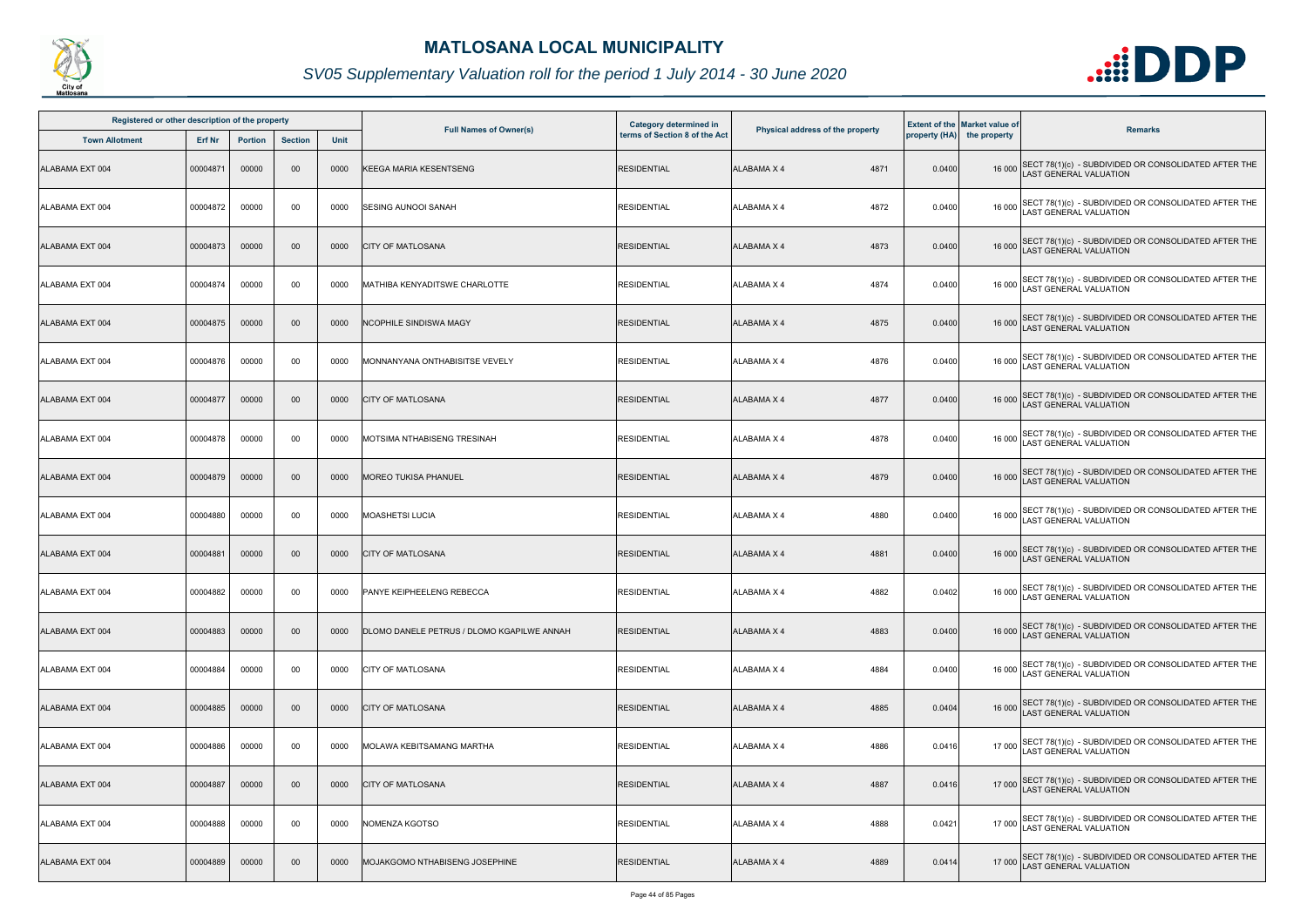

| Registered or other description of the property |          |                |                |      |                                       | Category determined in        |                                  |        | <b>Extent of the Market value of</b> |                                                                                              |
|-------------------------------------------------|----------|----------------|----------------|------|---------------------------------------|-------------------------------|----------------------------------|--------|--------------------------------------|----------------------------------------------------------------------------------------------|
| <b>Town Allotment</b>                           | Erf Nr   | <b>Portion</b> | <b>Section</b> | Unit | <b>Full Names of Owner(s)</b>         | terms of Section 8 of the Act | Physical address of the property |        | property (HA) the property           | <b>Remarks</b>                                                                               |
| ALABAMA EXT 004                                 | 00004890 | 00000          | 00             | 0000 | <b>CITY OF MATLOSANA</b>              | <b>RESIDENTIAL</b>            | 4890<br><b>ALABAMA X 4</b>       | 0.0445 |                                      | 18 000 SECT 78(1)(c) - SUBDIVIDED OR CONSOLIDATED AFTER THE<br>LAST GENERAL VALUATION        |
| ALABAMA EXT 004                                 | 00004891 | 00000          | 00             | 0000 | <b>SOKHUPA SIPHIIWE ISAAC</b>         | <b>RESIDENTIAL</b>            | <b>ALABAMA X 4</b><br>4891       | 0.0445 |                                      | 18 000 SECT 78(1)(c) - SUBDIVIDED OR CONSOLIDATED AFTER THE<br>LAST GENERAL VALUATION        |
| ALABAMA EXT 004                                 | 00004892 | 00000          | 00             | 0000 | <b>CITY OF MATLOSANA</b>              | <b>RESIDENTIAL</b>            | <b>ALABAMA X 4</b><br>4892       | 0.0445 |                                      | 18 000 SECT 78(1)(c) - SUBDIVIDED OR CONSOLIDATED AFTER THE<br>LAST GENERAL VALUATION        |
| ALABAMA EXT 004                                 | 00004893 | 00000          | 00             | 0000 | LETSHOLO KEDIBONE MIRRIAM             | <b>RESIDENTIAL</b>            | 4893<br><b>ALABAMA X 4</b>       | 0.0445 |                                      | 18 000 SECT 78(1)(c) - SUBDIVIDED OR CONSOLIDATED AFTER THE<br>18 000 LAST GENERAL VALUATION |
| ALABAMA EXT 004                                 | 00004894 | 00000          | 00             | 0000 | MOJAKGOMO NTHABISENG JOSEPHINE        | <b>RESIDENTIAL</b>            | 4894<br>ALABAMA X 4              | 0.0445 |                                      | 18 000 SECT 78(1)(c) - SUBDIVIDED OR CONSOLIDATED AFTER THE<br>LAST GENERAL VALUATION        |
| ALABAMA EXT 004                                 | 00004895 | 00000          | 00             | 0000 | <b>SEKGOENG MAMOSIELENG ELIZABETH</b> | <b>RESIDENTIAL</b>            | <b>ALABAMA X 4</b><br>4895       | 0.0445 |                                      | 18 000 SECT 78(1)(c) - SUBDIVIDED OR CONSOLIDATED AFTER THE<br>LAST GENERAL VALUATION        |
| ALABAMA EXT 004                                 | 00004896 | 00000          | 00             | 0000 | <b>MABANKWE LESELATILE LENAH</b>      | <b>RESIDENTIAL</b>            | <b>ALABAMA X 4</b><br>4896       | 0.0593 |                                      | 24 000 SECT 78(1)(c) - SUBDIVIDED OR CONSOLIDATED AFTER THE<br>LAST GENERAL VALUATION        |
| ALABAMA EXT 004                                 | 00004897 | 00000          | 00             | 0000 | MASHOMENG GAOLEKWE STEPHEN            | <b>RESIDENTIAL</b>            | <b>ALABAMA X 4</b><br>4897       | 0.0415 |                                      | 17 000 SECT 78(1)(c) - SUBDIVIDED OR CONSOLIDATED AFTER THE<br>LAST GENERAL VALUATION        |
| ALABAMA EXT 004                                 | 00004898 | 00000          | 00             | 0000 | MAFOLA BABY EMELY                     | <b>RESIDENTIAL</b>            | <b>ALABAMA X 4</b><br>4898       | 0.0415 |                                      | 17 000 SECT 78(1)(c) - SUBDIVIDED OR CONSOLIDATED AFTER THE<br>LAST GENERAL VALUATION        |
| ALABAMA EXT 004                                 | 00004899 | 00000          | 00             | 0000 | <b>CITY OF MATLOSANA</b>              | <b>RESIDENTIAL</b>            | <b>ALABAMA X 4</b><br>4899       | 0.0408 |                                      | 16 000 SECT 78(1)(c) - SUBDIVIDED OR CONSOLIDATED AFTER THE<br>LAST GENERAL VALUATION        |
| ALABAMA EXT 004                                 | 00004900 | 00000          | 00             | 0000 | SEKGWENG MODISAOTSILE MOSES           | <b>RESIDENTIAL</b>            | 4900<br>ALABAMA X 4              | 0.0400 |                                      | 16 000 SECT 78(1)(c) - SUBDIVIDED OR CONSOLIDATED AFTER THE<br>LAST GENERAL VALUATION        |
| ALABAMA EXT 004                                 | 00004901 | 00000          | 00             | 0000 | MASIGO MATLAKALA ANNAH                | <b>RESIDENTIAL</b>            | <b>ALABAMA X 4</b><br>4901       | 0.0445 |                                      | 18 000 SECT 78(1)(c) - SUBDIVIDED OR CONSOLIDATED AFTER THE<br>18 000 LAST GENERAL VALUATION |
| ALABAMA EXT 004                                 | 00004902 | 00000          | 00             | 0000 | PHOFOLO MATSHEPO MARTHA               | <b>RESIDENTIAL</b>            | <b>ALABAMA X 4</b><br>4902       | 0.0445 |                                      | 18 000 SECT 78(1)(c) - SUBDIVIDED OR CONSOLIDATED AFTER THE<br>LAST GENERAL VALUATION        |
| ALABAMA EXT 004                                 | 00004903 | 00000          | 00             | 0000 | <b>MOSIANE SARAH DIKELEDI</b>         | <b>RESIDENTIAL</b>            | <b>ALABAMA X 4</b><br>4903       | 0.0445 |                                      | 18 000 SECT 78(1)(c) - SUBDIVIDED OR CONSOLIDATED AFTER THE<br><b>AST GENERAL VALUATION</b>  |
| ALABAMA EXT 004                                 | 00004904 | 00000          | 00             | 0000 | MOEPENG KEIKANTSEMANG CONSTANCE       | <b>RESIDENTIAL</b>            | ALABAMA X 4<br>4904              | 0.0445 |                                      | 18 000 SECT 78(1)(c) - SUBDIVIDED OR CONSOLIDATED AFTER THE<br>LAST GENERAL VALUATION        |
| ALABAMA EXT 004                                 | 00004905 | 00000          | 00             | 0000 | <b>ZUNGU THEMBEKA</b>                 | <b>RESIDENTIAL</b>            | <b>ALABAMA X 4</b><br>4905       | 0.0445 |                                      | 18 000 SECT 78(1)(c) - SUBDIVIDED OR CONSOLIDATED AFTER THE<br>LAST GENERAL VALUATION        |
| ALABAMA EXT 004                                 | 00004906 | 00000          | 00             | 0000 | <b>HLAPO BETY NONVULA</b>             | <b>RESIDENTIAL</b>            | <b>ALABAMA X 4</b><br>4906       | 0.0445 |                                      | 18 000 SECT 78(1)(c) - SUBDIVIDED OR CONSOLIDATED AFTER THE<br>LAST GENERAL VALUATION        |
| ALABAMA EXT 004                                 | 00004907 | 00000          | 00             | 0000 | LABASE JANE NONTOAYITHETHWA           | <b>RESIDENTIAL</b>            | <b>ALABAMA X 4</b><br>4907       | 0.0450 |                                      | 18 000 SECT 78(1)(c) - SUBDIVIDED OR CONSOLIDATED AFTER THE<br>AST GENERAL VALUATION         |
| ALABAMA EXT 004                                 | 00004908 | 00000          | 00             | 0000 | CHOANE NKOSANA / CHOANE TSHANE SALMON | <b>RESIDENTIAL</b>            | 4908<br>ALABAMA X 4              | 0.0411 |                                      | 16 000 SECT 78(1)(c) - SUBDIVIDED OR CONSOLIDATED AFTER THE<br>LAST GENERAL VALUATION        |

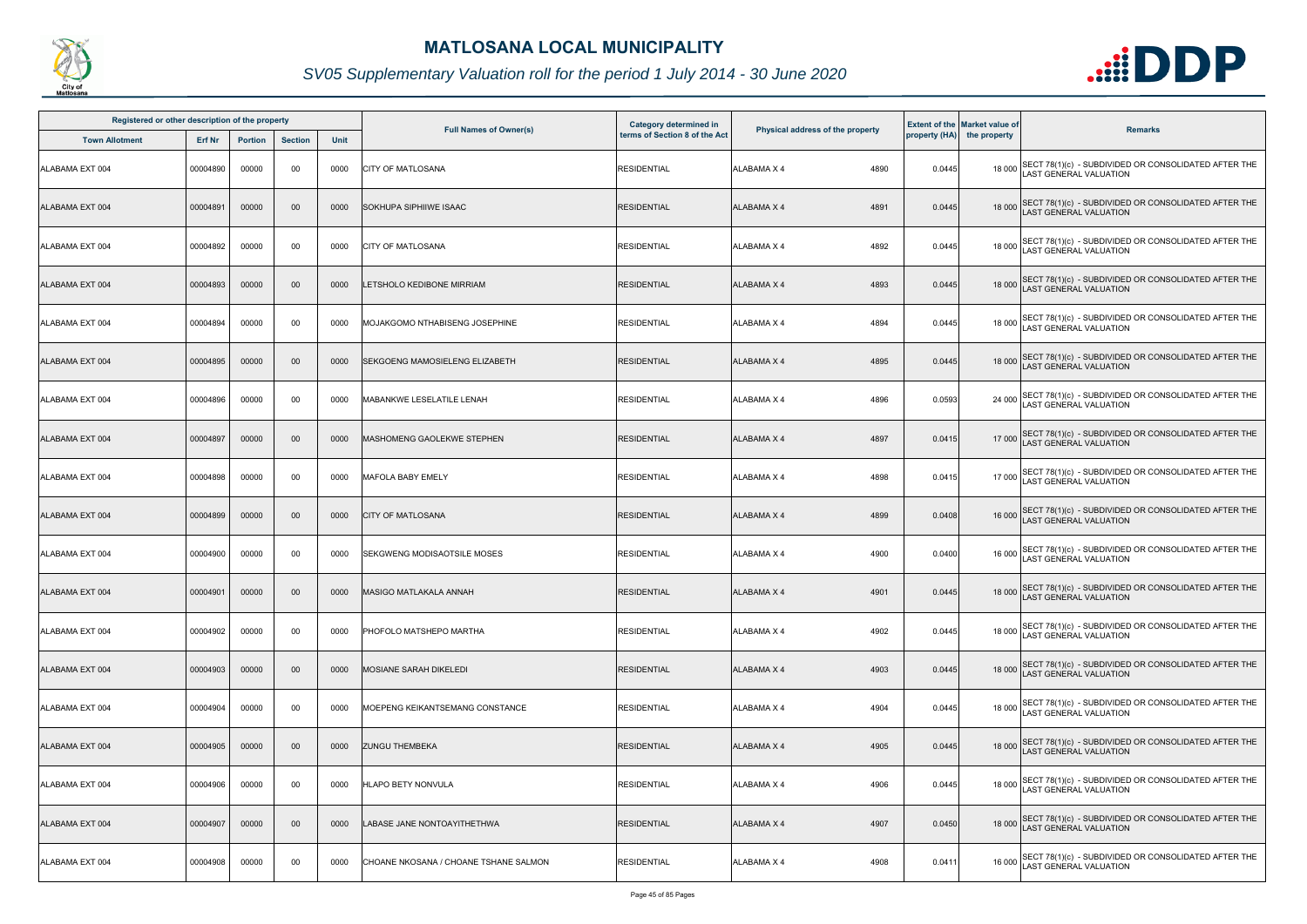

| Registered or other description of the property |          |                |                |             |                                                               | <b>Category determined in</b> |                                  |        | <b>Extent of the Market value of</b> |                                                                                              |
|-------------------------------------------------|----------|----------------|----------------|-------------|---------------------------------------------------------------|-------------------------------|----------------------------------|--------|--------------------------------------|----------------------------------------------------------------------------------------------|
| <b>Town Allotment</b>                           | Erf Nr   | <b>Portion</b> | <b>Section</b> | <b>Unit</b> | <b>Full Names of Owner(s)</b>                                 | terms of Section 8 of the Act | Physical address of the property |        | property (HA) the property           | <b>Remarks</b>                                                                               |
| ALABAMA EXT 004                                 | 00004909 | 00000          | $00\,$         | 0000        | CHOANE NKOSANA / CHOANE TSHANE SALMON                         | <b>RESIDENTIAL</b>            | 4909<br><b>ALABAMA X 4</b>       | 0.0422 |                                      | 17 000 SECT 78(1)(c) - SUBDIVIDED OR CONSOLIDATED AFTER THE<br>LAST GENERAL VALUATION        |
| ALABAMA EXT 004                                 | 00004910 | 00000          | 00             | 0000        | <b>CITY OF MATLOSANA</b>                                      | <b>RESIDENTIAL</b>            | ALABAMA X 4<br>4910              | 0.0404 |                                      | 16 000 SECT 78(1)(c) - SUBDIVIDED OR CONSOLIDATED AFTER THE<br>LAST GENERAL VALUATION        |
| ALABAMA EXT 004                                 | 00004911 | 00000          | $00\,$         | 0000        | THINDWA NOMATHEMBA FRANSINAH                                  | <b>RESIDENTIAL</b>            | ALABAMA X 4<br>4911              | 0.0402 |                                      | 16 000 SECT 78(1)(c) - SUBDIVIDED OR CONSOLIDATED AFTER THE<br>LAST GENERAL VALUATION        |
| ALABAMA EXT 004                                 | 00004912 | 00000          | 00             | 0000        | MOKHACHANE MAKHOBOSO NTSOAKI ALBINA                           | <b>RESIDENTIAL</b>            | 4912<br>ALABAMA X 4              | 0.0400 |                                      | 16 000 SECT 78(1)(c) - SUBDIVIDED OR CONSOLIDATED AFTER THE<br>16 000 LAST GENERAL VALUATION |
| ALABAMA EXT 004                                 | 00004913 | 00000          | $00\,$         | 0000        | KEETILE KETSHEPAMANG GEOFFREY / THETYANA<br>NONKUNKUNA VIVIAN | <b>RESIDENTIAL</b>            | <b>ALABAMA X 4</b><br>4913       | 0.0400 |                                      | 16 000 SECT 78(1)(c) - SUBDIVIDED OR CONSOLIDATED AFTER THE<br>LAST GENERAL VALUATION        |
| ALABAMA EXT 004                                 | 00004914 | 00000          | 00             | 0000        | MAKGETHA SELLO PATRICK                                        | <b>RESIDENTIAL</b>            | 4914<br>ALABAMA X 4              | 0.0400 |                                      | 16 000 SECT 78(1)(c) - SUBDIVIDED OR CONSOLIDATED AFTER THE<br>LAST GENERAL VALUATION        |
| ALABAMA EXT 004                                 | 00004915 | 00000          | $00\,$         | 0000        | <b>CITY OF MATLOSANA</b>                                      | <b>RESIDENTIAL</b>            | 4915<br>ALABAMA X 4              | 0.0400 |                                      | 16 000 SECT 78(1)(c) - SUBDIVIDED OR CONSOLIDATED AFTER THE<br>LAST GENERAL VALUATION        |
| ALABAMA EXT 004                                 | 00004916 | 00000          | 00             | 0000        | <b>CITY OF MATLOSANA</b>                                      | <b>RESIDENTIAL</b>            | <b>ALABAMA X 4</b><br>4916       | 0.0400 |                                      | 16 000 SECT 78(1)(c) - SUBDIVIDED OR CONSOLIDATED AFTER THE<br>LAST GENERAL VALUATION        |
| ALABAMA EXT 004                                 | 00004917 | 00000          | $00\,$         | 0000        | MUTSWANE BONOLO MASHIA                                        | <b>RESIDENTIAL</b>            | 4917<br>ALABAMA X 4              | 0.0400 |                                      | 16 000 SECT 78(1)(c) - SUBDIVIDED OR CONSOLIDATED AFTER THE<br>LAST GENERAL VALUATION        |
| ALABAMA EXT 004                                 | 00004918 | 00000          | 00             | 0000        | KGOMONNGWE KEITUMETSE GRACE                                   | <b>RESIDENTIAL</b>            | <b>ALABAMA X 4</b><br>4918       | 0.0402 |                                      | 16 000 SECT 78(1)(c) - SUBDIVIDED OR CONSOLIDATED AFTER THE<br>LAST GENERAL VALUATION        |
| ALABAMA EXT 004                                 | 00004919 | 00000          | $00\,$         | 0000        | <b>CITY OF MATLOSANA</b>                                      | <b>RESIDENTIAL</b>            | <b>ALABAMA X 4</b><br>4919       | 0.0409 |                                      | 16 000 SECT 78(1)(c) - SUBDIVIDED OR CONSOLIDATED AFTER THE<br>LAST GENERAL VALUATION        |
| ALABAMA EXT 004                                 | 00004920 | 00000          | 00             | 0000        | <b>CITY OF MATLOSANA</b>                                      | <b>RESIDENTIAL</b>            | ALABAMA X 4<br>4920              | 0.0400 |                                      | 16 000 SECT 78(1)(c) - SUBDIVIDED OR CONSOLIDATED AFTER THE<br>LAST GENERAL VALUATION        |
| ALABAMA EXT 004                                 | 00004921 | 00000          | $00\,$         | 0000        | <b>TSONDA LAGQI HILDA</b>                                     | <b>RESIDENTIAL</b>            | 4921<br>ALABAMA X 4              | 0.0400 |                                      | 16 000 SECT 78(1)(c) - SUBDIVIDED OR CONSOLIDATED AFTER THE<br><b>LAST GENERAL VALUATION</b> |
| ALABAMA EXT 004                                 | 00004922 | 00000          | 00             | 0000        | <b>CITY OF MATLOSANA</b>                                      | <b>RESIDENTIAL</b>            | 4922<br>ALABAMA X 4              | 0.0400 |                                      | 16 000 SECT 78(1)(c) - SUBDIVIDED OR CONSOLIDATED AFTER THE<br>LAST GENERAL VALUATION        |
| ALABAMA EXT 004                                 | 00004923 | 00000          | $00\,$         | 0000        | <b>CITY OF MATLOSANA</b>                                      | <b>RESIDENTIAL</b>            | 4923<br>ALABAMA X 4              | 0.0400 |                                      | 16 000 SECT 78(1)(c) - SUBDIVIDED OR CONSOLIDATED AFTER THE<br>LAST GENERAL VALUATION        |
| ALABAMA EXT 004                                 | 00004924 | 00000          | 00             | 0000        | HANAMA BOKANG AGNES                                           | <b>RESIDENTIAL</b>            | <b>ALABAMA X 4</b><br>4924       | 0.0400 |                                      | 16 000 SECT 78(1)(c) - SUBDIVIDED OR CONSOLIDATED AFTER THE<br>LAST GENERAL VALUATION        |
| ALABAMA EXT 004                                 | 00004925 | 00000          | $00\,$         | 0000        | <b>MASINDWA MOIPONE SHEILA</b>                                | <b>RESIDENTIAL</b>            | <b>ALABAMA X 4</b><br>4925       | 0.0400 |                                      | 16 000 SECT 78(1)(c) - SUBDIVIDED OR CONSOLIDATED AFTER THE<br>LAST GENERAL VALUATION        |
| ALABAMA EXT 004                                 | 00004926 | 00000          | 00             | 0000        | DINGIZWAYO WELILE SEUN / MOTHIBEDI EDITH NEO                  | <b>RESIDENTIAL</b>            | ALABAMA X 4<br>4926              | 0.0400 |                                      | 16 000 SECT 78(1)(c) - SUBDIVIDED OR CONSOLIDATED AFTER THE<br>LAST GENERAL VALUATION        |
| ALABAMA EXT 004                                 | 00004927 | 00000          | $00\,$         | 0000        | <b>CITY OF MATLOSANA</b>                                      | <b>RESIDENTIAL</b>            | 4927<br>ALABAMA X 4              | 0.0406 | 16 000                               | SECT 78(1)(c) - SUBDIVIDED OR CONSOLIDATED AFTER THE<br><b>LAST GENERAL VALUATION</b>        |

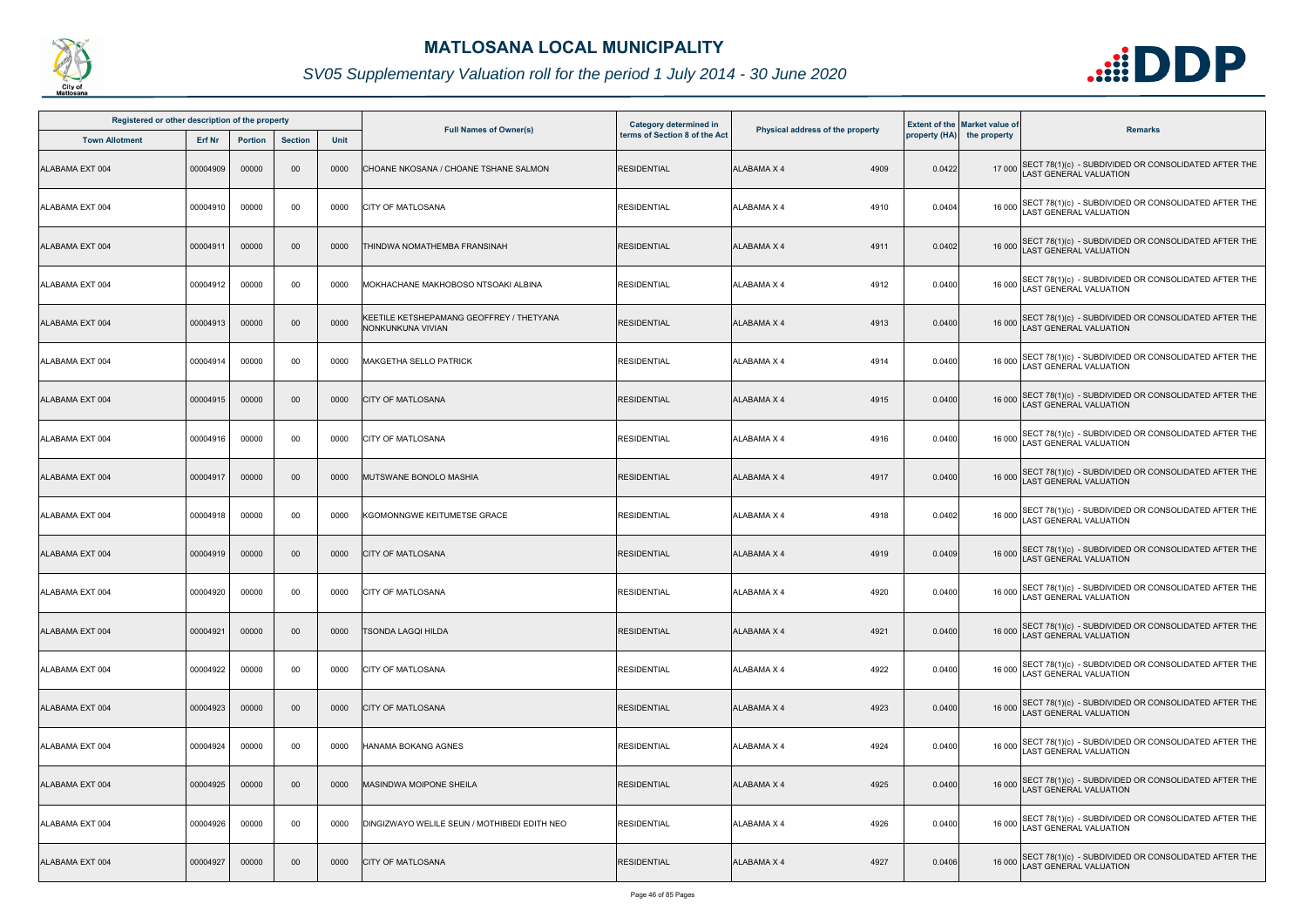

| Registered or other description of the property |          |                |                |      |                                              | Category determined in        |                                  |        | <b>Extent of the Market value of</b> |                                                                                             |
|-------------------------------------------------|----------|----------------|----------------|------|----------------------------------------------|-------------------------------|----------------------------------|--------|--------------------------------------|---------------------------------------------------------------------------------------------|
| <b>Town Allotment</b>                           | Erf Nr   | <b>Portion</b> | <b>Section</b> | Unit | <b>Full Names of Owner(s)</b>                | terms of Section 8 of the Act | Physical address of the property |        | property (HA) the property           | <b>Remarks</b>                                                                              |
| ALABAMA EXT 004                                 | 00004928 | 00000          | 00             | 0000 | <b>CITY OF MATLOSANA</b>                     | <b>RESIDENTIAL</b>            | <b>ALABAMA X 4</b><br>4928       | 0.0405 |                                      | 16 000 SECT 78(1)(c) - SUBDIVIDED OR CONSOLIDATED AFTER THE<br>LAST GENERAL VALUATION       |
| ALABAMA EXT 004                                 | 00004929 | 00000          | 00             | 0000 | <b>CITY OF MATLOSANA</b>                     | <b>RESIDENTIAL</b>            | <b>ALABAMA X 4</b><br>4929       | 0.0405 |                                      | 16 000 SECT 78(1)(c) - SUBDIVIDED OR CONSOLIDATED AFTER THE<br>LAST GENERAL VALUATION       |
| ALABAMA EXT 004                                 | 00004930 | 00000          | 00             | 0000 | <b>CITY OF MATLOSANA</b>                     | <b>RESIDENTIAL</b>            | <b>ALABAMA X 4</b><br>4930       | 0.0405 |                                      | 16 000 SECT 78(1)(c) - SUBDIVIDED OR CONSOLIDATED AFTER THE<br>LAST GENERAL VALUATION       |
| ALABAMA EXT 004                                 | 00004931 | 00000          | 00             | 0000 | <b>CITY OF MATLOSANA</b>                     | <b>RESIDENTIAL</b>            | 4931<br><b>ALABAMA X 4</b>       | 0.0405 |                                      | 16 000 SECT 78(1)(c) - SUBDIVIDED OR CONSOLIDATED AFTER THE<br>LAST GENERAL VALUATION       |
| ALABAMA EXT 004                                 | 00004932 | 00000          | 00             | 0000 | <b>CITY OF MATLOSANA</b>                     | <b>RESIDENTIAL</b>            | 4932<br><b>ALABAMA X 4</b>       | 0.0405 |                                      | 16 000 SECT 78(1)(c) - SUBDIVIDED OR CONSOLIDATED AFTER THE<br>LAST GENERAL VALUATION       |
| ALABAMA EXT 004                                 | 00004933 | 00000          | 00             | 0000 | <b>CITY OF MATLOSANA</b>                     | <b>RESIDENTIAL</b>            | <b>ALABAMA X 4</b><br>4933       | 0.0405 |                                      | 16 000 SECT 78(1)(c) - SUBDIVIDED OR CONSOLIDATED AFTER THE<br>LAST GENERAL VALUATION       |
| ALABAMA EXT 004                                 | 00004934 | 00000          | 00             | 0000 | <b>CITY OF MATLOSANA</b>                     | <b>RESIDENTIAL</b>            | <b>ALABAMA X 4</b><br>4934       | 0.0405 |                                      | 16 000 SECT 78(1)(c) - SUBDIVIDED OR CONSOLIDATED AFTER THE<br>LAST GENERAL VALUATION       |
| ALABAMA EXT 004                                 | 00004935 | 00000          | $00\,$         | 0000 | MOGOROSI SHOLONG JOHN / MODISE MAPASEKA JANE | <b>RESIDENTIAL</b>            | <b>ALABAMA X 4</b><br>4935       | 0.0405 |                                      | 16 000 SECT 78(1)(c) - SUBDIVIDED OR CONSOLIDATED AFTER THE<br>LAST GENERAL VALUATION       |
| ALABAMA EXT 004                                 | 00004936 | 00000          | 00             | 0000 | MOTHOATLHAGA THAPELO VINCENT                 | <b>RESIDENTIAL</b>            | <b>ALABAMA X 4</b><br>4936       | 0.0405 |                                      | 16 000 SECT 78(1)(c) - SUBDIVIDED OR CONSOLIDATED AFTER THE<br>LAST GENERAL VALUATION       |
| ALABAMA EXT 004                                 | 00004937 | 00000          | 00             | 0000 | <b>CITY OF MATLOSANA</b>                     | <b>RESIDENTIAL</b>            | <b>ALABAMA X 4</b><br>4937       | 0.0405 |                                      | 16 000 SECT 78(1)(c) - SUBDIVIDED OR CONSOLIDATED AFTER THE<br>LAST GENERAL VALUATION       |
| ALABAMA EXT 004                                 | 00004938 | 00000          | 00             | 0000 | MOFFAN NOZIVELE FRANSINAH                    | <b>RESIDENTIAL</b>            | 4938<br>ALABAMA X 4              | 0.0405 |                                      | 16 000 SECT 78(1)(c) - SUBDIVIDED OR CONSOLIDATED AFTER THE<br>LAST GENERAL VALUATION       |
| ALABAMA EXT 004                                 | 00004939 | 00000          | $00\,$         | 0000 | MOOKI SEGANELO LUKAS / LEBEKO MAKOSI ANNAH   | <b>RESIDENTIAL</b>            | <b>ALABAMA X 4</b><br>4939       | 0.0405 |                                      | 16 000 SECT 78(1)(c) - SUBDIVIDED OR CONSOLIDATED AFTER THE<br>LAST GENERAL VALUATION       |
| ALABAMA EXT 004                                 | 00004940 | 00000          | 00             | 0000 | <b>ICITY OF MATLOSANA</b>                    | <b>RESIDENTIAL</b>            | <b>ALABAMA X 4</b><br>4940       | 0.0514 |                                      | SECT 78(1)(c) - SUBDIVIDED OR CONSOLIDATED AFTER THE<br>LAST GENERAL VALUATION              |
| ALABAMA EXT 004                                 | 00004941 | 00000          | 00             | 0000 | <b>CITY OF MATLOSANA</b>                     | <b>RESIDENTIAL</b>            | <b>ALABAMA X 4</b><br>4941       | 0.0406 |                                      | 16 000 SECT 78(1)(c) - SUBDIVIDED OR CONSOLIDATED AFTER THE<br><b>AST GENERAL VALUATION</b> |
| ALABAMA EXT 004                                 | 00004942 | 00000          | 00             | 0000 | MMUSI ALESENG RIEKA                          | <b>RESIDENTIAL</b>            | 4942<br><b>ALABAMA X 4</b>       | 0.0405 |                                      | 16 000 SECT 78(1)(c) - SUBDIVIDED OR CONSOLIDATED AFTER THE<br>LAST GENERAL VALUATION       |
| ALABAMA EXT 004                                 | 00004943 | 00000          | 00             | 0000 | <b>CITY OF MATLOSANA</b>                     | <b>RESIDENTIAL</b>            | <b>ALABAMA X 4</b><br>4943       | 0.0405 |                                      | 16 000 SECT 78(1)(c) - SUBDIVIDED OR CONSOLIDATED AFTER THE<br>LAST GENERAL VALUATION       |
| ALABAMA EXT 004                                 | 00004944 | 00000          | 00             | 0000 | MCOYANA EGNES THEKOANE                       | <b>RESIDENTIAL</b>            | <b>ALABAMA X 4</b><br>4944       | 0.0405 |                                      | 16 000 SECT 78(1)(c) - SUBDIVIDED OR CONSOLIDATED AFTER THE<br>LAST GENERAL VALUATION       |
| ALABAMA EXT 004                                 | 00004945 | 00000          | $00\,$         | 0000 | <b>CITY OF MATLOSANA</b>                     | <b>RESIDENTIAL</b>            | <b>ALABAMA X 4</b><br>4945       | 0.0405 |                                      | 16 000 SECT 78(1)(c) - SUBDIVIDED OR CONSOLIDATED AFTER THE<br>AST GENERAL VALUATION        |
| ALABAMA EXT 004                                 | 00004946 | 00000          | 00             | 0000 | MEKO SOLOMON GOBO                            | <b>RESIDENTIAL</b>            | 4946<br>ALABAMA X 4              | 0.0405 |                                      | 16 000 SECT 78(1)(c) - SUBDIVIDED OR CONSOLIDATED AFTER THE<br>LAST GENERAL VALUATION       |

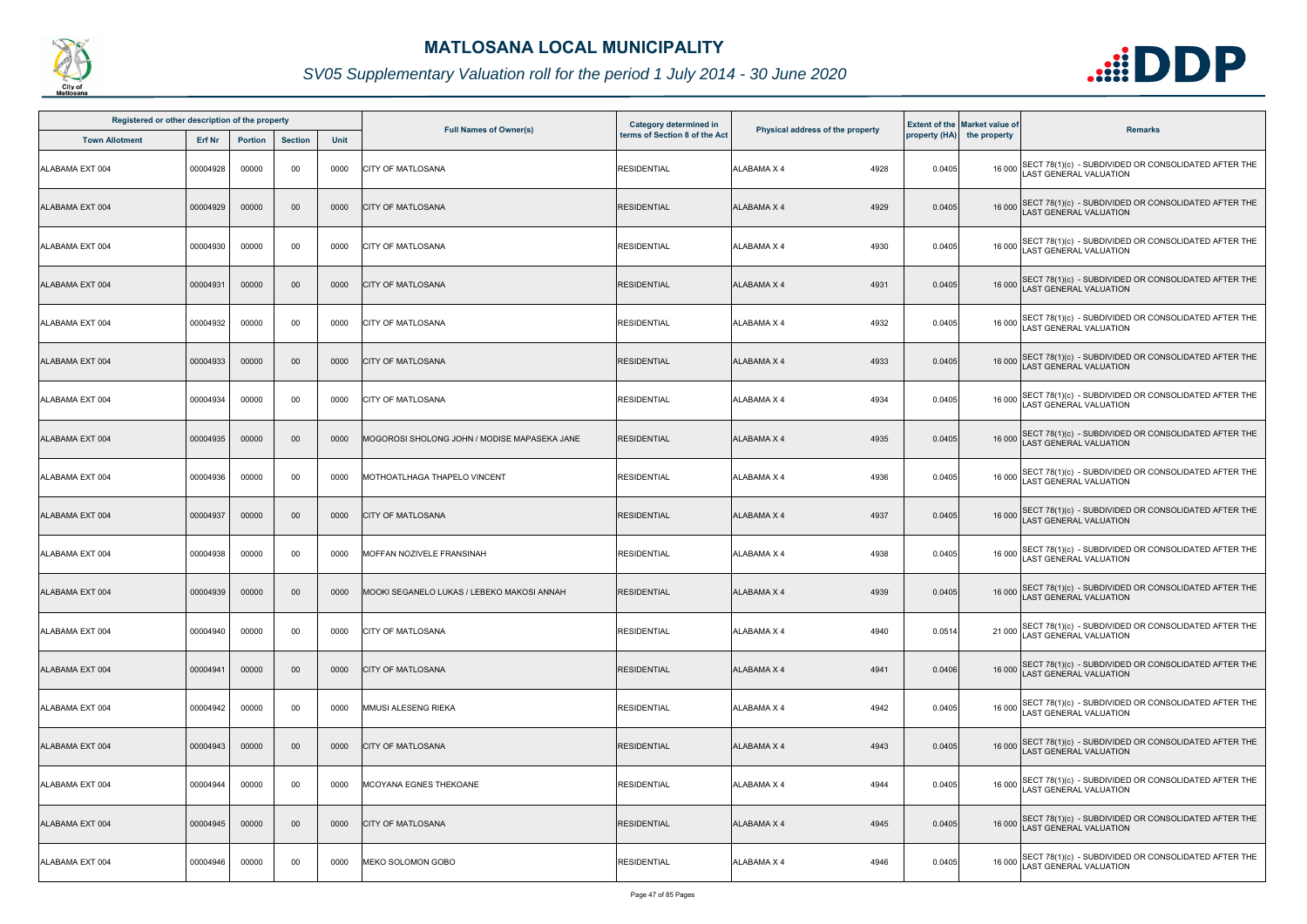

| Registered or other description of the property<br><b>Town Allotment</b> | Erf Nr   | <b>Portion</b> | <b>Section</b> | Unit | <b>Full Names of Owner(s)</b>     | Category determined in<br>terms of Section 8 of the Act | Physical address of the property |        | <b>Extent of the Market value of</b><br>property (HA) the property | <b>Remarks</b>                                                                              |
|--------------------------------------------------------------------------|----------|----------------|----------------|------|-----------------------------------|---------------------------------------------------------|----------------------------------|--------|--------------------------------------------------------------------|---------------------------------------------------------------------------------------------|
| ALABAMA EXT 004                                                          | 00004947 | 00000          | 00             | 0000 | <b>SINDO PONTSHO LUCIA</b>        | <b>RESIDENTIAL</b>                                      | <b>ALABAMA X 4</b><br>4947       | 0.0405 |                                                                    | 16 000 SECT 78(1)(c) - SUBDIVIDED OR CONSOLIDATED AFTER THE<br>AST GENERAL VALUATION        |
| ALABAMA EXT 004                                                          | 00004948 | 00000          | 00             | 0000 | <b>CITY OF MATLOSANA</b>          | <b>RESIDENTIAL</b>                                      | 4948<br><b>ALABAMA X 4</b>       | 0.0405 | 16 000                                                             | SECT 78(1)(c) - SUBDIVIDED OR CONSOLIDATED AFTER THE<br>LAST GENERAL VALUATION              |
| ALABAMA EXT 004                                                          | 00004949 | 00000          | 00             | 0000 | MOHLAMME MAMOHAU VIGINIA          | <b>RESIDENTIAL</b>                                      | 4949<br><b>ALABAMA X 4</b>       | 0.0405 |                                                                    | 16 000 SECT 78(1)(c) - SUBDIVIDED OR CONSOLIDATED AFTER THE<br>LAST GENERAL VALUATION       |
| ALABAMA EXT 004                                                          | 00004950 | 00000          | 00             | 0000 | <b>KESEKILE JACOB MOKGETHI</b>    | <b>RESIDENTIAL</b>                                      | 4950<br>ALABAMA X 4              | 0.0405 |                                                                    | 16 000 SECT 78(1)(c) - SUBDIVIDED OR CONSOLIDATED AFTER THE<br>LAST GENERAL VALUATION       |
| ALABAMA EXT 004                                                          | 00004951 | 00000          | 00             | 0000 | <b>CITY OF MATLOSANA</b>          | <b>RESIDENTIAL</b>                                      | 4951<br><b>ALABAMA X 4</b>       | 0.0405 |                                                                    | 16 000 SECT 78(1)(c) - SUBDIVIDED OR CONSOLIDATED AFTER THE<br>LAST GENERAL VALUATION       |
| ALABAMA EXT 004                                                          | 00004952 | 00000          | 00             | 0000 | <b>MGQADA PHILISWA BENEDICTER</b> | <b>RESIDENTIAL</b>                                      | 4952<br><b>ALABAMA X 4</b>       | 0.0405 |                                                                    | 16 000 SECT 78(1)(c) - SUBDIVIDED OR CONSOLIDATED AFTER THE<br>AST GENERAL VALUATION        |
| ALABAMA EXT 004                                                          | 00004953 | 00000          | 00             | 0000 | DIPHEPHENYANE FOGISE GEORGE       | <b>RESIDENTIAL</b>                                      | <b>ALABAMA X 4</b><br>4953       | 0.0405 |                                                                    | 16 000 SECT 78(1)(c) - SUBDIVIDED OR CONSOLIDATED AFTER THE<br>LAST GENERAL VALUATION       |
| ALABAMA EXT 004                                                          | 00004954 | 00000          | 00             | 0000 | MABELENG MOTLAGOMANG LYDIA        | <b>RESIDENTIAL</b>                                      | 4954<br>ALABAMA X 4              | 0.0405 |                                                                    | 16 000 SECT 78(1)(c) - SUBDIVIDED OR CONSOLIDATED AFTER THE<br>LAST GENERAL VALUATION       |
| ALABAMA EXT 004                                                          | 00004955 | 00000          | 00             | 0000 | <b>CITY OF MATLOSANA</b>          | <b>RESIDENTIAL</b>                                      | <b>ALABAMA X 4</b><br>4955       | 0.0450 |                                                                    | 18 000 SECT 78(1)(c) - SUBDIVIDED OR CONSOLIDATED AFTER THE<br>LAST GENERAL VALUATION       |
| ALABAMA EXT 004                                                          | 00004956 | 00000          | 00             | 0000 | MOTSUMI SIMON MODUNA              | <b>RESIDENTIAL</b>                                      | ALABAMA X 4<br>4956              | 0.0440 |                                                                    | 18 000 SECT 78(1)(c) - SUBDIVIDED OR CONSOLIDATED AFTER THE<br>LAST GENERAL VALUATION       |
| ALABAMA EXT 004                                                          | 00004957 | 00000          | 00             | 0000 | SEBETLELE MATLAKALA NAOMI         | <b>RESIDENTIAL</b>                                      | 4957<br><b>ALABAMA X 4</b>       | 0.0445 |                                                                    | 18 000 SECT 78(1)(c) - SUBDIVIDED OR CONSOLIDATED AFTER THE<br>AST GENERAL VALUATION        |
| ALABAMA EXT 004                                                          | 00004958 | 00000          | 00             | 0000 | MOTHOBI GADIBOLELLWE MARTHA       | <b>RESIDENTIAL</b>                                      | ALABAMA X 4<br>4958              | 0.0445 |                                                                    | 18 000 SECT 78(1)(c) - SUBDIVIDED OR CONSOLIDATED AFTER THE<br>LAST GENERAL VALUATION       |
| ALABAMA EXT 004                                                          | 00004959 | 00000          | $00\,$         | 0000 | <b>NOGE MMASADI DOROTHEA</b>      | <b>RESIDENTIAL</b>                                      | 4959<br><b>ALABAMA X 4</b>       | 0.0445 |                                                                    | 18 000 SECT 78(1)(c) - SUBDIVIDED OR CONSOLIDATED AFTER THE<br><b>AST GENERAL VALUATION</b> |
| ALABAMA EXT 004                                                          | 00004960 | 00000          | 00             | 0000 | CITY OF MATLOSANA                 | <b>RESIDENTIAL</b>                                      | ALABAMA X 4<br>4960              | 0.0450 | 18 000                                                             | SECT 78(1)(c) - SUBDIVIDED OR CONSOLIDATED AFTER THE<br><b>AST GENERAL VALUATION</b>        |
| ALABAMA EXT 004                                                          | 00004961 | 00000          | $00\,$         | 0000 | <b>WATT MARIA</b>                 | <b>RESIDENTIAL</b>                                      | <b>ALABAMA X 4</b><br>4961       | 0.0440 |                                                                    | 18 000 SECT 78(1)(c) - SUBDIVIDED OR CONSOLIDATED AFTER THE<br>LAST GENERAL VALUATION       |
| ALABAMA EXT 004                                                          | 00004962 | 00000          | 00             | 0000 | <b>CITY OF MATLOSANA</b>          | <b>RESIDENTIAL</b>                                      | ALABAMA X 4<br>4962              | 0.0445 | 18 000                                                             | SECT 78(1)(c) - SUBDIVIDED OR CONSOLIDATED AFTER THE<br>LAST GENERAL VALUATION              |
| ALABAMA EXT 004                                                          | 00004963 | 00000          | 00             | 0000 | <b>MOLAUDI PHILLEMON TEBOGO</b>   | <b>RESIDENTIAL</b>                                      | <b>ALABAMA X 4</b><br>4963       | 0.0445 |                                                                    | 18 000 SECT 78(1)(c) - SUBDIVIDED OR CONSOLIDATED AFTER THE<br>LAST GENERAL VALUATION       |
| ALABAMA EXT 004                                                          | 00004964 | 00000          | 00             | 0000 | KHAMANYANA KEDISALETSE LYDIA      | <b>RESIDENTIAL</b>                                      | 4964<br>ALABAMA X 4              | 0.0445 |                                                                    | 18 000 SECT 78(1)(c) - SUBDIVIDED OR CONSOLIDATED AFTER THE<br>LAST GENERAL VALUATION       |
| ALABAMA EXT 004                                                          | 00004965 | 00000          | 00             | 0000 | LEKGARI RACHEL                    | <b>RESIDENTIAL</b>                                      | ALABAMA X 4<br>4965              | 0.0445 |                                                                    | 18 000 SECT 78(1)(c) - SUBDIVIDED OR CONSOLIDATED AFTER THE<br>LAST GENERAL VALUATION       |

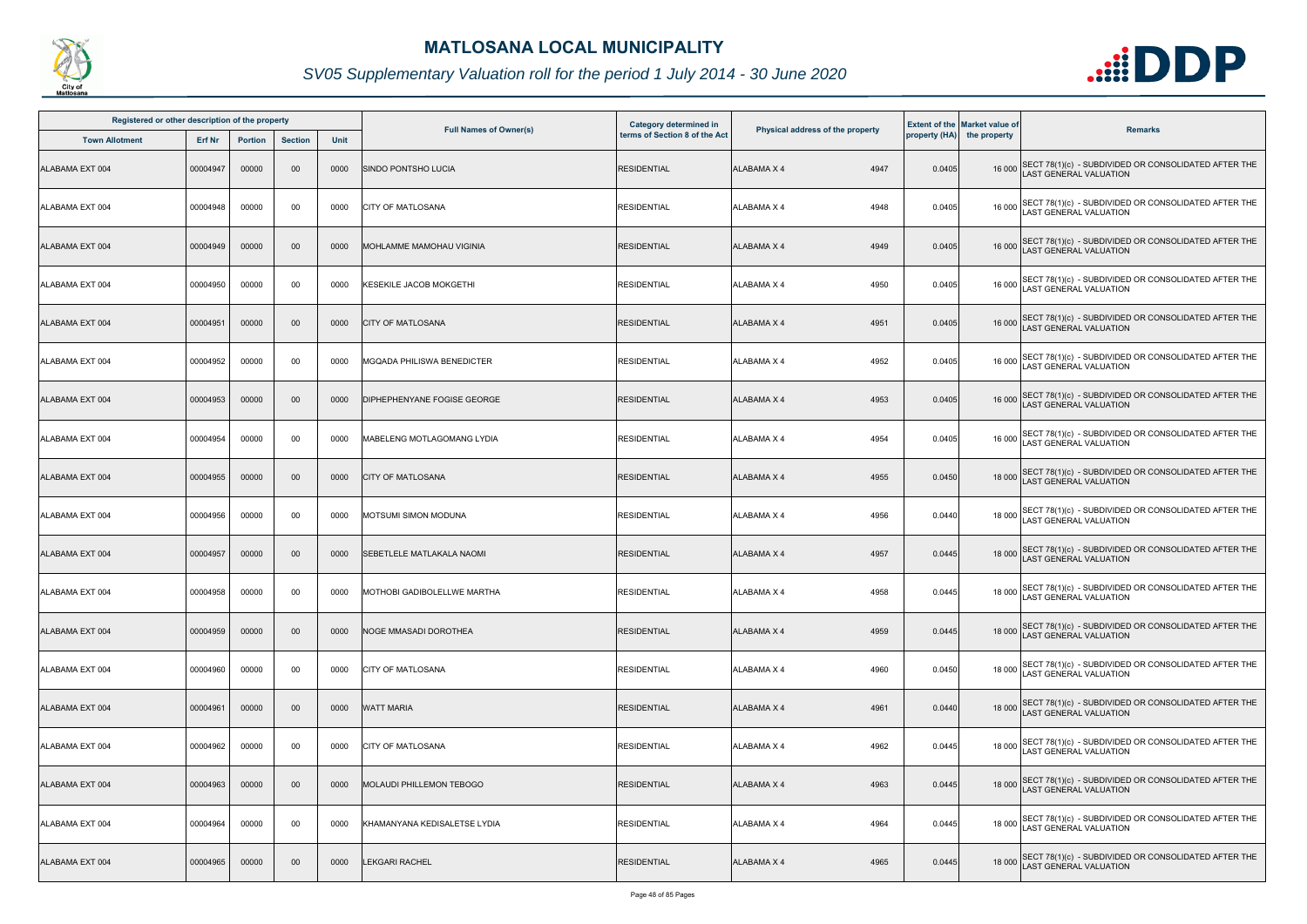

| Registered or other description of the property |          |                |                |      | Category determined in                                               |                               |                                  | <b>Extent of the Market value of</b> |                            |                                                                                              |
|-------------------------------------------------|----------|----------------|----------------|------|----------------------------------------------------------------------|-------------------------------|----------------------------------|--------------------------------------|----------------------------|----------------------------------------------------------------------------------------------|
| <b>Town Allotment</b>                           | Erf Nr   | <b>Portion</b> | <b>Section</b> | Unit | <b>Full Names of Owner(s)</b>                                        | terms of Section 8 of the Act | Physical address of the property |                                      | property (HA) the property | <b>Remarks</b>                                                                               |
| ALABAMA EXT 004                                 | 00004966 | 00000          | 00             | 0000 | MOTLHAOLWA MATLAKALA MAGDELINE                                       | <b>RESIDENTIAL</b>            | 4966<br><b>ALABAMA X 4</b>       | 0.0425                               | 17 000                     | SECT 78(1)(c) - SUBDIVIDED OR CONSOLIDATED AFTER THE LAST GENERAL VALUATION                  |
| ALABAMA EXT 004                                 | 00004967 | 00000          | 00             | 0000 | <b>CITY OF MATLOSANA</b>                                             | <b>RESIDENTIAL</b>            | <b>ALABAMA X 4</b><br>4967       | 0.0420                               |                            | 17 000 SECT 78(1)(c) - SUBDIVIDED OR CONSOLIDATED AFTER THE<br>LAST GENERAL VALUATION        |
| ALABAMA EXT 004                                 | 00004968 | 00000          | 00             | 0000 | MOSHOESHOE MALEHLOHONOLO SYLVIA                                      | <b>RESIDENTIAL</b>            | 4968<br>ALABAMA X 4              | 0.0420                               |                            | 17 000 SECT 78(1)(c) - SUBDIVIDED OR CONSOLIDATED AFTER THE<br>LAST GENERAL VALUATION        |
| ALABAMA EXT 004                                 | 00004969 | 00000          | 00             | 0000 | NYOKANA BERBERT DOSIKANA                                             | <b>RESIDENTIAL</b>            | 4969<br><b>ALABAMA X 4</b>       | 0.0420                               |                            | 17 000 SECT 78(1)(c) - SUBDIVIDED OR CONSOLIDATED AFTER THE<br>LAST GENERAL VALUATION        |
| ALABAMA EXT 004                                 | 00004970 | 00000          | 00             | 0000 | MOTLELE ODIHELENG CHAPMAN                                            | <b>RESIDENTIAL</b>            | 4970<br><b>ALABAMA X 4</b>       | 0.0427                               |                            | 17 000 SECT 78(1)(c) - SUBDIVIDED OR CONSOLIDATED AFTER THE<br>LAST GENERAL VALUATION        |
| ALABAMA EXT 004                                 | 00004971 | 00000          | 00             | 0000 | NYOKANA PALESA GLADYS                                                | RESIDENTIAL                   | <b>ALABAMA X 4</b><br>4971       | 0.0438                               |                            | 18 000 SECT 78(1)(c) - SUBDIVIDED OR CONSOLIDATED AFTER THE<br>AST GENERAL VALUATION         |
| ALABAMA EXT 004                                 | 00004972 | 00000          | 00             | 0000 | LEKHETHO KELEBOHILE EUNICE                                           | <b>RESIDENTIAL</b>            | 4972<br><b>ALABAMA X 4</b>       | 0.0420                               | 17 000                     | SECT 78(1)(c) - SUBDIVIDED OR CONSOLIDATED AFTER THE LAST GENERAL VALUATION                  |
| ALABAMA EXT 004                                 | 00004973 | 00000          | $00\,$         | 0000 | MORURE BRENDA DITLHORISO                                             | <b>RESIDENTIAL</b>            | <b>ALABAMA X 4</b><br>4973       | 0.0420                               |                            | 17 000 SECT 78(1)(c) - SUBDIVIDED OR CONSOLIDATED AFTER THE<br>LAST GENERAL VALUATION        |
| ALABAMA EXT 004                                 | 00004974 | 00000          | 00             | 0000 | <b>DLAMINI MONAS ELSIE</b>                                           | <b>RESIDENTIAL</b>            | <b>ALABAMA X 4</b><br>4974       | 0.0420                               |                            | 17 000 SECT 78(1)(c) - SUBDIVIDED OR CONSOLIDATED AFTER THE<br>LAST GENERAL VALUATION        |
| ALABAMA EXT 004                                 | 00004975 | 00000          | 00             | 0000 | MONNAMONTSHO MAPAILE DORCAS                                          | <b>RESIDENTIAL</b>            | 4975<br><b>ALABAMA X 4</b>       | 0.0495                               |                            | 20 000 SECT 78(1)(c) - SUBDIVIDED OR CONSOLIDATED AFTER THE<br>LAST GENERAL VALUATION        |
| ALABAMA EXT 004                                 | 00004976 | 00000          | 00             | 0000 | MTHIMKULU BONGANU GODFREY                                            | <b>RESIDENTIAL</b>            | 4976<br><b>ALABAMA X 4</b>       | 0.0430                               |                            | 17 000 SECT 78(1)(c) - SUBDIVIDED OR CONSOLIDATED AFTER THE<br>LAST GENERAL VALUATION        |
| ALABAMA EXT 004                                 | 00004977 | 00000          | 00             | 0000 | JONAS MASABATA MATHAPELO ANGELINAH / JONAS SEEKOLO<br><b>RICHARD</b> | <b>RESIDENTIAL</b>            | <b>ALABAMA X 4</b><br>4977       | 0.0430                               |                            | 17 000 SECT 78(1)(c) - SUBDIVIDED OR CONSOLIDATED AFTER THE<br>LAST GENERAL VALUATION        |
| ALABAMA EXT 004                                 | 00004978 | 00000          | 00             | 0000 | MENZI ELLIOT TEFO / PHETHY NOMSA VERONICA                            | <b>RESIDENTIAL</b>            | <b>ALABAMA X 4</b><br>4978       | 0.0430                               |                            | 17 000 SECT 78(1)(c) - SUBDIVIDED OR CONSOLIDATED AFTER THE<br><b>AST GENERAL VALUATION</b>  |
| ALABAMA EXT 004                                 | 00004979 | 00000          | $00\,$         | 0000 | TLHABAKWANE MATHAPELO JEANETT                                        | <b>RESIDENTIAL</b>            | <b>ALABAMA X 4</b><br>4979       | 0.0430                               |                            | 17 000 SECT 78(1)(c) - SUBDIVIDED OR CONSOLIDATED AFTER THE<br><b>AST GENERAL VALUATION</b>  |
| ALABAMA EXT 004                                 | 00004980 | 00000          | 00             | 0000 | MGWENU NONTETHO ANNIE                                                | <b>RESIDENTIAL</b>            | <b>ALABAMA X 4</b><br>4980       | 0.0430                               |                            | 17 000 SECT 78(1)(c) - SUBDIVIDED OR CONSOLIDATED AFTER THE<br>LAST GENERAL VALUATION        |
| ALABAMA EXT 004                                 | 00004981 | 00000          | 00             | 0000 | <b>CITY OF MATLOSANA</b>                                             | <b>RESIDENTIAL</b>            | <b>ALABAMA X 4</b><br>4981       | 0.0430                               |                            | 17 000 SECT 78(1)(c) - SUBDIVIDED OR CONSOLIDATED AFTER THE<br>LAST GENERAL VALUATION        |
| ALABAMA EXT 004                                 | 00004982 | 00000          | 00             | 0000 | CITY OF MATLOSANA                                                    | <b>RESIDENTIAL</b>            | 4982<br><b>ALABAMA X 4</b>       | 0.0444                               |                            | 18 000 SECT 78(1)(c) - SUBDIVIDED OR CONSOLIDATED AFTER THE<br><b>LAST GENERAL VALUATION</b> |
| ALABAMA EXT 004                                 | 00004983 | 00000          | 00             | 0000 | <b>CITY OF MATLOSANA</b>                                             | <b>RESIDENTIAL</b>            | 4983<br>ALABAMA X 4              | 0.0444                               |                            | 18 000 SECT 78(1)(c) - SUBDIVIDED OR CONSOLIDATED AFTER THE<br>LAST GENERAL VALUATION        |
| ALABAMA EXT 004                                 | 00004984 | 00000          | 00             | 0000 | <b>CITY OF MATLOSANA</b>                                             | <b>RESIDENTIAL</b>            | <b>ALABAMA X 4</b><br>4984       | 0.0444                               |                            | 18 000 SECT 78(1)(c) - SUBDIVIDED OR CONSOLIDATED AFTER THE<br>LAST GENERAL VALUATION        |

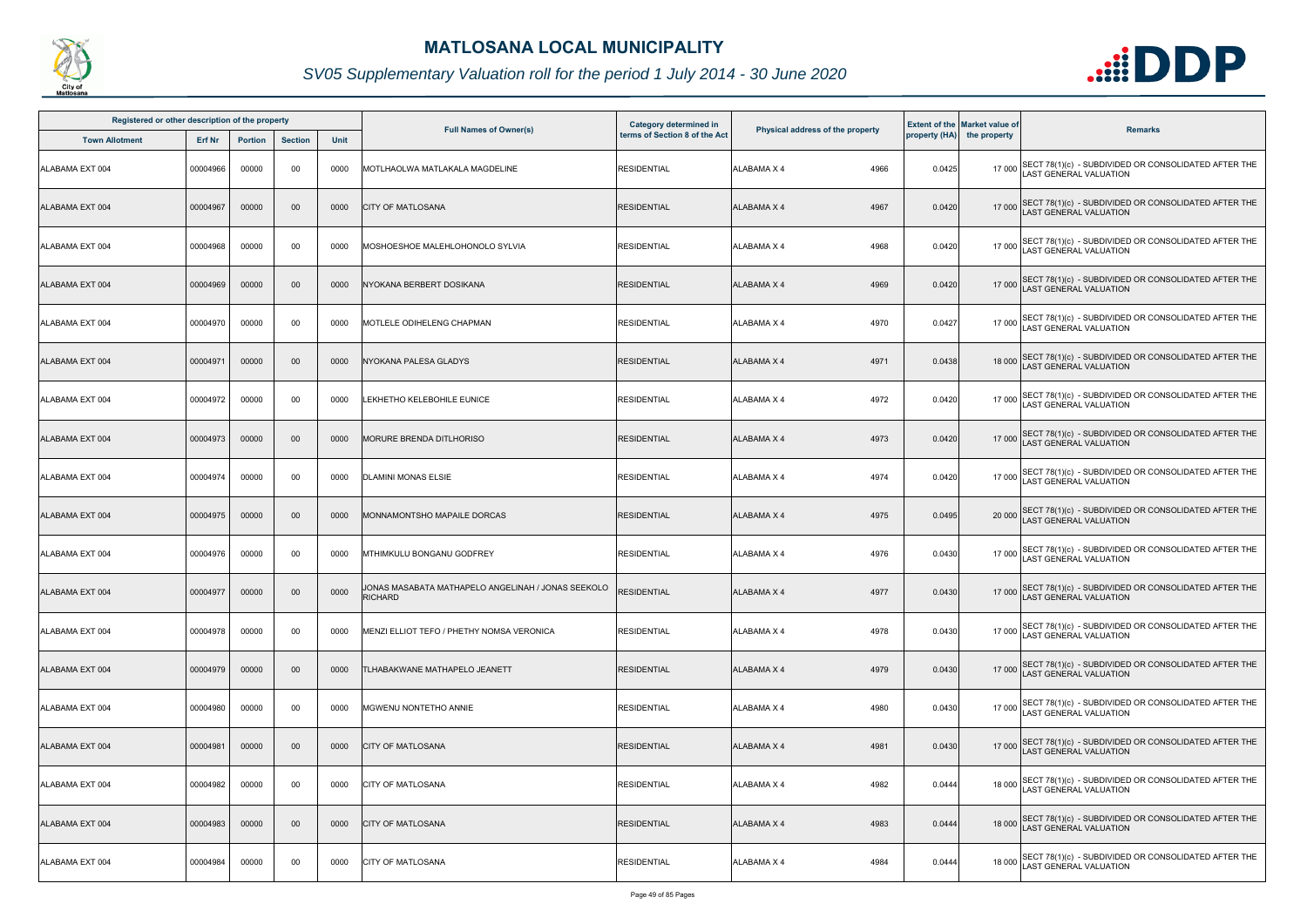

| Registered or other description of the property |          |                |                |      | Category determined in                            |                               |                                  | <b>Extent of the Market value of</b> |                            |                                                                                       |
|-------------------------------------------------|----------|----------------|----------------|------|---------------------------------------------------|-------------------------------|----------------------------------|--------------------------------------|----------------------------|---------------------------------------------------------------------------------------|
| <b>Town Allotment</b>                           | Erf Nr   | <b>Portion</b> | <b>Section</b> | Unit | <b>Full Names of Owner(s)</b>                     | terms of Section 8 of the Act | Physical address of the property |                                      | property (HA) the property | <b>Remarks</b>                                                                        |
| ALABAMA EXT 004                                 | 00004985 | 00000          | 00             | 0000 | <b>CITY OF MATLOSANA</b>                          | <b>RESIDENTIAL</b>            | 4985<br><b>ALABAMA X 4</b>       | 0.0425                               |                            | 17 000 SECT 78(1)(c) - SUBDIVIDED OR CONSOLIDATED AFTER THE<br>LAST GENERAL VALUATION |
| ALABAMA EXT 004                                 | 00004986 | 00000          | 00             | 0000 | <b>CITY OF MATLOSANA</b>                          | <b>RESIDENTIAL</b>            | <b>ALABAMA X 4</b><br>4986       | 0.0420                               |                            | 17 000 SECT 78(1)(c) - SUBDIVIDED OR CONSOLIDATED AFTER THE<br>LAST GENERAL VALUATION |
| ALABAMA EXT 004                                 | 00004987 | 00000          | $00\,$         | 0000 | <b>CITY OF MATLOSANA</b>                          | <b>RESIDENTIAL</b>            | 4987<br><b>ALABAMA X 4</b>       | 0.0420                               |                            | 17 000 SECT 78(1)(c) - SUBDIVIDED OR CONSOLIDATED AFTER THE<br>LAST GENERAL VALUATION |
| ALABAMA EXT 004                                 | 00004988 | 00000          | 00             | 0000 | <b>CITY OF MATLOSANA</b>                          | <b>RESIDENTIAL</b>            | 4988<br><b>ALABAMA X 4</b>       | 0.0420                               |                            | 17 000 SECT 78(1)(c) - SUBDIVIDED OR CONSOLIDATED AFTER THE<br>LAST GENERAL VALUATION |
| ALABAMA EXT 004                                 | 00004989 | 00000          | 00             | 0000 | <b>CITY OF MATLOSANA</b>                          | <b>RESIDENTIAL</b>            | 4989<br><b>ALABAMA X 4</b>       | 0.0428                               |                            | 17 000 SECT 78(1)(c) - SUBDIVIDED OR CONSOLIDATED AFTER THE<br>LAST GENERAL VALUATION |
| ALABAMA EXT 004                                 | 00004990 | 00000          | 00             | 0000 | MAZINYO LUKAS ZWELINZIMA                          | RESIDENTIAL                   | 4990<br>ALABAMA X 4              | 0.0438                               |                            | 18 000 SECT 78(1)(c) - SUBDIVIDED OR CONSOLIDATED AFTER THE<br>LAST GENERAL VALUATION |
| ALABAMA EXT 004                                 | 00004991 | 00000          | 00             | 0000 | HOMBA SWARTBOY KORIE                              | <b>RESIDENTIAL</b>            | 4991<br><b>ALABAMA X 4</b>       | 0.0420                               |                            | 17 000 SECT 78(1)(c) - SUBDIVIDED OR CONSOLIDATED AFTER THE<br>LAST GENERAL VALUATION |
| ALABAMA EXT 004                                 | 00004992 | 00000          | 00             | 0000 | LABASA LETLATSA SANAH                             | <b>RESIDENTIAL</b>            | ALABAMA X 4<br>4992              | 0.0420                               | 17 000                     | SECT 78(1)(c) - SUBDIVIDED OR CONSOLIDATED AFTER THE<br>AST GENERAL VALUATION         |
| ALABAMA EXT 004                                 | 00004993 | 00000          | 00             | 0000 | <b>MOGAPI CARREROSS BOITUMELO</b>                 | <b>RESIDENTIAL</b>            | <b>ALABAMA X 4</b><br>4993       | 0.0420                               |                            | 17 000 SECT 78(1)(c) - SUBDIVIDED OR CONSOLIDATED AFTER THE<br>LAST GENERAL VALUATION |
| ALABAMA EXT 004                                 | 00004994 | 00000          | 00             | 0000 | <b>SIMAU EMMA KEDIEMETSE</b>                      | <b>RESIDENTIAL</b>            | ALABAMA X 4<br>4994              | 0.0497                               |                            | 20 000 SECT 78(1)(c) - SUBDIVIDED OR CONSOLIDATED AFTER THE<br>LAST GENERAL VALUATION |
| ALABAMA EXT 004                                 | 00004995 | 00000          | 00             | 0000 | TABE PUSOETSILE / TABE SOPHINA MMAMA              | <b>RESIDENTIAL</b>            | <b>ALABAMA X 4</b><br>4995       | 0.0430                               |                            | 17 000 SECT 78(1)(c) - SUBDIVIDED OR CONSOLIDATED AFTER THE<br>LAST GENERAL VALUATION |
| ALABAMA EXT 004                                 | 00004996 | 00000          | 00             | 0000 | MOISENG RELEBOGILE ELISA                          | <b>RESIDENTIAL</b>            | ALABAMA X 4<br>4996              | 0.0430                               |                            | 17 000 SECT 78(1)(c) - SUBDIVIDED OR CONSOLIDATED AFTER THE<br>LAST GENERAL VALUATION |
| ALABAMA EXT 004                                 | 00004997 | 00000          | $00\,$         | 0000 | SELEBALO THOKOZILE / MOKALENG RADIOPENYANA PETRUS | RESIDENTIAL                   | 4997<br><b>ALABAMA X 4</b>       | 0.0430                               |                            | 17 000 SECT 78(1)(c) - SUBDIVIDED OR CONSOLIDATED AFTER THE<br>LAST GENERAL VALUATION |
| ALABAMA EXT 004                                 | 00004998 | 00000          | 00             | 0000 | <b>CITY OF MATLOSANA</b>                          | <b>RESIDENTIAL</b>            | <b>ALABAMA X 4</b><br>4998       | 0.0430                               | 17 000                     | SECT 78(1)(c) - SUBDIVIDED OR CONSOLIDATED AFTER THE<br><b>AST GENERAL VALUATION</b>  |
| ALABAMA EXT 004                                 | 00004999 | 00000          | $00\,$         | 0000 | <b>ZUNGU TEKO JOHANNES</b>                        | <b>RESIDENTIAL</b>            | <b>ALABAMA X 4</b><br>4999       | 0.0430                               |                            | 17 000 SECT 78(1)(c) - SUBDIVIDED OR CONSOLIDATED AFTER THE<br>LAST GENERAL VALUATION |
| ALABAMA EXT 004                                 | 00005000 | 00000          | 00             | 0000 | <b>CITY OF MATLOSANA</b>                          | <b>RESIDENTIAL</b>            | ALABAMA X 4<br>5000              | 0.0430                               |                            | 17 000 SECT 78(1)(c) - SUBDIVIDED OR CONSOLIDATED AFTER THE<br>LAST GENERAL VALUATION |
| ALABAMA EXT 004                                 | 00005001 | 00000          | $00\,$         | 0000 | <b>CITY OF MATLOSANA</b>                          | <b>RESIDENTIAL</b>            | <b>ALABAMA X 4</b><br>5001       | 0.0441                               |                            | 18 000 SECT 78(1)(c) - SUBDIVIDED OR CONSOLIDATED AFTER THE<br>LAST GENERAL VALUATION |
| ALABAMA EXT 004                                 | 00005002 | 00000          | 00             | 0000 | LEFELA PAPIE CALVIN                               | <b>RESIDENTIAL</b>            | 5002<br>ALABAMA X 4              | 0.0441                               |                            | 18 000 SECT 78(1)(c) - SUBDIVIDED OR CONSOLIDATED AFTER THE<br>LAST GENERAL VALUATION |
| ALABAMA EXT 004                                 | 00005003 | 00000          | 00             | 0000 | THUPAGAE DIRADINWE SAMUEL                         | <b>RESIDENTIAL</b>            | <b>ALABAMA X 4</b><br>5003       | 0.0450                               |                            | 18 000 SECT 78(1)(c) - SUBDIVIDED OR CONSOLIDATED AFTER THE<br>AST GENERAL VALUATION  |

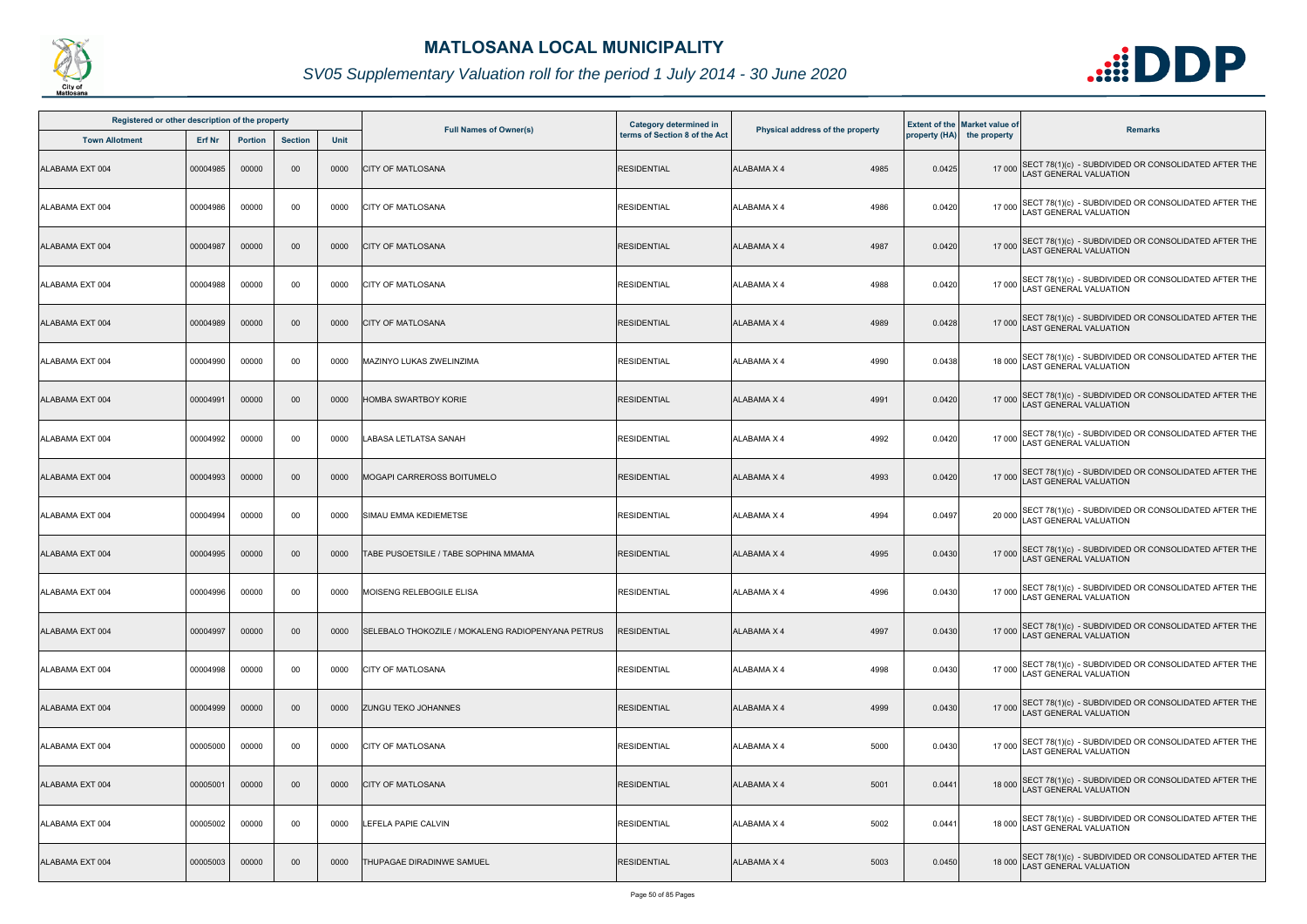

| Registered or other description of the property<br><b>Town Allotment</b> |          |                |                |             |                                  | <b>Category determined in</b> |                                  |        | <b>Extent of the Market value of</b> |                                                                                              |
|--------------------------------------------------------------------------|----------|----------------|----------------|-------------|----------------------------------|-------------------------------|----------------------------------|--------|--------------------------------------|----------------------------------------------------------------------------------------------|
|                                                                          | Erf Nr   | <b>Portion</b> | <b>Section</b> | <b>Unit</b> | <b>Full Names of Owner(s)</b>    | terms of Section 8 of the Act | Physical address of the property |        | property (HA) the property           | <b>Remarks</b>                                                                               |
| ALABAMA EXT 004                                                          | 00005004 | 00000          | 00             | 0000        | <b>MELATO DIMAKATSO MARIA</b>    | <b>RESIDENTIAL</b>            | ALABAMA X 4<br>5004              | 0.0440 |                                      | 18 000 SECT 78(1)(c) - SUBDIVIDED OR CONSOLIDATED AFTER THE<br>LAST GENERAL VALUATION        |
| ALABAMA EXT 004                                                          | 00005005 | 00000          | $00\,$         | 0000        | KHAPELA MABRICKS MADIDIBA        | <b>RESIDENTIAL</b>            | ALABAMA X 4<br>5005              | 0.0445 |                                      | 18 000 SECT 78(1)(c) - SUBDIVIDED OR CONSOLIDATED AFTER THE<br>LAST GENERAL VALUATION        |
| ALABAMA EXT 004                                                          | 00005006 | 00000          | 00             | 0000        | KGASHWANE OUMIKI MARIA           | <b>RESIDENTIAL</b>            | 5006<br>ALABAMA X 4              | 0.0445 |                                      | 18 000 SECT 78(1)(c) - SUBDIVIDED OR CONSOLIDATED AFTER THE<br>LAST GENERAL VALUATION        |
| ALABAMA EXT 004                                                          | 00005007 | 00000          | $00\,$         | 0000        | MOKGATLE MOTLALETSE SANNAH       | <b>RESIDENTIAL</b>            | 5007<br><b>ALABAMA X 4</b>       | 0.0445 |                                      | 18 000 SECT 78(1)(c) - SUBDIVIDED OR CONSOLIDATED AFTER THE<br>18 000 LAST GENERAL VALUATION |
| ALABAMA EXT 004                                                          | 00005008 | 00000          | 00             | 0000        | <b>MAY MANGAKA MARTHA</b>        | <b>RESIDENTIAL</b>            | 5008<br>ALABAMA X 4              | 0.0450 |                                      | 18 000 SECT 78(1)(c) - SUBDIVIDED OR CONSOLIDATED AFTER THE<br>LAST GENERAL VALUATION        |
| ALABAMA EXT 004                                                          | 00005009 | 00000          | $00\,$         | 0000        | <b>CITY OF MATLOSANA</b>         | <b>RESIDENTIAL</b>            | 5009<br>ALABAMA X 4              | 0.0440 |                                      | 18 000 SECT 78(1)(c) - SUBDIVIDED OR CONSOLIDATED AFTER THE<br>LAST GENERAL VALUATION        |
| ALABAMA EXT 004                                                          | 00005010 | 00000          | 00             | 0000        | <b>CITY OF MATLOSANA</b>         | <b>RESIDENTIAL</b>            | ALABAMA X 4<br>5010              | 0.0445 |                                      | 18 000 SECT 78(1)(c) - SUBDIVIDED OR CONSOLIDATED AFTER THE<br>LAST GENERAL VALUATION        |
| ALABAMA EXT 004                                                          | 00005011 | 00000          | $00\,$         | 0000        | <b>NDLEBE NOMATHEMBA GLADYS</b>  | <b>RESIDENTIAL</b>            | 5011<br><b>ALABAMA X 4</b>       | 0.0445 |                                      | 18 000 SECT 78(1)(c) - SUBDIVIDED OR CONSOLIDATED AFTER THE<br>LAST GENERAL VALUATION        |
| ALABAMA EXT 004                                                          | 00005012 | 00000          | 00             | 0000        | HLWEMPU DADDY THOMAS             | <b>RESIDENTIAL</b>            | 5012<br>ALABAMA X 4              | 0.0445 |                                      | 18 000 SECT 78(1)(c) - SUBDIVIDED OR CONSOLIDATED AFTER THE<br>LAST GENERAL VALUATION        |
| ALABAMA EXT 004                                                          | 00005013 | 00000          | 00             | 0000        | <b>CITY OF MATLOSANA</b>         | <b>RESIDENTIAL</b>            | 5013<br><b>ALABAMA X 4</b>       | 0.0435 |                                      | 17 000 SECT 78(1)(c) - SUBDIVIDED OR CONSOLIDATED AFTER THE<br>LAST GENERAL VALUATION        |
| ALABAMA EXT 004                                                          | 00005014 | 00000          | 00             | 0000        | <b>CITY OF MATLOSANA</b>         | <b>RESIDENTIAL</b>            | ALABAMA X 4<br>5014              | 0.0433 |                                      | 17 000 SECT 78(1)(c) - SUBDIVIDED OR CONSOLIDATED AFTER THE<br>LAST GENERAL VALUATION        |
| ALABAMA EXT 004                                                          | 00005015 | 00000          | $00\,$         | 0000        | NDANA MAMOKETE LENA              | <b>RESIDENTIAL</b>            | ALABAMA X 4<br>5015              | 0.0433 |                                      | 17 000 SECT 78(1)(c) - SUBDIVIDED OR CONSOLIDATED AFTER THE<br>LAST GENERAL VALUATION        |
| ALABAMA EXT 004                                                          | 00005016 | 00000          | 00             | 0000        | <b>RAMPOU MALEBYE DAVID</b>      | <b>RESIDENTIAL</b>            | 5016<br>ALABAMA X 4              | 0.0433 |                                      | 17 000 SECT 78(1)(c) - SUBDIVIDED OR CONSOLIDATED AFTER THE<br>LAST GENERAL VALUATION        |
| ALABAMA EXT 004                                                          | 00005017 | 00000          | $00\,$         | 0000        | <b>MOKGATLA KEDIEMETSE MARIA</b> | <b>RESIDENTIAL</b>            | ALABAMA X 4<br>5017              | 0.0433 |                                      | 17 000 SECT 78(1)(c) - SUBDIVIDED OR CONSOLIDATED AFTER THE<br>LAST GENERAL VALUATION        |
| ALABAMA EXT 004                                                          | 00005018 | 00000          | 00             | 0000        | <b>CITY OF MATLOSANA</b>         | <b>RESIDENTIAL</b>            | 5018<br>ALABAMA X 4              | 0.0433 |                                      | 17 000 SECT 78(1)(c) - SUBDIVIDED OR CONSOLIDATED AFTER THE<br>LAST GENERAL VALUATION        |
| ALABAMA EXT 004                                                          | 00005019 | 00000          | $00\,$         | 0000        | <b>CITY OF MATLOSANA</b>         | <b>RESIDENTIAL</b>            | 5019<br>ALABAMA X 4              | 0.0433 |                                      | 17 000 SECT 78(1)(c) - SUBDIVIDED OR CONSOLIDATED AFTER THE<br>LAST GENERAL VALUATION        |
| ALABAMA EXT 004                                                          | 00005020 | 00000          | 00             | 0000        | <b>CITY OF MATLOSANA</b>         | <b>RESIDENTIAL</b>            | <b>ALABAMA X 4</b><br>5020       | 0.0433 |                                      | 17 000 SECT 78(1)(c) - SUBDIVIDED OR CONSOLIDATED AFTER THE<br>LAST GENERAL VALUATION        |
| ALABAMA EXT 004                                                          | 00005021 | 00000          | $00\,$         | 0000        | <b>CITY OF MATLOSANA</b>         | <b>RESIDENTIAL</b>            | 5021<br>ALABAMA X 4              | 0.0433 |                                      | 17 000 SECT 78(1)(c) - SUBDIVIDED OR CONSOLIDATED AFTER THE<br>LAST GENERAL VALUATION        |
| ALABAMA EXT 004                                                          | 00005022 | 00000          | 00             | 0000        | <b>CITY OF MATLOSANA</b>         | <b>RESIDENTIAL</b>            | 5022<br>ALABAMA X 4              | 0.0495 | 20 000                               | SECT 78(1)(c) - SUBDIVIDED OR CONSOLIDATED AFTER THE<br><b>LAST GENERAL VALUATION</b>        |

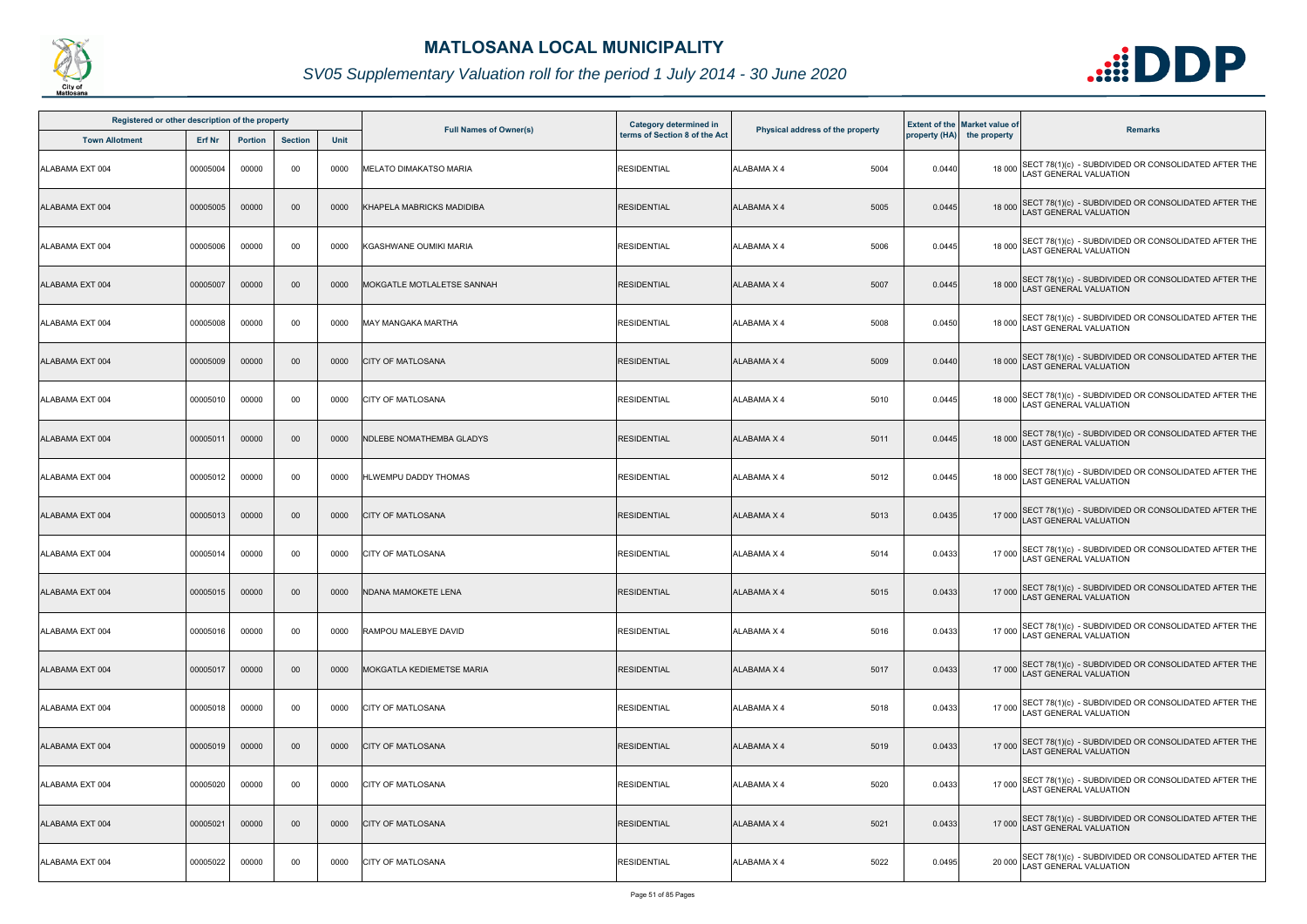

| Registered or other description of the property |          |                |                |      |                                                                                           |                                                         |                                               |          |                                                                    |                                                                                              |
|-------------------------------------------------|----------|----------------|----------------|------|-------------------------------------------------------------------------------------------|---------------------------------------------------------|-----------------------------------------------|----------|--------------------------------------------------------------------|----------------------------------------------------------------------------------------------|
| <b>Town Allotment</b>                           | Erf Nr   | <b>Portion</b> | <b>Section</b> | Unit | <b>Full Names of Owner(s)</b>                                                             | Category determined in<br>terms of Section 8 of the Act | Physical address of the property              |          | <b>Extent of the Market value of</b><br>property (HA) the property | <b>Remarks</b>                                                                               |
| ALABAMA EXT 004                                 | 00005023 | 00000          | 00             | 0000 | <b>CITY OF MATLOSANA</b>                                                                  | <b>RESIDENTIAL</b>                                      | <b>ALABAMA X 4</b><br>5023                    | 0.0420   |                                                                    | 17 000 SECT 78(1)(c) - SUBDIVIDED OR CONSOLIDATED AFTER THE<br>LAST GENERAL VALUATION        |
| ALABAMA EXT 004                                 | 00005024 | 00000          | 00             | 0000 | <b>CITY OF MATLOSANA</b>                                                                  | <b>RESIDENTIAL</b>                                      | 5024<br>ALABAMA X 4                           | 0.0420   |                                                                    | 17 000 SECT 78(1)(c) - SUBDIVIDED OR CONSOLIDATED AFTER THE<br>LAST GENERAL VALUATION        |
| ALABAMA EXT 004                                 | 00005025 | 00000          | $00\,$         | 0000 | <b>CITY OF MATLOSANA</b>                                                                  | <b>RESIDENTIAL</b>                                      | <b>ALABAMA X 4</b><br>5025                    | 0.0420   |                                                                    | 17 000 SECT 78(1)(c) - SUBDIVIDED OR CONSOLIDATED AFTER THE<br>LAST GENERAL VALUATION        |
| ALABAMA EXT 004                                 | 00005026 | 00000          | 00             | 0000 | <b>CITY OF MATLOSANA</b>                                                                  | <b>RESIDENTIAL</b>                                      | 5026<br><b>ALABAMA X 4</b>                    | 0.0438   |                                                                    | 18 000 SECT 78(1)(c) - SUBDIVIDED OR CONSOLIDATED AFTER THE<br>18 000 LAST GENERAL VALUATION |
| ALABAMA EXT 004                                 | 00005027 | 00000          | 00             | 0000 | <b>CITY OF MATLOSANA</b>                                                                  | <b>RESIDENTIAL</b>                                      | 5027<br><b>ALABAMA X 4</b>                    | 0.0426   |                                                                    | 17 000 SECT 78(1)(c) - SUBDIVIDED OR CONSOLIDATED AFTER THE<br>LAST GENERAL VALUATION        |
| ALABAMA EXT 004                                 | 00005028 | 00000          | 00             | 0000 | <b>CITY OF MATLOSANA</b>                                                                  | <b>RESIDENTIAL</b>                                      | 5028<br><b>ALABAMA X 4</b>                    | 0.0420   |                                                                    | 17 000 SECT 78(1)(c) - SUBDIVIDED OR CONSOLIDATED AFTER THE<br>LAST GENERAL VALUATION        |
| ALABAMA EXT 004                                 | 00005029 | 00000          | 00             | 0000 | <b>CITY OF MATLOSANA</b>                                                                  | <b>RESIDENTIAL</b>                                      | 5029<br><b>ALABAMA X 4</b>                    | 0.0420   |                                                                    | 17 000 SECT 78(1)(c) - SUBDIVIDED OR CONSOLIDATED AFTER THE<br>LAST GENERAL VALUATION        |
| ALABAMA EXT 004                                 | 00005030 | 00000          | 00             | 0000 | <b>CITY OF MATLOSANA</b>                                                                  | <b>RESIDENTIAL</b>                                      | <b>ALABAMA X 4</b><br>5030                    | 0.0420   | 17 000                                                             | SECT 78(1)(c) - SUBDIVIDED OR CONSOLIDATED AFTER THE<br>AST GENERAL VALUATION                |
| ALABAMA EXT 004                                 | 00005031 | 00000          | $00\,$         | 0000 | <b>CITY OF MATLOSANA</b>                                                                  | <b>RESIDENTIAL</b>                                      | 5031<br><b>ALABAMA X 4</b>                    | 0.0413   |                                                                    | 17 000 SECT 78(1)(c) - SUBDIVIDED OR CONSOLIDATED AFTER THE<br>LAST GENERAL VALUATION        |
| <b>BOETRAND</b>                                 | 00000315 | 00000          | 00             | 0000 | CITY OF MATLOSANA / RAMOSE MAHOBA JOSEPH  & MASENUKU $\rm\big\vert_{\rm VACANT}$<br>ANNAH |                                                         | <b>GOURITZ STREET</b><br>$\overline{4}$       | 0.2536   |                                                                    | 255 000 SECT 78(1)(g) - OF WHICH THE CATEGORY HAS CHANGED                                    |
| <b>BOETRAND</b>                                 | 00000866 | 00000          | 00             | 0000 | <b>CONSOLIDATED NOW ERF 953</b>                                                           | <b>CROSS REFERENCE</b>                                  |                                               | 0.0595   |                                                                    | SECT 78(1)(c) - SUBDIVIDED OR CONSOLIDATED AFTER THE<br><b>LAST GENERAL VALUATION</b>        |
| <b>BOETRAND</b>                                 | 00000867 | 00000          | 00             | 0000 | CONSOLIDATED NOW ERF 953                                                                  | <b>CROSS REFERENCE</b>                                  |                                               | 0.0496   |                                                                    | SECT 78(1)(c) - SUBDIVIDED OR CONSOLIDATED AFTER THE<br>LAST GENERAL VALUATION               |
| <b>BOETRAND</b>                                 | 00000953 | 00000          | $00\,$         | 0000 | LEPAMO MOHAPI KLAAS / LEPAMO MAMIE MARIA                                                  | RESIDENTIAL                                             |                                               | 0.1090   |                                                                    | 780 000 SECT 78(1)(c) - SUBDIVIDED OR CONSOLIDATED AFTER THE<br>LAST GENERAL VALUATION       |
| <b>BUFFELSDOORN 389 IP</b>                      | 00000389 | 00010          | 00             | 0000 | ORG NIEUWOUDT TRUST                                                                       | <b>AGRICULTURE</b>                                      | 10<br>BUFFELSDOORN 389 IP                     | 283.9736 | 1 350 000                                                          | SECT 78(1)(c) - SUBDIVIDED OR CONSOLIDATED AFTER THE<br><b>AST GENERAL VALUATION</b>         |
| <b>BUFFELSDOORN 389 IP</b>                      | 00000389 | 00015          | $00\,$         | 0000 | <b>WAPADRAND BOERDERY CC</b>                                                              | AGRICULTURE                                             | <b>BUFFELSDOORN 389 IP</b><br>10 <sup>°</sup> | 58.6392  |                                                                    | 350 000 SECT 78(1)(c) - SUBDIVIDED OR CONSOLIDATED AFTER THE<br>AST GENERAL VALUATION        |
| <b>BUISFONTEIN 367 IP</b>                       | 00000367 | 00007          | 00             | 0000 | <b>CONSOLIDATED NOW PTN 35</b>                                                            | <b>CROSS REFERENCE</b>                                  | $\overline{7}$<br><b>BUISFONTEIN 367 IP</b>   | 25.6960  |                                                                    | SECT 78(1)(c) - SUBDIVIDED OR CONSOLIDATED AFTER THE<br><b>LAST GENERAL VALUATION</b>        |
| <b>BUISFONTEIN 367 IP</b>                       | 00000367 | 00023          | $00\,$         | 0000 | STERKSPRUIT INV PTY LTD                                                                   | <b>AGRICULTURE</b>                                      | 23<br><b>BUISFONTEIN 367 IP</b>               | 77.5351  | 500 000                                                            | SECT 78(1)(c) - SUBDIVIDED OR CONSOLIDATED AFTER THE LAST GENERAL VALUATION                  |
| <b>BUISFONTEIN 367 IP</b>                       | 00000367 | 00034          | 00             | 0000 | <b>CONSOLIDATED NOW PTN 35</b>                                                            | <b>CROSS REFERENCE</b>                                  | <b>BUISFONTEIN 367 IP</b><br>$\overline{7}$   | 37.3301  |                                                                    | SECT 78(1)(c) - SUBDIVIDED OR CONSOLIDATED AFTER THE<br><b>LAST GENERAL VALUATION</b>        |
| <b>BUISFONTEIN 367 IP</b>                       | 00000367 | 00035          | $00\,$         | 0000 | PIETER ERNST FAMILY TRUST                                                                 | AGRICULTURE                                             | <b>BUISFONTEIN 367 IP</b><br>$\overline{7}$   | 63.0261  |                                                                    | 220 000 SECT 78(1)(c) - SUBDIVIDED OR CONSOLIDATED AFTER THE<br>LAST GENERAL VALUATION       |

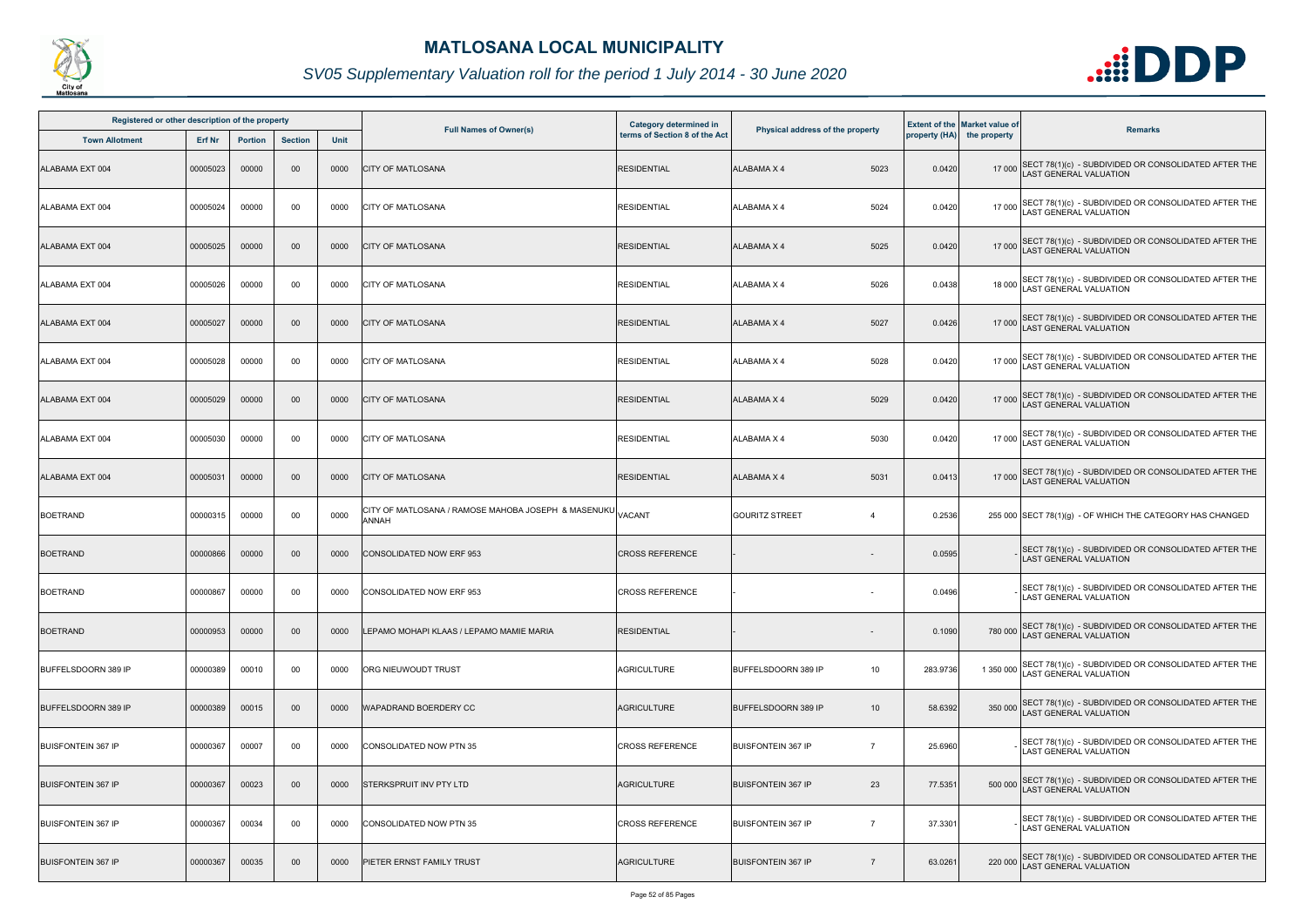

| Registered or other description of the property |               |                |                |      |                                                                   | Category determined in        |                                      |        | <b>Extent of the Market value of</b> |                                                                                                                                                           |
|-------------------------------------------------|---------------|----------------|----------------|------|-------------------------------------------------------------------|-------------------------------|--------------------------------------|--------|--------------------------------------|-----------------------------------------------------------------------------------------------------------------------------------------------------------|
| <b>Town Allotment</b>                           | <b>Erf Nr</b> | <b>Portion</b> | <b>Section</b> | Unit | <b>Full Names of Owner(s)</b>                                     | terms of Section 8 of the Act | Physical address of the property     |        | property (HA) the property           | <b>Remarks</b>                                                                                                                                            |
| <b>COLLERVILLE EXT 3</b>                        | 00000063      | 00000          | 00             | 0000 | <b>GOUWS MARTHINUS GERHARDUS</b>                                  | VACANT                        | <b>MARAIS STREET</b><br>21           | 0.1458 |                                      | 50 000 SECT 78(1)(g) - OF WHICH THE CATEGORY HAS CHANGED                                                                                                  |
| <b>DECLERCQVILLE</b>                            | 00000155      | 00000          | $00\,$         | 0000 | VUUREN HELENA PETRONELLA JANSEN VAN                               | <b>RESIDENTIAL</b>            | <b>ENDYMION STREET</b><br>14         | 0.1348 |                                      | SECT 78(1)(d) - OF WHICH THE MARKET VALUE HAS<br>520 000 SUBSTANTIALLY INCREASED OR DECREASED FOR ANY<br>REASON AFTER THE LAST GENERAL VALUATION          |
| <b>DORINGKRUIN</b>                              | 00000049      | 00000          | 00             | 0000 | PATHWAYS DEV PROJECTS CC                                          | <b>RESIDENTIAL</b>            | <b>BAUHINIA STREET</b>               | 0.1433 |                                      | SECT 78(1)(d) - OF WHICH THE MARKET VALUE HAS<br>2 800 000 SUBSTANTIALLY INCREASED OR DECREASED FOR ANY<br>REASON AFTER THE LAST GENERAL VALUATION        |
| <b>DORINGKRUIN</b>                              | 00000090      | 00000          | 00             | 0000 | <b>RABIE SCHALK JOHAN</b>                                         | <b>RESIDENTIAL</b>            | <b>CAMELIA STREET</b><br>11          | 0.1606 |                                      | SECT 78(1)(d) - OF WHICH THE MARKET VALUE HAS<br>870 000 SUBSTANTIALLY INCREASED OR DECREASED FOR ANY<br>REASON AFTER THE LAST GENERAL VALUATION          |
| <b>DORINGKRUIN</b>                              | 00000201      | 00000          | 00             | 0000 | MONTSHO LEROTHODI JOEL / MONTSHO MOTSHODIEMANG<br><b>ISABELLA</b> | <b>RESIDENTIAL</b>            | 16<br><b>KIAAT STREET</b>            | 0.1236 |                                      | SECT 78(1)(d) - OF WHICH THE MARKET VALUE HAS<br>1 500 000 SUBSTANTIALLY INCREASED OR DECREASED FOR ANY<br>REASON AFTER THE LAST GENERAL VALUATION        |
| <b>DORINGKRUIN</b>                              | 00000238      | 00001          | $00\,$         | 0000 | <b>SANTOSILVA INV CC</b>                                          | <b>BUSINESS</b>               | 36<br><b>MURANTI STREET</b>          | 0.6800 |                                      | SECT 78(1)(d) - OF WHICH THE MARKET VALUE HAS<br>780 000 SUBSTANTIALLY INCREASED OR DECREASED FOR ANY<br>REASON AFTER THE LAST GENERAL VALUATION          |
| <b>DORINGKRUIN</b>                              | 00000393      | 00000          | 00             | 0000 | WILLIAMS GOSEKWANG EMILY / WILLIAMS TSHEPO                        | <b>RESIDENTIAL</b>            | <b>SALIGNA STREET</b><br>17          | 0.1040 |                                      | SECT 78(1)(d) - OF WHICH THE MARKET VALUE HAS<br>400 000 SUBSTANTIALLY INCREASED OR DECREASED FOR ANY<br>REASON AFTER THE LAST GENERAL VALUATION          |
| <b>DORINGKRUIN</b>                              | 00000409      | 00000          | $00\,$         | 0000 | <b>MALATJI MATSHIDISO PENELOPE</b>                                | <b>RESIDENTIAL</b>            | 36<br><b>APIESDORING STREET</b>      | 0.1675 |                                      | SECT 78(1)(d) - OF WHICH THE MARKET VALUE HAS<br>3 000 000 SUBSTANTIALLY INCREASED OR DECREASED FOR ANY<br><b>REASON AFTER THE LAST GENERAL VALUATION</b> |
| <b>DORINGKRUIN</b>                              | 00000454      | 00000          | 00             | 0000 | MASANGO FANNIE THULARE / MASANGO JOHANNA ZODWA                    | <b>RESIDENTIAL</b>            | <b>FRANGIPANI STREET</b><br>-9       | 0.1899 |                                      | SECT 78(1)(d) - OF WHICH THE MARKET VALUE HAS<br>1 400 000 SUBSTANTIALLY INCREASED OR DECREASED FOR ANY<br>REASON AFTER THE LAST GENERAL VALUATION        |
| <b>DORINGKRUIN</b>                              | 00000456      | 00000          | $00\,$         | 0000 | MASIE JACOBUS THEO JOY                                            | <b>RESIDENTIAL</b>            | <b>FRANGIPANI STREET</b><br>5        | 0.1877 |                                      | SECT 78(1)(d) - OF WHICH THE MARKET VALUE HAS<br>1 800 000 SUBSTANTIALLY INCREASED OR DECREASED FOR ANY<br>REASON AFTER THE LAST GENERAL VALUATION        |
| <b>DORINGKRUIN</b>                              | 00000458      | 00001          | 00             | 0000 | FOURIE ABEL JACOBUS / FOURIE CORNELIA ELIZABETH                   | <b>RESIDENTIAL</b>            | 23<br><b>GARDENIA STREET</b>         | 0.0475 | 200 000                              | SECT 78(1)(c) - SUBDIVIDED OR CONSOLIDATED AFTER THE<br><b>AST GENERAL VALUATION</b>                                                                      |
| <b>DORINGKRUIN</b>                              | 00000458      | 00002          | $00\,$         | 0000 | FOURIE ABEL JACOBUS / FOURIE CORNELIA ELIZABETH                   | <b>RESIDENTIAL</b>            | <b>GARDENIA STREET</b><br>23         | 0.0475 |                                      | 200 000 SECT 78(1)(c) - SUBDIVIDED OR CONSOLIDATED AFTER THE<br>LAST GENERAL VALUATION                                                                    |
| <b>DORINGKRUIN</b>                              | 00000458      | 00003          | 00             | 0000 | FOURIE ABEL JACOBUS / FOURIE CORNELIA ELIZABETH                   | <b>RESIDENTIAL</b>            | 23<br><b>GARDENIA STREET</b>         | 0.0476 | 200 000                              | SECT 78(1)(c) - SUBDIVIDED OR CONSOLIDATED AFTER THE<br><b>LAST GENERAL VALUATION</b>                                                                     |
| <b>DORINGKRUIN</b>                              | 00000458      | 00999          | $00\,$         | 0000 | FOURIE ABEL JACOBUS / FOURIE CORNELIA ELIZABETH                   | <b>RESIDENTIAL</b>            | 23<br><b>GARDENIA STREET</b>         | 0.0473 | 200 000                              | SECT 78(1)(c) - SUBDIVIDED OR CONSOLIDATED AFTER THE<br><b>AST GENERAL VALUATION</b>                                                                      |
| <b>DORINGKRUIN</b>                              | 00000472      | 00000          | 00             | 0000 | <b>BURGER MARIA ELIZABETH</b>                                     | <b>RESIDENTIAL</b>            | <b>GARDENIA STREET</b><br>8          | 0.1325 |                                      | SECT 78(1)(d) - OF WHICH THE MARKET VALUE HAS<br>3 000 000 SUBSTANTIALLY INCREASED OR DECREASED FOR ANY<br><b>REASON AFTER THE LAST GENERAL VALUATION</b> |
| <b>DORINGKRUIN</b>                              | 00000477      | 00000          | $00\,$         | 0000 | IMOALUDI LAWRENCE THABISO / MOALUDI BONTLE PETUNIA                | <b>RESIDENTIAL</b>            | APIESDORING STREET<br>$\overline{2}$ | 0.2309 |                                      | SECT 78(1)(d) - OF WHICH THE MARKET VALUE HAS<br>1500 000 SUBSTANTIALLY INCREASED OR DECREASED FOR ANY<br>REASON AFTER THE LAST GENERAL VALUATION         |
| <b>DORINGKRUIN</b>                              | 00000507      | 00001          | 00             | 0000 | <b>AKIA TRUST</b>                                                 | <b>RESIDENTIAL</b>            | <b>FRANGIPANI STREET</b><br>14       | 0.0387 | 650 000                              | SECT 78(1)(c) - SUBDIVIDED OR CONSOLIDATED AFTER THE<br><b>AST GENERAL VALUATION</b>                                                                      |
| <b>DORINGKRUIN</b>                              | 00000507      | 00002          | $00\,$         | 0000 | <b>BOTHA SARAH</b>                                                | <b>RESIDENTIAL</b>            | <b>FRANGIPANI STREET</b><br>14       | 0.0387 |                                      | 650 000 SECT 78(1)(c) - SUBDIVIDED OR CONSOLIDATED AFTER THE<br>AST GENERAL VALUATION                                                                     |
| <b>DORINGKRUIN</b>                              | 00000507      | 00003          | 00             | 0000 | <b>BOTHA SARAH</b>                                                | <b>RESIDENTIAL</b>            | <b>FRANGIPANI STREET</b><br>14       | 0.0488 | 650 000                              | SECT 78(1)(c) - SUBDIVIDED OR CONSOLIDATED AFTER THE<br><b>AST GENERAL VALUATION</b>                                                                      |

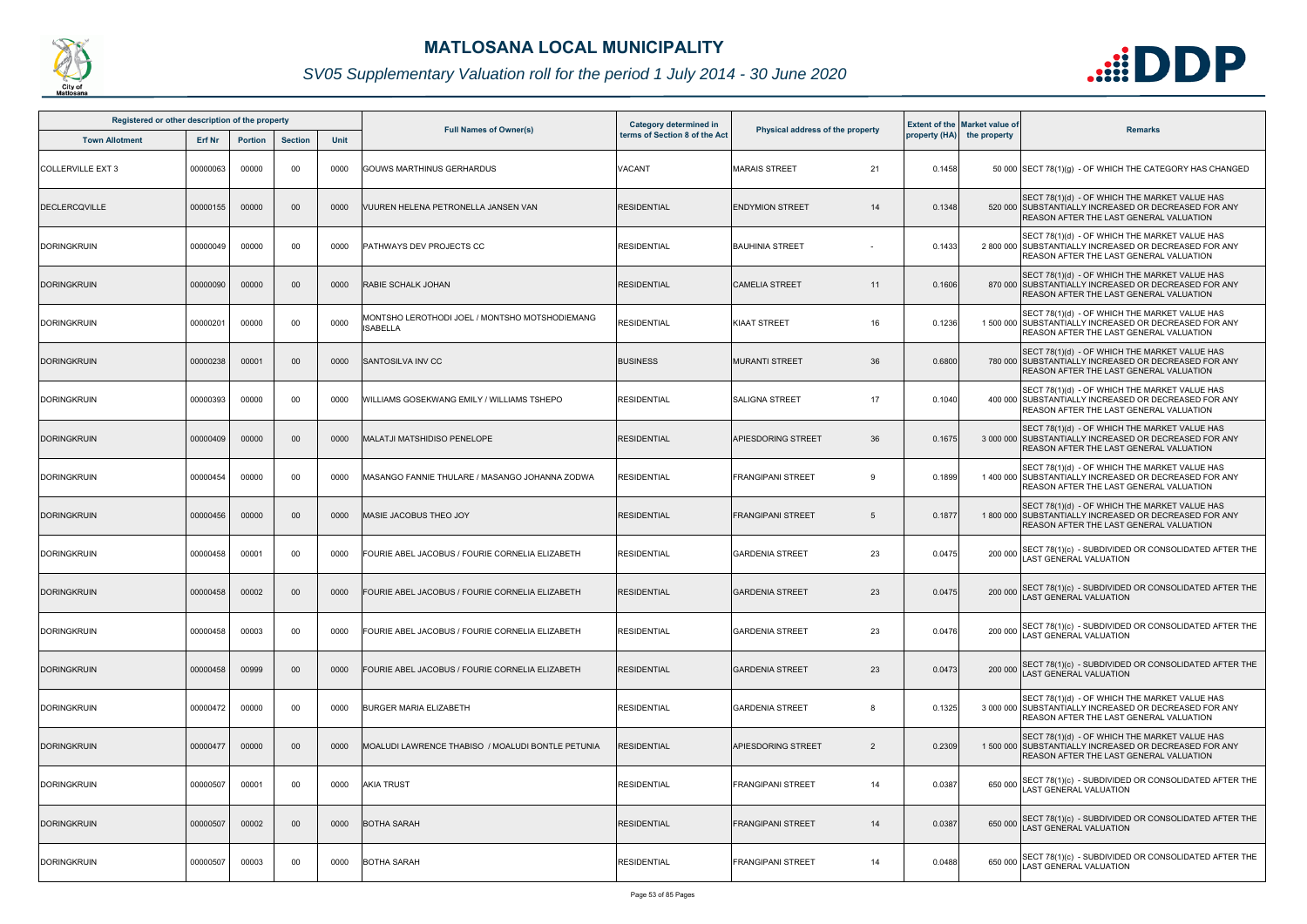

| Registered or other description of the property<br><b>Section</b><br><b>Town Allotment</b><br>Erf Nr<br><b>Portion</b> |          |       |        |      |                                                                    | Category determined in                     |                                  |        | <b>Extent of the Market value of</b>                                                                                                                      |
|------------------------------------------------------------------------------------------------------------------------|----------|-------|--------|------|--------------------------------------------------------------------|--------------------------------------------|----------------------------------|--------|-----------------------------------------------------------------------------------------------------------------------------------------------------------|
|                                                                                                                        |          |       |        | Unit | <b>Full Names of Owner(s)</b>                                      | terms of Section 8 of the Act              | Physical address of the property |        | <b>Remarks</b><br>property (HA) the property                                                                                                              |
| <b>DORINGKRUIN</b>                                                                                                     | 00000507 | 00999 | 00     | 0000 | VAN HEERDEN CATHARINA SUSANNA                                      | <b>RESIDENTIAL</b>                         | <b>FRANGIPANI STREET</b><br>14   | 0.0488 | SECT 78(1)(c) - SUBDIVIDED OR CONSOLIDATED AFTER THE<br>650 000<br><b>AST GENERAL VALUATION</b>                                                           |
| <b>DORINGKRUIN</b>                                                                                                     | 00000508 | 00000 | $00\,$ | 0000 | <b>BOTHA SARAH</b>                                                 | VACANT                                     | 16<br><b>FRANGIPANI STREET</b>   | 0.2009 | SECT 78(1)(d) - OF WHICH THE MARKET VALUE HAS<br>350 000 SUBSTANTIALLY INCREASED OR DECREASED FOR ANY<br>REASON AFTER THE LAST GENERAL VALUATION          |
| <b>DORINGKRUIN</b>                                                                                                     | 00000511 | 00000 | $00\,$ | 0000 | <b>T &amp; J BOERDERY CC</b>                                       | <b>RESIDENTIAL</b>                         | 22<br><b>FRANGIPANI STREET</b>   | 0.1753 | SECT 78(1)(d) - OF WHICH THE MARKET VALUE HAS<br>3 000 000 SUBSTANTIALLY INCREASED OR DECREASED FOR ANY<br><b>REASON AFTER THE LAST GENERAL VALUATION</b> |
| <b>DORINGKRUIN</b>                                                                                                     | 00000512 | 00000 | 00     | 0000 | <b>T &amp; J BOERDERY CC</b>                                       | <b>RESIDENTIAL</b>                         | 24<br><b>FRANGIPANI STREET</b>   | 0.1753 | SECT 78(1)(d) - OF WHICH THE MARKET VALUE HAS<br>3 000 000 SUBSTANTIALLY INCREASED OR DECREASED FOR ANY<br>REASON AFTER THE LAST GENERAL VALUATION        |
| <b>DORINGKRUIN</b>                                                                                                     | 00000575 | 00002 | 00     | 0000 | RENSBURG PIETER JOHANNES JANSEN VAN                                | RESIDENTIAL                                | 35<br><b>HIBISCUS STREET</b>     | 0.0395 | SECT 78(1)(d) - OF WHICH THE MARKET VALUE HAS<br>600 000 SUBSTANTIALLY INCREASED OR DECREASED FOR ANY<br><b>REASON AFTER THE LAST GENERAL VALUATION</b>   |
| <b>DORINGKRUIN</b>                                                                                                     | 00000575 | 00003 | 00     | 0000 | RENSBURG PIETER JOHANNES JANSEN VAN                                | RESIDENTIAL                                | 35<br><b>HIBISCUS STREET</b>     | 0.0393 | SECT 78(1)(d) - OF WHICH THE MARKET VALUE HAS<br>600 000 SUBSTANTIALLY INCREASED OR DECREASED FOR ANY<br>REASON AFTER THE LAST GENERAL VALUATION          |
| <b>DORINGKRUIN</b>                                                                                                     | 00000652 | 00999 | 00     | 0000 | SCHOEMAN CORNELIUS GERHARDES                                       | <b>RESIDENTIAL</b>                         | 15<br><b>MOEPEL STREET</b>       | 0.1260 | SECT 78(1)(d) - OF WHICH THE MARKET VALUE HAS<br>700 000 SUBSTANTIALLY INCREASED OR DECREASED FOR ANY<br><b>REASON AFTER THE LAST GENERAL VALUATION</b>   |
| <b>DORINGKRUIN</b>                                                                                                     | 00000866 | 00999 | $00\,$ | 0000 | <b>INVINCIBLE TRADING 17 CC</b>                                    | VACANT                                     | <b>KAREE STREET</b>              | 1.4035 | SECT 78(1)(d) - OF WHICH THE MARKET VALUE HAS<br>1 350 000 SUBSTANTIALLY INCREASED OR DECREASED FOR ANY<br><b>REASON AFTER THE LAST GENERAL VALUATION</b> |
| <b>DORINGKRUIN</b>                                                                                                     | 00000873 | 00000 | 02     | 0000 | NEDERDUITSCH HERVORMDE KERK VAN AFRIKA-DORINGKRUIN  PUBLIC WORSHIP |                                            | 52<br><b>BOEKENHOUT STREET</b>   | 0.8394 | SECT 78(1)(d) - OF WHICH THE MARKET VALUE HAS<br>4 000 000 SUBSTANTIALLY INCREASED OR DECREASED FOR ANY<br>REASON AFTER THE LAST GENERAL VALUATION        |
| <b>DORINGKRUIN</b>                                                                                                     | 00000876 | 00001 | 00     | 0000 | SMIT CORNELIA MARIA                                                | <b>RESIDENTIAL</b>                         | <b>BOEKENHOUT AVENUE</b>         | 0.1183 | SECT 78(1)(d) - OF WHICH THE MARKET VALUE HAS<br>1 400 000 SUBSTANTIALLY INCREASED OR DECREASED FOR ANY<br>REASON AFTER THE LAST GENERAL VALUATION        |
| <b>DORINGKRUIN</b>                                                                                                     | 00000881 | 00002 | 00     | 0000 | <b>BRIERS ABRAHAM JUSTINUS</b>                                     | <b>RESIDENTIAL</b>                         |                                  | 0.0776 | SECT 78(1)(d) - OF WHICH THE MARKET VALUE HAS<br>700 000 SUBSTANTIALLY INCREASED OR DECREASED FOR ANY<br>REASON AFTER THE LAST GENERAL VALUATION          |
| <b>DORINGKRUIN</b>                                                                                                     | 00000885 | 00001 | 00     | 0000 | PEDREIRO MANUEL FILIPE CAVALEIRO                                   | <b>RESIDENTIAL</b>                         | <b>BOTTLEBRUSH STREET</b><br>2   | 0.1396 | SECT 78(1)(d) - OF WHICH THE MARKET VALUE HAS<br>2 600 000 SUBSTANTIALLY INCREASED OR DECREASED FOR ANY<br><b>REASON AFTER THE LAST GENERAL VALUATION</b> |
| <b>DORINGKRUIN</b>                                                                                                     | 00000885 | 00004 | $00\,$ | 0000 | <b>SCHALKWYK PETRUS JACOBUS VAN</b>                                | RESIDENTIAL                                | 21B<br><b>MISPEL STREET</b>      | 0.1221 | SECT 78(1)(d) - OF WHICH THE MARKET VALUE HAS<br>810 000 SUBSTANTIALLY INCREASED OR DECREASED FOR ANY<br><b>REASON AFTER THE LAST GENERAL VALUATION</b>   |
| <b>EASTLEIGH NYWERHEIDSDORP</b>                                                                                        | 00000003 | 00000 | 00     | 0000 | CITY OF MATLOSANA / PROPERTYSOLD                                   | <b>INDUSTRIAL</b>                          |                                  | 0.1997 | 30 000 SECT 78(1)(g) - OF WHICH THE CATEGORY HAS CHANGED                                                                                                  |
| <b>ELANDIA</b>                                                                                                         | 00000121 | 00000 | 01     | 0000 | DELPORT GERRIT JACOBUS / DELPORT CARYN                             | MULTI PURPOSE BUISNESS COUZYN STREET       |                                  | 0.0931 | SECT 78(1)(d) - OF WHICH THE MARKET VALUE HAS<br>20 000 SUBSTANTIALLY INCREASED OR DECREASED FOR ANY<br><b>REASON AFTER THE LAST GENERAL VALUATION</b>    |
| <b>ELANDIA</b>                                                                                                         | 00000121 | 00000 | 02     | 0000 | DELPORT GERRIT JACOBUS / DELPORT CARYN                             | <b>MULTI PURPOSE</b><br><b>REISDENTIAL</b> | <b>COUZYN STREET</b>             | 0.0931 | SECT 78(1)(d) - OF WHICH THE MARKET VALUE HAS<br>670 000 SUBSTANTIALLY INCREASED OR DECREASED FOR ANY<br>REASON AFTER THE LAST GENERAL VALUATION          |
| <b>ELANDIA EXT 1</b>                                                                                                   | 00000138 | 00000 | $00\,$ | 0000 | CASIMJEE NAZEER AHMED                                              | <b>BUSINESS</b>                            | <b>CAROLINA STREET</b>           | 0.1473 | 360 000 SECT 78(1)(g) - OF WHICH THE CATEGORY HAS CHANGED                                                                                                 |
| ELANDSHEUVEL 402 IP                                                                                                    | 00000050 | 00912 | 00     | 0000 | <b>JA VAN DER WALT TRUST</b>                                       | <b>BUSINESS</b>                            |                                  | 1.7678 | SECT 78(1)(c) - SUBDIVIDED OR CONSOLIDATED AFTER THE<br>3 000 000<br><b>AST GENERAL VALUATION</b>                                                         |
| ELANDSHEUVEL 402 IP                                                                                                    | 00000402 | 00360 | 02     | 0000 | E ROUX CORNELIUS STEPHANUS                                         | <b>MULTI PURPOSE</b><br><b>INDUSTRIAL</b>  |                                  | 1.0000 | SECT 78(1)(d) - OF WHICH THE MARKET VALUE HAS<br>300 000 SUBSTANTIALLY INCREASED OR DECREASED FOR ANY<br>REASON AFTER THE LAST GENERAL VALUATION          |

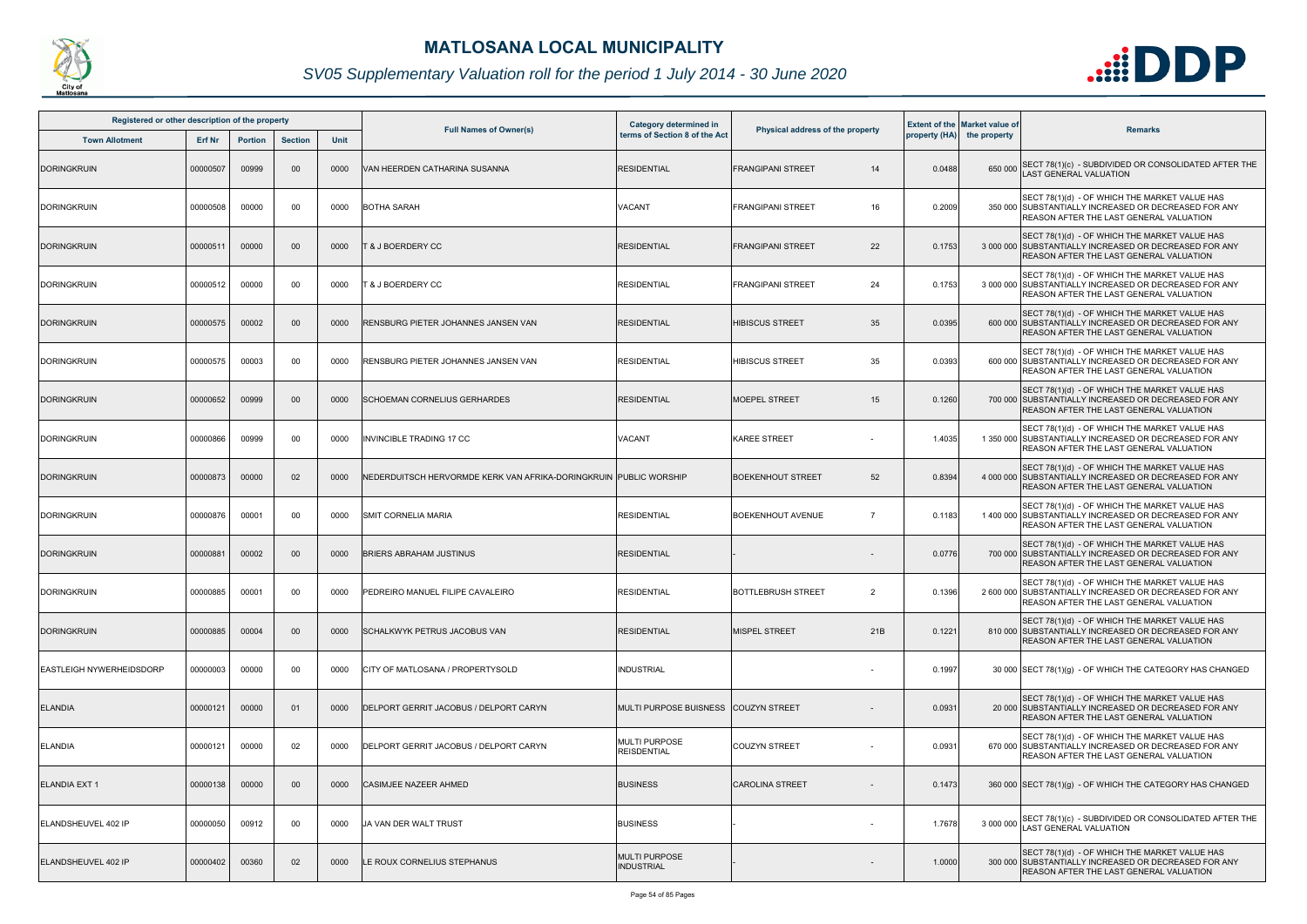

| Registered or other description of the property |               |                |                |      |                                                      | <b>Category determined in</b>              |                                  |        | <b>Extent of the Market value of</b> |                                                                                                                                                         |
|-------------------------------------------------|---------------|----------------|----------------|------|------------------------------------------------------|--------------------------------------------|----------------------------------|--------|--------------------------------------|---------------------------------------------------------------------------------------------------------------------------------------------------------|
| <b>Town Allotment</b>                           | <b>Erf Nr</b> | <b>Portion</b> | <b>Section</b> | Unit | <b>Full Names of Owner(s)</b>                        | terms of Section 8 of the Act              | Physical address of the property |        | property (HA) the property           | <b>Remarks</b>                                                                                                                                          |
| ELANDSHEUVEL 402 IP                             | 00000402      | 00625          | 01             | 0000 | <b>GALENCIA INV 1005 PTY LTD</b>                     | <b>CROSS REFERENCE</b>                     |                                  | 1.0000 |                                      | SECT 78(1)(d) - OF WHICH THE MARKET VALUE HAS<br>- ISUBSTANTIALLY INCREASED OR DECREASED FOR ANY<br><b>REASON AFTER THE LAST GENERAL VALUATION</b>      |
| ELANDSHEUVEL 402 IP                             | 00000402      | 00625          | 02             | 0000 | GALENCIA INV 1005 PTY LTD                            | <b>AGR/RESIDENTIAL</b>                     |                                  | 2.1556 |                                      | SECT 78(1)(d) - OF WHICH THE MARKET VALUE HAS<br>2 500 000 SUBSTANTIALLY INCREASED OR DECREASED FOR ANY<br>REASON AFTER THE LAST GENERAL VALUATION      |
| ELANDSHEUVEL 402 IP                             | 00000402      | 00762          | 00             | 0000 | <b>TANNOUS JASON BERNARD</b>                         | <b>AGR/RESIDENTIAL</b>                     |                                  | 0.5016 |                                      | SECT 78(1)(d) - OF WHICH THE MARKET VALUE HAS<br>2 200 000 SUBSTANTIALLY INCREASED OR DECREASED FOR ANY<br>REASON AFTER THE LAST GENERAL VALUATION      |
| ELANDSHEUVEL 402 IP                             | 00000402      | 00966          | 00             | 0000 | A C FAMILY TRUST                                     | <b>PRIVATE SCHOOL</b>                      | PTN 946 ELANDSHEUVEL 402 IP      | 0.7095 |                                      | SECT 78(1)(d) - OF WHICH THE MARKET VALUE HAS<br>5 000 000 SUBSTANTIALLY INCREASED OR DECREASED FOR ANY<br>REASON AFTER THE LAST GENERAL VALUATION      |
| <b>ELLATON</b>                                  | 00000136      | 00000          | 01             | 0000 | PUOENG SARAH                                         | MULTI PURPOSE BUSINESS                     | <b>HART STREET</b><br>6          | 0.0400 |                                      | SECT 78(1)(d) - OF WHICH THE MARKET VALUE HAS<br>150 000 SUBSTANTIALLY INCREASED OR DECREASED FOR ANY<br>REASON AFTER THE LAST GENERAL VALUATION        |
| <b>ELLATON</b>                                  | 00000136      | 00000          | 02             | 0000 | <b>PUOENG SARAH</b>                                  | <b>MULTI PURPOSE</b><br><b>RESIDENTIAL</b> | <b>HART STREET</b><br>6          | 0.0572 |                                      | SECT 78(1)(d) - OF WHICH THE MARKET VALUE HAS<br>400 000 SUBSTANTIALLY INCREASED OR DECREASED FOR ANY<br>REASON AFTER THE LAST GENERAL VALUATION        |
| <b>ELLATON</b>                                  | 00000539      | 00000          | 00             | 0000 | CITY OF MATLOSANA / PROPERTY SOLD                    | VACANT                                     | <b>BUCKLE STREET</b><br>93       | 0.0785 |                                      | SECT 78(1)(d) - OF WHICH THE MARKET VALUE HAS<br>40 000 SUBSTANTIALLY INCREASED OR DECREASED FOR ANY<br>REASON AFTER THE LAST GENERAL VALUATION         |
| <b>ELLATON</b>                                  | 00000560      | 00000          | 00             | 0000 | LESHOMO KABELO KINGSLEY                              | <b>RESIDENTIAL</b>                         | 33<br><b>DU PLOOY STREET</b>     | 0.0866 |                                      | 30 000 SECT 78(1)(g) - OF WHICH THE CATEGORY HAS CHANGED                                                                                                |
| <b>ELLATON</b>                                  | 00000945      | 00000          | 00             | 0000 | CITY OF MATLOSANA / MOABI TSIDISO KENNETH            | VACANT                                     | <b>SELLEY STREET</b><br>51       | 0.0972 |                                      | SECT 78(1)(d) - OF WHICH THE MARKET VALUE HAS<br>35 000 SUBSTANTIALLY INCREASED OR DECREASED FOR ANY<br>REASON AFTER THE LAST GENERAL VALUATION         |
| <b>ELLATON</b>                                  | 00001045      | 00000          | 00             | 0000 | CITY OF MATLOSANA / MASONDO K K                      | <b>VACANT</b>                              | <b>BUCKLE STREET</b><br>137      | 0.1149 |                                      | 15 000 SECT 78(1)(g) - OF WHICH THE CATEGORY HAS CHANGED                                                                                                |
| <b>ELLATON</b>                                  | 00001411      | 00005          | 00             | 0000 | MOKONUPI OTHUSITSE SOLOMON / MOKONUPI MOSIDI NELLY   | <b>RESIDENTIAL</b>                         |                                  | 0.0360 |                                      | SECT 78(1)(d) - OF WHICH THE MARKET VALUE HAS<br>310 000 SUBSTANTIALLY INCREASED OR DECREASED FOR ANY<br>REASON AFTER THE LAST GENERAL VALUATION        |
| <b>ELLATON</b>                                  | 00001411      | 00007          | $00\,$         | 0000 | <b>ISEBOTSA TSWAKAE / BNHLAPO XOLISILE GIRLY</b>     | <b>RESIDENTIAL</b>                         |                                  | 0.0387 |                                      | SECT 78(1)(d) - OF WHICH THE MARKET VALUE HAS<br>310 000 SUBSTANTIALLY INCREASED OR DECREASED FOR ANY<br><b>REASON AFTER THE LAST GENERAL VALUATION</b> |
| <b>ELLATON</b>                                  | 00001411      | 00008          | 00             | 0000 | MATLHOMANCHO KAGISHO EDINTON                         | <b>RESIDENTIAL</b>                         |                                  | 0.0387 |                                      | SECT 78(1)(d) - OF WHICH THE MARKET VALUE HAS<br>390 000 SUBSTANTIALLY INCREASED OR DECREASED FOR ANY<br><b>REASON AFTER THE LAST GENERAL VALUATION</b> |
| <b>ELLATON</b>                                  | 00001411      | 00009          | 00             | 0000 | <b>MATHER MARCEL FLADIMAR</b>                        | <b>RESIDENTIAL</b>                         |                                  | 0.0360 |                                      | SECT 78(1)(d) - OF WHICH THE MARKET VALUE HAS<br>390 000 SUBSTANTIALLY INCREASED OR DECREASED FOR ANY<br><b>REASON AFTER THE LAST GENERAL VALUATION</b> |
| <b>ELLATON</b>                                  | 00001411      | 00011          | 00             | 0000 | SEKWATI THATO SUPERIOR                               | <b>RESIDENTIAL</b>                         | $\sim$                           | 0.0387 |                                      | SECT 78(1)(d) - OF WHICH THE MARKET VALUE HAS<br>260 000 SUBSTANTIALLY INCREASED OR DECREASED FOR ANY<br>REASON AFTER THE LAST GENERAL VALUATION        |
| <b>ELLATON</b>                                  | 00001411      | 00012          | 00             | 0000 | LERITE PULENG REBECCA                                | <b>RESIDENTIAL</b>                         |                                  | 0.0387 |                                      | SECT 78(1)(d) - OF WHICH THE MARKET VALUE HAS<br>390 000 SUBSTANTIALLY INCREASED OR DECREASED FOR ANY<br>REASON AFTER THE LAST GENERAL VALUATION        |
| <b>ELLATON</b>                                  | 00001411      | 00013          | 00             | 0000 | MATSAUNG MAHLODI ALBERT / MATSAUNG GADIBOLAE LILLIAN | <b>RESIDENTIAL</b>                         |                                  | 0.0560 |                                      | SECT 78(1)(d) - OF WHICH THE MARKET VALUE HAS<br>440 000 SUBSTANTIALLY INCREASED OR DECREASED FOR ANY<br>REASON AFTER THE LAST GENERAL VALUATION        |
| <b>ELLATON</b>                                  | 00001411      | 00016          | 00             | 0000 | LEHLOO ELSA KEFILWE / LEHLOO TSIETSIKEOWIN           | <b>RESIDENTIAL</b>                         |                                  | 0.0387 |                                      | SECT 78(1)(d) - OF WHICH THE MARKET VALUE HAS<br>440 000 SUBSTANTIALLY INCREASED OR DECREASED FOR ANY<br><b>REASON AFTER THE LAST GENERAL VALUATION</b> |
| <b>ELLATON</b>                                  | 00001411      | 00017          | 00             | 0000 | MENQE GOODWILL NKOSINATHI / MAKHUNGA AUMA SARAH      | <b>RESIDENTIAL</b>                         |                                  | 0.0360 |                                      | SECT 78(1)(d) - OF WHICH THE MARKET VALUE HAS<br>390 000 SUBSTANTIALLY INCREASED OR DECREASED FOR ANY<br>REASON AFTER THE LAST GENERAL VALUATION        |

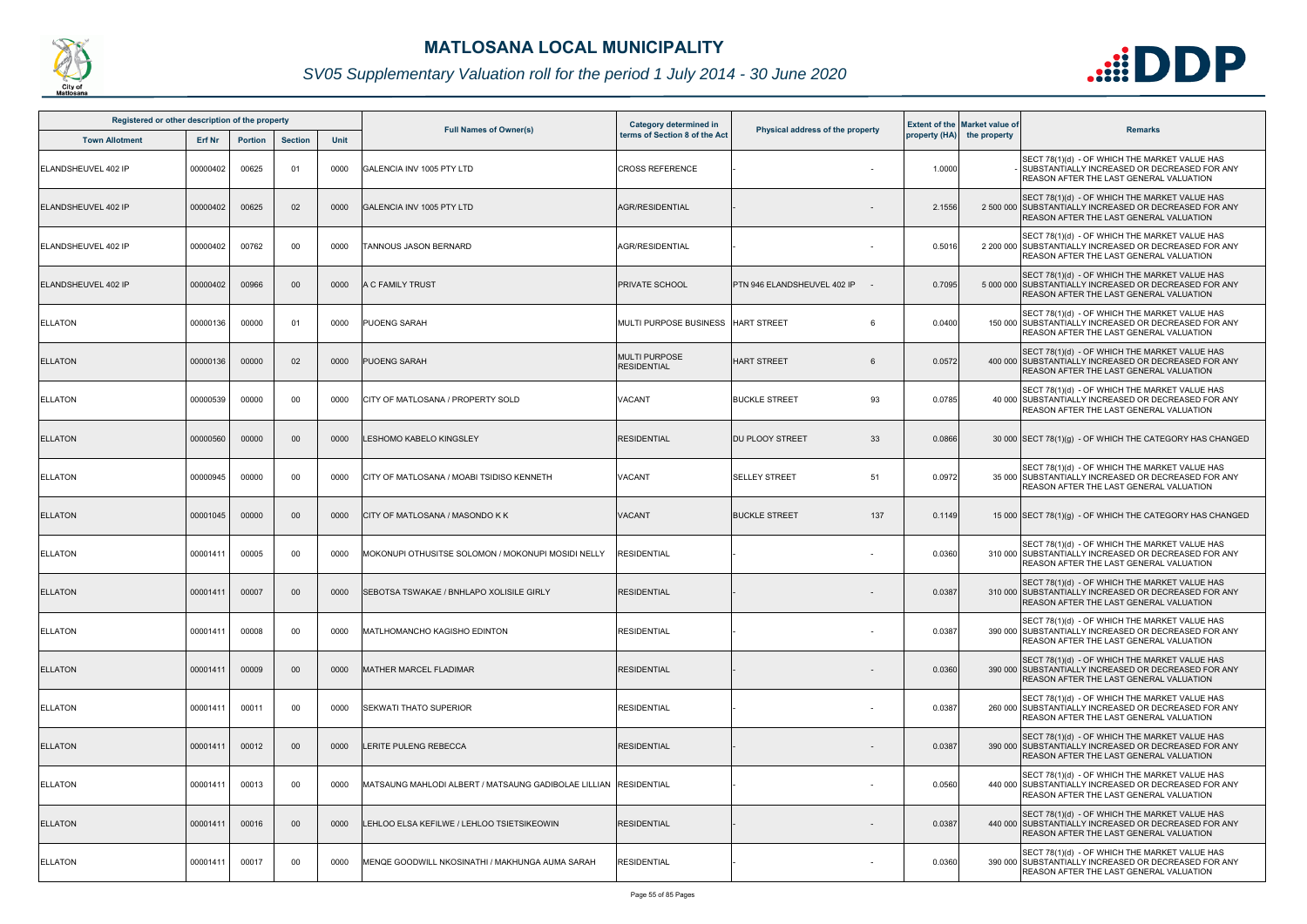

| Registered or other description of the property |               |                |                |      |                                                                   |                                                                |                                  |               |                                                      |                                                                                                                                                         |
|-------------------------------------------------|---------------|----------------|----------------|------|-------------------------------------------------------------------|----------------------------------------------------------------|----------------------------------|---------------|------------------------------------------------------|---------------------------------------------------------------------------------------------------------------------------------------------------------|
| <b>Town Allotment</b>                           | <b>Erf Nr</b> | <b>Portion</b> | <b>Section</b> | Unit | <b>Full Names of Owner(s)</b>                                     | <b>Category determined in</b><br>terms of Section 8 of the Act | Physical address of the property | property (HA) | <b>Extent of the Market value of</b><br>the property | <b>Remarks</b>                                                                                                                                          |
| <b>ELLATON</b>                                  | 00001411      | 00018          | 00             | 0000 | HLONGWANE SIPHELELE SYLVESTER                                     | <b>RESIDENTIAL</b>                                             |                                  | 0.0388        |                                                      | SECT 78(1)(d) - OF WHICH THE MARKET VALUE HAS<br>330 000 SUBSTANTIALLY INCREASED OR DECREASED FOR ANY<br><b>REASON AFTER THE LAST GENERAL VALUATION</b> |
| <b>ELLATON</b>                                  | 00001411      | 00019          | 00             | 0000 | <b>SENOSI THATO</b>                                               | <b>RESIDENTIAL</b>                                             |                                  | 0.0388        |                                                      | SECT 78(1)(d) - OF WHICH THE MARKET VALUE HAS<br>260 000 SUBSTANTIALLY INCREASED OR DECREASED FOR ANY<br><b>REASON AFTER THE LAST GENERAL VALUATION</b> |
| <b>ELLATON</b>                                  | 00001411      | 00020          | 00             | 0000 | MOKGATSI BOITUMELO SOPHY / MOKGATSI SRAGI ABEL                    | <b>RESIDENTIAL</b>                                             |                                  | 0.0388        |                                                      | SECT 78(1)(d) - OF WHICH THE MARKET VALUE HAS<br>440 000 SUBSTANTIALLY INCREASED OR DECREASED FOR ANY<br><b>REASON AFTER THE LAST GENERAL VALUATION</b> |
| <b>ELLATON</b>                                  | 00001411      | 00022          | 00             | 0000 | PILANE HILDAH TSHOLOFELO                                          | <b>RESIDENTIAL</b>                                             |                                  | 0.0360        |                                                      | SECT 78(1)(d) - OF WHICH THE MARKET VALUE HAS<br>240 000 SUBSTANTIALLY INCREASED OR DECREASED FOR ANY<br>REASON AFTER THE LAST GENERAL VALUATION        |
| <b>ELLATON</b>                                  | 00001411      | 00023          | $00\,$         | 0000 | SEHUME TSHEGOFATSO                                                | <b>RESIDENTIAL</b>                                             |                                  | 0.0388        |                                                      | SECT 78(1)(d) - OF WHICH THE MARKET VALUE HAS<br>370 000 SUBSTANTIALLY INCREASED OR DECREASED FOR ANY<br>REASON AFTER THE LAST GENERAL VALUATION        |
| <b>ELLATON</b>                                  | 00001411      | 00027          | 00             | 0000 | MOGOATA NOMBULELO MARTHA                                          | <b>RESIDENTIAL</b>                                             |                                  | 0.0388        |                                                      | SECT 78(1)(d) - OF WHICH THE MARKET VALUE HAS<br>260 000 SUBSTANTIALLY INCREASED OR DECREASED FOR ANY<br>REASON AFTER THE LAST GENERAL VALUATION        |
| <b>ELLATON</b>                                  | 00001411      | 00028          | 00             | 0000 | NORTHAMCON CC                                                     | <b>RESIDENTIAL</b>                                             |                                  | 0.0388        |                                                      | SECT 78(1)(d) - OF WHICH THE MARKET VALUE HAS<br>440 000 SUBSTANTIALLY INCREASED OR DECREASED FOR ANY<br><b>REASON AFTER THE LAST GENERAL VALUATION</b> |
| <b>ELLATON</b>                                  | 00001411      | 00029          | 00             | 0000 | MAKALA SABATA LUCKY / MAKALA NOMPUMELELO                          | <b>RESIDENTIAL</b>                                             |                                  | 0.0360        |                                                      | SECT 78(1)(d) - OF WHICH THE MARKET VALUE HAS<br>390 000 SUBSTANTIALLY INCREASED OR DECREASED FOR ANY<br><b>REASON AFTER THE LAST GENERAL VALUATION</b> |
| <b>ELLATON</b>                                  | 00001411      | 00031          | $00\,$         | 0000 | <b>MOFOKENG SAMUEL MOLEFI</b>                                     | <b>RESIDENTIAL</b>                                             |                                  | 0.0588        |                                                      | SECT 78(1)(d) - OF WHICH THE MARKET VALUE HAS<br>260 000 SUBSTANTIALLY INCREASED OR DECREASED FOR ANY<br><b>REASON AFTER THE LAST GENERAL VALUATION</b> |
| <b>ELLATON</b>                                  | 00001411      | 00032          | 00             | 0000 | METSING LUKAS MAHLAKU                                             | <b>RESIDENTIAL</b>                                             | $\overline{\phantom{a}}$         | 0.0588        |                                                      | SECT 78(1)(d) - OF WHICH THE MARKET VALUE HAS<br>440 000 SUBSTANTIALLY INCREASED OR DECREASED FOR ANY<br>REASON AFTER THE LAST GENERAL VALUATION        |
| <b>ELLATON</b>                                  | 00001411      | 00037          | $00\,$         | 0000 | NHLAPO MPUMELELO SUCCESS / NHLAPO SIMPHIWE                        | <b>RESIDENTIAL</b>                                             |                                  | 0.0360        |                                                      | SECT 78(1)(d) - OF WHICH THE MARKET VALUE HAS<br>390 000 SUBSTANTIALLY INCREASED OR DECREASED FOR ANY<br>REASON AFTER THE LAST GENERAL VALUATION        |
| <b>ELLATON</b>                                  | 00001411      | 00038          | 00             | 0000 | MMOKWA OFENTSE ALPHIUS                                            | <b>RESIDENTIAL</b>                                             |                                  | 0.0388        |                                                      | SECT 78(1)(d) - OF WHICH THE MARKET VALUE HAS<br>280 000 SUBSTANTIALLY INCREASED OR DECREASED FOR ANY<br><b>REASON AFTER THE LAST GENERAL VALUATION</b> |
| <b>ELLATON</b>                                  | 00001411      | 00039          | 00             | 0000 | MDAYI ITUMELENG GLADWELL / MDAYI SYLVIA LORATO                    | <b>RESIDENTIAL</b>                                             | $\overline{\phantom{0}}$         | 0.0387        |                                                      | SECT 78(1)(d) - OF WHICH THE MARKET VALUE HAS<br>260 000 SUBSTANTIALLY INCREASED OR DECREASED FOR ANY<br><b>REASON AFTER THE LAST GENERAL VALUATION</b> |
| <b>ELLATON</b>                                  | 00001411      | 00041          | 00             | 0000 | MABELE RAMPO FRANS / MABELE MADINGAKA VIOLET                      | <b>RESIDENTIAL</b>                                             |                                  | 0.0360        |                                                      | SECT 78(1)(d) - OF WHICH THE MARKET VALUE HAS<br>490 000 SUBSTANTIALLY INCREASED OR DECREASED FOR ANY<br><b>REASON AFTER THE LAST GENERAL VALUATION</b> |
| <b>ELLATON</b>                                  | 00001411      | 00042          | 00             | 0000 | SINDWA TEBOGO FLORANCE                                            | <b>RESIDENTIAL</b>                                             | $\overline{\phantom{a}}$         | 0.0387        |                                                      | SECT 78(1)(d) - OF WHICH THE MARKET VALUE HAS<br>320 000 SUBSTANTIALLY INCREASED OR DECREASED FOR ANY<br><b>REASON AFTER THE LAST GENERAL VALUATION</b> |
| <b>ELLATON</b>                                  | 00001411      | 00044          | 00             | 0000 | <b>NKATE KEBAABETSWE GIVENESS</b>                                 | <b>RESIDENTIAL</b>                                             | $\overline{\phantom{a}}$         | 0.0360        |                                                      | SECT 78(1)(d) - OF WHICH THE MARKET VALUE HAS<br>510 000 SUBSTANTIALLY INCREASED OR DECREASED FOR ANY<br><b>REASON AFTER THE LAST GENERAL VALUATION</b> |
| <b>ELLATON</b>                                  | 00001411      | 00047          | $00\,$         | 0000 | LESHABANA MPHEFO HERBET / KHAILE BOITUMELO ANASTATIA IRESIDENTIAL |                                                                |                                  | 0.0387        |                                                      | SECT 78(1)(d) - OF WHICH THE MARKET VALUE HAS<br>260 000 SUBSTANTIALLY INCREASED OR DECREASED FOR ANY<br><b>REASON AFTER THE LAST GENERAL VALUATION</b> |
| <b>ELLATON</b>                                  | 00001411      | 00051          | 00             | 0000 | CHUMA MAKGABO MARTIN / MABENA THOKOZILE PORTIA                    | <b>RESIDENTIAL</b>                                             |                                  | 0.0387        |                                                      | SECT 78(1)(d) - OF WHICH THE MARKET VALUE HAS<br>320 000 SUBSTANTIALLY INCREASED OR DECREASED FOR ANY<br>REASON AFTER THE LAST GENERAL VALUATION        |
| <b>ELLATON</b>                                  | 00001411      | 00054          | $00\,$         | 0000 | MAMPURU RAMUNKUNG / NKOSI KESEABETSWE ANNIE                       | <b>RESIDENTIAL</b>                                             |                                  | 0.0387        |                                                      | SECT 78(1)(d) - OF WHICH THE MARKET VALUE HAS<br>320 000 SUBSTANTIALLY INCREASED OR DECREASED FOR ANY<br>REASON AFTER THE LAST GENERAL VALUATION        |

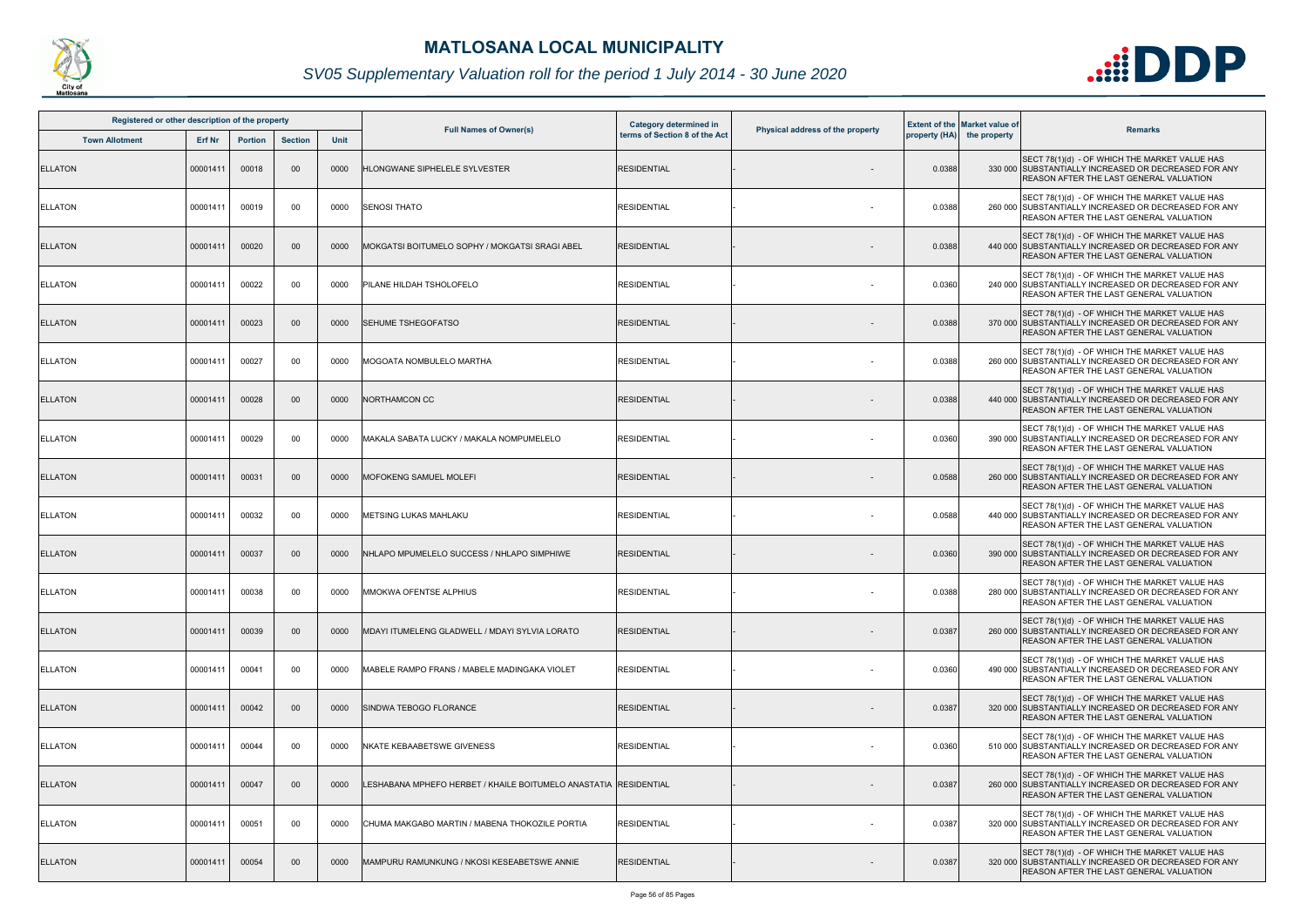

| Registered or other description of the property<br><b>Section</b><br><b>Town Allotment</b><br><b>Erf Nr</b><br><b>Portion</b> |          |       |        |      |                                                                  | Category determined in                     |                                  |        | <b>Extent of the Market value of</b> |                                                                                                                                                           |
|-------------------------------------------------------------------------------------------------------------------------------|----------|-------|--------|------|------------------------------------------------------------------|--------------------------------------------|----------------------------------|--------|--------------------------------------|-----------------------------------------------------------------------------------------------------------------------------------------------------------|
|                                                                                                                               |          |       |        | Unit | <b>Full Names of Owner(s)</b>                                    | terms of Section 8 of the Act              | Physical address of the property |        | property (HA) the property           | <b>Remarks</b>                                                                                                                                            |
| <b>ELLATON</b>                                                                                                                | 00001411 | 00055 | 00     | 0000 | <b>MOKOENA TENTE PAULUS</b>                                      | <b>RESIDENTIAL</b>                         |                                  | 0.0387 |                                      | SECT 78(1)(d) - OF WHICH THE MARKET VALUE HAS<br>310 000 SUBSTANTIALLY INCREASED OR DECREASED FOR ANY<br>REASON AFTER THE LAST GENERAL VALUATION          |
| <b>ELLATON</b>                                                                                                                | 00001411 | 00058 | $00\,$ | 0000 | DHLADHLA CHRISTOPHER THABISO                                     | <b>RESIDENTIAL</b>                         |                                  | 0.0387 |                                      | SECT 78(1)(d) - OF WHICH THE MARKET VALUE HAS<br>220 000 SUBSTANTIALLY INCREASED OR DECREASED FOR ANY<br>REASON AFTER THE LAST GENERAL VALUATION          |
| <b>FLAMWOOD</b>                                                                                                               | 00000021 | 00999 | 01     | 0000 | CROUCAMP PIETER JOHANNES STEFANUS / CROUCAMP MARY-<br><b>ANN</b> | MULTI PURPOSE BUSINESS                     | 35                               | 0.0200 |                                      | SECT 78(1)(d) - OF WHICH THE MARKET VALUE HAS<br>100 000 SUBSTANTIALLY INCREASED OR DECREASED FOR ANY<br>REASON AFTER THE LAST GENERAL VALUATION          |
| <b>FLAMWOOD</b>                                                                                                               | 00000021 | 00999 | 02     | 0000 | CROUCAMP PIETER JOHANNES STEFANUS / CROUCAMP MARY-<br><b>ANN</b> | <b>MULTI PURPOSE</b><br><b>RESIDENTIAL</b> | 35                               | 0.1277 |                                      | SECT 78(1)(d) - OF WHICH THE MARKET VALUE HAS<br>980 000 SUBSTANTIALLY INCREASED OR DECREASED FOR ANY<br>REASON AFTER THE LAST GENERAL VALUATION          |
| <b>FLAMWOOD</b>                                                                                                               | 00000051 | 00999 | 00     | 0000 | CONRADIE ILONKA REINETTE                                         | <b>BUSINESS</b>                            |                                  | 0.1482 |                                      | SECT 78(1)(d) - OF WHICH THE MARKET VALUE HAS<br>820 000 SUBSTANTIALLY INCREASED OR DECREASED FOR ANY<br>REASON AFTER THE LAST GENERAL VALUATION          |
| <b>FLAMWOOD</b>                                                                                                               | 00000165 | 00001 | 00     | 0000 | <b>GREYLING TRUST</b>                                            | <b>RESIDENTIAL</b>                         | 17<br><b>MARILYN STREET</b>      | 0.0963 | 850 000                              | SECT 78(1)(c) - SUBDIVIDED OR CONSOLIDATED AFTER THE<br>AST GENERAL VALUATION                                                                             |
| <b>FLAMWOOD</b>                                                                                                               | 00000165 | 00999 | 00     | 0000 | JORDAAN JEAN / JORDAAN MAGDALENA JACOBA                          | <b>RESIDENTIAL</b>                         | 17<br><b>MARILYN STREET</b>      | 0.1020 | 750 000                              | SECT 78(1)(c) - SUBDIVIDED OR CONSOLIDATED AFTER THE<br><b>AST GENERAL VALUATION</b>                                                                      |
| <b>FLAMWOOD</b>                                                                                                               | 00000196 | 00000 | 00     | 0000 | <b>CANDICE EBERHARDT TRUST</b>                                   | <b>BUSINESS</b>                            | 20<br><b>BUFFELDOORN ROAD</b>    | 0.1938 | 1 900 000                            | SECT 78(1)(e) - SUBSTANTIALLY INCORRECTLY VALUED<br>DURING THE LAST GENERAL VALUATION                                                                     |
| <b>FLAMWOOD</b>                                                                                                               | 00000217 | 00001 | 00     | 0000 | E C J FAMILY TRUST                                               | VACANT                                     | <b>HORWITZ STREET</b><br>13      | 0.0881 | 170 000                              | SECT 78(1)(c) - SUBDIVIDED OR CONSOLIDATED AFTER THE<br><b>AST GENERAL VALUATION</b>                                                                      |
| <b>FLAMWOOD</b>                                                                                                               | 00000217 | 00999 | $00\,$ | 0000 | <b>QIAN JIAZOU</b>                                               | <b>RESIDENTIAL</b>                         | <b>HORWITZ STREET</b><br>13      | 0.0946 | 910 000                              | SECT 78(1)(c) - SUBDIVIDED OR CONSOLIDATED AFTER THE<br>AST GENERAL VALUATION                                                                             |
| <b>FLAMWOOD</b>                                                                                                               | 00000258 | 00000 | 00     | 0000 | CHATU KHANYI FAMILY TRUST                                        | <b>BUSINESS</b>                            | <b>ELM STREET</b><br>45          | 0.1908 |                                      | SECT 78(1)(d) - OF WHICH THE MARKET VALUE HAS<br>470 000 SUBSTANTIALLY INCREASED OR DECREASED FOR ANY<br>REASON AFTER THE LAST GENERAL VALUATION          |
| <b>FLAMWOOD</b>                                                                                                               | 00000297 | 00000 | $00\,$ | 0000 | <b>ERASMUS CHRISTELL</b>                                         | <b>RESIDENTIAL</b>                         | <b>JOSEPH STREET</b>             | 0.3351 |                                      | SECT 78(1)(d) - OF WHICH THE MARKET VALUE HAS<br>1700 000 SUBSTANTIALLY INCREASED OR DECREASED FOR ANY<br><b>REASON AFTER THE LAST GENERAL VALUATION</b>  |
| FLAMWOOD EXT 001                                                                                                              | 00000351 | 00000 | 01     | 0000 | SENEKAL STEFAN JOHANNES / SENEKAL MARINA                         | MULTI PURPOSE CRECHE                       | 11<br><b>ALIDA STREET</b>        | 0.0500 |                                      | SECT 78(1)(d) - OF WHICH THE MARKET VALUE HAS<br>100 000 SUBSTANTIALLY INCREASED OR DECREASED FOR ANY<br>REASON AFTER THE LAST GENERAL VALUATION          |
| FLAMWOOD EXT 001                                                                                                              | 00000351 | 00000 | 02     | 0000 | SENEKAL STEFAN JOHANNES / SENEKAL MARINA                         | <b>MULTI PURPOSE</b><br><b>RESIDENTIAL</b> | <b>ALIDA STREET</b><br>11        | 0.0755 |                                      | SECT 78(1)(d) - OF WHICH THE MARKET VALUE HAS<br>800 000 SUBSTANTIALLY INCREASED OR DECREASED FOR ANY<br><b>REASON AFTER THE LAST GENERAL VALUATION</b>   |
| FLAMWOOD EXT 001                                                                                                              | 00000385 | 00000 | 00     | 0000 | BOTHA STEPHAUS JOHANNES                                          | <b>BUSINESS</b>                            | 59<br><b>MONICA STREET</b>       | 0.1983 |                                      | SECT 78(1)(d) - OF WHICH THE MARKET VALUE HAS<br>1 000 000 SUBSTANTIALLY INCREASED OR DECREASED FOR ANY<br><b>REASON AFTER THE LAST GENERAL VALUATION</b> |
| FLAMWOOD EXT 001                                                                                                              | 00000408 | 00000 | $00\,$ | 0000 | CHURCH OF THE NAZARENE                                           | <b>PUBLIC WORSHIP</b>                      | <b>PLATAN AVENUE</b>             | 0.1051 |                                      | 760 000 SECT 78(1)(g) - OF WHICH THE CATEGORY HAS CHANGED                                                                                                 |
| FLAMWOOD EXT 002                                                                                                              | 00000651 | 00000 | 00     | 0000 | EBERHARDT MARIA ELIZABETH WILHELMINA                             | <b>GUEST HOUSE</b>                         | 48                               | 0.221  |                                      | SECT 78(1)(d) - OF WHICH THE MARKET VALUE HAS<br>1 200 000 SUBSTANTIALLY INCREASED OR DECREASED FOR ANY<br>REASON AFTER THE LAST GENERAL VALUATION        |
| FLAMWOOD EXT 002                                                                                                              | 00000654 | 00000 | 00     | 0006 | STONY RIVER PROP 198 CC                                          | <b>BUSINESS</b>                            |                                  | 0.0057 | 310 000                              | SECT 78(1)(e) - SUBSTANTIALLY INCORRECTLY VALUED<br>DURING THE LAST GENERAL VALUATION                                                                     |
| FLAMWOOD EXT 003                                                                                                              | 00001005 | 00018 | 00     | 0000 | TEIXEIRA FAMILY TRUST                                            | <b>RESIDENTIAL</b>                         | SUZET AVENUE<br>20               | 0.0383 | 650 000                              | SECT 78(1)(c) - SUBDIVIDED OR CONSOLIDATED AFTER THE<br>AST GENERAL VALUATION                                                                             |

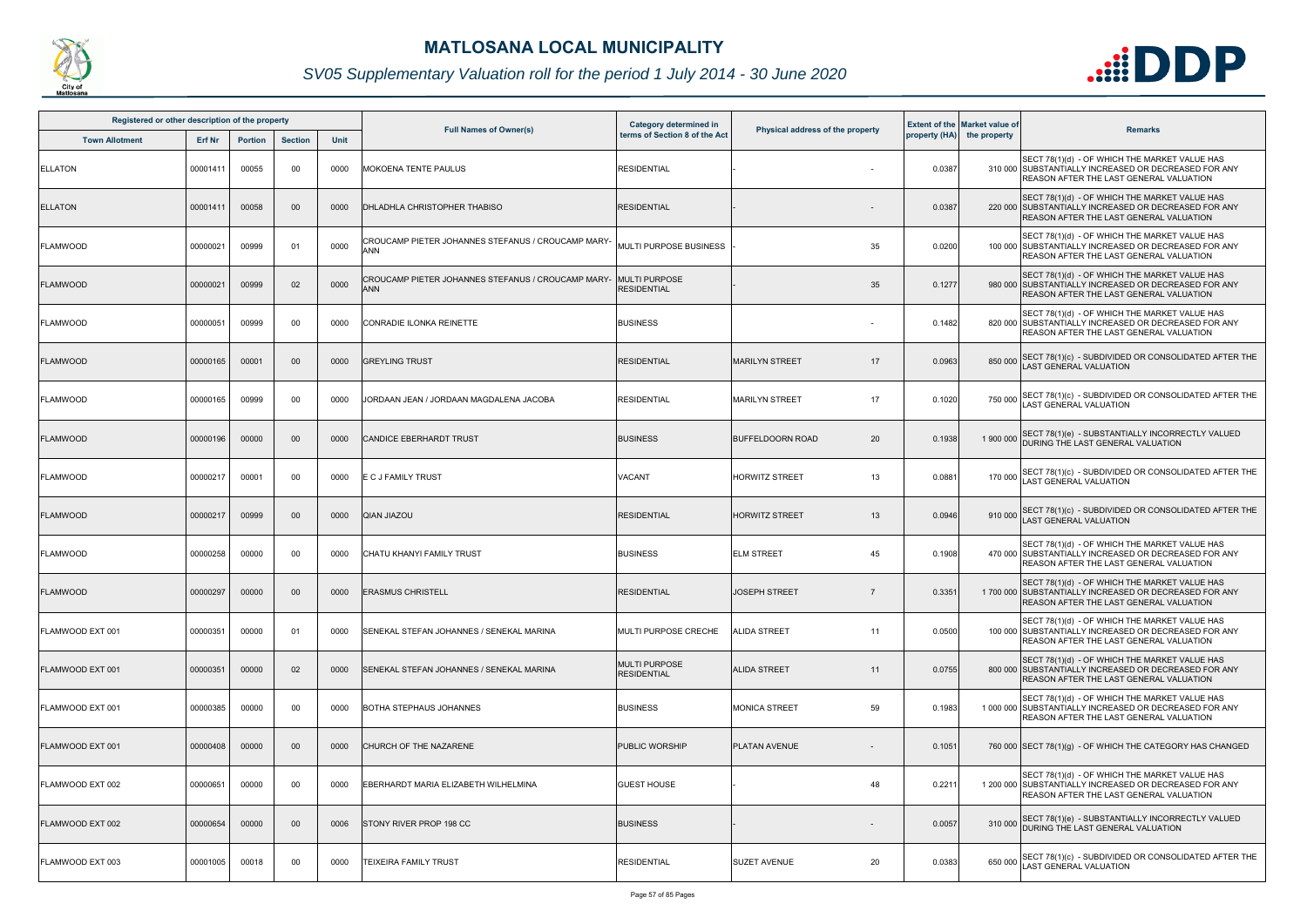

| Registered or other description of the property |               |                |                |             |                                                            | Category determined in        |                                  |         | <b>Extent of the Market value of</b> |                                                                                                                                                         |
|-------------------------------------------------|---------------|----------------|----------------|-------------|------------------------------------------------------------|-------------------------------|----------------------------------|---------|--------------------------------------|---------------------------------------------------------------------------------------------------------------------------------------------------------|
| <b>Town Allotment</b>                           | <b>Erf Nr</b> | <b>Portion</b> | <b>Section</b> | <b>Unit</b> | <b>Full Names of Owner(s)</b>                              | terms of Section 8 of the Act | Physical address of the property |         | property (HA) the property           | <b>Remarks</b>                                                                                                                                          |
| FLAMWOOD EXT 006                                | 00001130      | 00001          | 00             | 0000        | <b>DIAB NADIA ROMANOS</b>                                  | <b>RESIDENTIAL</b>            |                                  | 0.0437  |                                      | 900 000 SECT 78(1)(e) - SUBSTANTIALLY INCORRECTLY VALUED<br>DURING THE LAST GENERAL VALUATION                                                           |
| FLAMWOOD EXT 006                                | 00001130      | 00002          | 00             | 0000        | <b>DIAB JAMEL FOAZY</b>                                    | <b>RESIDENTIAL</b>            | <b>BARRY STREET</b><br>9         | 0.0444  | 900 000                              | SECT 78(1)(e) - SUBSTANTIALLY INCORRECTLY VALUED<br>DURING THE LAST GENERAL VALUATION                                                                   |
| FLAMWOOD EXT 006                                | 00001130      | 00999          | $00\,$         | 0000        | CHAHINE THERESA SARAH / CHAHINE NAJIB                      | <b>RESIDENTIAL</b>            | <b>LIZA STREET</b><br>48         | 0.0873  |                                      | 900 000 SECT 78(1)(e) - SUBSTANTIALLY INCORRECTLY VALUED<br>DURING THE LAST GENERAL VALUATION                                                           |
| FLAMWOOD EXT 017                                | 00002025      | 00000          | 00             | 0000        | NATURAL ECHO INV 11 PTY LTD                                | <b>RESIDENTIAL</b>            | <b>CLAASSENS STREET</b>          | 0.0586  |                                      | SECT 78(1)(d) - OF WHICH THE MARKET VALUE HAS<br>1 000 000 SUBSTANTIALLY INCREASED OR DECREASED FOR ANY<br>REASON AFTER THE LAST GENERAL VALUATION      |
| FLAMWOOD EXT 017                                | 00005664      | 00000          | 00             | 0000        | SS BODY CORPORATE KASSANOVA NO 33/2019                     | RESSEC                        | <b>CLAASSENS STREET</b>          | 0.1656  | 1 0 0 0                              | SECT 78(1)(c) - SUBDIVIDED OR CONSOLIDATED AFTER THE LAST GENERAL VALUATION                                                                             |
| FLAMWOOD EXT 017                                | 00005664      | 00000          | 00             | 0001        | <b>KASSELMAN ULRICH</b>                                    | RESSEC                        | <b>CLAASSENS STREET</b>          | 0.0209  | 1 100 000                            | SECT 78(1)(c) - SUBDIVIDED OR CONSOLIDATED AFTER THE<br>LAST GENERAL VALUATION                                                                          |
| FLAMWOOD EXT 017                                | 00005664      | 00000          | 00             | 0002        | <b>KASSELMAN MONIQUE</b>                                   | <b>RESSEC</b>                 | <b>CLAASSENS STREET</b>          | 0.0209  | 1 100 000                            | SECT 78(1)(c) - SUBDIVIDED OR CONSOLIDATED AFTER THE<br>LAST GENERAL VALUATION                                                                          |
| FLAMWOOD EXT 017                                | 00005664      | 00000          | 00             | 0003        | KASSELMAN JEAN-JACQUES                                     | <b>RESSEC</b>                 | <b>CLAASSENS STREET</b>          | 0.0209  | 1 100 000                            | SECT 78(1)(c) - SUBDIVIDED OR CONSOLIDATED AFTER THE<br>LAST GENERAL VALUATION                                                                          |
| FLAMWOOD EXT 017                                | 00005664      | 00000          | $00\,$         | 0004        | <b>HAVENGA CHANDRE</b>                                     | <b>RESSEC</b>                 | <b>CLAASSENS STREET</b>          | 0.0209  | 1 100 000                            | SECT 78(1)(c) - SUBDIVIDED OR CONSOLIDATED AFTER THE<br>LAST GENERAL VALUATION                                                                          |
| FLAMWOOD EXT 021                                | 00001847      | 00000          | 00             | 0000        | GAOKUMELWE ITUMELENG CONRAD / TOKWE PHYDELIA<br>SOLOHELANG | <b>RESIDENTIAL</b>            | <b>MONICA AVENUE</b>             | 0.0443  |                                      | SECT 78(1)(d) - OF WHICH THE MARKET VALUE HAS<br>400 000 SUBSTANTIALLY INCREASED OR DECREASED FOR ANY<br>REASON AFTER THE LAST GENERAL VALUATION        |
| FLAMWOOD EXT 024                                | 00002450      | 00000          | 00             | 0000        | MATLOSANA GARDENS PTY LTD                                  | <b>RESIDENTIAL</b>            | <b>LIZA STREET</b>               | 11.7157 |                                      | SECT 78(1)(d) - OF WHICH THE MARKET VALUE HAS<br>96 000 000 SUBSTANTIALLY INCREASED OR DECREASED FOR ANY<br>REASON AFTER THE LAST GENERAL VALUATION     |
| FLAMWOOD EXT 030                                | 00002067      | 00000          | 00             | 0000        | CONSOLIDATED NOW ERF 5668                                  | <b>CROSS REFERENCE</b>        | <b>LIZA STREET</b>               | 0.0865  |                                      | SECT 78(1)(d) - OF WHICH THE MARKET VALUE HAS<br>- SUBSTANTIALLY INCREASED OR DECREASED FOR ANY<br><b>REASON AFTER THE LAST GENERAL VALUATION</b>       |
| FLAMWOOD EXT 030                                | 00002068      | 00000          | $00\,$         | 0000        | CONSOLIDATED NOW ERF 5668                                  | <b>CROSS REFERENCE</b>        | <b>LIZA STREET</b>               | 0.0865  |                                      | SECT 78(1)(d) - OF WHICH THE MARKET VALUE HAS<br>SUBSTANTIALLY INCREASED OR DECREASED FOR ANY<br><b>REASON AFTER THE LAST GENERAL VALUATION</b>         |
| FLAMWOOD EXT 030                                | 00002098      | 00000          | 00             | 0000        | CONSOLIDATED NOW ERF 5662                                  | <b>CROSS REFERENCE</b>        | <b>LIZA STREET</b>               | 0.0649  |                                      | SECT 78(1)(c) - SUBDIVIDED OR CONSOLIDATED AFTER THE<br>LAST GENERAL VALUATION                                                                          |
| FLAMWOOD EXT 030                                | 00002121      | 00000          | $00\,$         | 0000        | CONSOLIDATED NOW ERF 5662 / DIAB JAMEL FOAZY               | <b>VACANT</b>                 | <b>LIZA STREET</b>               | 0.0616  | 120 000                              | SECT 78(1)(c) - SUBDIVIDED OR CONSOLIDATED AFTER THE<br><b>AST GENERAL VALUATION</b>                                                                    |
| FLAMWOOD EXT 030                                | 00005662      | 00000          | 00             | 0000        | DIAB NADIA ROMANOS / DIAB JAMEL FOAZY                      | <b>RESIDENTIAL</b>            | <b>LIZA STREET</b>               | 0.1265  | 2 600 000                            | SECT 78(1)(c) - SUBDIVIDED OR CONSOLIDATED AFTER THE<br><b>LAST GENERAL VALUATION</b>                                                                   |
| FLAMWOOD EXT 030                                | 00005668      | 00001          | $00\,$         | 0000        | <b>MOAGI MARISANE REMEMBRANCE</b>                          | <b>RESIDENTIAL</b>            |                                  | 0.0376  |                                      | SECT 78(1)(d) - OF WHICH THE MARKET VALUE HAS<br>750 000 SUBSTANTIALLY INCREASED OR DECREASED FOR ANY<br><b>REASON AFTER THE LAST GENERAL VALUATION</b> |
| FLAMWOOD EXT 030                                | 00005668      | 00999          | 00             | 0000        | PIENAAR FRANCOIS JOHANN                                    | <b>VACANT</b>                 |                                  | 0.1354  |                                      | SECT 78(1)(d) - OF WHICH THE MARKET VALUE HAS<br>200 000 SUBSTANTIALLY INCREASED OR DECREASED FOR ANY<br>REASON AFTER THE LAST GENERAL VALUATION        |
| FLAMWOOD EXT 047                                | 00005665      | 00000          | $00\,$         | 0000        | KLEYNHANS NICOLAAS EVERARDUS / KLEYNHANS MARIE             | <b>RESIDENTIAL</b>            | <b>GREYLING STREET</b>           | 0.0998  |                                      | SECT 78(1)(d) - OF WHICH THE MARKET VALUE HAS<br>900 000 SUBSTANTIALLY INCREASED OR DECREASED FOR ANY<br>REASON AFTER THE LAST GENERAL VALUATION        |

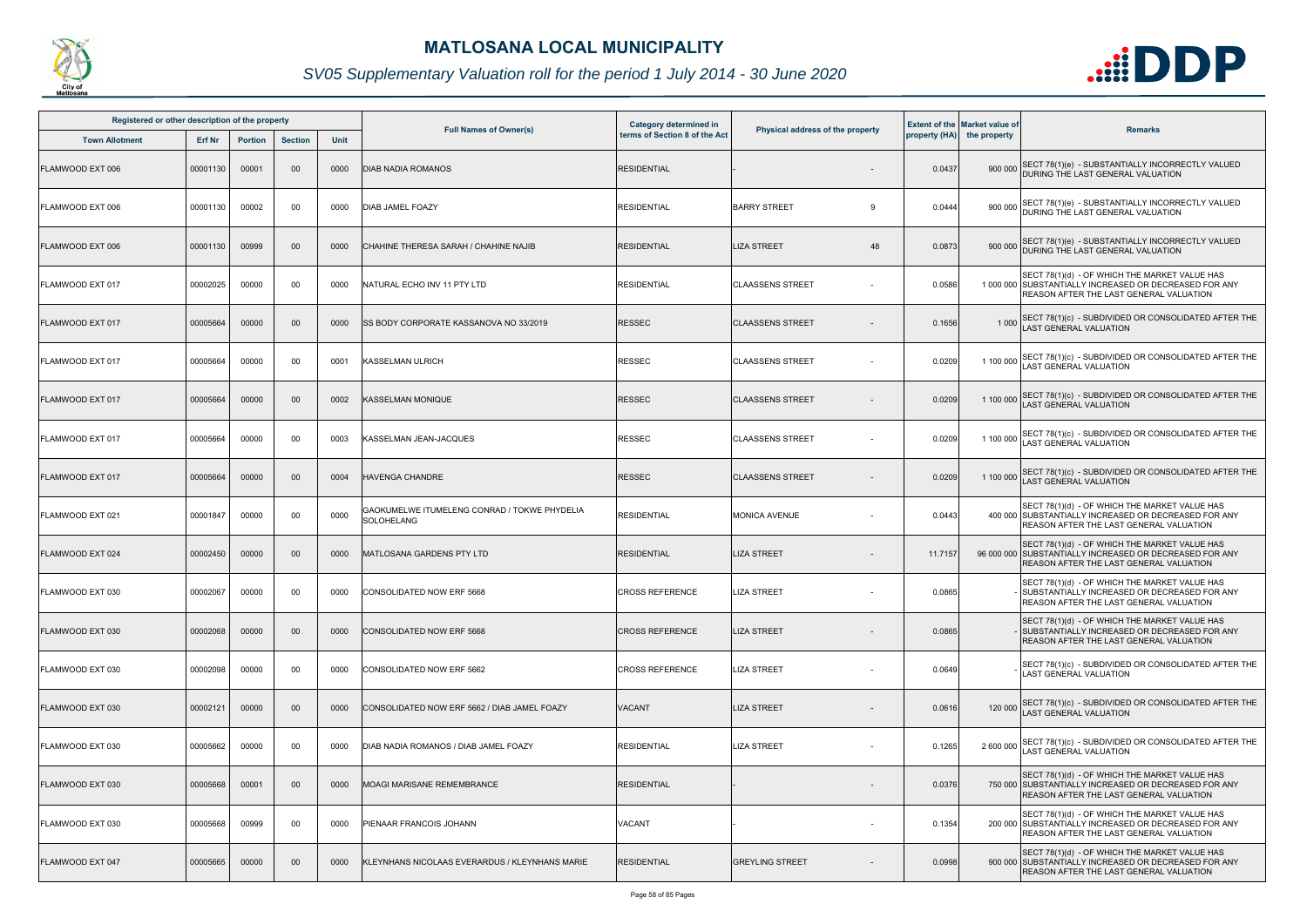

| Registered or other description of the property |               |                |                |             | <b>Full Names of Owner(s)</b>                   | Category determined in              |                                     |          | <b>Extent of the Market value of</b> |                                                                                                                                                         |
|-------------------------------------------------|---------------|----------------|----------------|-------------|-------------------------------------------------|-------------------------------------|-------------------------------------|----------|--------------------------------------|---------------------------------------------------------------------------------------------------------------------------------------------------------|
| <b>Town Allotment</b>                           | <b>Erf Nr</b> | <b>Portion</b> | <b>Section</b> | <b>Unit</b> |                                                 | terms of Section 8 of the Act       | Physical address of the property    |          | property (HA) the property           | <b>Remarks</b>                                                                                                                                          |
| <b>FLIMIEDA</b>                                 | 00000032      | 00000          | 00             | 0000        | THERON ALLEN                                    | <b>BUSINESS</b>                     | <b>MIEMIE STREET</b><br>11          | 0.1382   |                                      | SECT 78(1)(d) - OF WHICH THE MARKET VALUE HAS<br>700 000 SUBSTANTIALLY INCREASED OR DECREASED FOR ANY<br>REASON AFTER THE LAST GENERAL VALUATION        |
| <b>FLIMIEDA</b>                                 | 00000069      | 00000          | $00\,$         | 0000        | T Q M PROJECT ENGINEERS CC                      | <b>RESIDENTIAL</b>                  | <b>IAN STREET</b><br>97             | 0.1390   |                                      | SECT 78(1)(d) - OF WHICH THE MARKET VALUE HAS<br>700 000 SUBSTANTIALLY INCREASED OR DECREASED FOR ANY<br>REASON AFTER THE LAST GENERAL VALUATION        |
| <b>FLIMIEDA</b>                                 | 00000162      | 00000          | 00             | 0000        | <b>SYMINGTON MICHELLE</b>                       | <b>RESIDENTIAL</b>                  | 134<br><b>JAN V RIEBEECK STREET</b> | 0.1253   | 800 000                              | SECT 78(1)(c) - SUBDIVIDED OR CONSOLIDATED AFTER THE<br>LAST GENERAL VALUATION                                                                          |
| <b>FLIMIEDA</b>                                 | 00000162      | 00001          | 00             | 0000        | <b>SUNTHENUE PROP CC</b>                        | VACANT                              | 134<br><b>JAN V RIEBEECK STREET</b> | 0.0524   | 100 000                              | SECT 78(1)(c) - SUBDIVIDED OR CONSOLIDATED AFTER THE<br>LAST GENERAL VALUATION                                                                          |
| <b>FLIMIEDA</b>                                 | 00000427      | 00000          | 00             | 0000        | KHATTAK MOHAMMAD ILYAS / RAATH RENE             | <b>RESIDENTIAL</b>                  | <b>HEIDE AVENUE</b><br>11           | 0.1348   |                                      | SECT 78(1)(d) - OF WHICH THE MARKET VALUE HAS<br>1 000 000 SUBSTANTIALLY INCREASED OR DECREASED FOR ANY<br>REASON AFTER THE LAST GENERAL VALUATION      |
| <b>FLIMIEDA</b>                                 | 00000525      | 00000          | 01             | 0000        | BEUKES JACOBUS CORNELIUS / BEUKES LOUISA JACOBA | MULTI PURPOSE BUISNESS              | 53<br><b>LAUTZ STREET</b>           | 0.2115   |                                      | SECT 78(1)(d) - OF WHICH THE MARKET VALUE HAS<br>200 000 SUBSTANTIALLY INCREASED OR DECREASED FOR ANY<br>REASON AFTER THE LAST GENERAL VALUATION        |
| <b>FLIMIEDA</b>                                 | 00000525      | 00000          | 02             | 0000        | BEUKES JACOBUS CORNELIUS / BEUKES LOUISA JACOBA | MULTI PURPOSE<br><b>REISDENTIAL</b> | 53<br><b>LAUTZ STREET</b>           | 0.2115   |                                      | SECT 78(1)(d) - OF WHICH THE MARKET VALUE HAS<br>700 000 SUBSTANTIALLY INCREASED OR DECREASED FOR ANY<br><b>REASON AFTER THE LAST GENERAL VALUATION</b> |
| <b>FREEMANVILLE</b>                             | 00000015      | 00000          | $00\,$         | 0000        | CHAKANYUKA DAVID / CHAKANYUKA STEPHINA          | <b>RESIDENTIAL</b>                  | <b>BLOM STREET</b><br>29            | 0.0784   | 400 000                              | SECT 78(1)(c) - SUBDIVIDED OR CONSOLIDATED AFTER THE<br>AST GENERAL VALUATION                                                                           |
| <b>FREEMANVILLE</b>                             | 00000015      | 00001          | 00             | 0000        | CONSOLIDATED NOW ERF 425                        | <b>CROSS REFERENCE</b>              | 29<br><b>BLOM STREET</b>            | 0.1123   |                                      | SECT 78(1)(c) - SUBDIVIDED OR CONSOLIDATED AFTER THE<br><b>LAST GENERAL VALUATION</b>                                                                   |
| <b>FREEMANVILLE</b>                             | 00000019      | 00000          | 00             | 0000        | CONSOLIDATED NOW ERF 425 / FOURIE TANYA         | <b>CROSS REFERENCE</b>              | <b>HOOFRIF STREET</b><br>64         | 0.1784   |                                      | SECT 78(1)(c) - SUBDIVIDED OR CONSOLIDATED AFTER THE<br><b>LAST GENERAL VALUATION</b>                                                                   |
| <b>FREEMANVILLE</b>                             | 00000425      | 00000          | 00             | 0000        | FOURIE FREDERIK NICOLAAS ANDRIES / FOURIE TANYA | <b>BUSINESS</b>                     | 64<br><b>HOOFRIF STREET</b>         | 0.2907   | 1 200 000                            | SECT 78(1)(c) - SUBDIVIDED OR CONSOLIDATED AFTER THE<br>LAST GENERAL VALUATION                                                                          |
| GOEDGENOEG 433 IP                               | 00000433      | 00022          | $00\,$         | 0000        | <b>CITY OF MATLOSANA LOCAL MUNICIPALITY</b>     | <b>MUNICIPAL</b>                    | $\overline{\phantom{0}}$            | 275.3792 |                                      | 1 460 000 SECT 78(1)(g) - OF WHICH THE CATEGORY HAS CHANGED                                                                                             |
| GOEDGEVONDEN 356 IP                             | 00000356      | 00021          | 00             | 0000        | <b>BELOFTELAND TRUST</b>                        | AGRICULTURE                         | GOEDGEVONDEN 356 IP                 | 9.1847   |                                      | SECT 78(1)(h) - THE VALUE OF WHICH WAS INCORRECTLY<br>50 000 RECORDED IN THE VALUATION ROLL AS A RESULT OF A<br><b>CLERICAL OR TYPING ERROR</b>         |
| <b>GUMTREES 589 IP</b>                          | 00000589      | 00000          | $00\,$         | 0000        | <b>MISHIL INV CC</b>                            | <b>BUSINESS</b>                     | N12 HIGHWAY                         | 1.2908   | 1 500 000                            | SECT 78(1)(c) - SUBDIVIDED OR CONSOLIDATED AFTER THE<br><b>AST GENERAL VALUATION</b>                                                                    |
| HARTBEESFONTEIN EXT 009                         | 00000405      | 00000          | 00             | 0000        | CLOETE JUANDRE / CLOETE MINIQUE                 | <b>RESIDENTIAL</b>                  | <b>IRIS STREET</b><br>37            | 0.1660   |                                      | 520 000 SECT 78(1)(g) - OF WHICH THE CATEGORY HAS CHANGED                                                                                               |
| HARTBEESTFONTEIN 297 IP                         | 00000297      | 00124          | $00\,$         | 0000        | PORT CATHARINA MAGRIETHA DE LA                  | VACANT                              | PTN 124 HARTBEESTFONTEIN 297 I-     | 0.1827   |                                      | 50 000 SECT 78(1)(g) - OF WHICH THE CATEGORY HAS CHANGED                                                                                                |
| HARTBEESTFONTEIN 297 IP                         | 00000297      | 00138          | 00             | 0000        | HOMANE ZOLENZIMA PETRUS                         | <b>AGR/RESIDENTIAL</b>              | PTN 138 HARTBEESTFONTEIN 297 I-     | 0.6336   | 150 000                              | SECT 78(1)(c) - SUBDIVIDED OR CONSOLIDATED AFTER THE<br><b>AST GENERAL VALUATION</b>                                                                    |
| <b>HARTBEESTFONTEIN 297 IP</b>                  | 00000297      | 00448          | 00             | 0000        | <b>VENTER WILLSIE</b>                           | <b>AGRICULTURE</b>                  | PTN 448 HARTBEESTFONTEIN 297 I-     | 170.4627 |                                      | 1 800 000 SECT 78(1)(g) - OF WHICH THE CATEGORY HAS CHANGED                                                                                             |
| <b>HARTBEESTFONTEIN 297 IP</b>                  | 00000297      | 00580          | 00             | 0000        | DE KLERK CHARL RENIER                           | <b>AGR/RESIDENTIAL</b>              | PTN 580 HARTBEESTFONTEIN 297 I-     | 0.7268   |                                      | 100 000 SECT 78(1)(c) - SUBDIVIDED OR CONSOLIDATED AFTER THE<br>LAST GENERAL VALUATION                                                                  |

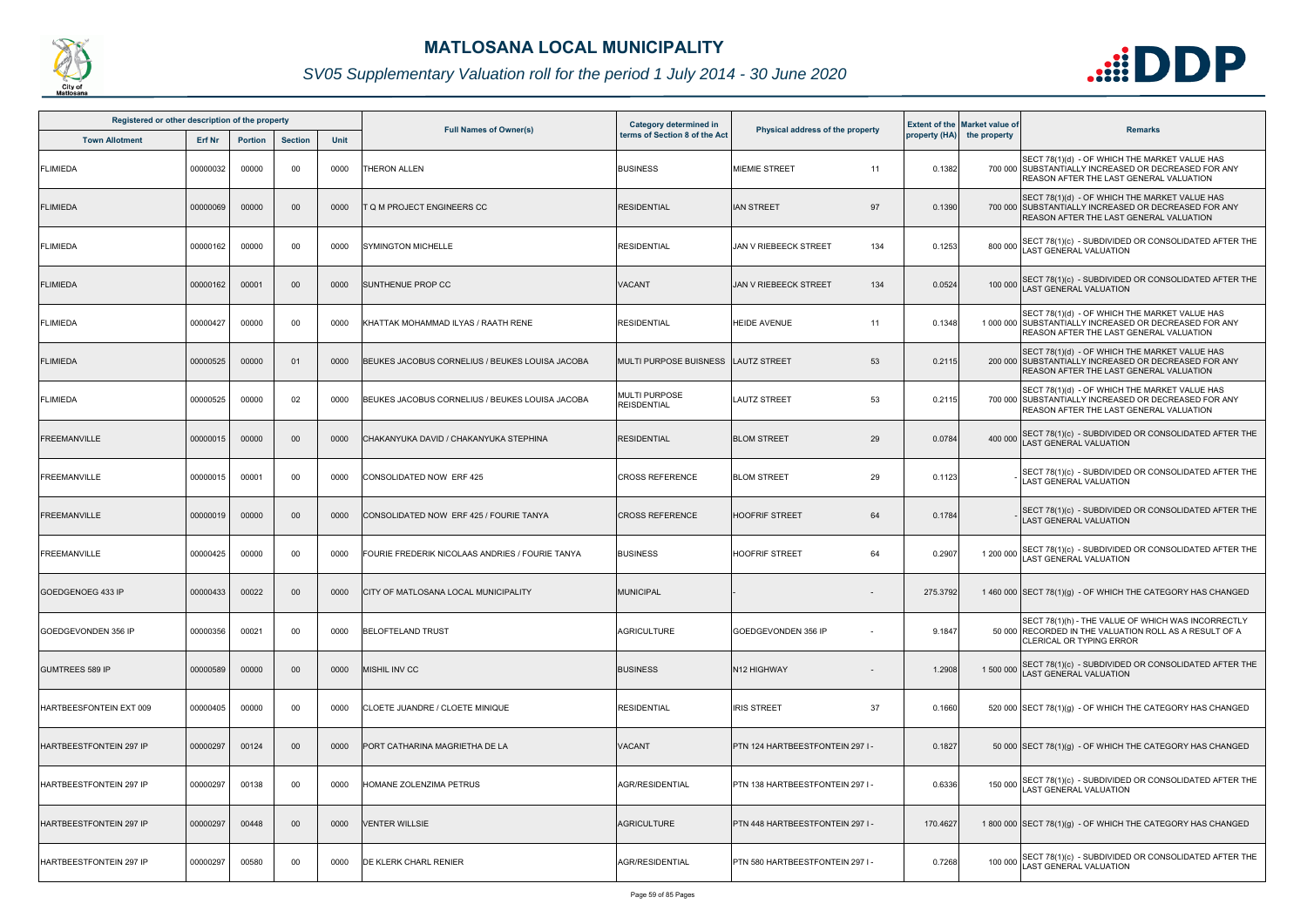

| Registered or other description of the property |          |                |                |      | <b>Full Names of Owner(s)</b>                                       | <b>Category determined in</b> |                                  |          | <b>Extent of the Market value of</b> |                                                                                                                                                           |
|-------------------------------------------------|----------|----------------|----------------|------|---------------------------------------------------------------------|-------------------------------|----------------------------------|----------|--------------------------------------|-----------------------------------------------------------------------------------------------------------------------------------------------------------|
| <b>Town Allotment</b>                           | Erf Nr   | <b>Portion</b> | <b>Section</b> | Unit |                                                                     | terms of Section 8 of the Act | Physical address of the property |          | property (HA) the property           | <b>Remarks</b>                                                                                                                                            |
| HARTEBEESTFONTEIN 422 IP                        | 00000422 | 00050          | 00             | 0000 | DUFF SCOTT HOSPITAL PTY LTD                                         | <b>BUSINESS</b>               | HARTEBEESTFONTEIN 422 IP         | 24.3834  |                                      | SECT 78(1)(d) - OF WHICH THE MARKET VALUE HAS<br>5 000 000 SUBSTANTIALLY INCREASED OR DECREASED FOR ANY<br><b>REASON AFTER THE LAST GENERAL VALUATION</b> |
| ISAGO @ N12 564 IP                              | 00000564 | 00000          | 00             | 0000 | <b>ISAGO AT N12 DEV PTY LTD</b>                                     | <b>AGRICULTURE</b>            |                                  | 481.2140 | 8970000                              | SECT 78(1)(c) - SUBDIVIDED OR CONSOLIDATED AFTER THE LAST GENERAL VALUATION                                                                               |
| JAKALSFONTEIN OOS 325 IP                        | 00000325 | 00000          | $00\,$         | 0000 | <b>VENTER PETRUS JACOBUS</b>                                        | <b>AGRICULTURE</b>            | PTN 1 JAKALSFONTEIN 325 IP       | 137.1309 | 600 000                              | SECT 78(1)(c) - SUBDIVIDED OR CONSOLIDATED AFTER THE LAST GENERAL VALUATION                                                                               |
| JAKALSFONTEIN OOS 325 IP                        | 00000325 | 00001          | 00             | 0000 | VENTER PETRUS JACOBUS                                               | PSI                           | JAKALSFONTEIN 325 IP             | 2.0561   | 2 0 0 0                              | SECT 78(1)(c) - SUBDIVIDED OR CONSOLIDATED AFTER THE LAST GENERAL VALUATION                                                                               |
| JOUBERTON EXT 001                               | 00008357 | 00000          | 00             | 0000 | PROVINCIAL GOVERNMENT OF NORTH WEST                                 | <b>STATE OWNED</b>            |                                  | 1.4120   |                                      | 5 000 000 SECT 78(1)(g) - OF WHICH THE CATEGORY HAS CHANGED                                                                                               |
| JOUBERTON EXT 001                               | 00008826 | 00000          | 00             | 0000 | <b>CITY OF MATLOSANA</b>                                            | <b>RESIDENTIAL</b>            | HOUSE 623                        | 0.0354   |                                      | SECT 78(1)(d) - OF WHICH THE MARKET VALUE HAS<br>70 000 SUBSTANTIALLY INCREASED OR DECREASED FOR ANY<br><b>REASON AFTER THE LAST GENERAL VALUATION</b>    |
| JOUBERTON EXT 001                               | 00008986 | 00000          | 00             | 0000 | PROVINCIAL GOVERNMENT OF NORTH WEST                                 | <b>STATE OWNED</b>            | <b>MASEDI PRIMARY SCHOOL</b>     | 2.1405   |                                      | 5 700 000 SECT 78(1)(g) - OF WHICH THE CATEGORY HAS CHANGED                                                                                               |
| JOUBERTON EXT 001                               | 00009233 | 00000          | 00             | 0000 | JOAIJE MOKOLEDI JOHANNES / JOAIJE KENALEMANG RACHAEL                | <b>RESIDENTIAL</b>            | <b>HOUSE 1185</b>                | 0.0372   |                                      | SECT 78(1)(d) - OF WHICH THE MARKET VALUE HAS<br>100 000 SUBSTANTIALLY INCREASED OR DECREASED FOR ANY<br><b>REASON AFTER THE LAST GENERAL VALUATION</b>   |
| JOUBERTON EXT 001                               | 00009253 | 00000          | $00\,$         | 0000 | PROVINCIAL GOVERNMENT OF NORTH WEST                                 | <b>STATE OWNED</b>            | <b>SCHOOL/CRECH</b>              | 3.2256   |                                      | 5 000 000 SECT 78(1)(g) - OF WHICH THE CATEGORY HAS CHANGED                                                                                               |
| JOUBERTON EXT 001                               | 00009348 | 00000          | 00             | 0000 | LEHOLA MAMOKHAOLI MARTHA                                            | <b>RESIDENTIAL</b>            | <b>HOUSE 1239</b>                | 0.0395   |                                      | SECT 78(1)(d) - OF WHICH THE MARKET VALUE HAS<br>60 000 SUBSTANTIALLY INCREASED OR DECREASED FOR ANY<br>REASON AFTER THE LAST GENERAL VALUATION           |
| JOUBERTON EXT 001                               | 00009598 | 00000          | 00             | 0000 | PROVINCIAL GOVERNMENT OF NORTH WEST                                 | <b>STATE OWNED</b>            |                                  | 1.6419   |                                      | 5 650 000 SECT 78(1)(g) - OF WHICH THE CATEGORY HAS CHANGED                                                                                               |
| JOUBERTON EXT 001                               | 00009599 | 00000          | 00             | 0000 | <b>PROVINCIAL GOVERNMENT OF NORTH WEST</b>                          | <b>STATE OWNED</b>            | <b>BOITUMELO SCHOOL</b>          | 1.4032   |                                      | 5 500 000 SECT 78(1)(g) - OF WHICH THE CATEGORY HAS CHANGED                                                                                               |
| JOUBERTON EXT 001                               | 00010097 | 00000          | 00             | 0000 | CITY OF MATLOSANA / METHODIST CHURCH                                | PUBLIC WORSHIP                | CHURCH C13                       | 0.1567   |                                      | 260 000 SECT 78(1)(g) - OF WHICH THE CATEGORY HAS CHANGED                                                                                                 |
| JOUBERTON EXT 002                               | 00000122 | 00000          | 00             | 0000 | T S FADI                                                            | <b>RESIDENTIAL</b>            | HOUSE 122                        | 0.0617   |                                      | SECT 78(1)(d) - OF WHICH THE MARKET VALUE HAS<br>230 000 SUBSTANTIALLY INCREASED OR DECREASED FOR ANY<br><b>REASON AFTER THE LAST GENERAL VALUATION</b>   |
| JOUBERTON EXT 002                               | 00002528 | 00000          | $00\,$         | 0000 | PROVINCIAL GOVERNMENT OF NORTH WEST                                 | <b>STATE OWNED</b>            | <b>ZAMAKULUNGA SCHOOL</b>        | 1.2817   |                                      | 4 800 000 SECT 78(1)(g) - OF WHICH THE CATEGORY HAS CHANGED                                                                                               |
| JOUBERTON EXT 002                               | 00002530 | 00000          | 00             | 0000 | PROVINCIAL GOVERNMENT OF NORTH WEST                                 | <b>STATE OWNED</b>            |                                  | 2.1697   |                                      | 3 850 000 SECT 78(1)(g) - OF WHICH THE CATEGORY HAS CHANGED                                                                                               |
| JOUBERTON EXT 002                               | 00002546 | 00000          | 00             | 0000 | PROVINCIAL GOVERNMENT OF NORTH WEST                                 | <b>STATE OWNED</b>            | <b>HOUSE 2546</b>                | 1.2921   |                                      | 6 000 000 SECT 78(1)(g) - OF WHICH THE CATEGORY HAS CHANGED                                                                                               |
| JOUBERTON EXT 003                               | 00011294 | 00000          | 00             | 0000 | MATYOBO DUMANISILE WELLINGTON / MATYOBO KEBOGILE<br><b>JEANETTE</b> | <b>RESIDENTIAL</b>            | HOUSE 177                        | 0.0260   |                                      | SECT 78(1)(d) - OF WHICH THE MARKET VALUE HAS<br>140 000 SUBSTANTIALLY INCREASED OR DECREASED FOR ANY<br>REASON AFTER THE LAST GENERAL VALUATION          |
| JOUBERTON EXT 003                               | 00011688 | 00000          | 00             | 0000 | PROVINCILA GOVERNMENT OF NORTH WEST                                 | <b>STATE OWNED</b>            | <b>ITHUSENG PRIMARY SCHOOL</b>   | 1.1495   |                                      | 4 000 000 SECT 78(1)(g) - OF WHICH THE CATEGORY HAS CHANGED                                                                                               |

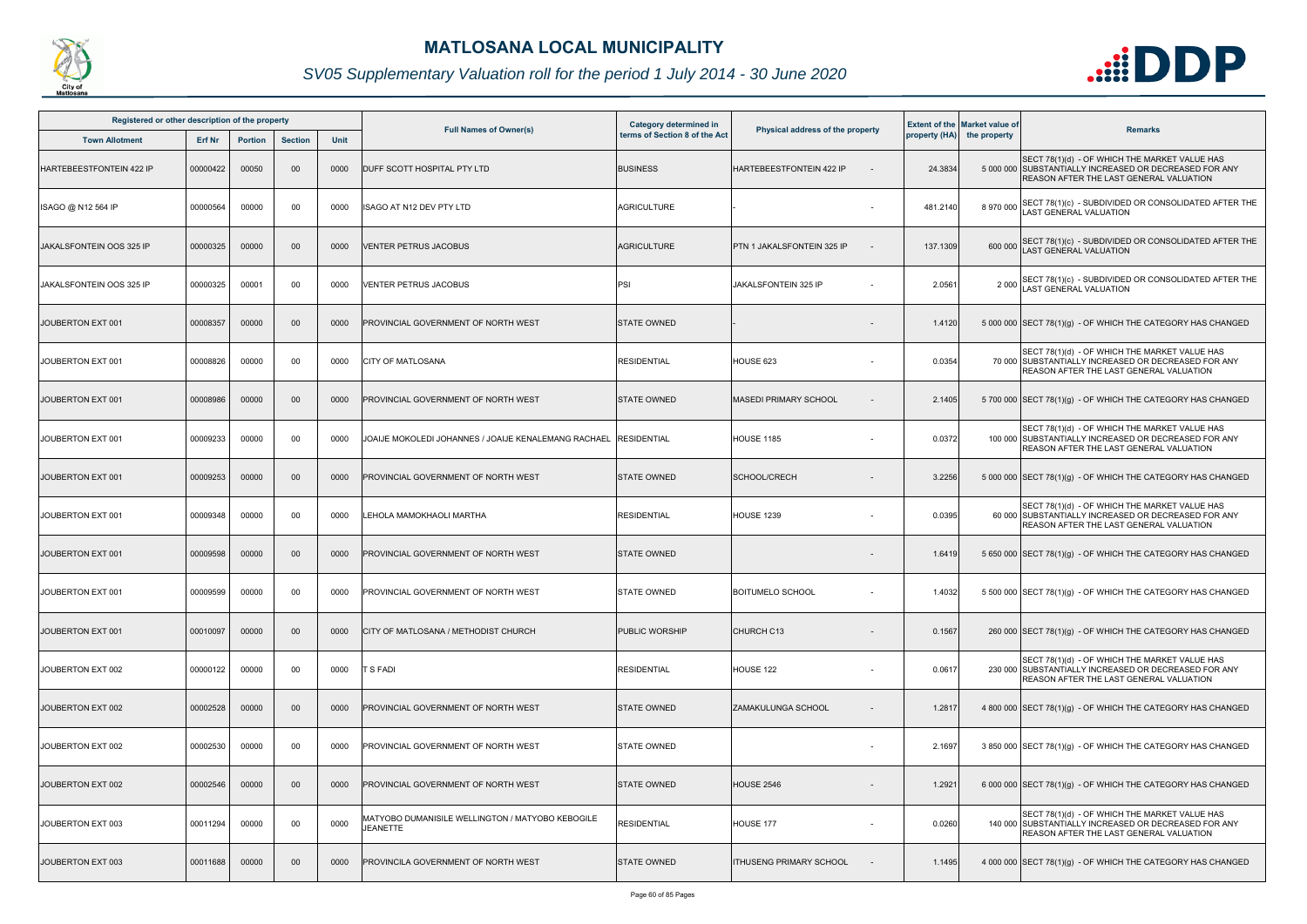

| Registered or other description of the property |          |                |                |      |                                                                         | Category determined in        |                                  |                 | <b>Extent of the Market value of</b> |                                                                                                                                                         |
|-------------------------------------------------|----------|----------------|----------------|------|-------------------------------------------------------------------------|-------------------------------|----------------------------------|-----------------|--------------------------------------|---------------------------------------------------------------------------------------------------------------------------------------------------------|
| <b>Town Allotment</b>                           | Erf Nr   | <b>Portion</b> | <b>Section</b> | Unit | <b>Full Names of Owner(s)</b>                                           | terms of Section 8 of the Act | Physical address of the property |                 | property (HA) the property           | <b>Remarks</b>                                                                                                                                          |
| JOUBERTON EXT 005                               | 00011878 | 00000          | 02             | 0000 | RAMPAI MOEKETSI PETRUS / RAMPAI KEDIMOTSE ZEPPORA                       | <b>RESIDENTIAL</b>            | HOUSE 3                          | 0.0369          |                                      | SECT 78(1)(d) - OF WHICH THE MARKET VALUE HAS<br>250 000 SUBSTANTIALLY INCREASED OR DECREASED FOR ANY<br><b>REASON AFTER THE LAST GENERAL VALUATION</b> |
| JOUBERTON EXT 005                               | 00011901 | 00000          | $00\,$         | 0000 | PROVINCILA GOVERNMENT OF NORTH WEST                                     | <b>STATE OWNED</b>            |                                  | 6.7204          |                                      | 11 000 000 SECT 78(1)(g) - OF WHICH THE CATEGORY HAS CHANGED                                                                                            |
| JOUBERTON EXT 006                               | 00010430 | 00000          | 00             | 0000 | KHUMALO SEKOBALENG FLORA                                                | <b>CROSS REFERENCE</b>        | HOUSE 322                        | 0.0375          |                                      | SECT 78(1)(c) - SUBDIVIDED OR CONSOLIDATED AFTER THE<br><b>LAST GENERAL VALUATION</b>                                                                   |
| JOUBERTON EXT 006                               | 00010431 | 00000          | $00\,$         | 0000 | KHUMALO PASEKA REUBEN / KHUMALO SEKOBALENG FLORA                        | <b>CROSS REFERENCE</b>        | HOUSE 323                        | 0.0388          |                                      | SECT 78(1)(c) - SUBDIVIDED OR CONSOLIDATED AFTER THE<br><b>LAST GENERAL VALUATION</b>                                                                   |
| JOUBERTON EXT 006                               | 00010476 | 00000          | 02             | 0000 | MATAKE ABRAHAM PHEELLO / MATAKE SENOSINYANA<br><b>REBECCA</b>           | <b>RESIDENTIAL</b>            | STAND 239                        | 0.0388          |                                      | SECT 78(1)(d) - OF WHICH THE MARKET VALUE HAS<br>280 000 SUBSTANTIALLY INCREASED OR DECREASED FOR ANY<br><b>REASON AFTER THE LAST GENERAL VALUATION</b> |
| JOUBERTON EXT 006                               | 00010536 | 00000          | $00\,$         | 0000 | PROVINCIAL GOVERNMENT OF NORTH WEST                                     | <b>STATE OWNED</b>            | <b>MATLOSANE SEC SCHOOL</b>      | 6.1637          |                                      | 9 200 000 SECT 78(1)(g) - OF WHICH THE CATEGORY HAS CHANGED                                                                                             |
| JOUBERTON EXT 006                               | 00010537 | 00000          | 00             | 0000 | PROVINCIAL GOVERNMENT OF NORTH WEST                                     | <b>STATE OWNED</b>            | EDISANG PRIMARY SCHOOL           | 2.8488          |                                      | 5 250 000 SECT 78(1)(g) - OF WHICH THE CATEGORY HAS CHANGED                                                                                             |
| JOUBERTON EXT 006                               | 00011020 | 00000          | $00\,$         | 0000 | PROVINCIAL GOVERNMENT OF NORTH WEST                                     | <b>STATE OWNED</b>            | <b>NEW KAKATLELA SCHOOL</b>      | 2.6942          |                                      | 4 900 000 SECT 78(1)(g) - OF WHICH THE CATEGORY HAS CHANGED                                                                                             |
| JOUBERTON EXT 006                               | 00011166 | 00000          | 01             | 0000 | MOKOENA MPHAKISENG EVELYN / MOKOENA SHOQA ABRAHAM  CROSS REFERENCE      |                               | <b>HOUSE 986 X 6</b>             | 0.0000          |                                      | SECT 78(1)(d) - OF WHICH THE MARKET VALUE HAS<br>SUBSTANTIALLY INCREASED OR DECREASED FOR ANY<br><b>REASON AFTER THE LAST GENERAL VALUATION</b>         |
| JOUBERTON EXT 006                               | 00011166 | 00000          | 02             | 0000 | MOKOENA MPHAKISENG EVELYN / MOKOENA SHOQA ABRAHAM RESIDENTIAL           |                               | <b>HOUSE 986 X 6</b>             | 0.0375          |                                      | SECT 78(1)(d) - OF WHICH THE MARKET VALUE HAS<br>350 000 SUBSTANTIALLY INCREASED OR DECREASED FOR ANY<br>REASON AFTER THE LAST GENERAL VALUATION        |
| JOUBERTON EXT 006                               | 00029800 | 00000          | 00             | 0000 | KHUMALO PASEKA REUBEN / KHUMALO SEKOBALENG FLORA                        | RESIDENTIAL                   |                                  | 29800<br>0.0763 | 110 000                              | SECT 78(1)(c) - SUBDIVIDED OR CONSOLIDATED AFTER THE<br><b>LAST GENERAL VALUATION</b>                                                                   |
| JOUBERTON EXT 010                               | 00004828 | 00000          | $00\,$         | 0000 | <b>PROVINCIAL GOVERNMENT OF NORTH WEST</b>                              | <b>STATE OWNED</b>            | <b>COLEKANI SCHOOL</b>           | 4.1185          |                                      | 10 400 000 SECT 78(1)(g) - OF WHICH THE CATEGORY HAS CHANGED                                                                                            |
| JOUBERTON EXT 010                               | 00004996 | 00000          | 00             | 0000 | CITY OF MATLOSANA / NOINYANE TITUS HENDRICK & TSITSANA<br>VIOLET        | VACANT                        | <b>BESIGHEID</b>                 | 0.1331          |                                      | 50 000 SECT 78(1)(g) - OF WHICH THE CATEGORY HAS CHANGED                                                                                                |
| JOUBERTON EXT 010                               | 00005348 | 00000          | $00\,$         | 0000 | <b>CITY OF MATLOSANA</b>                                                | <b>BUSINESS</b>               | <b>CLINIC/HOSPITAL</b>           | 0.0924          |                                      | 140 000 SECT 78(1)(g) - OF WHICH THE CATEGORY HAS CHANGED                                                                                               |
| JOUBERTON EXT 010                               | 00006145 | 00000          | 00             | 0000 | CITY OF MATLOSANA / NOINYANE TITUS HENDRICK & TSITSANA<br><b>VIOLET</b> | <b>VACANT</b>                 | <b>PARKERF</b>                   | 0.0760          |                                      | 30 000 SECT 78(1)(g) - OF WHICH THE CATEGORY HAS CHANGED                                                                                                |
| JOUBERTON EXT 011                               | 00013408 | 00000          | $00\,$         | 0000 | PROVINCIAL GOVERNMENT OF NORTH WEST PROVINCE                            | <b>STATE OWNED</b>            | <b>ZIMELE PRIMARY SCHOOL</b>     | 2.9536          |                                      | 4 900 000 SECT 78(1)(g) - OF WHICH THE CATEGORY HAS CHANGED                                                                                             |
| JOUBERTON EXT 012                               | 00006172 | 00000          | 00             | 0000 | PROVINCIAL GOVERNMENT OF NORTH WEST                                     | <b>STATE OWNED</b>            | <b>AREFADIMEHENG SCHOOL</b>      | 4.9435          |                                      | 9 000 000 SECT 78(1)(g) - OF WHICH THE CATEGORY HAS CHANGED                                                                                             |
| JOUBERTON EXT 012                               | 00007671 | 00000          | $00\,$         | 0000 | PROVINCIAL GOVERNMENT OF NORTH WEST                                     | <b>STATE OWNED</b>            | <b>SKOOL</b>                     | 4.9838          |                                      | 5 400 000 SECT 78(1)(g) - OF WHICH THE CATEGORY HAS CHANGED                                                                                             |
| JOUBERTON EXT 013                               | 00014735 | 00000          | 00             | 0000 | PROVINCIAL GOVERNMENT OF NORTH WEST                                     | <b>STATE OWNED</b>            | <b>SKOOLERF</b>                  | 3.0949          |                                      | 4 200 000 SECT 78(1)(g) - OF WHICH THE CATEGORY HAS CHANGED                                                                                             |

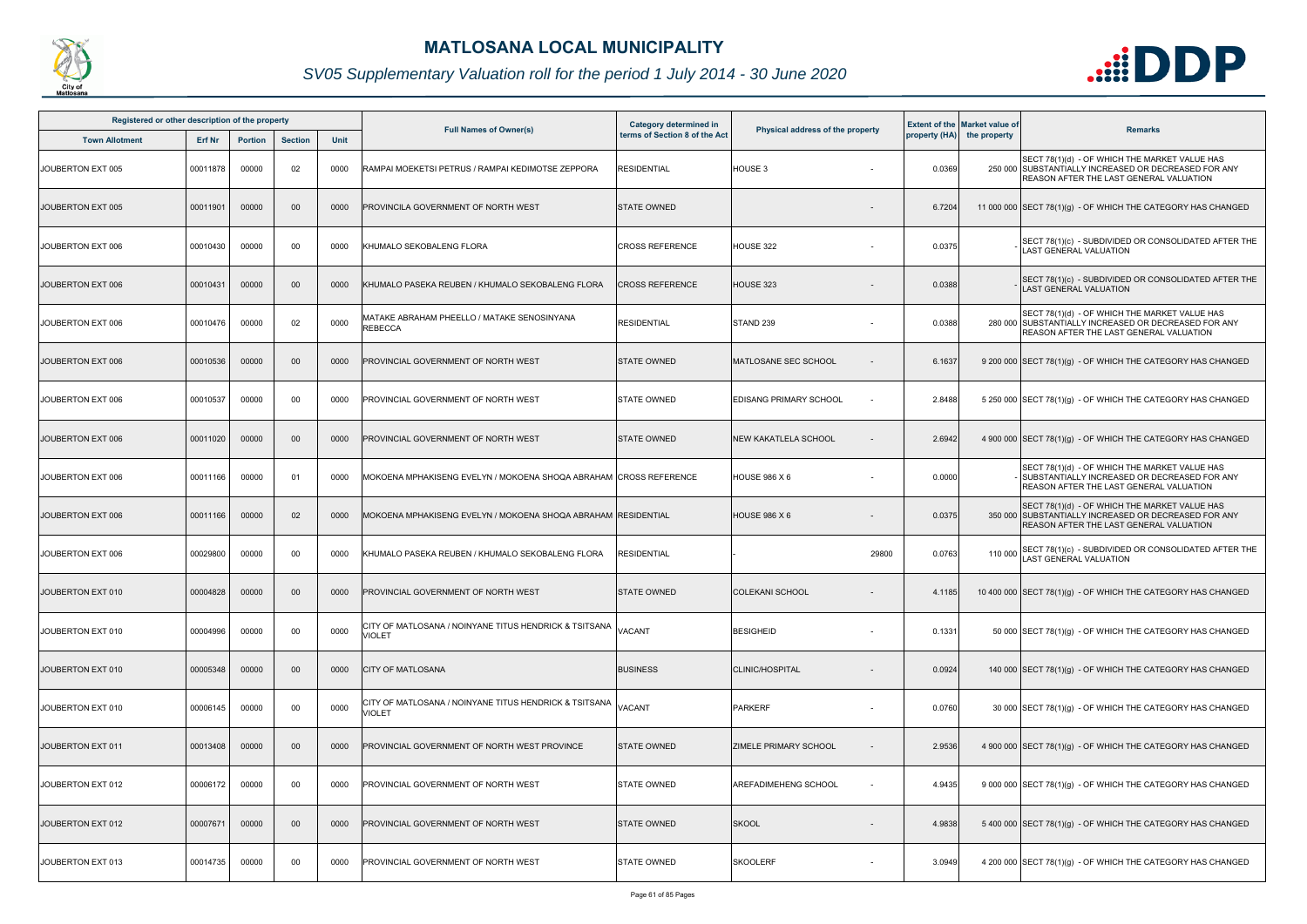

| Registered or other description of the property |          |                |                |      |                                                                             | <b>Category determined in</b>         |                                  |         | <b>Extent of the Market value of</b> |                                                                                                                                                  |
|-------------------------------------------------|----------|----------------|----------------|------|-----------------------------------------------------------------------------|---------------------------------------|----------------------------------|---------|--------------------------------------|--------------------------------------------------------------------------------------------------------------------------------------------------|
| <b>Town Allotment</b>                           | Erf Nr   | <b>Portion</b> | <b>Section</b> | Unit | <b>Full Names of Owner(s)</b>                                               | terms of Section 8 of the Act         | Physical address of the property |         | property (HA) the property           | <b>Remarks</b>                                                                                                                                   |
| JOUBERTON EXT 014                               | 00015064 | 00000          | 01             | 0000 | PROVINCIAL GOVERNMENT OF NORTH WEST / MOFATLHOSO<br><b>SECONDARY SCHOOL</b> | MULTI PURPOSE BUSINESS SKOOLERF       |                                  | 0.1000  |                                      | 50 000 SECT 78(1)(g) - OF WHICH THE CATEGORY HAS CHANGED                                                                                         |
| JOUBERTON EXT 014                               | 00015064 | 00000          | 02             | 0000 | PROVINCIAL GOVERNMENT OF NORTH WEST / MOFATLHOSO<br><b>SECONDARY SCHOOL</b> | <b>MULTI PURPOSE STATE</b><br>OWNED   | <b>SKOOLERF</b>                  | 4.9027  |                                      | 5 000 000 SECT 78(1)(g) - OF WHICH THE CATEGORY HAS CHANGED                                                                                      |
| JOUBERTON EXT 014                               | 00015556 | 00000          | 01             | 0000 | <b>CITY OF MATLOSANA</b>                                                    | MULTI PURPOSE MUNICIPAL GEMMENSKAPERF |                                  | 0.3588  |                                      | SECT 78(1)(d) - OF WHICH THE MARKET VALUE HAS<br>140 000 SUBSTANTIALLY INCREASED OR DECREASED FOR ANY<br>REASON AFTER THE LAST GENERAL VALUATION |
| JOUBERTON EXT 015                               | 00015756 | 00000          | 00             | 0000 | PROVINCIAL GOVERNMENT OF NORTH WEST                                         | <b>STATE OWNED</b>                    | <b>HOUSE 15756</b>               | 3.4706  |                                      | 4 200 000 SECT 78(1)(g) - OF WHICH THE CATEGORY HAS CHANGED                                                                                      |
| JOUBERTON EXT 019                               | 00018379 | 00000          | 00             | 0000 | PROVINCIAL GOVERNMENT OF NORTH WEST                                         | <b>STATE OWNED</b>                    | MUNISIPAAL                       | 5.2847  |                                      | 1 100 000 SECT 78(1)(g) - OF WHICH THE CATEGORY HAS CHANGED                                                                                      |
| JOUBERTON EXT 022                               | 00022632 | 00000          | 00             | 0000 | MOIPOLAI MARIA MANTWA / MM MOIPOLA                                          | <b>RESIDENTIAL</b>                    | 22632                            | 0.0446  |                                      | SECT 78(1)(d) - OF WHICH THE MARKET VALUE HAS<br>50 000 SUBSTANTIALLY INCREASED OR DECREASED FOR ANY<br>REASON AFTER THE LAST GENERAL VALUATION  |
| JOUBERTON EXT 023                               | 00025558 | 00000          | 00             | 0000 | MAOKATSHABA THAPELO HECTOR / MOOKATHABA LYDIA<br><b>SEADIMO</b>             | <b>VACANT</b>                         | <b>HOUSE 25558</b>               | 0.1548  |                                      | 25 000 SECT 78(1)(g) - OF WHICH THE CATEGORY HAS CHANGED                                                                                         |
| JOUBERTON EXT 024                               | 00027765 | 00000          | 00             | 0000 | <b>CITY OF MATLOSANA</b>                                                    | MUNICIPAL                             | <b>HOUSE 27765</b>               | 0.0828  |                                      | 40 000 SECT 78(1)(g) - OF WHICH THE CATEGORY HAS CHANGED                                                                                         |
| KAFFERSKRAAL 400 IP                             | 00000400 | 00154          | 00             | 0000 | TERRA-NOVA TRUST                                                            | <b>AGRICULTURE</b>                    |                                  | 21.4778 | 210 000                              | SECT 78(1)(c) - SUBDIVIDED OR CONSOLIDATED AFTER THE LAST GENERAL VALUATION                                                                      |
| KAFFERSKRAAL 400 IP                             | 00000400 | 00166          | 00             | 0000 | SILVER SOLUTIONS 688 CC                                                     | <b>AGRICULTURE</b>                    | PO BOX 10121, Kld                | 34.1157 | 790 000                              | SECT 78(1)(c) - SUBDIVIDED OR CONSOLIDATED AFTER THE<br><b>LAST GENERAL VALUATION</b>                                                            |
| KAFFERSKRAAL 400 IP                             | 00000400 | 00197          | 00             | 0000 | SWART JOHANNA HENDRIKA / SWART PHILIPPUS JOHANNES<br><b>JACOBUS</b>         | <b>AGRICULTURE</b>                    |                                  | 0.571   | 250 000                              | SECT 78(1)(c) - SUBDIVIDED OR CONSOLIDATED AFTER THE<br>LAST GENERAL VALUATION                                                                   |
| KAFFERSKRAAL 400 IP                             | 00000400 | 00252          | 00             | 0000 | SOUTH AFRICAN NATIONAL ROADS AGENCY SOC LTD                                 | PSI                                   | $\sim$                           | 1.2212  |                                      | 12 000 SECT 78(1)(c) - SUBDIVIDED OR CONSOLIDATED AFTER THE<br>LAST GENERAL VALUATION                                                            |
| KANANA                                          | 00002216 | 00000          | $00\,$         | 0000 | KAMBULE MANINI EMILY / KAMBULE WILLIAM PRINCIPAL MFAN                       | <b>RESIDENTIAL</b>                    | 2216 DLAMINI PROPER              | 0.2235  |                                      | 30 000 SECT 78(1)(g) - OF WHICH THE CATEGORY HAS CHANGED                                                                                         |
| KANANA EXT 006                                  | 00016673 | 00000          | 00             | 0000 | PROVINCILA GOVERNMENT OF NORTH WEST                                         | <b>STATE OWNED</b>                    | <b>UNIT 16673</b><br>$\sim$      | 5.1982  |                                      | 6 600 000 SECT 78(1)(g) - OF WHICH THE CATEGORY HAS CHANGED                                                                                      |
| KANANA EXT 006                                  | 00016674 | 00000          | 00             | 0000 | PROVINCILA GOVERNMENT OF NORTH WEST                                         | <b>STATE OWNED</b>                    | 16674_KANANA                     | 3.9951  |                                      | 5 600 000 SECT 78(1)(g) - OF WHICH THE CATEGORY HAS CHANGED                                                                                      |
| KHUMA EXT 001                                   | 00003050 | 00000          | 00             | 0000 | PROVINCIAL GOVERNMENT OF NORTH WEST                                         | <b>STATE OWNED</b>                    | <b>HOUSE 3050</b>                | 6.4576  |                                      | 3 500 000 SECT 78(1)(g) - OF WHICH THE CATEGORY HAS CHANGED                                                                                      |
| KHUMA EXT 001                                   | 00003127 | 00000          | 00             | 0000 | PROVINCIAL GOVERNMENT OF NORTH WEST                                         | <b>STATE OWNED</b>                    | <b>HOUSE 3127</b>                | 3.7715  |                                      | 4 500 000 SECT 78(1)(g) - OF WHICH THE CATEGORY HAS CHANGED                                                                                      |
| KHUMA EXT 003                                   | 00003793 | 00000          | 00             | 0000 | CITY OF MATLOSANA                                                           | <b>RESIDENTIAL</b>                    | <b>HOUSE 3793</b>                | 0.0308  |                                      | 100 000 SECT 78(1)(g) - OF WHICH THE CATEGORY HAS CHANGED                                                                                        |
| KHUMA EXT 003                                   | 00003881 | 00000          | 00             | 0000 | PROVINCIAL GOVERNMENT OF NORTH WEST                                         | <b>STATE OWNED</b>                    | <b>HOUSE 3881</b>                | 4.4318  |                                      | 8 500 000 SECT 78(1)(g) - OF WHICH THE CATEGORY HAS CHANGED                                                                                      |

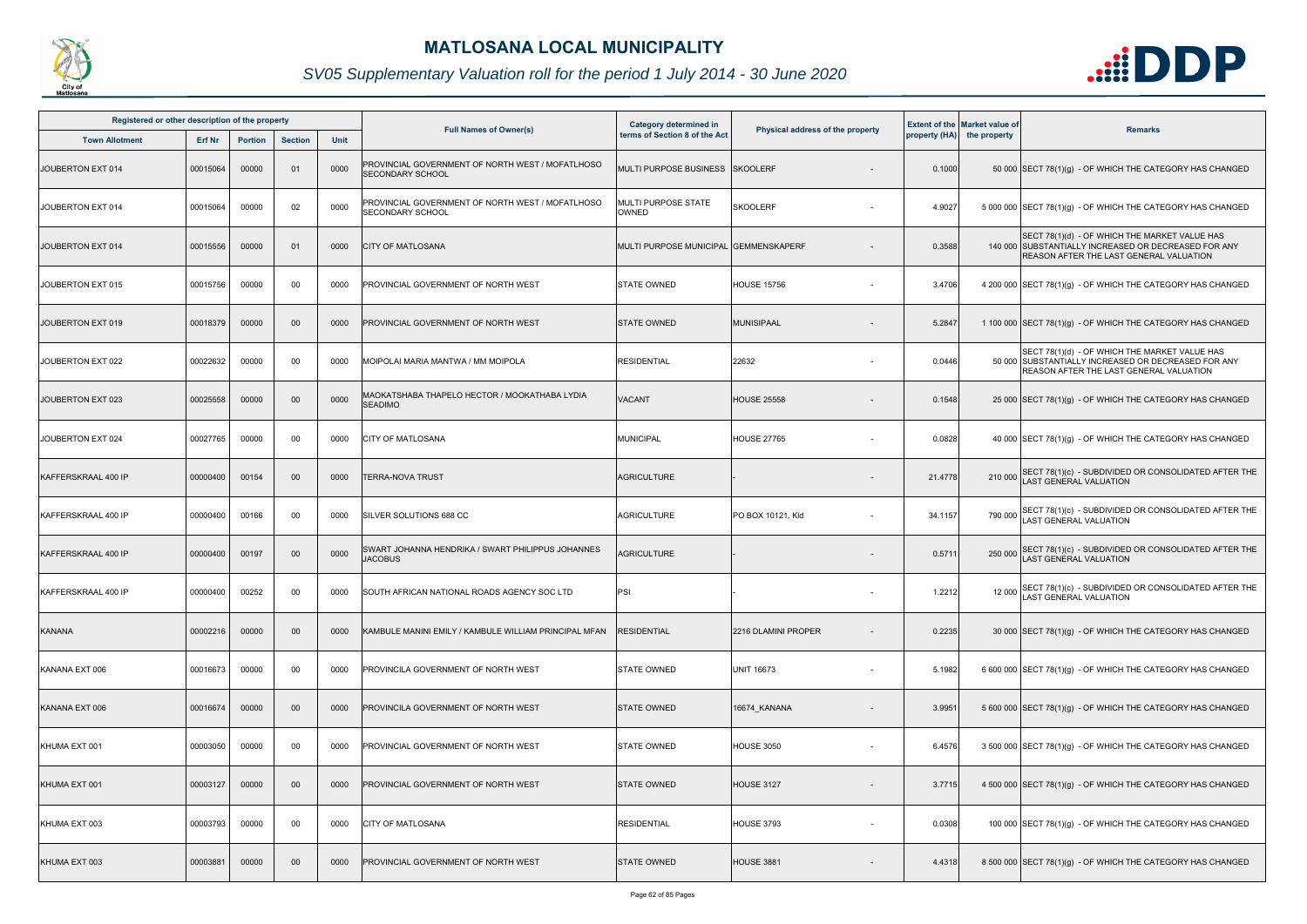

| Registered or other description of the property |               |                |                 |      |                                                 | Category determined in        |                                  |        | <b>Extent of the Market value of</b> |                                                                                                                                                         |
|-------------------------------------------------|---------------|----------------|-----------------|------|-------------------------------------------------|-------------------------------|----------------------------------|--------|--------------------------------------|---------------------------------------------------------------------------------------------------------------------------------------------------------|
| <b>Town Allotment</b>                           | <b>Erf Nr</b> | <b>Portion</b> | <b>Section</b>  | Unit | <b>Full Names of Owner(s)</b>                   | terms of Section 8 of the Act | Physical address of the property |        | property (HA) the property           | <b>Remarks</b>                                                                                                                                          |
| KHUMA EXT 004                                   | 00004138      | 00000          | 00              | 0000 | CONSOLIDATED NOW ERF 8029                       | <b>CROSS REFERENCE</b>        | <b>HOUSE 4138</b>                | 0.0728 |                                      | SECT 78(1)(c) - SUBDIVIDED OR CONSOLIDATED AFTER THE<br><b>AST GENERAL VALUATION</b>                                                                    |
| KHUMA EXT 004                                   | 00004139      | 00000          | $00\,$          | 0000 | CONSOLIDATED NOW ERF 8029                       | <b>CROSS REFERENCE</b>        | <b>HOUSE 4139</b>                | 0.0800 |                                      | SECT 78(1)(c) - SUBDIVIDED OR CONSOLIDATED AFTER THE<br>LAST GENERAL VALUATION                                                                          |
| KHUMA EXT 004                                   | 00004769      | 00000          | 00              | 0000 | <b>MOFOKENG COLLEN PITSO</b>                    | <b>RESIDENTIAL</b>            | <b>HOUSE 4769</b>                | 0.0250 |                                      | SECT 78(1)(d) - OF WHICH THE MARKET VALUE HAS<br>130 000 SUBSTANTIALLY INCREASED OR DECREASED FOR ANY<br>REASON AFTER THE LAST GENERAL VALUATION        |
| KHUMA EXT 004                                   | 00004948      | 00000          | $00\,$          | 0000 | MALGAS FONI PETRUS / MALGAS VULASANA MARY       | <b>RESIDENTIAL</b>            | <b>HOUSE 4948</b>                | 0.0218 |                                      | SECT 78(1)(d) - OF WHICH THE MARKET VALUE HAS<br>50 000 SUBSTANTIALLY INCREASED OR DECREASED FOR ANY<br>REASON AFTER THE LAST GENERAL VALUATION         |
| KHUMA EXT 004                                   | 00008029      | 00000          | 00              | 0000 | UNITED CONGREGATIONAL CHURCH OF SOUTH AFRICA    | PUBLIC WORSHIP                | <b>HOUSE 8029</b>                | 0.1528 | 156 000                              | SECT 78(1)(c) - SUBDIVIDED OR CONSOLIDATED AFTER THE<br>AST GENERAL VALUATION                                                                           |
| KHUMA EXT 005                                   | 00003365      | 00000          | 00              | 0000 | PROVINCIAL GOVERNMENT OF NORTH WEST             | <b>STATE OWNED</b>            | <b>HOUSE 3365</b>                | 3.6774 |                                      | 5 800 000 SECT 78(1)(g) - OF WHICH THE CATEGORY HAS CHANGED                                                                                             |
| KHUMA EXT 006                                   | 00005479      | 00000          | 00              | 0000 | AFRICAN METHODIST CHURCH                        | <b>PUBLIC WORSHIP</b>         | <b>HOUSE 5479</b>                | 2.8372 |                                      | 4 600 000 SECT 78(1)(g) - OF WHICH THE CATEGORY HAS CHANGED                                                                                             |
| KHUMA EXT 006                                   | 00005483      | 00000          | 00              | 0000 | PROVINCIAL GOVERNMENT OF NORTH WEST             | <b>STATE OWNED</b>            | LEE SKOOL ERF<br>5483            | 4.4302 |                                      | 10 200 000 SECT 78(1)(g) - OF WHICH THE CATEGORY HAS CHANGED                                                                                            |
| KHUMA EXT 011                                   | 00007910      | 00000          | 00              | 0000 | <b>CITY OF MATLOSANA</b>                        | VACANT                        | <b>HOUSE 7910</b>                | 0.1113 |                                      | 33 000 SECT 78(1)(g) - OF WHICH THE CATEGORY HAS CHANGED                                                                                                |
| <b>KHUMA PROPER</b>                             | 00001316      | 00000          | 00              | 0000 | PROVINCIAL GOVERNMENT OF NORTH WEST             | <b>STATE OWNED</b>            |                                  | 1.8297 |                                      | 9 300 000 SECT 78(1)(g) - OF WHICH THE CATEGORY HAS CHANGED                                                                                             |
| <b>KHUMA PROPER</b>                             | 00001317      | 00000          | 00              | 0000 | PROVINCIAL GOVERNMENT OF NORTH WEST             | <b>STATE OWNED</b>            |                                  | 0.2793 |                                      | 1 SECT 78(1)(g) - OF WHICH THE CATEGORY HAS CHANGED                                                                                                     |
| <b>KHUMA PROPER</b>                             | 00001318      | 00000          | 00 <sup>°</sup> | 0000 | <b>PROVINCIAL GOVERNMENT OF NORTH WEST</b>      | <b>STATE OWNED</b>            |                                  | 0.0502 |                                      | 1 SECT 78(1)(g) - OF WHICH THE CATEGORY HAS CHANGED                                                                                                     |
| <b>KHUMA PROPER</b>                             | 00001319      | 00000          | 00              | 0000 | PROVINCIAL GOVERNMENT OF NORTH WEST             | <b>STATE OWNED</b>            |                                  | 0.0502 |                                      | 1 SECT 78(1)(g) - OF WHICH THE CATEGORY HAS CHANGED                                                                                                     |
| <b>KHUMA PROPER</b>                             | 00001409      | 00000          | 00              | 0000 | <b>CITY OF MATLOSANA</b>                        | <b>RESIDENTIAL</b>            | <b>HOUSE 1409</b>                | 0.0260 |                                      | SECT 78(1)(d) - OF WHICH THE MARKET VALUE HAS<br>100 000 SUBSTANTIALLY INCREASED OR DECREASED FOR ANY<br><b>REASON AFTER THE LAST GENERAL VALUATION</b> |
| <b>KHUMA PROPER</b>                             | 00001461      | 00000          | 00              | 0000 | MAPONYANE MOSELA REVONIA                        | <b>RESIDENTIAL</b>            | <b>HOUSE 1461</b>                | 0.0324 |                                      | SECT 78(1)(d) - OF WHICH THE MARKET VALUE HAS<br>90 000 SUBSTANTIALLY INCREASED OR DECREASED FOR ANY<br><b>REASON AFTER THE LAST GENERAL VALUATION</b>  |
| <b>KHUMA PROPER</b>                             | 00001487      | 00000          | 00              | 0000 | CITY OF MATLOSANA / A M KHOTENG                 | <b>RESIDENTIAL</b>            | <b>HOUSE 1487</b>                | 0.0260 |                                      | SECT 78(1)(d) - OF WHICH THE MARKET VALUE HAS<br>130 000 SUBSTANTIALLY INCREASED OR DECREASED FOR ANY<br><b>REASON AFTER THE LAST GENERAL VALUATION</b> |
| <b>KHUMA PROPER</b>                             | 00001518      | 00000          | 00              | 0000 | MOKETE FLORANCE NTSWAKI                         | <b>RESIDENTIAL</b>            | <b>HOUSE 1518</b>                | 0.0269 |                                      | SECT 78(1)(d) - OF WHICH THE MARKET VALUE HAS<br>130 000 SUBSTANTIALLY INCREASED OR DECREASED FOR ANY<br><b>REASON AFTER THE LAST GENERAL VALUATION</b> |
| <b>KHUMA PROPER</b>                             | 00001640      | 00000          | $00\,$          | 0000 | KHAMBULA MAGAUTA ENICE                          | <b>RESIDENTIAL</b>            | <b>HOUSE 1640</b>                | 0.0260 |                                      | SECT 78(1)(d) - OF WHICH THE MARKET VALUE HAS<br>110 000 SUBSTANTIALLY INCREASED OR DECREASED FOR ANY<br><b>REASON AFTER THE LAST GENERAL VALUATION</b> |
| <b>KHUMA PROPER</b>                             | 00001645      | 00000          | 00              | 0000 | PHAOE ITUMELENG WILLIAM / PHAOE MMALERATO SUZAN | <b>RESIDENTIAL</b>            | <b>HOUSE 1645</b>                | 0.0260 |                                      | SECT 78(1)(d) - OF WHICH THE MARKET VALUE HAS<br>100 000 SUBSTANTIALLY INCREASED OR DECREASED FOR ANY<br>REASON AFTER THE LAST GENERAL VALUATION        |

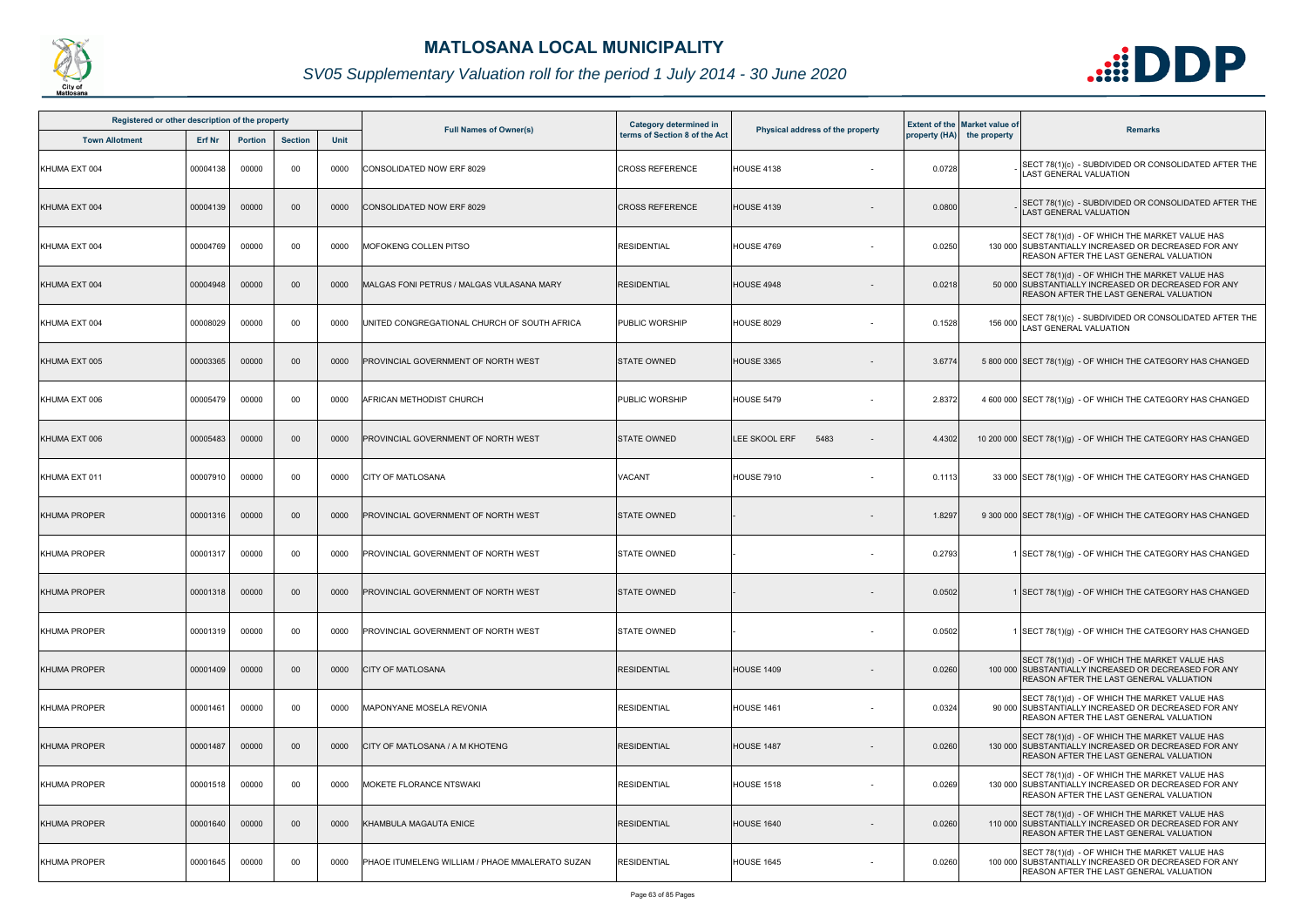

| Registered or other description of the property |               |                |                |             |                                              | Category determined in        |                                  |        | <b>Extent of the Market value of</b> |                                                                                                                                                         |
|-------------------------------------------------|---------------|----------------|----------------|-------------|----------------------------------------------|-------------------------------|----------------------------------|--------|--------------------------------------|---------------------------------------------------------------------------------------------------------------------------------------------------------|
| <b>Town Allotment</b>                           | <b>Erf Nr</b> | <b>Portion</b> | <b>Section</b> | <b>Unit</b> | <b>Full Names of Owner(s)</b>                | terms of Section 8 of the Act | Physical address of the property |        | property (HA) the property           | <b>Remarks</b>                                                                                                                                          |
| <b>KHUMA PROPER</b>                             | 00001647      | 00000          | 00             | 0000        | LEEUW MANKHIBIDU LEAH                        | <b>RESIDENTIAL</b>            | <b>HOUSE 1647</b>                | 0.0260 |                                      | SECT 78(1)(d) - OF WHICH THE MARKET VALUE HAS<br>120 000 SUBSTANTIALLY INCREASED OR DECREASED FOR ANY<br><b>REASON AFTER THE LAST GENERAL VALUATION</b> |
| <b>KHUMA PROPER</b>                             | 00001664      | 00000          | 00             | 0000        | CITY OF MATLOSANA / M L KOLOJANE             | <b>RESIDENTIAL</b>            | <b>HOUSE 1664</b>                | 0.0260 |                                      | SECT 78(1)(d) - OF WHICH THE MARKET VALUE HAS<br>80 000 SUBSTANTIALLY INCREASED OR DECREASED FOR ANY<br><b>REASON AFTER THE LAST GENERAL VALUATION</b>  |
| <b>KHUMA PROPER</b>                             | 00001704      | 00000          | $00\,$         | 0000        | NYOKONG NTSOAKI ANNAH                        | <b>RESIDENTIAL</b>            | <b>HOUSE 1704</b>                | 0.0260 |                                      | SECT 78(1)(d) - OF WHICH THE MARKET VALUE HAS<br>120 000 SUBSTANTIALLY INCREASED OR DECREASED FOR ANY<br>REASON AFTER THE LAST GENERAL VALUATION        |
| <b>KHUMA PROPER</b>                             | 00001719      | 00000          | 00             | 0000        | NTLAMELE DIBUSENG JUSTINA                    | <b>RESIDENTIAL</b>            | <b>HOUSE 1719</b>                | 0.0260 |                                      | SECT 78(1)(d) - OF WHICH THE MARKET VALUE HAS<br>130 000 SUBSTANTIALLY INCREASED OR DECREASED FOR ANY<br>REASON AFTER THE LAST GENERAL VALUATION        |
| <b>KHUMA PROPER</b>                             | 00001726      | 00000          | 00             | 0000        | CITY OF MATLOSANA / E N MONOSI               | <b>RESIDENTIAL</b>            | <b>HOUSE 1726</b>                | 0.0260 |                                      | SECT 78(1)(d) - OF WHICH THE MARKET VALUE HAS<br>70 000 SUBSTANTIALLY INCREASED OR DECREASED FOR ANY<br><b>REASON AFTER THE LAST GENERAL VALUATION</b>  |
| <b>KHUMA PROPER</b>                             | 00002484      | 00000          | 00             | 0000        | PROVINCIAL GOVERNMENT OF NORTH-WEST PROVINCE | <b>STATE OWNED</b>            |                                  | 0.2079 |                                      | 1 SECT 78(1)(g) - OF WHICH THE CATEGORY HAS CHANGED                                                                                                     |
| <b>KHUMA PROPER</b>                             | 00002523      | 00000          | 01             | 0000        | SEKWELE MEDUPE ABEL / SEKWELE KGAMANE MARTHA | <b>CROSS REFERENCE</b>        | <b>HOUSE 2523</b>                | 0.0000 |                                      | SECT 78(1)(d) - OF WHICH THE MARKET VALUE HAS<br>· ISUBSTANTIALLY INCREASED OR DECREASED FOR ANY<br><b>REASON AFTER THE LAST GENERAL VALUATION</b>      |
| <b>KHUMA PROPER</b>                             | 00002523      | 00000          | 02             | 0000        | SEKWELE MEDUPE ABEL / SEKWELE KGAMANE MARTHA | <b>RESIDENTIAL</b>            | <b>HOUSE 2523</b>                | 0.0647 |                                      | SECT 78(1)(d) - OF WHICH THE MARKET VALUE HAS<br>160 000 SUBSTANTIALLY INCREASED OR DECREASED FOR ANY<br><b>REASON AFTER THE LAST GENERAL VALUATION</b> |
| <b>KLERKSDORP NEW TOWN</b>                      | 00000247      | 00000          | 00             | 0000        | CONSOLIDATED NOW ERF 2065                    | <b>CROSS REFERENCE</b>        | SIDDLE 6                         | 0.0248 |                                      | SECT 78(1)(c) - SUBDIVIDED OR CONSOLIDATED AFTER THE<br><b>AST GENERAL VALUATION</b>                                                                    |
| <b>KLERKSDORP NEW TOWN</b>                      | 00000248      | 00000          | 00             | 0000        | CONSOLIDATED NOW ERF 2065                    | <b>CROSS REFERENCE</b>        | SIDDLE 6                         | 0.0248 |                                      | SECT 78(1)(c) - SUBDIVIDED OR CONSOLIDATED AFTER THE<br><b>LAST GENERAL VALUATION</b>                                                                   |
| <b>KLERKSDORP NEW TOWN</b>                      | 00000459      | 00000          | 00             | 0000        | CONSOLIDATED NOW ERF 2358                    | <b>CROSS REFERENCE</b>        | <b>VOORTREKKER 49</b>            | 0.0248 |                                      | SECT 78(1)(c) - SUBDIVIDED OR CONSOLIDATED AFTER THE<br>LAST GENERAL VALUATION                                                                          |
| <b>KLERKSDORP NEW TOWN</b>                      | 00000460      | 00000          | 00             | 0000        | CONSOLIDATED NOW ERF 2358                    | <b>CROSS REFERENCE</b>        | <b>VOORTREKKER 51</b>            | 0.0248 |                                      | SECT 78(1)(c) - SUBDIVIDED OR CONSOLIDATED AFTER THE<br>LAST GENERAL VALUATION                                                                          |
| <b>KLERKSDORP NEW TOWN</b>                      | 00000512      | 00000          | 00             | 0000        | WENG YUHUA / WENG QINGYING                   | <b>BUSINESS</b>               | KERK 37                          | 0.0246 |                                      | 700 000 SECT 78(1)(c) - SUBDIVIDED OR CONSOLIDATED AFTER THE<br>LAST GENERAL VALUATION                                                                  |
| <b>KLERKSDORP NEW TOWN</b>                      | 00000512      | 00002          | 00             | 0000        | YUEN JAMES KOK-KWAN / YUEN ROSE YU-HSIN      | <b>BUSINESS</b>               | KERK 37                          | 0.0250 |                                      | 700 000 SECT 78(1)(c) - SUBDIVIDED OR CONSOLIDATED AFTER THE<br>LAST GENERAL VALUATION                                                                  |
| <b>KLERKSDORP NEW TOWN</b>                      | 00000637      | 00000          | $00\,$         | 0000        | <b>CONSOLIDATED NOW ERF 2355</b>             | <b>CROSS REFERENCE</b>        | KOCK <sub>27</sub>               | 0.0248 |                                      | SECT 78(1)(c) - SUBDIVIDED OR CONSOLIDATED AFTER THE<br><b>AST GENERAL VALUATION</b>                                                                    |
| <b>KLERKSDORP NEW TOWN</b>                      | 00000638      | 00000          | 00             | 0000        | CONSOLIDATED NOW ERF 2355                    | <b>CROSS REFERENCE</b>        | ANDERSON 46                      | 0.0248 |                                      | SECT 78(1)(c) - SUBDIVIDED OR CONSOLIDATED AFTER THE<br><b>LAST GENERAL VALUATION</b>                                                                   |
| <b>KLERKSDORP NEW TOWN</b>                      | 00000643      | 00000          | $00\,$         | 0000        | CONSOLIDATED NOW ERF 2355                    | <b>CROSS REFERENCE</b>        | <b>ANDERSON 48</b>               | 0.0496 |                                      | SECT 78(1)(c) - SUBDIVIDED OR CONSOLIDATED AFTER THE<br><b>LAST GENERAL VALUATION</b>                                                                   |
| <b>KLERKSDORP NEW TOWN</b>                      | 00000727      | 00000          | 00             | 0000        | CONSOLIDATED NOW ERF 2325                    | <b>CROSS REFERENCE</b>        | DELVER 56                        | 0.0248 |                                      | SECT 78(1)(c) - SUBDIVIDED OR CONSOLIDATED AFTER THE<br>LAST GENERAL VALUATION                                                                          |
| <b>KLERKSDORP NEW TOWN</b>                      | 00000728      | 00000          | 00             | 0000        | CONSOLIDATED NOW ERF 2325                    | <b>CROSS REFERENCE</b>        | DELVER 54                        | 0.0248 |                                      | SECT 78(1)(c) - SUBDIVIDED OR CONSOLIDATED AFTER THE<br>LAST GENERAL VALUATION                                                                          |

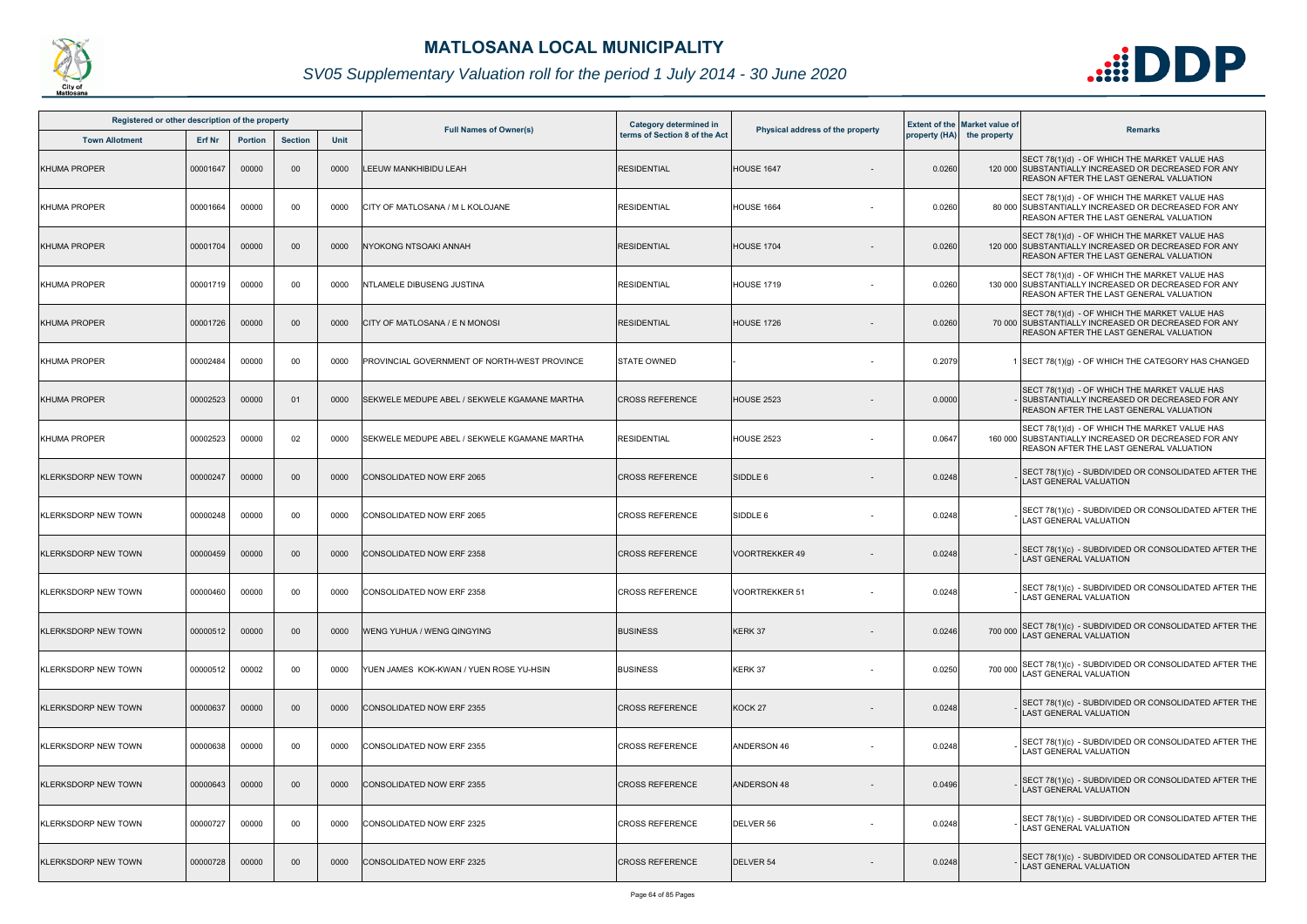

| Registered or other description of the property |               |                |                 |      |                                             | <b>Category determined in</b> |                                  |        | <b>Extent of the Market value of</b> |                                                                                                                                                         |
|-------------------------------------------------|---------------|----------------|-----------------|------|---------------------------------------------|-------------------------------|----------------------------------|--------|--------------------------------------|---------------------------------------------------------------------------------------------------------------------------------------------------------|
| <b>Town Allotment</b>                           | <b>Erf Nr</b> | <b>Portion</b> | <b>Section</b>  | Unit | <b>Full Names of Owner(s)</b>               | terms of Section 8 of the Act | Physical address of the property |        | property (HA) the property           | <b>Remarks</b>                                                                                                                                          |
| <b>KLERKSDORP NEW TOWN</b>                      | 00000772      | 00000          | 00              | 0000 | CONSOLIDATED NOW ERF 2167                   | <b>CROSS REFERENCE</b>        | ANDERSON 62                      | 0.0496 |                                      | SECT 78(1)(c) - SUBDIVIDED OR CONSOLIDATED AFTER THE<br><b>LAST GENERAL VALUATION</b>                                                                   |
| <b>KLERKSDORP NEW TOWN</b>                      | 00000773      | 00000          | $00\,$          | 0000 | <b>CONSOLIDATED NOW ERF 2167</b>            | <b>CROSS REFERENCE</b>        | ANDERSON 64                      | 0.0496 |                                      | SECT 78(1)(c) - SUBDIVIDED OR CONSOLIDATED AFTER THE<br><b>LAST GENERAL VALUATION</b>                                                                   |
| <b>KLERKSDORP NEW TOWN</b>                      | 00000774      | 00000          | 00              | 0000 | <b>CONSOLIDATED NOW ERF 2167</b>            | <b>CROSS REFERENCE</b>        | ANDERSON 66                      | 0.0496 |                                      | SECT 78(1)(c) - SUBDIVIDED OR CONSOLIDATED AFTER THE<br><b>LAST GENERAL VALUATION</b>                                                                   |
| <b>KLERKSDORP NEW TOWN</b>                      | 00000777      | 00000          | $00\,$          | 0000 | <b>CONSOLIDATED NOW ERF 2167</b>            | <b>CROSS REFERENCE</b>        | DELVER 28                        | 0.0248 |                                      | SECT 78(1)(c) - SUBDIVIDED OR CONSOLIDATED AFTER THE<br><b>LAST GENERAL VALUATION</b>                                                                   |
| <b>KLERKSDORP NEW TOWN</b>                      | 00000778      | 00000          | 00              | 0000 | <b>CONSOLIDATED NOW ERF 2167</b>            | <b>CROSS REFERENCE</b>        | DELVER 26                        | 0.0248 |                                      | SECT 78(1)(c) - SUBDIVIDED OR CONSOLIDATED AFTER THE<br><b>LAST GENERAL VALUATION</b>                                                                   |
| <b>KLERKSDORP NEW TOWN</b>                      | 00000791      | 00000          | $00\,$          | 0000 | <b>CONSOLIDATED NOW ERF 2362</b>            | <b>CROSS REFERENCE</b>        |                                  | 0.0248 |                                      | SECT 78(1)(c) - SUBDIVIDED OR CONSOLIDATED AFTER THE<br><b>LAST GENERAL VALUATION</b>                                                                   |
| <b>KLERKSDORP NEW TOWN</b>                      | 00000792      | 00000          | 00              | 0000 | <b>CONSOLIDATED NOW ERF 2362</b>            | <b>CROSS REFERENCE</b>        |                                  | 0.0248 |                                      | SECT 78(1)(c) - SUBDIVIDED OR CONSOLIDATED AFTER THE<br><b>LAST GENERAL VALUATION</b>                                                                   |
| <b>KLERKSDORP NEW TOWN</b>                      | 00002065      | 00000          | $00\,$          | 0000 | <b>ACEF INV CC</b>                          | <b>BUSINESS</b>               | SIDDLE 6                         | 0.0496 |                                      | 730 000 SECT 78(1)(c) - SUBDIVIDED OR CONSOLIDATED AFTER THE<br>LAST GENERAL VALUATION                                                                  |
| <b>KLERKSDORP NEW TOWN</b>                      | 00002167      | 00000          | 00              | 0000 | MARBLE GOLD 64 PTY LTD                      | <b>BUSINESS</b>               | 62<br><b>ANDERSON STREET</b>     | 0.1983 |                                      | 5 000 000 SECT 78(1)(c) - SUBDIVIDED OR CONSOLIDATED AFTER THE<br>LAST GENERAL VALUATION                                                                |
| <b>KLERKSDORP NEW TOWN</b>                      | 00002325      | 00000          | $00\,$          | 0000 | <b>TIGAGE PROP CC</b>                       | <b>BUSINESS</b>               | 56<br><b>DELVER STREET</b>       | 0.0496 |                                      | 780 000 SECT 78(1)(c) - SUBDIVIDED OR CONSOLIDATED AFTER THE<br>LAST GENERAL VALUATION                                                                  |
| <b>KLERKSDORP NEW TOWN</b>                      | 00002355      | 00000          | 00              | 0000 | <b>SPEAR BULL PROP INV CC</b>               | <b>BUSINESS</b>               | <b>KOCK STREET</b><br>67         | 0.0248 |                                      | 6 200 000 SECT 78(1)(c) - SUBDIVIDED OR CONSOLIDATED AFTER THE<br>LAST GENERAL VALUATION                                                                |
| <b>KLERKSDORP NEW TOWN</b>                      | 00002358      | 00000          | 00 <sup>°</sup> | 0000 | SHALALA JOHN DANIEL / ROBINSON SONIA        | <b>BUSINESS</b>               | <b>VOORTREKKER 49</b>            | 0.0496 |                                      | 1 050 000 SECT 78(1)(c) - SUBDIVIDED OR CONSOLIDATED AFTER THE<br>1 050 000 LAST GENERAL VALUATION                                                      |
| <b>KLERKSDORP NEW TOWN</b>                      | 00002362      | 00000          | 00              | 0000 | MICROMATH TRADING 327 PTY LTD               | <b>BUSINESS</b>               |                                  | 0.0496 |                                      | 2 000 000 SECT 78(1)(c) - SUBDIVIDED OR CONSOLIDATED AFTER THE<br>LAST GENERAL VALUATION                                                                |
| KLERKSDORP X 003                                | 00001915      | 00003          | $00\,$          | 0000 | <b>SOBAGHLE ZANDILE</b>                     | <b>RESIDENTIAL</b>            | <b>GREEFF1</b>                   | 0.0886 |                                      | 1 500 000 SECT 78(1)(c) - SUBDIVIDED OR CONSOLIDATED AFTER THE<br><b>LAST GENERAL VALUATION</b>                                                         |
| KLERKSDORP X 003                                | 00001915      | 00004          | 00              | 0000 | HORNSBY WILLEM WOUTER                       | VACANT                        | <b>GREEFF1</b><br>$\sim$         | 0.2684 |                                      | 80 000 SECT 78(1)(c) - SUBDIVIDED OR CONSOLIDATED AFTER THE<br>LAST GENERAL VALUATION                                                                   |
| KLERKSDORP X 003                                | 00001915      | 00999          | $00\,$          | 0000 | SENMELO KGOMOTSO PATRICIA                   | <b>RESIDENTIAL</b>            | <b>GREEFF1</b>                   | 0.2684 |                                      | 500 000 SECT 78(1)(c) - SUBDIVIDED OR CONSOLIDATED AFTER THE<br>LAST GENERAL VALUATION                                                                  |
| KLERKSDORP X 008                                | 00001574      | 00001          | 00              | 0000 | ALMA & MICHIEL BEKKER TRUST                 | <b>VACANT</b>                 | <b>IRENE 28</b>                  | 0.1339 |                                      | 150 000 SECT 78(1)(c) - SUBDIVIDED OR CONSOLIDATED AFTER THE<br>LAST GENERAL VALUATION                                                                  |
| KLERKSDORP X 008                                | 00001574      | 00999          | $00\,$          | 0000 | <b>MOTLHABANI KGOSIGADI PRINCESS LORATO</b> | <b>RESIDENTIAL</b>            | <b>IRENE 28</b>                  | 0.1464 |                                      | 750 000 SECT 78(1)(c) - SUBDIVIDED OR CONSOLIDATED AFTER THE<br><b>LAST GENERAL VALUATION</b>                                                           |
| KLERKSDORP X 031                                | 00002111      | 00000          | 00              | 0000 | <b>CASSIMJEE NAZEER AHMED</b>               | <b>BUSINESS</b>               | <b>PARK 126</b><br>$\sim$        | 0.1015 |                                      | SECT 78(1)(d) - OF WHICH THE MARKET VALUE HAS<br>150 000 SUBSTANTIALLY INCREASED OR DECREASED FOR ANY<br><b>REASON AFTER THE LAST GENERAL VALUATION</b> |

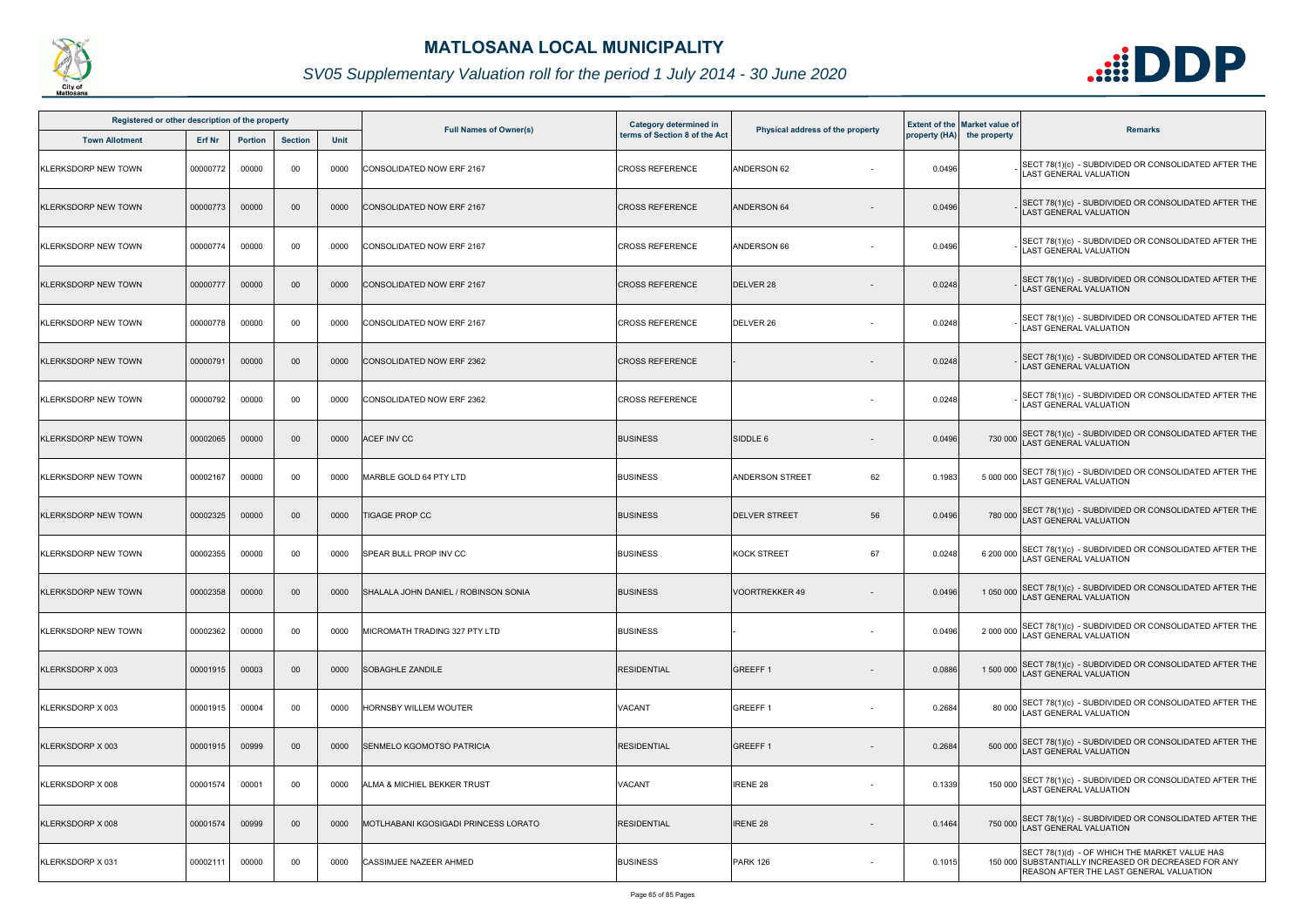

| Registered or other description of the property |               |                |                |      | <b>Full Names of Owner(s)</b>                                                        | Category determined in                     | Physical address of the property |          | <b>Extent of the Market value of</b> | <b>Remarks</b>                                                                                                                                             |
|-------------------------------------------------|---------------|----------------|----------------|------|--------------------------------------------------------------------------------------|--------------------------------------------|----------------------------------|----------|--------------------------------------|------------------------------------------------------------------------------------------------------------------------------------------------------------|
| <b>Town Allotment</b>                           | <b>Erf Nr</b> | <b>Portion</b> | <b>Section</b> | Unit |                                                                                      | terms of Section 8 of the Act              |                                  |          | property (HA) the property           |                                                                                                                                                            |
| KLERKSDORP X 033                                | 00002151      | 00999          | $00\,$         | 0000 | DIGGERS DEVELOPMENT PTY LTD                                                          | <b>BUSINESS</b>                            | <b>BROTHER PATRICK 5</b>         | 4.1290   |                                      | SECT 78(1)(d) - OF WHICH THE MARKET VALUE HAS<br>80 000 000 SUBSTANTIALLY INCREASED OR DECREASED FOR ANY<br><b>REASON AFTER THE LAST GENERAL VALUATION</b> |
| LA HOFF                                         | 00000042      | 00000          | 00             | 0000 | SAREL MINA MANKHUNOU                                                                 | <b>RESIDENTIAL</b>                         | LEIPOLDT 12                      | 0.1335   |                                      | SECT 78(1)(d) - OF WHICH THE MARKET VALUE HAS<br>900 000 SUBSTANTIALLY INCREASED OR DECREASED FOR ANY<br>REASON AFTER THE LAST GENERAL VALUATION           |
| LA HOFF                                         | 00000046      | 00000          | $00\,$         | 0000 | <b>BATLANG THANDEKA ANGELICA</b>                                                     | <b>RESIDENTIAL</b>                         | <b>LEIPOLDT 8</b>                | 0.1285   |                                      | SECT 78(1)(d) - OF WHICH THE MARKET VALUE HAS<br>1 200 000 SUBSTANTIALLY INCREASED OR DECREASED FOR ANY<br><b>REASON AFTER THE LAST GENERAL VALUATION</b>  |
| LA HOFF                                         | 00000227      | 00000          | 00             | 0001 | <b>COLLINS ERWIN</b>                                                                 | <b>RESSEC</b>                              | JANSEN 95                        | 0.0105   | 400 000                              | SECT 78(1)(c) - SUBDIVIDED OR CONSOLIDATED AFTER THE<br>LAST GENERAL VALUATION                                                                             |
| LA HOFF                                         | 00000867      | 00000          | $00\,$         | 0000 | CLOSTER MICHAEL JAMES & CLOSTER ALWYNA / OLIVIER<br>HELENA ISABELLA MARTHA ELIZABETH | <b>RESIDENTIAL</b>                         | <b>IAN 177</b>                   | 0.1549   |                                      | SECT 78(1)(d) - OF WHICH THE MARKET VALUE HAS<br>1 000 000 SUBSTANTIALLY INCREASED OR DECREASED FOR ANY<br>REASON AFTER THE LAST GENERAL VALUATION         |
| LA HOFF                                         | 00000925      | 00999          | 00             | 0000 | MOLL JOZUA JACOBUS                                                                   | <b>RESIDENTIAL</b>                         | <b>EUCHARISTA 11</b>             | 0.0580   |                                      | SECT 78(1)(d) - OF WHICH THE MARKET VALUE HAS<br>600 000 SUBSTANTIALLY INCREASED OR DECREASED FOR ANY<br>REASON AFTER THE LAST GENERAL VALUATION           |
| LA HOFF                                         | 00001017      | 00000          | $00\,$         | 0000 | MANS ANDRIES GERHARDUS JOHANNES / MANS HESTER<br><b>PETRONELLA</b>                   | <b>RESIDENTIAL</b>                         | <b>ODENDAAL 30</b>               | 0.0826   | 600 000                              | SECT 78(1)(c) - SUBDIVIDED OR CONSOLIDATED AFTER THE<br><b>LAST GENERAL VALUATION</b>                                                                      |
| LA HOFF                                         | 00001017      | 00001          | 00             | 0000 | MANS ANDRIES GERHARDUS JOHANNES / MANS HESTER<br><b>PETRONELLA</b>                   | <b>RESIDENTIAL</b>                         | <b>ODENDAAL 30</b>               | 0.0918   |                                      | SECT 78(1)(d) - OF WHICH THE MARKET VALUE HAS<br>900 000 SUBSTANTIALLY INCREASED OR DECREASED FOR ANY<br><b>REASON AFTER THE LAST GENERAL VALUATION</b>    |
| <b>MANZILPARK</b>                               | 00000350      | 00000          | $00\,$         | 0000 | WHITE FIR PROP INV CC                                                                | <b>RESIDENTIAL</b>                         | PRADEEP 13                       | 0.0385   |                                      | SECT 78(1)(d) - OF WHICH THE MARKET VALUE HAS<br>500 000 SUBSTANTIALLY INCREASED OR DECREASED FOR ANY<br><b>REASON AFTER THE LAST GENERAL VALUATION</b>    |
| <b>MANZILPARK</b>                               | 00000447      | 00000          | 00             | 0000 | LACE BARK PROP INV CC                                                                | RESIDENTIAL                                | RIAZ 18                          | 0.0666   |                                      | SECT 78(1)(d) - OF WHICH THE MARKET VALUE HAS<br>400 000 SUBSTANTIALLY INCREASED OR DECREASED FOR ANY<br>REASON AFTER THE LAST GENERAL VALUATION           |
| <b>MEIRINGSPARK EXT 5</b>                       | 00000783      | 00001          | $00\,$         | 0000 | MAHLAOLE MABOKO JOHN / MAHLAOLE PULANE SARAH<br><b>CYNTHIA</b>                       | <b>RESIDENTIAL</b>                         | <b>MEIRINGSPARK EXT 5</b>        | 0.1050   | 700 000                              | SECT 78(1)(c) - SUBDIVIDED OR CONSOLIDATED AFTER THE<br>LAST GENERAL VALUATION                                                                             |
| <b>MEIRINGSPARK EXT 5</b>                       | 00000783      | 00999          | 00             | 0000 | <b>SEBEGO BALEKWA ELIZABETH</b>                                                      | <b>RESIDENTIAL</b>                         | <b>MEIRINGSPARK EXT 5</b>        | 0.1050   |                                      | 700 000 SECT 78(1)(c) - SUBDIVIDED OR CONSOLIDATED AFTER THE<br>LAST GENERAL VALUATION                                                                     |
| <b>MEIRINGSPARK EXT 5</b>                       | 00000789      | 00000          | $00\,$         | 0000 | <b>JACOBS CORNELIA ANN</b>                                                           | RESIDENTIAL                                | <b>MEIRINGSPARK EXT 5</b>        | 0.1000   |                                      | SECT 78(1)(d) - OF WHICH THE MARKET VALUE HAS<br>500 000 SUBSTANTIALLY INCREASED OR DECREASED FOR ANY<br><b>REASON AFTER THE LAST GENERAL VALUATION</b>    |
| <b>MEIRINGSPARK EXT 5</b>                       | 00000871      | 00999          | 00             | 0000 | <b>SMITH JAN HARM</b>                                                                | <b>RESIDENTIAL</b>                         |                                  | 0.0435   |                                      | SECT 78(1)(d) - OF WHICH THE MARKET VALUE HAS<br>650 000 SUBSTANTIALLY INCREASED OR DECREASED FOR ANY<br><b>REASON AFTER THE LAST GENERAL VALUATION</b>    |
| <b>NESERHOF</b>                                 | 00000287      | 00000          | 01             | 0000 | GOOSEN LEON / GOOSEN MAGDALENA SUSANNA                                               | MULTI PURPOSE BUSINESS IJEAN ROUX STREET   | 36                               | 0.0363   |                                      | SECT 78(1)(d) - OF WHICH THE MARKET VALUE HAS<br>50 000 SUBSTANTIALLY INCREASED OR DECREASED FOR ANY<br><b>REASON AFTER THE LAST GENERAL VALUATION</b>     |
| <b>NESERHOF</b>                                 | 00000287      | 00000          | 02             | 0000 | GOOSEN LEON / GOOSEN MAGDALENA SUSANNA                                               | <b>MULTI PURPOSE</b><br><b>RESIDENTIAL</b> | 36<br><b>JEAN ROUX STREET</b>    | 0.1000   |                                      | SECT 78(1)(d) - OF WHICH THE MARKET VALUE HAS<br>1 200 000 SUBSTANTIALLY INCREASED OR DECREASED FOR ANY<br>REASON AFTER THE LAST GENERAL VALUATION         |
| NOOITGEDACHT 429 IP                             | 00000429      | 00009          | 00             | 0000 | AFRICAN WILDDOGS PROP DEVELOPERS PTY LTD                                             | <b>AGRICULTURE</b>                         | NOOITGEDACHT 434 IP              | 176.0122 | 1 800 000                            | SECT 78(1)(c) - SUBDIVIDED OR CONSOLIDATED AFTER THE<br>LAST GENERAL VALUATION                                                                             |
| NOOITGEDACHT 429 IP                             | 00000429      | 00024          | 00             | 0000 | CITY OF MATLOSANA MUNICIPALITY                                                       | <b>MUNICIPAL</b>                           | NOOITGEDACHT 434 IP              | 33.4025  | 1 300 000                            | SECT 78(1)(c) - SUBDIVIDED OR CONSOLIDATED AFTER THE<br>AST GENERAL VALUATION                                                                              |
| NOOITGEDACHT 429 IP                             | 00000429      | 00025          | $00\,$         | 0000 | CITY OF MATLOSANA MUNICIPALITY                                                       | <b>MUNICIPAL</b>                           | NOOITGEDACHT 434 IP              | 33.4025  | 1 300 000                            | SECT 78(1)(c) - SUBDIVIDED OR CONSOLIDATED AFTER THE<br>AST GENERAL VALUATION                                                                              |

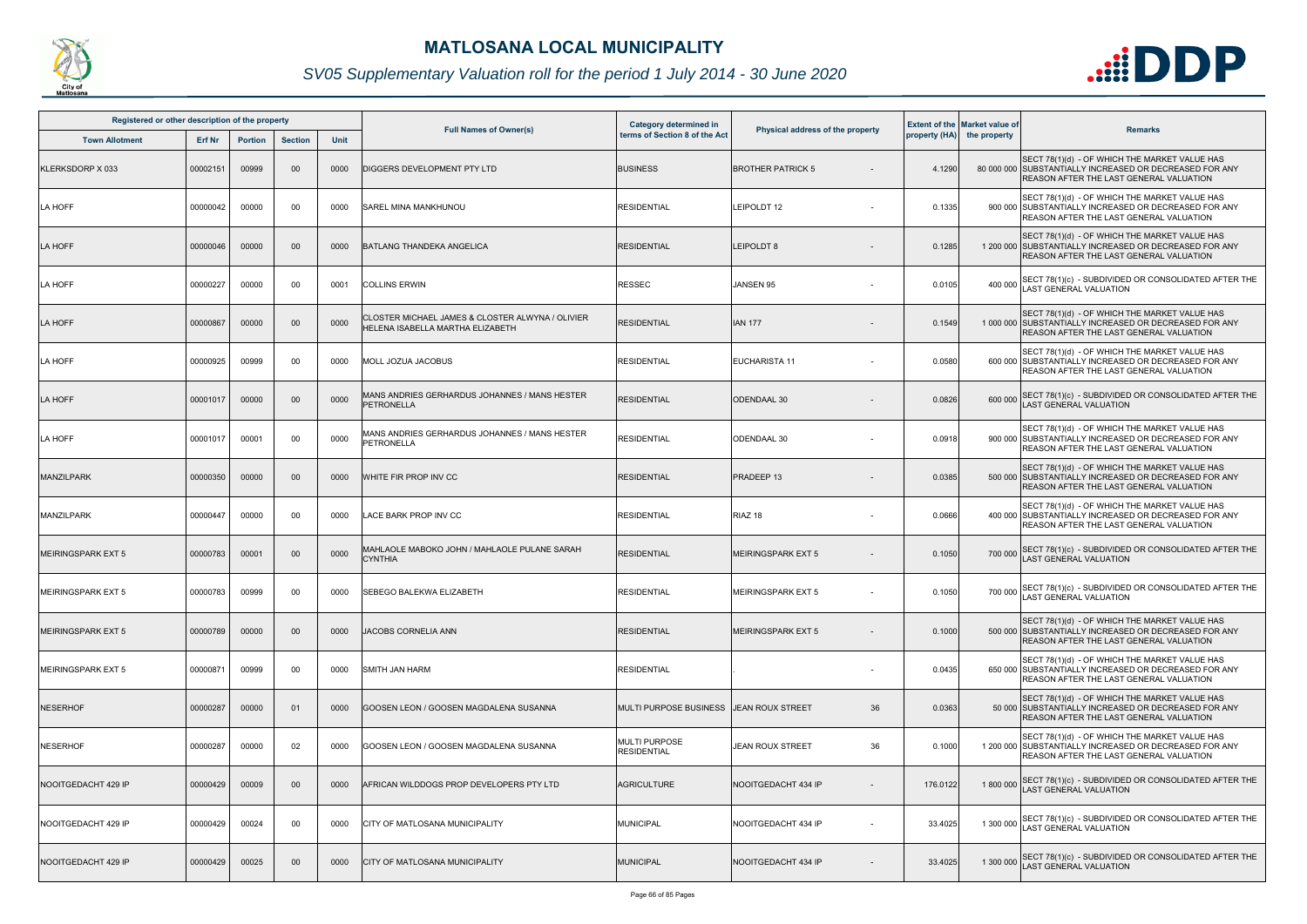

| Registered or other description of the property |          |                |                |      |                                               | Category determined in        |                                  |         | <b>Extent of the Market value of</b> |                                                                                                                                                         |
|-------------------------------------------------|----------|----------------|----------------|------|-----------------------------------------------|-------------------------------|----------------------------------|---------|--------------------------------------|---------------------------------------------------------------------------------------------------------------------------------------------------------|
| <b>Town Allotment</b>                           | Erf Nr   | <b>Portion</b> | <b>Section</b> | Unit | <b>Full Names of Owner(s)</b>                 | terms of Section 8 of the Act | Physical address of the property |         | property (HA) the property           | <b>Remarks</b>                                                                                                                                          |
| NOOITGEDACHT 429 IP                             | 00000429 | 00026          | 00             | 0000 | CITY OF MATLOSANA MUNICIPALITY                | <b>MUNICIPAL</b>              | NOOITGEDACHT 434 IP              | 33.4025 | 1 300 000                            | SECT 78(1)(c) - SUBDIVIDED OR CONSOLIDATED AFTER THE<br><b>AST GENERAL VALUATION</b>                                                                    |
| NOOITGEDACHT 429 IP                             | 00000429 | 00027          | $00\,$         | 0000 | CITY OF MATLOSANA MUNICIPALITY                | <b>MUNICIPAL</b>              | NOOITGEDACHT 434 IP              | 33.4025 | 1 300 000                            | SECT 78(1)(c) - SUBDIVIDED OR CONSOLIDATED AFTER THE<br>LAST GENERAL VALUATION                                                                          |
| NOOITGEDACHT 429 IP                             | 00000429 | 00028          | 00             | 0000 | CITY OF MATLOSANA MUNICIPALITY                | MUNICIPAL                     | NOOITGEDACHT 434 IP              | 33.4025 | 1 300 000                            | SECT 78(1)(c) - SUBDIVIDED OR CONSOLIDATED AFTER THE<br>AST GENERAL VALUATION                                                                           |
| NOOITGEDACHT 429 IP                             | 00000429 | 00032          | $00\,$         | 0000 | CITY OF MATLOSANA MUNICIPALITY                | <b>MUNICIPAL</b>              | NOOITGEDACHT 434 IP              | 33.4025 | 1 300 000                            | SECT 78(1)(c) - SUBDIVIDED OR CONSOLIDATED AFTER THE<br>AST GENERAL VALUATION                                                                           |
| NOOITGEDACHT 434 IP                             | 00000434 | 00069          | 00             | 0000 | <b>SMITH DARREN JAMES</b>                     | AGRICULTURE                   | NOOITGEDACHT 434 IP              | 21.0793 |                                      | 210 000 SECT 78(1)(g) - OF WHICH THE CATEGORY HAS CHANGED                                                                                               |
| NOOITGEDACHT 434 IP                             | 00000434 | 00070          | 00             | 0000 | <b>SMITH DARREN JAMES</b>                     | AGRICULTURE                   | NOOITGEDACHT 434 IP              | 35.7459 |                                      | 540 000 SECT 78(1)(g) - OF WHICH THE CATEGORY HAS CHANGED                                                                                               |
| NOOITGEDACHT 434 IP                             | 00000434 | 00071          | 00             | 0000 | <b>SMITH DARREN JAMES</b>                     | <b>AGRICULTURE</b>            | NOOITGEDACHT 434 IP              | 16.7609 |                                      | 250 000 SECT 78(1)(g) - OF WHICH THE CATEGORY HAS CHANGED                                                                                               |
| <b>ORKNEY</b>                                   | 00001114 | 00000          | $00\,$         | 0000 | <b>BLOO SKY INV PTY LTD</b>                   | <b>BUSINESS</b>               | <b>KINGSLEYWEG</b>               | 0.0615  | 1 350 000                            | SECT 78(1)(c) - SUBDIVIDED OR CONSOLIDATED AFTER THE<br><b>AST GENERAL VALUATION</b>                                                                    |
| <b>ORKNEY</b>                                   | 00001114 | 00001          | 00             | 0000 | STUART & MARANATA MC COLL TRUST               | <b>BUSINESS</b>               | <b>KINGSLEYWEG</b>               | 0.0277  | 50 000                               | SECT 78(1)(c) - SUBDIVIDED OR CONSOLIDATED AFTER THE<br>LAST GENERAL VALUATION                                                                          |
| <b>ORKNEY</b>                                   | 00001259 | 00002          | 00             | 0000 | <b>ANGLOGOLD ASHANTI LTD</b>                  | VACANT                        |                                  | 0.1176  |                                      | SECT 78(1)(d) - OF WHICH THE MARKET VALUE HAS<br>80 000 SUBSTANTIALLY INCREASED OR DECREASED FOR ANY<br>REASON AFTER THE LAST GENERAL VALUATION         |
| <b>ORKNEY</b>                                   | 00001269 | 00000          | 00             | 0000 | ANGLOGOLD ASHANTI LTD                         | VACANT                        |                                  | 0.2090  |                                      | SECT 78(1)(d) - OF WHICH THE MARKET VALUE HAS<br>100 000 SUBSTANTIALLY INCREASED OR DECREASED FOR ANY<br>REASON AFTER THE LAST GENERAL VALUATION        |
| <b>ORKNEY</b>                                   | 00001418 | 00000          | $00\,$         | 0000 | <b>ANGLOGOLD ASHANTI LTD</b>                  | <b>VACANT</b>                 | 34 WORDSWORTHLAAN                | 0.1241  |                                      | SECT 78(1)(d) - OF WHICH THE MARKET VALUE HAS<br>80 000 SUBSTANTIALLY INCREASED OR DECREASED FOR ANY<br><b>REASON AFTER THE LAST GENERAL VALUATION</b>  |
| <b>ORKNEY</b>                                   | 00001500 | 00000          | 00             | 0000 | HOLTZHAUSEN LEON EUGENE                       | <b>RESIDENTIAL</b>            | 27 POPELAAN                      | 0.1115  |                                      | SECT 78(1)(d) - OF WHICH THE MARKET VALUE HAS<br>600 000 SUBSTANTIALLY INCREASED OR DECREASED FOR ANY<br>REASON AFTER THE LAST GENERAL VALUATION        |
| <b>ORKNEY</b>                                   | 00001588 | 00000          | 00             | 0000 | QOBOLO MABOTE ANDRIES / QOBOLO MANTSHEMA JANE | <b>RESIDENTIAL</b>            | 43 CARLEYLELAAN                  | 0.1825  |                                      | SECT 78(1)(d) - OF WHICH THE MARKET VALUE HAS<br>530 000 SUBSTANTIALLY INCREASED OR DECREASED FOR ANY<br><b>REASON AFTER THE LAST GENERAL VALUATION</b> |
| <b>ORKNEY</b>                                   | 00001882 | 00000          | 00             | 0000 | ANGLOGOLD ASHANTI LTD                         | VACANT                        | 21 BENNETTLAAN                   | 0.1327  |                                      | SECT 78(1)(d) - OF WHICH THE MARKET VALUE HAS<br>80 000 SUBSTANTIALLY INCREASED OR DECREASED FOR ANY<br>REASON AFTER THE LAST GENERAL VALUATION         |
| <b>ORKNEY</b>                                   | 00001883 | 00000          | $00\,$         | 0000 | <b>ANGLOGOLD ASHANTI LTD</b>                  | VACANT                        | <b>19 BENNETTLAAN</b>            | 0.1210  |                                      | SECT 78(1)(d) - OF WHICH THE MARKET VALUE HAS<br>80 000 SUBSTANTIALLY INCREASED OR DECREASED FOR ANY<br>REASON AFTER THE LAST GENERAL VALUATION         |
| <b>ORKNEY</b>                                   | 00001885 | 00000          | 00             | 0000 | ANGLOGOLD ASHANTI LTD                         | VACANT                        | 30 BENNETELAAN                   | 0.1689  |                                      | SECT 78(1)(d) - OF WHICH THE MARKET VALUE HAS<br>80 000 SUBSTANTIALLY INCREASED OR DECREASED FOR ANY<br>REASON AFTER THE LAST GENERAL VALUATION         |
| <b>ORKNEY</b>                                   | 00001886 | 00000          | 00             | 0000 | ANGLOGOLD ASHANTI LTD                         | VACANT                        | 32 BENNETTELAAN                  | 0.1504  |                                      | SECT 78(1)(d) - OF WHICH THE MARKET VALUE HAS<br>80 000 SUBSTANTIALLY INCREASED OR DECREASED FOR ANY<br>REASON AFTER THE LAST GENERAL VALUATION         |
| <b>ORKNEY</b>                                   | 00001887 | 00000          | 00             | 0000 | ANGLOGOLD ASHANTI LTD                         | <b>RESIDENTIAL</b>            | 34 BENNETTELAAN                  | 0.1617  |                                      | SECT 78(1)(d) - OF WHICH THE MARKET VALUE HAS<br>80 000 SUBSTANTIALLY INCREASED OR DECREASED FOR ANY<br>REASON AFTER THE LAST GENERAL VALUATION         |

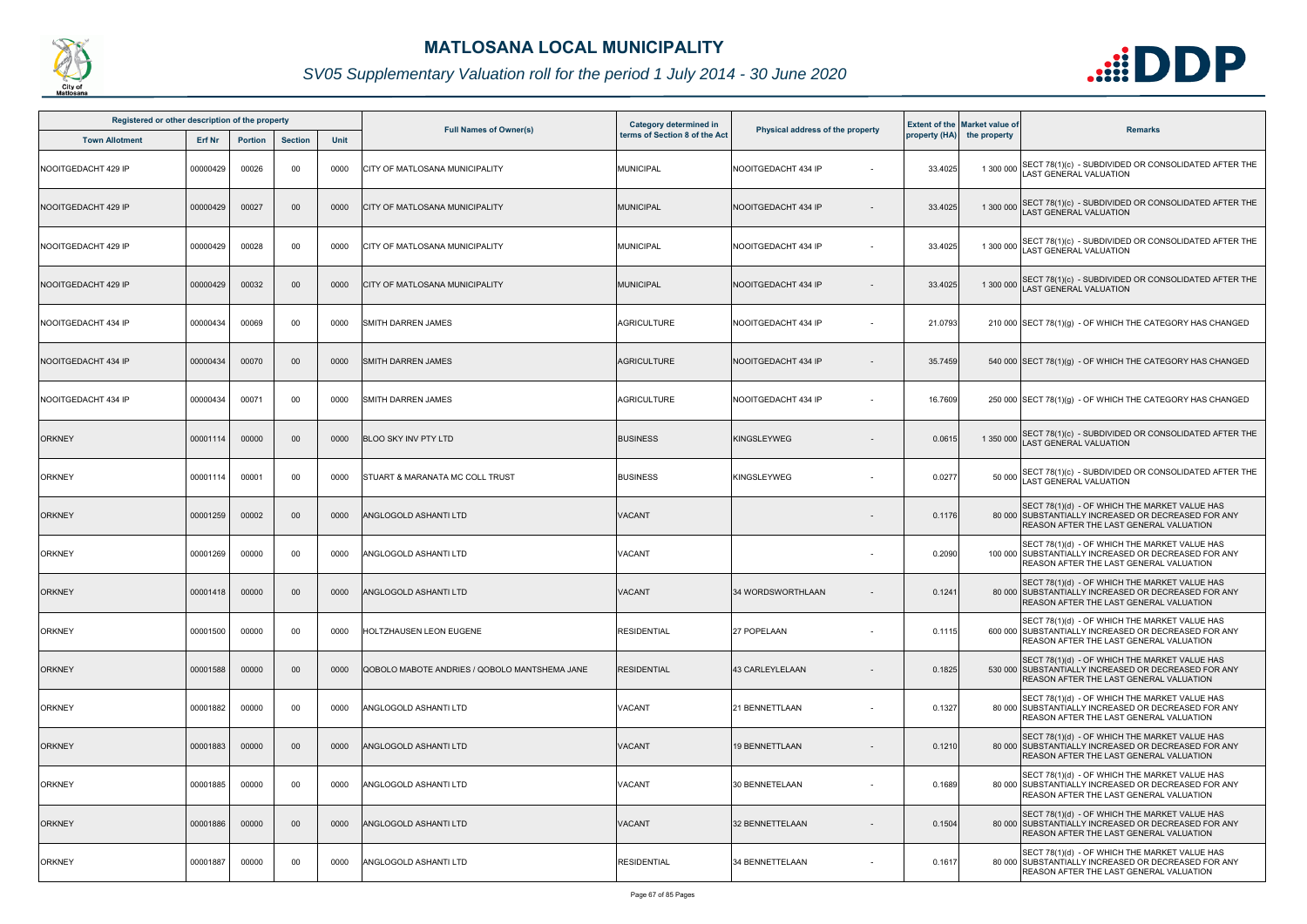

| Registered or other description of the property |               |                |                |             |                                                    | Category determined in              |                                  |        | <b>Extent of the Market value of</b> |                                                                                                                                                         |
|-------------------------------------------------|---------------|----------------|----------------|-------------|----------------------------------------------------|-------------------------------------|----------------------------------|--------|--------------------------------------|---------------------------------------------------------------------------------------------------------------------------------------------------------|
| <b>Town Allotment</b>                           | <b>Erf Nr</b> | <b>Portion</b> | <b>Section</b> | <b>Unit</b> | <b>Full Names of Owner(s)</b>                      | terms of Section 8 of the Act       | Physical address of the property |        | property (HA) the property           | <b>Remarks</b>                                                                                                                                          |
| <b>ORKNEY</b>                                   | 00001888      | 00000          | 00             | 0000        | ANGLOGOLD ASHANTI LTD                              | <b>RESIDENTIAL</b>                  | <b>36 BENNETTLAAN</b>            | 0.1531 |                                      | SECT 78(1)(d) - OF WHICH THE MARKET VALUE HAS<br>80 000 SUBSTANTIALLY INCREASED OR DECREASED FOR ANY<br><b>REASON AFTER THE LAST GENERAL VALUATION</b>  |
| <b>ORKNEY</b>                                   | 00001889      | 00000          | 00             | 0000        | ANGLOGOLD ASHANTI LTD                              | <b>RESIDENTIAL</b>                  | 38 BENNETTLAAN                   | 0.1742 |                                      | SECT 78(1)(d) - OF WHICH THE MARKET VALUE HAS<br>80 000 SUBSTANTIALLY INCREASED OR DECREASED FOR ANY<br><b>REASON AFTER THE LAST GENERAL VALUATION</b>  |
| <b>ORKNEY</b>                                   | 00001890      | 00000          | $00\,$         | 0000        | <b>ANGLOGOLD ASHANTI LTD</b>                       | VACANT                              | 40 BENNETTELAAN                  | 0.1824 |                                      | SECT 78(1)(d) - OF WHICH THE MARKET VALUE HAS<br>80 000 SUBSTANTIALLY INCREASED OR DECREASED FOR ANY<br>REASON AFTER THE LAST GENERAL VALUATION         |
| <b>ORKNEY</b>                                   | 00001891      | 00000          | 00             | 0000        | ANGLOGOLD ASHANTI LTD                              | VACANT                              | <b>42 BENNETTLAAN</b>            | 0.1227 |                                      | SECT 78(1)(d) - OF WHICH THE MARKET VALUE HAS<br>80 000 SUBSTANTIALLY INCREASED OR DECREASED FOR ANY<br>REASON AFTER THE LAST GENERAL VALUATION         |
| <b>ORKNEY</b>                                   | 00001892      | 00000          | $00\,$         | 0000        | <b>ANGLOGOLD ASHANTI LTD</b>                       | VACANT                              | 44 BENNETTLAAN                   | 0.1165 |                                      | SECT 78(1)(d) - OF WHICH THE MARKET VALUE HAS<br>80 000 SUBSTANTIALLY INCREASED OR DECREASED FOR ANY<br>REASON AFTER THE LAST GENERAL VALUATION         |
| <b>ORKNEY</b>                                   | 00001893      | 00000          | 00             | 0000        | ANGLOGOLD ASHANTI LTD                              | VACANT                              | 5 MARRYATWEG                     | 0.1127 |                                      | SECT 78(1)(d) - OF WHICH THE MARKET VALUE HAS<br>80 000 SUBSTANTIALLY INCREASED OR DECREASED FOR ANY<br>REASON AFTER THE LAST GENERAL VALUATION         |
| <b>ORKNEY</b>                                   | 00001894      | 00000          | $00\,$         | 0000        | <b>ANGLOGOLD ASHANTI LTD</b>                       | <b>VACANT</b>                       | <b>46 BENNETTLAAN</b>            | 0.1126 |                                      | SECT 78(1)(d) - OF WHICH THE MARKET VALUE HAS<br>80 000 SUBSTANTIALLY INCREASED OR DECREASED FOR ANY<br><b>REASON AFTER THE LAST GENERAL VALUATION</b>  |
| <b>ORKNEY</b>                                   | 00001896      | 00000          | 00             | 0000        | ANGLOGOLD ASHANTI LTD                              | VACANT                              | 7 MARRYATWEG                     | 0.0998 |                                      | SECT 78(1)(d) - OF WHICH THE MARKET VALUE HAS<br>80 000 SUBSTANTIALLY INCREASED OR DECREASED FOR ANY<br><b>REASON AFTER THE LAST GENERAL VALUATION</b>  |
| <b>ORKNEY</b>                                   | 00001897      | 00000          | $00\,$         | 0000        | <b>ANGLOGOLD ASHANTI LTD</b>                       | VACANT                              | 9 MARRYATWEG                     | 0.1034 |                                      | SECT 78(1)(d) - OF WHICH THE MARKET VALUE HAS<br>80 000 SUBSTANTIALLY INCREASED OR DECREASED FOR ANY<br>REASON AFTER THE LAST GENERAL VALUATION         |
| <b>ORKNEY</b>                                   | 00001898      | 00000          | 00             | 0000        | ANGLOGOLD ASHANTI LTD                              | VACANT                              | 50 BENNETTLAAN                   | 0.1034 |                                      | SECT 78(1)(d) - OF WHICH THE MARKET VALUE HAS<br>80 000 SUBSTANTIALLY INCREASED OR DECREASED FOR ANY<br><b>REASON AFTER THE LAST GENERAL VALUATION</b>  |
| <b>ORKNEY</b>                                   | 00001899      | 00000          | $00\,$         | 0000        | <b>ANGLOGOLD ASHANTI LTD</b>                       | <b>VACANT</b>                       | 52 BENNETTLAAN                   | 0.1095 |                                      | SECT 78(1)(d) - OF WHICH THE MARKET VALUE HAS<br>80 000 SUBSTANTIALLY INCREASED OR DECREASED FOR ANY<br>REASON AFTER THE LAST GENERAL VALUATION         |
| <b>ORKNEY</b>                                   | 00001900      | 00000          | 00             | 0000        | ANGLOGOLD ASHANTI LTD                              | <b>VACANT</b>                       | 11 MARRYATWEG                    | 0.1096 |                                      | SECT 78(1)(d) - OF WHICH THE MARKET VALUE HAS<br>80 000 SUBSTANTIALLY INCREASED OR DECREASED FOR ANY<br><b>REASON AFTER THE LAST GENERAL VALUATION</b>  |
| <b>ORKNEY</b>                                   | 00001901      | 00000          | $00\,$         | 0000        | ANGLOGOLD ASHANTI LTD                              | VACANT                              | 38 SMOLLETWEG                    | 0.1126 |                                      | SECT 78(1)(d) - OF WHICH THE MARKET VALUE HAS<br>80 000 SUBSTANTIALLY INCREASED OR DECREASED FOR ANY<br><b>REASON AFTER THE LAST GENERAL VALUATION</b>  |
| <b>ORKNEY</b>                                   | 00001902      | 00000          | 00             | 0000        | ANGLOGOLD ASHANTI LTD                              | VACANT                              | 36 SMOLLETWEG                    | 0.1476 |                                      | SECT 78(1)(d) - OF WHICH THE MARKET VALUE HAS<br>80 000 SUBSTANTIALLY INCREASED OR DECREASED FOR ANY<br><b>REASON AFTER THE LAST GENERAL VALUATION</b>  |
| <b>ORKNEY</b>                                   | 00001919      | 00000          | 0 <sup>1</sup> | 0000        | KEYSER REINETHA FRANSINA / KEYSER NORMAN GERHARDUS | MULTI PURPOSE GUEST<br><b>HOUSE</b> | <b>140 CARLEYLELAAN</b>          | 0.0569 |                                      | SECT 78(1)(d) - OF WHICH THE MARKET VALUE HAS<br>100 000 SUBSTANTIALLY INCREASED OR DECREASED FOR ANY<br><b>REASON AFTER THE LAST GENERAL VALUATION</b> |
| <b>ORKNEY</b>                                   | 00001919      | 00000          | 02             | 0000        | KEYSER REINETHA FRANSINA / KEYSER NORMAN GERHARDUS | MULTI PURPOSE<br><b>RESIDENTIAL</b> | 140 CARLEYLELAAN                 | 0.1300 |                                      | SECT 78(1)(d) - OF WHICH THE MARKET VALUE HAS<br>860 000 SUBSTANTIALLY INCREASED OR DECREASED FOR ANY<br>REASON AFTER THE LAST GENERAL VALUATION        |
| <b>ORKNEY</b>                                   | 00001966      | 00000          | $00\,$         | 0000        | <b>ANGLOGOLD ASHANTI LTD</b>                       | <b>VACANT</b>                       | 2 PEPYSWEG                       | 0.1969 |                                      | SECT 78(1)(d) - OF WHICH THE MARKET VALUE HAS<br>80 000 SUBSTANTIALLY INCREASED OR DECREASED FOR ANY<br><b>REASON AFTER THE LAST GENERAL VALUATION</b>  |
| <b>ORKNEY</b>                                   | 00001969      | 00000          | 00             | 0000        | ANGLOGOLD ASHANTI LTD                              | <b>VACANT</b>                       | 117 CARLYLELAAN                  | 0.1782 |                                      | SECT 78(1)(d) - OF WHICH THE MARKET VALUE HAS<br>80 000 SUBSTANTIALLY INCREASED OR DECREASED FOR ANY<br><b>REASON AFTER THE LAST GENERAL VALUATION</b>  |
| <b>ORKNEY</b>                                   | 00001970      | 00000          | $00\,$         | 0000        | ANGLOGOLD ASHANTI LTD                              | VACANT                              | 115 CARLYLELAAN                  | 0.1551 |                                      | SECT 78(1)(d) - OF WHICH THE MARKET VALUE HAS<br>80 000 SUBSTANTIALLY INCREASED OR DECREASED FOR ANY<br><b>REASON AFTER THE LAST GENERAL VALUATION</b>  |

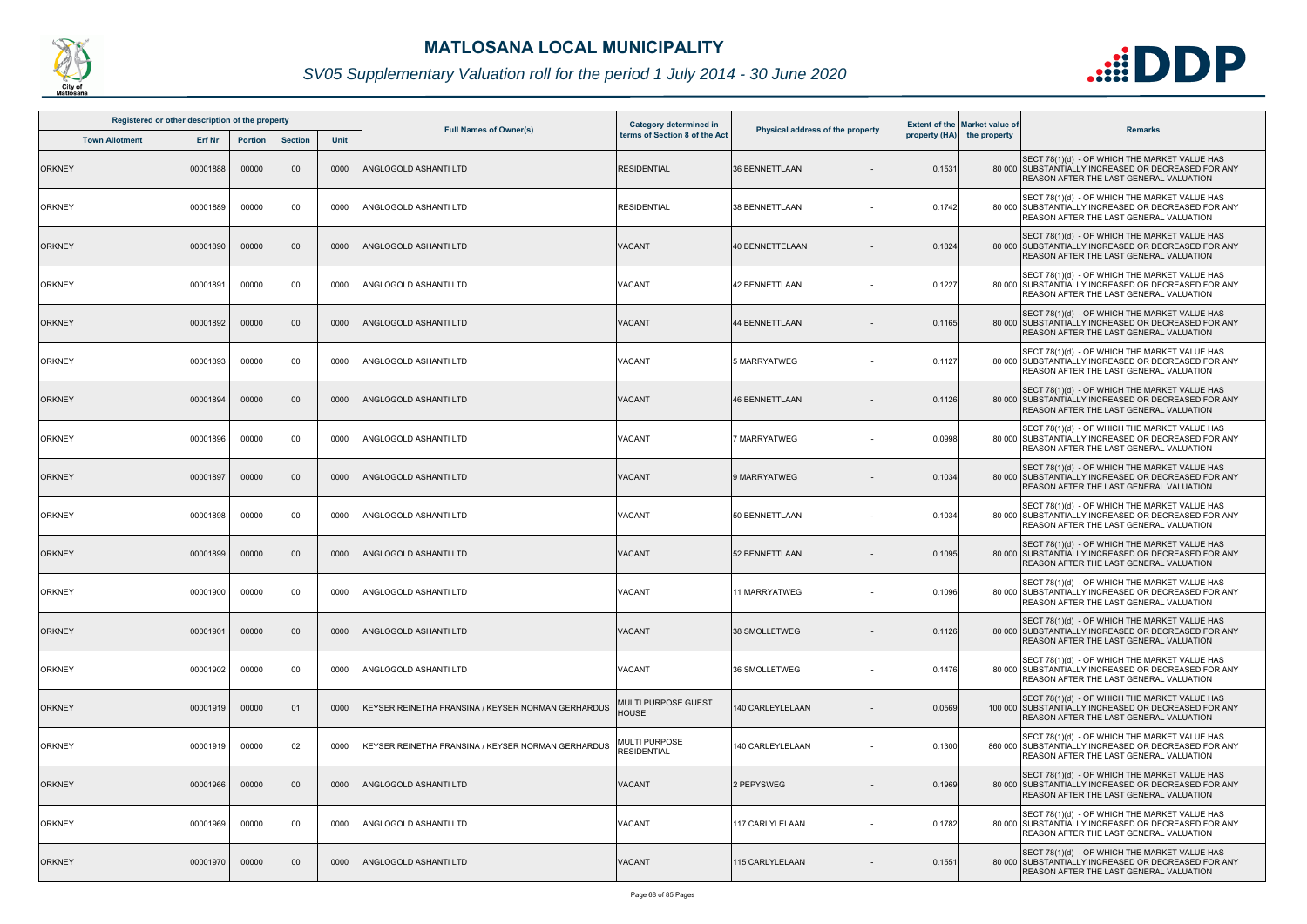

| Registered or other description of the property |               |                |                 |             |                               | Category determined in        |                                  |        | <b>Extent of the Market value of</b> |                                                                                                                                                        |
|-------------------------------------------------|---------------|----------------|-----------------|-------------|-------------------------------|-------------------------------|----------------------------------|--------|--------------------------------------|--------------------------------------------------------------------------------------------------------------------------------------------------------|
| <b>Town Allotment</b>                           | <b>Erf Nr</b> | <b>Portion</b> | <b>Section</b>  | <b>Unit</b> | <b>Full Names of Owner(s)</b> | terms of Section 8 of the Act | Physical address of the property |        | property (HA) the property           | <b>Remarks</b>                                                                                                                                         |
| <b>ORKNEY</b>                                   | 00001971      | 00000          | 00              | 0000        | ANGLOGOLD ASHANTI LTD         | VACANT                        | 113 CARLYLELAAN                  | 0.1863 |                                      | SECT 78(1)(d) - OF WHICH THE MARKET VALUE HAS<br>80 000 SUBSTANTIALLY INCREASED OR DECREASED FOR ANY<br>REASON AFTER THE LAST GENERAL VALUATION        |
| <b>ORKNEY</b>                                   | 00002890      | 00001          | 00 <sup>°</sup> | 0000        | <b>ANGLOGOLD ASHANTI LTD</b>  | <b>VACANT</b>                 | 23 BENNETTLAAN                   | 0.1129 |                                      | SECT 78(1)(d) - OF WHICH THE MARKET VALUE HAS<br>80 000 SUBSTANTIALLY INCREASED OR DECREASED FOR ANY<br>REASON AFTER THE LAST GENERAL VALUATION        |
| <b>ORKNEY</b>                                   | 00002890      | 00002          | 00              | 0000        | ANGLOGOLD ASHANTI LTD         | VACANT                        | <b>25 BENNETTLAAN</b>            | 0.1208 |                                      | SECT 78(1)(d) - OF WHICH THE MARKET VALUE HAS<br>80 000 SUBSTANTIALLY INCREASED OR DECREASED FOR ANY<br>REASON AFTER THE LAST GENERAL VALUATION        |
| <b>ORKNEY</b>                                   | 00002890      | 00003          | 00              | 0000        | <b>ANGLOGOLD ASHANTI LTD</b>  | <b>VACANT</b>                 | <b>27 BENNETTLAAN</b>            | 0.1208 |                                      | SECT 78(1)(d) - OF WHICH THE MARKET VALUE HAS<br>80 000 SUBSTANTIALLY INCREASED OR DECREASED FOR ANY<br>REASON AFTER THE LAST GENERAL VALUATION        |
| <b>ORKNEY</b>                                   | 00002890      | 00005          | 00              | 0000        | ANGLOGOLD ASHANTI LTD         | VACANT                        | 29 BENNETTLAAN                   | 0.1202 |                                      | SECT 78(1)(d) - OF WHICH THE MARKET VALUE HAS<br>80 000 SUBSTANTIALLY INCREASED OR DECREASED FOR ANY<br>REASON AFTER THE LAST GENERAL VALUATION        |
| <b>ORKNEY</b>                                   | 00002890      | 00006          | 00              | 0000        | <b>ANGLOGOLD ASHANTI LTD</b>  | VACANT                        | 31 BENNETTLAAN                   | 0.1202 |                                      | SECT 78(1)(d) - OF WHICH THE MARKET VALUE HAS<br>80 000 SUBSTANTIALLY INCREASED OR DECREASED FOR ANY<br>REASON AFTER THE LAST GENERAL VALUATION        |
| <b>ORKNEY</b>                                   | 00002890      | 00008          | 00              | 0000        | ANGLOGOLD ASHANTI LTD         | VACANT                        | 35 BENNETTLAAN                   | 0.1208 |                                      | SECT 78(1)(d) - OF WHICH THE MARKET VALUE HAS<br>80 000 SUBSTANTIALLY INCREASED OR DECREASED FOR ANY<br>REASON AFTER THE LAST GENERAL VALUATION        |
| <b>ORKNEY</b>                                   | 00002890      | 00010          | 00              | 0000        | ANGLOGOLD ASHANTI LTD         | <b>VACANT</b>                 | <b>37 BENNETTLAAN</b>            | 0.1202 |                                      | SECT 78(1)(d) - OF WHICH THE MARKET VALUE HAS<br>80 000 SUBSTANTIALLY INCREASED OR DECREASED FOR ANY<br><b>REASON AFTER THE LAST GENERAL VALUATION</b> |
| <b>ORKNEY</b>                                   | 00002890      | 00011          | 00              | 0000        | ANGLOGOLD ASHANTI LTD         | VACANT                        | 39 BENNETTLAAN                   | 0.1250 |                                      | SECT 78(1)(d) - OF WHICH THE MARKET VALUE HAS<br>80 000 SUBSTANTIALLY INCREASED OR DECREASED FOR ANY<br>REASON AFTER THE LAST GENERAL VALUATION        |
| <b>ORKNEY</b>                                   | 00002890      | 00012          | 00              | 0000        | ANGLOGOLD ASHANTI LTD         | <b>VACANT</b>                 | 23 BENNETTLAAN                   | 0.1395 |                                      | SECT 78(1)(d) - OF WHICH THE MARKET VALUE HAS<br>80 000 SUBSTANTIALLY INCREASED OR DECREASED FOR ANY<br>REASON AFTER THE LAST GENERAL VALUATION        |
| <b>ORKNEY</b>                                   | 00002890      | 00999          | 00              | 0000        | ANGLOGOLD ASHANTI LTD         | VACANT                        | 8 HARDY RD                       | 0.1350 |                                      | SECT 78(1)(d) - OF WHICH THE MARKET VALUE HAS<br>80 000 SUBSTANTIALLY INCREASED OR DECREASED FOR ANY<br>REASON AFTER THE LAST GENERAL VALUATION        |
| ORKNEY EXT 1                                    | 00002195      | 00000          | 00 <sup>°</sup> | 0000        | ANGLOGOLD ASHANTI LTD         | <b>VACANT</b>                 | 23 LANGENHOVENWEG                | 0.1176 |                                      | SECT 78(1)(d) - OF WHICH THE MARKET VALUE HAS<br>80 000 SUBSTANTIALLY INCREASED OR DECREASED FOR ANY<br><b>REASON AFTER THE LAST GENERAL VALUATION</b> |
| <b>ORKNEY EXT 1</b>                             | 00002196      | 00000          | 00              | 0000        | ANGLOGOLD ASHANTI LTD         | VACANT                        | <b>25 LANGENHOVENWEG</b>         | 0.1295 |                                      | SECT 78(1)(d) - OF WHICH THE MARKET VALUE HAS<br>80 000 SUBSTANTIALLY INCREASED OR DECREASED FOR ANY<br>REASON AFTER THE LAST GENERAL VALUATION        |
| <b>ORKNEY EXT 1</b>                             | 00002197      | 00000          | $00\,$          | 0000        | ANGLOGOLD ASHANTI LTD         | <b>VACANT</b>                 | <b>27 LANGENHOVENWEG</b>         | 0.1386 |                                      | SECT 78(1)(d) - OF WHICH THE MARKET VALUE HAS<br>80 000 SUBSTANTIALLY INCREASED OR DECREASED FOR ANY<br>REASON AFTER THE LAST GENERAL VALUATION        |
| <b>ORKNEY EXT 1</b>                             | 00002199      | 00000          | 00              | 0000        | ANGLOGOLD ASHANTI LTD         | VACANT                        | 26 LEIPOLDWEG                    | 0.2430 |                                      | SECT 78(1)(d) - OF WHICH THE MARKET VALUE HAS<br>90 000 SUBSTANTIALLY INCREASED OR DECREASED FOR ANY<br><b>REASON AFTER THE LAST GENERAL VALUATION</b> |
| <b>ORKNEY EXT 1</b>                             | 00002201      | 00000          | 00              | 0000        | ANGLOGOLD ASHANTI LTD         | VACANT                        | 22 LEIPOLDWEG                    | 0.1295 |                                      | SECT 78(1)(d) - OF WHICH THE MARKET VALUE HAS<br>80 000 SUBSTANTIALLY INCREASED OR DECREASED FOR ANY<br><b>REASON AFTER THE LAST GENERAL VALUATION</b> |
| <b>ORKNEY EXT 1</b>                             | 00002202      | 00000          | 00              | 0000        | ANGLOGOLD ASHANTI LTD         | <b>VACANT</b>                 | 20 LEIPOLDWEG                    | 0.1919 |                                      | SECT 78(1)(d) - OF WHICH THE MARKET VALUE HAS<br>90 000 SUBSTANTIALLY INCREASED OR DECREASED FOR ANY<br>REASON AFTER THE LAST GENERAL VALUATION        |
| <b>ORKNEY EXT 1</b>                             | 00002203      | 00000          | $00\,$          | 0000        | ANGLOGOLD ASHANTI LTD         | <b>VACANT</b>                 | 18 LEIPOLDWEG                    | 0.1029 |                                      | SECT 78(1)(d) - OF WHICH THE MARKET VALUE HAS<br>80 000 SUBSTANTIALLY INCREASED OR DECREASED FOR ANY<br><b>REASON AFTER THE LAST GENERAL VALUATION</b> |
| <b>ORKNEY EXT 1</b>                             | 00002226      | 00000          | 00              | 0000        | ANGLOGOLD ASHANTI LTD         | VACANT                        | 29 LEIPOLDWEG                    | 0.0901 |                                      | SECT 78(1)(d) - OF WHICH THE MARKET VALUE HAS<br>80 000 SUBSTANTIALLY INCREASED OR DECREASED FOR ANY<br><b>REASON AFTER THE LAST GENERAL VALUATION</b> |

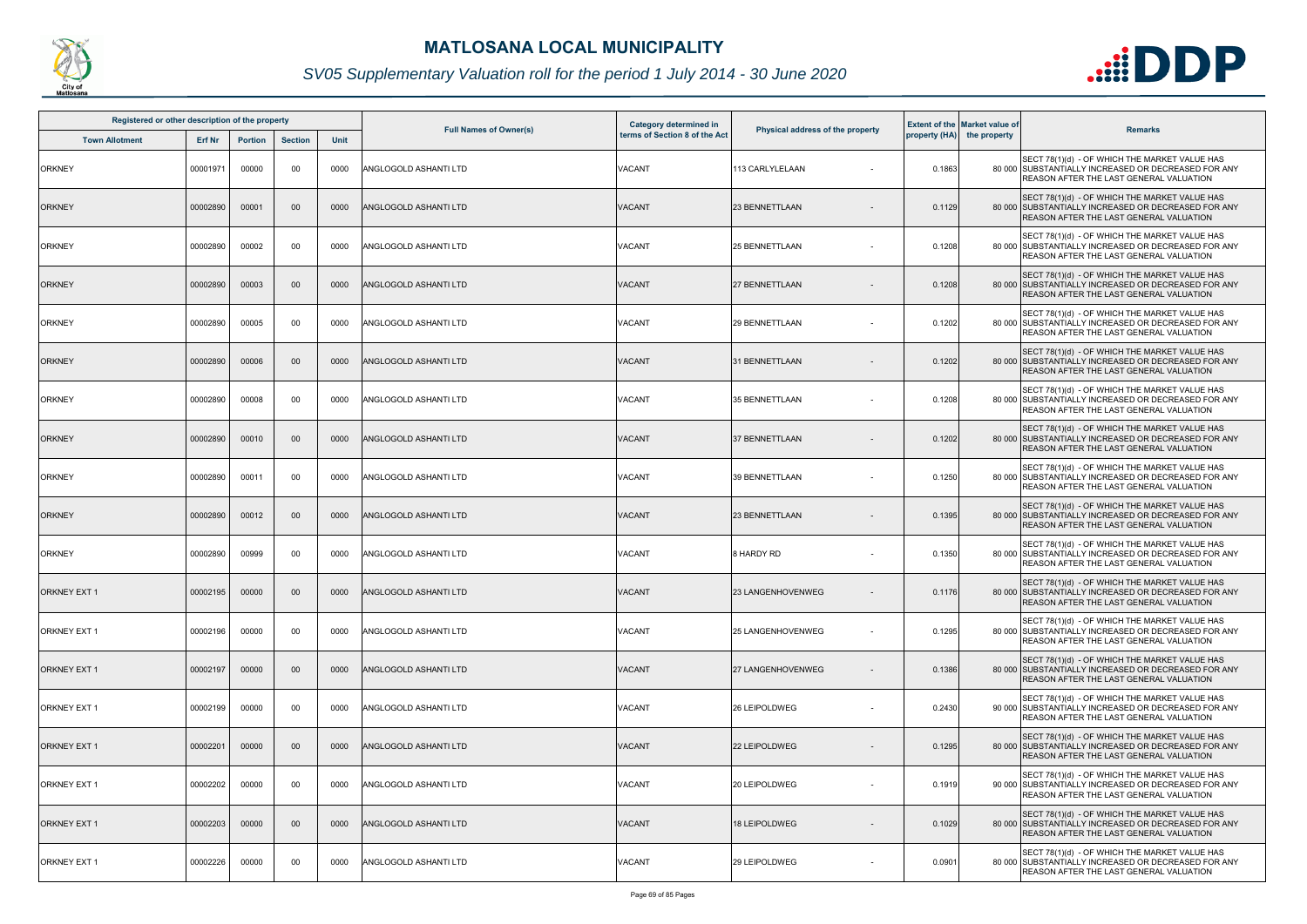

| Registered or other description of the property |               |                |                |             |                               | Category determined in        |                                  |        | <b>Extent of the Market value of</b> |                                                                                                                                                        |
|-------------------------------------------------|---------------|----------------|----------------|-------------|-------------------------------|-------------------------------|----------------------------------|--------|--------------------------------------|--------------------------------------------------------------------------------------------------------------------------------------------------------|
| <b>Town Allotment</b>                           | <b>Erf Nr</b> | <b>Portion</b> | <b>Section</b> | <b>Unit</b> | <b>Full Names of Owner(s)</b> | terms of Section 8 of the Act | Physical address of the property |        | property (HA) the property           | <b>Remarks</b>                                                                                                                                         |
| <b>ORKNEY EXT 1</b>                             | 00002232      | 00001          | 00             | 0000        | ANGLOGOLD ASHANTI LTD         | <b>VACANT</b>                 | 51 LEIPOLDWEG                    | 0.0949 |                                      | SECT 78(1)(d) - OF WHICH THE MARKET VALUE HAS<br>80 000 SUBSTANTIALLY INCREASED OR DECREASED FOR ANY<br>REASON AFTER THE LAST GENERAL VALUATION        |
| <b>ORKNEY EXT 1</b>                             | 00002232      | 00002          | 00             | 0000        | ANGLOGOLD ASHANTI LTD         | VACANT                        | 32 MALHERBEWEG                   | 0.1070 |                                      | SECT 78(1)(d) - OF WHICH THE MARKET VALUE HAS<br>80 000 SUBSTANTIALLY INCREASED OR DECREASED FOR ANY<br>REASON AFTER THE LAST GENERAL VALUATION        |
| <b>ORKNEY EXT 1</b>                             | 00002232      | 00003          | $00\,$         | 0000        | <b>ANGLOGOLD ASHANTI LTD</b>  | <b>VACANT</b>                 | 30 MALHERBEWEG                   | 0.0992 |                                      | SECT 78(1)(d) - OF WHICH THE MARKET VALUE HAS<br>80 000 SUBSTANTIALLY INCREASED OR DECREASED FOR ANY<br>REASON AFTER THE LAST GENERAL VALUATION        |
| <b>ORKNEY EXT 1</b>                             | 00002232      | 00004          | 00             | 0000        | ANGLOGOLD ASHANTI LTD         | VACANT                        | 28 MALHERBEWEG                   | 0.1077 |                                      | SECT 78(1)(d) - OF WHICH THE MARKET VALUE HAS<br>80 000 SUBSTANTIALLY INCREASED OR DECREASED FOR ANY<br>REASON AFTER THE LAST GENERAL VALUATION        |
| <b>ORKNEY EXT 1</b>                             | 00002232      | 00005          | 00             | 0000        | <b>ANGLOGOLD ASHANTI LTD</b>  | VACANT                        | 26 MALHERBEWEG                   | 0.1187 |                                      | SECT 78(1)(d) - OF WHICH THE MARKET VALUE HAS<br>80 000 SUBSTANTIALLY INCREASED OR DECREASED FOR ANY<br>REASON AFTER THE LAST GENERAL VALUATION        |
| <b>ORKNEY EXT 1</b>                             | 00002232      | 00006          | 00             | 0000        | ANGLOGOLD ASHANTI LTD         | VACANT                        | <b>24 MALHERBEWEG</b>            | 0.1129 |                                      | SECT 78(1)(d) - OF WHICH THE MARKET VALUE HAS<br>80 000 SUBSTANTIALLY INCREASED OR DECREASED FOR ANY<br><b>REASON AFTER THE LAST GENERAL VALUATION</b> |
| <b>ORKNEY EXT 1</b>                             | 00002232      | 00007          | $00\,$         | 0000        | <b>ANGLOGOLD ASHANTI LTD</b>  | <b>VACANT</b>                 | 43 LEIPOLDWEG                    | 0.1046 |                                      | SECT 78(1)(d) - OF WHICH THE MARKET VALUE HAS<br>80 000 SUBSTANTIALLY INCREASED OR DECREASED FOR ANY<br>REASON AFTER THE LAST GENERAL VALUATION        |
| <b>ORKNEY EXT 1</b>                             | 00002232      | 00999          | 00             | 0000        | ANGLOGOLD ASHANTI LTD         | VACANT                        | 49 LEIPOLDWEG                    | 0.0992 |                                      | SECT 78(1)(d) - OF WHICH THE MARKET VALUE HAS<br>80 000 SUBSTANTIALLY INCREASED OR DECREASED FOR ANY<br>REASON AFTER THE LAST GENERAL VALUATION        |
| <b>ORKNEY EXT 1</b>                             | 00002235      | 00000          | 00             | 0000        | ANGLOGOLD ASHANTI LTD         | <b>VACANT</b>                 | 14 MALHERBEWEG                   | 0.1825 |                                      | SECT 78(1)(d) - OF WHICH THE MARKET VALUE HAS<br>80 000 SUBSTANTIALLY INCREASED OR DECREASED FOR ANY<br>REASON AFTER THE LAST GENERAL VALUATION        |
| <b>ORKNEY EXT 1</b>                             | 00002249      | 00000          | 00             | 0000        | ANGLOGOLD ASHANTI LTD         | VACANT                        | 13 MALHERBEWEG                   | 0.1115 |                                      | SECT 78(1)(d) - OF WHICH THE MARKET VALUE HAS<br>80 000 SUBSTANTIALLY INCREASED OR DECREASED FOR ANY<br>REASON AFTER THE LAST GENERAL VALUATION        |
| <b>ORKNEY EXT 1</b>                             | 00002254      | 00001          | 00             | 0000        | ANGLOGOLD ASHANTI LTD         | <b>VACANT</b>                 | 29 MALHERBEWEG                   | 0.1147 |                                      | SECT 78(1)(d) - OF WHICH THE MARKET VALUE HAS<br>80 000 SUBSTANTIALLY INCREASED OR DECREASED FOR ANY<br>REASON AFTER THE LAST GENERAL VALUATION        |
| <b>ORKNEY EXT 1</b>                             | 00002254      | 00002          | 00             | 0000        | ANGLOGOLD ASHANTI LTD         | <b>VACANT</b>                 | 96 STEVENSONWEG                  | 0.1147 |                                      | SECT 78(1)(d) - OF WHICH THE MARKET VALUE HAS<br>80 000 SUBSTANTIALLY INCREASED OR DECREASED FOR ANY<br><b>REASON AFTER THE LAST GENERAL VALUATION</b> |
| <b>ORKNEY EXT 1</b>                             | 00002254      | 00003          | $00\,$         | 0000        | ANGLOGOLD ASHANTI LTD         | <b>VACANT</b>                 | 94 STEVENSONWEG                  | 0.0978 |                                      | SECT 78(1)(d) - OF WHICH THE MARKET VALUE HAS<br>80 000 SUBSTANTIALLY INCREASED OR DECREASED FOR ANY<br>REASON AFTER THE LAST GENERAL VALUATION        |
| <b>ORKNEY EXT 1</b>                             | 00002254      | 00005          | 00             | 0000        | ANGLOGOLD ASHANTI LTD         | <b>VACANT</b>                 | 90 STEVENSONWEG                  | 0.1069 |                                      | SECT 78(1)(d) - OF WHICH THE MARKET VALUE HAS<br>80 000 SUBSTANTIALLY INCREASED OR DECREASED FOR ANY<br>REASON AFTER THE LAST GENERAL VALUATION        |
| <b>ORKNEY EXT 1</b>                             | 00002254      | 00006          | $00\,$         | 0000        | ANGLOGOLD ASHANTI LTD         | <b>VACANT</b>                 | 23 MOCKEWEG                      | 0.1173 |                                      | SECT 78(1)(d) - OF WHICH THE MARKET VALUE HAS<br>80 000 SUBSTANTIALLY INCREASED OR DECREASED FOR ANY<br><b>REASON AFTER THE LAST GENERAL VALUATION</b> |
| <b>ORKNEY EXT 1</b>                             | 00002254      | 00007          | 00             | 0000        | ANGLOGOLD ASHANTI LTD         | VACANT                        | 25 MOCKEWEG                      | 0.1233 |                                      | SECT 78(1)(d) - OF WHICH THE MARKET VALUE HAS<br>80 000 SUBSTANTIALLY INCREASED OR DECREASED FOR ANY<br>REASON AFTER THE LAST GENERAL VALUATION        |
| <b>ORKNEY EXT 1</b>                             | 00002254      | 00009          | $00\,$         | 0000        | ANGLOGOLD ASHANTI LTD         | <b>VACANT</b>                 | 27 MALHERBEWEG                   | 0.1220 |                                      | SECT 78(1)(d) - OF WHICH THE MARKET VALUE HAS<br>80 000 SUBSTANTIALLY INCREASED OR DECREASED FOR ANY<br>REASON AFTER THE LAST GENERAL VALUATION        |
| <b>ORKNEY EXT 1</b>                             | 00002254      | 00011          | 00             | 0000        | ANGLOGOLD ASHANTI LTD         | <b>VACANT</b>                 | 25 MALHERBEWEG                   | 0.0941 |                                      | SECT 78(1)(d) - OF WHICH THE MARKET VALUE HAS<br>80 000 SUBSTANTIALLY INCREASED OR DECREASED FOR ANY<br>REASON AFTER THE LAST GENERAL VALUATION        |
| <b>ORKNEY EXT 1</b>                             | 00002254      | 00012          | 00             | 0000        | ANGLOGOLD ASHANTI LTD         | VACANT                        | 23 MALHERBEWEG                   | 0.0883 |                                      | SECT 78(1)(d) - OF WHICH THE MARKET VALUE HAS<br>80 000 SUBSTANTIALLY INCREASED OR DECREASED FOR ANY<br><b>REASON AFTER THE LAST GENERAL VALUATION</b> |

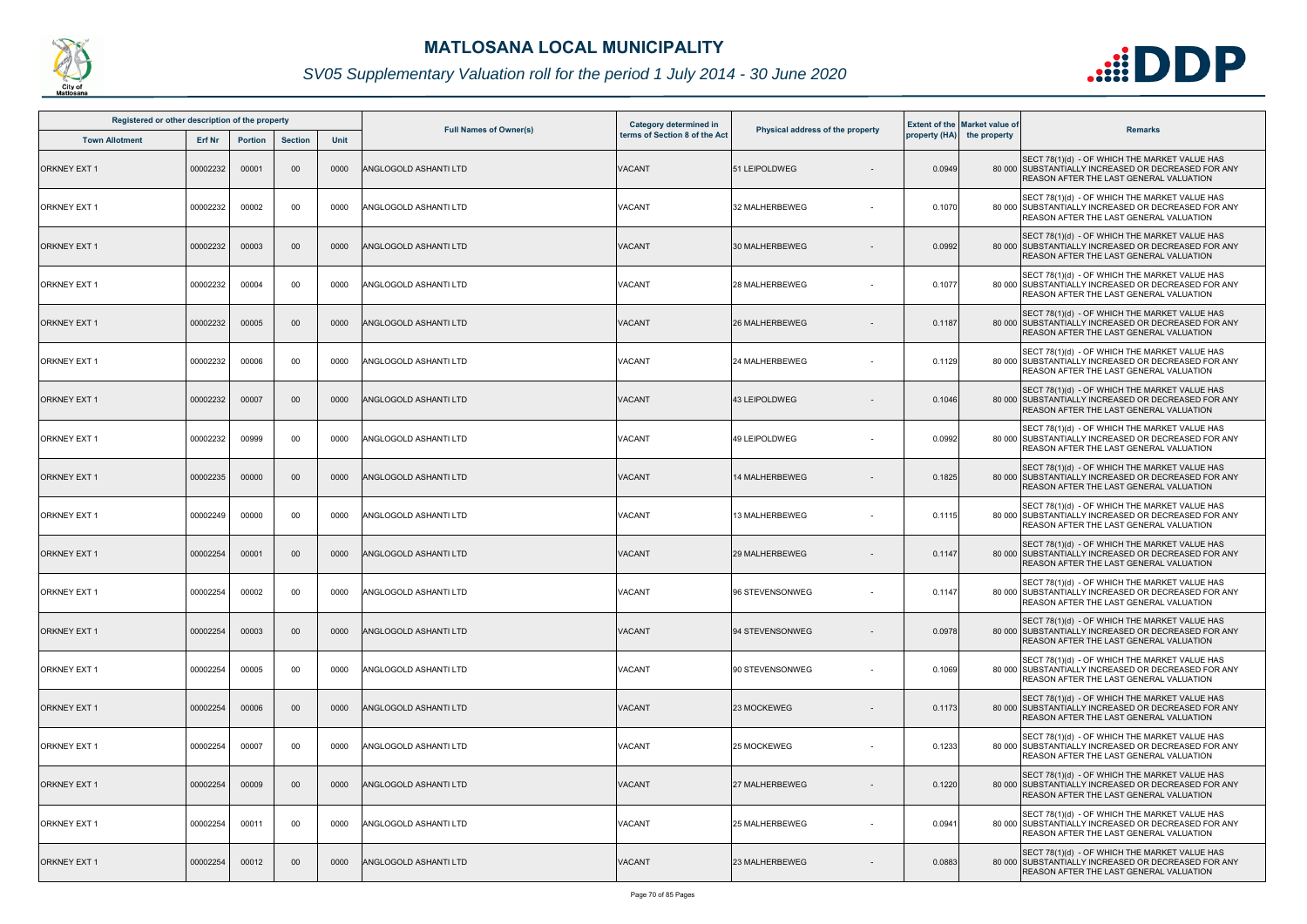

| Registered or other description of the property |          |                |                |      |                                                     | <b>Category determined in</b> |                                  |          | <b>Extent of the Market value of</b> |                                                                                                                                                        |
|-------------------------------------------------|----------|----------------|----------------|------|-----------------------------------------------------|-------------------------------|----------------------------------|----------|--------------------------------------|--------------------------------------------------------------------------------------------------------------------------------------------------------|
| <b>Town Allotment</b>                           | Erf Nr   | <b>Portion</b> | <b>Section</b> | Unit | <b>Full Names of Owner(s)</b>                       | terms of Section 8 of the Act | Physical address of the property |          | property (HA) the property           | <b>Remarks</b>                                                                                                                                         |
| <b>ORKNEY EXT 1</b>                             | 00002254 | 00013          | 00             | 0000 | <b>ANGLOGOLD ASHANTI LTD</b>                        | VACANT                        | 20 MOCKEWEG                      | 0.0968   |                                      | SECT 78(1)(d) - OF WHICH THE MARKET VALUE HAS<br>80 000 SUBSTANTIALLY INCREASED OR DECREASED FOR ANY<br><b>REASON AFTER THE LAST GENERAL VALUATION</b> |
| <b>ORKNEY EXT 1</b>                             | 00002254 | 00014          | $00\,$         | 0000 | ANGLOGOLD ASHANTI LTD                               | VACANT                        | 22 MOCKEWEG                      | 0.1061   |                                      | SECT 78(1)(d) - OF WHICH THE MARKET VALUE HAS<br>80 000 SUBSTANTIALLY INCREASED OR DECREASED FOR ANY<br>REASON AFTER THE LAST GENERAL VALUATION        |
| <b>ORKNEY EXT 1</b>                             | 00002257 | 00000          | 00             | 0000 | ANGLOGOLD ASHANTI LTD                               | VACANT                        | 14 MOCKEWEG                      | 0.1964   |                                      | SECT 78(1)(d) - OF WHICH THE MARKET VALUE HAS<br>90 000 SUBSTANTIALLY INCREASED OR DECREASED FOR ANY<br>REASON AFTER THE LAST GENERAL VALUATION        |
| ORKNEY EXT 1                                    | 00002272 | 00000          | 00             | 0000 | ANGLOGOLD ASHANTI LTD                               | <b>VACANT</b>                 | 14 MARAISLAAN                    | 0.2168   |                                      | SECT 78(1)(d) - OF WHICH THE MARKET VALUE HAS<br>90 000 SUBSTANTIALLY INCREASED OR DECREASED FOR ANY<br><b>REASON AFTER THE LAST GENERAL VALUATION</b> |
| <b>ORKNEY EXT 1</b>                             | 00002427 | 00000          | 00             | 0000 | ANGLOGOLD ASHANTI LTD                               | VACANT                        | <b>18 VAN DERMERWEWEG</b>        | 0.1825   |                                      | SECT 78(1)(d) - OF WHICH THE MARKET VALUE HAS<br>90 000 SUBSTANTIALLY INCREASED OR DECREASED FOR ANY<br><b>REASON AFTER THE LAST GENERAL VALUATION</b> |
| <b>ORKNEY EXT 2</b>                             | 00002917 | 00000          | 00             | 0000 | <b>CITY OF MATLOSANA</b>                            | <b>VACANT</b>                 |                                  | 0.1325   |                                      | 100 000 SECT 78(1)(g) - OF WHICH THE CATEGORY HAS CHANGED                                                                                              |
| PALMIETFONTEIN 343 IP                           | 00000343 | 00018          | 00             | 0000 | <b>FONTEINE TRUST</b>                               | <b>AGRICULTURE</b>            | <b>IPALMIETFONTEIN 343 IP</b>    | 38.9463  |                                      | 160 000 SECT 78(1)(c) - SUBDIVIDED OR CONSOLIDATED AFTER THE<br><b>LAST GENERAL VALUATION</b>                                                          |
| PALMIETFONTEIN 343 IP                           | 00000343 | 00042          | $00\,$         | 0000 | LOURENS MATHYS JOHANNES                             | <b>AGRICULTURE</b>            | PALMIETFONTEIN 343 IP            | 17.5900  |                                      | 80 000 SECT 78(1)(c) - SUBDIVIDED OR CONSOLIDATED AFTER THE<br>AST GENERAL VALUATION                                                                   |
| PALMIETFONTEIN 343 IP                           | 00000343 | 00068          | 00             | 0000 | CONSOLIDATED NOW PTN 134, 343, IP                   | <b>CROSS REFERENCE</b>        | PALMIETFONTEIN 343 IP            | 33.3260  |                                      | SECT 78(1)(c) - SUBDIVIDED OR CONSOLIDATED AFTER THE<br><b>LAST GENERAL VALUATION</b>                                                                  |
| PALMIETFONTEIN 343 IP                           | 00000343 | 00073          | 00             | 0000 | <b>SEKOTO DEVELOPERS CC</b>                         | <b>AGRICULTURE</b>            | PALMIETFONTEIN 343 IP            | 225.6363 |                                      | 1 200 000 SECT 78(1)(c) - SUBDIVIDED OR CONSOLIDATED AFTER THE<br>LAST GENERAL VALUATION                                                               |
| PALMIETFONTEIN 343 IP                           | 00000343 | 00092          | 00             | 0000 | SOUTH AFRICAN NATIONAL ROADS AGENCY SOC LTD         | PSI                           | PALMIETFONTEIN 343 IP            | 0.0021   |                                      | SECT 78(1)(c) - SUBDIVIDED OR CONSOLIDATED AFTER THE LAST GENERAL VALUATION                                                                            |
| PALMIETFONTEIN 343 IP                           | 00000343 | 00120          | $00\,$         | 0000 | <b>ISOUTH AFRICAN NATIONAL ROADS AGENCY SOC LTD</b> | PSI                           | PALMIETFONTEIN 343 IP            | 0.8504   |                                      | 1 000 SECT 78(1)(c) - SUBDIVIDED OR CONSOLIDATED AFTER THE<br>LAST GENERAL VALUATION                                                                   |
| PALMIETFONTEIN 343 IP                           | 00000343 | 00122          | 00             | 0000 | <b>ISOUTH AFRICAN NATIONAL ROADS AGENCY SOC LTD</b> | PSI                           | PALMIETFONTEIN 343 IP            | 0.6822   |                                      | 1 000 SECT 78(1)(c) - SUBDIVIDED OR CONSOLIDATED AFTER THE<br><b>LAST GENERAL VALUATION</b>                                                            |
| PALMIETFONTEIN 343 IP                           | 00000343 | 00123          | 00             | 0000 | SOUTH AFRICAN NATIONAL ROADS AGENCY SOC LTD         | PSI                           | PALMIETFONTEIN 343 IP            | 0.8525   |                                      | 1 000 SECT 78(1)(c) - SUBDIVIDED OR CONSOLIDATED AFTER THE<br>LAST GENERAL VALUATION                                                                   |
| PALMIETFONTEIN 343 IP                           | 00000343 | 00130          | 00             | 0000 | CONSOLIDATED NOW PTN 134, 343, IP                   | <b>CROSS REFERENCE</b>        | PALMIETFONTEIN 343 IP<br>$\sim$  | 69.2321  |                                      | SECT 78(1)(c) - SUBDIVIDED OR CONSOLIDATED AFTER THE<br><b>LAST GENERAL VALUATION</b>                                                                  |
| PALMIETFONTEIN 343 IP                           | 00000343 | 00131          | 00             | 0000 | CONSOLIDATED NOW PTN 134, 343, IP                   | <b>CROSS REFERENCE</b>        | PALMIETFONTEIN 343 IP            | 17.8148  |                                      | SECT 78(1)(c) - SUBDIVIDED OR CONSOLIDATED AFTER THE<br><b>LAST GENERAL VALUATION</b>                                                                  |
| PALMIETFONTEIN 343 IP                           | 00000343 | 00132          | 00             | 0000 | CONSOLIDATED NOW PTN 134, 343, IP                   | <b>CROSS REFERENCE</b>        | PALMIETFONTEIN 343 IP            | 51.6297  |                                      | SECT 78(1)(c) - SUBDIVIDED OR CONSOLIDATED AFTER THE<br>LAST GENERAL VALUATION                                                                         |
| PALMIETFONTEIN 343 IP                           | 00000343 | 00133          | 00             | 0000 | CONSOLIDATED NOW PTN 134, 343, IP                   | <b>CROSS REFERENCE</b>        | PALMIETFONTEIN 343 IP            | 39.0998  |                                      | SECT 78(1)(c) - SUBDIVIDED OR CONSOLIDATED AFTER THE<br><b>LAST GENERAL VALUATION</b>                                                                  |
| PALMIETFONTEIN 343 IP                           | 00000343 | 00134          | 00             | 0000 | LOURENS MATHYS JOHANNES                             | <b>AGRICULTURE</b>            | PALMIETFONTEIN 343 IP            | 211.1024 |                                      | 900 000 SECT 78(1)(c) - SUBDIVIDED OR CONSOLIDATED AFTER THE<br>LAST GENERAL VALUATION                                                                 |

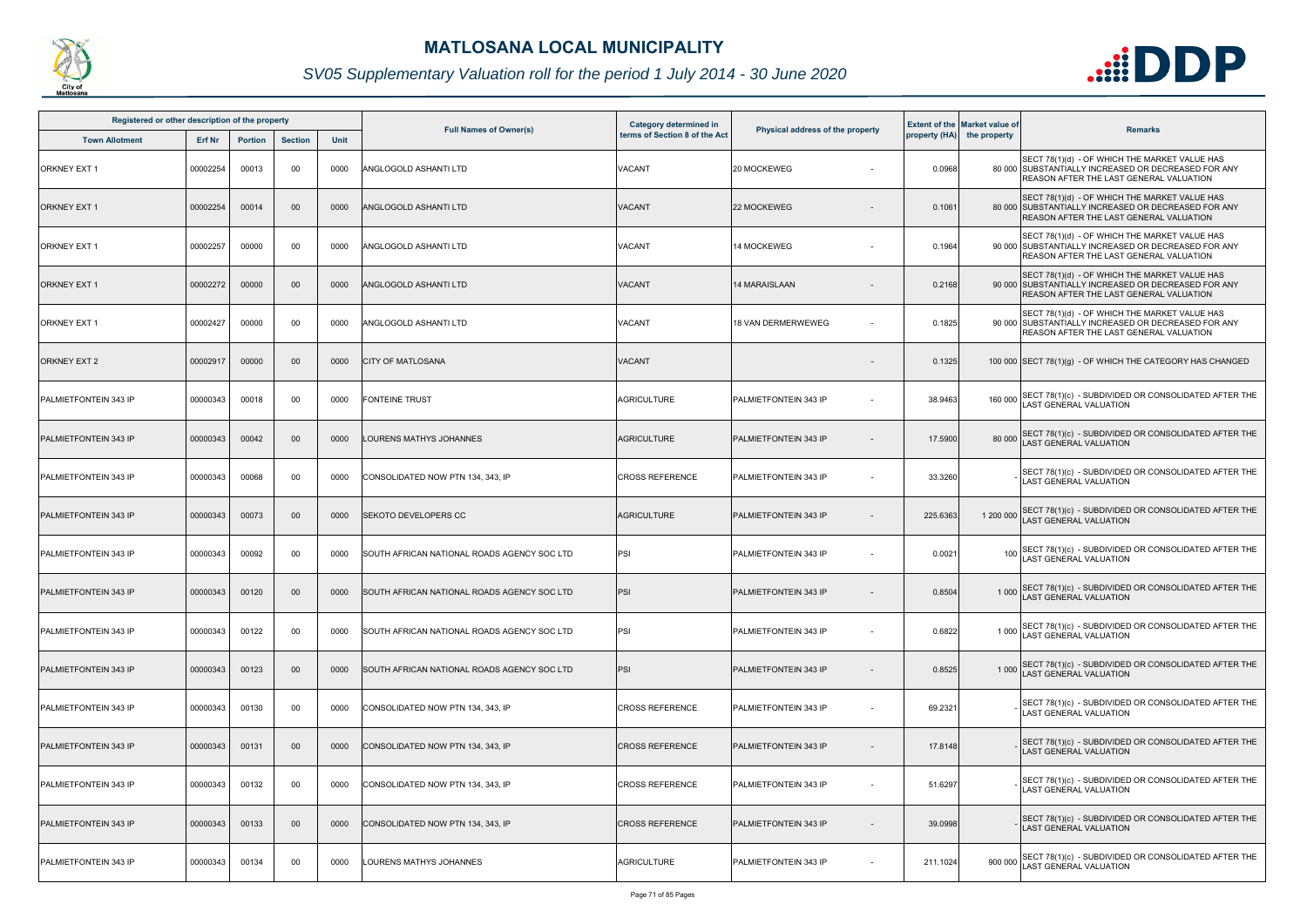

| Registered or other description of the property |          |                |                |      |                                                                   | <b>Category determined in</b>                  |                                  |          | <b>Extent of the Market value of</b> |                                                                                                                                                         |
|-------------------------------------------------|----------|----------------|----------------|------|-------------------------------------------------------------------|------------------------------------------------|----------------------------------|----------|--------------------------------------|---------------------------------------------------------------------------------------------------------------------------------------------------------|
| <b>Town Allotment</b>                           | Erf Nr   | <b>Portion</b> | <b>Section</b> | Unit | <b>Full Names of Owner(s)</b>                                     | terms of Section 8 of the Act                  | Physical address of the property |          | property (HA) the property           | <b>Remarks</b>                                                                                                                                          |
| PALMIETFONTEIN 343 IP                           | 00000343 | 00-89          | $00\,$         | 0000 | SOUTH AFRICAN NATIONAL ROADS AGENCY                               | PSI                                            | PALMIETFONTEIN 343 IP            | 0.5695   |                                      | 1 000 SECT 78(1)(c) - SUBDIVIDED OR CONSOLIDATED AFTER THE LAST GENERAL VALUATION                                                                       |
| PALMIETFONTEIN 374 IP                           | 00000374 | 00009          | 00             | 0000 | <b>JANTUS TRUST</b>                                               | <b>AGRICULTURE</b>                             | <b>PALMIETFONTEIN 374 IP</b>     | 320.5167 |                                      | 1 280 000 SECT 78(1)(c) - SUBDIVIDED OR CONSOLIDATED AFTER THE<br>LAST GENERAL VALUATION                                                                |
| PALMIETFONTEIN 374 IP                           | 00000374 | 00013          | $00\,$         | 0000 | CONSOLIDATED NOW PTN 17                                           | <b>CROSS REFERENCE</b>                         | <b>PALMIETFONTEIN 374 IP</b>     | 21.9255  |                                      | SECT 78(1)(c) - SUBDIVIDED OR CONSOLIDATED AFTER THE<br><b>LAST GENERAL VALUATION</b>                                                                   |
| PALMIETFONTEIN 374 IP                           | 00000374 | 00017          | 00             | 0000 | DU TOIT NICOLAAS JACOBUS                                          | <b>AGRICULTURE</b>                             | <b>PALMIETFONTEIN 374 IP</b>     | 22.0961  |                                      | 530 000 SECT 78(1)(c) - SUBDIVIDED OR CONSOLIDATED AFTER THE<br>LAST GENERAL VALUATION                                                                  |
| PALMIETFONTEIN 403 IP                           | 00000403 | 00037          | $00\,$         | 0000 | BLUE SANDS TRADING 217 CC                                         | <b>AGRICULTURE</b>                             | PALMIETFONTEIN 403 IP            | 44.5832  |                                      | 600 000 SECT 78(1)(c) - SUBDIVIDED OR CONSOLIDATED AFTER THE<br>LAST GENERAL VALUATION                                                                  |
| <b>PALMIETFONTEIN 403 IP</b>                    | 00000403 | 00058          | 00             | 0000 | CONSOLIDATED NOW 564 IP                                           | <b>CROSS REFERENCE</b>                         | 58<br>PALMIETFONTEIN 403 IP      | 22.4248  |                                      | SECT 78(1)(c) - SUBDIVIDED OR CONSOLIDATED AFTER THE<br>LAST GENERAL VALUATION                                                                          |
| PALMIETFONTEIN 403 IP                           | 00000403 | 00059          | $00\,$         | 0000 | CONSOLIDATED NOW 564 IP                                           | <b>CROSS REFERENCE</b>                         | 59<br>PALMIETFONTEIN 403 IP      | 34.6953  |                                      | SECT 78(1)(c) - SUBDIVIDED OR CONSOLIDATED AFTER THE<br>AST GENERAL VALUATION.                                                                          |
| PALMIETFONTEIN 403 IP                           | 00000403 | 00063          | 00             | 0000 | <b>CONSOLIDATED NOW 589 IP</b>                                    | <b>CROSS REFERENCE</b>                         | PALMIETFONTEIN 403 IP            | 1.0000   |                                      | SECT 78(1)(c) - SUBDIVIDED OR CONSOLIDATED AFTER THE<br><b>AST GENERAL VALUATION</b>                                                                    |
| PALMIETFONTEIN 403 IP                           | 00000403 | 00115          | $00\,$         | 0000 | SOUTH AFRICAN NATIONAL ROADS AGENCY SOC LTD                       | PSI                                            | PALMIETFONTEIN 403 IP            | 1.0800   |                                      | 1 000 SECT 78(1)(c) - SUBDIVIDED OR CONSOLIDATED AFTER THE LAST GENERAL VALUATION                                                                       |
| PALMIETFONTEIN 403 IP                           | 00000403 | 00116          | 00             | 0000 | <b>CITY OF MATLOSANA</b>                                          | <b>MUNICIPAL</b>                               | PALMIETFONTEIN 403 IP            | 0.2180   |                                      | 1 000 SECT 78(1)(c) - SUBDIVIDED OR CONSOLIDATED AFTER THE<br>LAST GENERAL VALUATION                                                                    |
| PALMIETFONTEIN 403 IP                           | 00000403 | 00118          | $00\,$         | 0000 | <b>CONSOLIDATED NOW 589 IP</b>                                    | <b>CROSS REFERENCE</b>                         | PALMIETFONTEIN 403 IP            | 0.2439   |                                      | SECT 78(1)(c) - SUBDIVIDED OR CONSOLIDATED AFTER THE<br><b>LAST GENERAL VALUATION</b>                                                                   |
| ROODEPOORT 435 IP                               | 00000435 | 00012          | 01             | 0000 | KHANYE THABAYANE ALBERT                                           | MULTI PURPOSE BUSINESS   PALMIETFONTEIN 435 IP |                                  | 0.1000   |                                      | SECT 78(1)(d) - OF WHICH THE MARKET VALUE HAS<br>100 000 SUBSTANTIALLY INCREASED OR DECREASED FOR ANY<br>REASON AFTER THE LAST GENERAL VALUATION        |
| ROODEPOORT 435 IP                               | 00000435 | 00012          | 02             | 0000 | KHANYE THABAYANE ALBERT                                           | <b>MULTI PURPOSE</b><br><b>AGRIUCULTURAL</b>   | <b>PALMIETFONTEIN 435 IP</b>     | 8.3009   |                                      | SECT 78(1)(d) - OF WHICH THE MARKET VALUE HAS<br>300 000 SUBSTANTIALLY INCREASED OR DECREASED FOR ANY<br><b>REASON AFTER THE LAST GENERAL VALUATION</b> |
| ROOSHEUWEL EXT 1                                | 00000124 | 00000          | 0 <sup>1</sup> | 0000 | SWART RUDOLPH JOHANNES THEUNISSEN                                 | MULTI PURPOSE BUSINESS GOEDEHOOP 178           |                                  | 0.0529   |                                      | SECT 78(1)(d) - OF WHICH THE MARKET VALUE HAS<br>100 000 SUBSTANTIALLY INCREASED OR DECREASED FOR ANY<br><b>REASON AFTER THE LAST GENERAL VALUATION</b> |
| ROOSHEUWEL EXT 1                                | 00000124 | 00000          | 02             | 0000 | SWART RUDOLPH JOHANNES THEUNISSEN                                 | <b>MULTI PURPOSE</b><br><b>RESIDENTIAL</b>     | GOEDEHOOP 178                    | 0.1000   |                                      | SECT 78(1)(d) - OF WHICH THE MARKET VALUE HAS<br>430 000 SUBSTANTIALLY INCREASED OR DECREASED FOR ANY<br><b>REASON AFTER THE LAST GENERAL VALUATION</b> |
| SONGLOED                                        | 00000062 | 00001          | 00             | 0000 | VENTER ROELOF ADRIAAN                                             | <b>RESIDENTIAL</b>                             | <b>HARRY STREET</b><br>4         | 0.0810   | 600 000                              | SECT 78(1)(c) - SUBDIVIDED OR CONSOLIDATED AFTER THE<br>LAST GENERAL VALUATION                                                                          |
| <b>STILFONTEIN 408 IP</b>                       | 00000408 | 00070          | $00\,$         | 0000 | <b>BIG TROUBLE NO WATER PTY LTD</b>                               | <b>AGRICULTURE</b>                             | 70<br><b>STILFONTEIN 408 IP</b>  | 177.6032 |                                      | 1 200 000 SECT 78(1)(c) - SUBDIVIDED OR CONSOLIDATED AFTER THE<br>LAST GENERAL VALUATION                                                                |
| STILFONTEIN 408 IP                              | 00000408 | 00190          | 00             | 0000 | UYS CHRISTIAN CAREL / UYS JOHANNA HENDRIKA PETRONELLA AGRICULTURE |                                                | 70<br>STILFONTEIN 408 IP         | 183.7622 |                                      | 1 200 000 SECT 78(1)(c) - SUBDIVIDED OR CONSOLIDATED AFTER THE<br><b>LAST GENERAL VALUATION</b>                                                         |
| STILFONTEIN EXT 001                             | 00000552 | 00000          | $00\,$         | 0000 | MALAY ANTONIE JEREMIA NOAH / MALAY YVONNE EVA                     | <b>RESIDENTIAL</b>                             | <b>STILFONTEIN 17</b>            | 0.0833   |                                      | SECT 78(1)(d) - OF WHICH THE MARKET VALUE HAS<br>550 000 SUBSTANTIALLY INCREASED OR DECREASED FOR ANY<br>REASON AFTER THE LAST GENERAL VALUATION        |

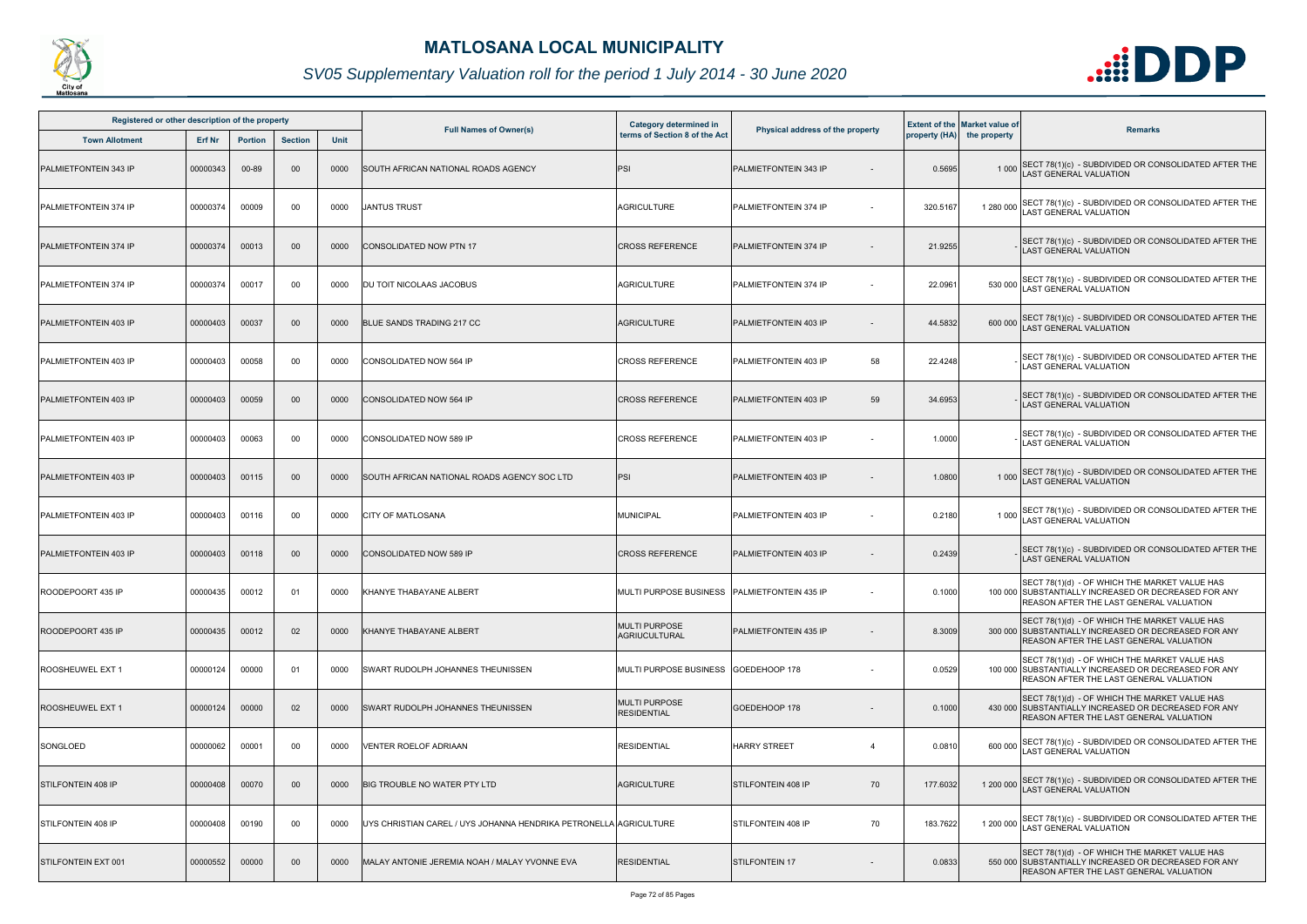

| Registered or other description of the property |          |                |                |      | Category determined in                                               |                                            |                                  | <b>Extent of the Market value of</b> |                            |                                                                                                                                                         |
|-------------------------------------------------|----------|----------------|----------------|------|----------------------------------------------------------------------|--------------------------------------------|----------------------------------|--------------------------------------|----------------------------|---------------------------------------------------------------------------------------------------------------------------------------------------------|
| <b>Town Allotment</b>                           | Erf Nr   | <b>Portion</b> | <b>Section</b> | Unit | <b>Full Names of Owner(s)</b>                                        | terms of Section 8 of the Act              | Physical address of the property |                                      | property (HA) the property | <b>Remarks</b>                                                                                                                                          |
| STILFONTEIN EXT 002                             | 00000946 | 00000          | 00             | 0000 | HAYES ANTHONY / HAYES HESTER CORNELIA                                | <b>RESIDENTIAL</b>                         | <b>DE CHAVONNES 16</b>           | 0.0892                               |                            | SECT 78(1)(d) - OF WHICH THE MARKET VALUE HAS<br>450 000 SUBSTANTIALLY INCREASED OR DECREASED FOR ANY<br><b>REASON AFTER THE LAST GENERAL VALUATION</b> |
| STILFONTEIN EXT 002                             | 00001050 | 00000          | 01             | 0000 | HOFFELDT SANTLIE HERBERT / HOFFELDT MAGDELENA<br><b>ELIZABETH</b>    | MULTI PURPOSE BUSINESS                     | <b>PLETTENBERG 28</b>            | 0.0954                               |                            | SECT 78(1)(d) - OF WHICH THE MARKET VALUE HAS<br>50 000 SUBSTANTIALLY INCREASED OR DECREASED FOR ANY<br>REASON AFTER THE LAST GENERAL VALUATION         |
| STILFONTEIN EXT 002                             | 00001050 | 00000          | 02             | 0000 | HOFFELDT SANTLIE HERBERT / HOFFELDT MAGDELENA<br><b>ELIZABETH</b>    | <b>MULTI PURPOSE</b><br><b>RESIDENTIAL</b> | PLETTENBERG 28                   | 0.0954                               |                            | SECT 78(1)(d) - OF WHICH THE MARKET VALUE HAS<br>450 000 SUBSTANTIALLY INCREASED OR DECREASED FOR ANY<br>REASON AFTER THE LAST GENERAL VALUATION        |
| STILFONTEIN EXT 003                             | 00001654 | 00000          | $00\,$         | 0000 | WESTHUIZEN DANIEL CORNELIUS VAN DER / WESTHUIZEN<br>VANESSA VAN DER  | <b>RESIDENTIAL</b>                         | DE KLERK 65                      | 0.0972                               |                            | SECT 78(1)(d) - OF WHICH THE MARKET VALUE HAS<br>360 000 SUBSTANTIALLY INCREASED OR DECREASED FOR ANY<br><b>REASON AFTER THE LAST GENERAL VALUATION</b> |
| STILFONTEIN EXT 003                             | 00001685 | 00000          | 00             | 0000 | SEGOTSO GALEBOE JOSEPH / SEGOTSO GABOTLHOKWE<br><b>JENNIFER</b>      | <b>RESIDENTIAL</b>                         | DE KLERKRYLAAN<br>55             | 0.0867                               |                            | SECT 78(1)(d) - OF WHICH THE MARKET VALUE HAS<br>500 000 SUBSTANTIALLY INCREASED OR DECREASED FOR ANY<br>REASON AFTER THE LAST GENERAL VALUATION        |
| STILFONTEIN EXT 004                             | 00002128 | 00000          | $00\,$         | 0000 | <b>VUUREN CORRIE JANSEN VAN</b>                                      | <b>RESIDENTIAL</b>                         | HART <sub>26</sub>               | 0.0961                               |                            | SECT 78(1)(d) - OF WHICH THE MARKET VALUE HAS<br>540 000 SUBSTANTIALLY INCREASED OR DECREASED FOR ANY<br><b>REASON AFTER THE LAST GENERAL VALUATION</b> |
| STILFONTEIN EXT 004                             | 00002438 | 00000          | 00             | 0000 | MBATHU UMNTUAKAZIBONI DAIMAN / MBATHU LIEKETSENG<br><b>ROSINAH</b>   | <b>RESIDENTIAL</b>                         | <b>FLEMMING 20</b>               | 0.1356                               |                            | SECT 78(1)(d) - OF WHICH THE MARKET VALUE HAS<br>600 000 SUBSTANTIALLY INCREASED OR DECREASED FOR ANY<br><b>REASON AFTER THE LAST GENERAL VALUATION</b> |
| STILFONTEIN EXT 004                             | 00002450 | 00000          | $00 \,$        | 0000 | <b>DIAS MANUEL / DIAS ILLZE</b>                                      | <b>RESIDENTIAL</b>                         | <b>EMERSON1</b>                  | 0.1258                               |                            | SECT 78(1)(d) - OF WHICH THE MARKET VALUE HAS<br>760 000 SUBSTANTIALLY INCREASED OR DECREASED FOR ANY<br><b>REASON AFTER THE LAST GENERAL VALUATION</b> |
| STILFONTEIN EXT 004                             | 00003540 | 00020          | 00             | 0000 | PHOOKO THOLO SAMUEL / PHOOKO ZAMEKA MONICA                           | VACANT                                     | <b>JENNER</b>                    |                                      | 0.0494 30 000              | SECT 78(1)(c) - SUBDIVIDED OR CONSOLIDATED AFTER THE<br><b>LAST GENERAL VALUATION</b>                                                                   |
| STILFONTEIN EXT 004                             | 00003540 | 00045          | $00\,$         | 0000 | SANTOS MANUEL MARTINS DOS / SANTOS MARIA DO<br>CONCEICAO PEREIRA DOS | <b>VACANT</b>                              | <b>JENNER</b>                    | 0.0924                               |                            | SECT 78(1)(d) - OF WHICH THE MARKET VALUE HAS<br>40 000 SUBSTANTIALLY INCREASED OR DECREASED FOR ANY<br>REASON AFTER THE LAST GENERAL VALUATION         |
| STILFONTEIN EXT 004                             | 00003540 | 00069          | 00             | 0000 | MBAMBO LUNGILE / ZIKALALA MZWANDILE GODFREY                          | VACANT                                     | <b>JENNER</b>                    | 0.0492                               | 30 000                     | SECT 78(1)(c) - SUBDIVIDED OR CONSOLIDATED AFTER THE<br><b>LAST GENERAL VALUATION</b>                                                                   |
| <b>STILFONTEIN EXT 004</b>                      | 00003541 | 00000          | $00\,$         | 0000 | <b>CITY OF KLERKSDORP LOCAL MUNICIPALITY</b>                         | <b>VACANT</b>                              | <b>UMGENI STREET</b>             | 1.4010                               |                            | 470 000 SECT 78(1)(c) - SUBDIVIDED OR CONSOLIDATED AFTER THE<br>LAST GENERAL VALUATION                                                                  |
| <b>ISTILFONTEIN EXT 004</b>                     | 00003657 | 00018          | 00             | 0000 | MUN STILFONTEIN / MOLAMU T & R M                                     | VACANT                                     | A G VISSER 13                    | 0.0902                               |                            | 90 000 SECT 78(1)(g) - OF WHICH THE CATEGORY HAS CHANGED                                                                                                |
| STILFONTEIN EXT 009                             | 00007052 | 00000          | 00             | 0000 | PROVINCIAL GOVERNMENT OF NORTH WEST                                  | <b>STATE OWNED</b>                         | <b>HOUSE 7052</b>                | 6.1568                               |                            | 4 400 000 SECT 78(1)(g) - OF WHICH THE CATEGORY HAS CHANGED                                                                                             |
| <b>STRATHMORE 436 IP</b>                        | 00000436 | 00024          | 00             | 0000 | LOGGENBERG CHANTEL NICOLENE                                          | <b>RESIDENTIAL</b>                         | $\sim$                           | 0.4310                               |                            | 350 000 SECT 78(1)(c) - SUBDIVIDED OR CONSOLIDATED AFTER THE<br>LAST GENERAL VALUATION                                                                  |
| <b>STRATHMORE 436 IP</b>                        | 00000436 | 00025          | 00             | 0000 | <b>WOJO TRUST</b>                                                    | <b>BUSINESS</b>                            |                                  | 1.2821                               |                            | 320 000 SECT 78(1)(c) - SUBDIVIDED OR CONSOLIDATED AFTER THE<br>LAST GENERAL VALUATION                                                                  |
| TIGANE                                          | 00000417 | 00000          | 00             | 0000 | PROVINCIAL GOVERNMENT OF NORTH WEST                                  | <b>STATE OWNED</b>                         | 417 TIGANE                       | 2.1215                               |                            | 6 400 000 SECT 78(1)(g) - OF WHICH THE CATEGORY HAS CHANGED                                                                                             |
| <b>TIGANE EXT 1</b>                             | 00000632 | 00000          | 00             | 0000 | PROVINCIAL GOVERNMENT OF NORTH WEST                                  | <b>STATE OWNED</b>                         | 632 TIGANE                       | 6.0872                               |                            | 8 400 000 SECT 78(1)(g) - OF WHICH THE CATEGORY HAS CHANGED                                                                                             |
| <b>TIGANE EXT 3</b>                             | 00001164 | 00000          | 00             | 0000 | PROVINCIAL GOVERNMENT OF NORTH WEST                                  | <b>STATE OWNED</b>                         | 1164 TIGANE                      | 2.8772                               |                            | 5 500 000 SECT 78(1)(g) - OF WHICH THE CATEGORY HAS CHANGED                                                                                             |

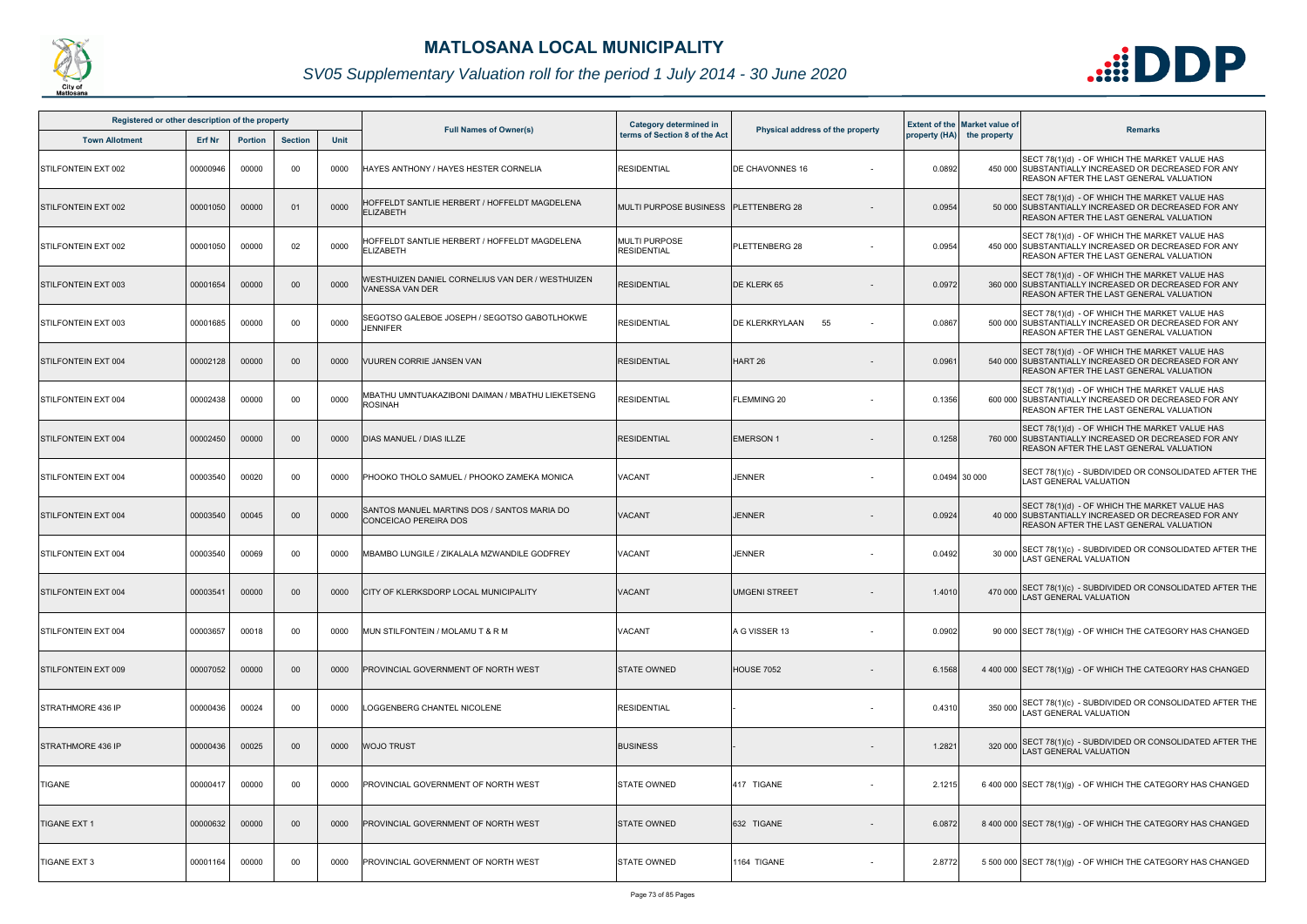

| Registered or other description of the property |          |                |                |      |                                                                 |                                                         |                                  |            |                                                                    |                                                                                                                                                            |
|-------------------------------------------------|----------|----------------|----------------|------|-----------------------------------------------------------------|---------------------------------------------------------|----------------------------------|------------|--------------------------------------------------------------------|------------------------------------------------------------------------------------------------------------------------------------------------------------|
| <b>Town Allotment</b>                           | Erf Nr   | <b>Portion</b> | <b>Section</b> | Unit | <b>Full Names of Owner(s)</b>                                   | Category determined in<br>terms of Section 8 of the Act | Physical address of the property |            | <b>Extent of the Market value of</b><br>property (HA) the property | <b>Remarks</b>                                                                                                                                             |
| <b>TIGANE EXT 4</b>                             | 00002403 | 00000          | $00\,$         | 0000 | PROVINCIAL GOVERNMENT OF NORTH-WEST PROVINCE                    | <b>STATE OWNED</b>                                      | <b>TIGANE</b>                    | 3.6183     |                                                                    | 4 000 000 SECT 78(1)(g) - OF WHICH THE CATEGORY HAS CHANGED                                                                                                |
| <b>TIGANE EXT 4</b>                             | 00002759 | 00000          | 01             | 0000 | <b>CITY OF MATLOSANA</b>                                        | <b>MULTI PURPOSE VACANT</b>                             | 2758 TIGANE                      | 0.1840     | 34 000                                                             | SECT 78(1)(c) - SUBDIVIDED OR CONSOLIDATED AFTER THE LAST GENERAL VALUATION                                                                                |
| <b>TIGANE EXT 4</b>                             | 00002759 | 00000          | 02             | 0000 | <b>CITY OF MATLOSANA</b>                                        | MULTI PURPOSE MUNICIPAL 2758 TIGANE                     |                                  | 0.0432     | 4 0 0 0                                                            | SECT 78(1)(c) - SUBDIVIDED OR CONSOLIDATED AFTER THE LAST GENERAL VALUATION                                                                                |
| <b>TIGANE EXT 5</b>                             | 00003903 | 00000          | 00             | 0000 | CITY OF MATLOSANA LOCAL MUNICIPALITY / GAJE G J & K             | VACANT                                                  |                                  | 0.0895     |                                                                    | 27 000 SECT 78(1)(g) - OF WHICH THE CATEGORY HAS CHANGED                                                                                                   |
| <b>TIGANE EXT 5</b>                             | 00003957 | 00000          | 00             | 0000 | CITY OF MATLOSANA LOCAL MUNICIPALITY                            | MUNICIPAL                                               |                                  | 0.3300     |                                                                    | 99 000 SECT 78(1)(g) - OF WHICH THE CATEGORY HAS CHANGED                                                                                                   |
| <b>TIGANE EXT 5</b>                             | 00004001 | 00000          | 00             | 0000 | CITY OF MATLOSANA LOCAL MUNICIPALITY                            | VACANT                                                  |                                  | 0.0644     |                                                                    | 19 000 SECT 78(1)(g) - OF WHICH THE CATEGORY HAS CHANGED                                                                                                   |
| <b>TIGANE EXT 5</b>                             | 00004029 | 00000          | $00\,$         | 0000 | CITY OF MATLOSANA LOCAL MUNICIPALITY / MATHAMELA M P            | VACANT                                                  |                                  | 0.0825     |                                                                    | 25 000 SECT 78(1)(g) - OF WHICH THE CATEGORY HAS CHANGED                                                                                                   |
| <b>TIGANE EXT 5</b>                             | 00004045 | 00000          | 00             | 0000 | CITY OF MATLOSANA LOCAL MUNICIPALITY / SEBOLAI O S & D L VACANT |                                                         |                                  | 0.0511     |                                                                    | 15 000 SECT 78(1)(g) - OF WHICH THE CATEGORY HAS CHANGED                                                                                                   |
| <b>TIGANE EXT 5</b>                             | 00004049 | 00000          | $00\,$         | 0000 | CITY OF MATLOSANA LOCAL MUNICIPALITY / MOKGOBI A N              | VACANT                                                  |                                  | 0.0664     |                                                                    | 20 000 SECT 78(1)(g) - OF WHICH THE CATEGORY HAS CHANGED                                                                                                   |
| <b>TIGANE EXT 5</b>                             | 00004137 | 00000          | 00             | 0000 | CITY OF MATLOSANA LOCAL MUNICIPALITY / KWASA N S & K I          | <b>RESIDENTIAL</b>                                      |                                  | 0.0317     |                                                                    | SECT 78(1)(d) - OF WHICH THE MARKET VALUE HAS<br>40 000 SUBSTANTIALLY INCREASED OR DECREASED FOR ANY<br>REASON AFTER THE LAST GENERAL VALUATION            |
| TOWNLANDS OF KLERKSDORP 424 IF 00000424         |          | 00001          | 01             | 0000 | <b>CITY OF MATLOSANA</b>                                        | MULTI PURPOSE MUNICIPAL                                 |                                  | 5 902.8886 | 28 550 000                                                         | SECT 78(1)(c) - SUBDIVIDED OR CONSOLIDATED AFTER THE<br><b>AST GENERAL VALUATION</b>                                                                       |
| TOWNLANDS OF KLERKSDORP 424 IF 00000424         |          | 00379          | 00             | 0000 | CHARL DE KLERK STREET PROP PTY LTD                              | <b>BUSINESS</b>                                         | $\sim$                           | 7.8957     |                                                                    | SECT 78(1)(d) - OF WHICH THE MARKET VALUE HAS<br>26 000 000 SUBSTANTIALLY INCREASED OR DECREASED FOR ANY<br><b>REASON AFTER THE LAST GENERAL VALUATION</b> |
| TOWNLANDS OF KLERKSDORP 424 IF 00000424         |          | 00598          | $00\,$         | 0000 | CONSOLIDATED NOW 564 IP                                         | <b>CROSS REFERENCE</b>                                  |                                  | 426.7263   |                                                                    | SECT 78(1)(c) - SUBDIVIDED OR CONSOLIDATED AFTER THE<br><b>LAST GENERAL VALUATION</b>                                                                      |
| TOWNLANDS OF KLERKSDORP 424 IF 00000424         |          | 00600          | 00             | 0000 | <b>MALETA JOZE</b>                                              | <b>BUSINESS</b>                                         | $\sim$                           | 0.5008     | 500 000                                                            | SECT 78(1)(c) - SUBDIVIDED OR CONSOLIDATED AFTER THE<br><b>AST GENERAL VALUATION</b>                                                                       |
| TOWNLANDS OF KLERKSDORP 424 IF 00000424         |          | 00606          | $00\,$         | 0000 | <b>CITY OF MATLOSANA</b>                                        | <b>VACANT</b>                                           |                                  | 0.8000     |                                                                    | 112 000 SECT 78(1)(c) - SUBDIVIDED OR CONSOLIDATED AFTER THE<br>LAST GENERAL VALUATION                                                                     |
| TOWNLANDS OF KLERKSDORP 424 IF 00000424         |          | 00634          | 00             | 0000 | CONSOLIDATED NOW 589 IP                                         | <b>CROSS REFERENCE</b>                                  |                                  | 0.2649     |                                                                    | SECT 78(1)(c) - SUBDIVIDED OR CONSOLIDATED AFTER THE<br>LAST GENERAL VALUATION                                                                             |
| TOWNLANDS OF KLERKSDORP 424 IF 00000424         |          | 00638          | $00\,$         | 0000 | <b>MALETA JOZE</b>                                              | <b>BUSINESS</b>                                         |                                  | 0.5000     |                                                                    | 500 000 SECT 78(1)(c) - SUBDIVIDED OR CONSOLIDATED AFTER THE<br>LAST GENERAL VALUATION                                                                     |
| TOWNLANDS OF KLERKSDORP 424 IF 00000424         |          | 00639          | 00             | 0000 | <b>MALETA JOZE</b>                                              | <b>BUSINESS</b>                                         | $\sim$                           | 1.0000     |                                                                    | 1 000 000 SECT 78(1)(c) - SUBDIVIDED OR CONSOLIDATED AFTER THE<br><b>LAST GENERAL VALUATION</b>                                                            |
| TOWNLANDS OF KLERKSDORP 424 IF 00000424         |          | 00640          | $00\,$         | 0000 | <b>SWART ANNERIEN</b>                                           | <b>BUSINESS</b>                                         |                                  | 1.0000     |                                                                    | 1 000 000 SECT 78(1)(c) - SUBDIVIDED OR CONSOLIDATED AFTER THE<br><b>LAST GENERAL VALUATION</b>                                                            |

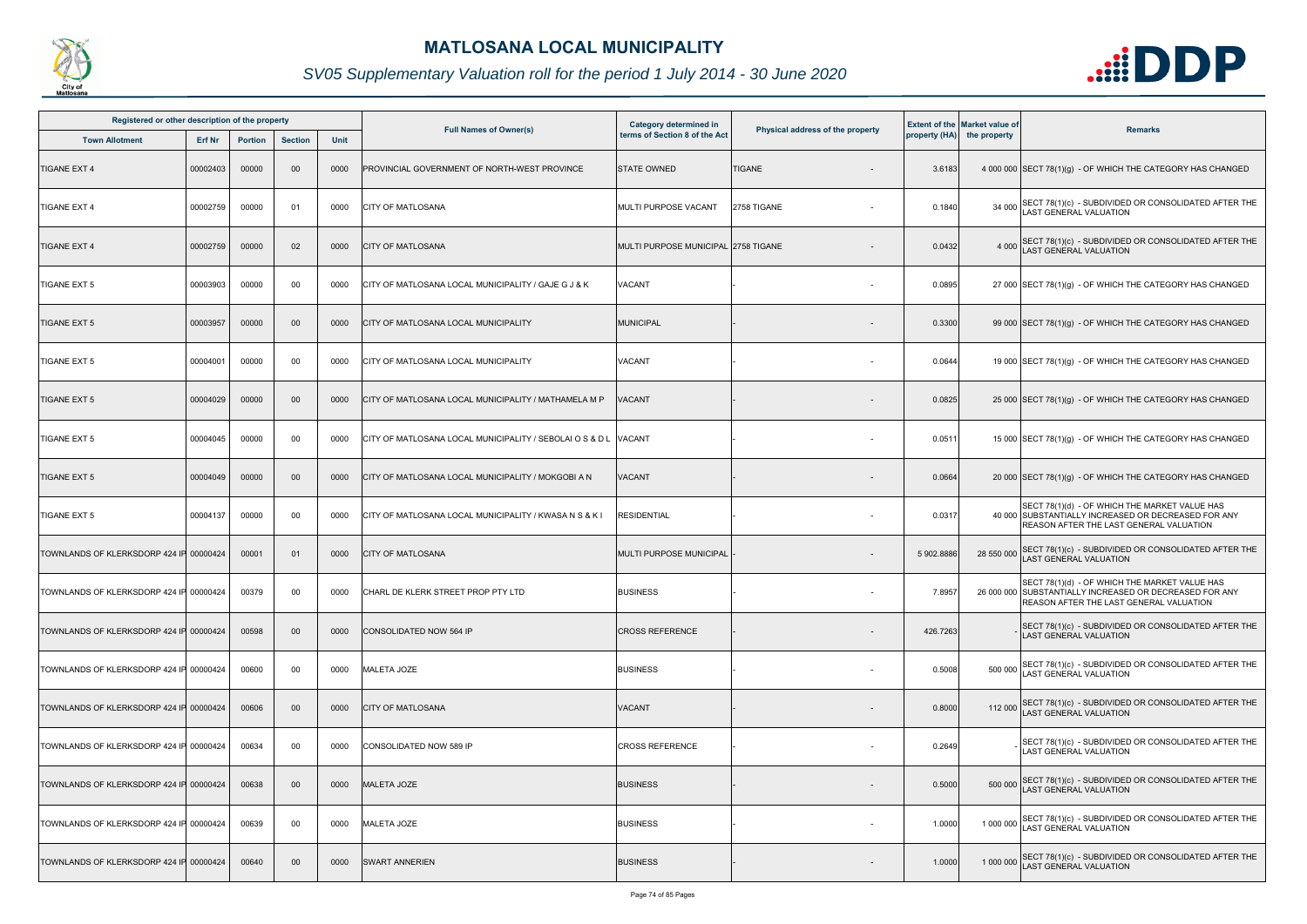

| Registered or other description of the property |          |                |                |      |                                                                       |                                                         |                                    |         |                                                                    |                                                                                                                                                           |
|-------------------------------------------------|----------|----------------|----------------|------|-----------------------------------------------------------------------|---------------------------------------------------------|------------------------------------|---------|--------------------------------------------------------------------|-----------------------------------------------------------------------------------------------------------------------------------------------------------|
| <b>Town Allotment</b>                           | Erf Nr   | <b>Portion</b> | <b>Section</b> | Unit | <b>Full Names of Owner(s)</b>                                         | Category determined in<br>terms of Section 8 of the Act | Physical address of the property   |         | <b>Extent of the Market value of</b><br>property (HA) the property | <b>Remarks</b>                                                                                                                                            |
| TOWNLANDS OF KLERKSDORP 424 IP                  | 00000424 | 00641          | 00             | 0000 | PENTA PROP INV PTY LTD                                                | <b>BUSINESS</b>                                         |                                    | 1.0000  |                                                                    | 1 000 000 SECT 78(1)(c) - SUBDIVIDED OR CONSOLIDATED AFTER THE<br>LAST GENERAL VALUATION                                                                  |
| TOWNLANDS OF KLERKSDORP 424 IF                  | 00000424 | 00642          | $00\,$         | 0000 | <b>KRUGER ANDRE DEON</b>                                              | <b>BUSINESS</b>                                         |                                    | 1.0000  |                                                                    | 1 000 000 SECT 78(1)(c) - SUBDIVIDED OR CONSOLIDATED AFTER THE<br><b>LAST GENERAL VALUATION</b>                                                           |
| TOWNLANDS OF KLERKSDORP 424 IF 00000424         |          | 00646          | 00             | 0000 | CITY OF MATLOSANA / NOT REGISTERED                                    | VACANT                                                  |                                    | 4.6270  | 420 000                                                            | SECT 78(1)(c) - SUBDIVIDED OR CONSOLIDATED AFTER THE LAST GENERAL VALUATION                                                                               |
| <b>UITKOMSDAL AH</b>                            | 00000008 | 00000          | 01             | 0000 | EXCISED NOW PTN 24, 436, IP                                           | <b>CROSS REFERENCE</b>                                  |                                    | 1.2131  |                                                                    | SECT 78(1)(c) - SUBDIVIDED OR CONSOLIDATED AFTER THE<br><b>LAST GENERAL VALUATION</b>                                                                     |
| <b>UITKOMSDAL AH</b>                            | 00000008 | 00000          | 02             | 0000 | EXCISED NOW PTN 25, 436, IP                                           | <b>CROSS REFERENCE</b>                                  |                                    | 0.5000  |                                                                    | SECT 78(1)(c) - SUBDIVIDED OR CONSOLIDATED AFTER THE<br><b>LAST GENERAL VALUATION</b>                                                                     |
| UITVAL 361 IP                                   | 00000361 | 00012          | 00             | 0000 | SOUTH AFRICAN NATIONAL ROADS AGENCY SOC LTD                           | <b>PSI</b>                                              | PO BOX 2500, KLD, 2570             | 1.3167  |                                                                    | 1 000 SECT 78(1)(c) - SUBDIVIDED OR CONSOLIDATED AFTER THE<br>LAST GENERAL VALUATION                                                                      |
| UITVAL 361 IP                                   | 00000361 | 00999          | 00             | 0000 | BRAKSPRUIT COMMUNAL PROP ASSOCIATION                                  | AGRICULTURE                                             | PO BOX 2500, KLD, 2570             | 91.0503 |                                                                    | 370 000 SECT 78(1)(c) - SUBDIVIDED OR CONSOLIDATED AFTER THE<br>LAST GENERAL VALUATION                                                                    |
| <b>URANIAVILLE</b>                              | 00000243 | 00000          | 00             | 0000 | CITY OF MATLOSANA / PROPERTY SOLD FOR R420 000                        | <b>INDUSTRIAL</b>                                       |                                    | 0.5255  |                                                                    | 315 000 SECT 78(1)(g) - OF WHICH THE CATEGORY HAS CHANGED                                                                                                 |
| <b>URANIAVILLE</b>                              | 00000318 | 00000          | 00             | 0000 | CITY OF MATLOSANA / SETSING HOLDINGS PTY LTD                          | <b>INDUSTRIAL</b>                                       | MAGNESIUM 6                        | 0.5743  |                                                                    | 90 000 SECT 78(1)(g) - OF WHICH THE CATEGORY HAS CHANGED                                                                                                  |
| <b>URANIAVILLE</b>                              | 00000319 | 00000          | $00\,$         | 0000 | CITY OF MATLOSANA / H A MONEI CIVILS AND ELECTRICAL PTY<br><b>LTD</b> | <b>INDUSTRIAL</b>                                       | <b>MAGNESIUM 8</b>                 | 0.6037  |                                                                    | 90 000 SECT 78(1)(g) - OF WHICH THE CATEGORY HAS CHANGED                                                                                                  |
| <b>WILKOPPIES</b>                               | 00000034 | 00001          | 00             | 0000 | LABUSCHAGNE FRANCO / WHITE KEZANNE                                    | <b>RESIDENTIAL</b>                                      | JAN V RIEBEECK 66                  | 0.0650  |                                                                    | SECT 78(1)(d) - OF WHICH THE MARKET VALUE HAS<br>700 000 SUBSTANTIALLY INCREASED OR DECREASED FOR ANY<br>REASON AFTER THE LAST GENERAL VALUATION          |
| <b>WILKOPPIES</b>                               | 00000053 | 00000          | 00             | 0000 | NEL ALWYN PETRUS JOHANNES                                             | <b>RESIDENTIAL</b>                                      | <b>JAN V RIEBEECK STREET</b><br>77 | 0.1983  |                                                                    | SECT 78(1)(d) - OF WHICH THE MARKET VALUE HAS<br>2 000 000 SUBSTANTIALLY INCREASED OR DECREASED FOR ANY<br><b>REASON AFTER THE LAST GENERAL VALUATION</b> |
| <b>WILKOPPIES</b>                               | 00000094 | 00000          | 00             | 0000 | CAMARA MANUELA HELENA QUEIROGA DA                                     | <b>RESIDENTIAL</b>                                      | MICHAEL 17                         | 0.2524  |                                                                    | SECT 78(1)(d) - OF WHICH THE MARKET VALUE HAS<br>750 000 SUBSTANTIALLY INCREASED OR DECREASED FOR ANY<br>REASON AFTER THE LAST GENERAL VALUATION          |
| <b>WILKOPPIES</b>                               | 00000239 | 00000          | $00\,$         | 0000 | CONSOLIDATED NOW ERF 4130                                             | <b>CROSS REFERENCE</b>                                  | POLETTAHOF PUB.LIGTE               | 0.2735  |                                                                    | SECT 78(1)(c) - SUBDIVIDED OR CONSOLIDATED AFTER THE<br>LAST GENERAL VALUATION                                                                            |
| <b>WILKOPPIES</b>                               | 00000256 | 00000          | 00             | 0000 | CONSOLIDATED NOW ERF 4130                                             | <b>CROSS REFERENCE</b>                                  | $\overline{\phantom{0}}$           | 0.2974  |                                                                    | SECT 78(1)(c) - SUBDIVIDED OR CONSOLIDATED AFTER THE<br><b>LAST GENERAL VALUATION</b>                                                                     |
| <b>WILKOPPIES</b>                               | 00000257 | 00001          | $00\,$         | 0000 | CONSOLIDATED NOW ERF 4130                                             | <b>CROSS REFERENCE</b>                                  |                                    | 0.0726  |                                                                    | SECT 78(1)(c) - SUBDIVIDED OR CONSOLIDATED AFTER THE<br>LAST GENERAL VALUATION                                                                            |
| <b>WILKOPPIES</b>                               | 00000296 | 00002          | 00             | 0000 | <b>SAAYMAN PETER DANIEL</b>                                           | <b>CROSS REFERENCE</b>                                  | <b>WILLIAMS STREET</b><br>7B       | 0.0470  |                                                                    | SECT 78(1)(c) - SUBDIVIDED OR CONSOLIDATED AFTER THE<br><b>LAST GENERAL VALUATION</b>                                                                     |
| <b>WILKOPPIES</b>                               | 00000296 | 00003          | $00\,$         | 0000 | <b>SAAYMAN PETER DANIEL</b>                                           | <b>CROSS REFERENCE</b>                                  | <b>WILLIAMS STREET</b><br>7C       | 0.0470  |                                                                    | SECT 78(1)(c) - SUBDIVIDED OR CONSOLIDATED AFTER THE<br><b>LAST GENERAL VALUATION</b>                                                                     |
| <b>WILKOPPIES</b>                               | 00000296 | 00004          | 00             | 0000 | <b>SAAYMAN PETER DANIEL</b>                                           | <b>CROSS REFERENCE</b>                                  | <b>WILLIAMS STREET</b><br>7D       | 0.0470  |                                                                    | SECT 78(1)(c) - SUBDIVIDED OR CONSOLIDATED AFTER THE<br>LAST GENERAL VALUATION                                                                            |

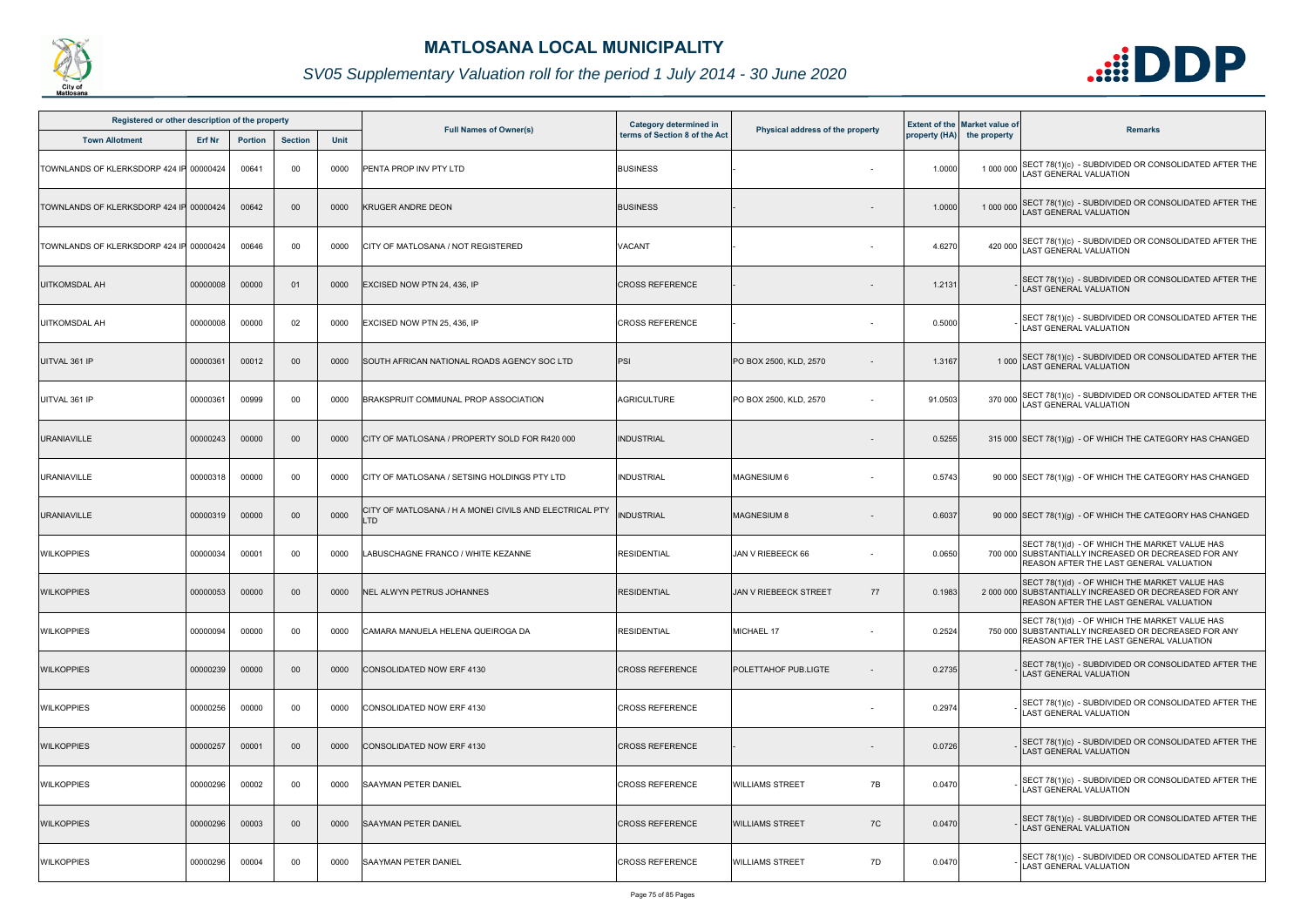

| Registered or other description of the property |          |                |                |      | Category determined in                      |                                         |                                  | <b>Extent of the Market value of</b> |                            |                                                                                                                                                           |
|-------------------------------------------------|----------|----------------|----------------|------|---------------------------------------------|-----------------------------------------|----------------------------------|--------------------------------------|----------------------------|-----------------------------------------------------------------------------------------------------------------------------------------------------------|
| <b>Town Allotment</b>                           | Erf Nr   | <b>Portion</b> | <b>Section</b> | Unit | <b>Full Names of Owner(s)</b>               | terms of Section 8 of the Act           | Physical address of the property |                                      | property (HA) the property | <b>Remarks</b>                                                                                                                                            |
| <b>WILKOPPIES</b>                               | 00000296 | 00005          | 00             | 0000 | <b>SAAYMAN PETER DANIEL</b>                 | <b>CROSS REFERENCE</b>                  | 7E<br><b>WILLIAMS STREET</b>     | 0.0495                               |                            | SECT 78(1)(c) - SUBDIVIDED OR CONSOLIDATED AFTER THE<br>LAST GENERAL VALUATION                                                                            |
| <b>WILKOPPIES</b>                               | 00000296 | 00008          | 00             | 0000 | CONSOLIDATED NOW ERF 296/9                  | <b>CROSS REFERENCE</b>                  | 7H<br><b>WILLIAMS STREET</b>     | 0.0849                               |                            | SECT 78(1)(c) - SUBDIVIDED OR CONSOLIDATED AFTER THE<br><b>LAST GENERAL VALUATION</b>                                                                     |
| <b>WILKOPPIES</b>                               | 00000296 | 00009          | 00             | 0000 | <b>SAAYMAN PETER DANIEL</b>                 | VACANT                                  | <b>WILLIAMS STREET</b><br>71     | 0.2754                               | 500 000                    | SECT 78(1)(c) - SUBDIVIDED OR CONSOLIDATED AFTER THE<br>LAST GENERAL VALUATION                                                                            |
| <b>WILKOPPIES</b>                               | 00002271 | 00000          | 00             | 0000 | CONSOLIDATED NOW ERF 4130                   | <b>CROSS REFERENCE</b>                  |                                  | 0.8207                               |                            | SECT 78(1)(c) - SUBDIVIDED OR CONSOLIDATED AFTER THE<br><b>LAST GENERAL VALUATION</b>                                                                     |
| <b>WILKOPPIES</b>                               | 00002353 | 00000          | 00             | 0000 | CONSOLIDATED NOW ERF 4130                   | <b>CROSS REFERENCE</b>                  |                                  | 0.5222                               |                            | SECT 78(1)(c) - SUBDIVIDED OR CONSOLIDATED AFTER THE<br>LAST GENERAL VALUATION                                                                            |
| <b>WILKOPPIES</b>                               | 00004130 | 00000          | 00             | 0000 | LIFE HEALTHCARE GROUP PTY LTD               | <b>BUSINESS</b>                         |                                  | 0.5222                               | 18 000 000                 | SECT 78(1)(c) - SUBDIVIDED OR CONSOLIDATED AFTER THE<br><b>AST GENERAL VALUATION</b>                                                                      |
| WILKOPPIES AGRICULTURAL HOLDIN 00000039         |          | 00000          | 0 <sup>1</sup> | 0000 | NOW VALUAED AS ONE PROPERTY                 | <b>CROSS REFERENCE</b>                  |                                  | 0.0000                               |                            | SECT 78(1)(d) - OF WHICH THE MARKET VALUE HAS<br>SUBSTANTIALLY INCREASED OR DECREASED FOR ANY<br><b>REASON AFTER THE LAST GENERAL VALUATION</b>           |
| WILKOPPIES AGRICULTURAL HOLDIN 00000039         |          | 00000          | 02             | 0000 | PEGA GUESTHOUSE PTY LTD                     | <b>BUSINESS</b>                         |                                  | 1.1731                               |                            | SECT 78(1)(d) - OF WHICH THE MARKET VALUE HAS<br>2 600 000 SUBSTANTIALLY INCREASED OR DECREASED FOR ANY<br>REASON AFTER THE LAST GENERAL VALUATION        |
| WILKOPPIES AGRICULTURAL HOLDIN 00000050         |          | 00000          | 00             | 0000 | EXCISED NOW PTN 912 ELANDSHEUVEL 402 IP     | <b>CROSS REFERENCE</b>                  |                                  | 1.7678                               |                            | SECT 78(1)(c) - SUBDIVIDED OR CONSOLIDATED AFTER THE<br><b>LAST GENERAL VALUATION</b>                                                                     |
| WILKOPPIES AGRICULTURAL HOLDIN 00000079         |          | 00999          | 00             | 0000 | <b>HUYSER LEONORE</b>                       | <b>RESIDENTIAL</b>                      |                                  | 0.4292                               |                            | 1 000 000 SECT 78(1)(g) - OF WHICH THE CATEGORY HAS CHANGED                                                                                               |
| WILKOPPIES AGRICULTURAL HOLDIN 00000105         |          | 00000          | 00             | 0000 | DU PLESSIS MARIA JACOBA FRANSINA            | AGR/RESIDENTIAL                         | <b>OTTO STREET</b><br>105        | 1.0058                               |                            | 1 500 000 SECT 78(1)(c) - SUBDIVIDED OR CONSOLIDATED AFTER THE<br>AST GENERAL VALUATION                                                                   |
| WILKOPPIES AGRICULTURAL HOLDIN 00000105         |          | 00001          | 00             | 0000 | <b>JJANSEN VAN RENSBURG PIETER JOHANNES</b> | <b>AGR/RESIDENTIAL</b>                  | <b>OTTO STREET</b><br>105        | 0.9214                               |                            | 500 000 SECT 78(1)(c) - SUBDIVIDED OR CONSOLIDATED AFTER THE<br>LAST GENERAL VALUATION                                                                    |
| WILKOPPIES AGRICULTURAL HOLDIN 00000115         |          | 00000          | 01             | 0000 | MOSTERT JOHAN HENNIE                        | <b>MULTI PURPOSE BUSINESS</b>           |                                  | 0.1000                               |                            | SECT 78(1)(d) - OF WHICH THE MARKET VALUE HAS<br>100 000 SUBSTANTIALLY INCREASED OR DECREASED FOR ANY<br><b>REASON AFTER THE LAST GENERAL VALUATION</b>   |
| WILKOPPIES AGRICULTURAL HOLDIN 00000115         |          | 00000          | 02             | 0000 | MOSTERT JOHAN HENNIE                        | <b>MULTI PURPOSE</b><br>AGR/RESIDENTIAL |                                  | 4.1826                               |                            | SECT 78(1)(d) - OF WHICH THE MARKET VALUE HAS<br>2 000 000 SUBSTANTIALLY INCREASED OR DECREASED FOR ANY<br><b>REASON AFTER THE LAST GENERAL VALUATION</b> |
| <b>WILKOPPIES EXT 002</b>                       | 00000335 | 00000          | 00             | 0000 | PHIRIPHIRI TRADING ENTERPRISE CC            | <b>RESIDENTIAL</b>                      | <b>READMAN STREET</b><br>142     | 0.211'                               |                            | SECT 78(1)(d) - OF WHICH THE MARKET VALUE HAS<br>850 000 SUBSTANTIALLY INCREASED OR DECREASED FOR ANY<br><b>REASON AFTER THE LAST GENERAL VALUATION</b>   |
| <b>WILKOPPIES EXT 002</b>                       | 00000358 | 00000          | 00             | 0000 | <b>FOURIE RENE WILLIAM</b>                  | <b>BUSINESS</b>                         | 23<br><b>ERASMUS STREET</b>      | 0.1261                               |                            | SECT 78(1)(d) - OF WHICH THE MARKET VALUE HAS<br>850 000 SUBSTANTIALLY INCREASED OR DECREASED FOR ANY<br>REASON AFTER THE LAST GENERAL VALUATION          |
| <b>WILKOPPIES EXT 003</b>                       | 00000374 | 00999          | 00             | 0000 | DIAMONDINTHEDESSERT TRADING PTY LTD         | <b>RESIDENTIAL</b>                      | <b>MICHAEL STREET</b><br>40      | 0.1757                               |                            | SECT 78(1)(d) - OF WHICH THE MARKET VALUE HAS<br>2 000 000 SUBSTANTIALLY INCREASED OR DECREASED FOR ANY<br><b>REASON AFTER THE LAST GENERAL VALUATION</b> |
| <b>WILKOPPIES EXT 004</b>                       | 00000416 | 00001          | 00             | 0000 | WARB PROP INV CC                            | <b>RESIDENTIAL</b>                      | 36<br><b>WILLIAMS STREET</b>     | 0.0399                               |                            | 800 000 SECT 78(1)(c) - SUBDIVIDED OR CONSOLIDATED AFTER THE<br><b>AST GENERAL VALUATION</b>                                                              |
| <b>WILKOPPIES EXT 004</b>                       | 00000416 | 00002          | 00             | 0000 | WARB PROP INV CC                            | <b>RESIDENTIAL</b>                      | 36<br><b>WILLIAMS STREET</b>     | 0.0412                               | 800 000                    | SECT 78(1)(c) - SUBDIVIDED OR CONSOLIDATED AFTER THE<br><b>LAST GENERAL VALUATION</b>                                                                     |

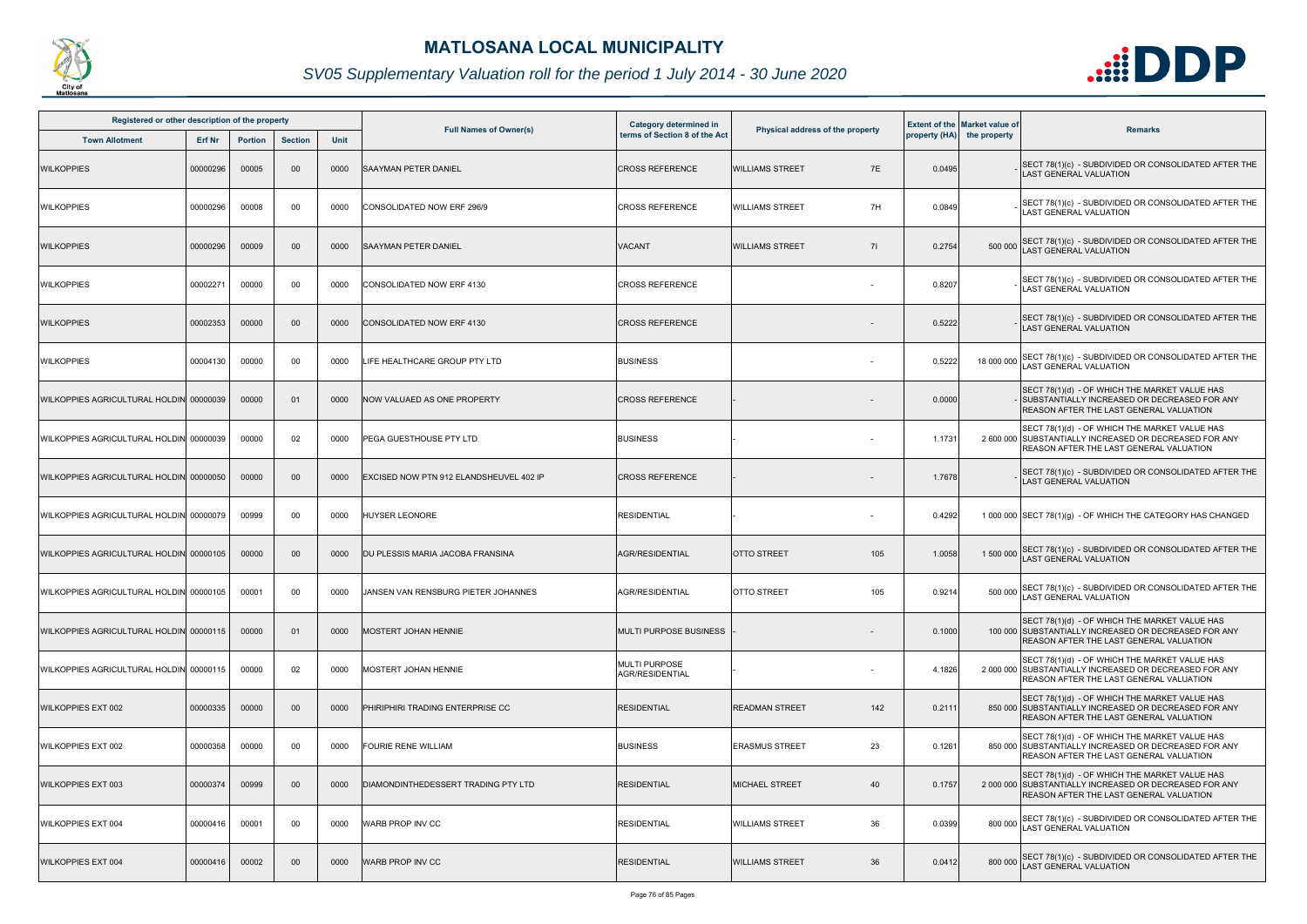

| Registered or other description of the property |               |         |                |      | <b>Full Names of Owner(s)</b>                                                              | <b>Category determined in</b><br>terms of Section 8 of the Act | Physical address of the property |        | <b>Extent of the Market value of</b>                                                                                                                    |
|-------------------------------------------------|---------------|---------|----------------|------|--------------------------------------------------------------------------------------------|----------------------------------------------------------------|----------------------------------|--------|---------------------------------------------------------------------------------------------------------------------------------------------------------|
| <b>Town Allotment</b>                           | <b>Erf Nr</b> | Portion | <b>Section</b> | Unit |                                                                                            |                                                                |                                  |        | <b>Remarks</b><br>property (HA) the property                                                                                                            |
| <b>WILKOPPIES EXT 004</b>                       | 00000416      | 00999   | 00             | 0000 | WARB PROP INV CC                                                                           | <b>RESIDENTIAL</b>                                             | <b>WILLIAMS STREET</b><br>36     | 0.0706 | SECT 78(1)(c) - SUBDIVIDED OR CONSOLIDATED AFTER THE<br>750 000<br><b>LAST GENERAL VALUATION</b>                                                        |
| <b>WILKOPPIES EXT 008</b>                       | 00000597      | 00000   | $00\,$         | 0000 | ROOS MARIUS GEHRARD                                                                        | <b>RESIDENTIAL</b>                                             | <b>LEWIS STREET</b><br>31        | 0.2915 | SECT 78(1)(d) - OF WHICH THE MARKET VALUE HAS<br>1 100 000 SUBSTANTIALLY INCREASED OR DECREASED FOR ANY<br>REASON AFTER THE LAST GENERAL VALUATION      |
| <b>WILKOPPIES EXT 008</b>                       | 00000602      | 00002   | 00             | 0000 | NOW UNIT 10, 11, 12, 13                                                                    | <b>CROSS REFERENCE</b>                                         | <b>LEWIS STREET</b><br>21        | 0.0211 | SECT 78(1)(c) - SUBDIVIDED OR CONSOLIDATED AFTER THE<br><b>LAST GENERAL VALUATION</b>                                                                   |
| <b>WILKOPPIES EXT 008</b>                       | 00000603      | 00999   | $00\,$         | 0010 | SS UMSHANTI 326/2001                                                                       | <b>RESSEC</b>                                                  | 19<br><b>LEWIS STREET</b>        | 0.0027 | 110 000 SECT 78(1)(c) - SUBDIVIDED OR CONSOLIDATED AFTER THE<br>LAST GENERAL VALUATION                                                                  |
| <b>WILKOPPIES EXT 008</b>                       | 00000603      | 00999   | 00             | 0011 | <b>ISS UMSHANTI 326/2001</b>                                                               | RESSEC                                                         | 19<br><b>LEWIS STREET</b>        | 0.0091 | SECT 78(1)(c) - SUBDIVIDED OR CONSOLIDATED AFTER THE<br>230 000<br>LAST GENERAL VALUATION                                                               |
| <b>WILKOPPIES EXT 008</b>                       | 00000603      | 00999   | 00             | 0012 | SS UMSHANTI 326/2001                                                                       | RESSEC                                                         | <b>LEWIS STREET</b><br>19        | 0.0083 | 210 000 SECT 78(1)(c) - SUBDIVIDED OR CONSOLIDATED AFTER THE<br><b>LAST GENERAL VALUATION</b>                                                           |
| <b>WILKOPPIES EXT 008</b>                       | 00000603      | 00999   | 00             | 0013 | <b>SS UMSHANTI 326/2001</b>                                                                | <b>RESSEC</b>                                                  | <b>LEWIS STREET</b><br>19        | 0.0036 | SECT 78(1)(c) - SUBDIVIDED OR CONSOLIDATED AFTER THE<br>130 000<br><b>LAST GENERAL VALUATION</b>                                                        |
| <b>WILKOPPIES EXT 009</b>                       | 00000617      | 00000   | 01             | 0000 | DE DOORN'S TRUST                                                                           | MULTI PURPOSE BUSINESS  THEO STREET                            | 37                               | 0.0500 | SECT 78(1)(d) - OF WHICH THE MARKET VALUE HAS<br>200 000 SUBSTANTIALLY INCREASED OR DECREASED FOR ANY<br><b>REASON AFTER THE LAST GENERAL VALUATION</b> |
| <b>WILKOPPIES EXT 009</b>                       | 00000617      | 00000   | 02             | 0000 | DE DOORN'S TRUST                                                                           | <b>MULTI PURPOSE</b><br><b>RESIDENTIAL</b>                     | 37<br>THEO STREET                | 0.1883 | SECT 78(1)(d) - OF WHICH THE MARKET VALUE HAS<br>900 000 SUBSTANTIALLY INCREASED OR DECREASED FOR ANY<br>REASON AFTER THE LAST GENERAL VALUATION        |
| <b>WILKOPPIES EXT 011</b>                       | 00000631      | 00000   | $00\,$         | 0000 | WYK MARIE-LOUISE VAN                                                                       | <b>RESIDENTIAL</b>                                             | <b>LEWIS STREET</b><br>18        | 0.8126 | SECT 78(1)(c) - SUBDIVIDED OR CONSOLIDATED AFTER THE<br>1 900 000<br>LAST GENERAL VALUATION                                                             |
| <b>WILKOPPIES EXT 011</b>                       | 00000631      | 00004   | 00             | 0000 | <b>SCHOLTZ PIERRE QUENTIS</b>                                                              | VACANT                                                         | <b>LEWIS STREET</b><br>18        | 0.0926 | SECT 78(1)(c) - SUBDIVIDED OR CONSOLIDATED AFTER THE<br>300 000<br><b>LAST GENERAL VALUATION</b>                                                        |
| <b>WILKOPPIES EXT 016</b>                       | 00000753      | 00000   | $00\,$         | 0000 | APOSTOLIESE GELOOFSENDEING VAN SUID AFRIKA GEMEENTE PUBLIC WORSHIP<br>NUWE LEWE KLERKSDORP |                                                                | <b>GRANIET STREET</b><br>5       | 0.1697 | 1 300 000 SECT 78(1)(g) - OF WHICH THE CATEGORY HAS CHANGED                                                                                             |
| <b>WILKOPPIES EXT 016</b>                       | 00000803      | 00000   | 00             | 0000 | <b>GROBLER JAN ADRIAAN</b>                                                                 | <b>RESIDENTIAL</b>                                             | 132<br><b>WILLIAMS STREET</b>    | 0.1343 | SECT 78(1)(d) - OF WHICH THE MARKET VALUE HAS<br>850 000 SUBSTANTIALLY INCREASED OR DECREASED FOR ANY<br><b>REASON AFTER THE LAST GENERAL VALUATION</b> |
| <b>WILKOPPIES EXT 018</b>                       | 00000960      | 00000   | 01             | 0000 | <b>BLOM SEMANTHE</b>                                                                       | MULTI PURPOSE BUSINESS  AMETIS STREET                          | 45                               | 0.0503 | SECT 78(1)(d) - OF WHICH THE MARKET VALUE HAS<br>200 000 SUBSTANTIALLY INCREASED OR DECREASED FOR ANY<br><b>REASON AFTER THE LAST GENERAL VALUATION</b> |
| <b>WILKOPPIES EXT 018</b>                       | 00000960      | 00000   | 02             | 0000 | <b>BLOM SEMANTHE</b>                                                                       | <b>MULTI PURPOSE</b><br><b>RESIDENTIAL</b>                     | <b>AMETIS STREET</b><br>45       | 0.1000 | SECT 78(1)(d) - OF WHICH THE MARKET VALUE HAS<br>900 000 SUBSTANTIALLY INCREASED OR DECREASED FOR ANY<br><b>REASON AFTER THE LAST GENERAL VALUATION</b> |
| <b>WILKOPPIES EXT 029</b>                       | 00001138      | 00001   | $00\,$         | 0000 | <b>DU PLESSIS ANNA CECELIA</b>                                                             | <b>VACANT</b>                                                  | <b>VENUS STREET</b><br>8         | 0.0726 | SECT 78(1)(c) - SUBDIVIDED OR CONSOLIDATED AFTER THE<br>400 000<br><b>LAST GENERAL VALUATION</b>                                                        |
| <b>WILKOPPIES EXT 029</b>                       | 00001138      | 00999   | 00             | 0000 | NEL GERTRUIDA JOHANNA                                                                      | <b>RESIDENTIAL</b>                                             | <b>VENUS STREET</b><br>8         | 0.0741 | SECT 78(1)(c) - SUBDIVIDED OR CONSOLIDATED AFTER THE<br>1 800 000<br><b>LAST GENERAL VALUATION</b>                                                      |
| <b>WILKOPPIES EXT 052</b>                       | 00002704      | 00000   | $00\,$         | 0000 | <b>IBURGER MAGDALENA SOPHIA</b>                                                            | <b>RESIDENTIAL</b>                                             |                                  | 0.0417 | SECT 78(1)(d) - OF WHICH THE MARKET VALUE HAS<br>700 000 SUBSTANTIALLY INCREASED OR DECREASED FOR ANY<br><b>REASON AFTER THE LAST GENERAL VALUATION</b> |
| <b>WILKOPPIES EXT 084</b>                       | 00003506      | 00999   | 00             | 0000 | ROUX MICHAEL ALBERT LE                                                                     | <b>RESIDENTIAL</b>                                             | <b>WILLIAMS STREET</b>           | 0.0463 | SECT 78(1)(d) - OF WHICH THE MARKET VALUE HAS<br>800 000 SUBSTANTIALLY INCREASED OR DECREASED FOR ANY<br>REASON AFTER THE LAST GENERAL VALUATION        |

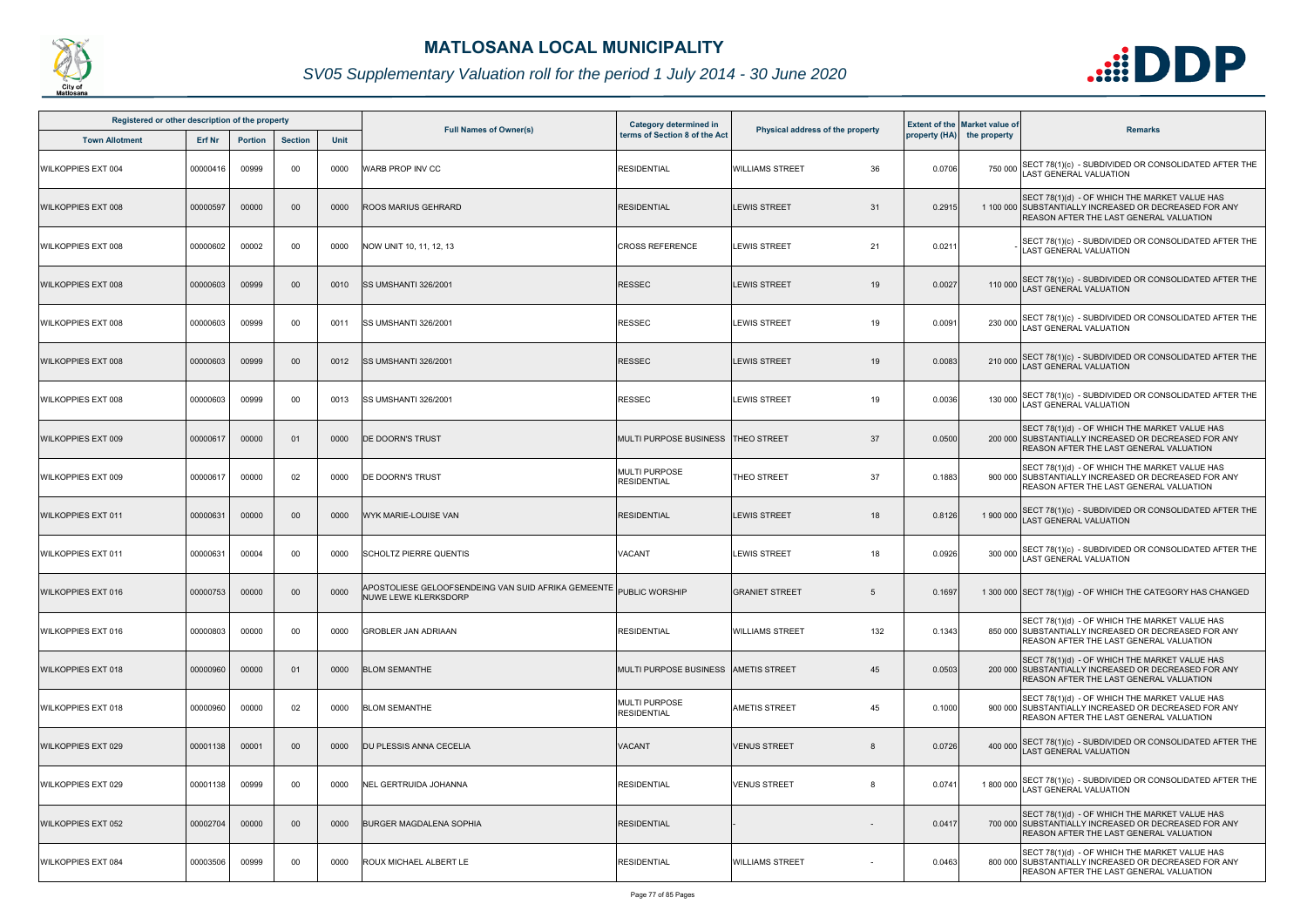

| Registered or other description of the property |          |                |                |             |                                                      |                                                                |                                  |        |                                                                    |                                                                                                                                                           |
|-------------------------------------------------|----------|----------------|----------------|-------------|------------------------------------------------------|----------------------------------------------------------------|----------------------------------|--------|--------------------------------------------------------------------|-----------------------------------------------------------------------------------------------------------------------------------------------------------|
| <b>Town Allotment</b>                           | Erf Nr   | <b>Portion</b> | <b>Section</b> | <b>Unit</b> | <b>Full Names of Owner(s)</b>                        | <b>Category determined in</b><br>terms of Section 8 of the Act | Physical address of the property |        | <b>Extent of the Market value of</b><br>property (HA) the property | <b>Remarks</b>                                                                                                                                            |
| <b>WILKOPPIES EXT 084</b>                       | 00003551 | 00000          | 00             | 0000        | LE ROUX MICHAEL ALBERT                               | <b>RESIDENTIAL</b>                                             | <b>WILLIAMS STREET</b>           | 0.0471 | 900 000                                                            | SECT 78(1)(c) - SUBDIVIDED OR CONSOLIDATED AFTER THE<br>LAST GENERAL VALUATION                                                                            |
| WILKOPPIES EXT 084                              | 00003551 | 00001          | 00             | 0000        | MAFEREKA MODIEGI FAITH / MAFEREKA RAMOKHETHI MICHAEL | <b>RESIDENTIAL</b>                                             | <b>WILLIAMS STREET</b>           | 0.0436 | 900 000                                                            | SECT 78(1)(c) - SUBDIVIDED OR CONSOLIDATED AFTER THE<br>LAST GENERAL VALUATION                                                                            |
| <b>WILKOPPIES EXT 091</b>                       | 00003686 | 00000          | 00             | 0000        | CONSOLIDATED NOW ERF 4066                            | <b>CROSS REFERENCE</b>                                         | <b>IAN STREET</b>                | 1.0388 |                                                                    | SECT 78(1)(c) - SUBDIVIDED OR CONSOLIDATED AFTER THE<br><b>LAST GENERAL VALUATION</b>                                                                     |
| <b>WILKOPPIES EXT 091</b>                       | 00003687 | 00000          | 00             | 0000        | CONSOLIDATED NOW ERF 4066                            | <b>CROSS REFERENCE</b>                                         | IAN STREET                       | 0.0284 |                                                                    | SECT 78(1)(c) - SUBDIVIDED OR CONSOLIDATED AFTER THE<br><b>LAST GENERAL VALUATION</b>                                                                     |
| <b>WILKOPPIES EXT 091</b>                       | 00004066 | 00001          | 00             | 0000        | CENTRAL BRIDGE TRADING 420 CC                        | VACANT                                                         | IAN STREET                       | 1.0388 | 600 000                                                            | SECT 78(1)(c) - SUBDIVIDED OR CONSOLIDATED AFTER THE<br>LAST GENERAL VALUATION                                                                            |
| WILKOPPIES EXT 091                              | 00004066 | 00002          | 00             | 0000        | CENTRAL BRIDGE TRADING 420 CC                        | VACANT                                                         | <b>IAN STREET</b>                | 1.0388 | 400 000                                                            | SECT 78(1)(c) - SUBDIVIDED OR CONSOLIDATED AFTER THE<br><b>AST GENERAL VALUATION</b>                                                                      |
| <b>WILKOPPIES EXT 091</b>                       | 00004066 | 00999          | 00             | 0000        | CENTRAL BRIDGE TRADING 420 CC                        | <b>RESIDENTIAL</b>                                             | IAN STREET                       | 1.0388 | 3 000 000                                                          | SECT 78(1)(c) - SUBDIVIDED OR CONSOLIDATED AFTER THE<br><b>AST GENERAL VALUATION</b>                                                                      |
| <b>WILKOPPIES EXT 092</b>                       | 00003710 | 00000          | 00             | 0000        | PROZITRIX HOMEOWNERS ASSOC N P C                     | PRIVATE OPEN SPACE                                             | IAN STREET                       | 0.0358 |                                                                    | 250 000 SECT 78(1)(g) - OF WHICH THE CATEGORY HAS CHANGED                                                                                                 |
| <b>WILKOPPIES EXT 092</b>                       | 00003711 | 00000          | 00             | 0000        | PROZITRIX HOMEOWNERS ASSOC N P C                     | <b>VACANT</b>                                                  | <b>IAN STREET</b>                | 0.2833 |                                                                    | 1 000 SECT 78(1)(g) - OF WHICH THE CATEGORY HAS CHANGED                                                                                                   |
| <b>WILKOPPIES EXT 107</b>                       | 00003255 | 00000          | 00             | 0000        | VARGHESE JACOB                                       | <b>RESIDENTIAL</b>                                             |                                  | 0.0774 |                                                                    | SECT 78(1)(d) - OF WHICH THE MARKET VALUE HAS<br>1 300 000 SUBSTANTIALLY INCREASED OR DECREASED FOR ANY<br>REASON AFTER THE LAST GENERAL VALUATION        |
| <b>WILKOPPIES EXT 107</b>                       | 00003263 | 00000          | 00             | 0000        | VAN VUREN JOHANNES PETRUS                            | <b>RESIDENTIAL</b>                                             |                                  | 0.0763 |                                                                    | SECT 78(1)(d) - OF WHICH THE MARKET VALUE HAS<br>1 300 000 SUBSTANTIALLY INCREASED OR DECREASED FOR ANY<br>REASON AFTER THE LAST GENERAL VALUATION        |
| <b>WILKOPPIES EXT 107</b>                       | 00003264 | 00000          | 00             | 0000        | <b>CITY PRO BUILDING PTY LTD</b>                     | <b>RESIDENTIAL</b>                                             | $\sim$                           | 0.0805 |                                                                    | SECT 78(1)(d) - OF WHICH THE MARKET VALUE HAS<br>2 200 000 SUBSTANTIALLY INCREASED OR DECREASED FOR ANY<br><b>REASON AFTER THE LAST GENERAL VALUATION</b> |
| <b>WILKOPPIES EXT 110</b>                       | 00003296 | 00000          | 00             | 0000        | CITY PRO BUILDING PTY LTD                            | VACANT                                                         |                                  | 0.1125 | 300 000                                                            | SECT 78(1)(c) - SUBDIVIDED OR CONSOLIDATED AFTER THE<br><b>LAST GENERAL VALUATION</b>                                                                     |
| <b>WILKOPPIES EXT 110</b>                       | 00003297 | 00000          | 00             | 0000        | CITY PRO BUILDING PTY LTD                            | <b>VACANT</b>                                                  | $\sim$                           | 0.1107 | 300 000                                                            | SECT 78(1)(c) - SUBDIVIDED OR CONSOLIDATED AFTER THE<br>AST GENERAL VALUATION                                                                             |
| <b>WILKOPPIES EXT 110</b>                       | 00003298 | 00000          | 00             | 0000        | ICITY PRO BUILDING PTY LTD                           | <b>VACANT</b>                                                  |                                  | 0.1404 | 300 000                                                            | SECT 78(1)(c) - SUBDIVIDED OR CONSOLIDATED AFTER THE LAST GENERAL VALUATION                                                                               |
| <b>WILKOPPIES EXT 110</b>                       | 00003299 | 00000          | 00             | 0000        | CITY PRO BUILDING PTY LTD                            | <b>VACANT</b>                                                  |                                  | 0.1021 | 300 000                                                            | SECT 78(1)(c) - SUBDIVIDED OR CONSOLIDATED AFTER THE<br>LAST GENERAL VALUATION                                                                            |
| <b>WILKOPPIES EXT 110</b>                       | 00003300 | 00000          | 00             | 0000        | CITY PRO BUILDING PTY LTD                            | <b>RESIDENTIAL</b>                                             |                                  | 0.1298 | 3 000 000                                                          | SECT 78(1)(c) - SUBDIVIDED OR CONSOLIDATED AFTER THE<br>LAST GENERAL VALUATION                                                                            |
| <b>WILKOPPIES EXT 110</b>                       | 00003301 | 00000          | 00             | 0000        | CITY PRO BUILDING PTY LTD                            | <b>VACANT</b>                                                  | $\sim$                           | 0.1203 |                                                                    | 300 000 SECT 78(1)(c) - SUBDIVIDED OR CONSOLIDATED AFTER THE<br>LAST GENERAL VALUATION                                                                    |
| <b>WILKOPPIES EXT 110</b>                       | 00003302 | 00000          | 00             | 0000        | CITY PRO BUILDING PTY LTD                            | <b>VACANT</b>                                                  |                                  | 0.1314 | 300 000                                                            | SECT 78(1)(c) - SUBDIVIDED OR CONSOLIDATED AFTER THE<br>LAST GENERAL VALUATION                                                                            |

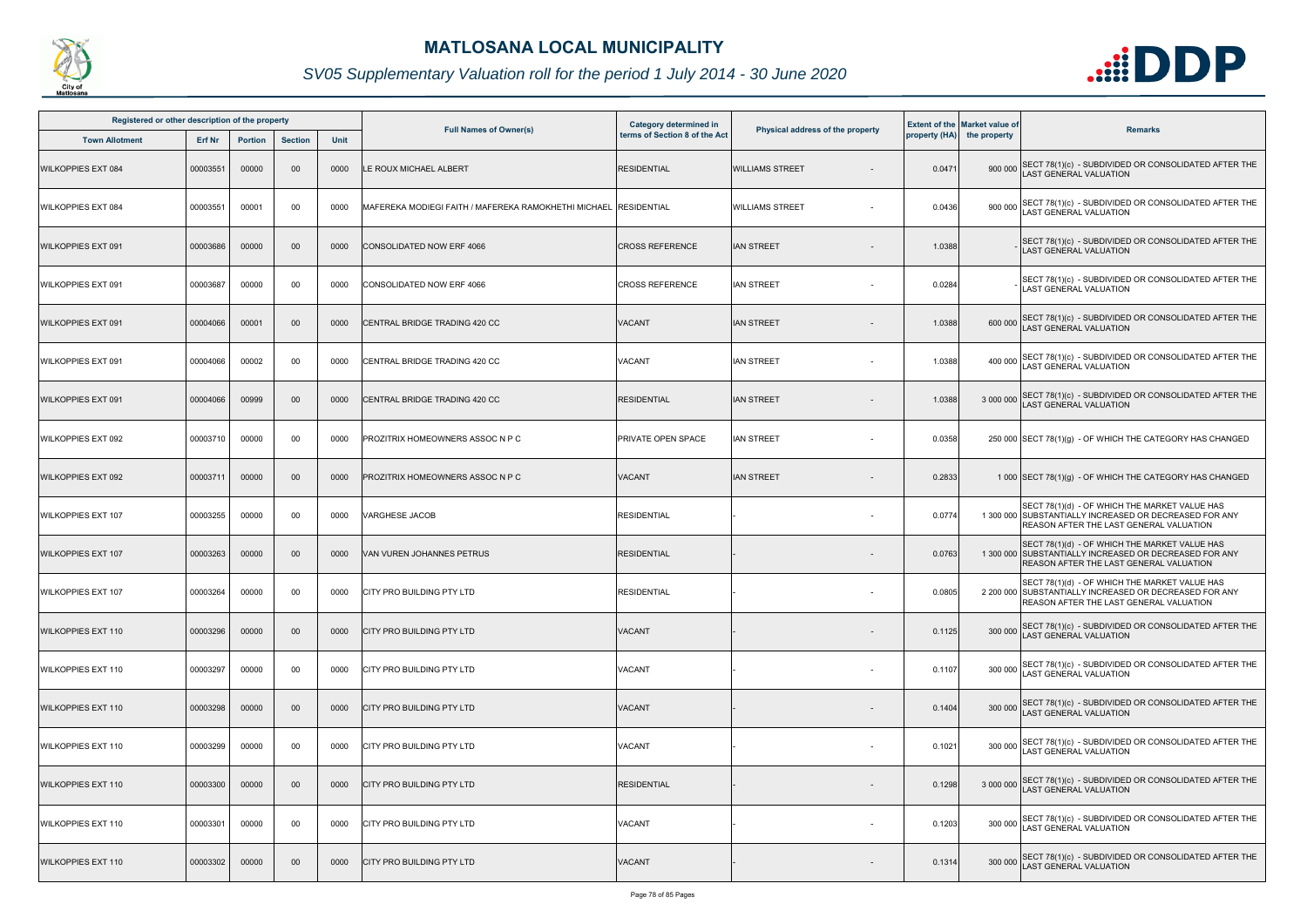

| Registered or other description of the property |               |                |                 |      |                                  | <b>Category determined in</b> |                                  |        | <b>Extent of the Market value of</b> |                                                                                                                                                    |
|-------------------------------------------------|---------------|----------------|-----------------|------|----------------------------------|-------------------------------|----------------------------------|--------|--------------------------------------|----------------------------------------------------------------------------------------------------------------------------------------------------|
| <b>Town Allotment</b>                           | <b>Erf Nr</b> | <b>Portion</b> | <b>Section</b>  | Unit | <b>Full Names of Owner(s)</b>    | terms of Section 8 of the Act | Physical address of the property |        | property (HA) the property           | <b>Remarks</b>                                                                                                                                     |
| <b>WILKOPPIES EXT 110</b>                       | 00003303      | 00000          | 00              | 0000 | CITY PRO BUILDING PTY LTD        | <b>RESIDENTIAL</b>            |                                  | 0.0850 |                                      | SECT 78(1)(d) - OF WHICH THE MARKET VALUE HAS<br>1 200 000 SUBSTANTIALLY INCREASED OR DECREASED FOR ANY<br>REASON AFTER THE LAST GENERAL VALUATION |
| <b>WILKOPPIES EXT 110</b>                       | 00003304      | 00000          | 00 <sub>o</sub> | 0000 | <b>CITY PRO BUILDING PTY LTD</b> | <b>PRIVATE ROAD</b>           |                                  | 0.1797 | 1 0 0 0                              | SECT 78(1)(c) - SUBDIVIDED OR CONSOLIDATED AFTER THE LAST GENERAL VALUATION                                                                        |
| <b>WILKOPPIES EXT 119</b>                       | 00004395      | 00000          | 00              | 0000 | CITY PRO BUILDING PTY LTD        | VACANT                        |                                  | 0.1005 | 300 000                              | SECT 78(1)(c) - SUBDIVIDED OR CONSOLIDATED AFTER THE<br>LAST GENERAL VALUATION                                                                     |
| <b>WILKOPPIES EXT 119</b>                       | 00004396      | 00000          | $00\,$          | 0000 | <b>CITY PRO BUILDING PTY LTD</b> | VACANT                        |                                  | 0.1000 | 300 000                              | SECT 78(1)(c) - SUBDIVIDED OR CONSOLIDATED AFTER THE LAST GENERAL VALUATION                                                                        |
| <b>WILKOPPIES EXT 119</b>                       | 00004397      | 00000          | 00              | 0000 | CITY PRO BUILDING PTY LTD        | <b>VACANT</b>                 |                                  | 0.0971 | 300 000                              | SECT 78(1)(c) - SUBDIVIDED OR CONSOLIDATED AFTER THE LAST GENERAL VALUATION                                                                        |
| <b>WILKOPPIES EXT 119</b>                       | 00004398      | 00000          | 00 <sub>o</sub> | 0000 | <b>CITY PRO BUILDING PTY LTD</b> | VACANT                        |                                  | 0.1032 | 300 000                              | SECT 78(1)(c) - SUBDIVIDED OR CONSOLIDATED AFTER THE<br>LAST GENERAL VALUATION                                                                     |
| <b>WILKOPPIES EXT 119</b>                       | 00004399      | 00000          | 00              | 0000 | CITY PRO BUILDING PTY LTD        | RESIDENTIAL                   |                                  | 0.1210 | 3 000 000                            | SECT 78(1)(c) - SUBDIVIDED OR CONSOLIDATED AFTER THE<br>LAST GENERAL VALUATION                                                                     |
| <b>WILKOPPIES EXT 119</b>                       | 00004400      | 00000          | $00\,$          | 0000 | <b>CITY PRO BUILDING PTY LTD</b> | VACANT                        |                                  | 0.0908 | 300 000                              | SECT 78(1)(c) - SUBDIVIDED OR CONSOLIDATED AFTER THE<br>LAST GENERAL VALUATION                                                                     |
| <b>WILKOPPIES EXT 119</b>                       | 00004401      | 00000          | 00              | 0000 | CITY PRO BUILDING PTY LTD        | VACANT                        |                                  | 0.0800 | 300 000                              | SECT 78(1)(c) - SUBDIVIDED OR CONSOLIDATED AFTER THE<br>LAST GENERAL VALUATION                                                                     |
| <b>WILKOPPIES EXT 119</b>                       | 00004402      | 00000          | $00\,$          | 0000 | <b>CITY PRO BUILDING PTY LTD</b> | VACANT                        |                                  | 0.0800 | 300 000                              | SECT 78(1)(c) - SUBDIVIDED OR CONSOLIDATED AFTER THE LAST GENERAL VALUATION                                                                        |
| <b>WILKOPPIES EXT 119</b>                       | 00004403      | 00000          | 00              | 0000 | CITY PRO BUILDING PTY LTD        | VACANT                        |                                  | 0.0780 | 300 000                              | SECT 78(1)(c) - SUBDIVIDED OR CONSOLIDATED AFTER THE<br>LAST GENERAL VALUATION                                                                     |
| <b>WILKOPPIES EXT 119</b>                       | 00004404      | 00000          | $00\,$          |      | 0000 CITY PRO BUILDING PTY LTD   | <b>RESIDENTIAL</b>            |                                  | 0.1096 |                                      | 2 500 000 SECT 78(1)(c) - SUBDIVIDED OR CONSOLIDATED AFTER THE<br>LAST GENERAL VALUATION                                                           |
| <b>WILKOPPIES EXT 119</b>                       | 00004405      | 00000          | 00              | 0000 | <b>CITY PRO BUILDING PTY LTD</b> | <b>RESIDENTIAL</b>            | $\sim$                           | 0.0538 |                                      | SECT 78(1)(d) - OF WHICH THE MARKET VALUE HAS<br>1 000 000 SUBSTANTIALLY INCREASED OR DECREASED FOR ANY<br>REASON AFTER THE LAST GENERAL VALUATION |
| <b>WILKOPPIES EXT 119</b>                       | 00004406      | 00000          | $00\,$          | 0000 | <b>CITY PRO BUILDING PTY LTD</b> | VACANT                        |                                  | 0.0658 | 250 000                              | SECT 78(1)(c) - SUBDIVIDED OR CONSOLIDATED AFTER THE<br><b>LAST GENERAL VALUATION</b>                                                              |
| <b>WILKOPPIES EXT 119</b>                       | 00004407      | 00000          | 00              | 0000 | <b>CITY PRO BUILDING PTY LTD</b> | <b>RESIDENTIAL</b>            | $\sim$                           | 0.0642 |                                      | SECT 78(1)(d) - OF WHICH THE MARKET VALUE HAS<br>1 000 000 SUBSTANTIALLY INCREASED OR DECREASED FOR ANY<br>REASON AFTER THE LAST GENERAL VALUATION |
| <b>WILKOPPIES EXT 119</b>                       | 00004408      | 00000          | 00 <sub>o</sub> | 0000 | <b>CITY PRO BUILDING PTY LTD</b> | VACANT                        |                                  | 0.0736 | 250 000                              | SECT 78(1)(c) - SUBDIVIDED OR CONSOLIDATED AFTER THE<br>LAST GENERAL VALUATION                                                                     |
| <b>WILKOPPIES EXT 119</b>                       | 00004409      | 00000          | 00              | 0000 | <b>CITY PRO BUILDING PTY LTD</b> | <b>VACANT</b>                 | $\sim$                           | 0.0612 | 250 000                              | SECT 78(1)(c) - SUBDIVIDED OR CONSOLIDATED AFTER THE<br>LAST GENERAL VALUATION                                                                     |
| <b>WILKOPPIES EXT 119</b>                       | 00004410      | 00000          | 00 <sub>o</sub> | 0000 | <b>CITY PRO BUILDING PTY LTD</b> | VACANT                        |                                  | 0.0638 | 250 000                              | SECT 78(1)(c) - SUBDIVIDED OR CONSOLIDATED AFTER THE<br>LAST GENERAL VALUATION                                                                     |
| <b>WILKOPPIES EXT 119</b>                       | 00004411      | 00000          | 00              | 0000 | CITY PRO BUILDING PTY LTD        | VACANT                        |                                  | 0.0680 | 250 000                              | SECT 78(1)(c) - SUBDIVIDED OR CONSOLIDATED AFTER THE<br>AST GENERAL VALUATION                                                                      |

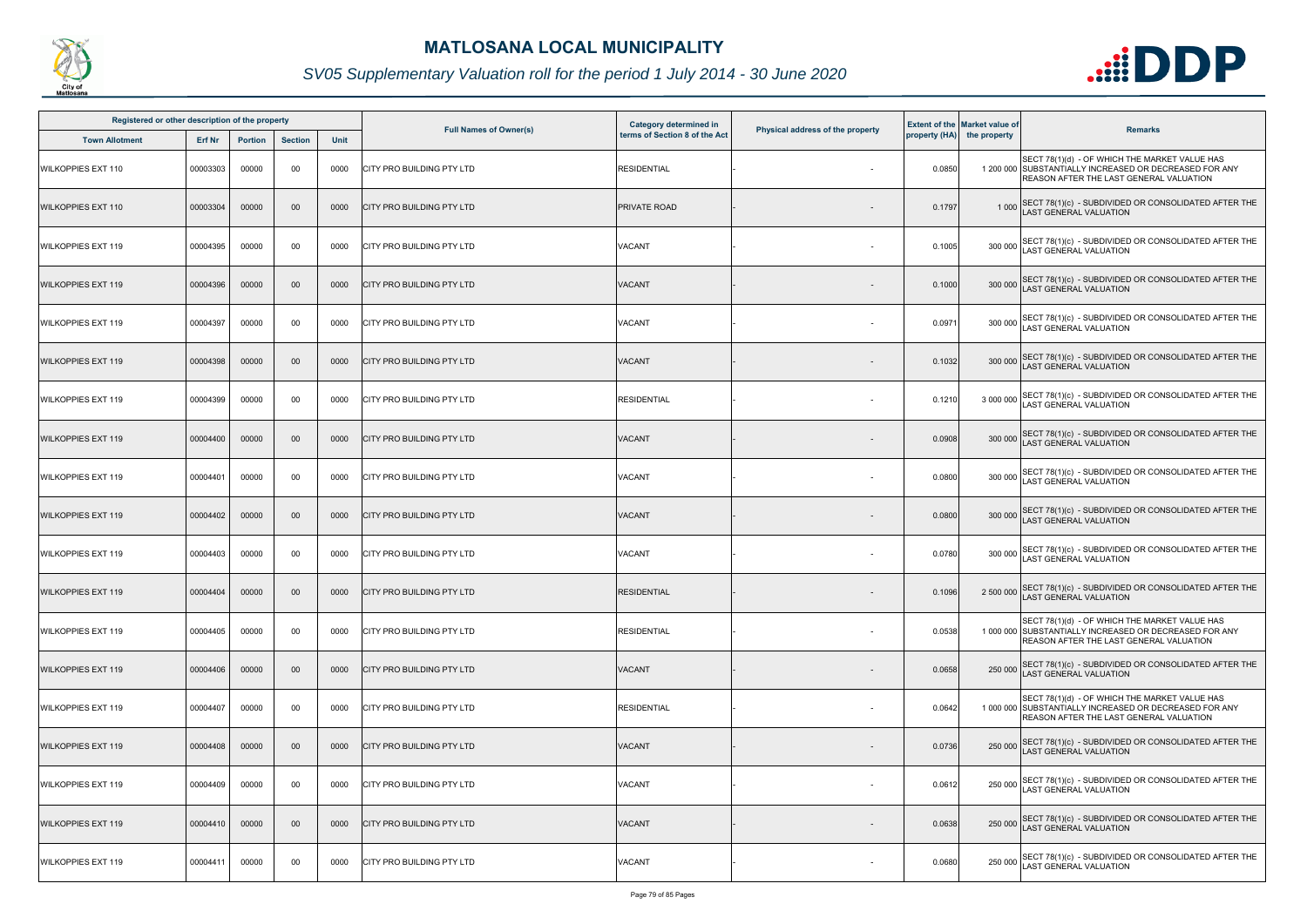

| Registered or other description of the property<br><b>Town Allotment</b><br>Erf Nr<br><b>Portion</b><br><b>Section</b> |          |       |        |      | <b>Category determined in</b>  |                               |                                  | <b>Extent of the Market value of</b> |                            |                                                                                                 |
|------------------------------------------------------------------------------------------------------------------------|----------|-------|--------|------|--------------------------------|-------------------------------|----------------------------------|--------------------------------------|----------------------------|-------------------------------------------------------------------------------------------------|
|                                                                                                                        |          |       |        | Unit | <b>Full Names of Owner(s)</b>  | terms of Section 8 of the Act | Physical address of the property |                                      | property (HA) the property | <b>Remarks</b>                                                                                  |
| <b>WILKOPPIES EXT 119</b>                                                                                              | 00004412 | 00000 | 00     | 0000 | CITY PRO BUILDING PTY LTD      | <b>VACANT</b>                 |                                  | 0.0632                               |                            | 250 000 SECT 78(1)(c) - SUBDIVIDED OR CONSOLIDATED AFTER THE<br><b>AST GENERAL VALUATION</b>    |
| <b>WILKOPPIES EXT 119</b>                                                                                              | 00004413 | 00000 | 00     | 0000 | CITY PRO BUILDING PTY LTD      | <b>VACANT</b>                 |                                  | 0.0910                               |                            | 300 000 SECT 78(1)(c) - SUBDIVIDED OR CONSOLIDATED AFTER THE<br>LAST GENERAL VALUATION          |
| <b>WILKOPPIES EXT 119</b>                                                                                              | 00004414 | 00000 | 00     | 0000 | CITY PRO BUILDING PTY LTD      | PRIVATE OPEN SPACE            |                                  | 0.5434                               |                            | 5 000 SECT 78(1)(c) - SUBDIVIDED OR CONSOLIDATED AFTER THE<br>LAST GENERAL VALUATION            |
| WITKOP 438 IP                                                                                                          | 00000438 | 00018 | $00\,$ | 0000 | REPUBLIEK VAN SUID-AFRIKA      | <b>STATE OWNED</b>            | WITKOP 438 IP                    | 5.9500                               |                            | 4 000 000 SECT 78(1)(e) - SUBSTANTIALLY INCORRECTLY VALUED<br>DURING THE LAST GENERAL VALUATION |
| WITKOP 438 IP                                                                                                          | 00000438 | 00072 | $00\,$ | S068 | <b>BONGOL TRUST</b>            | VACANT                        | WITKOP 438 IP                    | 0.0400                               |                            | 100 000 SECT 78(1)(g) - OF WHICH THE CATEGORY HAS CHANGED                                       |
| WITKOP 438 IP                                                                                                          | 00000438 | 51003 | 00     | 0000 | CITY OF MATLOSANA              | VACANT                        | WITKOP 438 IP                    | 0.0120                               |                            | 10 000 SECT 78(1)(g) - OF WHICH THE CATEGORY HAS CHANGED                                        |
| WITKOP 438 IP                                                                                                          | 00000438 | 51009 | $00\,$ | 0000 | <b>SOMERS HT/HC</b>            | VACANT                        | WITKOP 438 IP                    | 0.0120                               |                            | 10 000 SECT 78(1)(g) - OF WHICH THE CATEGORY HAS CHANGED                                        |
| WITKOP 438 IP                                                                                                          | 00000438 | 51010 | 00     | 0000 | PEYPER_KANSELEER 10/08/04 AJ&A | VACANT                        | WITKOP 438 IP                    | 0.0102                               |                            | 10 000 SECT 78(1)(g) - OF WHICH THE CATEGORY HAS CHANGED                                        |
| WITKOP 438 IP                                                                                                          | 00000438 | 51011 | $00\,$ | 0000 | <b>CITY OF MATLOSANA</b>       | VACANT                        | WITKOP 438 IP                    | 0.0107                               |                            | 10 000 SECT 78(1)(g) - OF WHICH THE CATEGORY HAS CHANGED                                        |
| WITKOP 438 IP                                                                                                          | 00000438 | 51014 | 00     | 0000 | <b>CITY OF MATLOSANA</b>       | VACANT                        | WITKOP 438 IP                    | 0.0117                               |                            | 10 000 SECT 78(1)(g) - OF WHICH THE CATEGORY HAS CHANGED                                        |
| WITKOP 438 IP                                                                                                          | 00000438 | 51015 | 00     | 0000 | STADSRAAD VAN KLERKSDORP       | VACANT                        | WITKOP 438 IP                    | 0.0117                               |                            | 10 000 SECT 78(1)(g) - OF WHICH THE CATEGORY HAS CHANGED                                        |
| WITKOP 438 IP                                                                                                          | 00000438 | 51016 | 00     | 0000 | VENTER SJ/MEJ                  | VACANT                        | WITKOP 438 IP                    | 0.0117                               |                            | 10 000 SECT 78(1)(g) - OF WHICH THE CATEGORY HAS CHANGED                                        |
| WITKOP 438 IP                                                                                                          | 00000438 | 51017 | $00\,$ | 0000 | DU PLOOY S                     | <b>VACANT</b>                 | WITKOP 438 IP                    | 0.0117                               |                            | 10 000 SECT 78(1)(g) - OF WHICH THE CATEGORY HAS CHANGED                                        |
| WITKOP 438 IP                                                                                                          | 00000438 | 51018 | 00     | 0000 | COETZEE L                      | VACANT                        | WITKOP 438 IP                    | 0.0117                               |                            | 10 000 SECT 78(1)(g) - OF WHICH THE CATEGORY HAS CHANGED                                        |
| WITKOP 438 IP                                                                                                          | 00000438 | 51019 | $00\,$ | 0000 | <b>HAARHOFF PABVZ/M</b>        | VACANT                        | WITKOP 438 IP                    | 0.0118                               |                            | 10 000 SECT 78(1)(g) - OF WHICH THE CATEGORY HAS CHANGED                                        |
| WITKOP 438 IP                                                                                                          | 00000438 | 51020 | 00     | 0000 | OOSTHUIZEN KP/MI               | <b>VACANT</b>                 | WITKOP 438 IP<br>$\sim$          | 0.0131                               |                            | 10 000 SECT 78(1)(g) - OF WHICH THE CATEGORY HAS CHANGED                                        |
| WITKOP 438 IP                                                                                                          | 00000438 | 51022 | $00\,$ | 0000 | <b>BRUSSOW HSJ</b>             | VACANT                        | WITKOP 438 IP                    | 0.0130                               |                            | 10 000 SECT 78(1)(g) - OF WHICH THE CATEGORY HAS CHANGED                                        |
| WITKOP 438 IP                                                                                                          | 00000438 | 51023 | 00     | 0000 | PELSER EJ                      | <b>RESIDENTIAL</b>            | WITKOP 438 IP<br>$\sim$          | 0.0130                               |                            | 10 000 SECT 78(1)(g) - OF WHICH THE CATEGORY HAS CHANGED                                        |
| WITKOP 438 IP                                                                                                          | 00000438 | 51025 | $00\,$ | 0000 | JANSEN VAN RENSBURG F          | VACANT                        | WITKOP 438 IP                    | 0.0130                               |                            | 10 000 SECT 78(1)(g) - OF WHICH THE CATEGORY HAS CHANGED                                        |

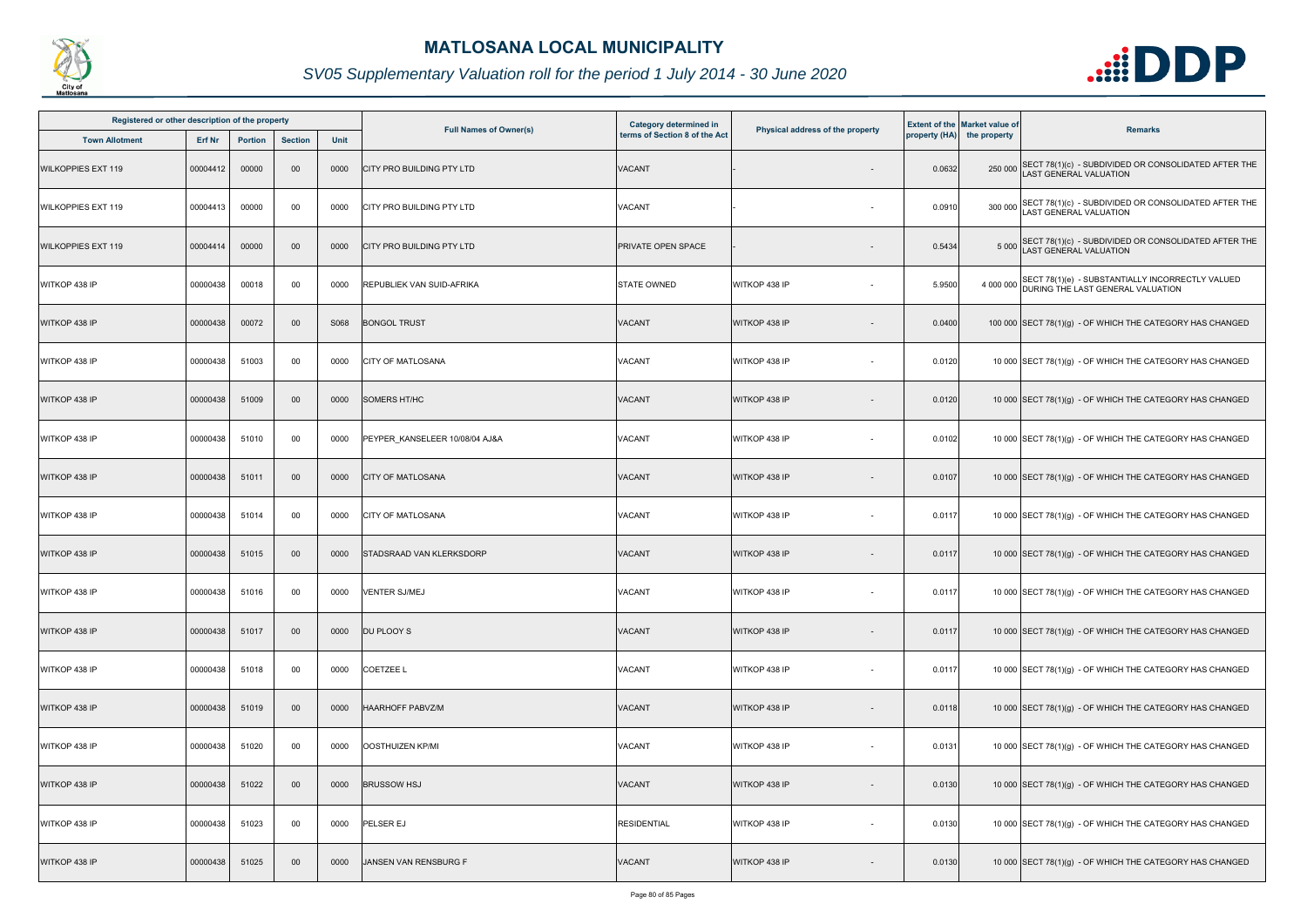

| Registered or other description of the property |          |                |                |             | <b>Full Names of Owner(s)</b> | Category determined in        |                                           |        | <b>Extent of the Market value of</b> |                                                          |
|-------------------------------------------------|----------|----------------|----------------|-------------|-------------------------------|-------------------------------|-------------------------------------------|--------|--------------------------------------|----------------------------------------------------------|
| <b>Town Allotment</b>                           | Erf Nr   | <b>Portion</b> | <b>Section</b> | <b>Unit</b> |                               | terms of Section 8 of the Act | Physical address of the property          |        | property (HA) the property           | <b>Remarks</b>                                           |
| WITKOP 438 IP                                   | 00000438 | 51027          | 00             | 0000        | STADSRAAD VAN KLERKSDORP      | VACANT                        | WITKOP 438 IP                             | 0.0130 |                                      | 10 000 SECT 78(1)(g) - OF WHICH THE CATEGORY HAS CHANGED |
| WITKOP 438 IP                                   | 00000438 | 51031          | 00             | 0000        | SWANEPOEL CP/MJ               | VACANT                        | WITKOP 438 IP                             | 0.0111 |                                      | 10 000 SECT 78(1)(g) - OF WHICH THE CATEGORY HAS CHANGED |
| WITKOP 438 IP                                   | 00000438 | 51032          | 00             | 0000        | <b>STEYN LJ</b>               | <b>VACANT</b>                 | WITKOP 438 IP                             | 0.0111 |                                      | 10 000 SECT 78(1)(g) - OF WHICH THE CATEGORY HAS CHANGED |
| WITKOP 438 IP                                   | 00000438 | 51035          | 00             | 0000        | <b>BOTES YS</b>               | VACANT                        | WITKOP 438 IP                             | 0.0124 |                                      | 10 000 SECT 78(1)(g) - OF WHICH THE CATEGORY HAS CHANGED |
| WITKOP 438 IP                                   | 00000438 | 51036          | 00             | 0000        | <b>BOTES YS</b>               | VACANT                        | WITKOP 438 IP<br>$\overline{\phantom{a}}$ | 0.0124 |                                      | 10 000 SECT 78(1)(g) - OF WHICH THE CATEGORY HAS CHANGED |
| WITKOP 438 IP                                   | 00000438 | 51037          | 00             | 0000        | <b>CITY OF MATLOSANA</b>      | VACANT                        | WITKOP 438 IP                             | 0.0124 |                                      | 10 000 SECT 78(1)(g) - OF WHICH THE CATEGORY HAS CHANGED |
| WITKOP 438 IP                                   | 00000438 | 51038          | 00             | 0000        | <b>COETZEE JA</b>             | VACANT                        | WITKOP 438 IP<br>$\sim$                   | 0.0124 |                                      | 10 000 SECT 78(1)(g) - OF WHICH THE CATEGORY HAS CHANGED |
| WITKOP 438 IP                                   | 00000438 | 51041          | 00             | 0000        | <b>BLAKE SC</b>               | <b>VACANT</b>                 | WITKOP 438 IP                             | 0.0124 |                                      | 10 000 SECT 78(1)(g) - OF WHICH THE CATEGORY HAS CHANGED |
| WITKOP 438 IP                                   | 00000438 | 51042          | 00             | 0000        | <b>BLAKE SC</b>               | VACANT                        | WITKOP 438 IP                             | 0.0124 |                                      | 10 000 SECT 78(1)(g) - OF WHICH THE CATEGORY HAS CHANGED |
| WITKOP 438 IP                                   | 00000438 | 51043          | 00             | 0000        | <b>VENTER E</b>               | <b>VACANT</b>                 | WITKOP 438 IP                             | 0.0124 |                                      | 10 000 SECT 78(1)(g) - OF WHICH THE CATEGORY HAS CHANGED |
| WITKOP 438 IP                                   | 00000438 | 51047          | 00             | 0000        | <b>HATTINGH MN/AC</b>         | VACANT                        | WITKOP 438 IP<br>$\sim$                   | 0.0124 |                                      | 10 000 SECT 78(1)(g) - OF WHICH THE CATEGORY HAS CHANGED |
| WITKOP 438 IP                                   | 00000438 | 51049          | 00             | 0000        | <b>FAURIE SAM</b>             | <b>VACANT</b>                 | WITKOP 438 IP<br>$\sim$                   | 0.0124 |                                      | 10 000 SECT 78(1)(g) - OF WHICH THE CATEGORY HAS CHANGED |
| WITKOP 438 IP                                   | 00000438 | 51052          | 00             | 0000        | <b>KRIEK ES</b>               | VACANT                        | WITKOP 438 IP                             | 0.0124 |                                      | 10 000 SECT 78(1)(g) - OF WHICH THE CATEGORY HAS CHANGED |
| WITKOP 438 IP                                   | 00000438 | 51060          | 00             | 0000        | <b>VAN RENSBURG LR</b>        | <b>VACANT</b>                 | WITKOP 438 IP<br>$\sim$                   | 0.0118 |                                      | 10 000 SECT 78(1)(g) - OF WHICH THE CATEGORY HAS CHANGED |
| WITKOP 438 IP                                   | 00000438 | 51062          | 00             | 0000        | <b>KRIEK W</b>                | <b>VACANT</b>                 | WITKOP 438 IP<br>$\sim$                   | 0.0117 |                                      | 10 000 SECT 78(1)(g) - OF WHICH THE CATEGORY HAS CHANGED |
| WITKOP 438 IP                                   | 00000438 | 51066          | 00             | 0000        | VAN DER MERWE(STADLER) JM     | <b>VACANT</b>                 | WITKOP 438 IP                             | 0.0113 |                                      | 10 000 SECT 78(1)(g) - OF WHICH THE CATEGORY HAS CHANGED |
| WITKOP 438 IP                                   | 00000438 | 51079          | 00             | 0000        | RICCHIUTO MP                  | VACANT                        | WITKOP 438 IP<br>$\sim$                   | 0.0138 |                                      | 10 000 SECT 78(1)(g) - OF WHICH THE CATEGORY HAS CHANGED |
| WITKOP 438 IP                                   | 00000438 | 51080          | 00             | 0000        | <b>BOTES YS</b>               | <b>VACANT</b>                 | WITKOP 438 IP                             | 0.0138 |                                      | 10 000 SECT 78(1)(g) - OF WHICH THE CATEGORY HAS CHANGED |
| WITKOP 438 IP                                   | 00000438 | 51081          | 00             | 0000        | STADSRAAD VAN KLERKSDORP      | VACANT                        | WITKOP 438 IP                             | 0.0138 |                                      | 10 000 SECT 78(1)(g) - OF WHICH THE CATEGORY HAS CHANGED |

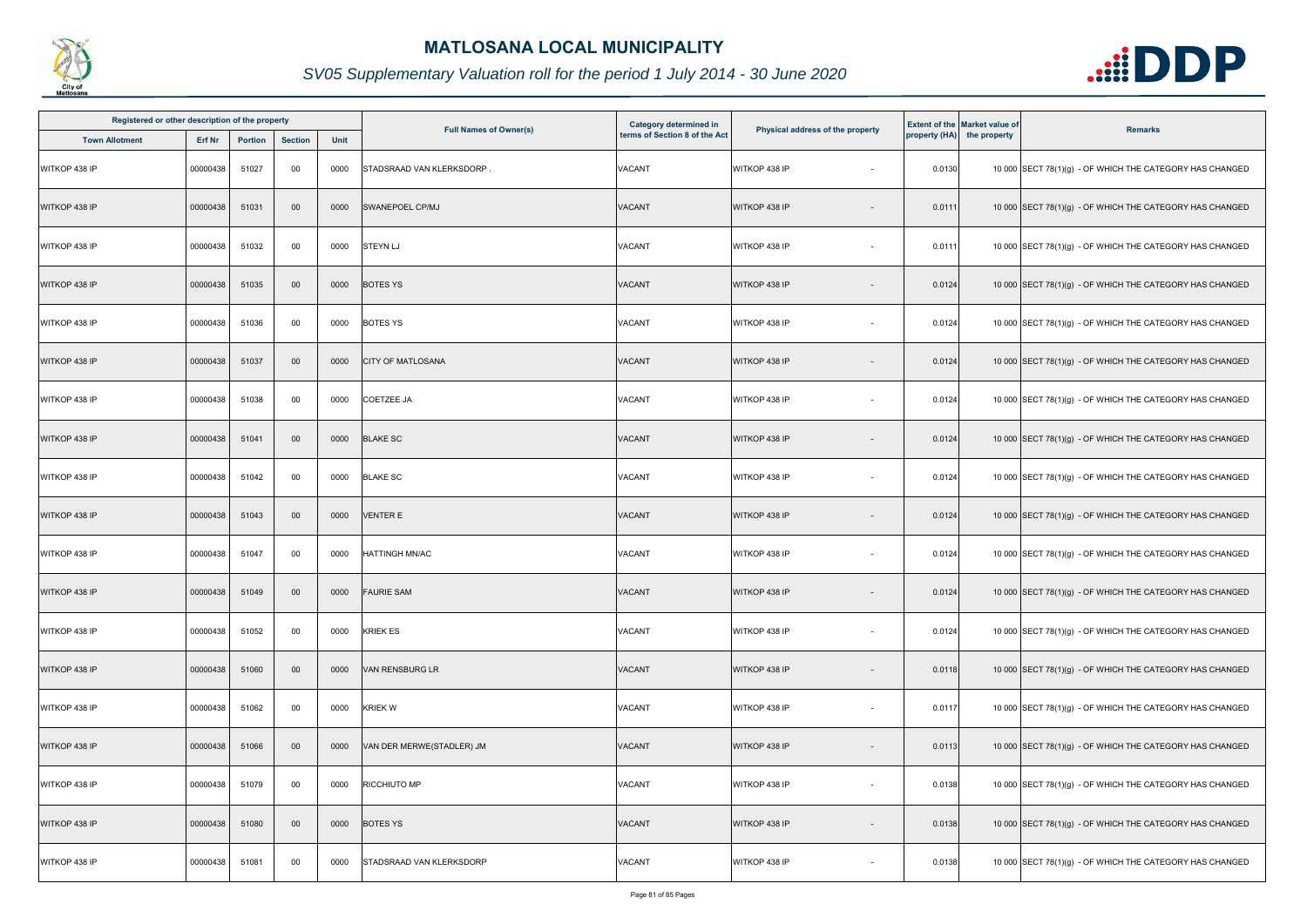

| Registered or other description of the property |          |                |                |             |                               | Category determined in        |                                  |        | <b>Extent of the Market value of</b> |                                                          |
|-------------------------------------------------|----------|----------------|----------------|-------------|-------------------------------|-------------------------------|----------------------------------|--------|--------------------------------------|----------------------------------------------------------|
| <b>Town Allotment</b>                           | Erf Nr   | <b>Portion</b> | <b>Section</b> | <b>Unit</b> | <b>Full Names of Owner(s)</b> | terms of Section 8 of the Act | Physical address of the property |        | property (HA) the property           | <b>Remarks</b>                                           |
| WITKOP 438 IP                                   | 00000438 | 51082          | 00             | 0000        | <b>GOLDEN SH/MS</b>           | <b>VACANT</b>                 | WITKOP 438 IP                    | 0.0138 |                                      | 10 000 SECT 78(1)(g) - OF WHICH THE CATEGORY HAS CHANGED |
| WITKOP 438 IP                                   | 00000438 | 51083          | 00             | 0000        | <b>BOTHA PS/HH</b>            | VACANT                        | WITKOP 438 IP                    | 0.0138 |                                      | 10 000 SECT 78(1)(g) - OF WHICH THE CATEGORY HAS CHANGED |
| WITKOP 438 IP                                   | 00000438 | 51085          | 00             | 0000        | VAN WYK RJ/VM                 | <b>VACANT</b>                 | WITKOP 438 IP                    | 0.0138 |                                      | 10 000 SECT 78(1)(g) - OF WHICH THE CATEGORY HAS CHANGED |
| WITKOP 438 IP                                   | 00000438 | 51086          | 00             | 0000        | CITY OF MATLOSANA             | <b>VACANT</b>                 | WITKOP 438 IP                    | 0.0138 |                                      | 10 000 SECT 78(1)(g) - OF WHICH THE CATEGORY HAS CHANGED |
| WITKOP 438 IP                                   | 00000438 | 51088          | 00             | 0000        | OBERHOLZER JH/JSM             | VACANT                        | WITKOP 438 IP                    | 0.0138 |                                      | 10 000 SECT 78(1)(g) - OF WHICH THE CATEGORY HAS CHANGED |
| WITKOP 438 IP                                   | 00000438 | 51090          | 00             | 0000        | J & K STEYN TRUST .           | VACANT                        | WITKOP 438 IP                    | 0.0164 |                                      | 10 000 SECT 78(1)(g) - OF WHICH THE CATEGORY HAS CHANGED |
| WITKOP 438 IP                                   | 00000438 | 51091          | 00             | 0000        | J & K STEYN TRUST             | VACANT                        | WITKOP 438 IP                    | 0.0122 |                                      | 10 000 SECT 78(1)(g) - OF WHICH THE CATEGORY HAS CHANGED |
| WITKOP 438 IP                                   | 00000438 | 51092          | 00             | 0000        | NAGEL MJ&K                    | VACANT                        | WITKOP 438 IP<br>$\sim$          | 0.0183 |                                      | 10 000 SECT 78(1)(g) - OF WHICH THE CATEGORY HAS CHANGED |
| WITKOP 438 IP                                   | 00000438 | 51093          | 00             | 0000        | <b>NAGEL MJ&amp;K</b>         | <b>VACANT</b>                 | WITKOP 438 IP                    | 0.0210 |                                      | 10 000 SECT 78(1)(g) - OF WHICH THE CATEGORY HAS CHANGED |
| WITKOP 438 IP                                   | 00000438 | 51094          | 00             | 0000        | <b>MUNTINGH L</b>             | <b>VACANT</b>                 | WITKOP 438 IP                    | 0.0195 |                                      | 10 000 SECT 78(1)(g) - OF WHICH THE CATEGORY HAS CHANGED |
| WITKOP 438 IP                                   | 00000438 | 51096          | 00             | 0000        | <b>DEDMAN AI/LS</b>           | <b>VACANT</b>                 | WITKOP 438 IP                    | 0.0126 |                                      | 10 000 SECT 78(1)(g) - OF WHICH THE CATEGORY HAS CHANGED |
| WITKOP 438 IP                                   | 00000438 | 51099          | 00             | 0000        | <b>ERASMUS J</b>              | <b>VACANT</b>                 | WITKOP 438 IP<br>$\sim$          | 0.0127 |                                      | 10 000 SECT 78(1)(g) - OF WHICH THE CATEGORY HAS CHANGED |
| WITKOP 438 IP                                   | 00000438 | 51102          | 00             | 0000        | <b>SCHOEMAN RJ</b>            | <b>VACANT</b>                 | WITKOP 438 IP                    | 0.0123 |                                      | 10 000 SECT 78(1)(g) - OF WHICH THE CATEGORY HAS CHANGED |
| WITKOP 438 IP                                   | 00000438 | 51108          | 00             | 0000        | VAN ZYL G                     | <b>VACANT</b>                 | WITKOP 438 IP<br>$\sim$          | 0.0123 |                                      | 10 000 SECT 78(1)(g) - OF WHICH THE CATEGORY HAS CHANGED |
| WITKOP 438 IP                                   | 00000438 | 51109          | 00             | 0000        | MOSS JHJ/DS                   | <b>VACANT</b>                 | WITKOP 438 IP                    | 0.0123 |                                      | 10 000 SECT 78(1)(g) - OF WHICH THE CATEGORY HAS CHANGED |
| WITKOP 438 IP                                   | 00000438 | 51111          | 00             | 0000        | J & K STEYN TRUST.            | VACANT                        | WITKOP 438 IP                    | 0.0123 |                                      | 10 000 SECT 78(1)(g) - OF WHICH THE CATEGORY HAS CHANGED |
| WITKOP 438 IP                                   | 00000438 | 51118          | 00             | 0000        | DE BEER JIN/SE                | <b>VACANT</b>                 | WITKOP 438 IP                    | 0.0101 |                                      | 10 000 SECT 78(1)(g) - OF WHICH THE CATEGORY HAS CHANGED |
| WITKOP 438 IP                                   | 00000438 | 55002          | 00             | 0000        | CERONIO AJ/CC                 | <b>VACANT</b>                 | WITKOP 438 IP<br>$\sim$          | 0.0101 |                                      | 10 000 SECT 78(1)(g) - OF WHICH THE CATEGORY HAS CHANGED |
| WITKOP 438 IP                                   | 00000438 | 55004          | 00             | 0000        | JANSE VAN RENSBURG JA         | <b>VACANT</b>                 | WITKOP 438 IP                    | 0.0091 |                                      | 10 000 SECT 78(1)(g) - OF WHICH THE CATEGORY HAS CHANGED |

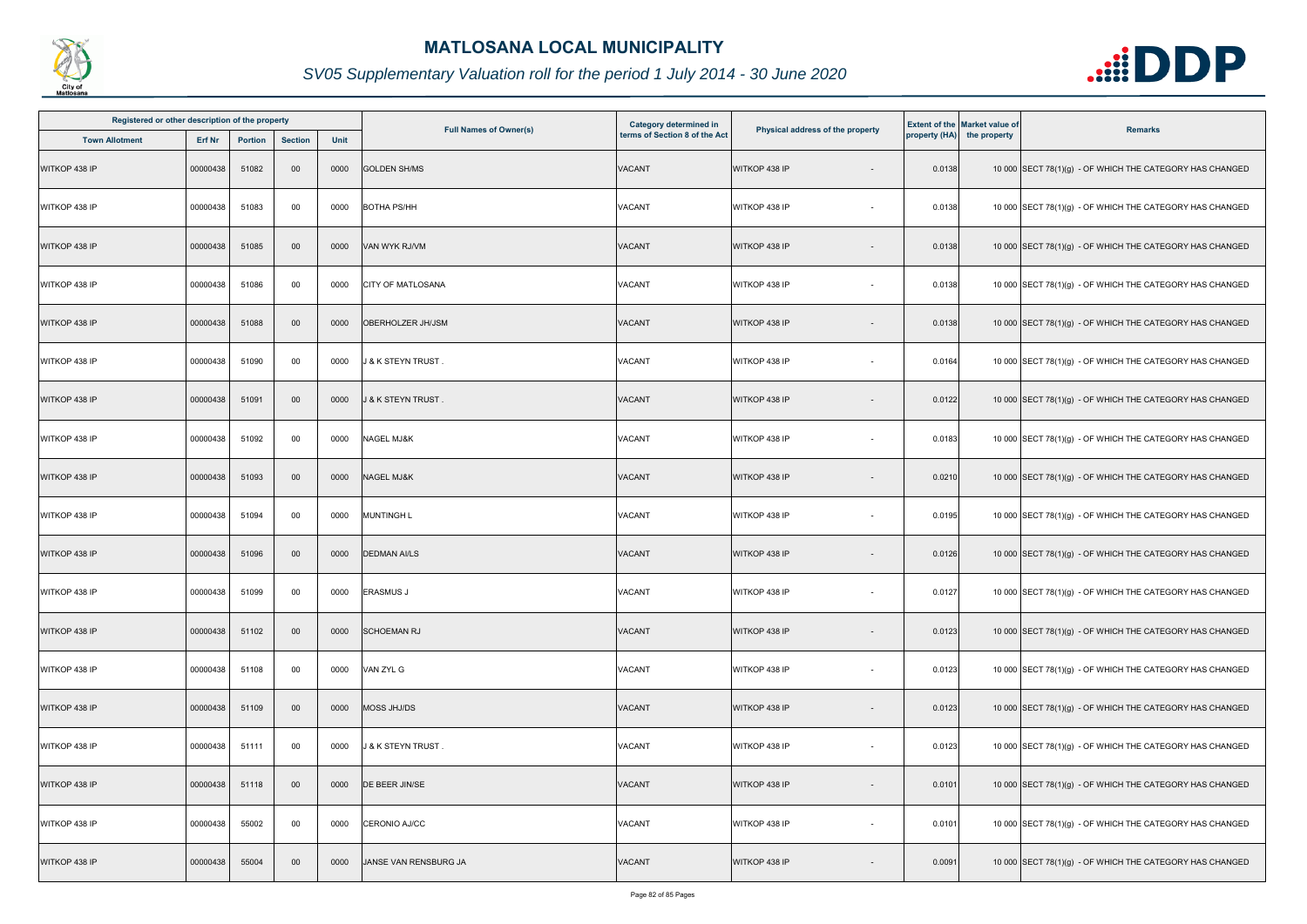

| Registered or other description of the property |          |                |                |      |                               | <b>Category determined in</b> |                                  |        | <b>Extent of the Market value of</b> |                                                           |
|-------------------------------------------------|----------|----------------|----------------|------|-------------------------------|-------------------------------|----------------------------------|--------|--------------------------------------|-----------------------------------------------------------|
| <b>Town Allotment</b>                           | Erf Nr   | <b>Portion</b> | <b>Section</b> | Unit | <b>Full Names of Owner(s)</b> | terms of Section 8 of the Act | Physical address of the property |        | property (HA) the property           | <b>Remarks</b>                                            |
| WITKOP 438 IP                                   | 00000438 | 55005          | 00             | 0000 | CITY OF MATLOSANA             | <b>VACANT</b>                 | WITKOP 438 IP                    | 0.0099 |                                      | 10 000 SECT 78(1)(g) - OF WHICH THE CATEGORY HAS CHANGED  |
| WITKOP 438 IP                                   | 00000438 | 55006          | 00             | 0000 | ROSSOUW JA/CE                 | <b>VACANT</b>                 | WITKOP 438 IP                    | 0.0104 |                                      | 10 000 SECT 78(1)(g) - OF WHICH THE CATEGORY HAS CHANGED  |
| WITKOP 438 IP                                   | 00000438 | 55007          | 00             | 0000 | <b>BENECKE MJ</b>             | VACANT                        | WITKOP 438 IP                    | 0.0100 |                                      | 10 000 SECT 78(1)(g) - OF WHICH THE CATEGORY HAS CHANGED  |
| WITKOP 438 IP                                   | 00000438 | 55008          | 00             | 0000 | <b>BENECKE MJ</b>             | <b>VACANT</b>                 | WITKOP 438 IP                    | 0.0104 |                                      | 10 000 SECT 78(1)(g) - OF WHICH THE CATEGORY HAS CHANGED  |
| WITKOP 438 IP                                   | 00000438 | 55009          | 00             | 0000 | <b>BENECKE MJ</b>             | VACANT                        | WITKOP 438 IP                    | 0.0104 |                                      | 10 000 SECT 78(1)(g) - OF WHICH THE CATEGORY HAS CHANGED  |
| WITKOP 438 IP                                   | 00000438 | 55013          | 00             | 0000 | <b>COETZEE HOB/DG</b>         | VACANT                        | WITKOP 438 IP                    | 0.0122 |                                      | 10 000 SECT 78(1)(g) - OF WHICH THE CATEGORY HAS CHANGED  |
| WITKOP 438 IP                                   | 00000438 | 55016          | 00             | 0000 | <b>JACOBS PJ&amp;JM</b>       | <b>VACANT</b>                 | WITKOP 438 IP                    | 0.0098 |                                      | 10 000 SECT 78(1)(g) - OF WHICH THE CATEGORY HAS CHANGED  |
| WITKOP 438 IP                                   | 00000438 | 55017          | 00             | 0000 | <b>IOULVANOU I</b>            | <b>VACANT</b>                 | WITKOP 438 IP                    | 0.0116 |                                      | 10 000 SECT 78(1)(g) - OF WHICH THE CATEGORY HAS CHANGED  |
| WITKOP 438 IP                                   | 00000438 | 55023          | 00             | 0000 | <b>MARAIS CH&amp;MJ</b>       | <b>RESIDENTIAL</b>            | WITKOP 438 IP                    | 0.0112 |                                      | 250 000 SECT 78(1)(g) - OF WHICH THE CATEGORY HAS CHANGED |
| WITKOP 438 IP                                   | 00000438 | 55028          | 00             | 0000 | <b>PRETORIUS FJ/AJ</b>        | <b>VACANT</b>                 | WITKOP 438 IP                    | 0.0117 |                                      | 10 000 SECT 78(1)(g) - OF WHICH THE CATEGORY HAS CHANGED  |
| WITKOP 438 IP                                   | 00000438 | 55029          | 00             | 0000 | <b>KRUGER PJ</b>              | <b>VACANT</b>                 | WITKOP 438 IP                    | 0.0118 |                                      | 10 000 SECT 78(1)(g) - OF WHICH THE CATEGORY HAS CHANGED  |
| WITKOP 438 IP                                   | 00000438 | 55042          | 00             | 0000 | <b>KLERKSDORP STADSRAAD</b>   | <b>VACANT</b>                 | WITKOP 438 IP                    | 0.0108 |                                      | 10 000 SECT 78(1)(g) - OF WHICH THE CATEGORY HAS CHANGED  |
| WITKOP 438 IP                                   | 00000438 | 55046          | 00             | 0000 | RAUTENBACH ASC&T              | VACANT                        | WITKOP 438 IP                    | 0.0125 |                                      | 10 000 SECT 78(1)(g) - OF WHICH THE CATEGORY HAS CHANGED  |
| WITKOP 438 IP                                   | 00000438 | 55048          | 00             | 0000 | DAVIDTZ J/M                   | <b>VACANT</b>                 | WITKOP 438 IP                    | 0.0125 |                                      | 10 000 SECT 78(1)(g) - OF WHICH THE CATEGORY HAS CHANGED  |
| WITKOP 438 IP                                   | 00000438 | 55051          | 00             | 0000 | VAN DER WESTHUIZEN R/M        | <b>VACANT</b>                 | WITKOP 438 IP<br>$\sim$          | 0.0125 |                                      | 10 000 SECT 78(1)(g) - OF WHICH THE CATEGORY HAS CHANGED  |
| WITKOP 438 IP                                   | 00000438 | 55052          | 00             | 0000 | VAN DER WESTHUIZEN R/M        | <b>VACANT</b>                 | WITKOP 438 IP                    | 0.0115 |                                      | 10 000 SECT 78(1)(g) - OF WHICH THE CATEGORY HAS CHANGED  |
| WITKOP 438 IP                                   | 00000438 | 55053          | 00             | 0000 | PRETORIUS JD                  | <b>VACANT</b>                 | WITKOP 438 IP                    | 0.0113 |                                      | 10 000 SECT 78(1)(g) - OF WHICH THE CATEGORY HAS CHANGED  |
| WITKOP 438 IP                                   | 00000438 | 55056          | 00             | 0000 | NONDRIE TRUST.                | <b>VACANT</b>                 | WITKOP 438 IP                    | 0.0126 |                                      | 10 000 SECT 78(1)(g) - OF WHICH THE CATEGORY HAS CHANGED  |
| WITKOP 438 IP                                   | 00000438 | 55057          | 00             | 0000 | <b>BENECKE JH</b>             | VACANT                        | WITKOP 438 IP                    | 0.0121 |                                      | 10 000 SECT 78(1)(g) - OF WHICH THE CATEGORY HAS CHANGED  |

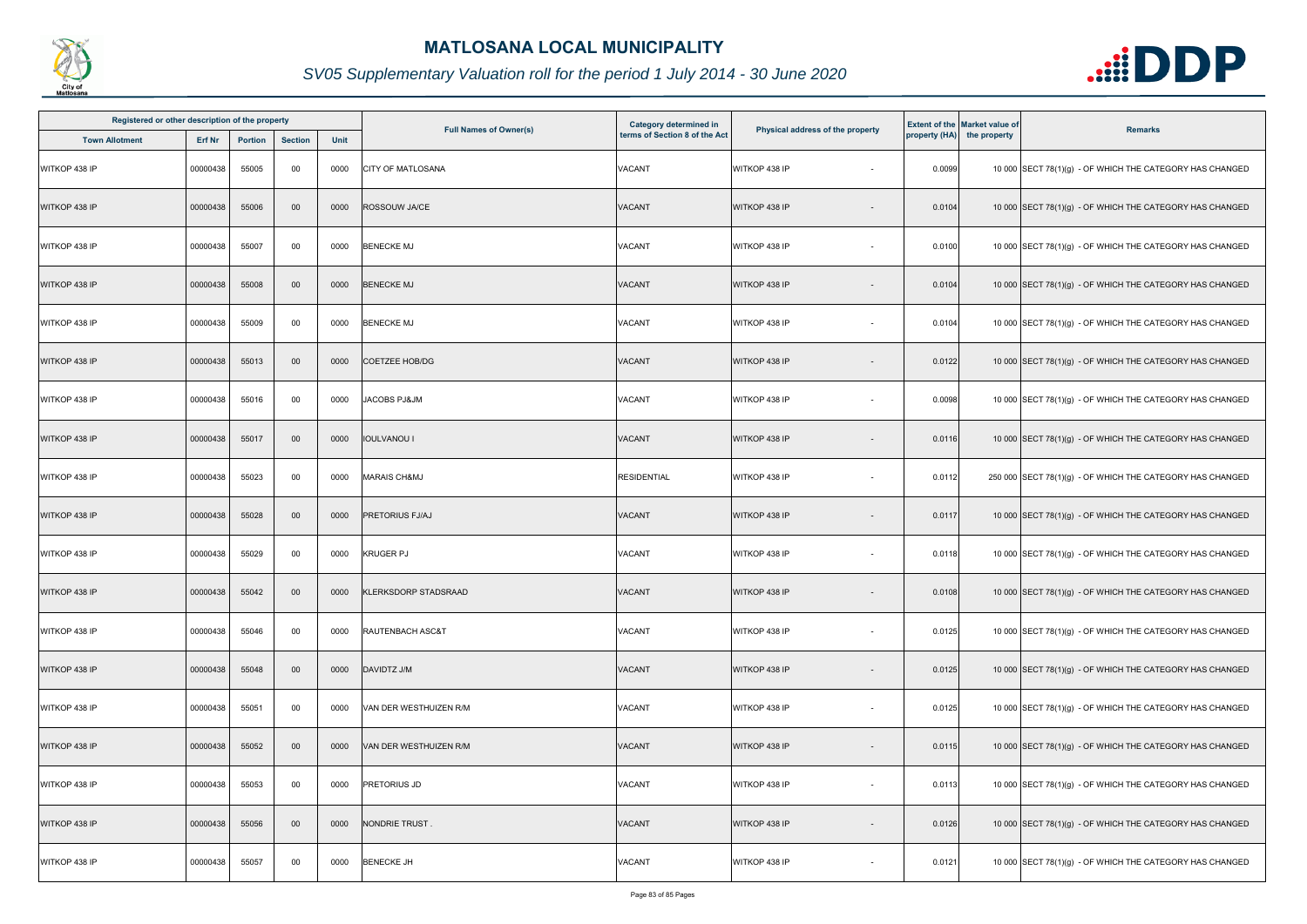

| Registered or other description of the property |          |         |                |      |                               | <b>Category determined in</b> |                                  |        | <b>Extent of the Market value of</b> |                                                          |
|-------------------------------------------------|----------|---------|----------------|------|-------------------------------|-------------------------------|----------------------------------|--------|--------------------------------------|----------------------------------------------------------|
| <b>Town Allotment</b>                           | Erf Nr   | Portion | <b>Section</b> | Unit | <b>Full Names of Owner(s)</b> | terms of Section 8 of the Act | Physical address of the property |        | property (HA) the property           | <b>Remarks</b>                                           |
| WITKOP 438 IP                                   | 00000438 | 55058   | 00             | 0000 | <b>CITY OF MATLOSANA</b>      | <b>VACANT</b>                 | WITKOP 438 IP                    | 0.0120 |                                      | 10 000 SECT 78(1)(g) - OF WHICH THE CATEGORY HAS CHANGED |
| WITKOP 438 IP                                   | 00000438 | 55064   | 00             | 0000 | OPPERMAN JJ                   | VACANT                        | WITKOP 438 IP<br>$\sim$          | 0.0122 |                                      | 10 000 SECT 78(1)(g) - OF WHICH THE CATEGORY HAS CHANGED |
| WITKOP 438 IP                                   | 00000438 | 55069   | 00             | 0000 | <b>BERGH FW&amp;SM</b>        | <b>VACANT</b>                 | WITKOP 438 IP                    | 0.0110 |                                      | 10 000 SECT 78(1)(g) - OF WHICH THE CATEGORY HAS CHANGED |
| WITKOP 438 IP                                   | 00000438 | 55070   | 00             | 0000 | <b>HENNINGS HL/MM</b>         | VACANT                        | WITKOP 438 IP                    | 0.0109 |                                      | 10 000 SECT 78(1)(g) - OF WHICH THE CATEGORY HAS CHANGED |
| WITKOP 438 IP                                   | 00000438 | 55073   | 00             | 0000 | KOEKEMOER FJ/AMC              | VACANT                        | WITKOP 438 IP                    | 0.0108 |                                      | 10 000 SECT 78(1)(g) - OF WHICH THE CATEGORY HAS CHANGED |
| WITKOP 438 IP                                   | 00000438 | 55079   | 00             | 0000 | VAN DEVENTER JT/M             | VACANT                        | WITKOP 438 IP                    | 0.0096 |                                      | 10 000 SECT 78(1)(g) - OF WHICH THE CATEGORY HAS CHANGED |
| WITKOP 438 IP                                   | 00000438 | 55080   | 00             | 0000 | <b>WAGNER MJ/OF</b>           | VACANT                        | WITKOP 438 IP                    | 0.0084 |                                      | 10 000 SECT 78(1)(g) - OF WHICH THE CATEGORY HAS CHANGED |
| WITKOP 438 IP                                   | 00000438 | 55081   | 00             | 0000 | DE REUCK A/WE                 | VACANT                        | WITKOP 438 IP                    | 0.0108 |                                      | 10 000 SECT 78(1)(g) - OF WHICH THE CATEGORY HAS CHANGED |
| WITKOP 438 IP                                   | 00000438 | 70001   | 00             | 0000 | <b>BURGER WF</b>              | VACANT                        | WITKOP 438 IP                    | 0.0129 |                                      | 10 000 SECT 78(1)(g) - OF WHICH THE CATEGORY HAS CHANGED |
| WITKOP 438 IP                                   | 00000438 | 70005   | 00             | 0000 | VAN DEN HEEVER N/CIV          | <b>VACANT</b>                 | WITKOP 438 IP                    | 0.0121 |                                      | 10 000 SECT 78(1)(g) - OF WHICH THE CATEGORY HAS CHANGED |
| WITKOP 438 IP                                   | 00000438 | 70006   | 00             | 0000 | <b>BENECKE JH</b>             | VACANT                        | WITKOP 438 IP                    | 0.0127 |                                      | 10 000 SECT 78(1)(g) - OF WHICH THE CATEGORY HAS CHANGED |
| WITKOP 438 IP                                   | 00000438 | 70007   | 00             | 0000 | <b>OLIVIER AM</b>             | <b>VACANT</b>                 | WITKOP 438 IP<br>$\sim$          | 0.0118 |                                      | 10 000 SECT 78(1)(g) - OF WHICH THE CATEGORY HAS CHANGED |
| WITKOP 438 IP                                   | 00000438 | 70008   | 00             | 0000 | JANSEN VAN RENSBURG PJ        | <b>VACANT</b>                 | WITKOP 438 IP                    | 0.0133 |                                      | 10 000 SECT 78(1)(g) - OF WHICH THE CATEGORY HAS CHANGED |
| WITKOP 438 IP                                   | 00000438 | 70009   | 00             | 0000 | <b>COETZER PJ</b>             | VACANT                        | WITKOP 438 IP<br>$\sim$          | 0.0146 |                                      | 10 000 SECT 78(1)(g) - OF WHICH THE CATEGORY HAS CHANGED |
| WITKOP 438 IP                                   | 00000438 | 70010   | 00             | 0000 | <b>MEINTJIES PL</b>           | <b>VACANT</b>                 | WITKOP 438 IP<br>$\blacksquare$  | 0.0118 |                                      | 10 000 SECT 78(1)(g) - OF WHICH THE CATEGORY HAS CHANGED |
| WITKOP 438 IP                                   | 00000438 | 70011   | 00             | 0000 | <b>GROVE M</b>                | <b>VACANT</b>                 | WITKOP 438 IP<br>$\sim$          | 0.0138 |                                      | 10 000 SECT 78(1)(g) - OF WHICH THE CATEGORY HAS CHANGED |
| WITKOP 438 IP                                   | 00000438 | 70012   | 00             | 0000 | <b>VENTER JJ/BM</b>           | <b>VACANT</b>                 | WITKOP 438 IP                    | 0.0126 |                                      | 10 000 SECT 78(1)(g) - OF WHICH THE CATEGORY HAS CHANGED |
| WITKOP 438 IP                                   | 00000438 | 70017   | 00             | 0000 | <b>WILLIAMS AJ</b>            | <b>VACANT</b>                 | WITKOP 438 IP<br>$\sim$          | 0.0155 |                                      | 10 000 SECT 78(1)(g) - OF WHICH THE CATEGORY HAS CHANGED |
| WITKOP 438 IP                                   | 00000438 | 70024   | 00             | 0000 | <b>HEDLEY MP</b>              | VACANT                        | WITKOP 438 IP                    | 0.0109 |                                      | 10 000 SECT 78(1)(g) - OF WHICH THE CATEGORY HAS CHANGED |